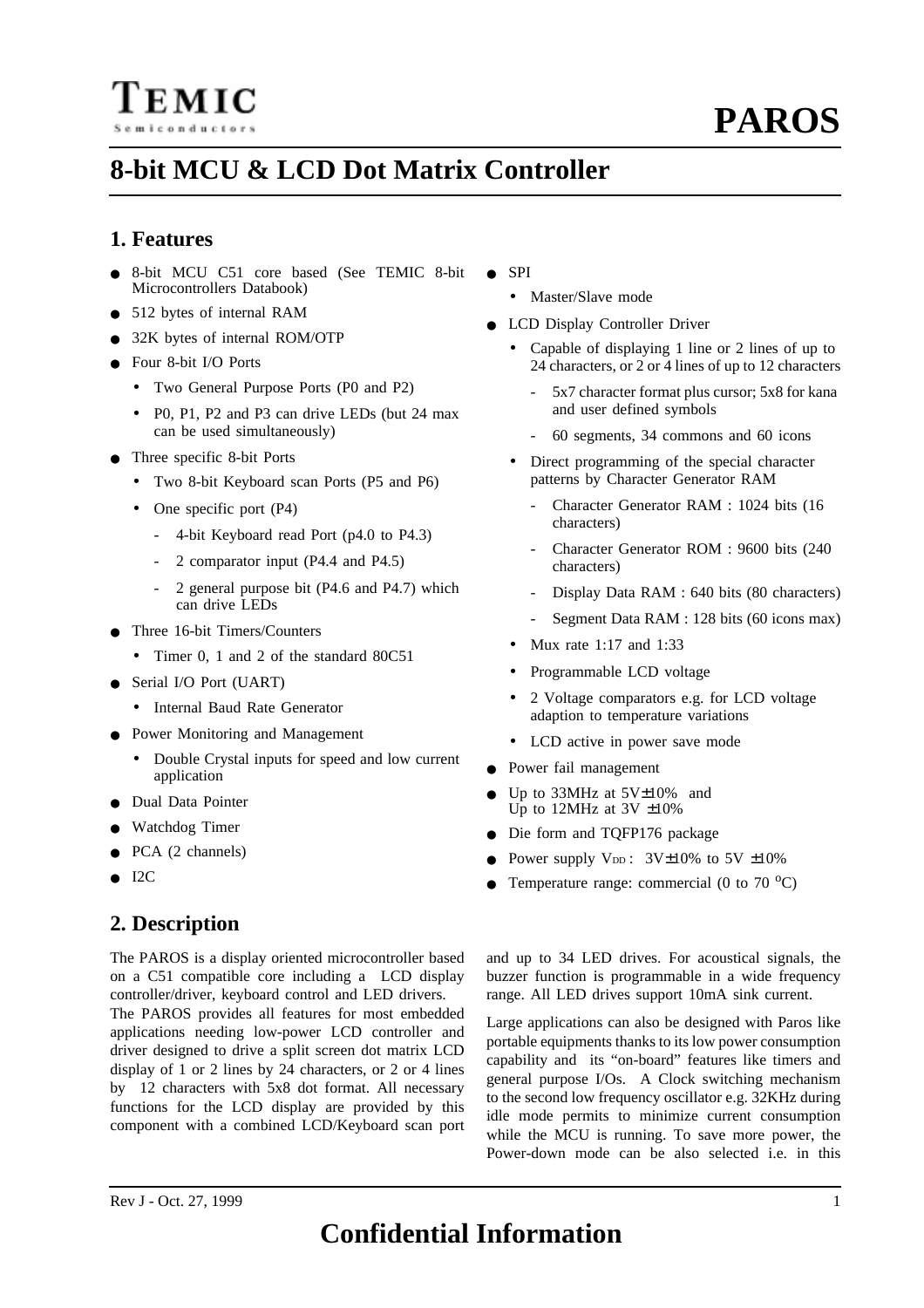configuration the clock is only provided to the LCD controller. It is possible to stop the Power-down mode by an external interrupt or by a keyboard interrupt.

Three serial interfaces are available to communicate with other applications: the standard USART which can handle a large panel of baud rates with its own baud rate generator and the SPI and I2C able to act as slave or master.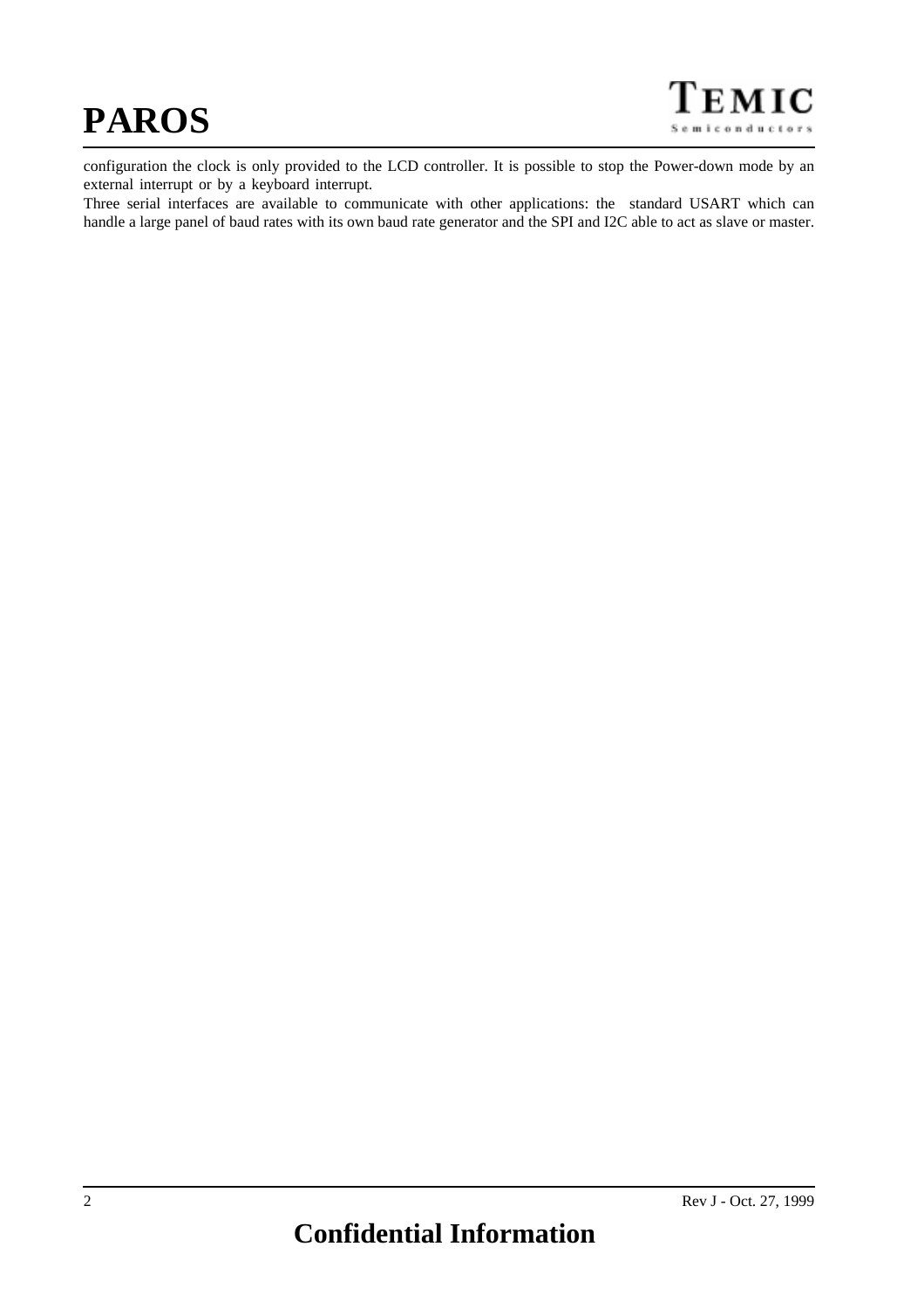# **3. alias SFR Mapping**

The Special Function Registers (SFRs) of the PAROS belongs to the following categories:

- C51 core registers: ACC, B, DPH, DPL, PSW, SP
- I/O port registers: P0, P1, P2, P3, P4, KB0, KB1
- Timer registers: T2CON, T2MOD, TCON, TH0, TH1, TH2, TMOD, TL0, TL1, TL2, RCAP2L, RCAP2H
- Serial I/O port registers: SADDR, SADEN, SBUF, SCON, BRL, BDRCON
- Power and clock control registers: CKSEL, OSCCON, PCON, CKRL
- Interrupt system registers: IE, IE1, IPL0, IPL1, IPH0, IPH1, P4F, P4IE
- WatchDog Timer: WDTRST, WDTPRG
- LCD Controller: LCDCON, LCDAC, LCDIR, LCDDR, LCDPS
- I2C: SSCON, SSCS, SSDAT, SSADR
- SPI: SPCR, SPSCR, SPDR
- PCA: CCAP0L, CCAP1L, CCAP0H, CCAP1H, CCAPM0, CCAPM1, CL, CH, CMOD, CCON
- Others: AUXR, AUXR1, COMCON

|                |                                 |                                 |                              | <b>Table 1. SFR Addresses and Reset Values</b> |                              |                                |                            |                               |
|----------------|---------------------------------|---------------------------------|------------------------------|------------------------------------------------|------------------------------|--------------------------------|----------------------------|-------------------------------|
|                | 0/8                             | 1/9                             | 2/A                          | 3/B                                            | 4/C                          | 5/D                            | 6/E                        | 7/F                           |
| F8h            | KB1/P6<br>1111 1111             | CH<br>0000 0000                 | <b>CCAPOH</b><br>XXXX XXXX   | <b>CCAP1H</b><br>XXXX XXXX                     |                              |                                |                            |                               |
| <b>FOh</b>     | B<br>0000 0000                  |                                 |                              |                                                |                              |                                |                            |                               |
| E8h            | KB0/P5<br>1111 1111             | CL<br>0000 0000                 | <b>CCAP0L</b><br>XXXX XXXX   | <b>CCAP1L</b><br>XXXX XXXX                     |                              |                                |                            |                               |
| EOh            | ACC<br>0000 0000                |                                 |                              | <b>LCDCON</b><br>0000 0000                     | <b>LCDPS</b><br>0000 0000    | <b>LCDAC</b><br>0000 0000      | <b>LCDIR</b><br>0000 0000  | <b>LCDDR</b><br>0000 0000     |
| D8h            | <b>CCON</b><br>OOXX XXOO        | <b>CMOD</b><br>OXXX X000        | CCAPM0<br>0000 0000          | <b>CCAPM1</b><br>0000 0000                     |                              |                                |                            |                               |
| D0h            | <b>PSW</b><br>0000 0000         |                                 |                              |                                                |                              |                                |                            |                               |
| C8h            | T <sub>2</sub> CON<br>0000 0000 | T <sub>2</sub> MOD<br>XXXX XX00 | RCAP2L<br>0000 0000          | RCAP2H<br>0000 0000                            | TL <sub>2</sub><br>0000 0000 | TH <sub>2</sub><br>0000 0000   |                            |                               |
| C <sub>0</sub> | <b>IE1</b><br>XXXX X000         |                                 |                              | <b>SPCR</b><br>0001 0100                       | <b>SPSCR</b><br>0000 0000    | <b>SPDR</b><br>XXXX XXXX       |                            |                               |
| B8h            | IPLO<br>X000 000                | <b>SADEN</b><br>0000 0000       |                              |                                                |                              |                                |                            |                               |
| B0h            | P <sub>3</sub><br>1111 1111     | P <sub>4</sub><br>1111 111      | <b>IPL1</b><br>XXXX X000     | <b>IPH1</b><br>XXXX X000                       |                              |                                |                            | IPH <sub>0</sub><br>X000 0000 |
| A8h            | IE<br>0000 0000                 | <b>SADDR</b><br>0000 0000       |                              |                                                |                              |                                |                            |                               |
| A0h            | P <sub>2</sub><br>1111 1111     |                                 | AUXR1<br>XXXX XXX0           | <b>COMCON</b><br>0100 0100                     |                              |                                | <b>WDRST</b><br>0000 0000  | <b>WDTPRG</b><br>0000 0000    |
| 98h            | <b>SCON</b><br>0000 0000        | <b>SBUF</b><br>XXXX XXXX        | <b>BRL</b><br>0000 0000      | <b>BDRCON</b><br>0XXX 0000                     |                              | P <sub>4</sub> IE<br>XXXX 0000 | P4F<br>XXXX 0000           |                               |
| 90h            | PI<br>1111 1111                 |                                 |                              | <b>SSCON</b><br>0000 0000                      | <b>SSCS</b><br>1111 1000     | <b>SSDAT</b><br>1111 1111      | <b>SSADR</b><br>1111 1110  | <b>CKRL</b><br>1111 1111      |
| 88h            | <b>TCON</b><br>0000 0000        | <b>TMOD</b><br>0000 0000        | TL <sub>0</sub><br>0000 0000 | TL1<br>0000 0000                               | TH <sub>0</sub><br>0000 0000 | TH1<br>0000 0000               | <b>AUXR</b><br>XXXX XXXO   |                               |
| 80h            | PQ<br>1111 1111                 | SP<br>0000 0111                 | <b>DPL</b><br>0000 0000      | <b>DPH</b><br>0000 0000                        |                              | <b>CKSEL</b><br>XXXX X000      | <b>OSCCON</b><br>XXXX X001 | <b>PCON</b><br>00X1 0000      |
|                | 0/8                             | 1/9                             | 2/A                          | 3/B                                            | 4/C                          | 5/D                            | 6/E                        | 7/F                           |

# **Table 1. SFR Addresses and Reset Values**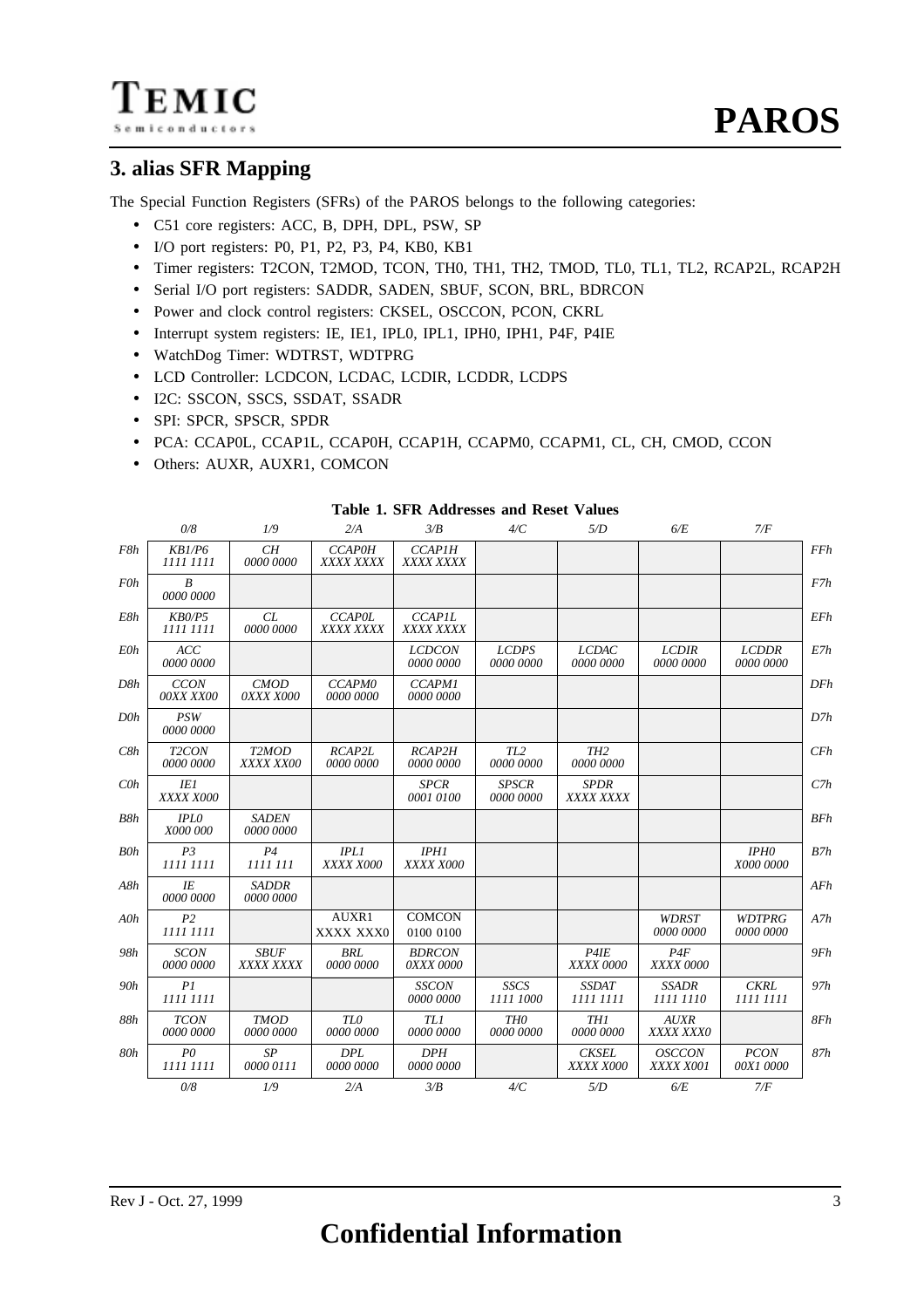# **4. Block Diagram**



**Figure 1. Paros Block Diagram**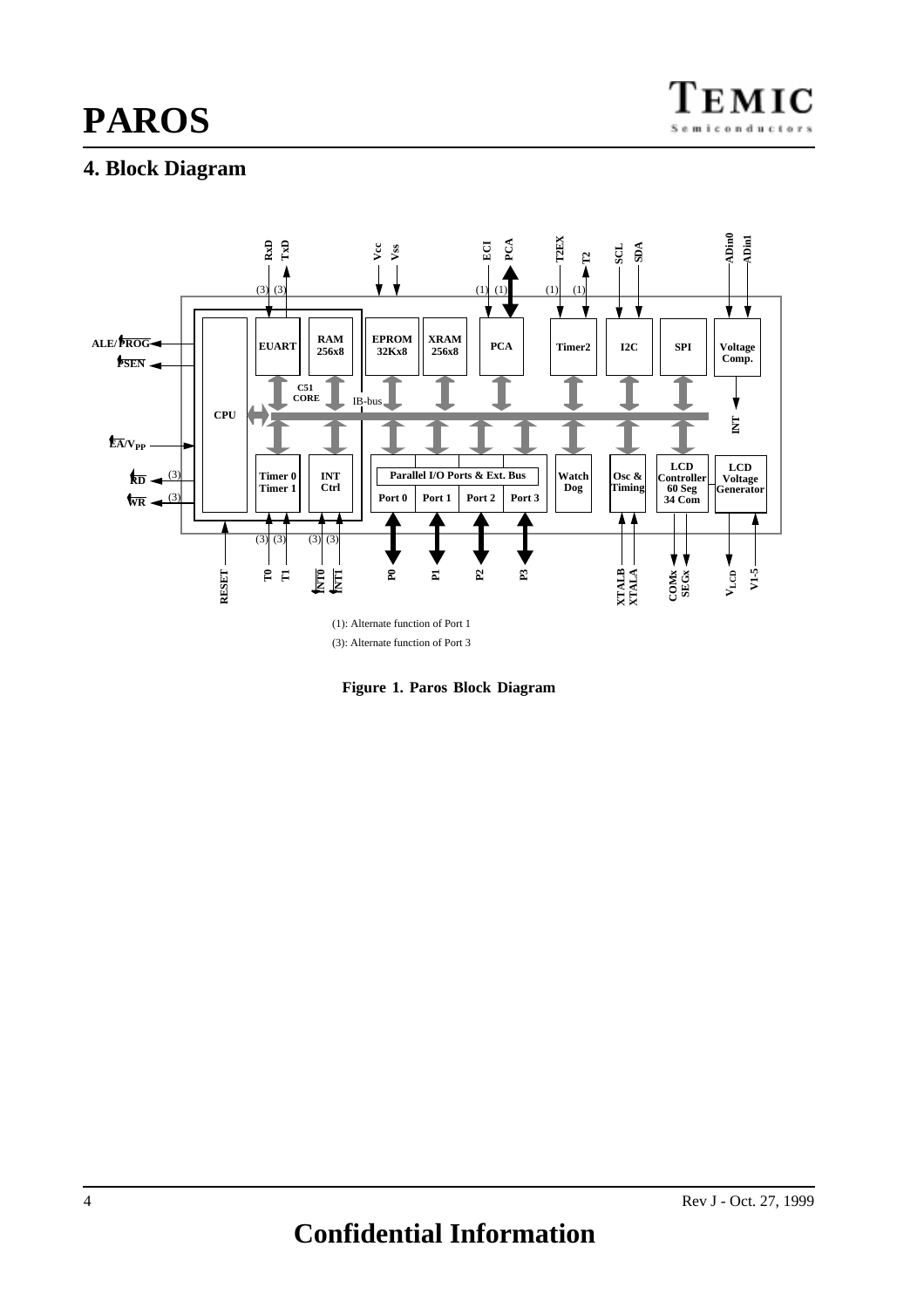



**Figure 2. LCD Controller Driver Diagram**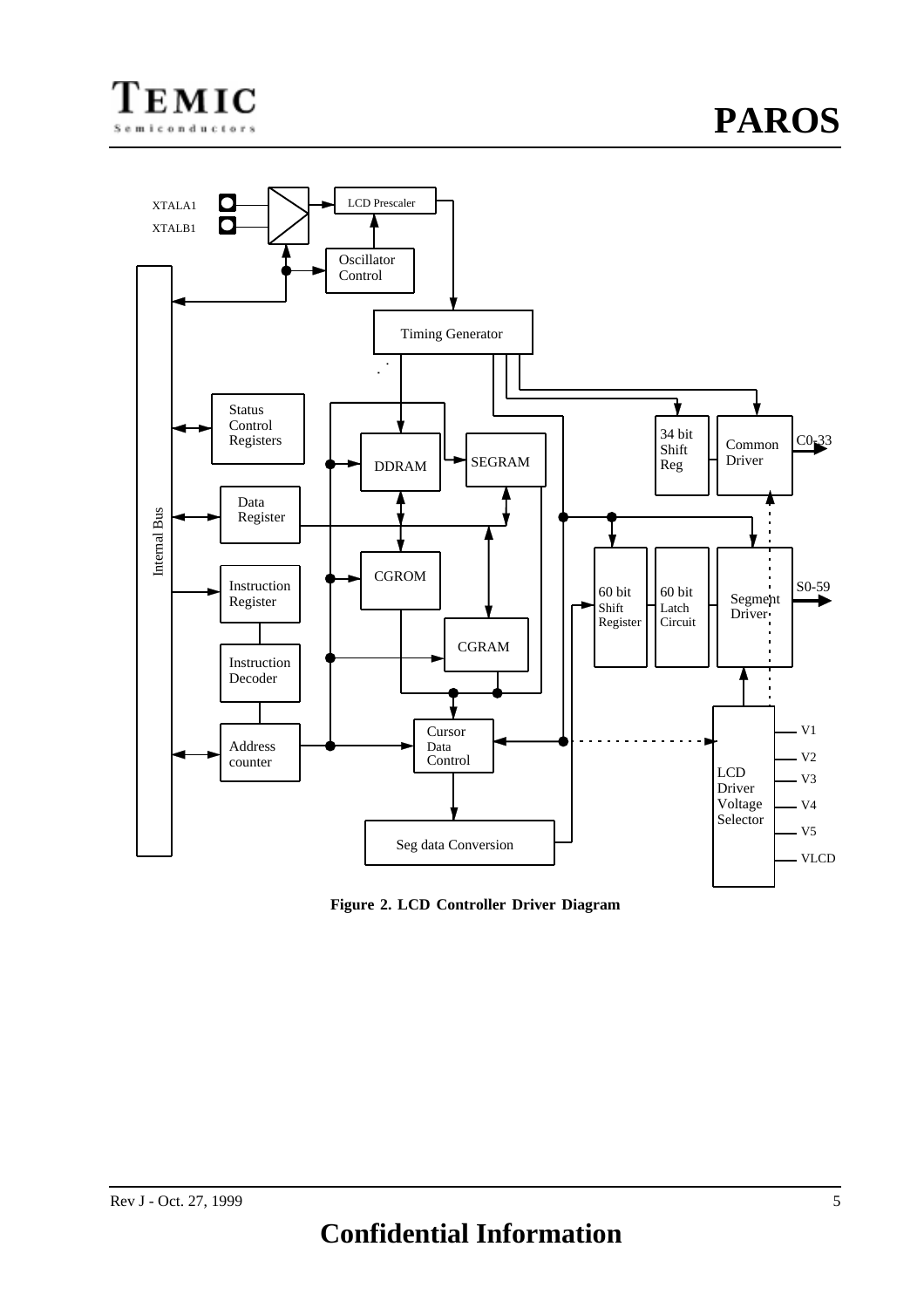# **5. Pin Configuration**

# **Table 2. Pin Description**

| <b>Pin Name</b><br><b>Description</b><br><b>Type</b> |            |                                                                                                                                                                                                                                                                                                                                                                                                                                                                                                                                                                                                                                                                                                                                                                                                                                                                                                                                                                                                                                                                                                                                                                  |  |  |  |  |  |  |  |
|------------------------------------------------------|------------|------------------------------------------------------------------------------------------------------------------------------------------------------------------------------------------------------------------------------------------------------------------------------------------------------------------------------------------------------------------------------------------------------------------------------------------------------------------------------------------------------------------------------------------------------------------------------------------------------------------------------------------------------------------------------------------------------------------------------------------------------------------------------------------------------------------------------------------------------------------------------------------------------------------------------------------------------------------------------------------------------------------------------------------------------------------------------------------------------------------------------------------------------------------|--|--|--|--|--|--|--|
| <b>VSS</b>                                           | <b>GND</b> | Circuit ground potential. (4 Vss buffers)                                                                                                                                                                                                                                                                                                                                                                                                                                                                                                                                                                                                                                                                                                                                                                                                                                                                                                                                                                                                                                                                                                                        |  |  |  |  |  |  |  |
| <b>VCC</b>                                           |            | Supply voltage during normal, idle, and power-down operation. (4 Vcc buffers)                                                                                                                                                                                                                                                                                                                                                                                                                                                                                                                                                                                                                                                                                                                                                                                                                                                                                                                                                                                                                                                                                    |  |  |  |  |  |  |  |
| V1:5/Vlcd                                            |            | LCD Voltage Generator and Bias Voltage Inputs.                                                                                                                                                                                                                                                                                                                                                                                                                                                                                                                                                                                                                                                                                                                                                                                                                                                                                                                                                                                                                                                                                                                   |  |  |  |  |  |  |  |
| P0.0:7                                               | I/O        | Port 0 is an 8 bit open drain bi-directional I/O port. Port 0 pins that have 1's written to them float, and in<br>that state can be used as high-impedance inputs. Port 0 is also the data bus during accesses to external Data<br>Memory. In this application it uses strong internal pull-ups when emitting 1's. Each Port 0 pin can sink 10<br>mA* for direct drive of LEDs. Port 0 is used as data bus during EPROM programming and program verification.                                                                                                                                                                                                                                                                                                                                                                                                                                                                                                                                                                                                                                                                                                    |  |  |  |  |  |  |  |
| P1.0:7                                               | I/O        | Port 1 is an 8 bit bi-directional I/O port with internal pull-ups. Port 1 pins that have 1's written to them are<br>pulled high by the internal pull-ups, and in that state can be used as inputs. As inputs, Port 1 pins that are<br>externally being pulled low will source current (IIL, in the DC section) because of the internal pull-ups. Port<br>1 can sink /source 3 LS TTL inputs. It can drive CMOS inputs without external pull-ups. Port 1 can sink 10<br>$mA^*$ on each pin for direct drive of LED. Port1 also serves the functions of the following special features<br>of Paros as listed below:<br><u>Port Pin</u><br><b>Alternate Function</b><br>P1.0<br>T <sub>2</sub><br>Timer/Counter 2 external count input/clockout<br>T2EX/ $\overline{SS}$ Timer/Counter 2 reload/capture/direction control/ SPI Slave Selection. $\overline{SS} = 0$ slave, $\overline{SS} = 1$<br>P1.1<br>master                                                                                                                                                                                                                                                    |  |  |  |  |  |  |  |
|                                                      |            | P1.2<br>ECI<br>External Counter Input for PCA module<br>P1.3<br>Compare/Capture Input for module 0<br>CEXO<br>P1.4<br>CEX1/ Compare/Capture Input for module 1<br>P1.5<br>SPI master input Slave output<br>MISO<br>P1.6<br>SPSCK clock/SPI & serial clock, output for master, input for slave.<br>P1.7<br>MOSI synchronous serial link data & SPI master output, Slave Input<br>Port 1 receives the low-order address byte during EPROM programming and program verification.                                                                                                                                                                                                                                                                                                                                                                                                                                                                                                                                                                                                                                                                                    |  |  |  |  |  |  |  |
| P <sub>2.0</sub> :7                                  | I/O        | Port 2 is an 8 bit bi-directional I/O port with internal pull-ups. Port 2 pins that have 1's written to them are<br>pulled high by the internal pull-ups, and in that state can be used as inputs. As inputs, Port 2 pins that are<br>externally being pulled low will source current $(I_{II})$ , in the DC section) because of the internal pull-ups. Port<br>2 can sink 10 mA* on each pin for direct drive of LED. It can drive CMOS inputs without external pull-ups.<br>Some Port 2 pins receive the high-order address bits and control signals during EPROM programming and<br>program verification.                                                                                                                                                                                                                                                                                                                                                                                                                                                                                                                                                     |  |  |  |  |  |  |  |
| P3.0:7                                               | I/O        | Port 3 is an 8 bit bi-directional I/O port with internal pull-ups. Port 3 pins that have 1's written to them are<br>pulled high by the internal pull-ups, and in that state can be used as inputs. As inputs, Port 3 pins that are<br>externally being pulled low will source current $(I_{II})$ , in the DC section) because of the pull-ups. Port 3 can<br>sink 10 mA* on each pin for direct drive of LED. Port 3 also serves the functions of various special features<br>of the TEMIC's C51 Family, as listed below:<br>Port Pin<br><b>Alternate Function</b><br>P3.0<br>RxD<br>Serial port input<br>P3.1<br>TxD<br>Serial port output<br><b>INTO</b><br>P3.2<br>(external interrupt 0)<br>P3.3<br>INT <sub>1</sub><br>(external interrupt 1)<br>P3.4<br>T0<br>timer 0 external input<br>$\mathbf{T}1$<br>P3.5<br>timer 1external input<br>P3.6<br>WR<br>external Data Memory write strobe<br>$\overline{RD}$<br>P3.7<br>external Data Memory read strobe<br>Port 3 can sink/source three LS TTL inputs. It can drive CMOS inputs without external pull-ups. Some Port<br>3 pins receive control signals during EPROM programming and program verification. |  |  |  |  |  |  |  |
| P <sub>4.0</sub> :7                                  | I/O        | Port 4 is a specific port.<br>P4.0 to 4.3: Keyboard controller with interrupt capability<br>P4.4 and P4.5: comparator input<br>P4.6 and P4.7: 2 general purpose specially designed to strongly drive important loads and to be able to provide<br>up to 10mA* per port bit line. The pins that have 1's written to them are pulled high by the internal pull-ups,<br>and in that state can be used as inputs. As inputs, Port 4 pins that are externally being pulled low will source<br>current (IIL, in the DC section) because of the pull-ups.<br>Port 5 is an 8 bit Output port dedicated for Keyboard scan. Port 5 is also multiplexed with the LCD Segment                                                                                                                                                                                                                                                                                                                                                                                                                                                                                                |  |  |  |  |  |  |  |
| P5.0:7/S0:7                                          | O          | control S0-S7.                                                                                                                                                                                                                                                                                                                                                                                                                                                                                                                                                                                                                                                                                                                                                                                                                                                                                                                                                                                                                                                                                                                                                   |  |  |  |  |  |  |  |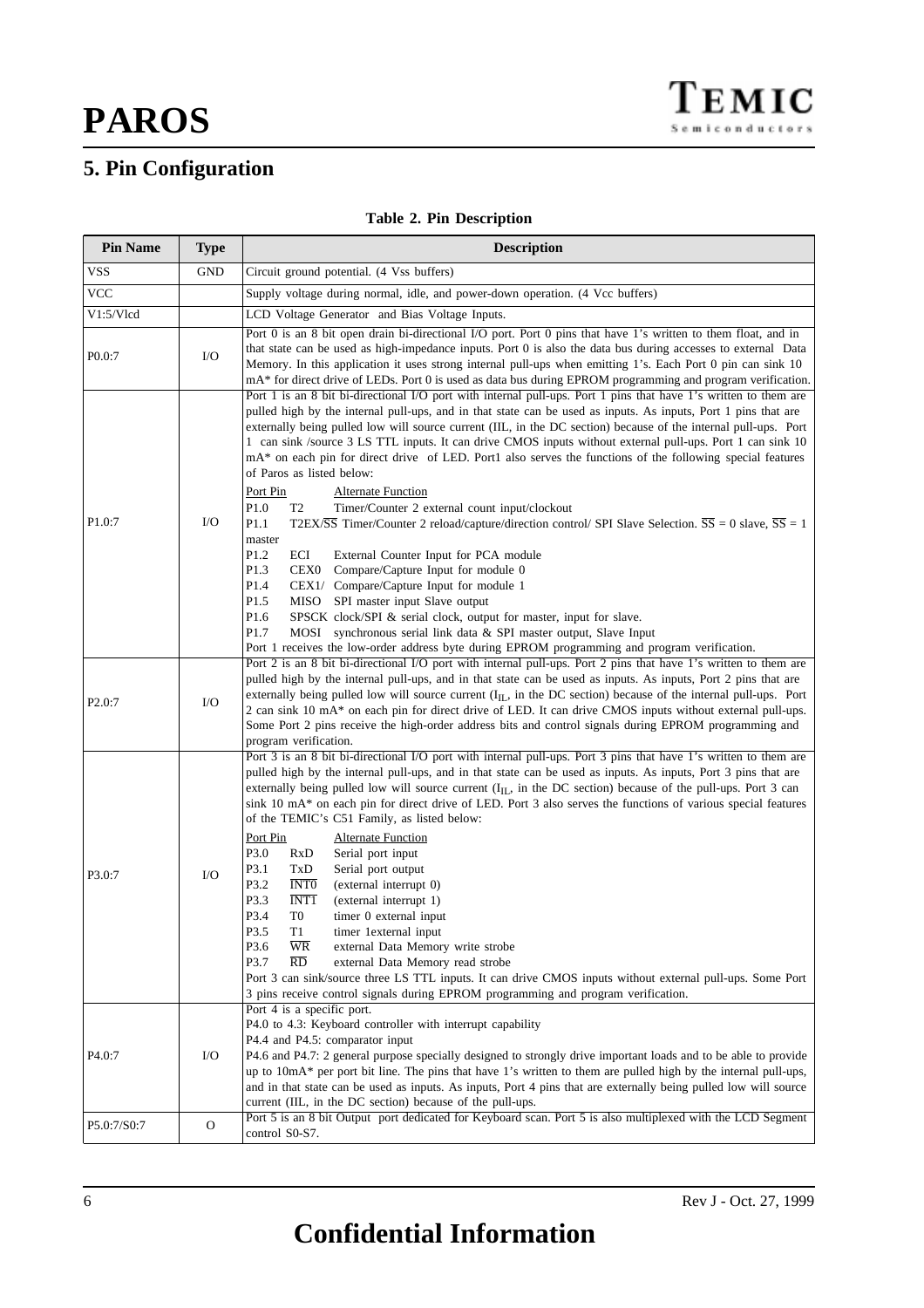# **Table 2. Pin Description**

| <b>Pin Name</b>      | <b>Type</b>  | <b>Description</b>                                                                                                                                                                                                                                                                                                                                                                                                                                                                                                                                                                                                                                                                                                                                                     |  |  |  |  |  |  |
|----------------------|--------------|------------------------------------------------------------------------------------------------------------------------------------------------------------------------------------------------------------------------------------------------------------------------------------------------------------------------------------------------------------------------------------------------------------------------------------------------------------------------------------------------------------------------------------------------------------------------------------------------------------------------------------------------------------------------------------------------------------------------------------------------------------------------|--|--|--|--|--|--|
| P6.0:7/S8:15         | $\Omega$     | Port 6 is an 8 bit Output port dedicated for Keyboard scan. Port 6 is also multiplexed with the LCD Segment<br>control S8-S15.                                                                                                                                                                                                                                                                                                                                                                                                                                                                                                                                                                                                                                         |  |  |  |  |  |  |
| S16:S59              | $\Omega$     | Dedicated LCD Segment driver for Segments S16 to S59.                                                                                                                                                                                                                                                                                                                                                                                                                                                                                                                                                                                                                                                                                                                  |  |  |  |  |  |  |
| C <sub>0:33</sub>    | $\Omega$     | Dedicated LCD Common driver for Commons C0:33.                                                                                                                                                                                                                                                                                                                                                                                                                                                                                                                                                                                                                                                                                                                         |  |  |  |  |  |  |
| <b>SCL</b>           | $\rm LO$     | I2C Serial Clock                                                                                                                                                                                                                                                                                                                                                                                                                                                                                                                                                                                                                                                                                                                                                       |  |  |  |  |  |  |
| <b>SDA</b>           | I/O          | I2C Serial Data                                                                                                                                                                                                                                                                                                                                                                                                                                                                                                                                                                                                                                                                                                                                                        |  |  |  |  |  |  |
| <b>RST</b>           | I            | A high level on this pin for two machine cycles while the oscillator is running resets the device. An internal<br>pull-down resistor permits Power-on reset using only a capacitor connected to $V_{CC}$ . The port pins will be<br>driven to their reset condition when a minimum V <sub>IH1</sub> voltage is applied whether the oscillator is started or not<br>(asynchronous reset).                                                                                                                                                                                                                                                                                                                                                                               |  |  |  |  |  |  |
| ALE/PROG             | $\rm LO$     | Address Latch Enable output for latching the low byte of the address during accesses to external memory.<br>ALE is activated as though for this purpose at a constant rate of 1/6 the oscillator frequency except during an<br>external data memory access at which time one ALE pulse is skipped. ALE can sink/source 8 LS TTL inputs.<br>It can drive CMOS inputs without external pull-up. If desired, to reduce EMI, ALE operation can be disabled<br>by setting bit 0 of SFR location 8Eh (AUXR). With this bit set, the pin is weakly pulled high. However, ALE<br>remains active during MOVX, MOVC instructions and external fetches. Setting the ALE disable bit has no<br>effect if the microcontroller is in external execution mode $(\overline{EA} = 0)$ . |  |  |  |  |  |  |
| <b>PSEN</b>          | $\Omega$     | Program Store Enable output is the read strobe to external Program Memory. PSEN is activated twice each<br>machine cycle during fetches from external Program Memory. (However, when executing out of external<br>Program Memory, two activations of PSEN are skipped during each access to external Data Memory). PSEN<br>is not activated during fetches from internal Program Memory. PSEN can sink/source 8 LS TTL inputs. It can<br>drive CMOS inputs without an external pull-up.                                                                                                                                                                                                                                                                                |  |  |  |  |  |  |
| $E\overline{A}$ /VPP | I/O          | External Access enable. EA must be strapped to VSS in order to enable the device to fetch code from external<br>Program Memory locations 0000h to FFFFh. Note however, that if any of the Security bits are programmed,<br>$\overline{EA}$ will be internally latched on reset. $\overline{EA}$ should be strapped to V <sub>CC</sub> for internal program execution. This pin<br>also receives the programming supply voltage (VPP) during EPROM programming.                                                                                                                                                                                                                                                                                                         |  |  |  |  |  |  |
| XTALA1               | $\mathbf{I}$ | Input to the inverting amplifier that forms the oscillator. Receives the external oscillator signal when an external<br>oscillator is used.                                                                                                                                                                                                                                                                                                                                                                                                                                                                                                                                                                                                                            |  |  |  |  |  |  |
| XTALA2               | $\Omega$     | Output from the inverting amplifier that forms the oscillator. This pin should be floated when an external<br>oscillator is used.                                                                                                                                                                                                                                                                                                                                                                                                                                                                                                                                                                                                                                      |  |  |  |  |  |  |
| XTALB1               | L            | Input to the inverting amplifier that forms the oscillator. Receives the second external oscillator signal when<br>a second external oscillator is used to minimize consumption in Idle mode.                                                                                                                                                                                                                                                                                                                                                                                                                                                                                                                                                                          |  |  |  |  |  |  |
| XTALB2               | $\Omega$     | Output from the inverting amplifier that forms the second oscillator. This pin should be floated when an external<br>oscillator is used.                                                                                                                                                                                                                                                                                                                                                                                                                                                                                                                                                                                                                               |  |  |  |  |  |  |

\* Maximal 24 LEDs are permitted and max. 4 can be switched by the same instruction.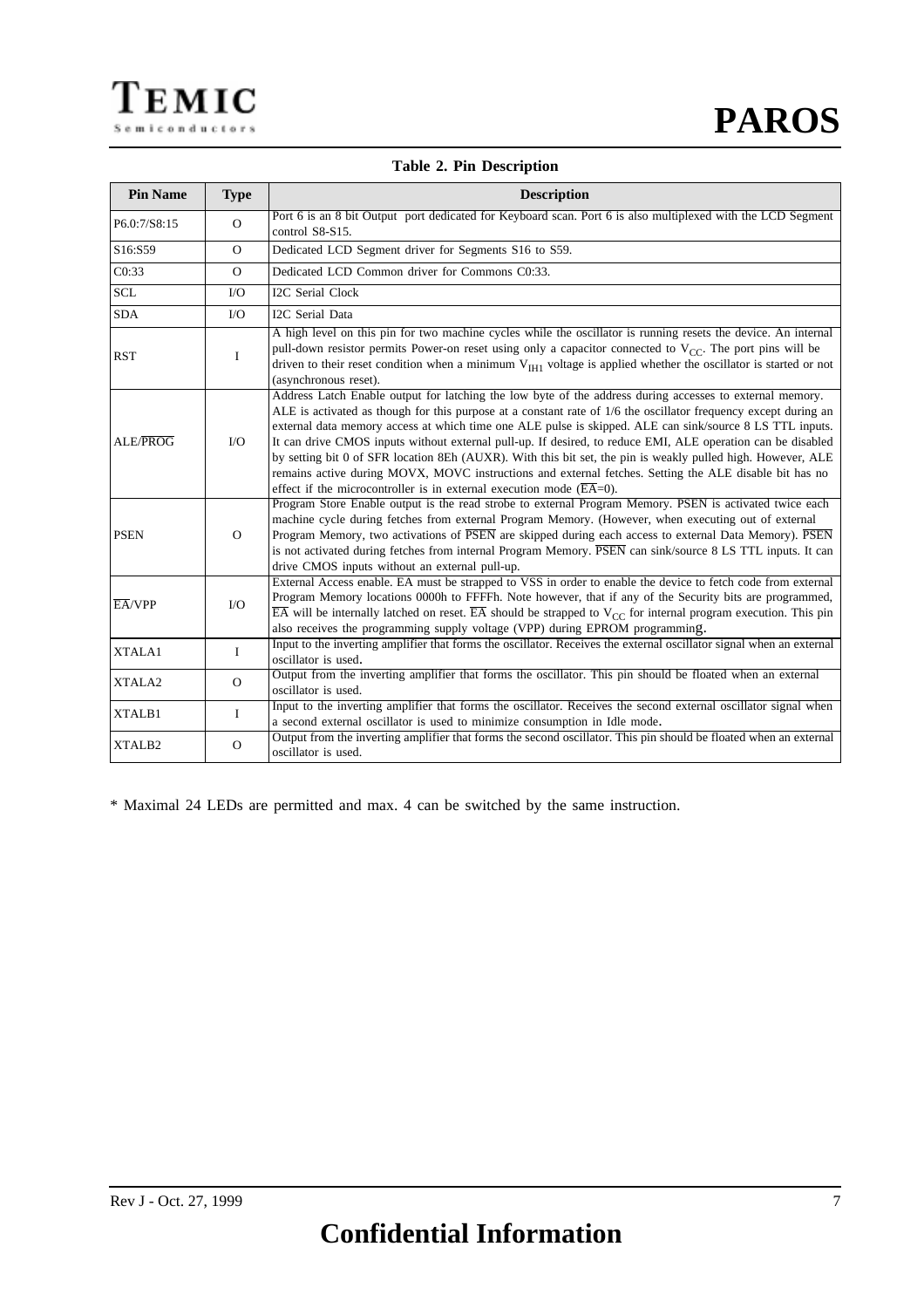# **6. CLOCK**

# **6.1 Overview**

This core is monophase, edge sensitive . Two oscillators are available for CPU :

- OSCA used for high frequency : Upto 33MHZ @5V +/- 10%
- OSCB used for slow frequency : 32.768KHZ

Several operating modes are available and programmable by software :

- to switch for OSCA to OSCB and vice-versa
- to stop OSCA and/or OSCB to reduce consumption

In order to optimize the power consumption and the execution time needed for a specific task, an internal prescaler feature has been implemented between the selected oscillator and the CPU .

A third oscillator OSCC (internal) is dedicated for display controller only and can be switched off by software too.

# **6.2 Registers :**

### **Table 3. CKSEL (85h) Reset value : XXXXX100b Located in MISC block**

|  |  |  |  | <b>RSTD</b> | CITZC14<br>Сиэт | <b>CKS0</b> |  |  |
|--|--|--|--|-------------|-----------------|-------------|--|--|

| <b>Bit Number</b> | <b>Mnemonic</b>  | <b>Description</b>                                                                                                                                                                                                |  |  |  |  |  |
|-------------------|------------------|-------------------------------------------------------------------------------------------------------------------------------------------------------------------------------------------------------------------|--|--|--|--|--|
| 7                 |                  | <b>Reserved</b>                                                                                                                                                                                                   |  |  |  |  |  |
| 6                 |                  | <b>Reserved</b>                                                                                                                                                                                                   |  |  |  |  |  |
| 5                 |                  | <b>Reserved</b>                                                                                                                                                                                                   |  |  |  |  |  |
| 4                 |                  | <b>Reserved</b>                                                                                                                                                                                                   |  |  |  |  |  |
| 3                 |                  | <b>Reserved</b>                                                                                                                                                                                                   |  |  |  |  |  |
| $\overline{c}$    | <b>RSTD</b>      | Reset Detector Disable Bit                                                                                                                                                                                        |  |  |  |  |  |
|                   | CKS1             | Cpu Ocillator Select Bit: (CkCpuBAb)<br>When cleared, Cpu and peripherals connected to OSCA<br>When set, Cpu and peripherals connected to OSCB<br>Cleared by hardware after a Power-up (OSCA selected by default) |  |  |  |  |  |
| 0                 | CKS <sub>0</sub> | Cpu Ocillator Select Bit: (CkCpuBCb)<br>When cleared, LCD controller connected to OSCC<br>When set, LCD controller connected to OSCB<br>Cleared by hardware after a Power-up (OSCC selected by default)           |  |  |  |  |  |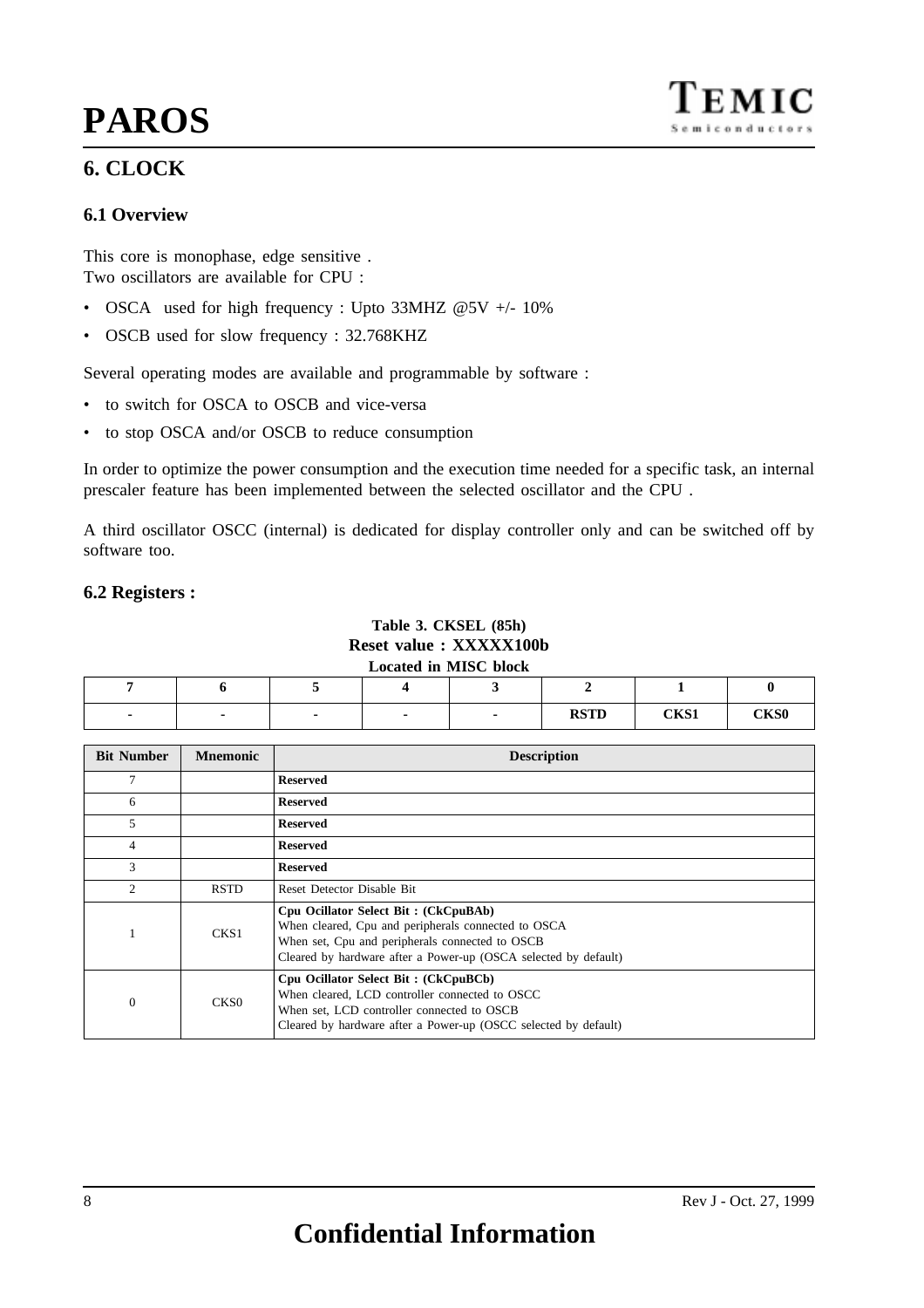

# **Table 4. OSCCON (86h):**

**Reset value : XXXXX001b**

|  |  | OscCEn | <b>OscBEn</b> | <b>OscAEn</b> |
|--|--|--------|---------------|---------------|

| <b>Bit Number</b> | <b>Mnemonic</b> | <b>Description</b>                                                                                                         |  |  |  |  |  |
|-------------------|-----------------|----------------------------------------------------------------------------------------------------------------------------|--|--|--|--|--|
| 7                 |                 | <b>Reserved</b>                                                                                                            |  |  |  |  |  |
| 6                 |                 | <b>Reserved</b>                                                                                                            |  |  |  |  |  |
| 5                 |                 | <b>Reserved</b>                                                                                                            |  |  |  |  |  |
| 4                 |                 | <b>Reserved</b>                                                                                                            |  |  |  |  |  |
| 3                 |                 | <b>Reserved</b>                                                                                                            |  |  |  |  |  |
| $\overline{2}$    | OscCEn          | OscC enable bit<br>Set by software to run OscC<br>Cleared by software to stop OscC<br>Cleared by hardware after a Power-up |  |  |  |  |  |
|                   | OscBEn          | OscB enable bit<br>Set by software to run OscB<br>Cleared by software to stop OscB<br>Cleared by hardware after a Power-up |  |  |  |  |  |
| $\theta$          | OscAEn          | OscA enable bit<br>Set by software to run OscA<br>Cleared by software to stop OscA<br>Set by hardware after a Power-up     |  |  |  |  |  |

#### **Table 5. CKRL (97h) Reset value : 11111111b**

| RESCU VAIUU , IIIIIIIIID |  |  |  |  |  |  |  |  |
|--------------------------|--|--|--|--|--|--|--|--|
|                          |  |  |  |  |  |  |  |  |
|                          |  |  |  |  |  |  |  |  |

| <b>Bit Number</b> | <b>Mnemonic</b> | <b>Description</b>                               |
|-------------------|-----------------|--------------------------------------------------|
| 7:0               | CKRL            | <b>Clock Reload Register:</b><br>Prescaler value |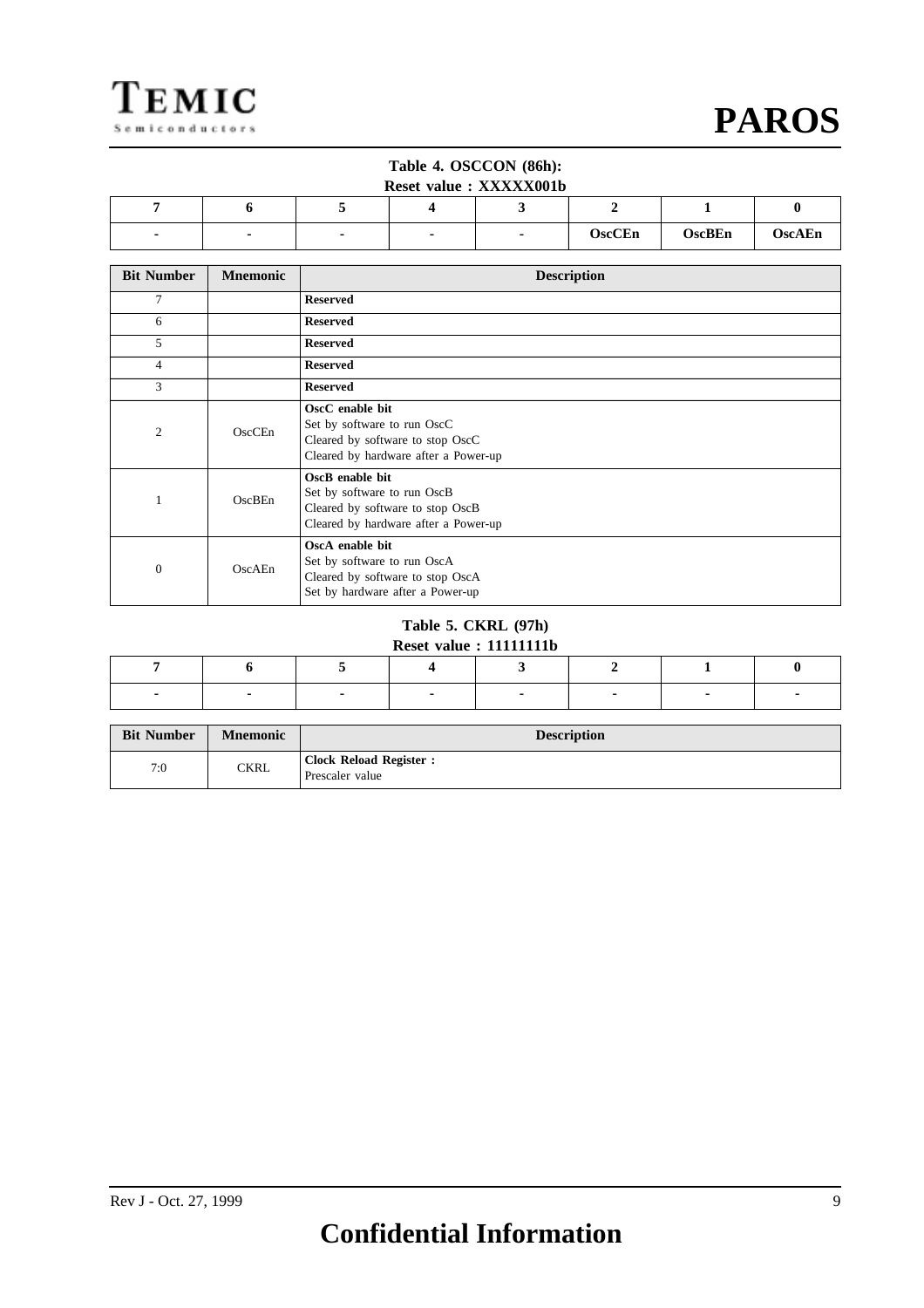### **Table 6. PCON Register**

### **PCON - Power Control Register (87h)**

| 7                           | 6                             | 5                     | 4                                                                                                                                 | 3   | $\mathbf{2}$    | $\mathbf{1}$ | $\bf{0}$   |  |  |
|-----------------------------|-------------------------------|-----------------------|-----------------------------------------------------------------------------------------------------------------------------------|-----|-----------------|--------------|------------|--|--|
| SMOD1                       | SMOD0                         |                       | <b>POF</b>                                                                                                                        | GF1 | GF <sub>0</sub> | <b>PD</b>    | <b>IDL</b> |  |  |
| <b>Bit</b><br><b>Number</b> | <b>Bit</b><br><b>Mnemonic</b> |                       | <b>Description</b>                                                                                                                |     |                 |              |            |  |  |
| 7                           | SMOD1                         |                       | Serial port Mode bit 1<br>Set to select double baud rate in mode 1, 2 or 3.                                                       |     |                 |              |            |  |  |
| 6                           | SMO <sub>D</sub> <sub>0</sub> |                       | Serial port Mode bit 0<br>Clear to select SM0 bit in SCON register.<br>Set to to select FE bit in SCON register.                  |     |                 |              |            |  |  |
| 5                           |                               | <b>Reserved</b>       | The value read from this bit is indeterminate. Do not set this bit.                                                               |     |                 |              |            |  |  |
| 4                           | POF                           | <b>Power-Off Flag</b> | Clear to recognize next reset type.<br>Set by hardware when VCC rises from 0 to its nominal voltage. Can also be set by software. |     |                 |              |            |  |  |
| 3                           | GF1                           |                       | <b>General purpose Flag</b><br>Cleared by user for general purpose usage.<br>Set by user for general purpose usage.               |     |                 |              |            |  |  |
| 2                           | GFO                           |                       | <b>General purpose Flag</b><br>Cleared by user for general purpose usage.<br>Set by user for general purpose usage.               |     |                 |              |            |  |  |
| 1                           | <b>PD</b>                     |                       | Power-Down mode bit<br>Cleared by hardware when reset occurs.<br>Set to enter power-down mode.                                    |     |                 |              |            |  |  |
| $\mathbf{0}$                | IDL                           | <b>Idle mode bit</b>  | Clear by hardware when interrupt or reset occurs.<br>Set to enter idle mode.                                                      |     |                 |              |            |  |  |

Reset Value  $= 00X1 0000b$ Not bit addressable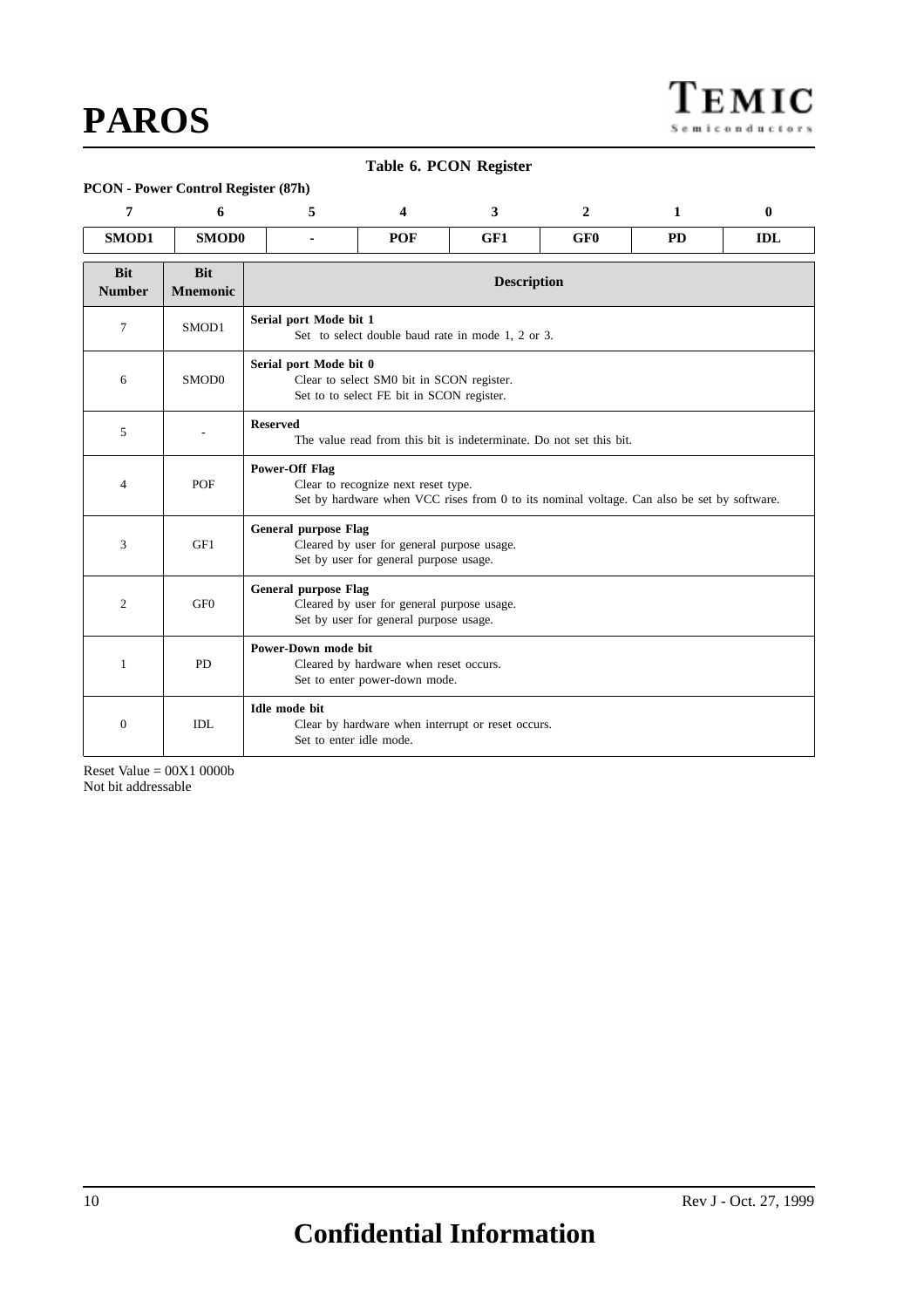

# **6.3 Functional Block diagram**



**Figure 3. Functional block diagram**

# **6.4 Operating modes**

### **6.4.1 Reset**

- An hardware RESET put the Clock generator in the following state :
	- OscAEn = 1 & OscBEn = 0: OscA is running, OSCB is stopped .
	- OscCEn = 1: OSCC is stopped.
	- CkCpuBAb =  $0:$  OSCA is selected for CPU.
	- CkLcdBCb = 0: OSCC is selected for LCD controller.
- Sync signal is used for tester synchronization and provided by the dedicated test mode .

# **6.4.2 Functional modes :**

### **6.4.2.1 NORMAL MODES :**

- CPU and Peripherics clock depend on the software selection using CKCON and CKRL registers
	- CkCpuBAb bit selects either OSCA or OSCB
	- CKRL register determines the frequency of the selected clock
	- It is always possible to switch dynamicly by software from OSCA to OSCB, and vice versa by changing CkCpuBAb bit, a synchronization cell allowing to avoid any spike during transition .

### **6.4.2.2 IDLE MODES :**

- IDLE modes are achieved by using any instruction that writes into PCON.0 sfr
- IDLE modes A and B depend on previous software sequence, prior to writing into PCON.0 register :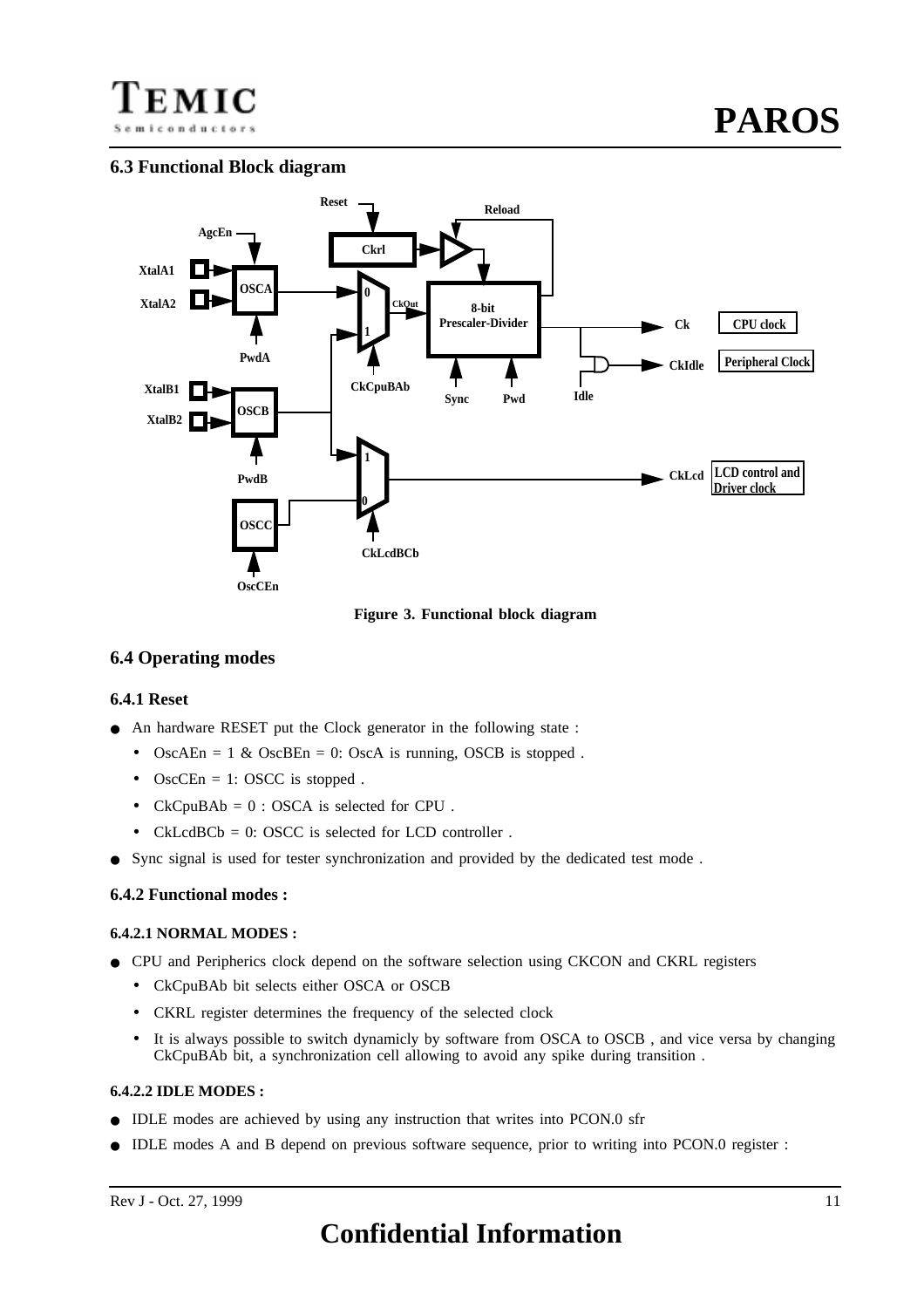.

- IDLE MODE A : OSCA is running (OscAEn = 1) and selected (CkCpuBAb = 0)
- IDLE MODE B: OSCB is running (OscBEn = 1) and selected (CkCpuBAb = 1)
- The unused oscillator OSCA or OSCB can be stopped by software by clearing OscAEn or OscBEn respectively
- IDLE mode can be canceled either by Reset , or by activation of any enabled interruption
	- In both case, PCON.0 is cleared by hardware
	- Exit from IDLE modes will leave Ocillators control bits inchanged (OscEnA,OscEnB,CkCpuBAb)

# **6.4.2.3 POWER DOWN MODES :**

- POWER DOWN modes are achieved by using any instruction that writes into PCON.1 sfr
- POWER DOWN modes A and B depend on previous software sequence, prior to writing into PCON.1 register :
	- If CkLcdBCb  $= 1$ , then only OSCA will be stopped, OSCB can be used by Lcd
	- If CkLcdBCb  $= 0$ , then both OSCA and OSCB will be stopped, OSCC can be used by Lcd
- POWER DOWN mode can be cancelled either by an harware Reset, by an external interruption, or by the keyboard .
	- By ResetB signal : The CPU will restart in NORMAL mode A .
	- By interruptions INT0 or INT1 interruptions , if enabled : standard behavorial, request on Pads must be driven low enough to ensure correct restart of the oscillator which was selected when entering in Power down .
	- By keyboard in enabled : a hardware clear of the PCON.1 flag ensure the restart of the oscillator which was selected when entering in Power down .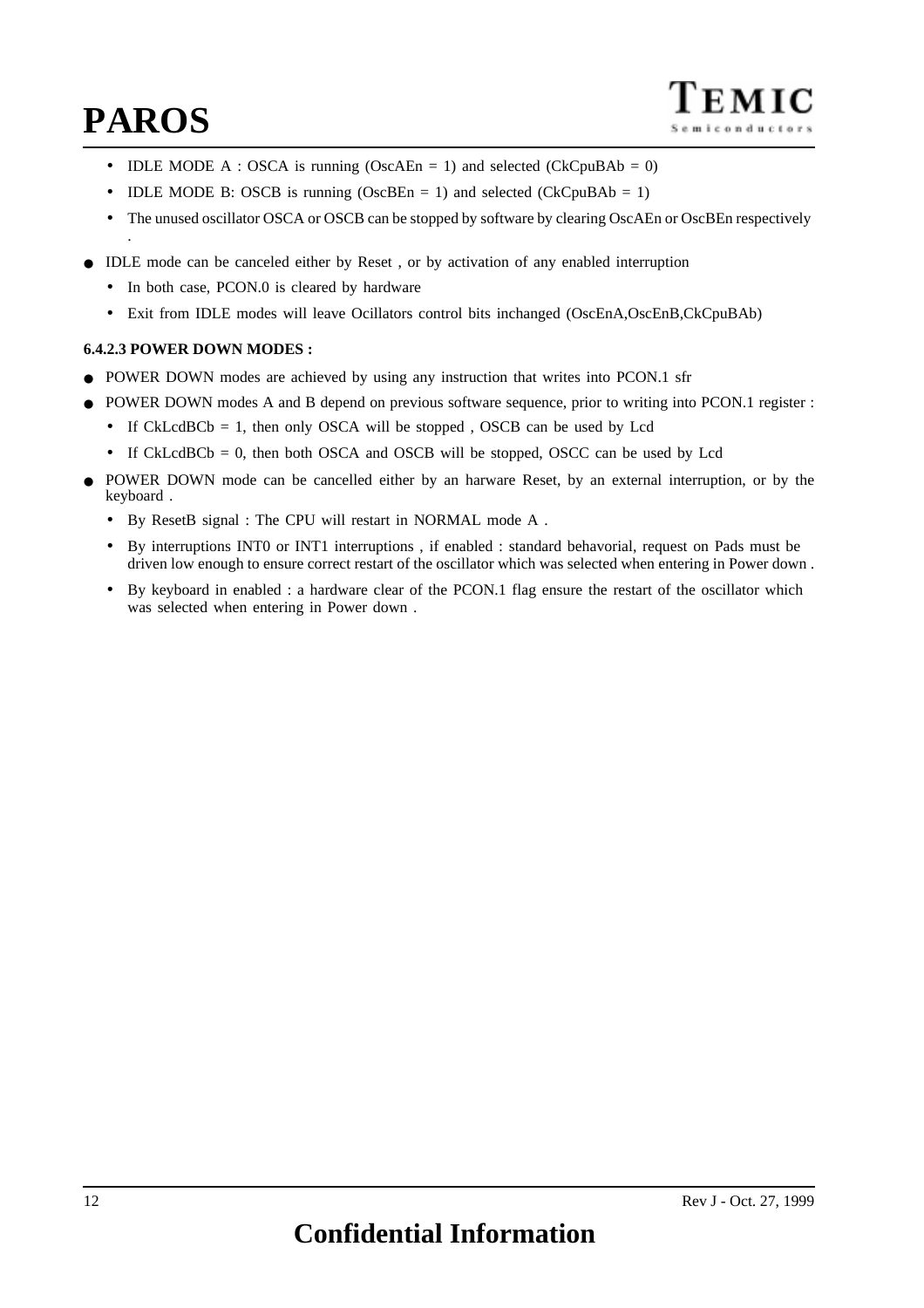# **6.4.2.4 Overview :**

| PCON.<br>$\mathbf{1}$ | PCON.<br>$\mathbf{0}$ | <b>OscCE</b><br>$\mathbf n$ | <b>OscBE</b><br>$\mathbf n$ | <b>OscAE</b><br>$\mathbf n$ | <b>CkLcd</b><br><b>BbC</b> | <b>CkCpu</b><br><b>BAb</b> | <b>Selected Mode</b>           | <b>Comment</b>                                                                            |
|-----------------------|-----------------------|-----------------------------|-----------------------------|-----------------------------|----------------------------|----------------------------|--------------------------------|-------------------------------------------------------------------------------------------|
| $\mathbf{0}$          | $\mathbf{0}$          | X                           | $\mathbf{0}$                | $\mathbf{1}$                | X                          | $\mathbf{0}$               | NORMAL MODE A,<br>OSCB stopped | Default mode after power-up or Warm<br>Reset                                              |
| $\mathbf{0}$          | $\Omega$              | X                           | $\mathbf{1}$                | $\mathbf{1}$                | X                          | $\mathbf{0}$               | NORMAL MODE A,<br>OSCB running | Same + OSCB running                                                                       |
| $\mathbf{0}$          | $\Omega$              | X                           | $\mathbf{1}$                | $\mathbf{0}$                | X                          | $\mathbf{1}$               | NORMAL MODE B.<br>OSCA stopped | OSCB running and selected                                                                 |
| $\mathbf{0}$          | $\mathbf{0}$          | X                           | $\mathbf{1}$                | $\mathbf{1}$                | X                          | 1                          | NORMAL MODE B,<br>OSCA running | $Same + OSCA$ running                                                                     |
| X                     | X                     | X                           | $\Omega$                    | $\mathbf{0}$                | X                          | X                          | <b>INVALID</b>                 | OSCA & OSCB cannot be stopped at<br>the same time                                         |
| X                     | X                     | X                           | X                           | $\Omega$                    | X                          | $\mathbf{0}$               | <b>INVALID</b>                 | OSCA must not be stopped, as used<br>for CPU and peripherics                              |
| X                     | X                     | X                           | $\mathbf{0}$                | X                           | X                          | $\mathbf{1}$               | <b>INVALID</b>                 | OSCB must not be stopped as used for<br>CPU and peripherics                               |
| $\mathbf{0}$          | 1                     | X                           | X                           | $\mathbf{1}$                | X                          | $\mathbf{0}$               | <b>IDLE MODE A</b>             | The CPU is off, OSCA supplies the<br>peripherics<br>OSCB can be disabled (OscBE $n = 0$ ) |
| $\Omega$              | 1                     | X                           | $\mathbf{1}$                | X                           | X                          | 1                          | <b>IDLE MODE B</b>             | The CPU is off, OSCB supplies the<br>peripherics,<br>OSCA can be disabled (OscAEn = 0)    |
| $\mathbf{1}$          | X                     | X                           | X                           | $\mathbf{1}$                | $\Omega$                   | $\mathbf{x}$               | POWER DOWN MODE<br>A           | The CPU and peripherics are off, but<br>OSCB is still running for Lcd                     |
| $\mathbf{1}$          | X                     | $\mathbf{0}$                | X                           | X                           | $\mathbf{1}$               | X                          | TOTAL POWER DOWN               | The CPU is off, OSCA and OSCB are<br>stopped<br>OSCC in stopped                           |
| $\mathbf{1}$          | X                     | $\mathbf{1}$                | X                           | $\mathbf{x}$                | $\mathbf{1}$               | X                          | <b>PAUSE</b>                   | The CPU is off, OSCA and OSCB are<br>stopped<br>Lcd is supplied by OSCC                   |
| X                     | X                     | X                           | $\Omega$                    | X                           | $\Omega$                   | X                          | <b>INVALID</b>                 | OSCB must not be stopped as used by<br>Lcd                                                |

### **Table 7. Control clocks configurations**

# **6.5 Design considerations**

### **6.5.1 Oscillators control :**

- PwdOscA and PwdOscB signals are generated in the Clock generator and used to control the hard blocks of oscillators A and B .
- $\bullet$  PwdOscA = '1' stops OSCA
- $\bullet$  PwdOscB = '1' stops OSCB
- The following tables summarize the 1.6 paragraph concerning Operating modes :

| PCON.1 | <b>OscAEn</b> | PwdOscA | <b>Comments</b>                 |
|--------|---------------|---------|---------------------------------|
|        |               |         | OSCA running                    |
|        |               |         | OSCA stopped by Power-down mode |
|        |               |         | OSCA stopped by clearing OscAEn |

# **Table 8. OSCA control**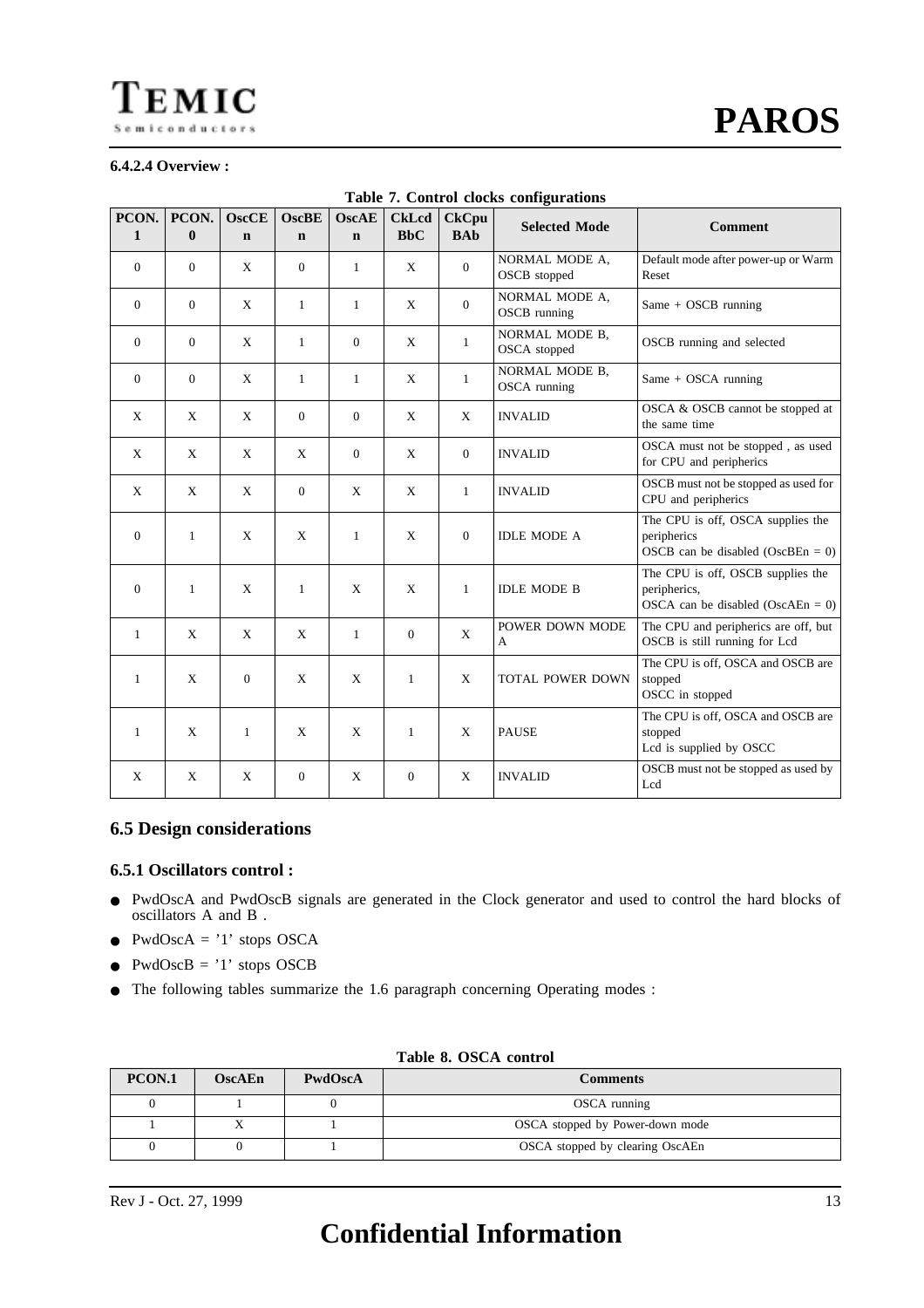|        | Table 9. OSCB control |                 |                |                                                                |  |  |  |  |  |  |
|--------|-----------------------|-----------------|----------------|----------------------------------------------------------------|--|--|--|--|--|--|
| PCON.1 | <b>OscBEn</b>         | <b>CkLcdBCb</b> | <b>PwdOscB</b> | <b>Comments</b>                                                |  |  |  |  |  |  |
|        |                       |                 |                | OSCB running                                                   |  |  |  |  |  |  |
|        |                       |                 |                | Although PCON.1 is set, OSCB cannot be stopped, as used by Lcd |  |  |  |  |  |  |
|        |                       |                 |                | OSCB stopped by Power-down mode                                |  |  |  |  |  |  |
|        |                       |                 |                | OSCB stopped by clearing OscBEn                                |  |  |  |  |  |  |

#### **Table 10. OSCC control**

| <b>OscCEn</b> | PwdOscC | <b>Comments</b>                 |
|---------------|---------|---------------------------------|
|               |         | OSCC running                    |
|               |         | OSCC stopped by clearing OscCEn |

# **6.5.2 Prescaler Divider :**

- An hardware RESET put the precaler divider in the following state :
	- CKRL = FFh : internal clock = FoscA/2 (Standard C51 feature)
- CkCpuBAb signal selects OSCA or OSCB : Fosc = FoscA or FoscB
- Any value between FFh downto 00h can be written by software into CKRL sfr in order to divide frequency of the selected oscillator :
	- CKRL = 00h : minimum frequency =  $Fose/512$
	- CKRL = FFh : maximum frequency= Fosc/2 (Standard C51 feature)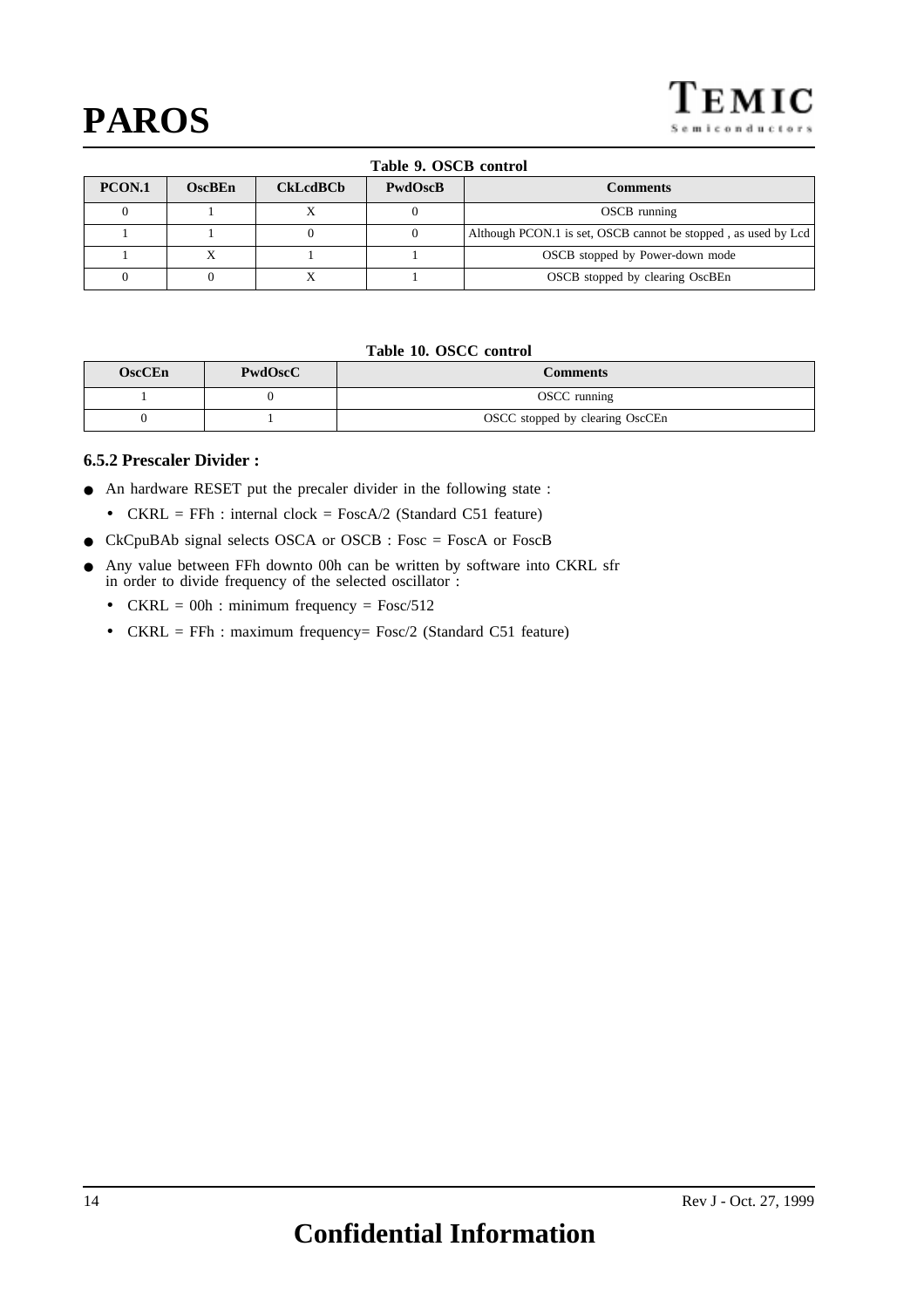# **7. Timer 2**

The timer 2 in the PAROS is compatible with the timer 2 in the 80C52.

It is a 16-bit timer/counter: the count is maintained by two eight-bit timer registers, TH2 and TL2, connected in cascade. It is controlled by T2CON register (See [Table 11.](#page-16-0)) and T2MOD register (See [Table 12.](#page-17-0)). Timer 2 operation is similar to Timer 0 and Timer 1.  $\overline{CT2}$  selects  $F_{OSC}/6$  (timer operation) or external pin T2 (counter operation) as the timer register input. Setting TR2 allows TL2 to be incremented by the selected input.

Timer 2 includes the following enhancements:

- Auto-reload mode (up or down counter)
- Programmable clock-output

# **7.1 Auto-Reload Mode**

The auto-reload mode configures timer 2 as a 16-bit timer or event counter with automatic reload. This feature is controlled by the DCEN bit in T2MOD register (See [Table 12.](#page-17-0)). Setting the DCEN bit enables timer 2 to count up or down as shown in Figure 4. In this mode the T2EX pin controls the direction of count.

When T2EX is high, timer 2 counts up. Timer overflow occurs at FFFFh which sets the TF2 flag and generates an interrupt request. The overflow also causes the 16-bit value in RCAP2H and RCAP2L registers to be loaded into the timer registers TH2 and TL2.

When T2EX is low, timer 2 counts down. Timer underflow occurs when the count in the timer registers TH2 and TL2 equals the value stored in RCAP2H and RCAP2L registers. The underflow sets TF2 flag and reloads FFFFh into the timer registers.

The EXF2 bit toggles when timer 2 overflows or underflows according to the direction of the count. EXF2 does not generate any interrupt. This bit can be used to provide 17-bit resolution.



**Figure 4. Auto-Reload Mode Up/Down Counter**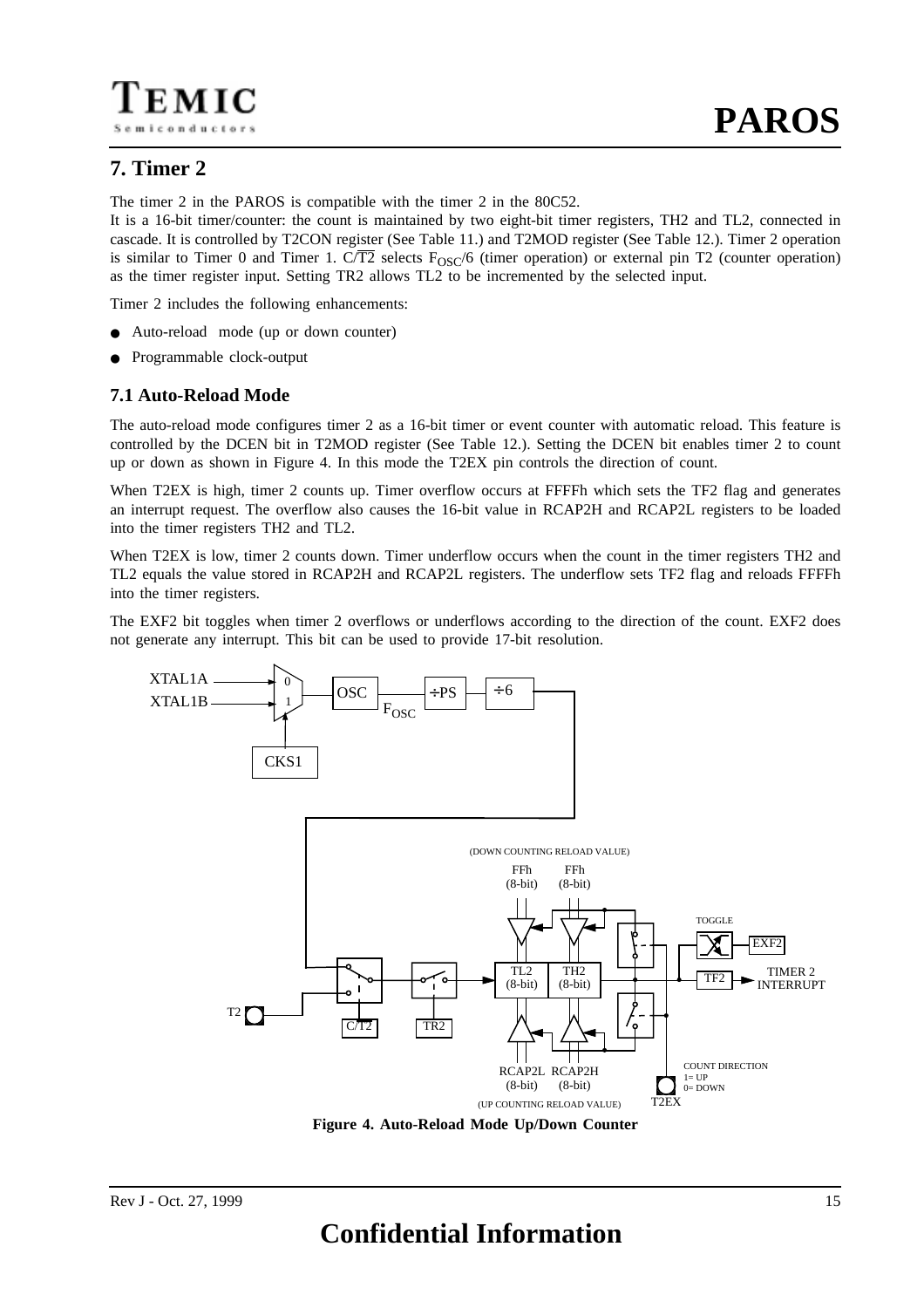# **7.2 Programmable Clock-Output**

In the clock-out mode, timer 2 operates as a 50%-duty-cycle, programmable clock generator (See Figure 5.) . The input clock increments TL2 at frequency  $F_{OSC}/2$ . The timer repeatedly counts to overflow from a loaded value. At overflow, the contents of RCAP2H and RCAP2L registers are loaded into TH2 and TL2. In this mode, timer 2 overflows do not generate interrupts. The formula gives the clock-out frequency as a function of the system oscillator frequency and the value in the RCAP2H and RCAP2L registers:

$$
Clock-OutFrequency=\frac{F_{OSC}}{4 \times (65536 - RCAP2H/(RCAP2L)} \times \frac{1}{(256 - PS)}
$$

*PS is the oscillator prescalar*

For a 16 MHz system clock with Prescalar value PS=255, timer 2 has a programmable frequency range of 61 Hz  $(F<sub>OSC</sub>/2<sup>18</sup>)$  to 4 MHz ( $F<sub>OSC</sub>/4$ ). The generated clock signal is brought out to T2 pin (P1.0).

Timer 2 is programmed for the clock-out mode as follows:

- Set T2OE bit in T2MOD register.
- Clear  $C/T2$  bit in T2CON register.
- Determine the 16-bit reload value from the formula and enter it in RCAP2H/RCAP2L registers.
- Enter a 16-bit initial value in timer registers TH2/TL2. It can be the same as the reload value or a different one depending on the application.
- To start the timer, set TR2 run control bit in T2CON register.

It is possible to use timer 2 as a baud rate generator and a clock generator simultaneously. For this configuration, the baud rates and clock frequencies are not independent since both functions use the values in the RCAP2H and RCAP2L registers.

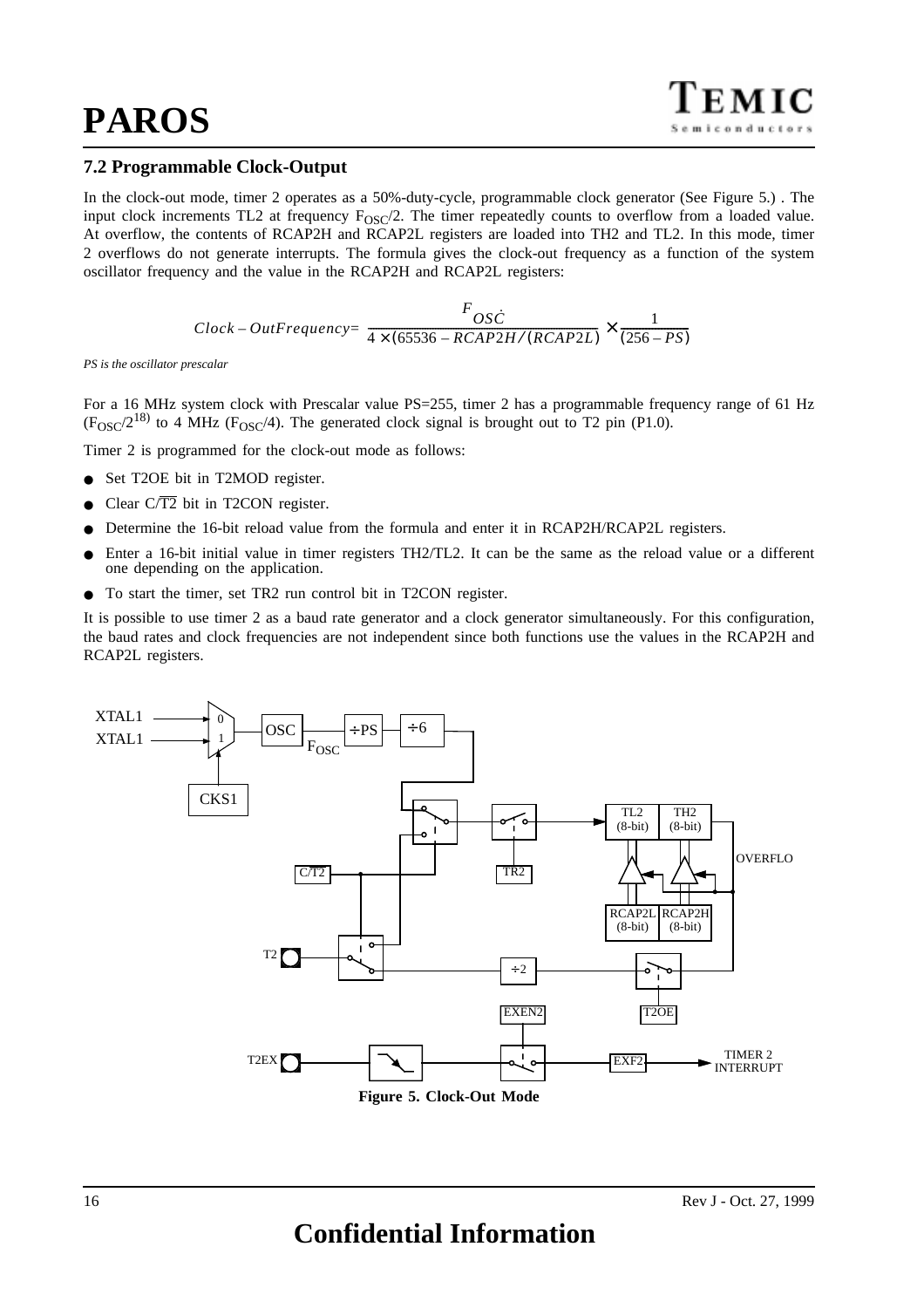<span id="page-16-0"></span>**TEMIC** Semiconductors

**PAROS**

# **Table 11. T2CON Register**

#### **T2CON - Timer 2 Control Register (C8h)**

| 7                           | 6                             | 5                                                                          | 4                                                                                                                                                                                                                                                           | 3                                                                                                                                                                                                                                                                | $\overline{2}$ | $\mathbf{1}$ | $\mathbf{0}$ |  |
|-----------------------------|-------------------------------|----------------------------------------------------------------------------|-------------------------------------------------------------------------------------------------------------------------------------------------------------------------------------------------------------------------------------------------------------|------------------------------------------------------------------------------------------------------------------------------------------------------------------------------------------------------------------------------------------------------------------|----------------|--------------|--------------|--|
| TF <sub>2</sub>             | EXF <sub>2</sub>              | <b>RCLK</b><br><b>TCLK</b><br>EXEN2<br>C/T2#<br>CP/RL2#<br>TR <sub>2</sub> |                                                                                                                                                                                                                                                             |                                                                                                                                                                                                                                                                  |                |              |              |  |
| <b>Bit</b><br><b>Number</b> | <b>Bit</b><br><b>Mnemonic</b> |                                                                            | <b>Description</b>                                                                                                                                                                                                                                          |                                                                                                                                                                                                                                                                  |                |              |              |  |
| 7                           | TF <sub>2</sub>               |                                                                            | <b>Timer 2 overflow Flag</b><br>Cleared by hardware when processor vectors to interrupt routine.<br>Set by hardware on timer 2 overflow.                                                                                                                    |                                                                                                                                                                                                                                                                  |                |              |              |  |
| 6                           | EXF <sub>2</sub>              |                                                                            | <b>Timer 2 External Flag</b><br>Set when a capture or a reload is caused by a negative transition on T2EX pin if EXEN2=1.<br>Set to cause the CPU to vector to timer 2 interrupt routine when timer 2 interrupt is enabled.<br>Must be cleared by software. |                                                                                                                                                                                                                                                                  |                |              |              |  |
| 5                           | <b>RCLK</b>                   | <b>Receive Clock bit</b>                                                   | Clear to use timer 1 overflow as receive clock for serial port in mode 1 or 3.<br>Set to use timer 2 overflow as receive clock for serial port in mode 1 or 3.                                                                                              |                                                                                                                                                                                                                                                                  |                |              |              |  |
| $\overline{4}$              | <b>TCLK</b>                   | <b>Transmit Clock bit</b>                                                  |                                                                                                                                                                                                                                                             | Clear to use timer 1 overflow as transmit clock for serial port in mode 1 or 3.<br>Set to use timer 2 overflow as transmit clock for serial port in mode 1 or 3.                                                                                                 |                |              |              |  |
| 3                           | EXEN2                         | Timer 2 External Enable bit<br>clock the serial port.                      |                                                                                                                                                                                                                                                             | Clear to ignore events on T2EX pin for timer 2 operation.<br>Set to cause a capture or reload when a negative transition on T2EX pin is detected, if timer 2 is not used to                                                                                      |                |              |              |  |
| $\overline{c}$              | TR <sub>2</sub>               | Timer 2 Run control bit<br>Set to turn on timer 2.                         | Clear to turn off timer 2.                                                                                                                                                                                                                                  |                                                                                                                                                                                                                                                                  |                |              |              |  |
| 1                           | C/T2#                         |                                                                            | Timer/Counter 2 select bit<br>Clear for timer operation (input from internal clock system: $F_{\rm OSC}$ ).<br>Set for counter operation (input from T2 input pin).                                                                                         |                                                                                                                                                                                                                                                                  |                |              |              |  |
| $\mathbf{0}$                | CP/RL2#                       | Timer 2 Capture/Reload bit                                                 |                                                                                                                                                                                                                                                             | If RCLK=1 or TCLK=1, $CP/RL2#$ is ignored and timer is forced to auto-reload on timer 2 overflow.<br>Clear to auto-reload on timer 2 overflows or negative transitions on T2EX pin if EXEN2=1.<br>Set to capture on negative transitions on T2EX pin if EXEN2=1. |                |              |              |  |

Reset Value = 0000 0000b Bit addressable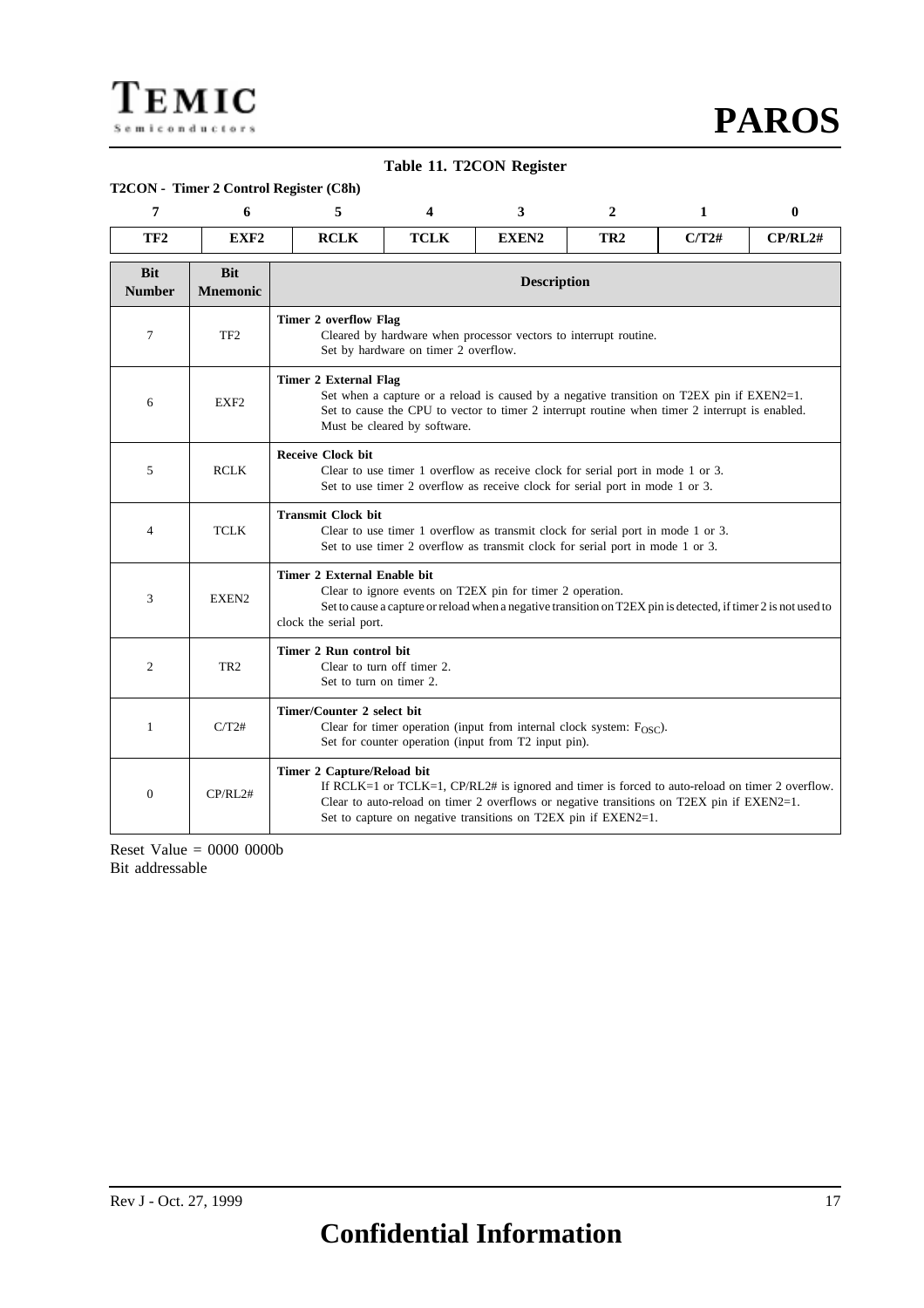<span id="page-17-0"></span>

|                             |                             | T2MOD - Timer 2 Mode Control Register (C9h) | Table 12. T2MOD Register                                                                        |   |                                                                     |                   |              |  |
|-----------------------------|-----------------------------|---------------------------------------------|-------------------------------------------------------------------------------------------------|---|---------------------------------------------------------------------|-------------------|--------------|--|
| 7                           | 6                           | 5                                           | 4                                                                                               | 3 | 2                                                                   | 1                 | $\mathbf{0}$ |  |
|                             |                             |                                             |                                                                                                 | ۰ |                                                                     | T <sub>2</sub> OE | <b>DCEN</b>  |  |
| <b>Bit</b><br><b>Number</b> | Mne-<br><b>Bit</b><br>monic |                                             | <b>Description</b>                                                                              |   |                                                                     |                   |              |  |
| 7                           |                             | <b>Reserved</b>                             |                                                                                                 |   | The value read from this bit is indeterminate. Do not set this bit. |                   |              |  |
| 6                           |                             | <b>Reserved</b>                             |                                                                                                 |   | The value read from this bit is indeterminate. Do not set this bit. |                   |              |  |
| 5                           |                             | <b>Reserved</b>                             |                                                                                                 |   | The value read from this bit is indeterminate. Do not set this bit. |                   |              |  |
| 4                           |                             | <b>Reserved</b>                             |                                                                                                 |   | The value read from this bit is indeterminate. Do not set this bit. |                   |              |  |
| 3                           |                             | <b>Reserved</b>                             |                                                                                                 |   | The value read from this bit is indeterminate. Do not set this bit. |                   |              |  |
| 2                           |                             | <b>Reserved</b>                             |                                                                                                 |   | The value read from this bit is indeterminate. Do not set this bit. |                   |              |  |
| 1                           | T <sub>2</sub> OE           | Timer 2 Output Enable bit                   | Clear to program P1.0/T2 as clock input or I/O port.<br>Set to program P1.0/T2 as clock output. |   |                                                                     |                   |              |  |
| $\mathbf{0}$                | <b>DCEN</b>                 | Down Counter Enable bit                     | Clear to disable timer 2 as up/down counter.<br>Set to enable timer 2 as up/down counter.       |   |                                                                     |                   |              |  |

Reset Value = XXXX XX00b Not bit addressable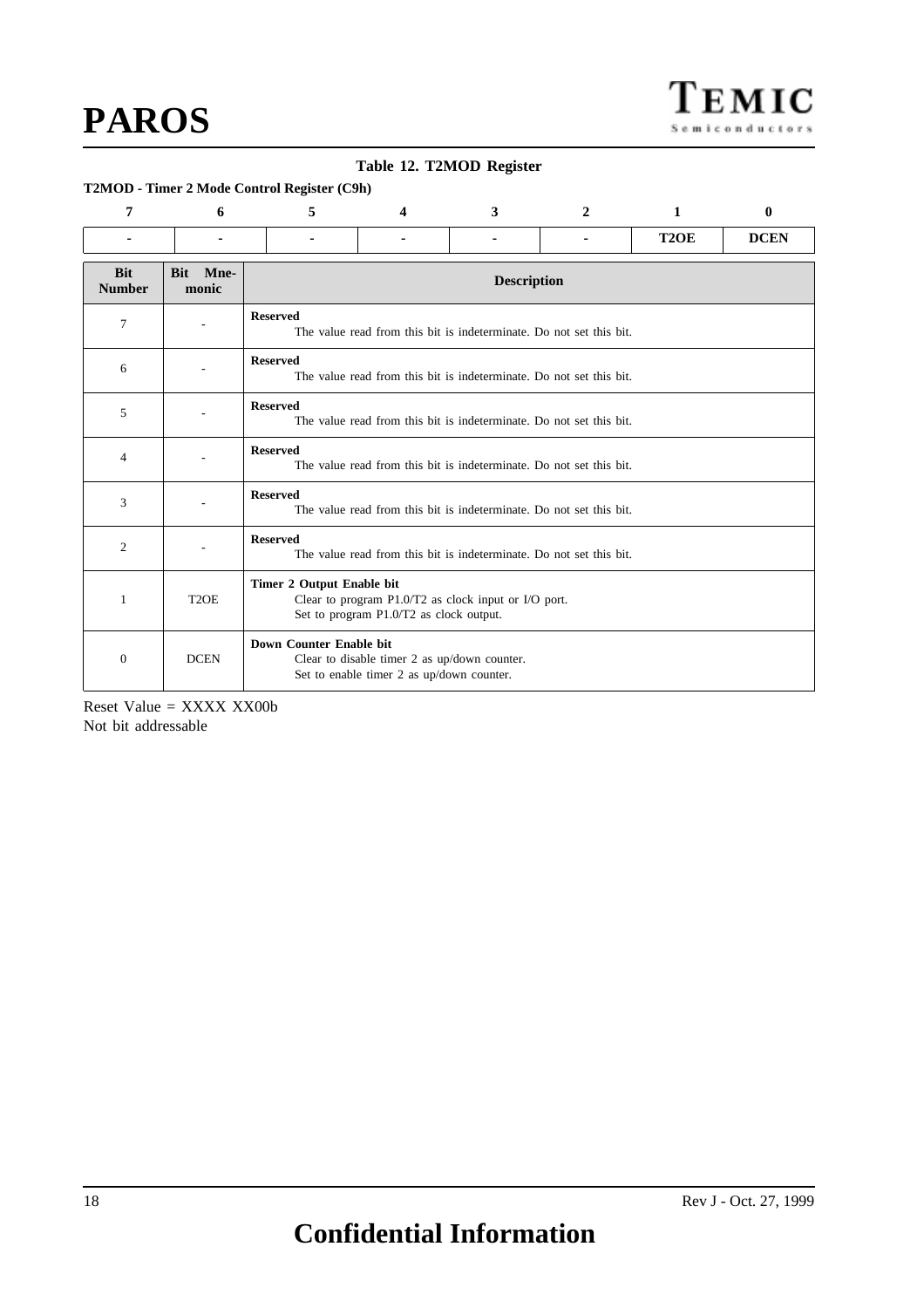# **8. Serial I/O Port**

The serial I/O ports in the PAROS is entirely compatible with the serial I/O port in the 80C52. It provides both synchronous and asynchronous communication modes. It operates as an Universal Asynchronous Receiver and Transmitter (UART) in three full-duplex modes (Modes 1, 2 and 3). Asynchronous transmission and reception can occur simultaneously and at different baud rates

Serial I/O port includes the following enhancements:

- Framing error detection and Automatic Address Recognition
- Internal Baud Rate Generator



**Figure 6. Serial I/O UART Port Block Diagram**

# **8.1 Framing Error Detection**

Framing bit error detection is provided for the three asynchronous modes. To enable the framing bit error detection feature, set SMOD0 bit in PCON register (See Ta[ble 19.\).](#page-25-0)



**Figure 7. Framing Error Block Diagram**

When this feature is enabled, the receiver checks each incoming data frame for a valid stop bit. An invalid stop bit may result from noise on the serial lines or from simultaneous transmission by two CPUs. If a valid stop bit is not found, the Framing Error bit (FE) in SCON register bit is set.

Software may examine FE bit after each reception to check for data errors. Once set, only software or a reset clear FE bit. Subsequently received frames with valid stop bits cannot clear FE bit. When FE feature is enabled, RI rises on stop bit instead of the last data bit (See Fig[ure 8. and](#page-19-0) Figu[re 9.\).](#page-19-0)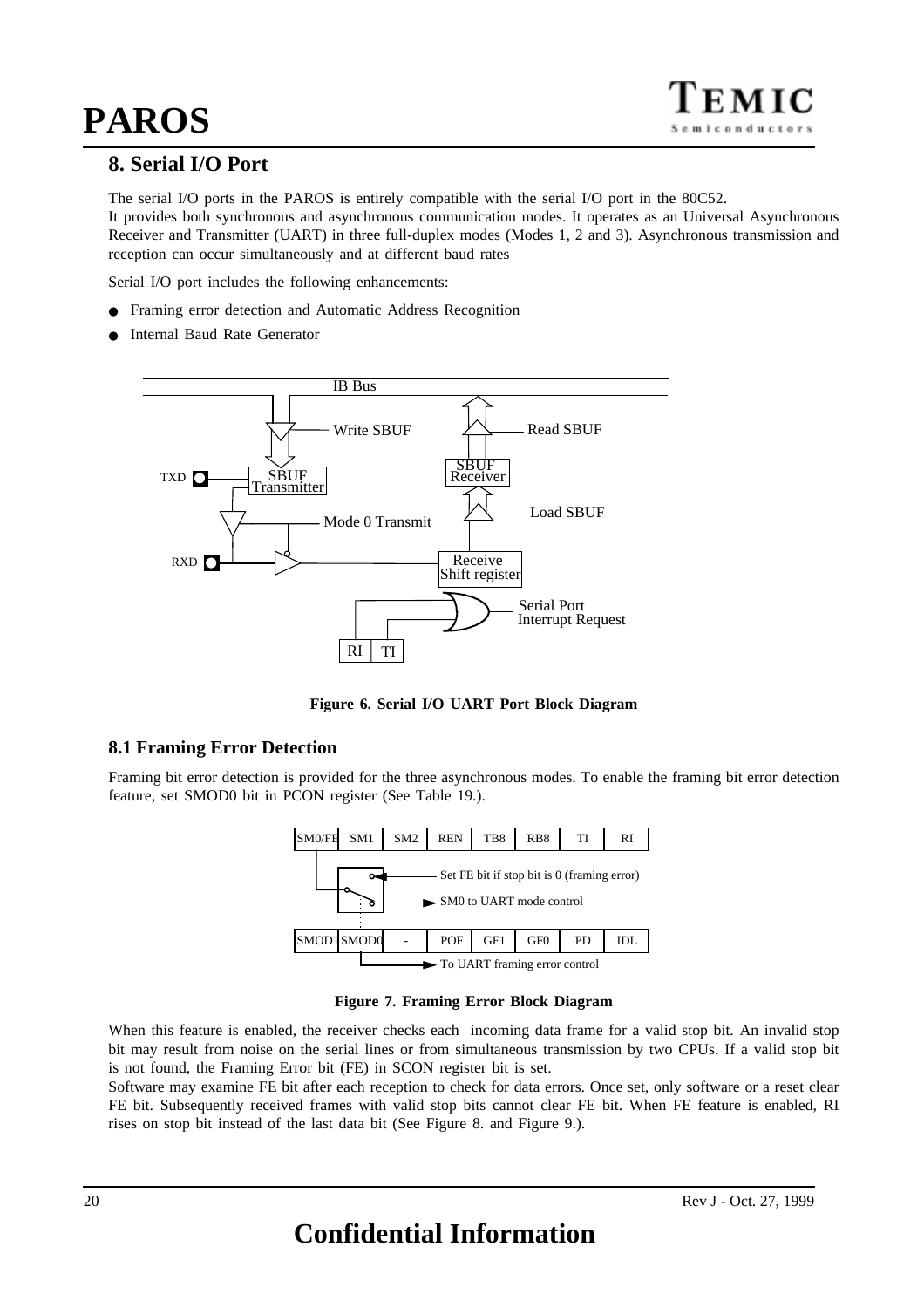<span id="page-19-0"></span>



# **8.2 Automatic Address Recognition**

The automatic address recognition feature is enabled when the multiprocessor communication feature is enabled (SM2 bit in SCON register is set).

Implemented in hardware, automatic address recognition enhances the multiprocessor communication feature by allowing the serial port to examine the address of each incoming command frame. Only when the serial port recognizes its own address, the receiver sets RI bit in SCON register to generate an interrupt. This ensures that the CPU is not interrupted by command frames addressed to other devices.

If desired, you may enable the automatic address recognition feature in mode 1. In this configuration, the stop bit takes the place of the ninth data bit. Bit RI is set only when the received command frame address matches the device's address and is terminated by a valid stop bit.

To support automatic address recognition, a device is identified by a given address and a broadcast address.

*NOTE: The multiprocessor communication and automatic address recognition features cannot be enabled in mode 0 (i.e. setting SM2 bit in SCON register in mode 0 has no effect).*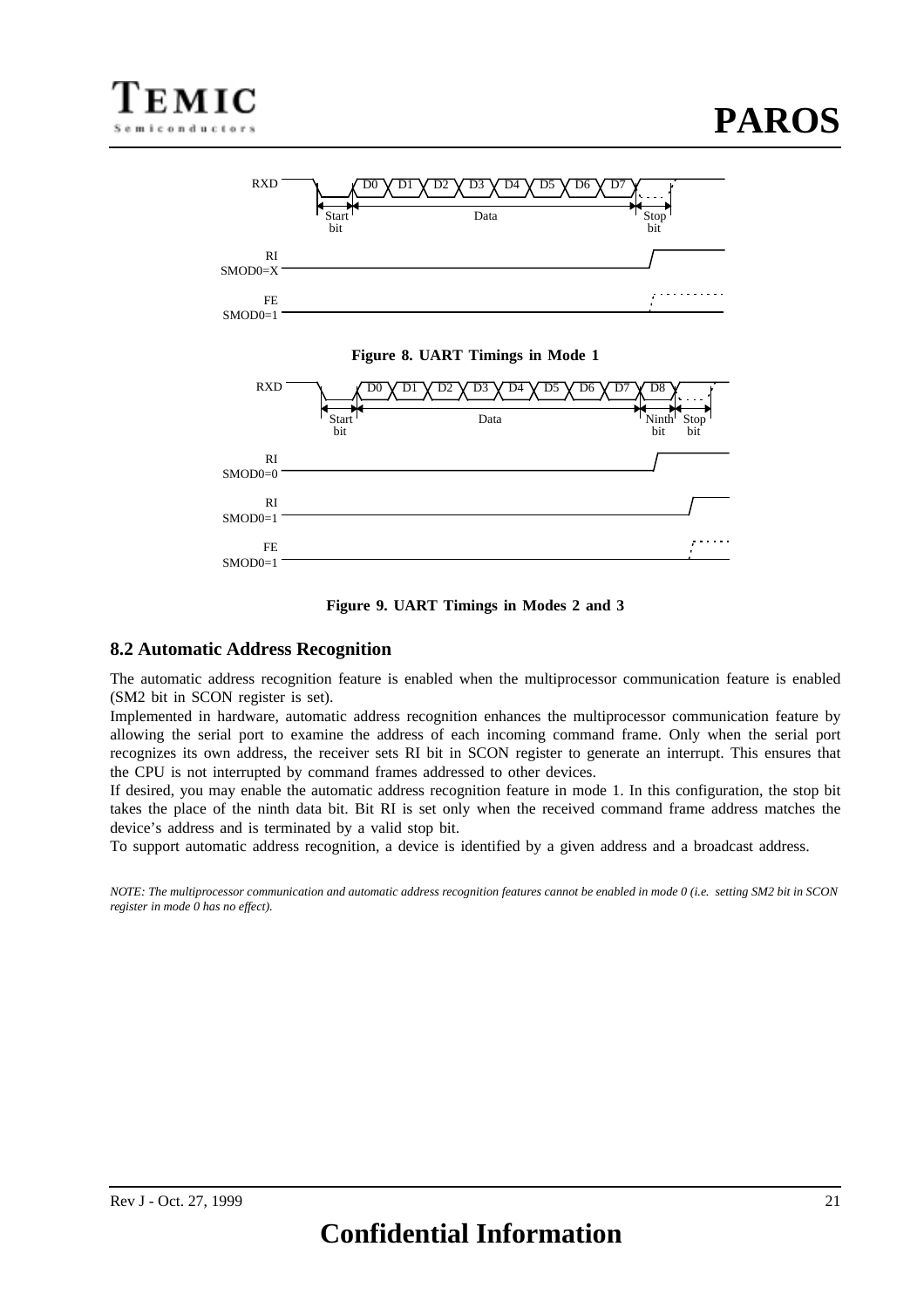

# **8.2.1 Given Address**

Each device has an individual address that is specified in SADDR register; the SADEN register is a mask byte that contains don't-care bits (defined by zeros) to form the device's given address. The don't-care bits provide the flexibility to address one or more slaves at a time. The following example illustrates how a given address is formed. To address a device by its individual address, the SADEN mask byte must be 1111 1111b. For example:

SADDR 0101 0110b SADEN1111 1100b Given 0101 01XXb

The following is an example of how to use given addresses to address different slaves:

```
Slave A:SADDR1111 0001b
     SADEN1111 1010b
     Given 1111 0X0Xb
Slave B:SADDR1111 0011b
     SADEN1111 1001b
     Given 1111 0XX1b
Slave C:SADDR1111 0010b
     SADEN1111 1101b
     Given 1111 00X1b
```
The SADEN byte is selected so that each slave may be addressed seFG\_Lefttely.

For slave A, bit 0 (the LSB) is a don't-care bit; for slaves B and C, bit 0 is a 1. To communicate with slave A only, the master must send an address where bit 0 is clear (e.g. 1111 0000b).

For slave A, bit 1 is a 0; for slaves B and C, bit 1 is a don't care bit. To communicate with slaves A and B, but not slave C, the master must send an address with bits 0 and 1 both set (e.g. 1111 0011b).

To communicate with slaves A, B and C, the master must send an address with bit 0 set, bit 1 clear, and bit 2 clear (e.g. 1111 0001b).

# **8.2.2 Broadcast Address**

A broadcast address is formed from the logical OR of the SADDR and SADEN registers with zeros defined as don't-care bits, e.g.:

SADDR 0101 0110b SADEN 1111 1100b SADDR OR SADEN1111 111Xb

The use of don't-care bits provides flexibility in defining the broadcast address, however in most applications, a broadcast address is FFh. The following is an example of using broadcast addresses:

```
Slave A:SADDR1111 0001b
     SADEN1111 1010b
     Given 1111 1X11b,
Slave B:SADDR1111 0011b
     SADEN1111 1001b
     Given 1111 1X11B,
Slave C:SADDR=1111 0010b
     SADEN1111 1101b
     Given 1111 1111b
```
For slaves A and B, bit 2 is a don't care bit; for slave C, bit 2 is set. To communicate with all of the slaves, the master must send an address FFh. To communicate with slaves A and B, but not slave C, the master can send and address FBh.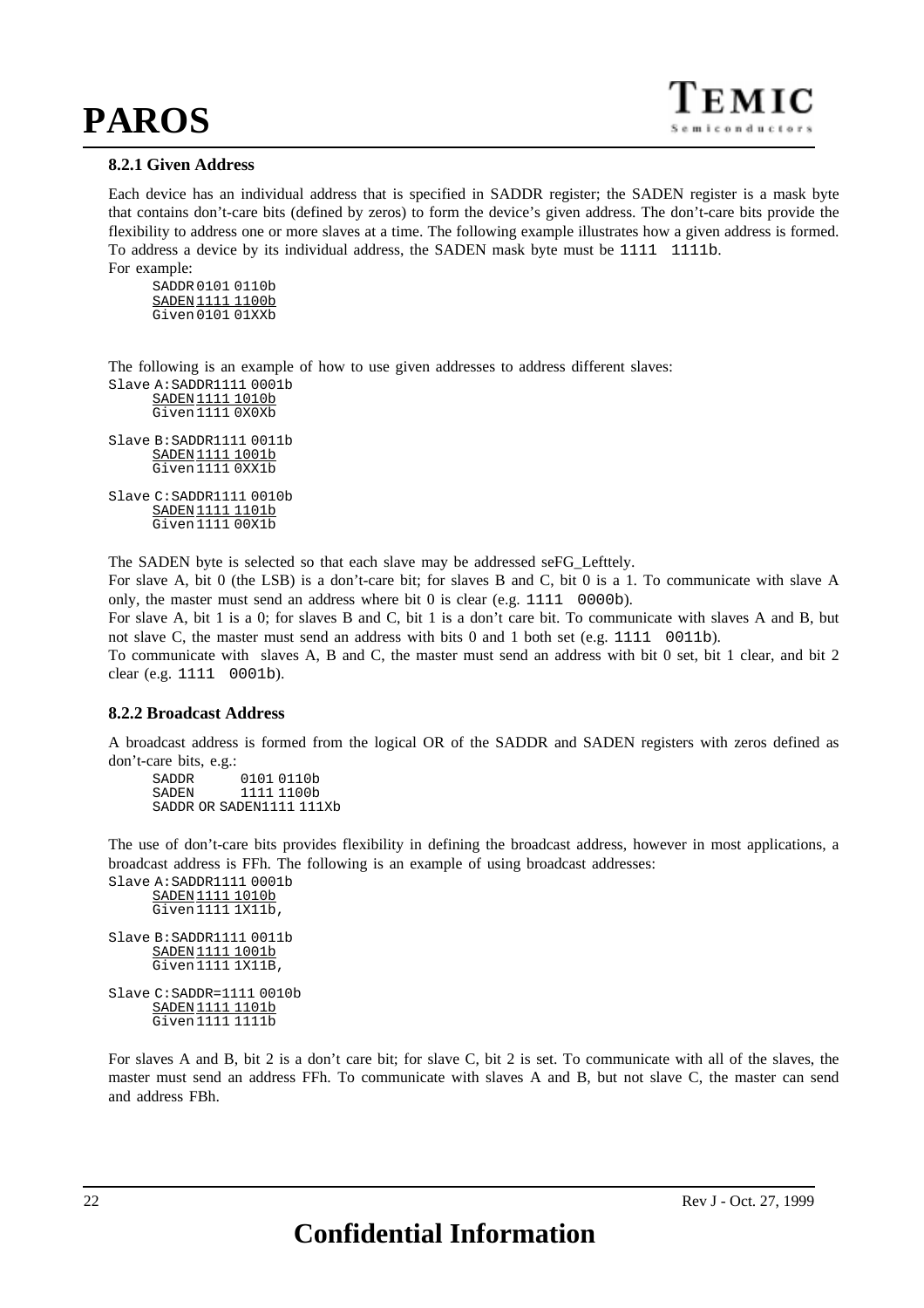# **8.2.3 Reset Addresses**

On reset, the SADDR, SADEN register are initialized to 00h, i.e. the given and broadcast addresses are XXXX XXXXb (all don't-care bits). This ensures that the serial port is backwards compatible with the 80C51 microcontrollers that do not support automatic address recognition.

# **8.3 Baud Rate Selection for UART**

The Baud Rate Generator for transmit and receive clocks can be selected separately via the BDRCON register.





# **8.4 Internal Baud Rate Generator (BRG)**

When the internal Baud Rate Generator is used, the Baud Rates are determined by the BRG overflow, the value of SPD bit (Speed Mode) in BRCON register and the value of the SMOD1 bit in PCON register:



**Figure 11. Internal Baud Rate**

*PS is the oscillator prescalar*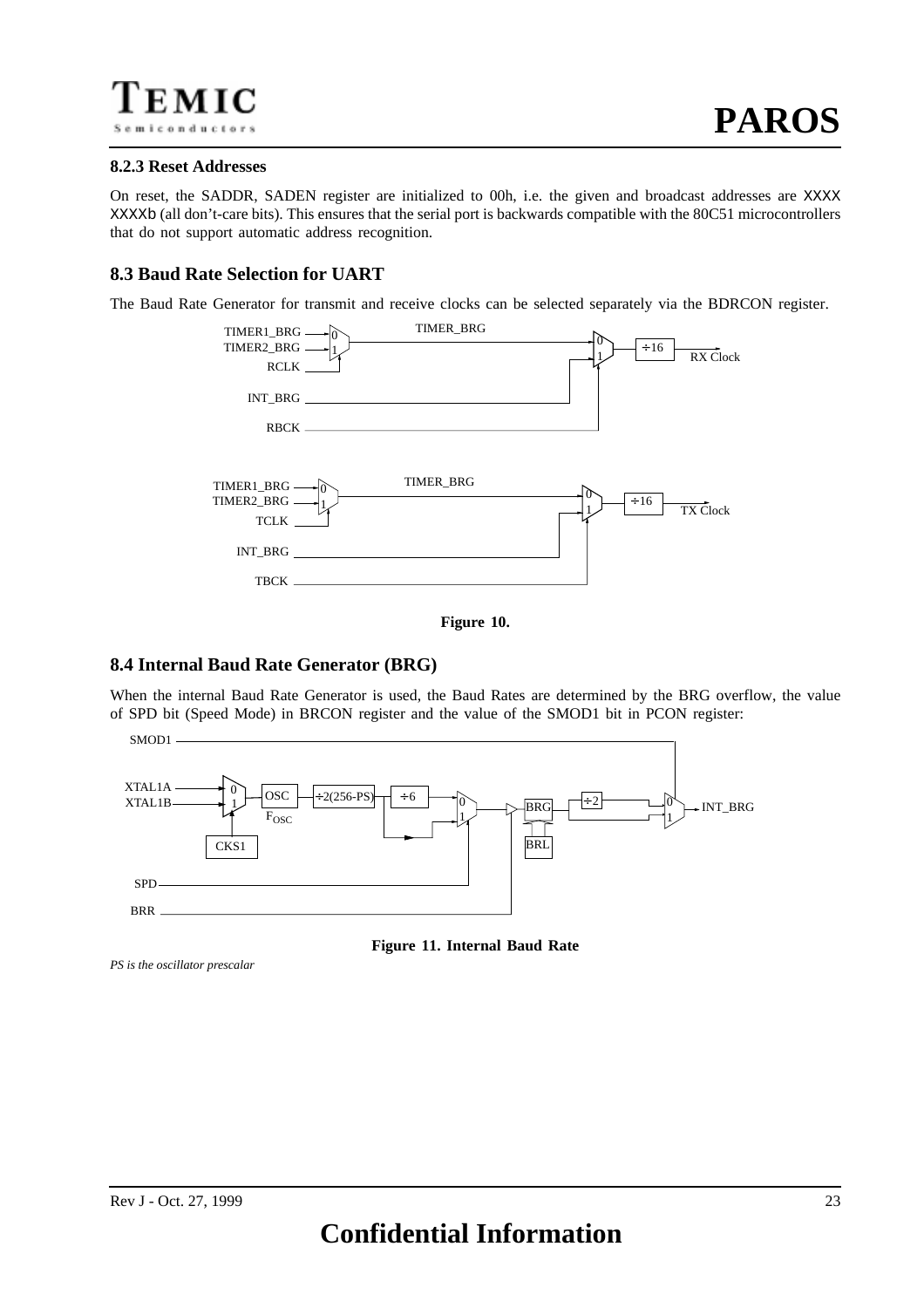

 $\bullet$  SPD = 1

$$
BaudRate = \frac{2^{SMOD1} \times F_{XTAL}}{2 \times 2 \times 6^{(1-SPD)} \times 16 \times [256 - (BRL)]} \times \frac{1}{(256 - PS)}
$$

$$
BRL = 256 - \frac{2^{SMOD1} \times F_{XTAL}}{64 \times BaudRate} \times \frac{1}{(256 - PS)}
$$

*PS is the oscillator prescalar*

 $\bullet$  SPD = 0 (Default Mode)

$$
BaudRate = \frac{2^{SMOD1} \times F_{XTAL}}{2 \times 2 \times 6^{(1-SPD)} \times 16 \times [256 - (BRL)]} \times \frac{1}{(256 - PS)}
$$

$$
BRL = 256 - \frac{2^{SMOD1} \times F_{XTAL}}{384 \times BaudRate} \times \frac{1}{(256 - PS)}
$$

| Table 13. Example of computed value when PS=FFh, SMOD1=0, SPD=0 |  |  |  |  |  |
|-----------------------------------------------------------------|--|--|--|--|--|
|-----------------------------------------------------------------|--|--|--|--|--|

| <b>Baud Rates</b> |            | $F_{\text{XTAL}} = 16.384 \text{ MHz}$ | $F_{\text{XTAL}} = 24 \text{MHz}$ |               |  |
|-------------------|------------|----------------------------------------|-----------------------------------|---------------|--|
|                   | <b>BRL</b> | Error $(\% )$                          |                                   | Error $(\% )$ |  |
| 4800              | 247        | 1.25                                   | 243                               | 0.16          |  |
| 2400              | 238        | 1.25                                   | 230                               | 0.16          |  |
| 1200              | 220        | 1.25                                   | 202                               | 0.37          |  |
| 600               | 185        | 0.16                                   | 152                               | 0.16          |  |

*PS is the oscillator prescalar*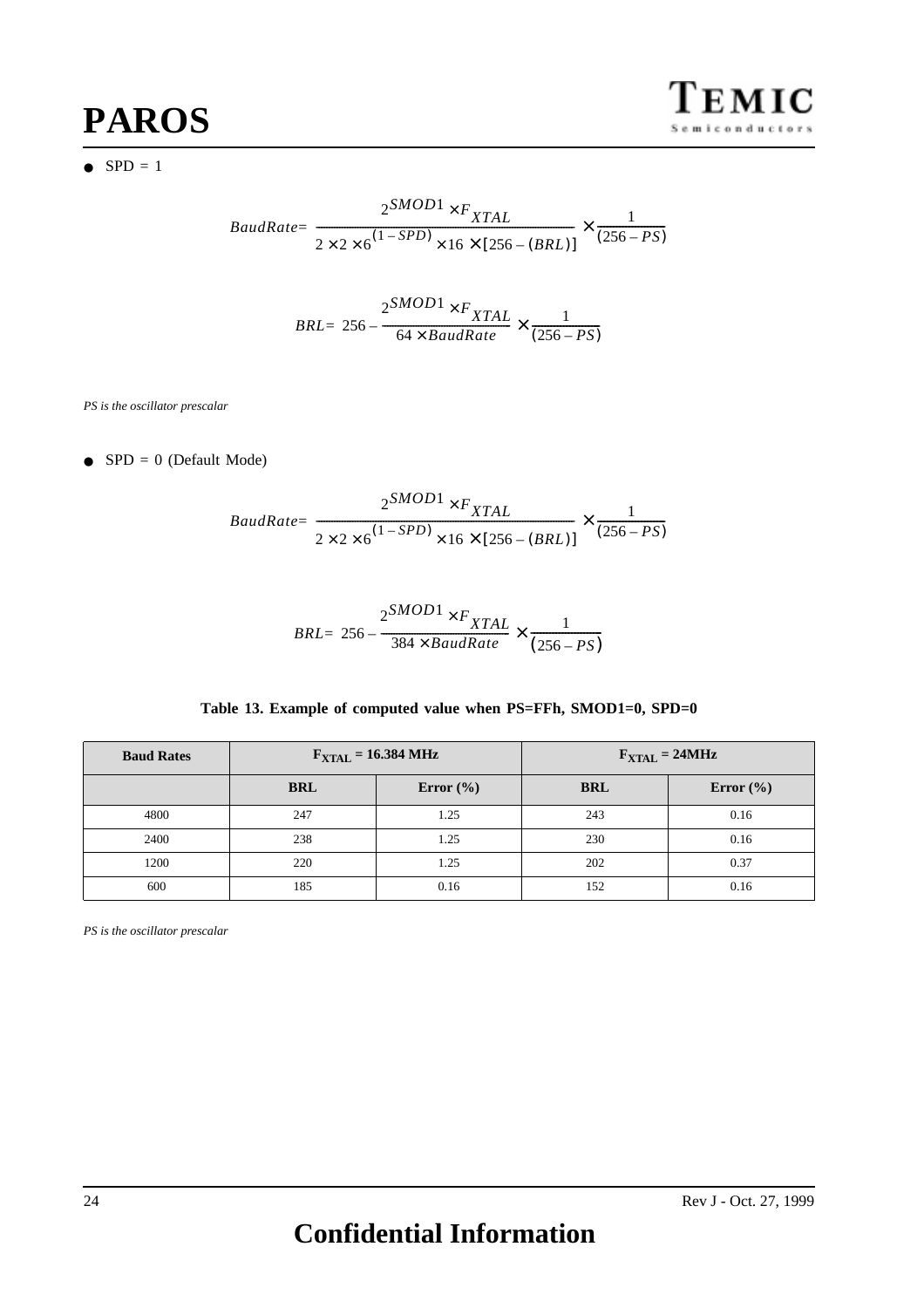# TEMIC Semiconductors

|                                             |                  |                                                       |                         | Table 14.    |                |              |          |
|---------------------------------------------|------------------|-------------------------------------------------------|-------------------------|--------------|----------------|--------------|----------|
| 7                                           | $\boldsymbol{6}$ | <b>SADEN - Slave Address Mask Register (B9h)</b><br>5 | $\overline{\mathbf{4}}$ | $\mathbf{3}$ | $\overline{2}$ | $\mathbf{1}$ | $\bf{0}$ |
|                                             |                  |                                                       |                         |              |                |              |          |
| Reset Value = $0000 0000$                   |                  |                                                       |                         |              |                |              |          |
|                                             |                  |                                                       |                         | Table 15.    |                |              |          |
| <b>SADDR</b> - Slave Address Register (A9h) |                  |                                                       |                         |              |                |              |          |
| 7                                           | 6                | 5                                                     | 4                       | 3            | $\overline{2}$ | 1            | $\bf{0}$ |
|                                             |                  |                                                       |                         |              |                |              |          |
| Reset Value = $0000 0000$                   |                  |                                                       |                         |              |                |              |          |
|                                             |                  |                                                       |                         | Table 16.    |                |              |          |
| <b>SBUF</b> - Serial Buffer Register (99h)  |                  |                                                       |                         |              |                |              |          |
| 7                                           | 6                | 5                                                     | $\overline{\mathbf{4}}$ | $\mathbf{3}$ | $\overline{2}$ | $\mathbf{1}$ | $\bf{0}$ |
|                                             |                  |                                                       |                         |              |                |              |          |
| Reset Value = XXXX XXXXb                    |                  |                                                       |                         |              |                |              |          |
|                                             |                  |                                                       |                         | Table 17.    |                |              |          |
|                                             |                  | BRL - Baud Rate Reload Register (9Ah) for UART        |                         |              |                |              |          |
| 7                                           | 6                | 5                                                     | 4                       | 3            | $\overline{2}$ | 1            | $\bf{0}$ |
|                                             |                  |                                                       |                         |              |                |              |          |
| Reset Value = $0000 0000$                   |                  |                                                       |                         |              |                |              |          |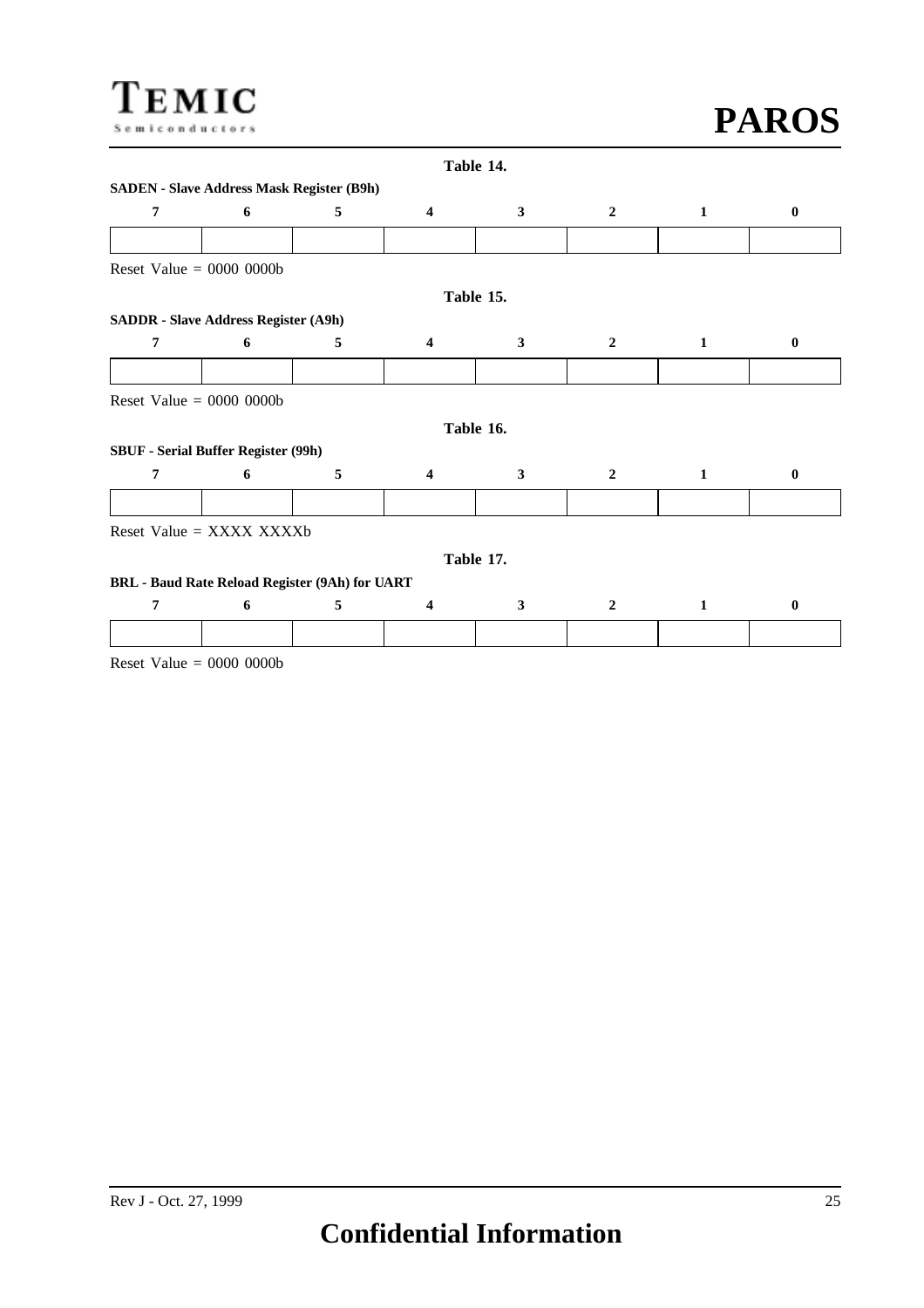# **Table 18. SCON Register**

# **SCON (S:98h)**

Serial Control Register

| $\overline{7}$              | 6                             | 5                                                              | $\overline{2}$<br>4<br>3<br>$\mathbf{1}$<br>$\bf{0}$                                                                                                                                                                                                                                                                                                                                                                                     |                                                                |                                                                                                                                                                                                        |  |  |  |  |
|-----------------------------|-------------------------------|----------------------------------------------------------------|------------------------------------------------------------------------------------------------------------------------------------------------------------------------------------------------------------------------------------------------------------------------------------------------------------------------------------------------------------------------------------------------------------------------------------------|----------------------------------------------------------------|--------------------------------------------------------------------------------------------------------------------------------------------------------------------------------------------------------|--|--|--|--|
| FE/SM0                      | SM1                           | SM2                                                            | TB8<br>TI<br><b>REN</b><br>R <sub>B</sub> 8<br><b>RI</b>                                                                                                                                                                                                                                                                                                                                                                                 |                                                                |                                                                                                                                                                                                        |  |  |  |  |
| <b>Bit</b><br><b>Number</b> | <b>Bit</b><br><b>Mnemonic</b> |                                                                |                                                                                                                                                                                                                                                                                                                                                                                                                                          | <b>Description</b>                                             |                                                                                                                                                                                                        |  |  |  |  |
| 7                           | FE                            | Framing Error bit.                                             | Set by hardware to indicate an invalid stop bit.<br>Must be cleared by software.                                                                                                                                                                                                                                                                                                                                                         | To select this function, set SMOD0 bit in PCON register.       |                                                                                                                                                                                                        |  |  |  |  |
|                             | SM <sub>0</sub>               |                                                                | Serial Port Mode bit 0.<br>To select this function, clear SMOD0 bit in PCON register.<br>Software writes to bits SM0 and SM1 to select the Serial Port operating mode.<br>Refer to SM1 bit for the mode selections.                                                                                                                                                                                                                      |                                                                |                                                                                                                                                                                                        |  |  |  |  |
| 6                           | SM <sub>1</sub>               | SM0SM1<br>$\Omega$<br>$\Omega$<br>$\mathbf{1}$<br>$\mathbf{1}$ | Serial Port Mode bit 1.<br>To select this function, set SMOD0 bit in PCON register.<br>Software writes to bits SM1 and SM0 to select the Serial Port operating mode.<br>Mode<br>DescriptionBaud Rate<br>$\theta$<br>0Shift Register $F_{OSC}/12$ or variable if SRC bit in BDRCON is set<br>18-bit UARTVariable<br>1<br>$\overline{0}$<br>29-bit UARTF <sub>OSC</sub> /32 or F <sub>OSC</sub> /64<br>$\mathbf{1}$<br>39-bit UARTVariable |                                                                |                                                                                                                                                                                                        |  |  |  |  |
| 5                           | SM <sub>2</sub>               | <b>Serial Port Mode bit 2</b><br>and broadcast addresses.      | address recognition features.                                                                                                                                                                                                                                                                                                                                                                                                            |                                                                | Software writes to bit SM2 to enable and disable the multiprocessor communication and automatic<br>This allows the Serial Port to differentiate between data and command frames and to recognize slave |  |  |  |  |
| $\overline{4}$              | <b>REN</b>                    | <b>Receiver Enable bit</b>                                     | Set to enable reception in all modes.                                                                                                                                                                                                                                                                                                                                                                                                    |                                                                | Clear to disable reception in mode 1, 2 and 3, and to enable transmission in mode 0.                                                                                                                   |  |  |  |  |
| 3                           | TB8                           | <b>Transmit bit 8</b>                                          | Modes 0 and 1: Not used.                                                                                                                                                                                                                                                                                                                                                                                                                 |                                                                | Modes 2 and 3: Software writes the ninth data bit to be transmitted to TB8.                                                                                                                            |  |  |  |  |
| $\overline{2}$              | R <sub>B</sub> 8              | Receiver bit 8<br>Mode 0: Not used.                            |                                                                                                                                                                                                                                                                                                                                                                                                                                          |                                                                | Mode 1 (SM2 cleared): Set or cleared by hardware to reflect the stop bit received.<br>Modes 2 and 3 (SM2 set): Set or cleared by hardware to reflect the ninth bit received.                           |  |  |  |  |
| $\mathbf{1}$                | TI                            | <b>Transmit Interrupt flag</b>                                 | Must be cleared by software.                                                                                                                                                                                                                                                                                                                                                                                                             | Set by the transmitter after the last data bit is transmitted. |                                                                                                                                                                                                        |  |  |  |  |
| $\mathbf{0}$                | <b>RI</b>                     | <b>Receive Interrupt flag</b>                                  | Must be cleared by software.                                                                                                                                                                                                                                                                                                                                                                                                             |                                                                | Set by the receiver after the stop bit of a frame has been received.                                                                                                                                   |  |  |  |  |

**Reset Value= 0000 0000b**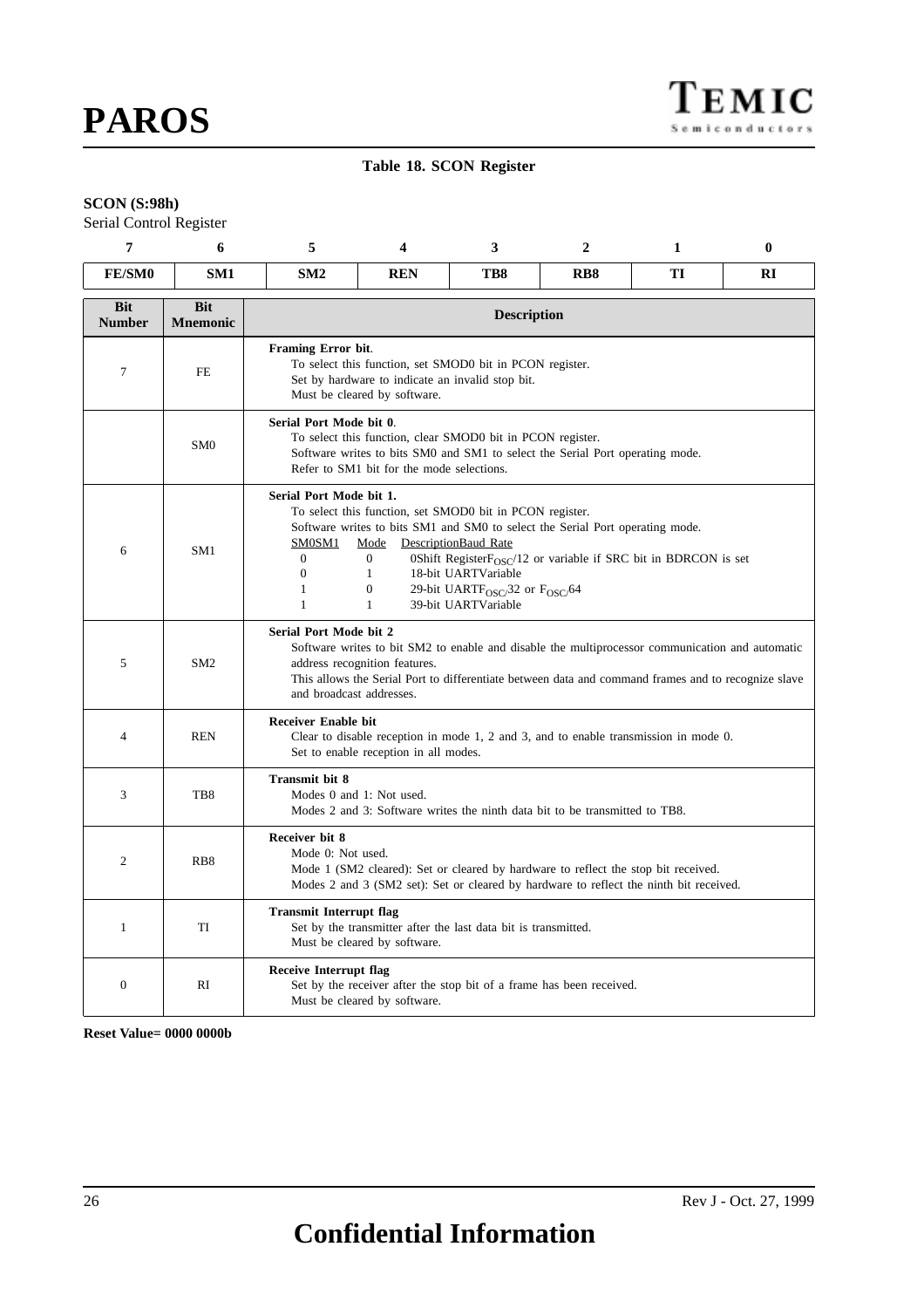<span id="page-25-0"></span>

### **Table 19. PCON Register**

# **PCON - Power Control Register (87h)**

| 7                           | 6                             | 5                                               | 3<br>4<br>$\mathbf{2}$<br>1                                                                                                      |                                                   |                 |           |            |  |
|-----------------------------|-------------------------------|-------------------------------------------------|----------------------------------------------------------------------------------------------------------------------------------|---------------------------------------------------|-----------------|-----------|------------|--|
| SMOD1                       | <b>SMOD0</b>                  |                                                 | <b>POF</b>                                                                                                                       | GF1                                               | GF <sub>0</sub> | <b>PD</b> | <b>IDL</b> |  |
| <b>Bit</b><br><b>Number</b> | <b>Bit</b><br><b>Mnemonic</b> |                                                 | <b>Description</b>                                                                                                               |                                                   |                 |           |            |  |
| 7                           | SMOD1                         | Serial port Mode bit 1                          |                                                                                                                                  | Set to select double baud rate in mode 1, 2 or 3. |                 |           |            |  |
| 6                           | SMOD0                         |                                                 | Serial port Mode bit 0<br>Clear to select SM0 bit in SCON register.<br>Set to to select FE bit in SCON register.                 |                                                   |                 |           |            |  |
| 5                           |                               | <b>Reserved</b>                                 | The value read from this bit is indeterminate. Do not set this bit.                                                              |                                                   |                 |           |            |  |
| 4                           | POF                           | <b>Power-Off Flag</b>                           | Clear to recognize next reset type<br>Set by hardware when VCC rises from 0 to its nominal voltage. Can also be set by software. |                                                   |                 |           |            |  |
| 3                           | GF1                           | <b>General purpose Flag</b>                     | Cleared by user for general purpose usage.<br>Set by user for general purpose usage.                                             |                                                   |                 |           |            |  |
| $\overline{c}$              | GFO                           |                                                 | <b>General purpose Flag</b><br>Cleared by user for general purpose usage.<br>Set by user for general purpose usage.              |                                                   |                 |           |            |  |
| 1                           | PD                            |                                                 | Power-Down mode bit<br>Cleared by hardware when reset occurs.<br>Set to enter power-down mode.                                   |                                                   |                 |           |            |  |
| $\mathbf{0}$                | IDL                           | <b>Idle</b> mode bit<br>Set to enter idle mode. |                                                                                                                                  | Clear by hardware when interrupt or reset occurs. |                 |           |            |  |

Reset Value = 00X0 0000b Not bit addressable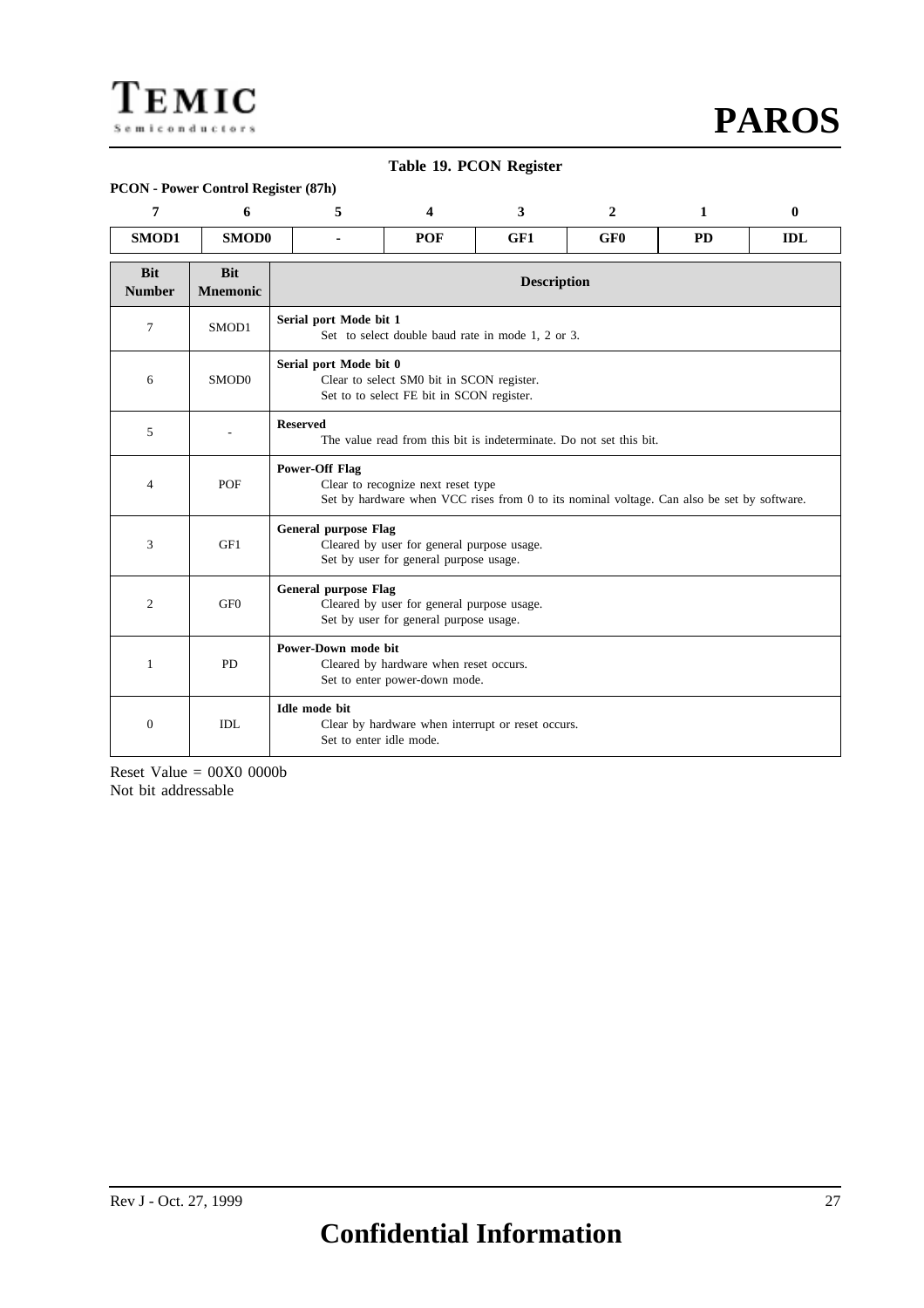### **Table 20. BDRCON Register**

# **BDRCON - Baud Rate Control Register (9Bh)**

| 7                           | 6                             | 5                                                                    | 3<br>$\mathbf{2}$<br>1<br>4                                                                                                                                                  |                                                                    |             |            | 0          |  |
|-----------------------------|-------------------------------|----------------------------------------------------------------------|------------------------------------------------------------------------------------------------------------------------------------------------------------------------------|--------------------------------------------------------------------|-------------|------------|------------|--|
|                             |                               |                                                                      | <b>BRR</b>                                                                                                                                                                   | <b>TBCK</b>                                                        | <b>RBCK</b> | <b>SPD</b> | <b>SRC</b> |  |
| <b>Bit</b><br><b>Number</b> | <b>Bit</b><br><b>Mnemonic</b> |                                                                      | <b>Description</b>                                                                                                                                                           |                                                                    |             |            |            |  |
| 7                           |                               | <b>Reserved</b>                                                      | The value read from this bit is indeterminate. Do not set this bit                                                                                                           |                                                                    |             |            |            |  |
| 6                           |                               | <b>Reserved</b>                                                      |                                                                                                                                                                              | The value read from this bit is indeterminate. Do not set this bit |             |            |            |  |
| 5                           |                               | <b>Reserved</b>                                                      | The value read from this bit is indeterminate. Do not set this bit.                                                                                                          |                                                                    |             |            |            |  |
| 4                           | <b>BRR</b>                    | <b>Baud Rate Run Control bit</b>                                     | Clear to stop the Baud Rate.<br>Set to start the Baud Rate.                                                                                                                  |                                                                    |             |            |            |  |
| 3                           | <b>TBCK</b>                   | <b>Transmission Baud rate Generator Selection bit for first UART</b> | Set to select internal Baud Rate Generator.                                                                                                                                  | Clear to select Timer 1 or Timer 2 for the Baud Rate Generator.    |             |            |            |  |
| 2                           | <b>RBCK</b>                   |                                                                      | Reception Baud Rate Generator Selection bit for first UART<br>Clear to select Timer 1 or Timer 2 for the Baud Rate Generator.<br>Set to select internal Baud Rate Generator. |                                                                    |             |            |            |  |
| 1                           | <b>SPD</b>                    |                                                                      | <b>Baud Rate Speed Control bit for first UART</b><br>Clear to select the SLOW Baud Rate Generator when $SRC=1$ .<br>Set to select the FAST Baud Rate Generator when SRC=1.   |                                                                    |             |            |            |  |
| $\mathbf{0}$                | <b>SRC</b>                    | Baud Rate Source select bit in Mode 0 for first UART                 | Set to select the internal Baud Rate Generator.                                                                                                                              | Clear to select $F_{OSC}/12$ as the Baud Rate Generator.           |             |            |            |  |

Reset Value = XXX0 0000b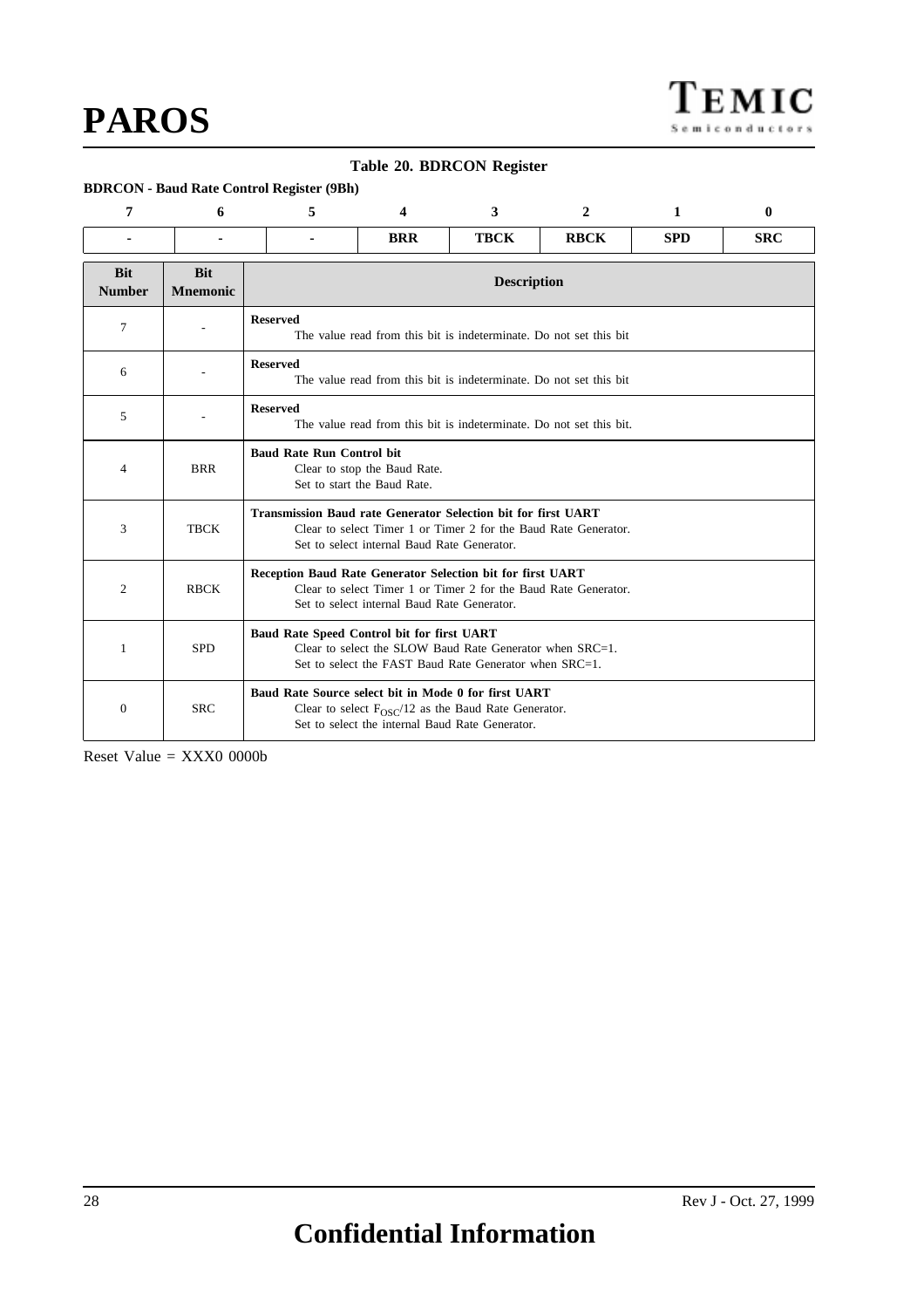# **9. Interrupt System**

The PAROS has a total of 10 interrupt vectors: two external interrupts  $(\overline{INT0}$  and  $\overline{INT1})$ , three timer interrupts (timers 0, 1 and 2), serial port interrupt, PCA, keyboard interrupt (P4.x), SPI and I2C. These interrupts are shown in Figure 12..



**Figure 12. Interrupt Control System**

Each of the interrupt sources can be individually enabled or disabled by setting or clearing a bit in the Interrupt Enable register (See [Table 22.](#page-29-0)). This register also contains a global disable bit, which must be cleared to disable all interrupts at once.

Each interrupt source can also be individually programmed to one of four priority levels by setting or clearing a bit in the Interrupt Priority register (See [Table 24.\)](#page-31-0) and in the Interrupt Priority High register (See [Table 26.](#page-33-0)). [Table 21.](#page-28-0) shows the bit values and priority levels associated with each combination.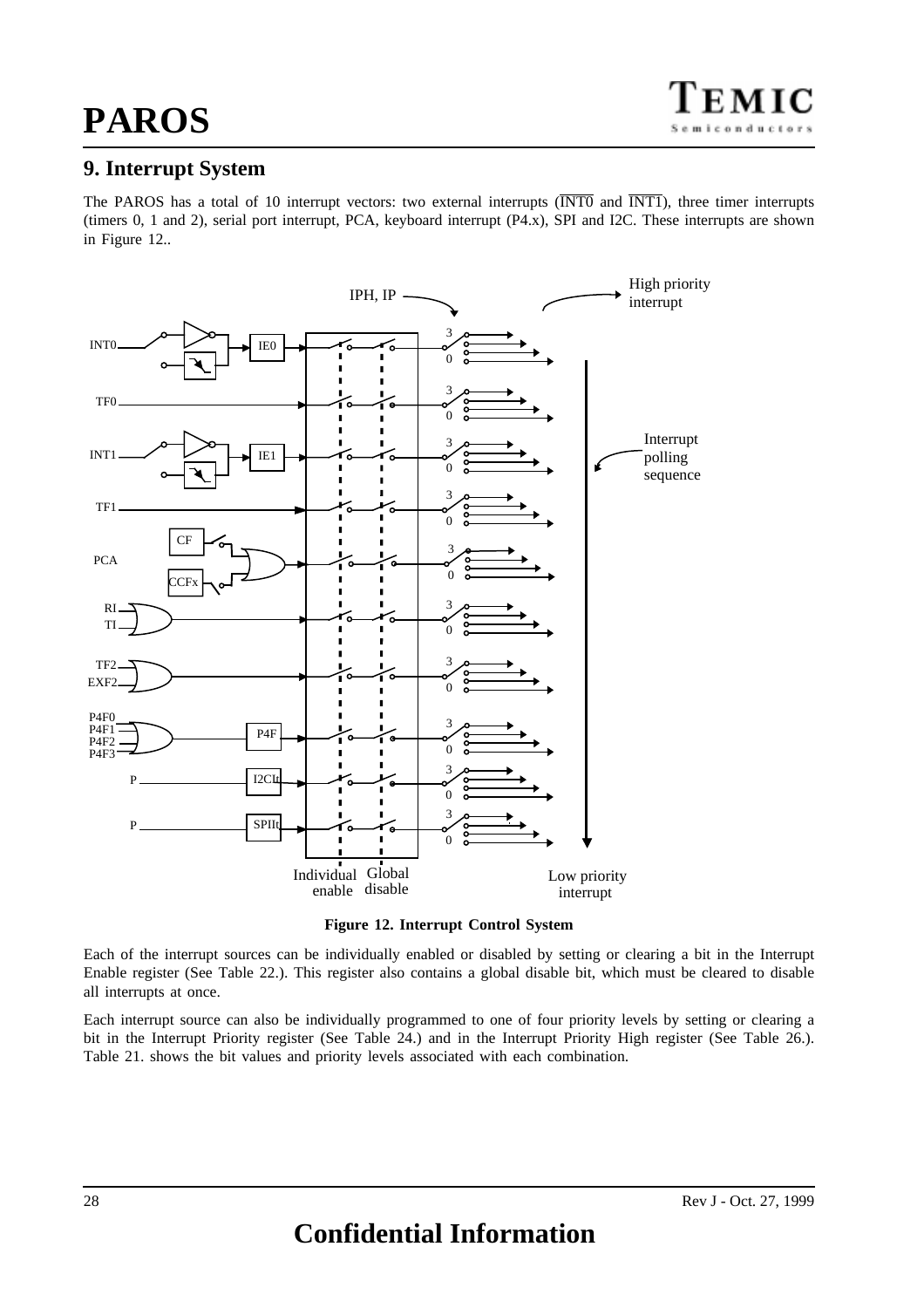# **Table 21. Priority Level Bit Values**

<span id="page-28-0"></span>

| IPH.x | IP.x | <b>Interrupt Level Priority</b> |
|-------|------|---------------------------------|
|       |      | $0$ (Lowest)                    |
|       |      |                                 |
|       |      |                                 |
|       |      | 3 (Highest)                     |

A low-priority interrupt can be interrupted by a high priority interrupt, but not by another low-priority interrupt. A high-priority interrupt can't be interrupted by any other interrupt source.

If two interrupt requests of different priority levels are received simultaneously, the request of higher priority level is serviced. If interrupt requests of the same priority level are received simultaneously, an internal polling sequence determines which request is serviced. Thus within each priority level there is a second priority structure determined by the polling sequence.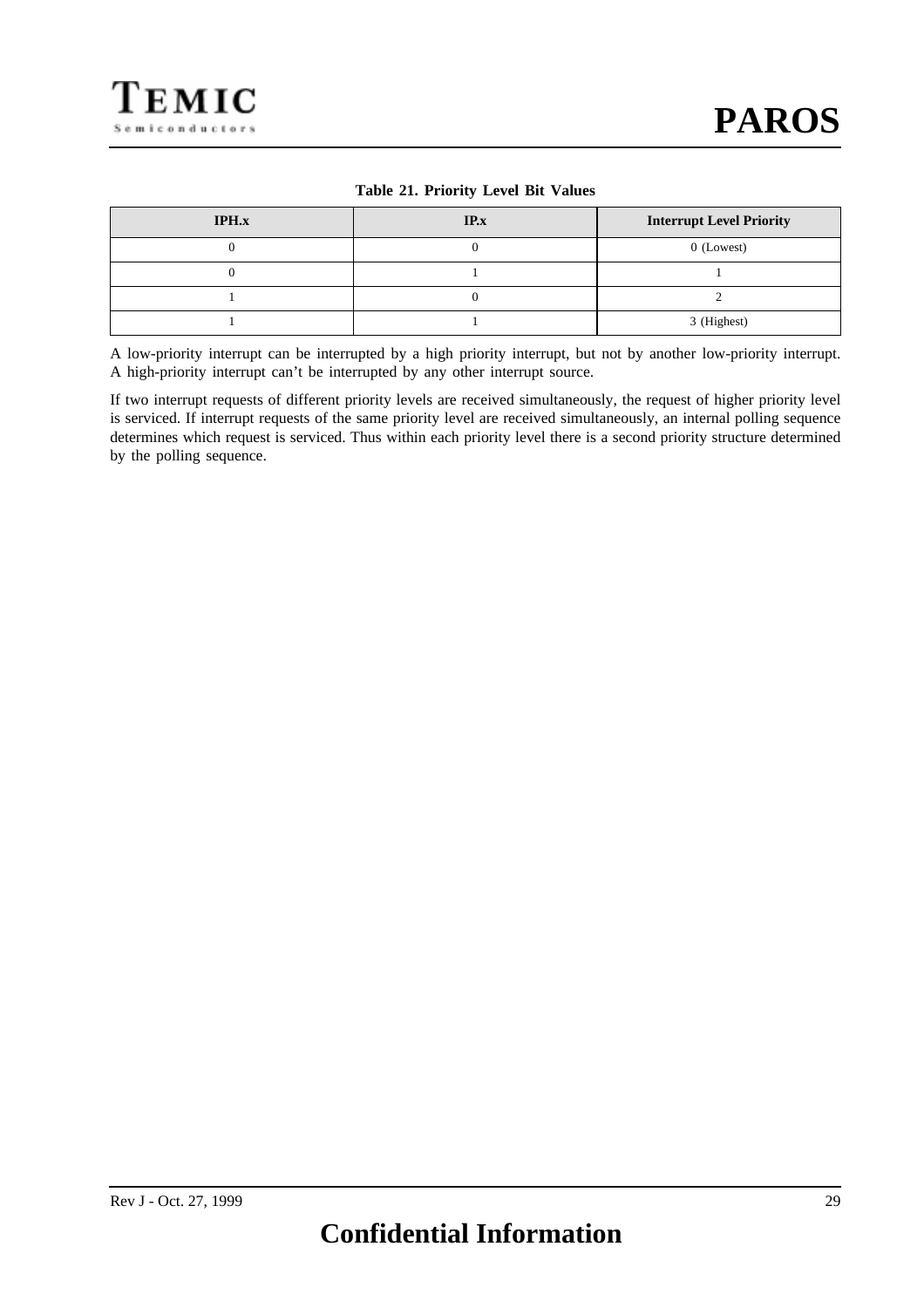# **Table 22. IE Register**

#### <span id="page-29-0"></span>**IE - Interrupt Enable Register (A8h)**

| 7                           | 6                             | 5                                     | 4                                                                                                                                                                                                        | 3 | 2 | 1 | 0 |  |  |
|-----------------------------|-------------------------------|---------------------------------------|----------------------------------------------------------------------------------------------------------------------------------------------------------------------------------------------------------|---|---|---|---|--|--|
| EA                          | EC                            | ET <sub>2</sub>                       | ES<br>ET1<br>EX1<br>ET <sub>0</sub><br>EX <sub>0</sub>                                                                                                                                                   |   |   |   |   |  |  |
| <b>Bit</b><br><b>Number</b> | <b>Bit</b><br><b>Mnemonic</b> |                                       | <b>Description</b>                                                                                                                                                                                       |   |   |   |   |  |  |
| 7                           | EA                            | enable bit.                           | Enable All interrupt bit<br>Clear to disable all interrupts.<br>Set to enable all interrupts.<br>If EA=1, each interrupt source is individually enabled or disabled by setting or clearing its interrupt |   |   |   |   |  |  |
| 6                           | EC                            |                                       | PCA Interrupt Enable<br>Clear to disable the the PCA interrupt.<br>Set to enable the the PCA interrupt.                                                                                                  |   |   |   |   |  |  |
| 5                           | ET <sub>2</sub>               |                                       | Timer 2 overflow interrupt Enable bit<br>Clear to disable timer 2 overflow interrupt.<br>Set to enable timer 2 overflow interrupt.                                                                       |   |   |   |   |  |  |
| $\overline{4}$              | <b>ES</b>                     | Serial port Enable bit                | Clear to disable serial port interrupt.<br>Set to enable serial port interrupt.                                                                                                                          |   |   |   |   |  |  |
| 3                           | ET1                           | Timer 1 overflow interrupt Enable bit | Clear to disable timer 1 overflow interrupt.<br>Set to enable timer 1 overflow interrupt.                                                                                                                |   |   |   |   |  |  |
| 2                           | EX1                           |                                       | External interrupt 1 Enable bit<br>Clear to disable external interrupt 1.<br>Set to enable external interrupt 1.                                                                                         |   |   |   |   |  |  |
| $\mathbf{1}$                | ET <sub>0</sub>               | Timer 0 overflow interrupt Enable bit | Clear to disable timer 0 overflow interrupt.<br>Set to enable timer 0 overflow interrupt.                                                                                                                |   |   |   |   |  |  |
| $\mathbf{0}$                | EX <sub>0</sub>               | External interrupt 0 Enable bit       | Clear to disable external interrupt 0.<br>Set to enable external interrupt 0.                                                                                                                            |   |   |   |   |  |  |

Reset Value  $= 0000 0000$ Bit addressable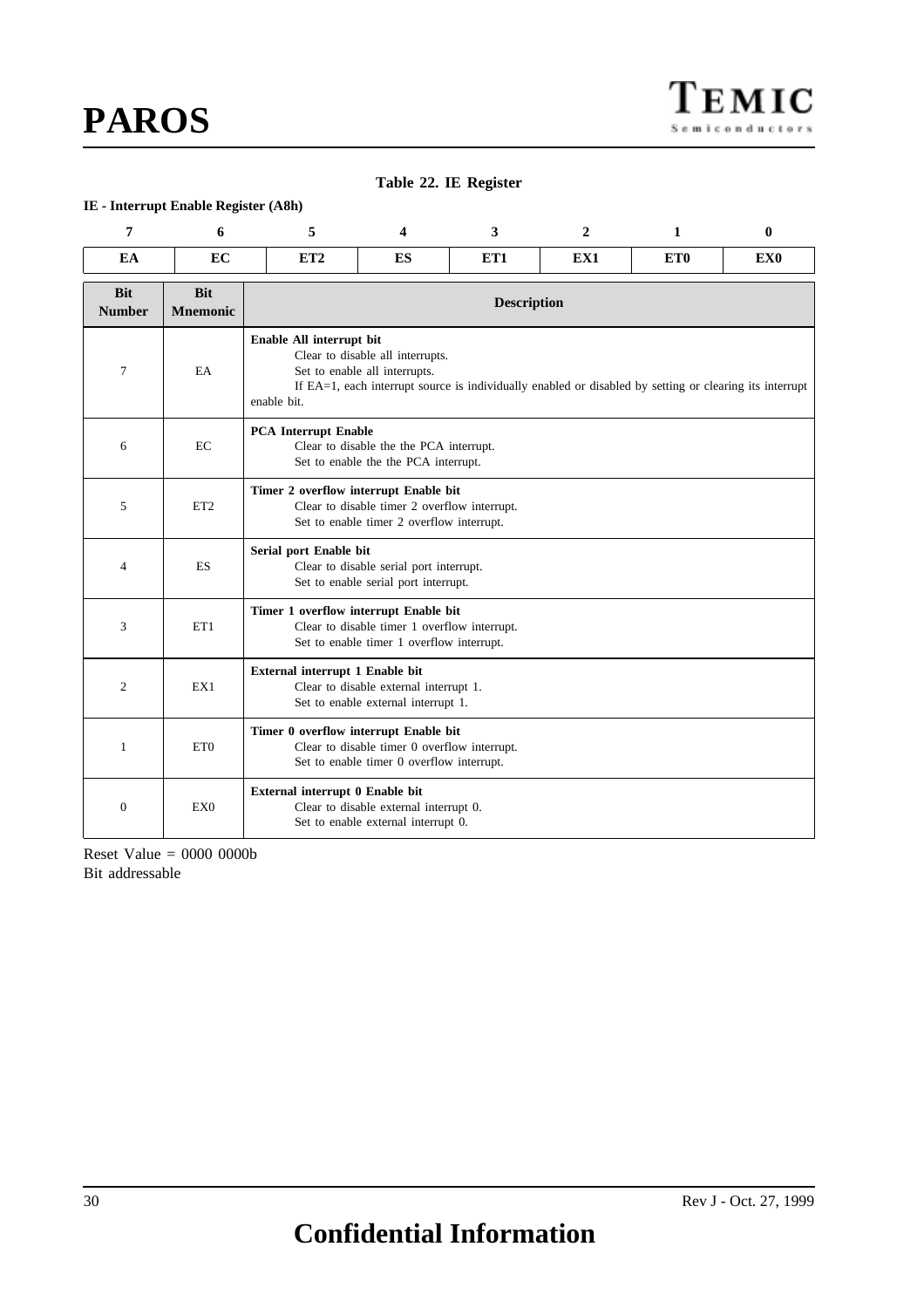# **Table 23. IE1 Register**

# **IE1 (S:C0h)**

| 7                           | 6                             | 5                  | 4                                                                                                                  | 3 | $\mathbf{2}$ | 1   | 0           |  |  |  |
|-----------------------------|-------------------------------|--------------------|--------------------------------------------------------------------------------------------------------------------|---|--------------|-----|-------------|--|--|--|
| ٠                           |                               | ٠                  | ٠                                                                                                                  | ۰ | <b>SPI</b>   | 12C | <b>KBIE</b> |  |  |  |
| <b>Bit</b><br><b>Number</b> | <b>Bit</b><br><b>Mnemonic</b> | <b>Description</b> |                                                                                                                    |   |              |     |             |  |  |  |
| 7                           | L                             | <b>Reserved</b>    | The value read from this bit is indeterminate. Do not set this bit.                                                |   |              |     |             |  |  |  |
| 6                           |                               | <b>Reserved</b>    | The value read from this bit is indeterminate. Do not set this bit.                                                |   |              |     |             |  |  |  |
| 5                           |                               | <b>Reserved</b>    | The value read from this bit is indeterminate. Do not set this bit.                                                |   |              |     |             |  |  |  |
| $\overline{4}$              |                               | <b>Reserved</b>    | The value read from this bit is indeterminate. Do not set this bit.                                                |   |              |     |             |  |  |  |
| 3                           |                               | <b>Reserved</b>    | The value read from this bit is indeterminate. Do not set this bit.                                                |   |              |     |             |  |  |  |
| 2                           | <b>SPI</b>                    |                    | <b>SPI</b> Interrupt Enable bit<br>Clear to disable the SPI interrupt.<br>Set to enable the SPI interrupt.         |   |              |     |             |  |  |  |
| $\mathbf{1}$                | 12C                           |                    | <b>I2C</b> Interrupt Enable bit<br>Clear to disable the I2C interrupt.<br>Set to enable the I2C interrupt.         |   |              |     |             |  |  |  |
| $\boldsymbol{0}$            | <b>KBIE</b>                   |                    | Keyboard Interrupt Enable bit<br>Clear to disable the Keyboard interrupt.<br>Set to enable the Keyboard interrupt. |   |              |     |             |  |  |  |

Reset Value = XXXX X000b No Bit addressable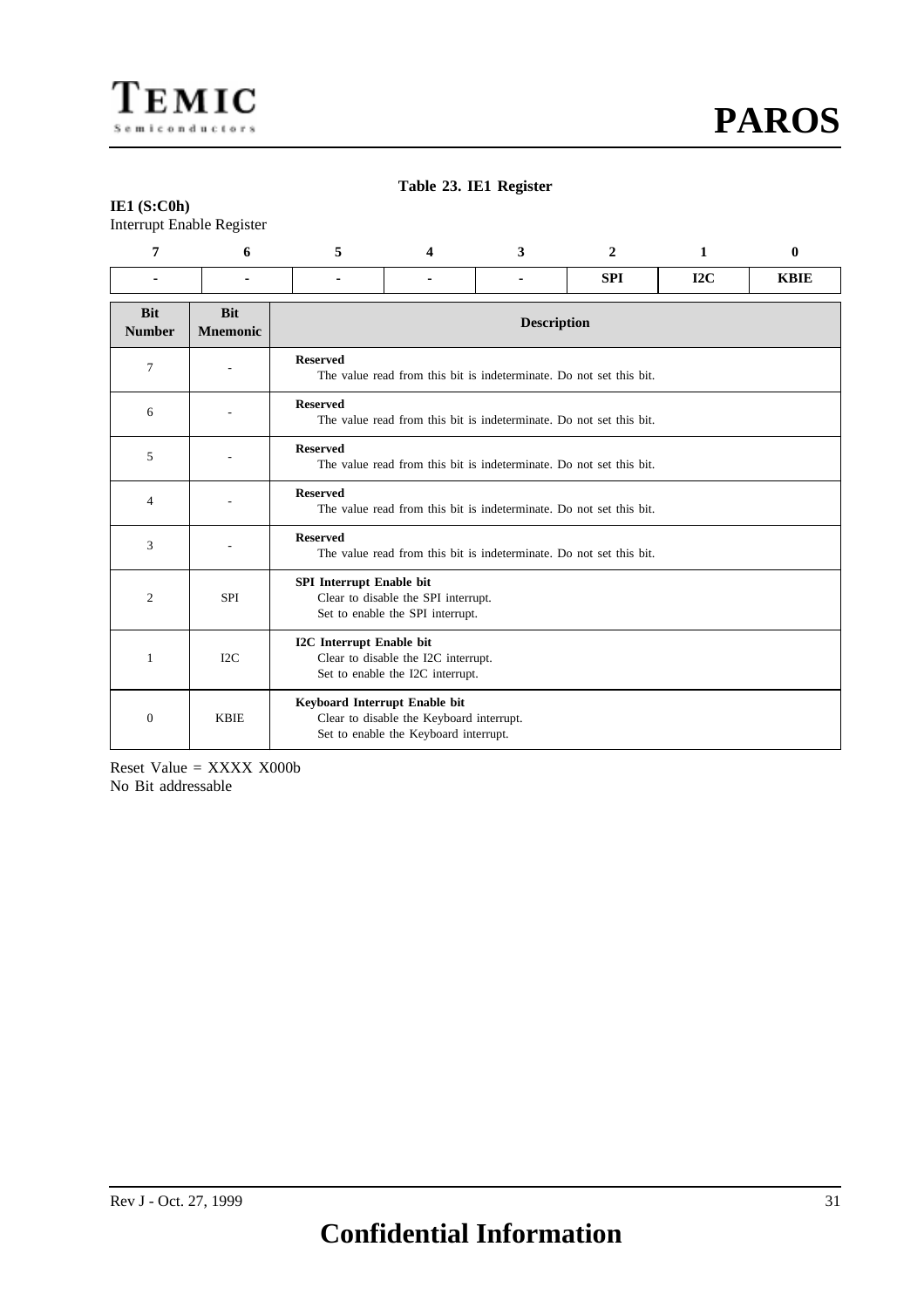# **Table 24. IPL0 Register**

# <span id="page-31-0"></span>**IPL0 - Interrupt Priority Register (B8h)**

| 7                           | 6                             | 5                                                                      | 4                                                                             | 3               | $\mathbf{2}$ | $\mathbf{1}$    | $\bf{0}$        |  |  |  |
|-----------------------------|-------------------------------|------------------------------------------------------------------------|-------------------------------------------------------------------------------|-----------------|--------------|-----------------|-----------------|--|--|--|
|                             | <b>PPC</b>                    | PT2                                                                    | <b>PS</b>                                                                     | PT <sub>1</sub> | PX1          | PT <sub>0</sub> | PX <sub>0</sub> |  |  |  |
| <b>Bit</b><br><b>Number</b> | <b>Bit</b><br><b>Mnemonic</b> | <b>Description</b>                                                     |                                                                               |                 |              |                 |                 |  |  |  |
| 7                           |                               | <b>Reserved</b>                                                        | The value read from this bit is indeterminate. Do not set this bit.           |                 |              |                 |                 |  |  |  |
| 6                           | <b>PPC</b>                    |                                                                        | <b>EWC Counter Interrupt Priority bit</b><br>Refer to PPCH for priority level |                 |              |                 |                 |  |  |  |
| 5                           | PT <sub>2</sub>               |                                                                        | Timer 2 overflow interrupt Priority bit<br>Refer to PT2H for priority level.  |                 |              |                 |                 |  |  |  |
| 4                           | <b>PS</b>                     |                                                                        | Serial port Priority bit<br>Refer to PSH for priority level.                  |                 |              |                 |                 |  |  |  |
| 3                           | PT1                           |                                                                        | Timer 1 overflow interrupt Priority bit<br>Refer to PT1H for priority level.  |                 |              |                 |                 |  |  |  |
| 2                           | PX1                           | External interrupt 1 Priority bit<br>Refer to PX1H for priority level. |                                                                               |                 |              |                 |                 |  |  |  |
| 1                           | PT <sub>0</sub>               |                                                                        | Timer 0 overflow interrupt Priority bit<br>Refer to PT0H for priority level.  |                 |              |                 |                 |  |  |  |
| $\mathbf{0}$                | PX <sub>0</sub>               |                                                                        | External interrupt 0 Priority bit<br>Refer to PX0H for priority level.        |                 |              |                 |                 |  |  |  |

Reset Value  $=$  X000 0000b Bit addressable.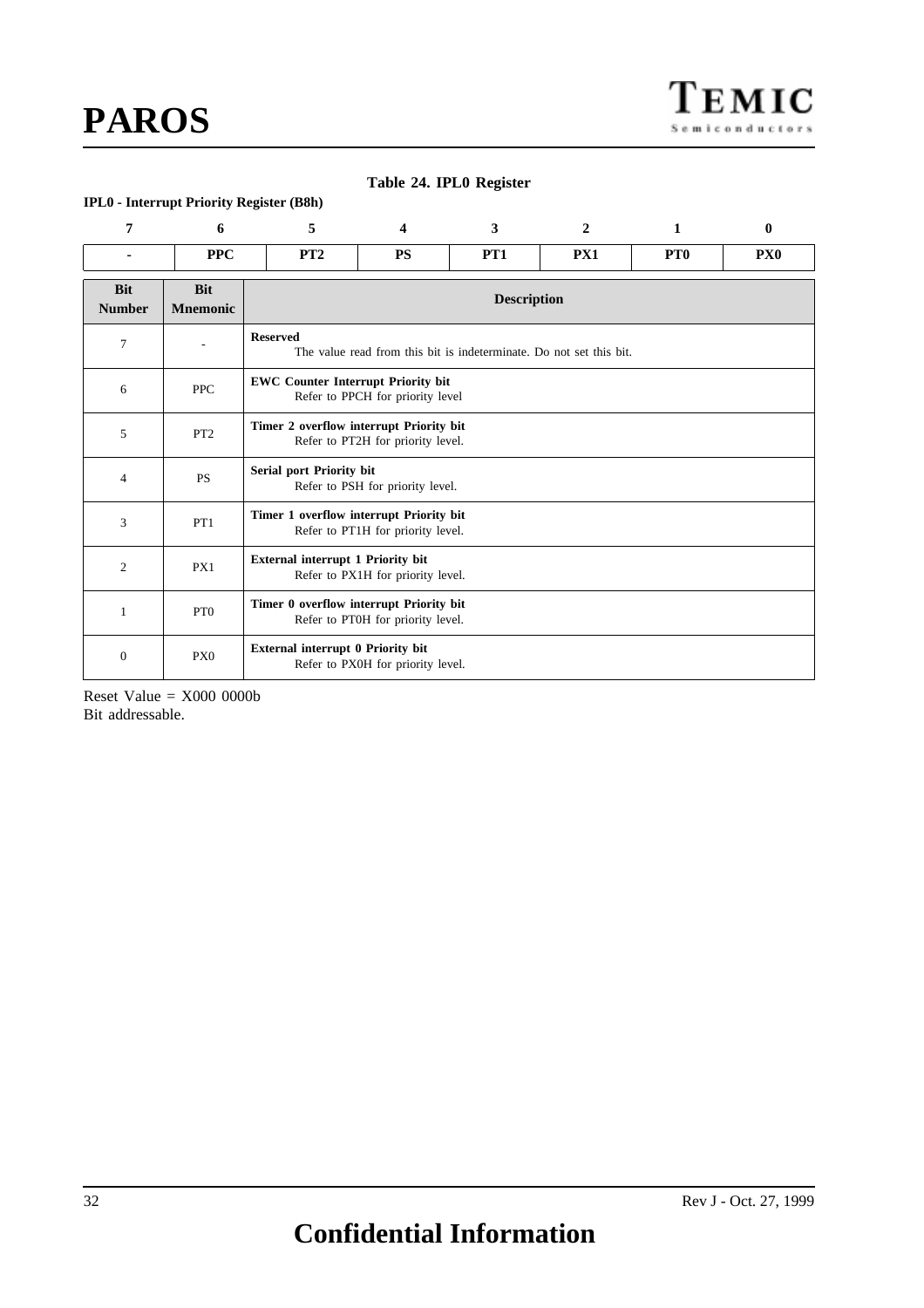# **Table 25. IPL1 Register**

# **IPL1 - Interrupt Priority Low Register 1 (S:B2h)**

| 7                           | 6                             | 5                                                                                            | 4                                                                                        | 3 | $\mathbf{2}$ | 1    | 0          |  |  |  |
|-----------------------------|-------------------------------|----------------------------------------------------------------------------------------------|------------------------------------------------------------------------------------------|---|--------------|------|------------|--|--|--|
|                             |                               | ٠                                                                                            |                                                                                          |   | <b>PSPI</b>  | PI2C | <b>PKB</b> |  |  |  |
| <b>Bit</b><br><b>Number</b> | <b>Bit</b><br><b>Mnemonic</b> | <b>Description</b>                                                                           |                                                                                          |   |              |      |            |  |  |  |
| 7                           |                               | <b>Reserved</b>                                                                              | The value read from this bit is indeterminate. Do not set this bit.                      |   |              |      |            |  |  |  |
| 6                           |                               | <b>Reserved</b>                                                                              | The value read from this bit is indeterminate. Do not set this bit.                      |   |              |      |            |  |  |  |
| 5                           |                               | <b>Reserved</b><br>The value read from this bit is indeterminate. Do not set this bit.       |                                                                                          |   |              |      |            |  |  |  |
| 4                           |                               | <b>Reserved</b><br>The value read from this bit is indeterminate. Do not set this bit.       |                                                                                          |   |              |      |            |  |  |  |
| 3                           |                               | <b>Reserved</b><br>The value read from this bit is indeterminate. Do not set this bit.       |                                                                                          |   |              |      |            |  |  |  |
| 2                           | <b>PSPI</b>                   | SPI Interrupt Priority level less significant bit.<br>Refer to PSPIH for priority level.     |                                                                                          |   |              |      |            |  |  |  |
| 1                           | PI <sub>2C</sub>              |                                                                                              | I2C Interrupt Priority level less significant bit.<br>Refer to PI2CH for priority level. |   |              |      |            |  |  |  |
| $\theta$                    | <b>PKB</b>                    | Keyboard Interrupt Priority level less significant bit.<br>Refer to PKBH for priority level. |                                                                                          |   |              |      |            |  |  |  |

Reset Value = XXXX XXX0b Not Bit addressable.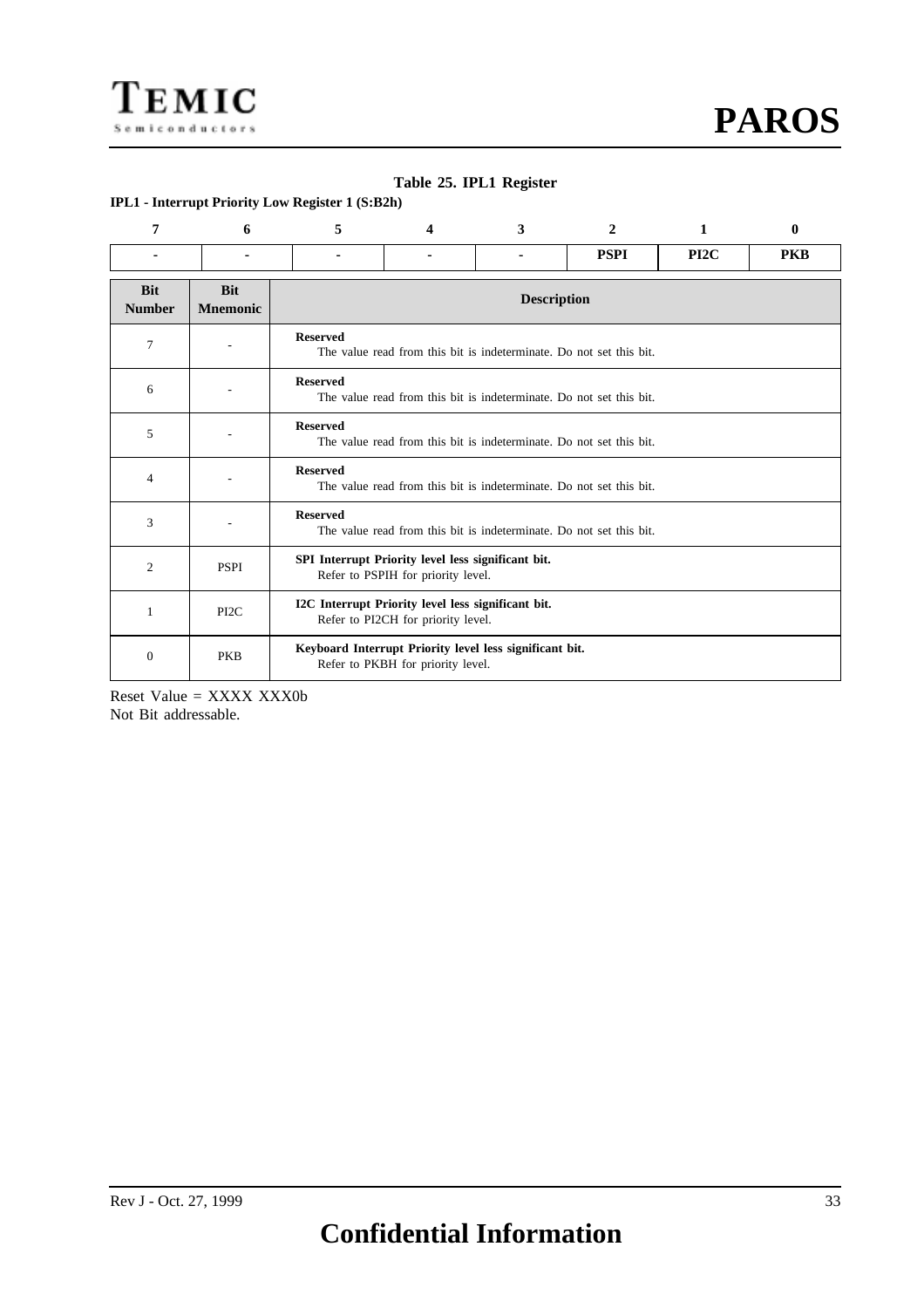| $\overline{7}$       | 6                             | 5                                                                                                                        | $\boldsymbol{4}$                                                                                                     |                                    | 3    | $\boldsymbol{2}$ | $\mathbf 1$ | $\bf{0}$    |  |  |  |  |
|----------------------|-------------------------------|--------------------------------------------------------------------------------------------------------------------------|----------------------------------------------------------------------------------------------------------------------|------------------------------------|------|------------------|-------------|-------------|--|--|--|--|
| $\blacksquare$       | <b>PPCH</b>                   | PT <sub>2</sub> H                                                                                                        | <b>PSH</b>                                                                                                           |                                    | PT1H | PX1H             | <b>PT0H</b> | <b>PX0H</b> |  |  |  |  |
| Bit<br><b>Number</b> | <b>Bit</b><br><b>Mnemonic</b> | <b>Description</b>                                                                                                       |                                                                                                                      |                                    |      |                  |             |             |  |  |  |  |
| $\boldsymbol{7}$     |                               | <b>Reserved</b>                                                                                                          | The value read from this bit is indeterminate. Do not set this bit.                                                  |                                    |      |                  |             |             |  |  |  |  |
| 6                    | PPCH                          | EWC-PCA Counter Interrupt Priority level most significant bit<br><b>PPCH</b><br>$\overline{0}$<br>0<br>1<br>$\mathbf{1}$ | <b>PPC</b><br>$\boldsymbol{0}$<br>Lowest<br>$\mathbf{1}$<br>$\boldsymbol{0}$<br>$\mathbf{1}$                         | Priority level<br>Highest priority |      |                  |             |             |  |  |  |  |
| 5                    | PT2H                          | Timer 2 overflow interrupt Priority High bit<br>PT2H<br>$\mathbf{0}$<br>0<br>1<br>$\mathbf{1}$                           | PT2<br>$\boldsymbol{0}$<br>Lowest<br>$\mathbf{1}$<br>$\boldsymbol{0}$<br>$\mathbf{1}$<br>Highest                     | <b>Priority Level</b>              |      |                  |             |             |  |  |  |  |
| $\overline{4}$       | <b>PSH</b>                    | Serial port Priority High bit<br><b>PSH</b><br>$\Omega$<br>$\boldsymbol{0}$<br>$\mathbf{1}$<br>$\mathbf{1}$              | $\underline{\mathbf{PS}}$<br>$\overline{0}$<br>Lowest<br>$\mathbf{1}$<br>$\boldsymbol{0}$<br>$\mathbf{1}$<br>Highest | <b>Priority Level</b>              |      |                  |             |             |  |  |  |  |
| 3                    | PT1H                          | Timer 1 overflow interrupt Priority High bit<br>PT1H<br>$\overline{0}$<br>0<br>1<br>$\mathbf{1}$                         | PT1<br>$\boldsymbol{0}$<br>Lowest<br>$\mathbf{1}$<br>$\boldsymbol{0}$<br>$\mathbf{1}$<br>Highest                     | <b>Priority Level</b>              |      |                  |             |             |  |  |  |  |
| $\overline{c}$       | PX1H                          | External interrupt 1 Priority High bit<br>PX1H<br>$\overline{0}$<br>$\overline{0}$<br>1<br>$\mathbf{1}$                  | PX1<br>$\mathbf{0}$<br>Lowest<br>1<br>$\boldsymbol{0}$<br>$\mathbf{1}$<br>Highest                                    | <b>Priority Level</b>              |      |                  |             |             |  |  |  |  |
| $\mathbf{1}$         | <b>PTOH</b>                   | Timer 0 overflow interrupt Priority High bit<br>PTOH<br>$\mathbf{0}$<br>$\boldsymbol{0}$<br>$\mathbf{1}$<br>$\mathbf{1}$ | PT0<br>$\overline{0}$<br>Lowest<br>$\mathbf{1}$<br>$\boldsymbol{0}$<br>$\mathbf{1}$<br>Highest                       | Priority Level                     |      |                  |             |             |  |  |  |  |
| $\boldsymbol{0}$     | <b>PX0H</b>                   | External interrupt 0 Priority High bit<br>PXOH<br>$\overline{0}$<br>$\boldsymbol{0}$<br>$\mathbf{1}$<br>$\mathbf{1}$     | PX0<br>${\rm Lowest}$<br>$\mathbf{0}$<br>$\mathbf{1}$<br>$\mathbf{0}$<br>Highest<br>$\mathbf{1}$                     | <b>Priority Level</b>              |      |                  |             |             |  |  |  |  |

**Table 26. IPH0 Register**

#### <span id="page-33-0"></span>**IPH0 - Interrupt Priority High Register (B7h)**

Reset Value = X000 0000b Not bit addressable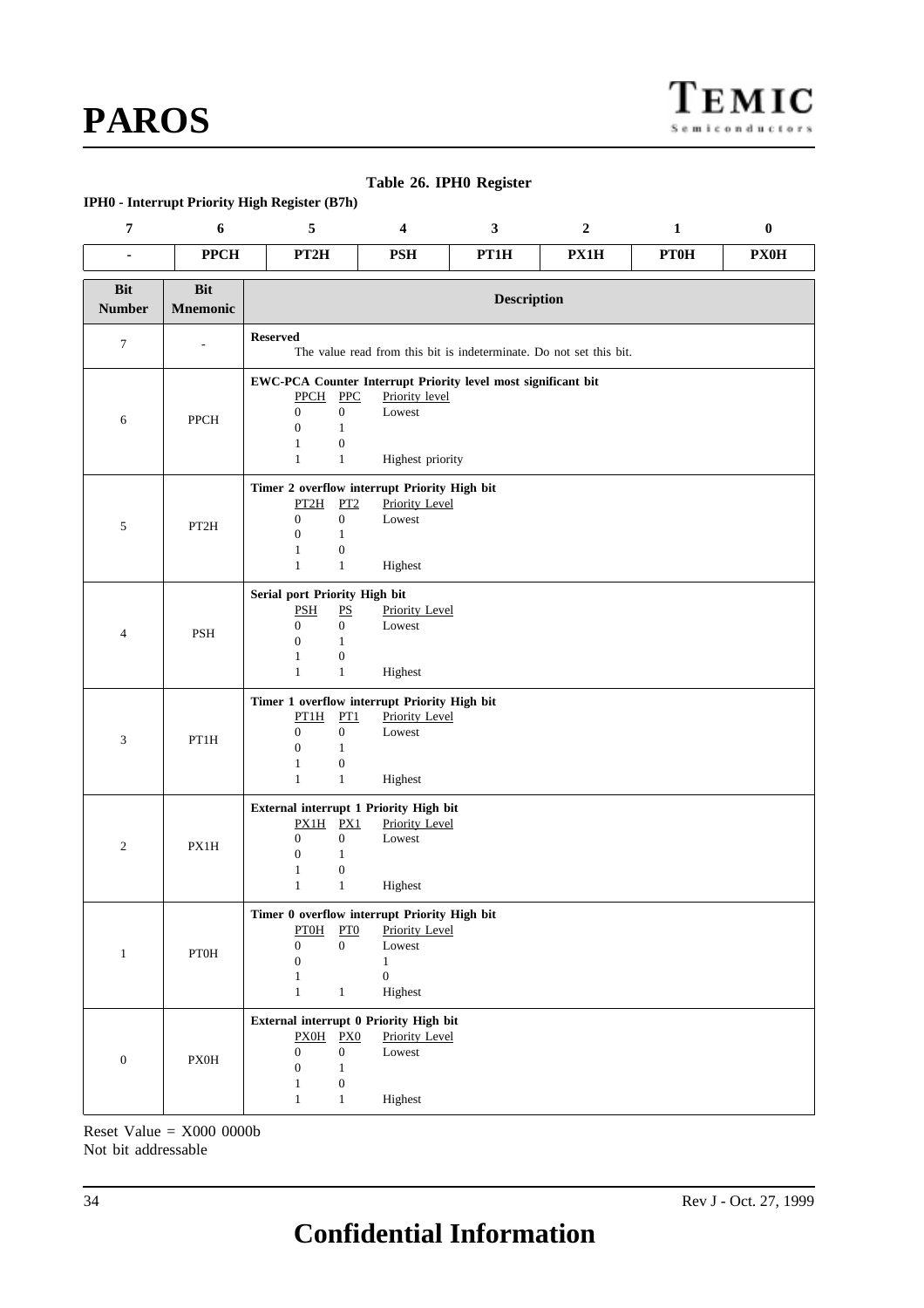# **Table 27. IPH1 Register**

# **IPH1 - Interrupt Priority High Register 1 (B3h)**

| 7                           | 6                             | 5                                                                                                                            | 4                                                                                                                                                                    | 3                                                      | $\overline{2}$ | 1     | $\bf{0}$    |  |  |  |  |
|-----------------------------|-------------------------------|------------------------------------------------------------------------------------------------------------------------------|----------------------------------------------------------------------------------------------------------------------------------------------------------------------|--------------------------------------------------------|----------------|-------|-------------|--|--|--|--|
| ٠                           | $\blacksquare$                | $\blacksquare$                                                                                                               | ٠                                                                                                                                                                    | $\blacksquare$                                         | <b>PSPIH</b>   | PI2CH | <b>PKBH</b> |  |  |  |  |
| <b>Bit</b><br><b>Number</b> | <b>Bit</b><br><b>Mnemonic</b> | <b>Description</b>                                                                                                           |                                                                                                                                                                      |                                                        |                |       |             |  |  |  |  |
| $\overline{7}$              |                               | <b>Reserved</b>                                                                                                              | The value read from this bit is indeterminate. Do not set this bit.                                                                                                  |                                                        |                |       |             |  |  |  |  |
| 6                           |                               | <b>Reserved</b>                                                                                                              | The value read from this bit is indeterminate. Do not set this bit.                                                                                                  |                                                        |                |       |             |  |  |  |  |
| 5                           |                               | <b>Reserved</b>                                                                                                              | The value read from this bit is indeterminate. Do not set this bit.                                                                                                  |                                                        |                |       |             |  |  |  |  |
| 4                           |                               | <b>Reserved</b>                                                                                                              | The value read from this bit is indeterminate. Do not set this bit.                                                                                                  |                                                        |                |       |             |  |  |  |  |
| 3                           |                               | <b>Reserved</b>                                                                                                              | The value read from this bit is indeterminate. Do not set this bit.                                                                                                  |                                                        |                |       |             |  |  |  |  |
| $\mathfrak{2}$              | <b>PSPIH</b>                  | <b>PSPIH</b><br>$\overline{0}$<br>$\boldsymbol{0}$<br>$\mathbf{1}$<br>$\mathbf{1}$                                           | SPI Interrupt Priority level most significant bit<br>Priority level<br><b>PSPI</b><br>$\boldsymbol{0}$<br>Lowest<br>1<br>$\boldsymbol{0}$<br>Highest<br>$\mathbf{1}$ |                                                        |                |       |             |  |  |  |  |
| $\mathbf{1}$                | PI2CH                         | I2C Interrupt Priority level most significant bit<br>PI2CH<br>$\mathbf{0}$<br>$\overline{0}$<br>$\mathbf{1}$<br>$\mathbf{1}$ | PI <sub>2C</sub><br>Priority level<br>$\mathbf{0}$<br>Lowest<br>$\mathbf{1}$<br>$\boldsymbol{0}$<br>$\mathbf{1}$<br>Highest                                          |                                                        |                |       |             |  |  |  |  |
| $\mathbf{0}$                | <b>PKBH</b>                   | <b>PKBH</b><br>$\overline{0}$<br>$\boldsymbol{0}$<br>1<br>1                                                                  | Priority level<br><b>PKB</b><br>$\boldsymbol{0}$<br>Lowest<br>$\mathbf{1}$<br>$\mathbf{0}$<br>1<br>Highest                                                           | Keyboard Interrupt Priority level most significant bit |                |       |             |  |  |  |  |

Reset Value = XXXX X000b Not bit addressable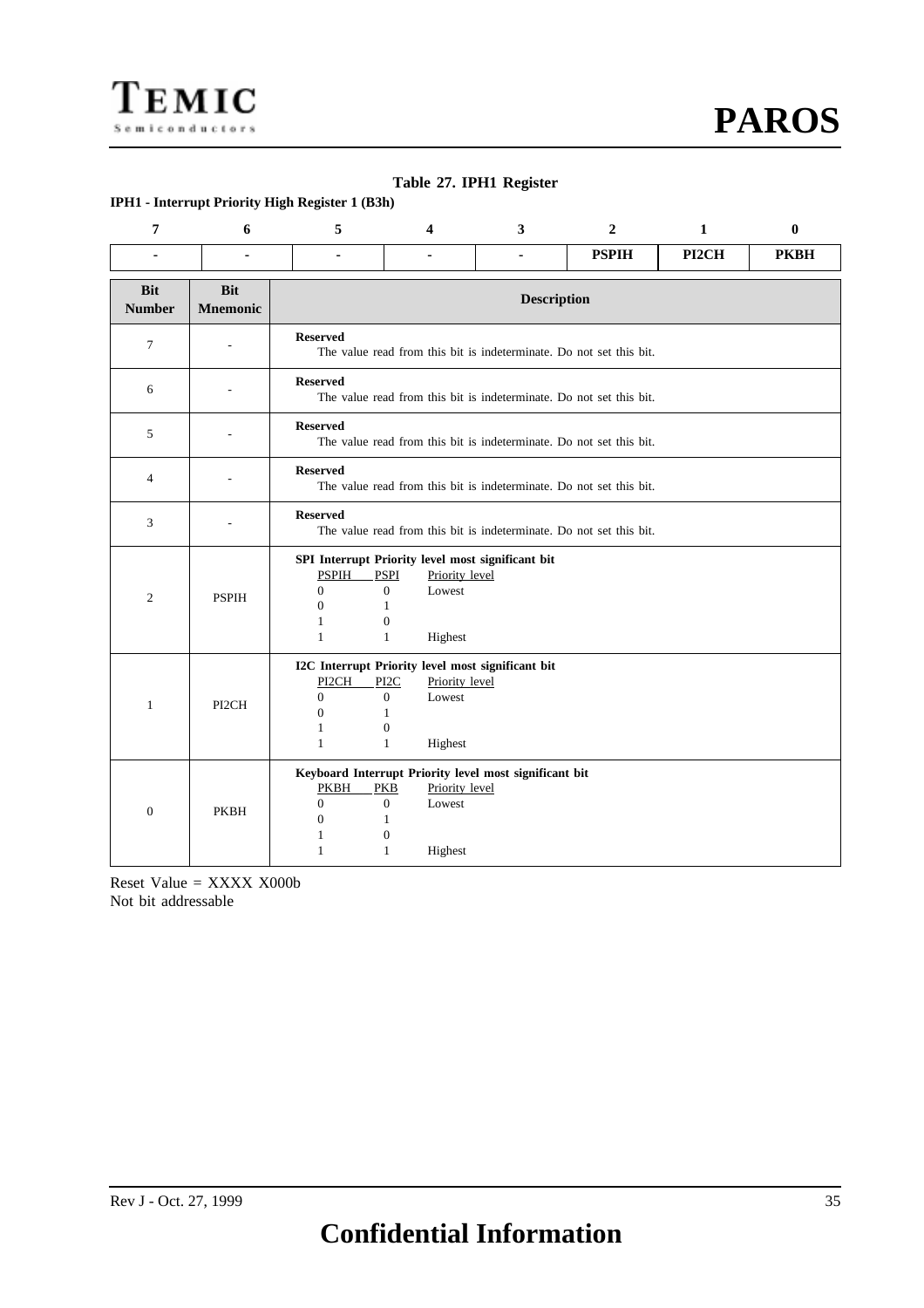# **Table 28. P4IE Register**

# **P4IE - Port 4 Interrupt Enable Register (S:9Dh)**

| 7                           | 6                             | 5                                                                                                                                                                                               | 4                                                                                                                                                                                               | 3             | 2             | 1             | $\bf{0}$      |  |  |  |  |
|-----------------------------|-------------------------------|-------------------------------------------------------------------------------------------------------------------------------------------------------------------------------------------------|-------------------------------------------------------------------------------------------------------------------------------------------------------------------------------------------------|---------------|---------------|---------------|---------------|--|--|--|--|
|                             |                               |                                                                                                                                                                                                 |                                                                                                                                                                                                 | <b>P4IE.3</b> | <b>P4IE.2</b> | <b>P4IE.1</b> | <b>P4IE.0</b> |  |  |  |  |
| <b>Bit</b><br><b>Number</b> | <b>Bit</b><br><b>Mnemonic</b> |                                                                                                                                                                                                 | <b>Description</b>                                                                                                                                                                              |               |               |               |               |  |  |  |  |
| 7                           |                               | <b>Reserved</b>                                                                                                                                                                                 | The value read from this bit is indeterminate. Do not set this bit.                                                                                                                             |               |               |               |               |  |  |  |  |
| 6                           |                               | <b>Reserved</b>                                                                                                                                                                                 | The value read from this bit is indeterminate. Do not set this bit.                                                                                                                             |               |               |               |               |  |  |  |  |
| 5                           |                               | <b>Reserved</b>                                                                                                                                                                                 | The value read from this bit is indeterminate. Do not set this bit.                                                                                                                             |               |               |               |               |  |  |  |  |
| 4                           |                               | <b>Reserved</b>                                                                                                                                                                                 | The value read from this bit is indeterminate. Do not set this bit.                                                                                                                             |               |               |               |               |  |  |  |  |
| 3                           | <b>P4IE.3</b>                 |                                                                                                                                                                                                 | Port 4 line 3 Interrupt Enable bit<br>Clear to disable P4F.3 bit in P4F register to generate an interrupt request.<br>Set to enable P4F.3 bit in P4F register to generate an interrupt request. |               |               |               |               |  |  |  |  |
| $\overline{c}$              | <b>P4IE.2</b>                 | Port 4 line 2 Interrupt Enable bit<br>Clear to disable P4F.2 bit in P4F register to generate an interrupt request.<br>Set to enable P4F.2 bit in P4F register to generate an interrupt request. |                                                                                                                                                                                                 |               |               |               |               |  |  |  |  |
| 1                           | <b>P4IE.1</b>                 |                                                                                                                                                                                                 | Port 4 line 1 Interrupt Enable bit<br>Clear to disable P4F.1 bit in P4F register to generate an interrupt request.<br>Set to enable P4F.1 bit in P4F register to generate an interrupt request. |               |               |               |               |  |  |  |  |
| $\mathbf{0}$                | P <sub>4</sub> IE.0           | Port 4 line 0 Interrupt Enable bit<br>Clear to disable P4F.0 bit in P4F register to generate an interrupt request.<br>Set to enable P4F.0 bit in P4F register to generate an interrupt request. |                                                                                                                                                                                                 |               |               |               |               |  |  |  |  |

Reset Value = XXXX 0000b Not Bit addressable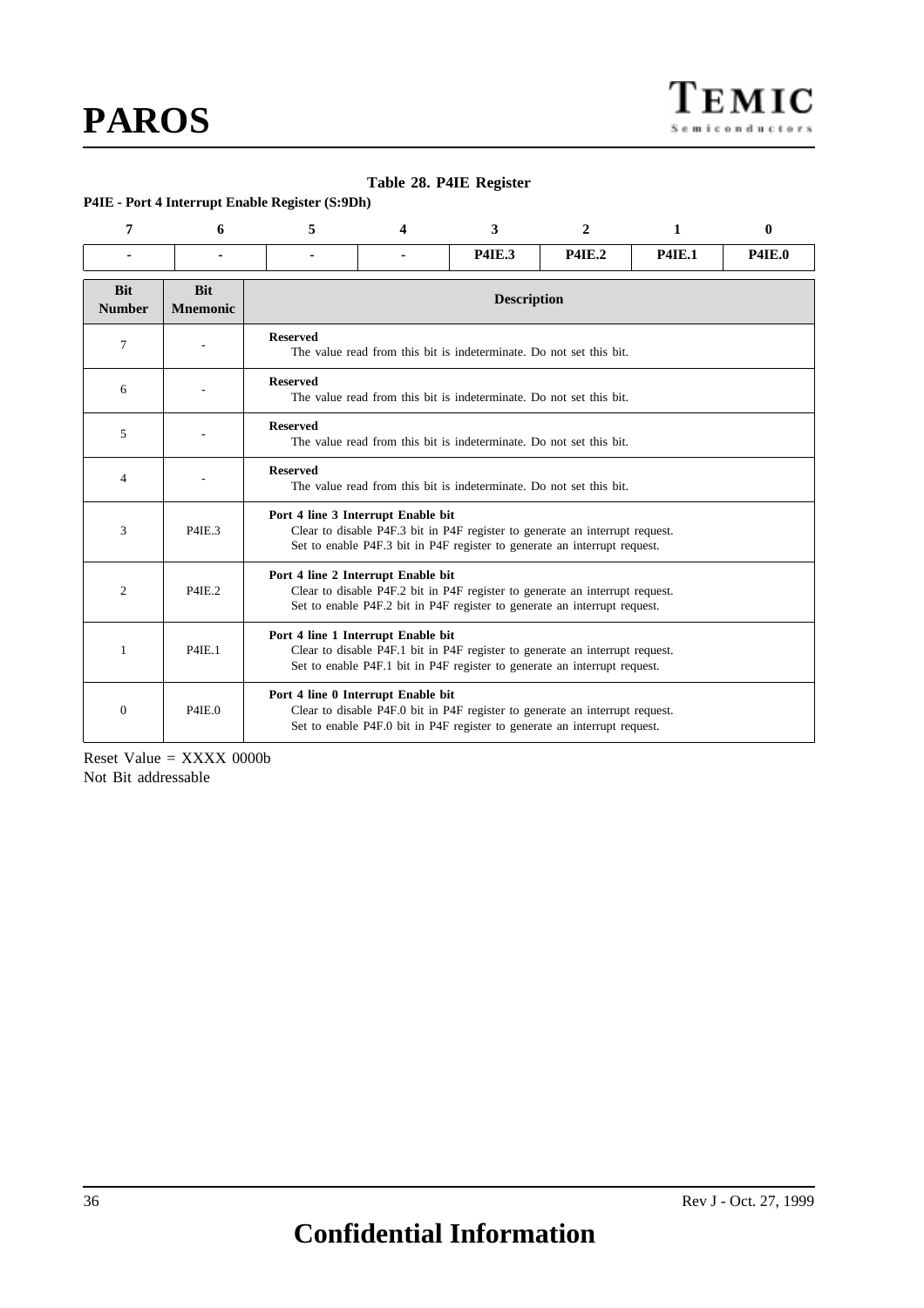#### **Table 29. P4F Register**

#### **P4F - Port 4 Flag Register (9Eh)**

| 7                           | 6                             | 5                                                                                                                                                                                                              | Δ                                                                                                                                                                                                              | 3                                                                                                                                                        | $\mathbf{2}$ | 1            | $\bf{0}$     |  |
|-----------------------------|-------------------------------|----------------------------------------------------------------------------------------------------------------------------------------------------------------------------------------------------------------|----------------------------------------------------------------------------------------------------------------------------------------------------------------------------------------------------------------|----------------------------------------------------------------------------------------------------------------------------------------------------------|--------------|--------------|--------------|--|
| ۰                           |                               |                                                                                                                                                                                                                |                                                                                                                                                                                                                | <b>P4F.3</b>                                                                                                                                             | <b>P4F.2</b> | <b>P4F.1</b> | <b>P4F.0</b> |  |
| <b>Bit</b><br><b>Number</b> | <b>Bit</b><br><b>Mnemonic</b> |                                                                                                                                                                                                                | <b>Description</b>                                                                                                                                                                                             |                                                                                                                                                          |              |              |              |  |
| $\tau$                      |                               | <b>Reserved</b>                                                                                                                                                                                                | The value read from this bit is indeterminate. Do not set this bit.                                                                                                                                            |                                                                                                                                                          |              |              |              |  |
| 6                           |                               | <b>Reserved</b>                                                                                                                                                                                                | The value read from this bit is indeterminate. Do not set this bit.                                                                                                                                            |                                                                                                                                                          |              |              |              |  |
| 5                           |                               | <b>Reserved</b>                                                                                                                                                                                                | The value read from this bit is indeterminate. Do not set this bit.                                                                                                                                            |                                                                                                                                                          |              |              |              |  |
| 4                           |                               | <b>Reserved</b>                                                                                                                                                                                                | The value read from this bit is indeterminate. Do not set this bit.                                                                                                                                            |                                                                                                                                                          |              |              |              |  |
| 3                           | P <sub>4F.3</sub>             |                                                                                                                                                                                                                | Port 4 line 3 flag<br>Set by hardware when the Port line 3 detects a programmed level. It generates a Keyboard interrupt<br>request if the P4IE.3 bit in P4IE register is set.<br>Must be cleared by software. |                                                                                                                                                          |              |              |              |  |
| 2                           | P4F.2                         | Port 4 line 2 flag                                                                                                                                                                                             | Must be cleared by software.                                                                                                                                                                                   | Set by hardware when the Port line 2 detects a programmed level. It generates a Keyboard interrupt<br>request if the P4IE.2 bit in P4IE register is set. |              |              |              |  |
| 1                           | P <sub>4</sub> F <sub>1</sub> | Port 4 line 1 flag<br>Set by hardware when the Port line 1 detects a programmed level. It generates a Keyboard interrupt<br>request if the P4IE.1 bit in P4IE register is set.<br>Must be cleared by software. |                                                                                                                                                                                                                |                                                                                                                                                          |              |              |              |  |
| $\theta$                    | P4F.0                         | Port 4 line 0 flag                                                                                                                                                                                             | Must be cleared by software.                                                                                                                                                                                   | Set by hardware when the Port line 0 detects a programmed level. It generates a Keyboard interrupt<br>request if the P4IE.0 bit in P4IE register is set. |              |              |              |  |

Reset Value = XXXX 0000b Not bit addressable.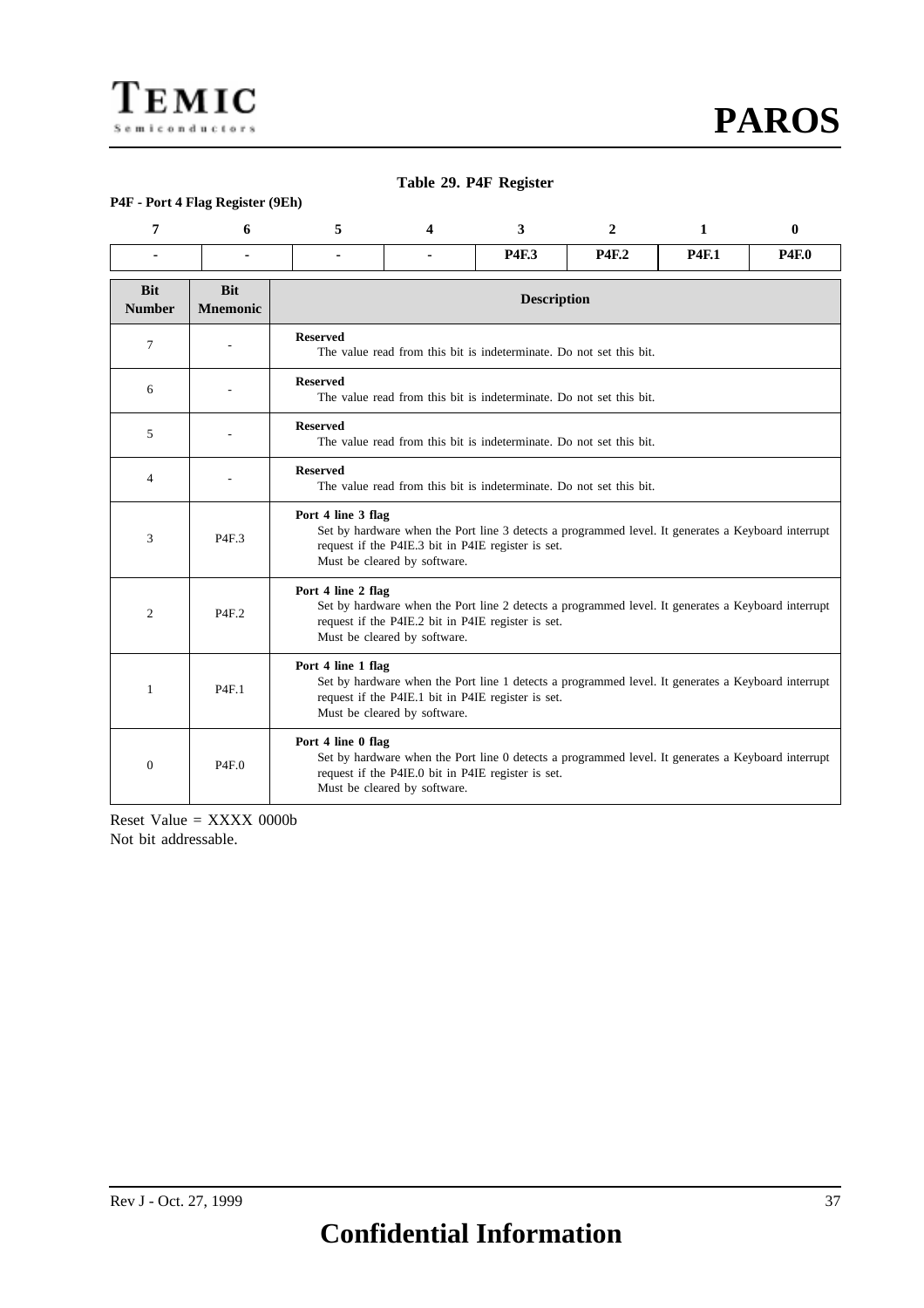## **10. Power Monitoring and Management**

## **10.1 Introduction**

The power monitoring and management can be used to supervise the Power Supply (VDD) and to start up properly when PAROS is powered up.

It consists of the features listed below and explained hereafter:

- Power-Fail reset
- Power-Off flag
- Clock prescaler
- Idle mode
- Power-Down mode

All these features are controlled by four 8-bit registers, the Power Management register (POWM), the Power Filter register (PFILT), the Power Control register (PCON) and the Clock Reload register (CKRL) detailed at the end of this chapter.

## **10.2 Power-On Reset**

| Mode       | <b>Program</b><br><b>Memory</b> | ALE pin        | <b>PSEN#</b> pin | Port 0 pins | Port 1 pins | Port 2 pins | Port 3 pins |
|------------|---------------------------------|----------------|------------------|-------------|-------------|-------------|-------------|
| Reset      | Don't care                      | Weak High      | Weak High        | Floating    | Weak High   | Weak High   | Weak High   |
| Idle       | Internal                        |                |                  | Data        | Data        | Data        | Data        |
| Idle       | External                        |                |                  | Floating    | Data        | Data        | Data        |
| Power-Down | Internal                        | $\Omega$       | $\Omega$         | Data        | Data        | Data        | Data        |
| Power-Down | External                        | $\overline{0}$ | $\Omega$         | Floating    | Data        | Data        | Data        |

**Table 30. Pin Conditions in Special Operating Modes**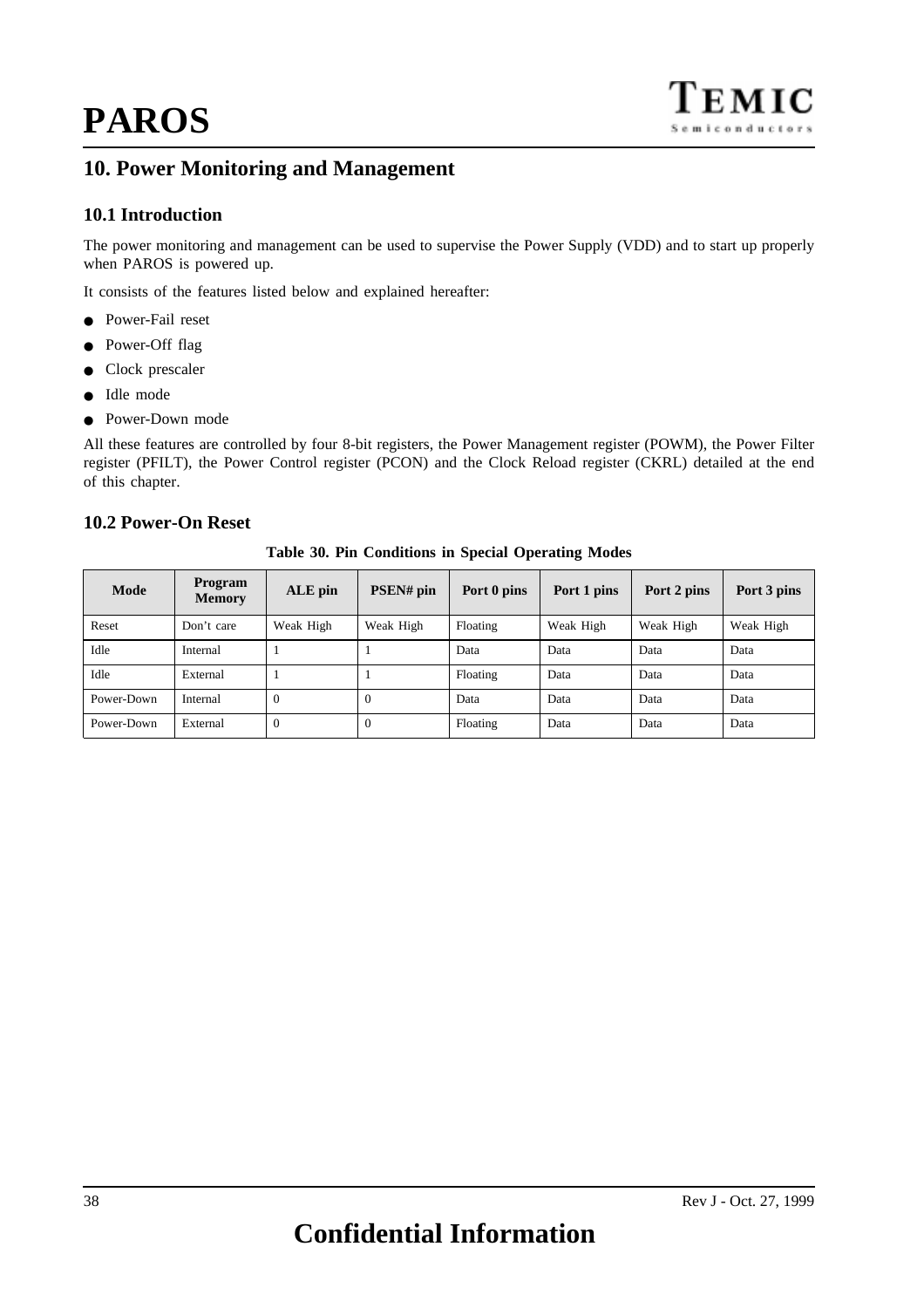### **10.3 Power-Fail Detector**

The Power-Fail detector is controlled by RSTD bit in CKSEL register (85h). When enabled, the power supply is continuously monitored and an internal reset is generated<sup>(1)</sup> if VDD goes below  $V_{RST}$  for at least TMS.

If the power supply rises again over  $V_{RST+}$ <sup>(2</sup>), the internal reset completes after 64 oscillator clock periods.

If RSTD is set, the power supply monitoring is disabled. To avoid extra consumption and allows VDD reduction to  $V<sub>RET</sub>$  in Power-Down mode, the power supply monitoring is also disabled in this mode (PD= 1).

#### *Note:*

*1. The internal reset is not propagated on the RST pin.*

#### *Caution:*

*When VDD is reduced to V<sub>RET</sub> in Power-Down mode the VDD voltage is no more monitored. In this case, RAM content may be damage if VDD goes below V<sub>RET</sub> and circuit behavior is unpredictable unless an external reset is applied.* 



**Figure 13. Power Fail Reset timing diagram**

#### **10.4 Power-Off Flag**

When the power is turned off or fails, the data retention is not guaranteed. A Power-Off Flag (POF, see [Table](#page-39-0) [32.\)](#page-39-0) allows to detect this condition. POF is set by hardware during a reset which follows a power-up or a powerfail. This is a cold reset. A warm reset is an external or a watchdog reset without power failure, hence which preserves the internal memory content and POF. To use POF, test and clear this bit just after reset. Then it will be set only after a cold reset.

#### *Note:*

*When power supply monitoring is disabled (RSTD= 1 or in Power-Down mode), POF information is not delivered with the same accuracy. It is recommended to clear and not to take in account the POF value after exit from a power down mode with VDD reduction.*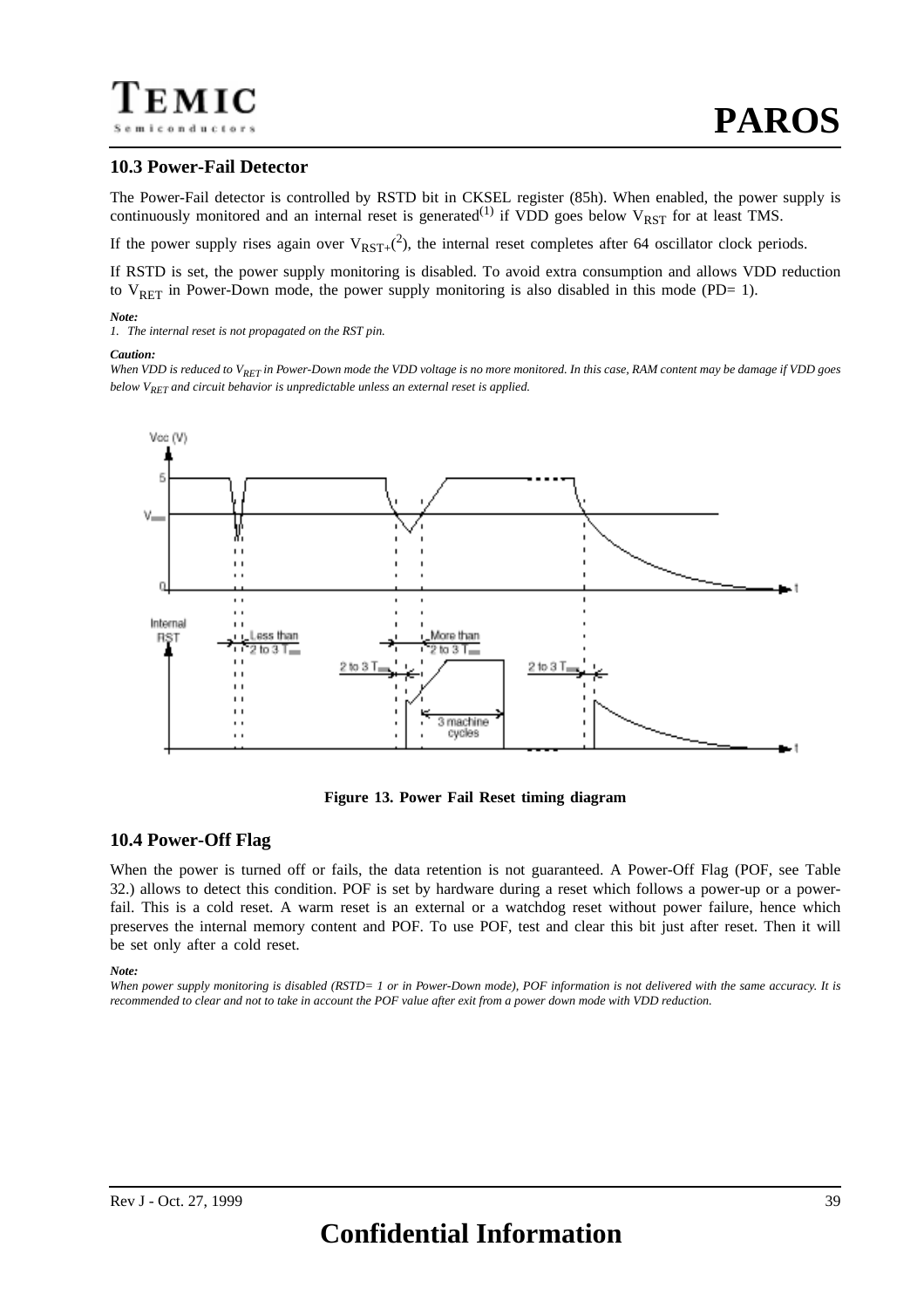## <span id="page-39-0"></span>**10.5 Registers**

#### **Table 31. CKRL Register**

#### **CKRL (S:97h)**

Clock Reload Register

| <b>Bit</b><br>Number | <b>Bit</b><br>Mnemonic | <b>Description</b> |  |  |  |  |  |
|----------------------|------------------------|--------------------|--|--|--|--|--|
| 7:0                  |                        | Prescaler Value.   |  |  |  |  |  |

**Reset Value= 1111 1111b**

### **Table 32. PCON Register**

#### **PCON (S:87h)**

Power configuration Register

| 7                           | 6                             | 5                                                                                                                                                                                | 4                                                                                                                                                                                                                                                                              | 3                                                                                                          | $\mathbf{2}$    | 1         | 0          |  |
|-----------------------------|-------------------------------|----------------------------------------------------------------------------------------------------------------------------------------------------------------------------------|--------------------------------------------------------------------------------------------------------------------------------------------------------------------------------------------------------------------------------------------------------------------------------|------------------------------------------------------------------------------------------------------------|-----------------|-----------|------------|--|
| SMOD1                       | <b>SMOD0</b>                  | <b>RPD</b>                                                                                                                                                                       | <b>POF</b>                                                                                                                                                                                                                                                                     | GF1                                                                                                        | GF <sub>0</sub> | <b>PD</b> | <b>IDL</b> |  |
| <b>Bit</b><br><b>Number</b> | <b>Bit</b><br><b>Mnemonic</b> |                                                                                                                                                                                  | <b>Description</b>                                                                                                                                                                                                                                                             |                                                                                                            |                 |           |            |  |
| 7                           | SMOD1                         |                                                                                                                                                                                  | Double Baud Rate bit<br>Set to double the Baud Rate when Timer 1 is used and mode 1, 2 or 3 is selected in SCON register.                                                                                                                                                      |                                                                                                            |                 |           |            |  |
| 6                           | SMOD0                         | to SM1 bit.                                                                                                                                                                      | <b>SCON Select bit</b><br>When cleared, read/write accesses to SCON.7 are to SM0 bit and read/write accesses to SCON.6 are<br>When set, read/write accesses to SCON.7 are to FE bit and read/write accesses to SCON.6 are to<br>OVR bit. SCON is Serial Port Control register. |                                                                                                            |                 |           |            |  |
| 5                           |                               | <b>Reserved</b><br>The value read from this bit is indeterminate. Do not set this bit.                                                                                           |                                                                                                                                                                                                                                                                                |                                                                                                            |                 |           |            |  |
| 4                           | POF                           | Power-Off flag                                                                                                                                                                   | Set by hardware when VDD rises above $V_{RET+}$ to indicate that the Power Supply has been set off.<br>Must be cleared by software.                                                                                                                                            |                                                                                                            |                 |           |            |  |
| 3                           | GF1                           | <b>General Purpose flag 1</b>                                                                                                                                                    |                                                                                                                                                                                                                                                                                | One use is to indicate wether an interrupt occurred during normal operation or during Idle mode.           |                 |           |            |  |
| 2                           | GF <sub>0</sub>               | General Purpose flag 0                                                                                                                                                           |                                                                                                                                                                                                                                                                                | One use is to indicate wether an interrupt occurred during normal operation or during Idle mode.           |                 |           |            |  |
| 1                           | PD                            | <b>Power-Down Mode bit</b><br>Cleared by hardware when an interrupt or reset occurs.<br>Set to activate the Power-Down mode.<br>If IDL and PD are both set, PD takes precedence. |                                                                                                                                                                                                                                                                                |                                                                                                            |                 |           |            |  |
| $\boldsymbol{0}$            | IDL                           | <b>Idle Mode bit</b>                                                                                                                                                             | Set to activate the Idle mode.                                                                                                                                                                                                                                                 | Cleared by hardware when an interrupt or reset occurs.<br>If IDL and PD are both set, PD takes precedence. |                 |           |            |  |

**Reset Value= 0000 0000b**

# **Confidential Information**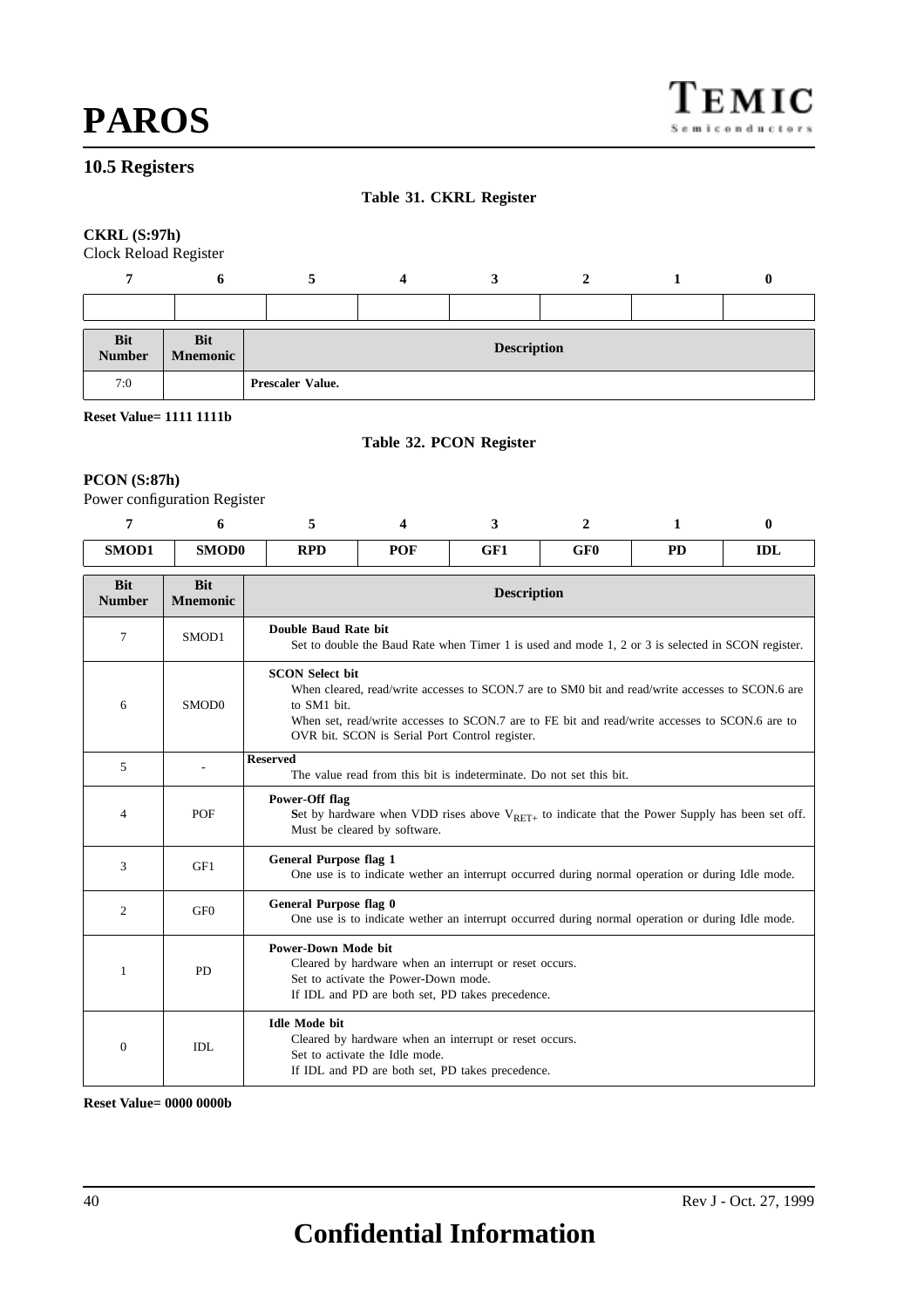## **11. ONCE Mode**

The ONCE mode facilitates testing and debugging of systems using Product Name without removing the circuit from the board. The ONCE mode is invoked by driving certain pins of PAROS; the following sequence must be exercised:

- Pull ALE low while the device is in reset (RST high) and  $\overline{PSEN}$  is high.
- Hold ALE low as RST is deactivated.

While PAROS is in ONCE mode, an emulator or test CPU can be used to drive the circuit. Table 33. shows the status of the port pins during ONCE mode.

| ALE          | <b>PSEN</b>  | Port 0 | Port 1       | Port 2       | Port 3       | <b>XTAL1/2</b> |
|--------------|--------------|--------|--------------|--------------|--------------|----------------|
| Weak pull-up | Weak pull-up | Float  | Weak pull-up | Weak pull-up | Weak pull-up | Active         |

**Table 33. External Pin Status during ONCE Mode**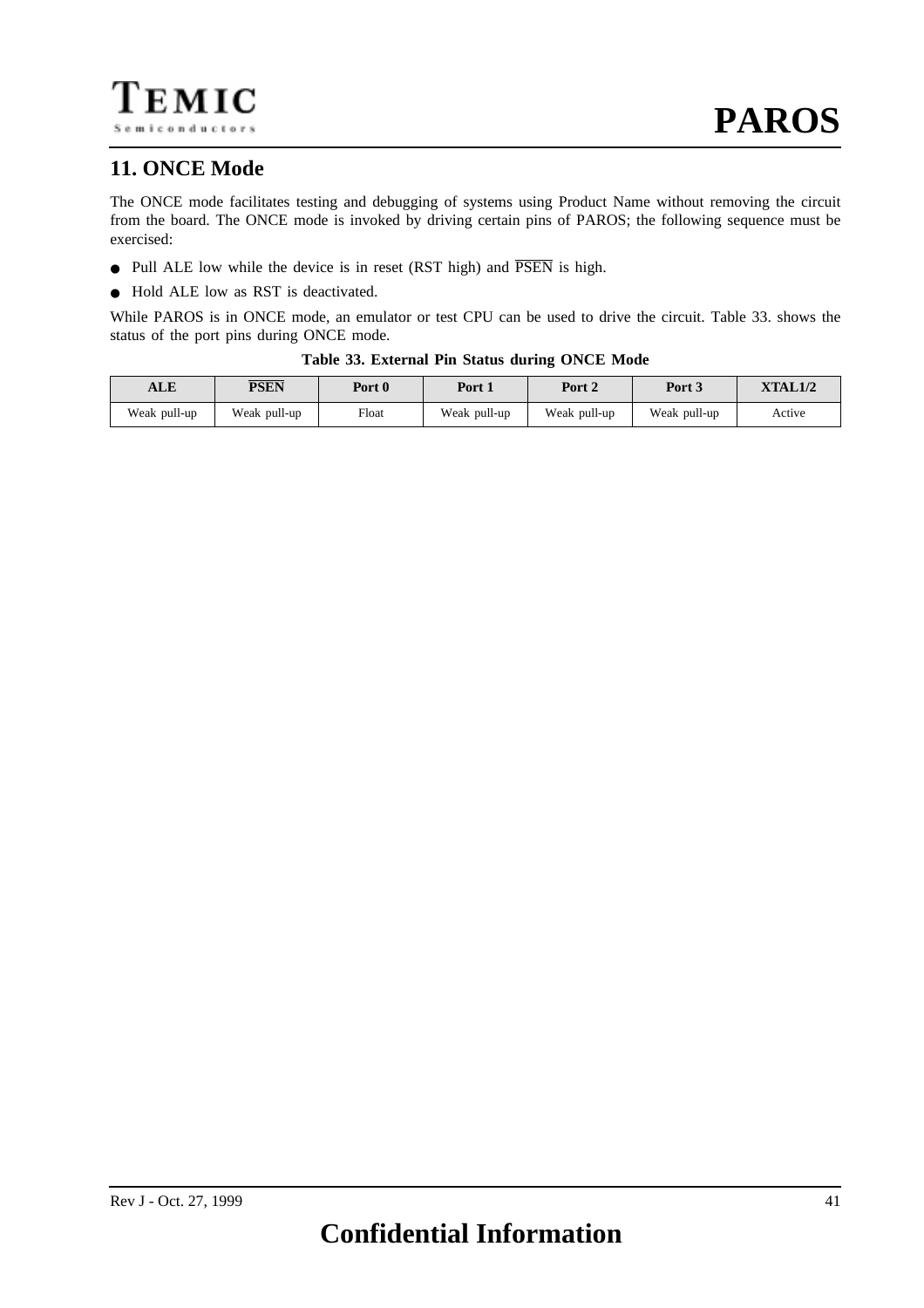## **12. Reduced EMI Mode**

The ALE signal is used to demultiplex address and data buses on port 0 when used with external program or data memory. Nevertheless, during internal code execution, ALE signal is still generated. In order to reduce EMI, ALE signal can be disabled by setting AO bit.

The AO bit is located in AUXR register at bit location 0 (See Table 34.). As soon as AO is set, ALE is no longer output but remains active during MOVX and MOVC instructions and external fetches. During ALE disabling, ALE pin is weakly pulled high.

**Table 34. AUXR Register**

#### **7 6 5 4 3 2 1 0 - - - - - - - AO Bit Number Bit Mnemonic Description** <sup>7</sup> - **Reserved** The value read from this bit is indeterminate. Do not set this bit. <sup>6</sup> - **Reserved** The value read from this bit is indeterminate. Do not set this bit. <sup>5</sup> - **Reserved** The value read from this bit is indeterminate. Do not set this bit. <sup>4</sup> - **Reserved** The value read from this bit is indeterminate. Do not set this bit. <sup>3</sup> - **Reserved** The value read from this bit is indeterminate. Do not set this bit. 2 **Reserved** The value read from this bit is indeterminate. Do not set this bit. 1 **Reserved** The value read from this bit is indeterminate. Do not set this bit.  $0$   $AO$ **ALE Output bit** Clear to restore ALE operation during internal fetches. Set to disable ALE operation during internal fetches.

#### **AUXR - Auxiliary Register (8Eh)**

Reset Value  $=$  XXXX XXX0b Not bit addressable

## **13. Keyboard Interface**

## **13.1 Introduction**

The keyboard interface allows to connect a keypad upto sixteen columns and four lines. The segment and keyboard columns share the same IO pins. The keyboard interface can be managed either by interruption or by polling. The P4F register contains the flags indicating which keys have been pressed. The P4IE register allows to enable the interrupt of the keyboard inputs. IE1 register enables the global interrupt request of the keyboard.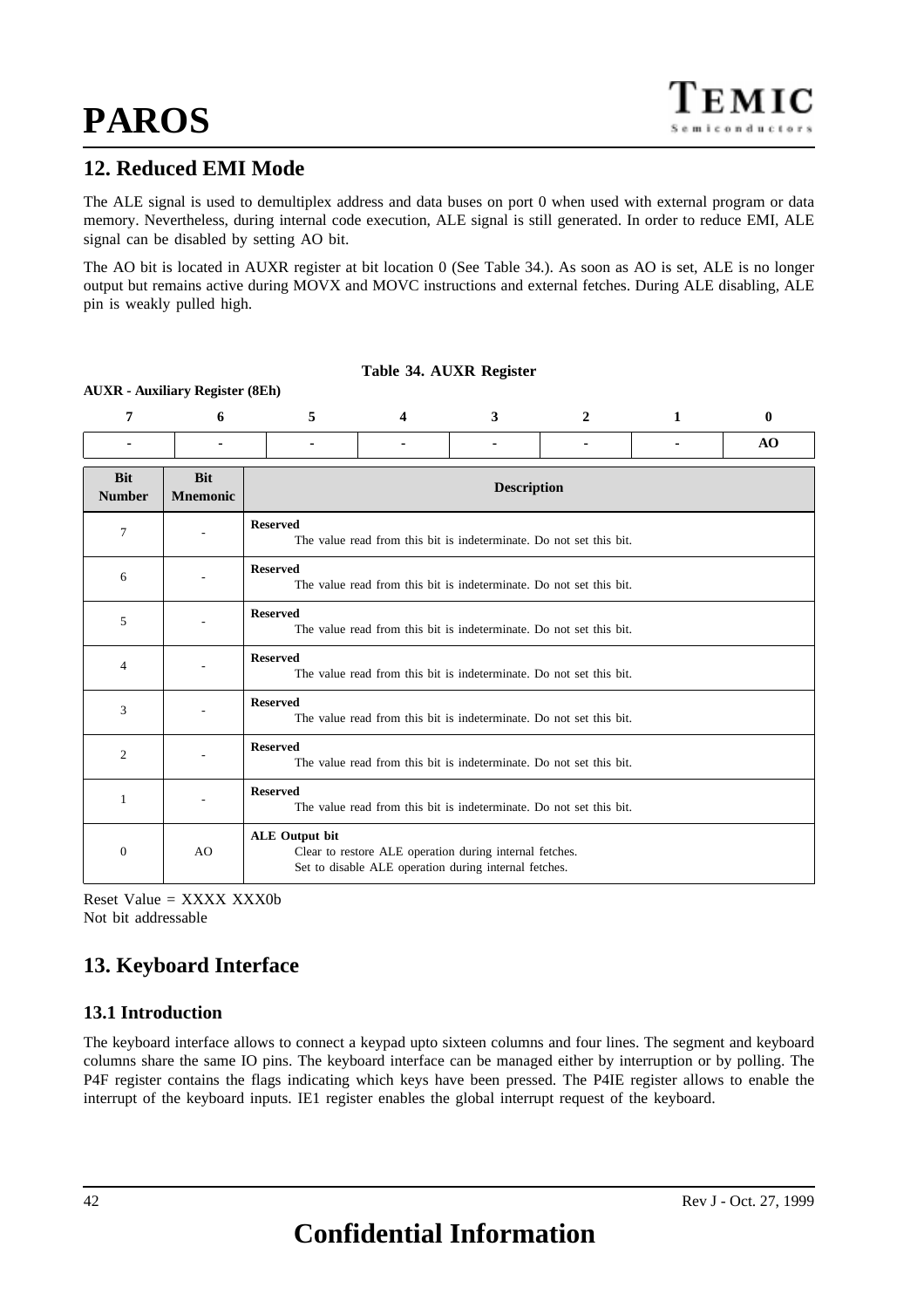

**Figure 14. Block diagram of the keyboard interface**

The Figure 25. shows the behavior of the scanning process. When a key is pressed the scanning pulse is transmitted to one line of PORT4, an interruption is generated and the number of the line is latched into the P4F register. The scanning process is stopped. It will be restarted when the P4Fn bit which requests the interrupt is cleared by software.

#### **13.1.1 Keybaord IOs implementation**

The scanning lines are mapped on the same outputs than the LCD drivers (SEGn) and the implementation is given on the Table 35.

| SEG0/KC0 | SEG4/KC4 | SEG8/KC8          | SEG12/KC12        |
|----------|----------|-------------------|-------------------|
| SEG1/KC1 | SEG5/KC5 | SEG9/KC9          | SEG13/KC13        |
| SEG2/KC2 | SEG6/KC6 | <b>SEG10/KC10</b> | SEG14/KC14        |
| SEG3/KC3 | SEG7/KC7 | <b>SEG11/KC11</b> | <b>SEG15/KC15</b> |

|  |  | Table 35. Implementation of the scanning lines |  |  |  |  |
|--|--|------------------------------------------------|--|--|--|--|
|--|--|------------------------------------------------|--|--|--|--|

Two extra ports (KB0/P5 and KB1/P6) are added and are implemented as alternate functions of SEG/KC IO pins. These two registers contains the number of the line which is currently scanned.

When the LCD controller is on, KB0 and KB1 registers are time multiplexed with the SEG/KC IO pins (see Table 35). Thus during a fixed time slot the SEG/KC pin generates a positive output signal to the keyboard matrix.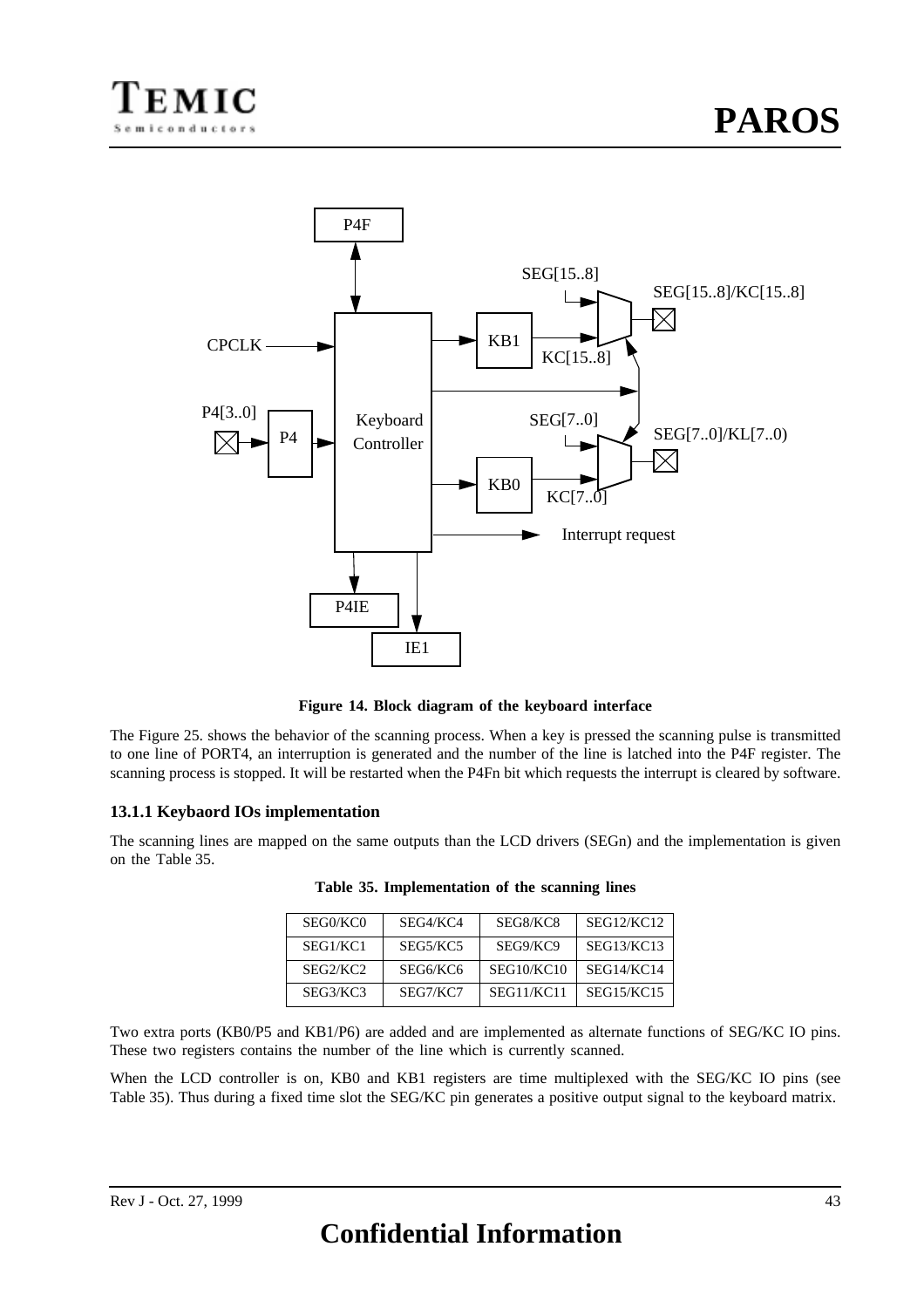#### **13.1.1.1 Scanning pulse level**

The controller support upto six LCD levels. The number of levels used is depending on the LCD display and it has to be selecting by an external resistor ladder (see LCD controller part). When the keyboard is scanned, the segments will use VCC and GND level.



**Figure 15. Scanning process**

The Figure 15. gives an example for a LCD display running with 6 levels mode. In "normal trame", when the scanning pulse is inactive the level in equal to GND, when the scanning pulse is active the level is equal to VCC. Those levels are inverted during the "inverted trame".

#### **13.1.1.2 Scanning pulse timing and scanning frequency**

The Keyboard scan process is performed during the begin of COMn (with  $0 < n < 17$ ). The duration of this pulse is 1/24th of the COMn time.

# **Confidential Information**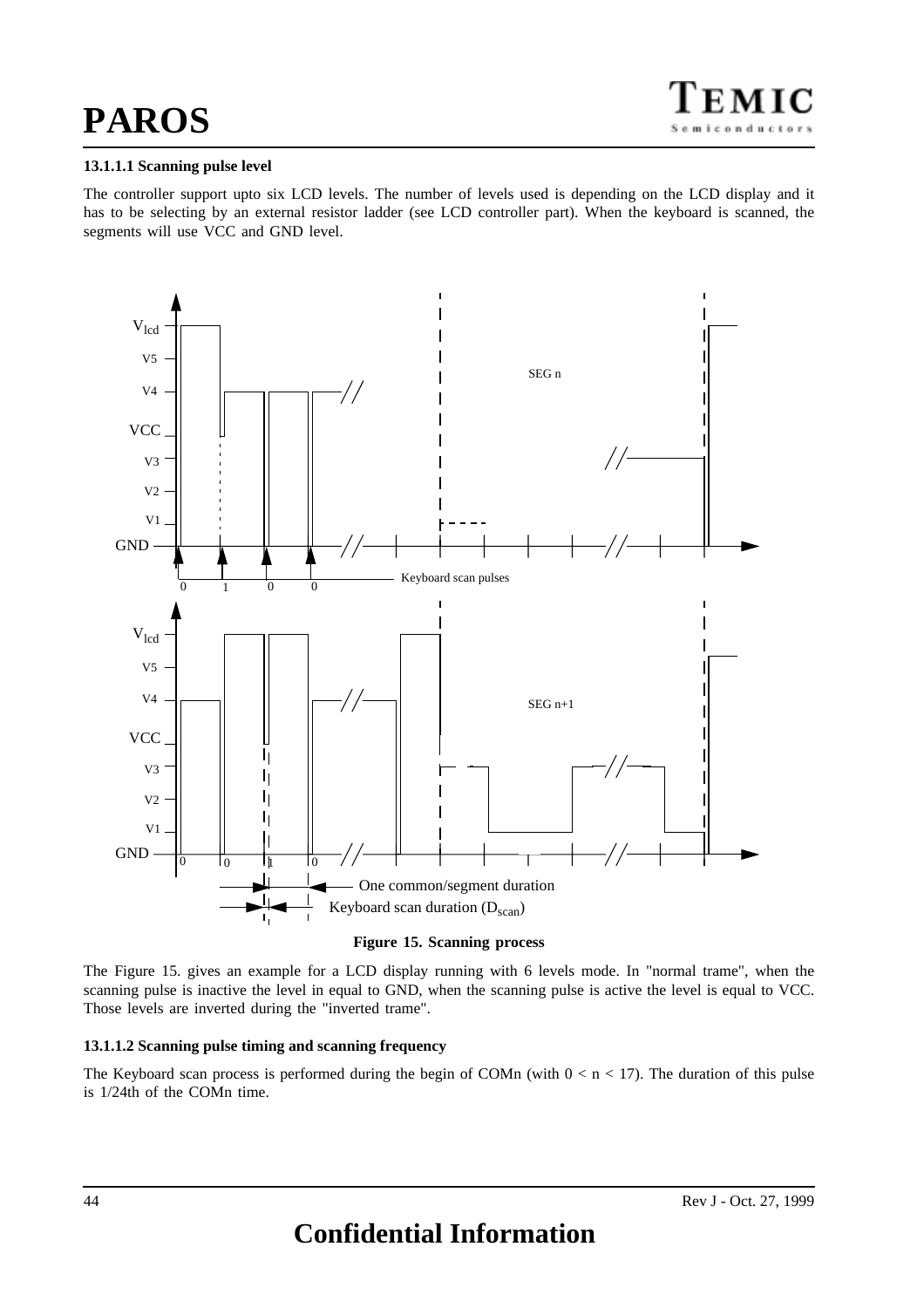

The duration of COMn is:

$$
tCOMn = \frac{72}{CPCK}
$$

The scan pulse duration is:

$$
tSCAN = \frac{tCOMn}{24} = \frac{3}{CPCK}
$$

The scanning frequency is the based on the commons frequency (COMn).

#### **13.1.2 Keyboard input**

The keyboard input architecture is shown on the Figure 16. The P4F register allows to identify which key of the keypad has been pressed. The inputs of the keyboard have a schmitt trigger structure to avoid the switching noise of the keypad to generate spurious interruptions. The scanning of the column is done during the COM0. Each bits of the P4F register can be separately reset or set.



**Figure 16. Keyboard input structure**

#### **13.2 Interruption**

When a key is pressed and when a scan pulse is generated on one of the 16 scanning lines a high level is strobed on one of the four keyboard input lines of P4. So the following processes are executed:

- the scanning process is freezed. The column number is recorded in the KB0 and KB1 registers,
- the corresponding PF4.n flag in the P4F register is set to one. If more than one keys are pressed during the same scanning column each PF4.n flags are set to one,
- an interrupt request is sent to the interrupt controller.

After the interrupt sequence is processed the interrupt request flag P4F.n has to be reset by software. This action restarts the scanning column operation.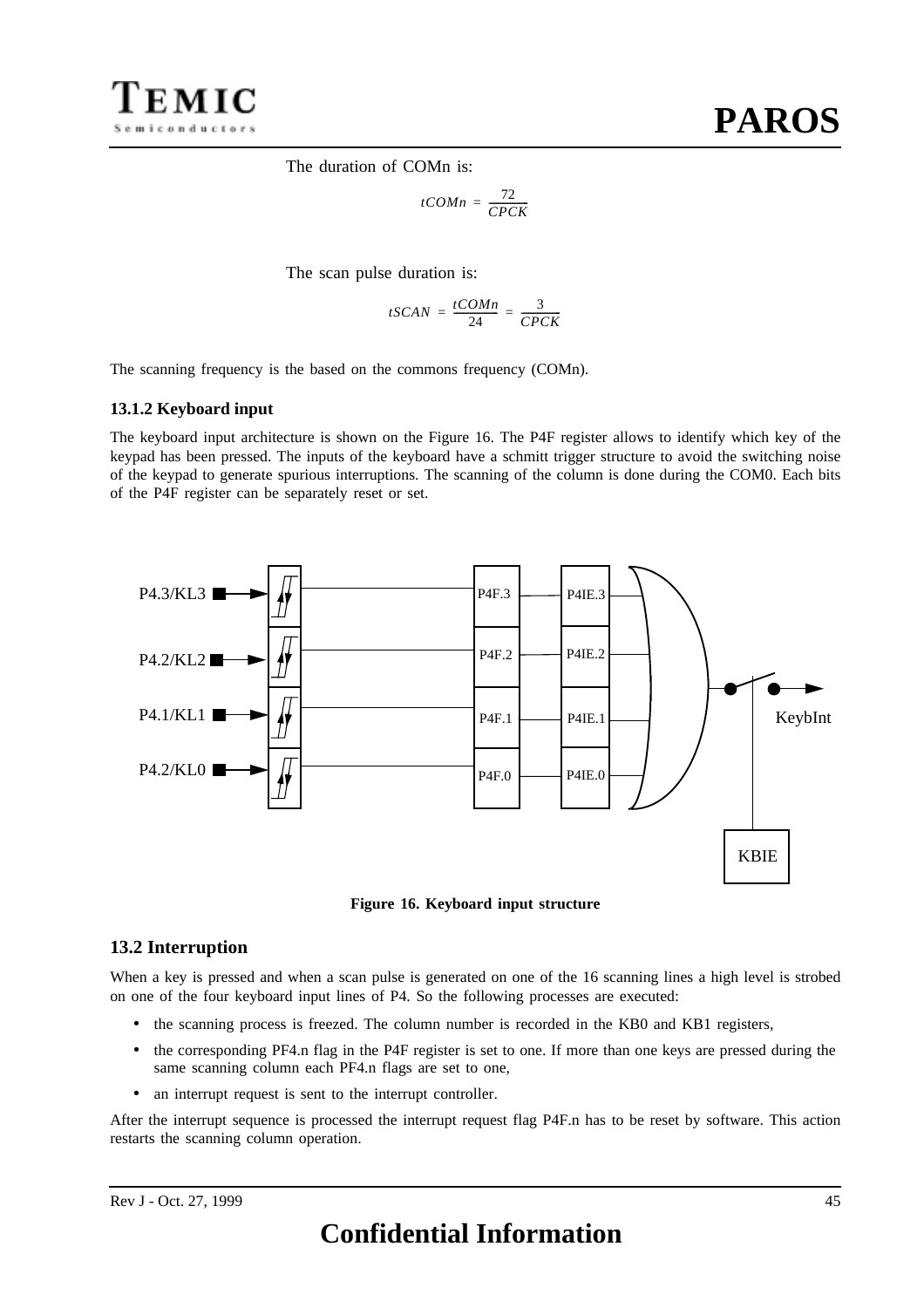#### **Table 36. Output for Keyboard Register**

#### **KB0 - Ouput for Keyboard Register 0 (E8h) or Specific P5 (E8h)**

| $\mathbf{r}$<br>$\mathbf{X}$ |  |  |  |  |
|------------------------------|--|--|--|--|

Reset Value = 1111 1111b

Recording of keyboard scan pulses for column determination.

#### **Table 37. Output for Keyboard Register**

#### **KB1 - Ouput for Keyboard Register 1 (F8h) or Specific P6 (F8h)**

Reset Value = 1111 1111b

Recording of keyboard scan pulses for column determination.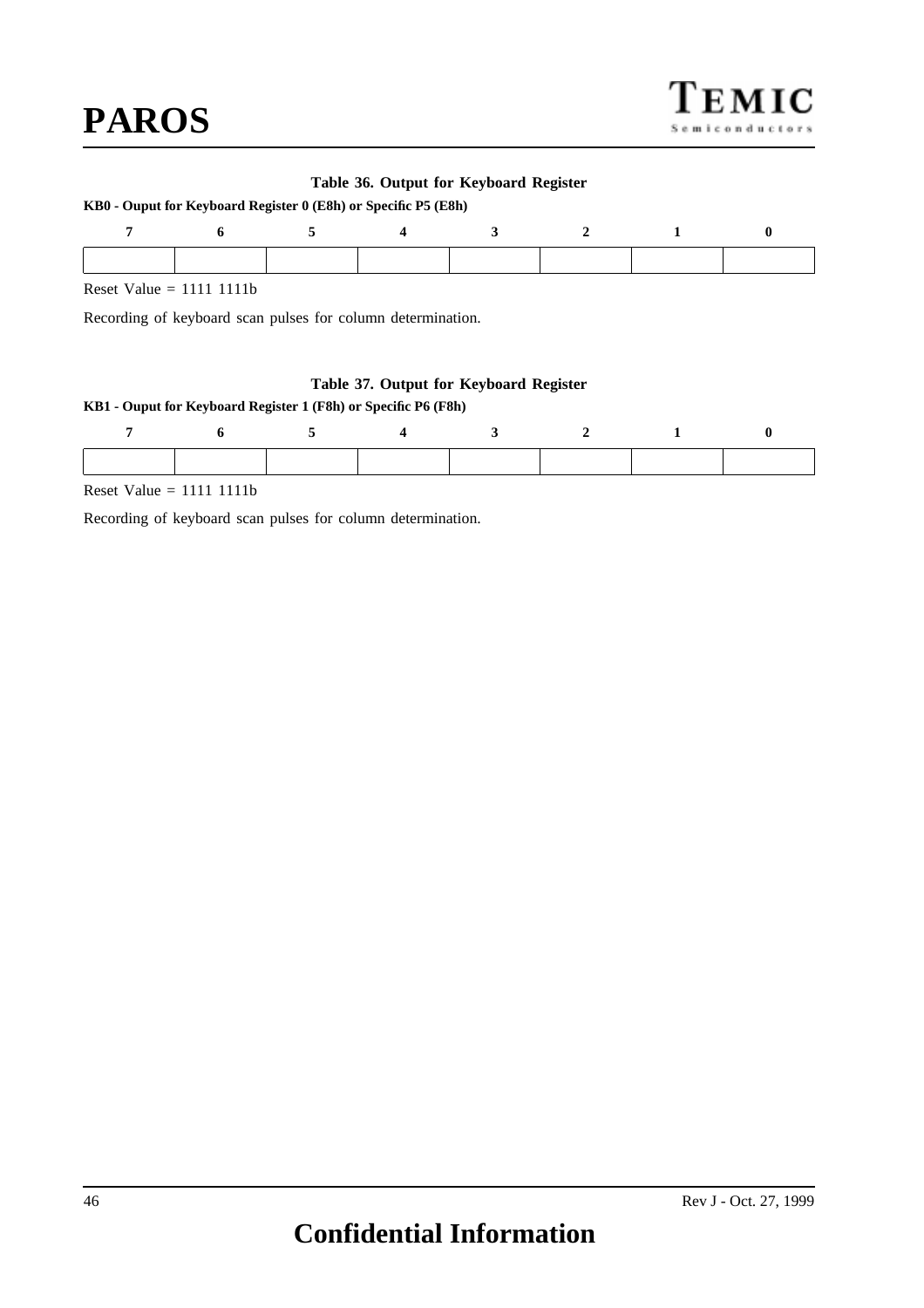## **14. Voltage Comparator**

### **14.1 Overview**

The comparator feature can be used at each time a level supplied to the P4.5 and P4.4 inputs have to be compared with a reference level. Coupled to a time bas it can be used as a analog voltage converter.

## **14.2 Description**



**Figure 17. Block diagram of the volatge comparator**

The voltage comparator is built around a four level programmable voltage reference through the VRn control bits in the COMCON register. The AS1 and AS0 control bits in the COMCON are cleared by default to force the input level to zero before starting the conversion. The AS1 and AS0 control bits has to set to one to start the voltage comparaison process. When the comparaion is achieved the AF1 and AF0 status bits in the COMCON register are set to one and an interrupt request is sent to the interrupt controller. If the IAD control bit in the IE1 is set to one this ineterrupt will be processed. To complete the interrupt process the AF1/AF0 status bits have to be cleared by software to reset the interrupt request.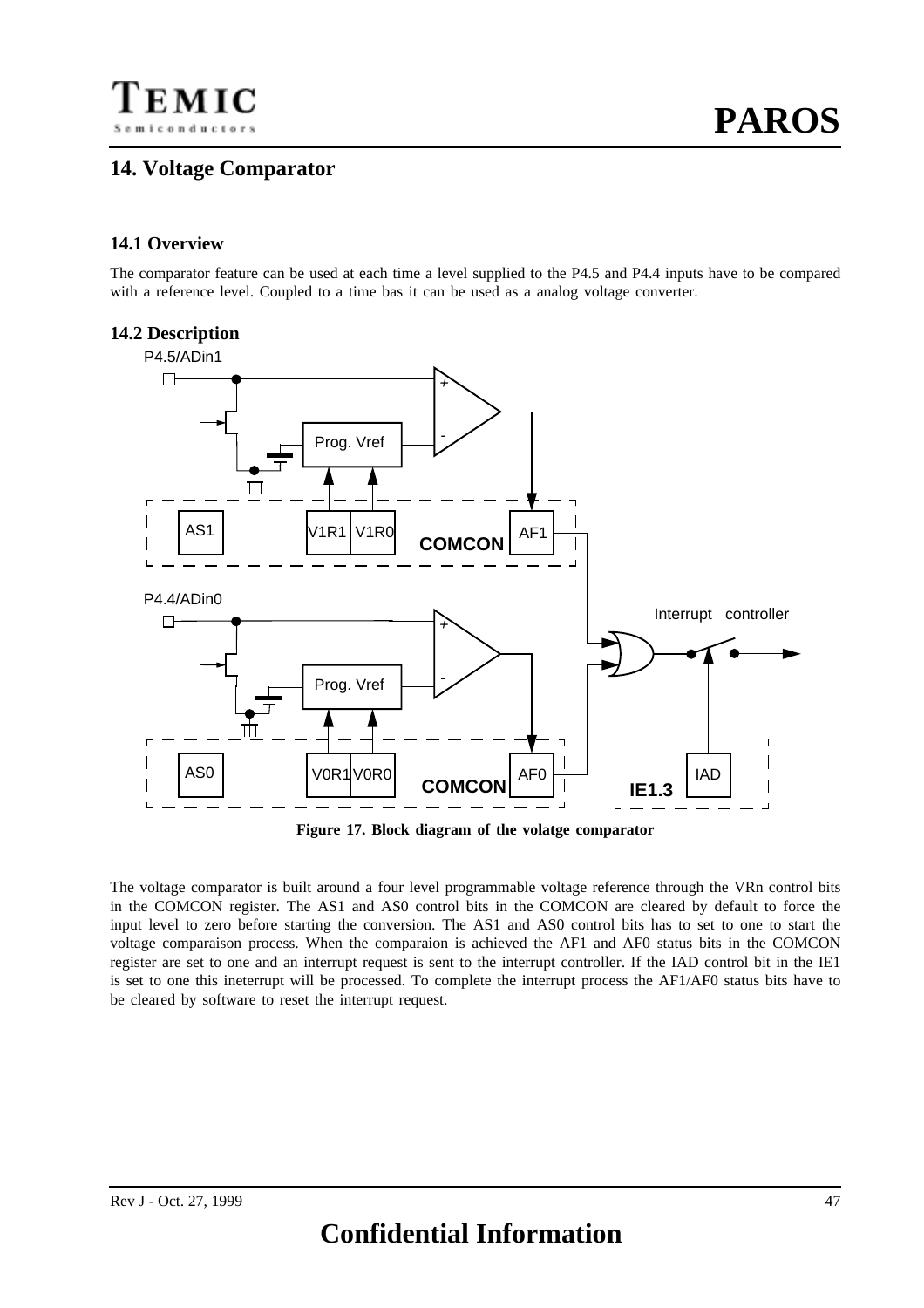### **Table 38. COMCON Register**

#### **COMCON - (A3h)**

| 7                           | 6                             | 5                          | $\boldsymbol{\Delta}$                                                                                                                                                      | 3                                                                       | $\mathbf{2}$    | 1           | $\mathbf{0}$                  |  |
|-----------------------------|-------------------------------|----------------------------|----------------------------------------------------------------------------------------------------------------------------------------------------------------------------|-------------------------------------------------------------------------|-----------------|-------------|-------------------------------|--|
| AF1                         | AS1                           | <b>V1R1</b>                | <b>V1R0</b>                                                                                                                                                                | AF0                                                                     | AS <sub>0</sub> | <b>V0R1</b> | V <sub>0</sub> R <sub>0</sub> |  |
| <b>Bit</b><br><b>Number</b> | <b>Bit</b><br><b>Mnemonic</b> |                            | <b>Description</b>                                                                                                                                                         |                                                                         |                 |             |                               |  |
| 7/3                         | AF1/AF0                       |                            | $= 1$ , indicates the input level (P4.5/P4.4) has matched the reference level.<br>$= 0$ , the input is less than the reference level.                                      |                                                                         |                 |             |                               |  |
| 6/2                         | AS1/AS0                       |                            | $= 1$ , start the voltage comparison process<br>$= 0$ , stop the voltage comparaison process                                                                               |                                                                         |                 |             |                               |  |
| 5/1                         | V1R1/V0R1                     | $\Omega$<br>0              | Disconnect the voltage reference or select one of three reference value<br><b>V1R1/V0R1</b><br>Voltage reference<br>$63\%$ x VDD<br>50% x VDD<br>20% x VDD<br>Disconnected |                                                                         |                 |             |                               |  |
| 4/0                         | V1R0/V0R0                     | <b>V1R0/V0R0</b><br>0<br>0 | Voltage reference<br>$63\%$ x VDD<br>50% x VDD<br>20% x VDD<br>Disconnected                                                                                                | Disconnect the voltage reference or select one of three reference value |                 |             |                               |  |

Reset Value = 0100 0100b

AF1,  $AF0 = 1$ , indicates the input level has matched the reference level.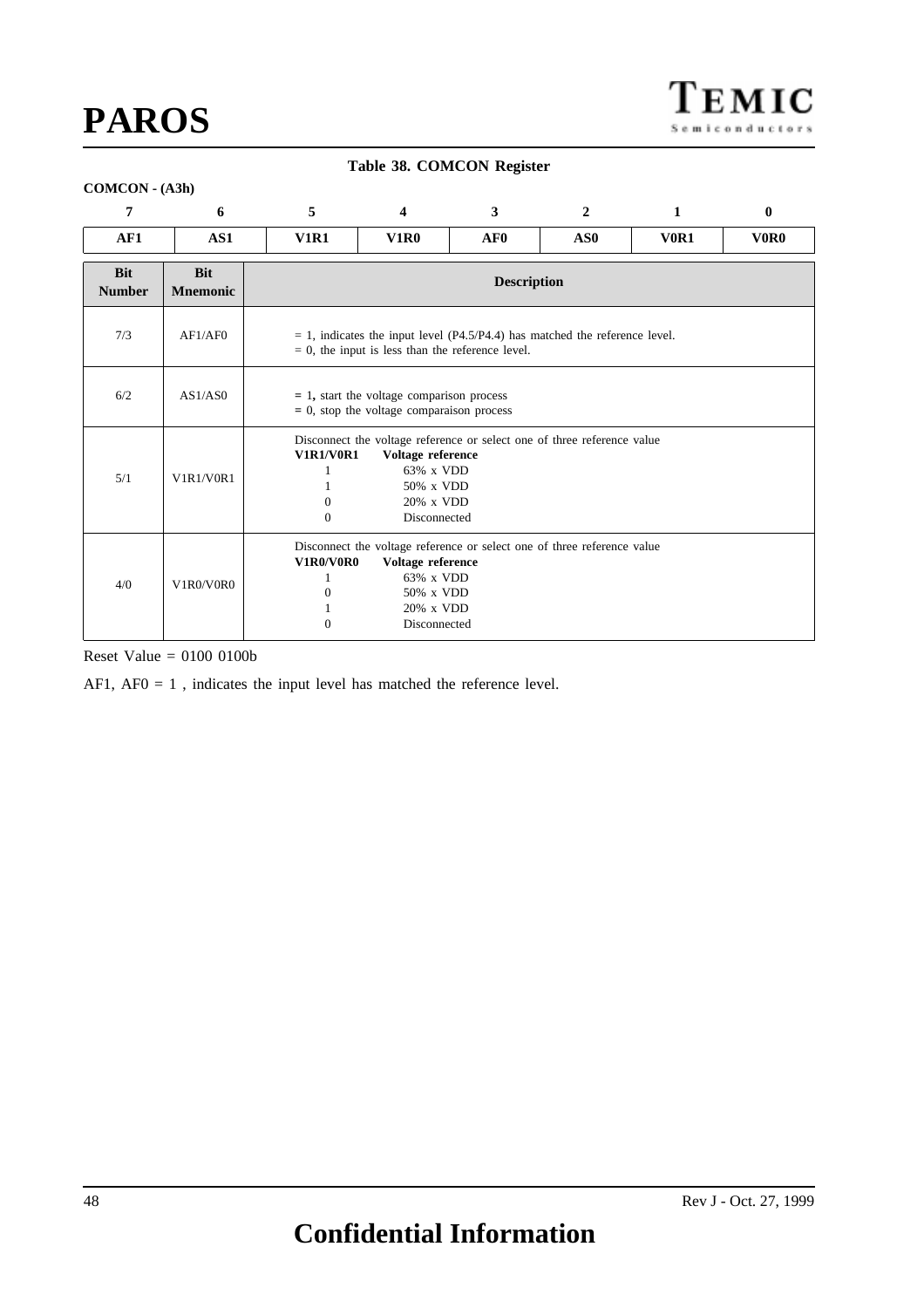## **15. WatchDog Timer**

PAROS contains a powerfull programmable hardware WatchDog Timer (WDT) that automatically resets the chip if it software fails to reset the WDT before the selected time interval has elapsed. It permits large Time-Out ranking from 16ms to 2s  $\omega$ Fosc = 12MHz.

This WDT consist of a 14-bit counter plus a 7-bit programmable counter, a WatchDog Timer reset register (WDTRST) and a WatchDog Timer programmation (WDTPRG) register. When exiting reset, the WDT is -by default- disable. To enable the WDT, the user has to write the sequence 1EH and E1H into WDRST register. When the WatchDog Timer is enabled, it will increment every machine cycle while the oscillator is running and there is no way to disable the WDT except through reset (either hardware reset or WDT overflow reset). When WDT overflows, it will generate an output RESET pulse at the RST pin. The RESET pulse duration is  $96xT<sub>OSC</sub>$ , where  $T_{\text{OSC}}=1/F_{\text{OSC}}$ . To make the best use of the WDT, it should be serviced in those sections of code that will periodically be executed within the time required to prevent a WDT reset.



**Figure 18. Watchdog Timer**

The WDT is controlled by two registers (WDTRST and WDTPRG).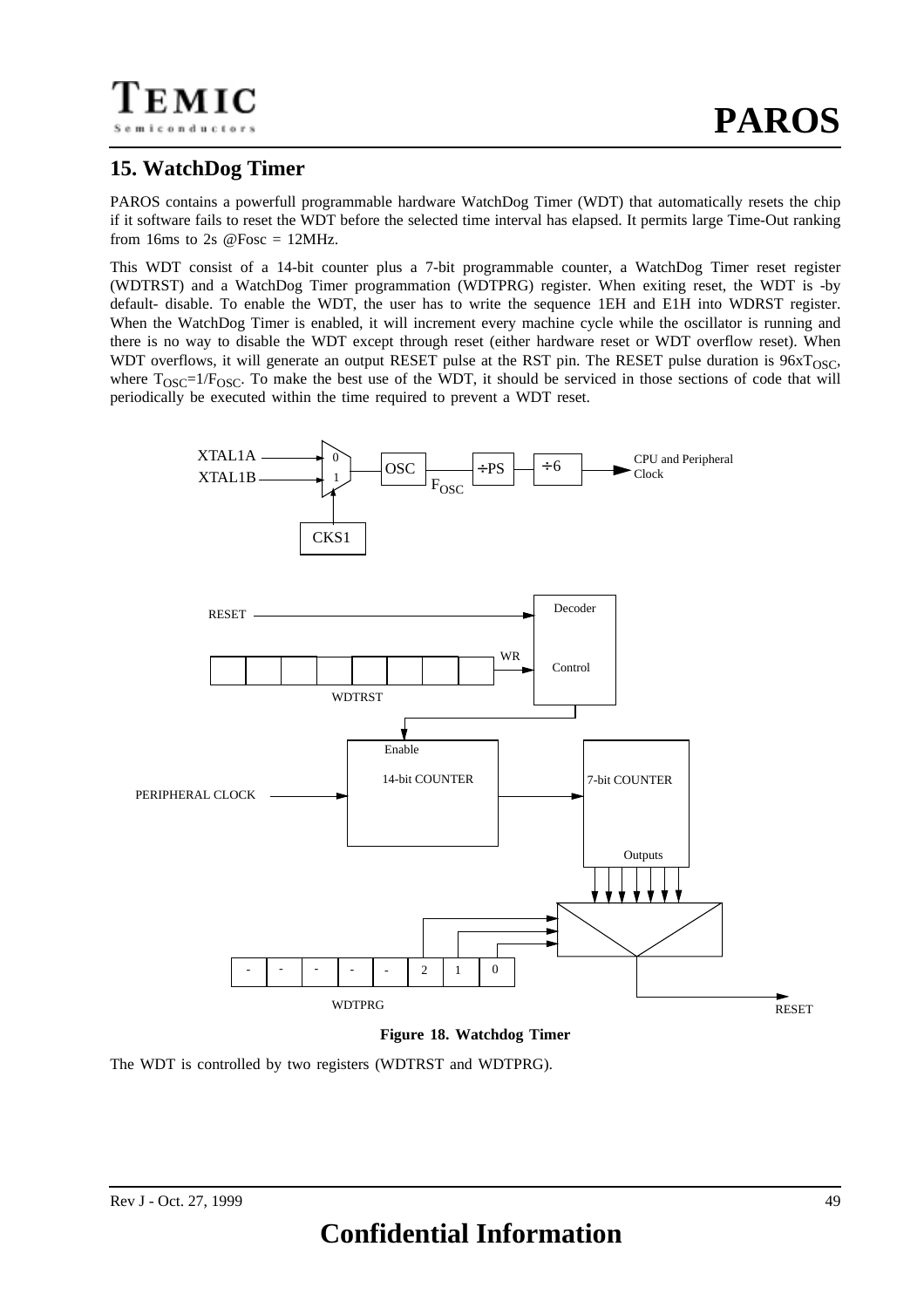| Table 39. WDTPRG Register   |                               |                                                                                             |                                                                                             |   |                |                |                |  |
|-----------------------------|-------------------------------|---------------------------------------------------------------------------------------------|---------------------------------------------------------------------------------------------|---|----------------|----------------|----------------|--|
|                             |                               | <b>WDTPRG</b> - WatchDog Timer Duration Programming register (A7h                           |                                                                                             |   |                |                |                |  |
| 7                           | 6                             | 5                                                                                           | 4                                                                                           | 3 | $\mathbf{2}$   | 1              | $\mathbf{0}$   |  |
| $\blacksquare$              |                               | ۰                                                                                           | ٠                                                                                           |   | S <sub>2</sub> | S <sub>1</sub> | S <sub>0</sub> |  |
| <b>Bit</b><br><b>Number</b> | <b>Bit</b><br><b>Mnemonic</b> |                                                                                             | <b>Description</b>                                                                          |   |                |                |                |  |
| 7                           |                               | <b>Reserved</b><br>The value read from this bit is indeterminate. Do not set this bit.      |                                                                                             |   |                |                |                |  |
| 6                           |                               | <b>Reserved</b><br>The value read from this bit is indeterminate. Do not set this bit.      |                                                                                             |   |                |                |                |  |
| 5                           |                               | <b>Reserved</b>                                                                             | The value read from this bit is indeterminate. Do not set this bit.                         |   |                |                |                |  |
| 4                           |                               | <b>Reserved</b>                                                                             | The value read from this bit is indeterminate. Do not set this bit.                         |   |                |                |                |  |
| 3                           |                               | <b>Reserved</b>                                                                             | The value read from this bit is indeterminate. Do not set this bit.                         |   |                |                |                |  |
| 2                           | S <sub>2</sub>                | <b>WatchDog Timer Duration selection bit 2</b><br>Work in conjunction with bit 1 and bit 0. |                                                                                             |   |                |                |                |  |
| 1                           | S <sub>1</sub>                |                                                                                             | <b>WatchDog Timer Duration selection bit 1</b><br>Work in conjunction with bit 2 and bit 0. |   |                |                |                |  |
| 0                           | S <sub>0</sub>                | WatchDog Timer Duration selection bit 0                                                     | Work in conjunction with bit 1 and bit 2.                                                   |   |                |                |                |  |

Reset Value = XXXX X000b

The three lower bits (S0, S1, S2) located into WDTPRG register permits to program the WDT duration.

| S <sub>2</sub> | S <sub>1</sub> | S <sub>0</sub> | <b>Machine Cycle Count</b> |
|----------------|----------------|----------------|----------------------------|
| $\Omega$       | $\Omega$       | $\Omega$       | $2^{14} - 1$               |
| $\Omega$       | $\Omega$       |                | $2^{15} - 1$               |
| $\Omega$       |                | $\Omega$       | $2^{16} - 1$               |
| $\Omega$       |                |                | $2^{17} - 1$               |
|                | $\Omega$       | 0              | $2^{18} - 1$               |
|                | $\Omega$       |                | $2^{19} - 1$               |
|                |                | $\Omega$       | $2^{20} - 1$               |
|                |                |                | 2 <sup>21</sup>            |

#### **Table 40. Machine Cycle Count**

To compute WD Time-Out, the following formula is applied:

$$
TimeOut = \frac{F_{XTAL}}{12 \times ((2^{14} \times 2^{Svalue}) - 1) \times (256 - PS)}
$$

*Note : Svalue represents the decimal value of (S2 S1 S0) / PS represents the Prescalar*

# **Confidential Information**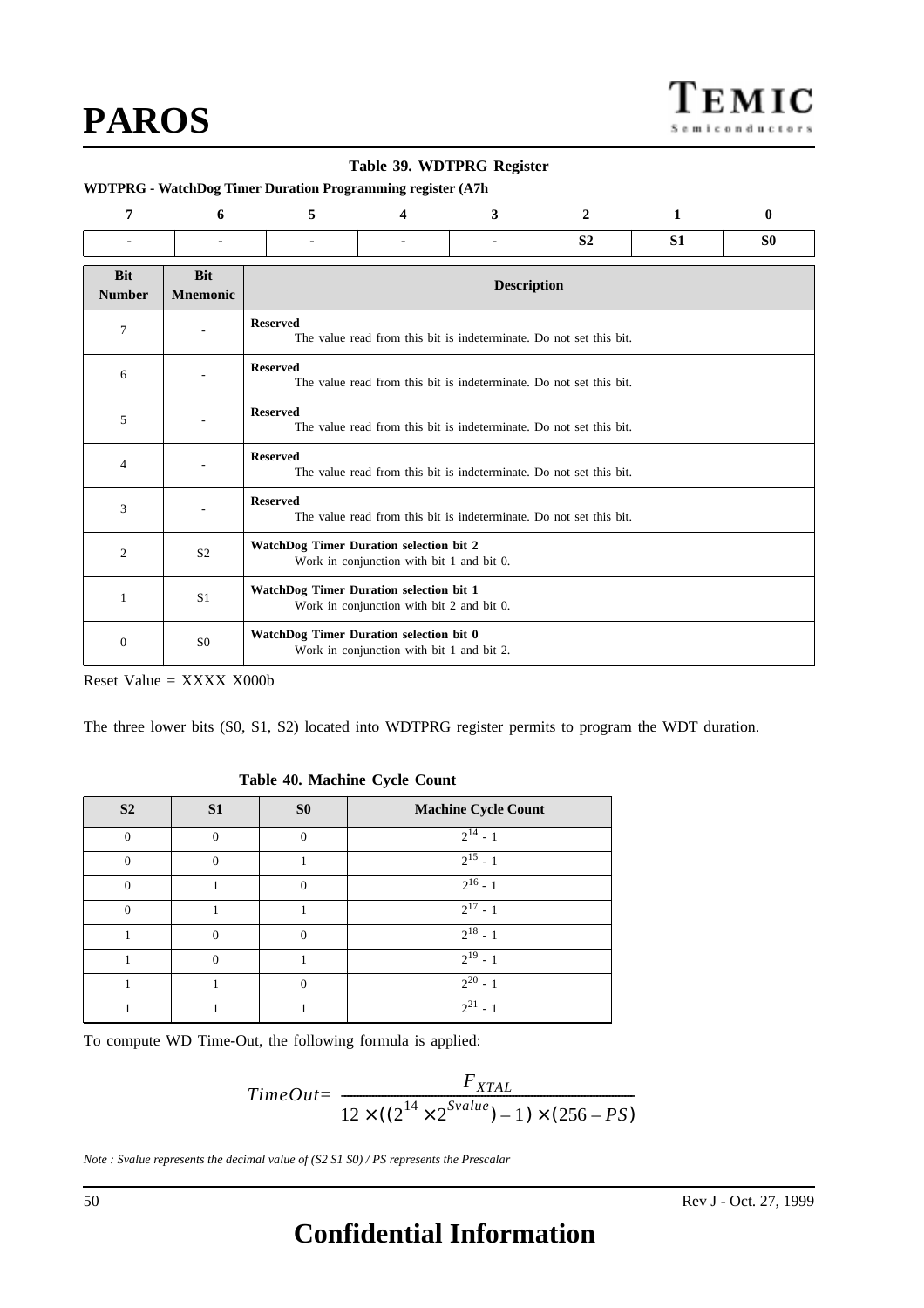Find Hereafter computed Time-Out value for  $FFosc<sub>XTAL</sub> = 12MHz$ 

| S <sub>2</sub> | S1       | S <sub>0</sub> | Time-Out for F <sub>XTAL</sub> osc=12MHz |
|----------------|----------|----------------|------------------------------------------|
| $\theta$       |          | 0              | 16.38 ms                                 |
| $\overline{0}$ | $\Omega$ |                | 32.77 ms                                 |
| $\theta$       |          | $\Omega$       | 65.54 ms                                 |
| $\theta$       |          |                | 131.07 ms                                |
|                | $\Omega$ | $\Omega$       | 262.14 ms                                |
|                | 0        |                | 524.29 ms                                |
|                |          | $\Omega$       | $1.05$ s                                 |
|                |          |                | 2.10 s                                   |

#### **Table 41. Time-Out computation @12MHz**

#### **Table 42. Watchdog Timer Enable Register**

#### **WDTRST - WatchDog Timer Enable register (Write Only) (A6h)**

Reset Value  $=$  XXXX XXXXb

The WDTRST register is used to reset/enable the WDT by writing 1EH then E1H in sequence.

### **15.1 WatchDog Timer during Power down mode and Idle**

In Power Down mode the oscillator stops, which means the WDT also stops. While in Power Down mode the user does not need to service the WDT. There are 2 methods of exiting Power Down mode: by a hardware reset or via a level activated external interrupt which is enabled prior to entering Power Down mode. When Power Down is exited with hardware reset, servicing the WDT should occur as it normally does whenever PAROS is reset. Exiting Power Down with an interrupt is significantly different. The interrupt is held low long enough for the oscillator to stabilize. When the interrupt is brought high, the interrupt is serviced. To prevent the WDT from resetting the device while the interrupt pin is held low, the WDT is not started until the interrupt is pulled high. It is suggested that the WDT be reset during the interrupt service for the interrupt used to exit Power Down.

To ensure that the WDT does not overflow within a few states of exiting of powerdown, it is best to reset the WDT just before entering powerdown.

In the Idle mode, the oscillator continues to run. To prevent the WDT from resetting PAROS while in Idle mode, the user should always set up a timer that will periodically exit Idle, service the WDT, and re-enter Idle mode.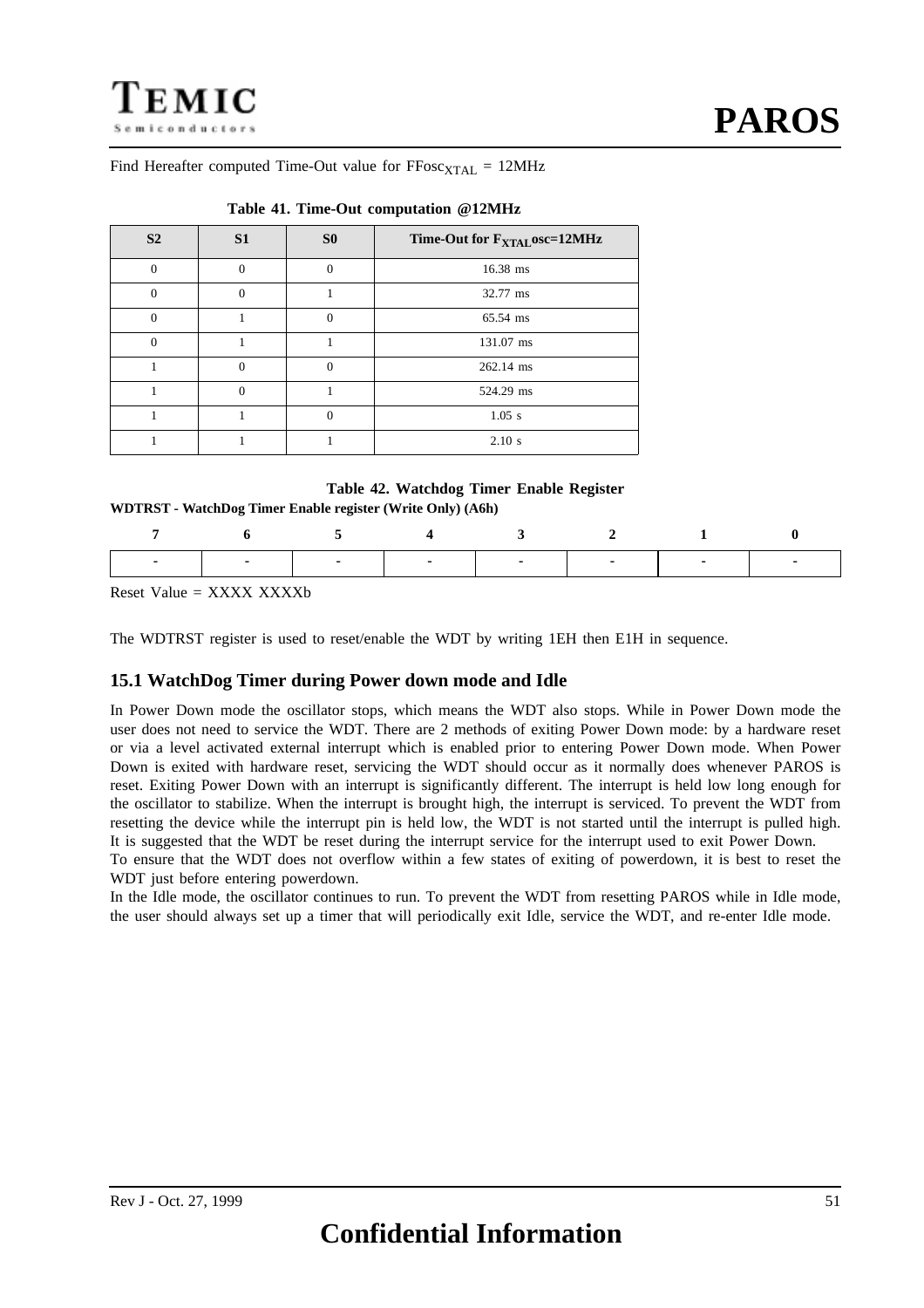## **16. DUAL Data Pointer**

PAROS contains a Dual Data Pointer accelerating data memory block moves. The Standard 80C52 Data Pointer is a 16-bit value that is used to address off-chip data RAM or peripherals. In PAROS, the standard 16-bit data pointer is called DPTR and located at SFR location 82H and 83H. The second Data Pointer named DPTR1 is located at the same address than the previous one. The DPTR select bit (DPS / bit0) chooses the active pointer and it is located into the AUXR1 register. It should be serviced in those sections of code that will periodically be executed within the time required to prevent a WDT reset.

The user switches between data pointers by toggling the LSB of the AUXR1. The increment (INC) is one of the solution to accomplish this. All DPTR-related instructions use the currently selected DPTR for any activity. Therefore only one instruction is required to switch from a source to a destination address. Using the Dual Data Pointer saves code and ressources when moves of blocks need to be accomplished.

The second Data Pointer can be used to address the on-chip XRAM.

**Table 43. DPL Register**

#### **DPL - Low Byte of DPTR1 (82h)**

|                                          |                                |  | $\overline{\phantom{0}}$ |  |  | ٠ |   |  |  |  |
|------------------------------------------|--------------------------------|--|--------------------------|--|--|---|---|--|--|--|
| Reset value $= 0000 0000$                |                                |  |                          |  |  |   |   |  |  |  |
| Table 44. DPH Register                   |                                |  |                          |  |  |   |   |  |  |  |
|                                          | DPH - High Byte of DPTR1 (83h) |  |                          |  |  |   |   |  |  |  |
|                                          |                                |  |                          |  |  |   | 0 |  |  |  |
|                                          |                                |  |                          |  |  |   |   |  |  |  |
| $\mathbf{r}$ , the state of $\mathbf{r}$ | 0000000001                     |  |                          |  |  |   |   |  |  |  |

Reset value  $= 0000 0000$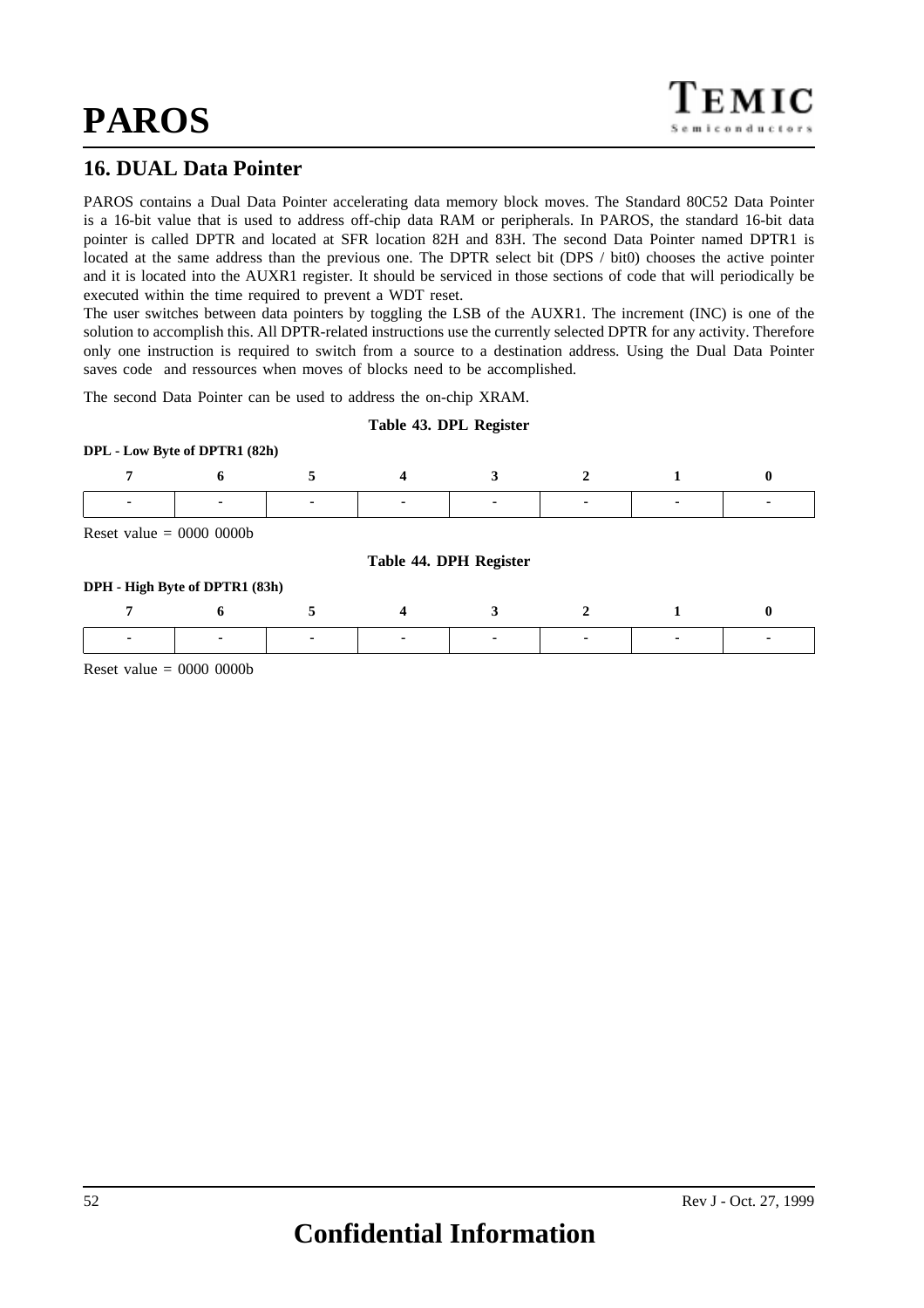

#### **Table 45. AUXR1 Register**

#### **AUXR1 - Dual Pointer Selection Register (A2h)**

| 7                           | 6                             | 5               | 4                                                                             | 3 | $\mathbf{2}$ | 1 | $\mathbf{0}$ |  |  |  |  |  |
|-----------------------------|-------------------------------|-----------------|-------------------------------------------------------------------------------|---|--------------|---|--------------|--|--|--|--|--|
| ۰                           |                               | ٠               | $\sim$                                                                        |   | ۰            | ٠ | <b>DPS</b>   |  |  |  |  |  |
| <b>Bit</b><br><b>Number</b> | <b>Bit</b><br><b>Mnemonic</b> |                 | <b>Description</b>                                                            |   |              |   |              |  |  |  |  |  |
| $\overline{7}$              |                               | <b>Reserved</b> | The value read from this bit is indeterminate. Do not set this bit.           |   |              |   |              |  |  |  |  |  |
| 6                           | $\overline{\phantom{a}}$      | <b>Reserved</b> | The value read from this bit is indeterminate. Do not set this bit.           |   |              |   |              |  |  |  |  |  |
| 5                           |                               | <b>Reserved</b> | The value read from this bit is indeterminate. Do not set this bit.           |   |              |   |              |  |  |  |  |  |
| $\overline{4}$              |                               | <b>Reserved</b> | The value read from this bit is indeterminate. Do not set this bit.           |   |              |   |              |  |  |  |  |  |
| 3                           |                               | <b>Reserved</b> | The value read from this bit is indeterminate. Do not set this bit.           |   |              |   |              |  |  |  |  |  |
| $\overline{c}$              |                               | <b>Reserved</b> | The value read from this bit is indeterminate. Do not set this bit.           |   |              |   |              |  |  |  |  |  |
| 1                           |                               | <b>Reserved</b> | The value read from this bit is indeterminate. Do not set this bit.           |   |              |   |              |  |  |  |  |  |
| $\boldsymbol{0}$            | <b>DPS</b>                    | Data Pointer 1  | Clear to select DPTR as Data Pointer.<br>Set to select DPTR1 as Data Pointer. |   |              |   |              |  |  |  |  |  |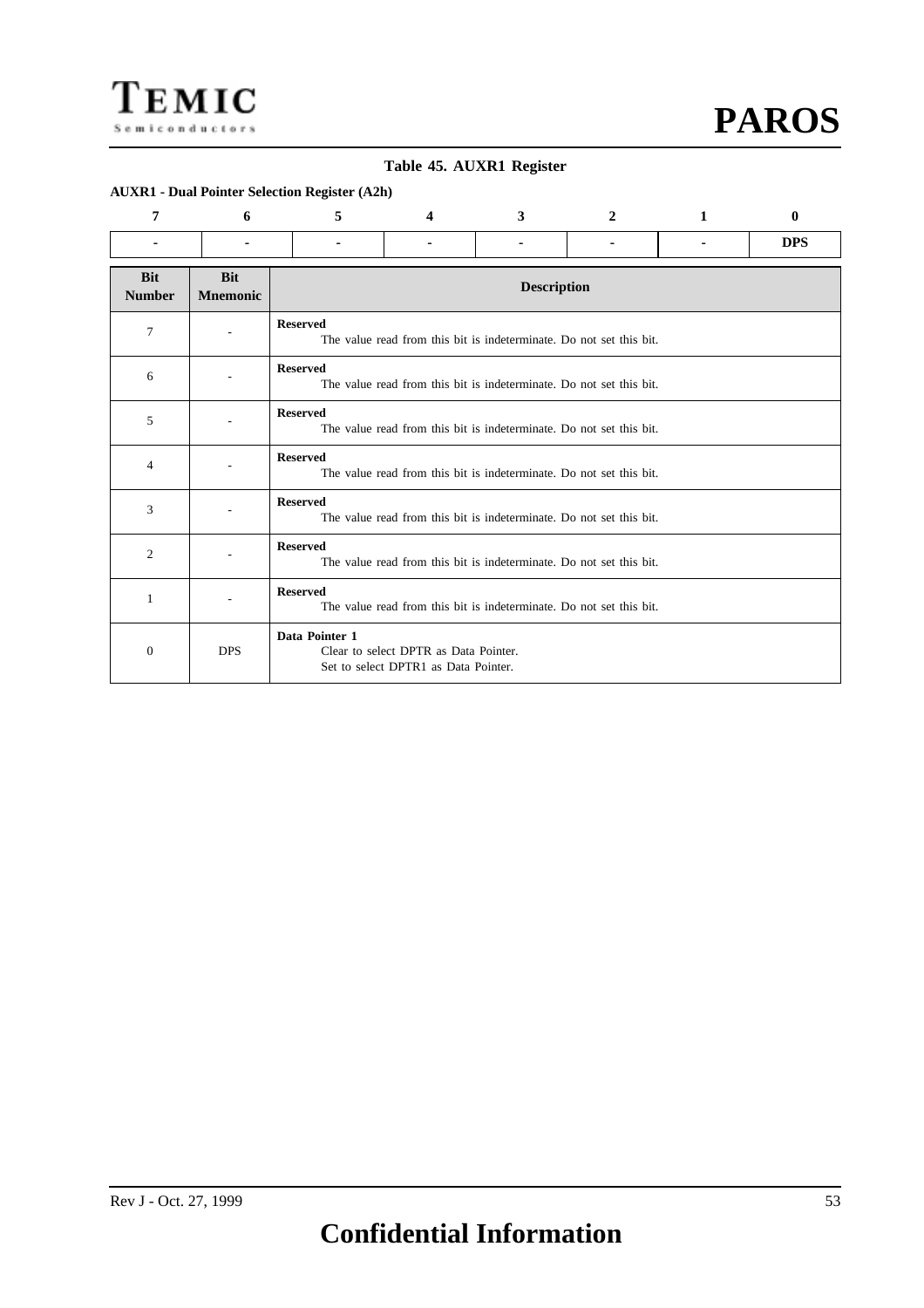## **17. Programmable Counter Array (PCA)**

The Programmable Counter Array is a special 16-bit Timer that has two 16-bit capture/compare modules associated with it. Each of the modules can be programmed to operate in one of four modes: rising and/or falling edge capture, software timer, high-speed output, or pulse width modulator. Each module has a pin associated with it in port 1. Module 0 is connected to P1.3 (CEX0), module 1 to P1.4 (CEX1). In PAROS, only module 0 and module 1 are integrated.

## **17.1 Operating Mode**

The PCA timer is a common time base for all two modules and can be programmed to run at: 1/12 the oscillator frequency, 1/4 the oscillator frequency, the Timer 0 overflow, or the input on the ECI pin (P1.2). The timer count source is determined from the CPS1 and CPS0 bits in the CMOD SFR. as follows :

| CPS1 | <b>CPS0</b> | <b>PCA timer Count Source</b> |  |  |  |  |  |
|------|-------------|-------------------------------|--|--|--|--|--|
|      |             | $F_{\rm OSC}/12$              |  |  |  |  |  |
|      |             | $F_{\rm OSC}$ /4              |  |  |  |  |  |
|      |             | Timer 0                       |  |  |  |  |  |
|      |             | External ECI pin              |  |  |  |  |  |

In the CMOD SFR are two additional bits associated with the PCA. They are CIDL which allows the PCA to stop during idle mode and ECF which when set allows the PCA overflow flag CF (in the CCON SFR) to generate an interrupt.

The CCON SFR contains the run control bit for the PCA and the flags for the PCA timer (CF) and each module. To run the PCA the CR bit (CCON.6) must be set by software. The PCA is shut off by clearing this bit. The CF bit (CCON.7) is set when the PCA counter overflows and an interrupt will be generated if the ECF bit in the CMOD register is set, The CF bit can only be cleared by software. Bits 0 through 1 of the CCON register are the flags for the modules (bit 0 for module 0, bit 1 for module 1) and are set by hardware when either a match or a capture occurs. These flags also can only be cleared by software.

Each module in the PCA has a special function register associated with it. These registers are: CCAPMx for module number x. The registers contain the bits that control the mode that each module will operate in. The ECCF bit (CCAPMn.0 where n=0, 1 depending on the module) enables the CCF flag in the CCON SFR to generate an interrupt when a match or compare occurs in the associated module. PWM (CCAPMn.1) enables the pulse width modulation mode. The TOG bit (CCAPMn.2) when set causes the CEX output associated with the module to toggle when there is a match between the PCA counter and the module's capture/compare register. The match bit MAT (CCAPMn.3) when set will cause the CCFn bit in the CCON register to be set when there is a match between the PCA counter and the module's capture/compare register.

The next two bits CAPN (CCAPMn.4) and CAPP (CCAPMn.5) determine the edge that a capture input will be active on. The CAPN bit enables the negative edge, and the CAPP bit enables the positive edge. If both bits are set both edges will be enabled and a capture will occur for either transition. The last bit in the register ECOM (CCAPMn.6) when set enables the comparator function.

There are two additional registers associated with each of the PCA modules. They are CCAPnH and CCAPnL and these are the registers that store the 16-bit count when a capture occurs or a compare should occur. When a module is used in the PWM mode these registers are used to control the duty cycle of the output.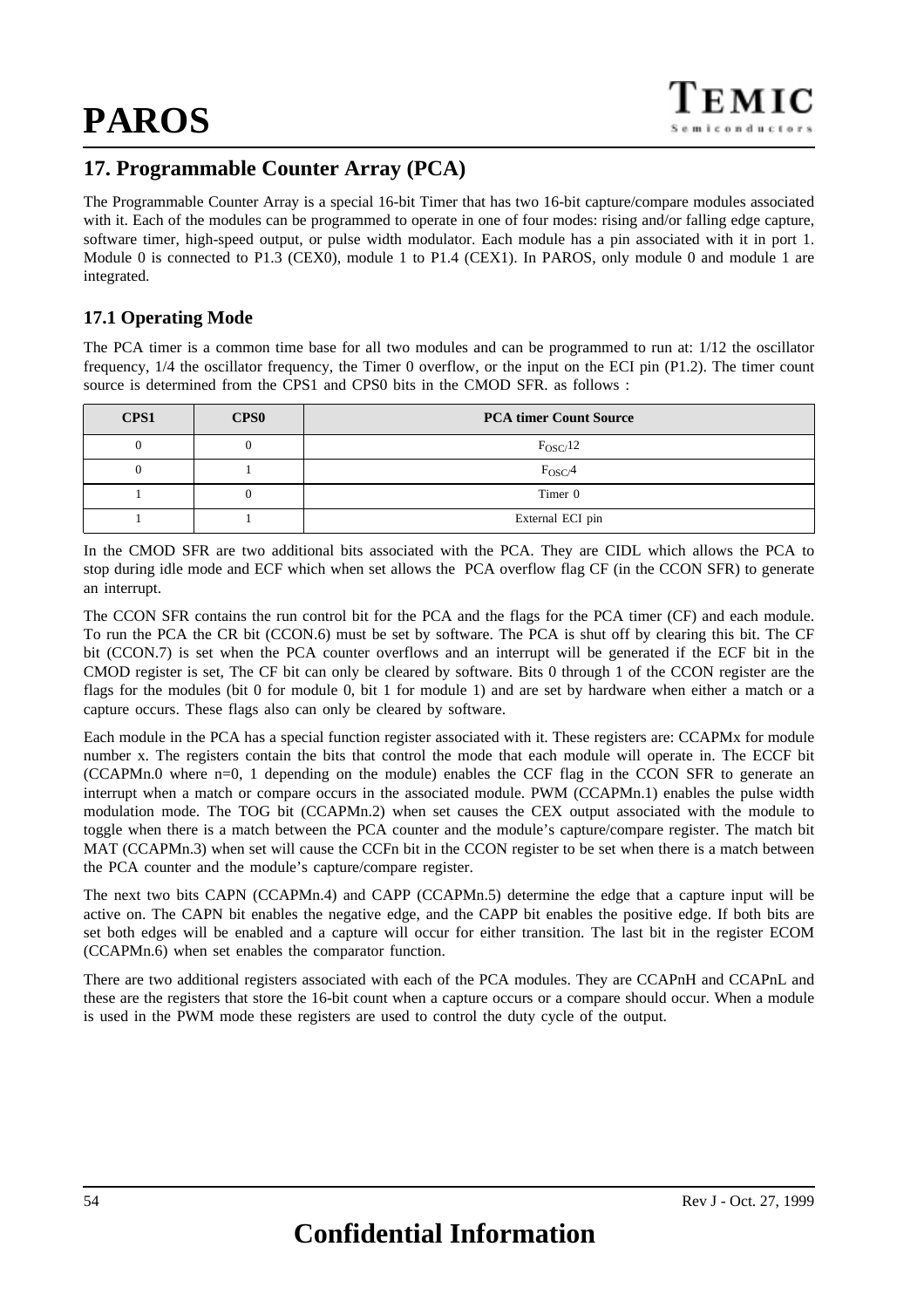

**Figure 19. PCA Mode for module 0**



**Figure 20. PCA Mode for module 1**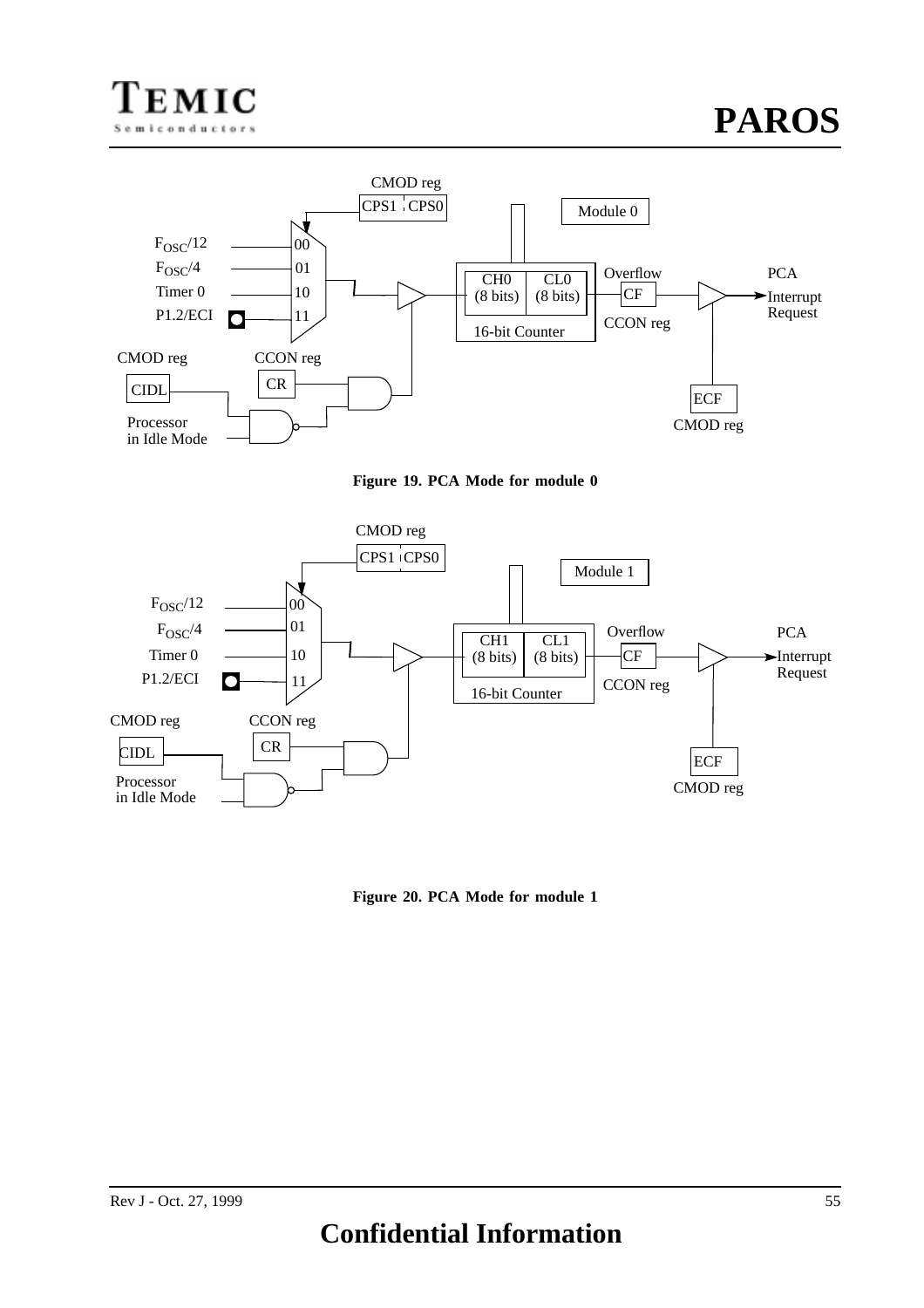

**Figure 21. PCA Timer Interrupts**

## **17.2 PCA Capture Mode**

To use one of the PCA modules in the capture mode either one or both of the CCAPM bits CAPN and CAPP for that module must be set. The external CEX input for the module (on port 1) is sampled for a transition. When a valid transition occurs the PCA hardware loads the value of the PCA counter registers (CH and CL) into the module's capture registers (CCAPnL and CCAPnH). If the CCFn bit for the module in the CCON SFR and the ECCFn bit in the CCAPMn SFR are set then an interrupt will be generated.



**Figure 22. PCA Capture Mode**

# **Confidential Information**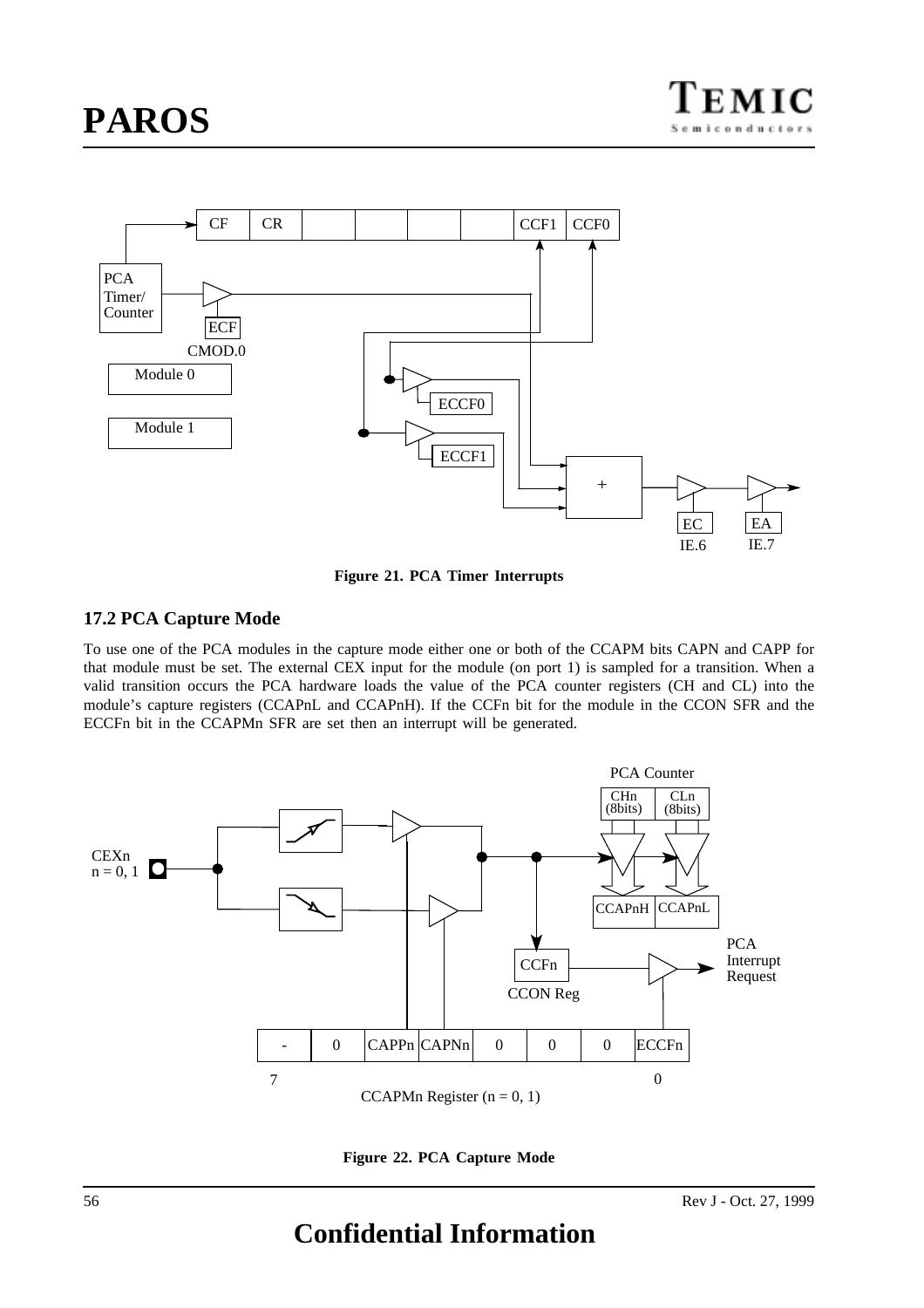## **17.3 16-bit Software Timer Mode**

The PCA modules can be used as software timers by setting both the ECOM and MAT bits in the modules CCAPMn register. The PCA timer will be compared to the module's capture registers and when a match occurs an interrupt will occur if the CCFn (CCON SFR) and the ECCFn (CCAPMn SFR) bits for the module are both set.



**Figure 23. PCA 16-bit Software Timer and Hifh Speed Ouput Mode**

## **17.4 High Speed Output Mode**

In this mode the CEX output (on port 1) associated with the PCA module will toggle each time a match occurs between the PCA counter and the module's capture registers. To activate this mode the TOG, MAT, and ECOM bits in the module's CCAPMn SFR must be set.

### **17.5 Pulse Width Modulator Mode**

All of the PCA modules can be used as PWM outputs. The frequency of the output depends on the source for the PCA timer. All of the modules will have the same frequency of output because they all share the PCA timer. The duty cycle of each module is independently variable using the module's capture register CCAPLn. When the value of the PCA CL SFR is less than the value in the module's CCAPLn SFR the output will be low, when it is equal to or greater than the output will be high. When CL overflows from FF to 00, CCAPLn is reloaded with the value in CCAPHn. the allows updating the PWM without glitches. The PWM and ECOM bits in the module's CCAPMn register must be set to enable the PWM mode.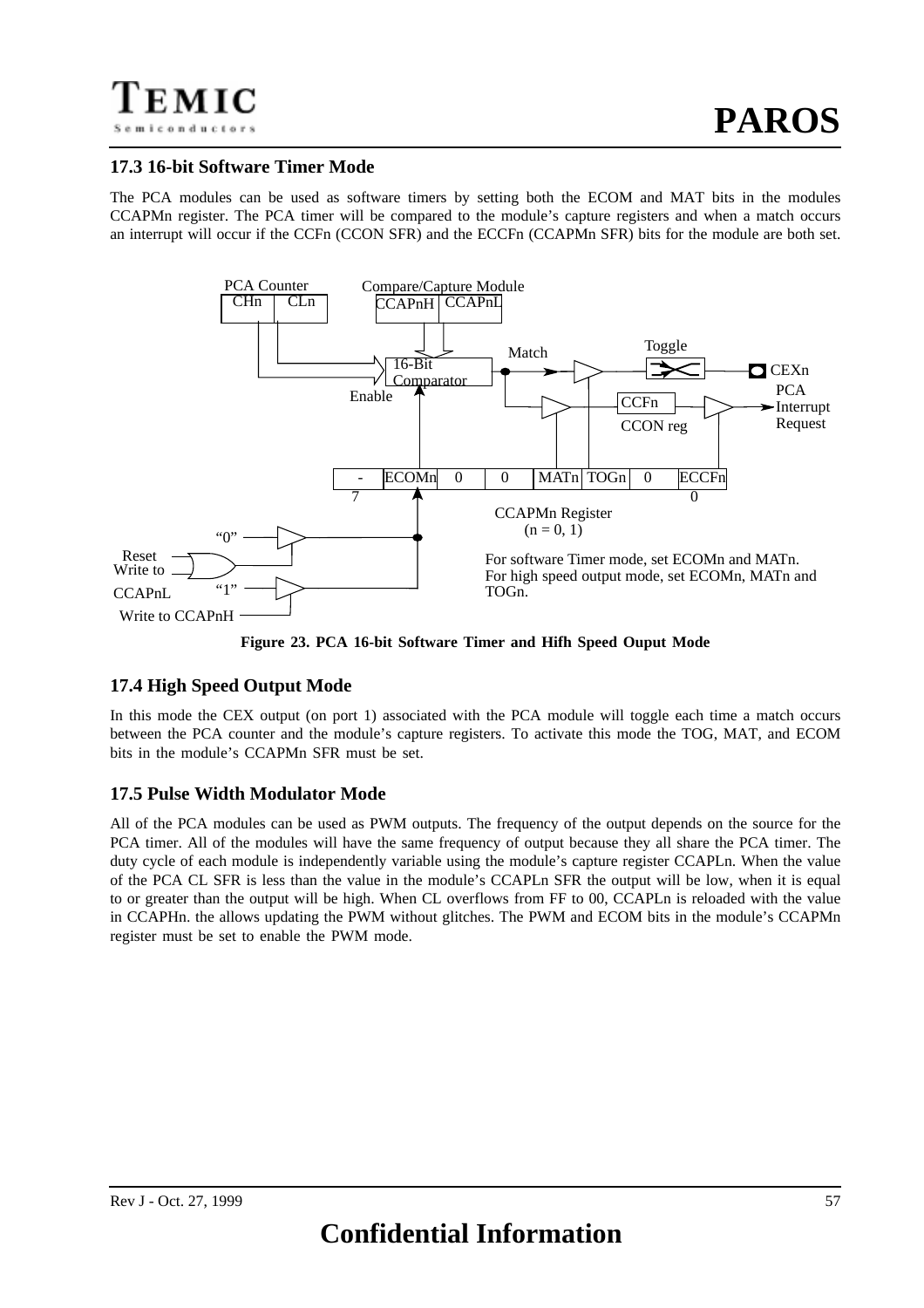

CCAPMn Register

**Figure 24. PCA PWM Mode**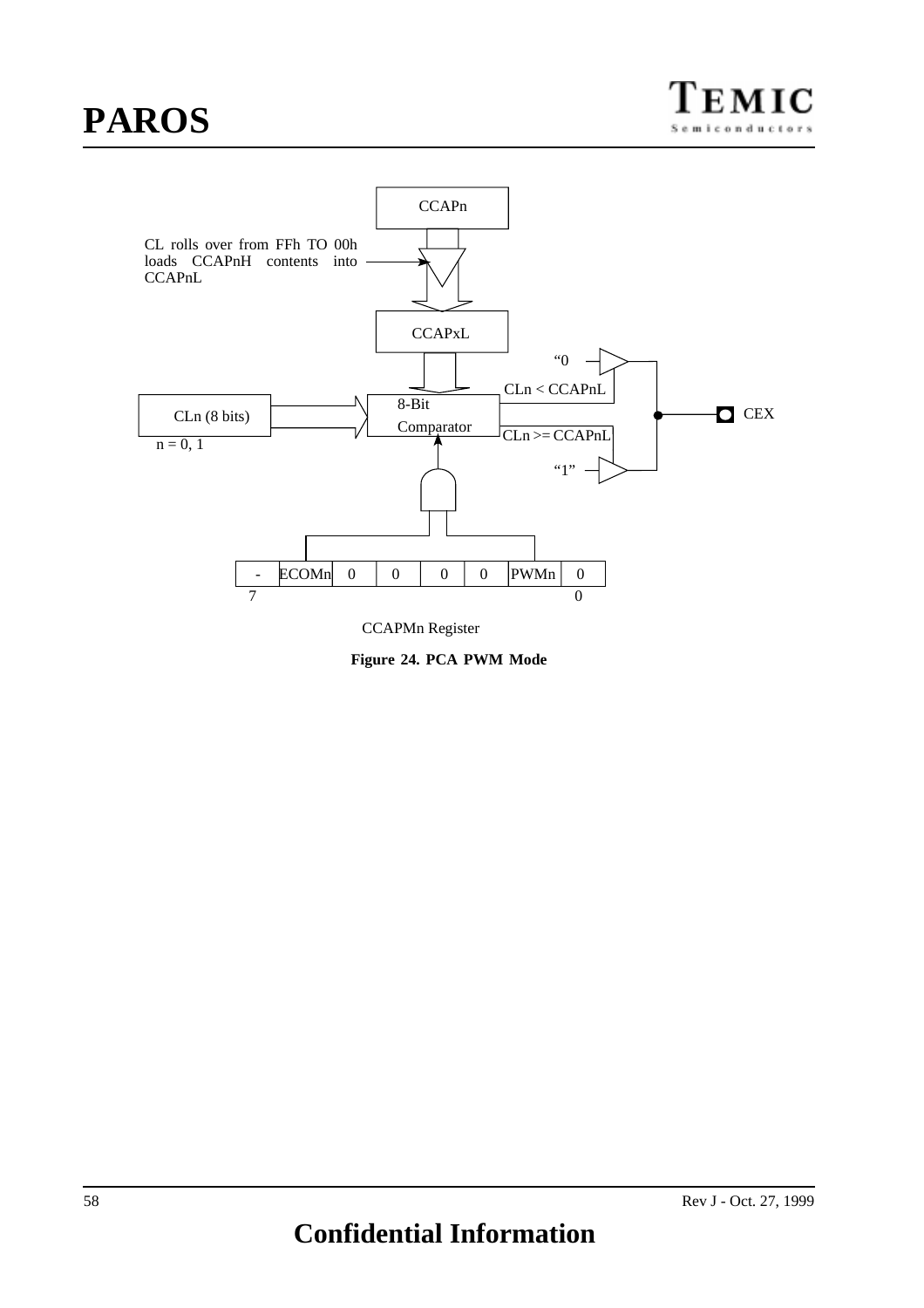## **17.6 PCA Registers**

#### **Table 46. PCA Register**

**PCA High Byte Compare/Capture Module n Registers (n = 0, 1) CCAP0H (FAh) CCAP1H (FBh)** High Byte Compare/Capture Module n

|                             | <b>High Byte of Compare/Capture Values</b>          |                                                                |  |  |  |  |  |  |  |  |  |
|-----------------------------|-----------------------------------------------------|----------------------------------------------------------------|--|--|--|--|--|--|--|--|--|
| <b>Bit</b><br><b>Number</b> | <b>Bit</b><br><b>Description</b><br><b>Mnemonic</b> |                                                                |  |  |  |  |  |  |  |  |  |
| 7:0                         |                                                     | CCAPnH 7:0   High byte of EWC-PCA comparison or capture values |  |  |  |  |  |  |  |  |  |

Reset Value = XXXX XXXXb

#### **Table 47. PCA Register**

### **PCA Low Byte Compare/Capture Module n Registers (n = 0, 1) CCAP0L (EAh) CCAP1L (EBh)**

Low Byte Compare/Capture Module n

| Low Byte of Compare/Capture Values |                                                     |                                                                 |  |  |  |  |  |  |  |  |
|------------------------------------|-----------------------------------------------------|-----------------------------------------------------------------|--|--|--|--|--|--|--|--|
| <b>Bit</b><br><b>Number</b>        | <b>Bit</b><br><b>Description</b><br><b>Mnemonic</b> |                                                                 |  |  |  |  |  |  |  |  |
| 7:0                                |                                                     | $CCAPnL$ 7:0   Low byte of EWC-PCA comparison or capture values |  |  |  |  |  |  |  |  |

Reset Value  $=$  XXXX XXXXb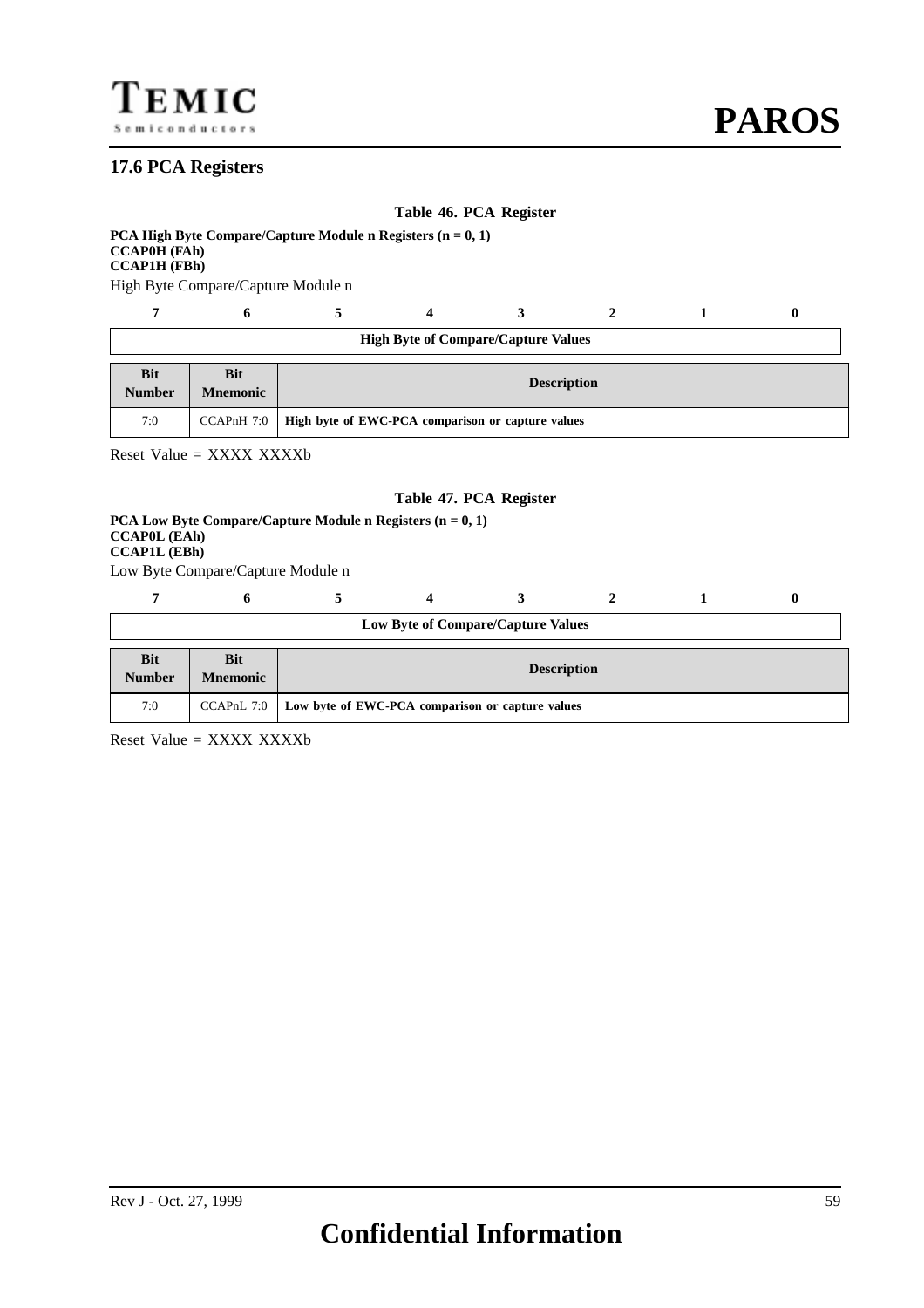#### **Table 48. PCA Register**

**PCA Compare/Capture Module n Mode registers (n = 0, 1) CCAPM0 (DAh) CCAPM1 (DBh)**

| 7                           | 6                             | 5<br>3<br>$\mathbf{2}$<br>4 |                                                                                                                                                                                                                                                                       |             | 1                                                                                                                                                         | $\bf{0}$                                                                                    |              |  |  |  |  |  |
|-----------------------------|-------------------------------|-----------------------------|-----------------------------------------------------------------------------------------------------------------------------------------------------------------------------------------------------------------------------------------------------------------------|-------------|-----------------------------------------------------------------------------------------------------------------------------------------------------------|---------------------------------------------------------------------------------------------|--------------|--|--|--|--|--|
| $\blacksquare$              | <b>ECOMn</b>                  | <b>CAPPn</b>                | <b>CAPNn</b>                                                                                                                                                                                                                                                          | <b>MATn</b> | <b>TOGn</b>                                                                                                                                               | <b>PWMn</b>                                                                                 | <b>ECCFn</b> |  |  |  |  |  |
| <b>Bit</b><br><b>Number</b> | <b>Bit</b><br><b>Mnemonic</b> |                             | <b>Description</b>                                                                                                                                                                                                                                                    |             |                                                                                                                                                           |                                                                                             |              |  |  |  |  |  |
| $\tau$                      |                               | <b>Reserved</b>             | The Value read from this bit is indeterminate. Do not set this bit.                                                                                                                                                                                                   |             |                                                                                                                                                           |                                                                                             |              |  |  |  |  |  |
| 6                           | <b>ECOM</b> <sub>n</sub>      |                             | Enable Compare Mode Module x bit<br>Clear to disable the Compare function.<br>Set to enable the Compare function<br>The Compare function is used to implement the software Timer, the high-speed output, the Pulse<br>Width Modulator (PWM) and Watchdog Timer (WDT). |             |                                                                                                                                                           |                                                                                             |              |  |  |  |  |  |
| 5                           | CAPPn                         |                             | Capture Mode (Positive) Module x bit<br>Clear to disable the Capture function triggered by a positive edge on CEX <sub>x</sub> pin.<br>Set to enable the Capture function triggered by a positive edge on CEX <sub>x</sub> pin                                        |             |                                                                                                                                                           |                                                                                             |              |  |  |  |  |  |
| 4                           | CAPNn                         |                             | Capture Mode (Negative) Module x bit<br>Clear to disable the Capture function triggered by a negative edge on CEXx pin.<br>Set to enable the Capture function triggered by a negative edge on CEX <sub>x</sub> pin.                                                   |             |                                                                                                                                                           |                                                                                             |              |  |  |  |  |  |
| 3                           | MATn                          | Match Module x bit          | register, flagging an interrupt.<br>Must be cleared by software.                                                                                                                                                                                                      |             |                                                                                                                                                           | Set when a match of the PCA Counter with the Compare/Capture register sets CCFx bit in CCON |              |  |  |  |  |  |
| 2                           | <b>TOGn</b>                   | Toggle Module x bit         | Must be cleared by software.                                                                                                                                                                                                                                          |             | The toggle mode is configured by setting ECOMx, MATx and TOGx bits.                                                                                       | Set when a match of the PCA Counter with the Compare/Capture register toggles the CEXx pin. |              |  |  |  |  |  |
| $\mathbf{1}$                | PWMn                          |                             | <b>Pulse Width Modulation Module x Mode bit</b><br>Set to configure the module x as an 8-bit Pulse Width Modulator with output waveform on CEXx pin.<br>Must be cleared by software.                                                                                  |             |                                                                                                                                                           |                                                                                             |              |  |  |  |  |  |
| $\boldsymbol{0}$            | <b>ECCFn</b>                  | Enable CCFx Interrupt bit   |                                                                                                                                                                                                                                                                       |             | Clear to disable CCFx bit in CCON register to generate an interrupt request.<br>Set to enable CCFx bit in CCON register to generate an interrupt request. |                                                                                             |              |  |  |  |  |  |

Reset Value  $=$  X000 0000b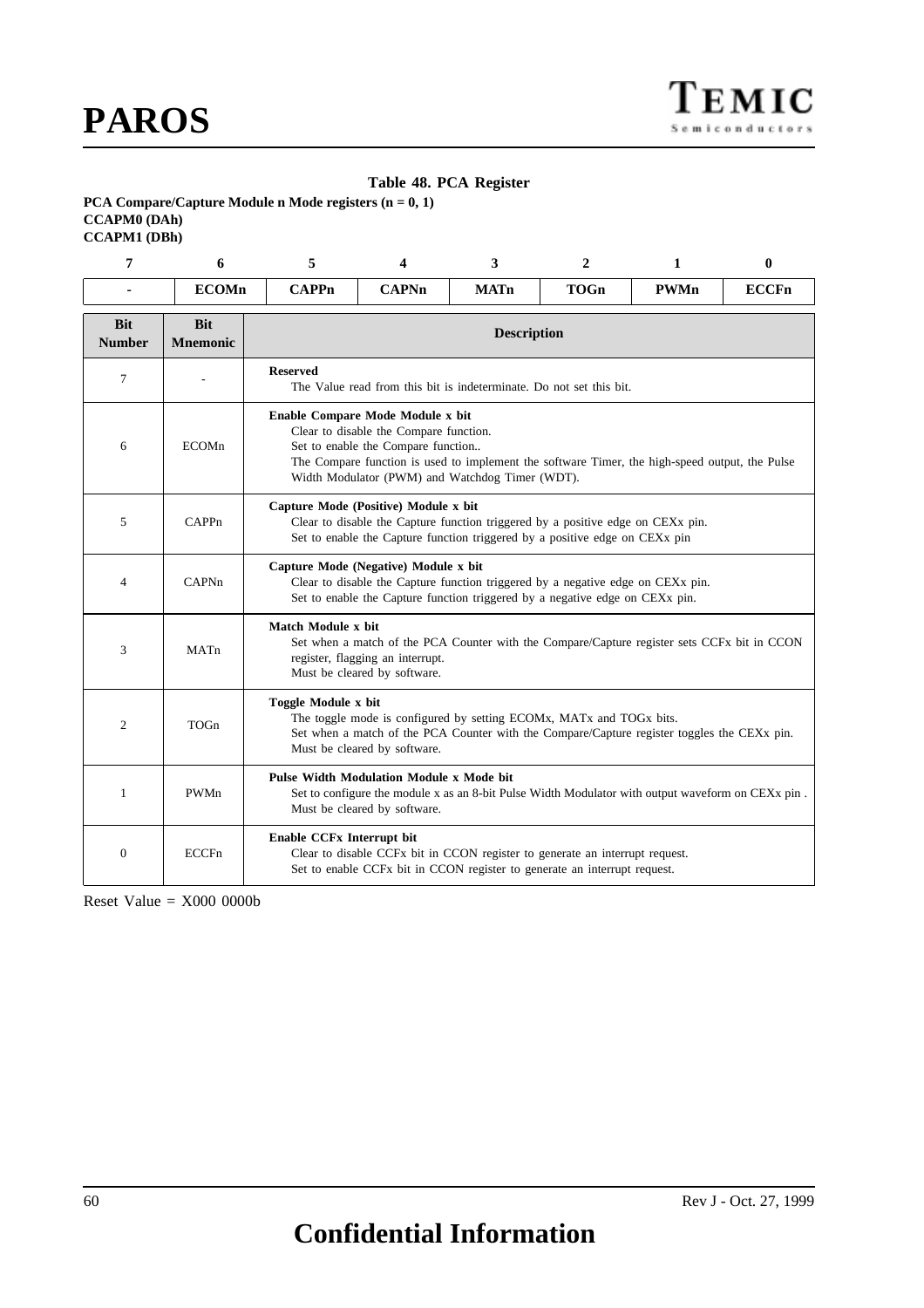

#### **Table 49. CCON, Timer/Counter Control Register**

**Timer/Counter Control Register CCON (D8h)**

| 7                           | 6                             | 5                                                                                                                             | 4<br>3<br>2<br>1                                                                                                                                                                                                   |                                                                                                    |  | 0    |             |  |  |  |
|-----------------------------|-------------------------------|-------------------------------------------------------------------------------------------------------------------------------|--------------------------------------------------------------------------------------------------------------------------------------------------------------------------------------------------------------------|----------------------------------------------------------------------------------------------------|--|------|-------------|--|--|--|
| CF                          | CR                            |                                                                                                                               |                                                                                                                                                                                                                    |                                                                                                    |  | CCF1 | <b>CCF0</b> |  |  |  |
| <b>Bit</b><br><b>Number</b> | <b>Bit</b><br><b>Mnemonic</b> | <b>Description</b>                                                                                                            |                                                                                                                                                                                                                    |                                                                                                    |  |      |             |  |  |  |
| 7                           | CF                            |                                                                                                                               | <b>PCA Timer/Counter Overflow flag</b><br>Set by hardware when the PCA Timer/Counter rolls over. This generates a PCA interrupt request if<br>the ECF bit in CMOD register is set.<br>Must be cleared by software. |                                                                                                    |  |      |             |  |  |  |
| 6                           | CR                            | <b>PCA Timer/Counter Run Control bit</b><br>Clear to turn the PCA Timer/Counter off.<br>Set to turn the PCA Timer/Counter on. |                                                                                                                                                                                                                    |                                                                                                    |  |      |             |  |  |  |
| 5                           |                               | <b>Reserved</b><br>The value read from this bit is indeterminate. Do not set this bit.                                        |                                                                                                                                                                                                                    |                                                                                                    |  |      |             |  |  |  |
| $\overline{4}$              |                               | <b>Reserved</b>                                                                                                               |                                                                                                                                                                                                                    | The value read from this bit is indeterminate. Do not set this bit.                                |  |      |             |  |  |  |
| 3                           |                               | <b>Reserved</b>                                                                                                               |                                                                                                                                                                                                                    | The value read from this bit is indeterminate. Do not set this bit.                                |  |      |             |  |  |  |
| $\overline{c}$              |                               | <b>Reserved</b>                                                                                                               |                                                                                                                                                                                                                    | The value read from this bit is indeterminate. Do not set this bit.                                |  |      |             |  |  |  |
| 1                           | CCF1                          |                                                                                                                               | PCA Module 1 Compare/Capture flag<br>Set by hardware when a match or capture occurs. This generates a PCA interrupt request if the ECCF<br>1 bit in CCAPM 1 register is set.<br>Must be cleared by software.       |                                                                                                    |  |      |             |  |  |  |
| $\mathbf{0}$                | CCF <sub>0</sub>              | PCA Module 0 Compare/Capture flag                                                                                             | 0 bit in CCAPM 0 register is set.<br>Must be cleared by software.                                                                                                                                                  | Set by hardware when a match or capture occurs. This generates a PCA interrupt request if the ECCF |  |      |             |  |  |  |

Reset Value = 00XX XX00b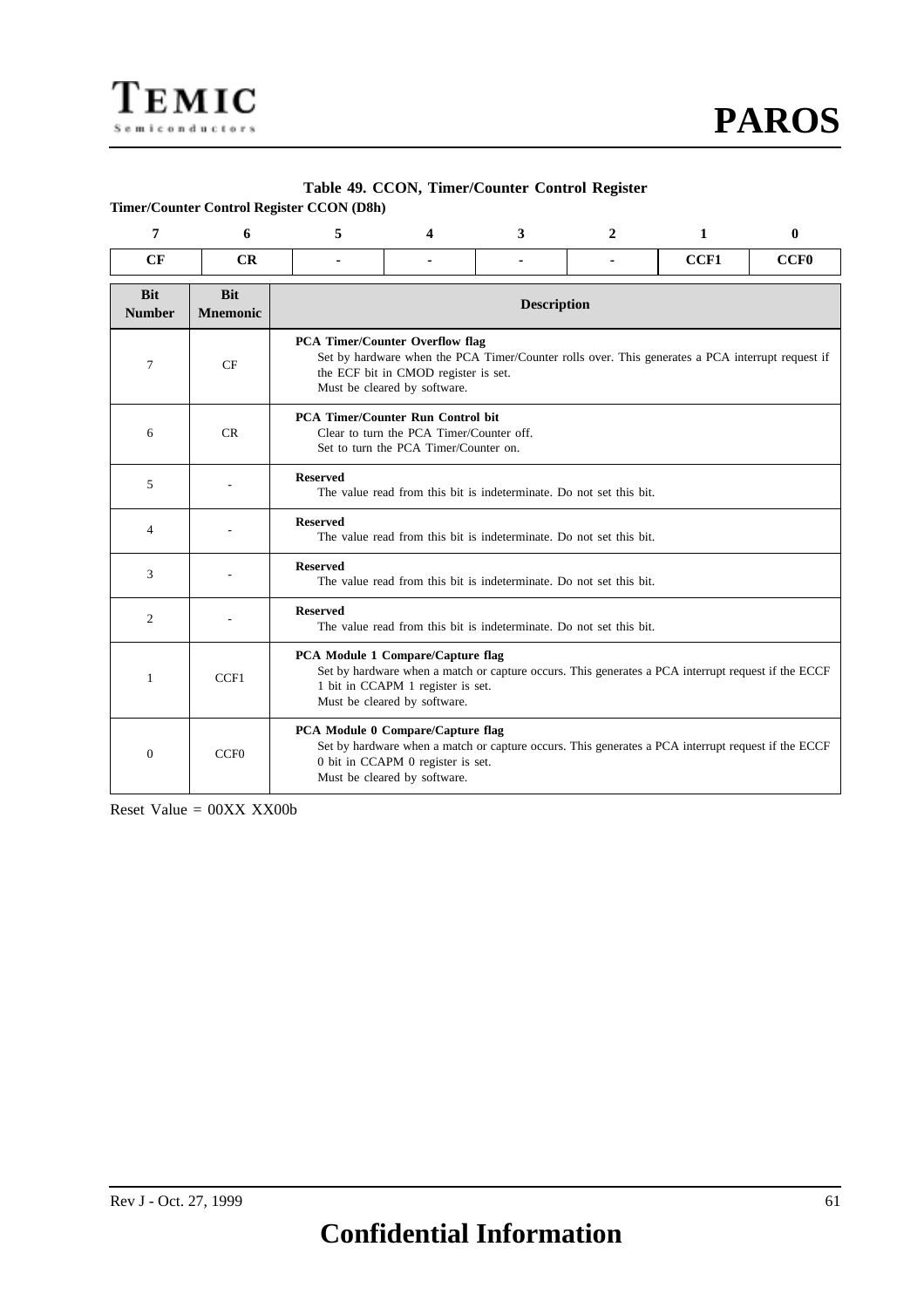#### **Table 50.**

#### **Timer/Counter Registers High value CH0 (F9h)**

|                             | <b>High Byte of Compare/Capture Values</b> |                                   |                    |  |  |  |  |  |  |  |  |  |
|-----------------------------|--------------------------------------------|-----------------------------------|--------------------|--|--|--|--|--|--|--|--|--|
| <b>Bit</b><br><b>Number</b> | <b>Bit</b><br>Mne-<br>monic                |                                   | <b>Description</b> |  |  |  |  |  |  |  |  |  |
| 7:0                         | CH <sub>0</sub> 7:0                        | <b>High byte of Timer/Counter</b> |                    |  |  |  |  |  |  |  |  |  |

Reset Value = 0000 00000b

#### **Table 51.**

#### **Timer/Counter Registers Low value CL0 (S:E9h)**

Low Byte of Timer/Counter Register

| Low Byte of Compare/Capture Values |                                                   |                           |  |  |  |  |  |  |  |  |  |
|------------------------------------|---------------------------------------------------|---------------------------|--|--|--|--|--|--|--|--|--|
| <b>Bit</b><br><b>Number</b>        | <b>Bit</b><br>Mne-<br><b>Description</b><br>monic |                           |  |  |  |  |  |  |  |  |  |
| 7:0                                | CL0 7:0                                           | Low byte of Timer/Counter |  |  |  |  |  |  |  |  |  |

Reset Value  $= 0000 00000$ 

#### **Table 52.**

#### **Timer/Counter Registers High value CH1 (F1h)**

|                             | <b>High Byte of Compare/Capture Values</b> |                             |                                   |                    |  |  |  |  |  |  |  |  |
|-----------------------------|--------------------------------------------|-----------------------------|-----------------------------------|--------------------|--|--|--|--|--|--|--|--|
| <b>Bit</b><br><b>Number</b> |                                            | Mne-<br><b>Bit</b><br>monic |                                   | <b>Description</b> |  |  |  |  |  |  |  |  |
| 7:0                         |                                            | CH1 7:0                     | <b>High byte of Timer/Counter</b> |                    |  |  |  |  |  |  |  |  |

Reset Value = 0000 00000b

#### **Table 53.**

#### **Timer/Counter Registers Low value CL1 (E1h)**

Low Byte of Timer/Counter Register

|                             | n                           |                           |                                    |  | 0 |
|-----------------------------|-----------------------------|---------------------------|------------------------------------|--|---|
|                             |                             |                           | Low Byte of Compare/Capture Values |  |   |
|                             |                             |                           |                                    |  |   |
| <b>Bit</b><br><b>Number</b> | <b>Bit</b><br>Mne-<br>monic |                           | <b>Description</b>                 |  |   |
| 7:0                         | CL1 7:0                     | Low byte of Timer/Counter |                                    |  |   |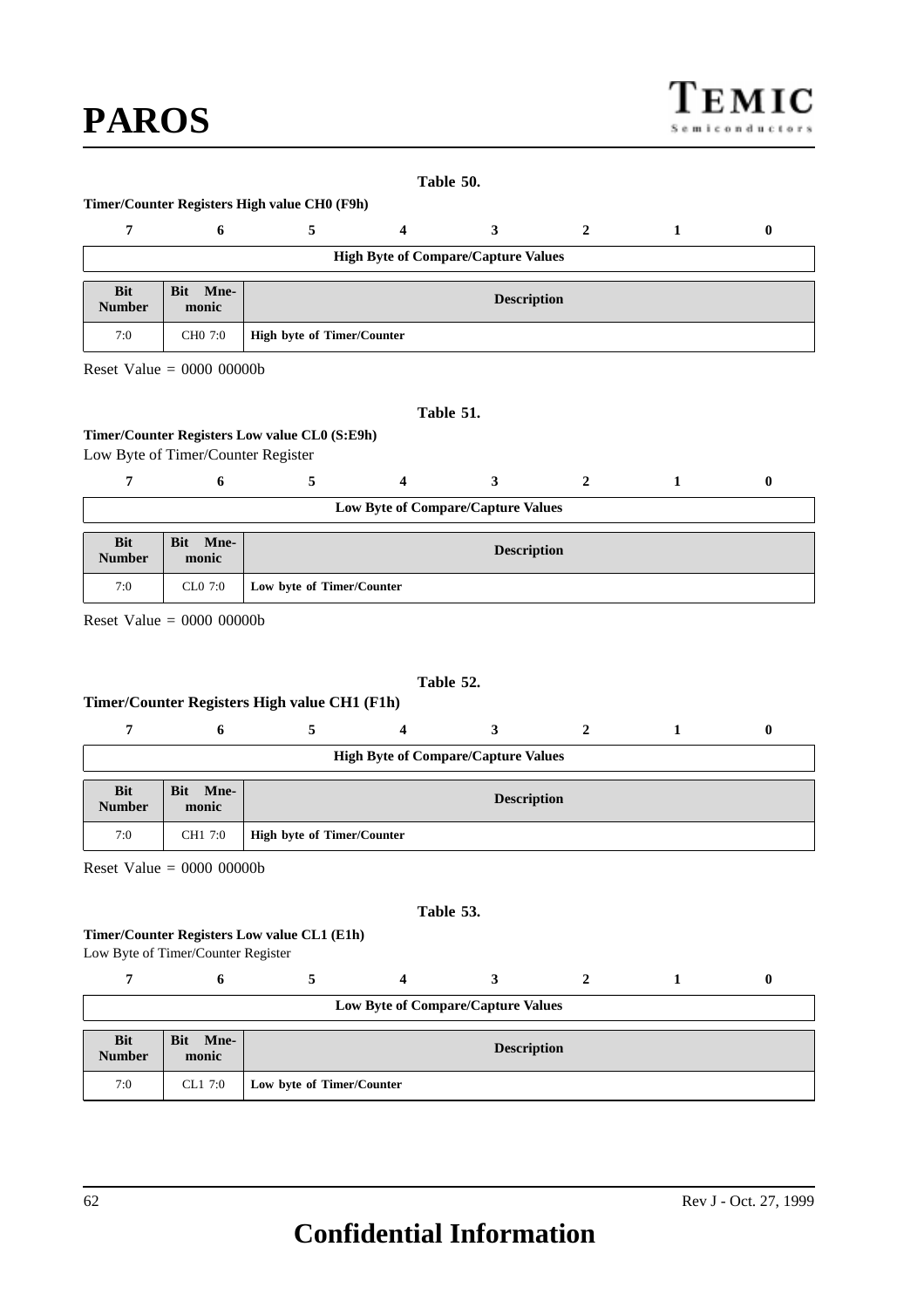TEMIC Semiconductors

Reset Value = 0000 00000b)

**PAROS**

**Table 54.**

| Timer/Counter Mode Register CMOD (D9h) |  |  |
|----------------------------------------|--|--|

| 7                           | 6                           | 5                                                                                                                                                                                                                                                                                            | 3<br>$\overline{2}$<br>1<br>$\mathbf{0}$<br>4                                                                                           |                                                                     |  |  |  |  |  |  |
|-----------------------------|-----------------------------|----------------------------------------------------------------------------------------------------------------------------------------------------------------------------------------------------------------------------------------------------------------------------------------------|-----------------------------------------------------------------------------------------------------------------------------------------|---------------------------------------------------------------------|--|--|--|--|--|--|
| <b>CIDL</b>                 |                             |                                                                                                                                                                                                                                                                                              | CPS1<br><b>CPS0</b><br>٠                                                                                                                |                                                                     |  |  |  |  |  |  |
| <b>Bit</b><br><b>Number</b> | Mne-<br><b>Bit</b><br>monic |                                                                                                                                                                                                                                                                                              | <b>Description</b>                                                                                                                      |                                                                     |  |  |  |  |  |  |
| 7                           | <b>CIDL</b>                 |                                                                                                                                                                                                                                                                                              | <b>PCA Counter Idle Control bit</b><br>Clear to let the PCA running during Idle mode.<br>Set to stop the PCA when Idle mode is invoked. |                                                                     |  |  |  |  |  |  |
| 6                           |                             | <b>Reserved</b>                                                                                                                                                                                                                                                                              | The value read from this bit is indeterminate. Do not set this bit.                                                                     |                                                                     |  |  |  |  |  |  |
| 5                           |                             | <b>Reserved</b>                                                                                                                                                                                                                                                                              | The value read from this bit is indeterminate. Do not set this bit.                                                                     |                                                                     |  |  |  |  |  |  |
| $\overline{4}$              |                             | <b>Reserved</b>                                                                                                                                                                                                                                                                              | The value read from this bit is indeterminate. Do not set this bit.                                                                     |                                                                     |  |  |  |  |  |  |
| 3                           |                             | <b>Reserved</b>                                                                                                                                                                                                                                                                              |                                                                                                                                         | The value read from this bit is indeterminate. Do not set this bit. |  |  |  |  |  |  |
| $\overline{c}$              | CPS1                        | <b>EWC Count Pulse Select bits</b><br>CPS1CPS0 Clock source<br>$\overline{0}$<br>Internal Clock, Fosc/12<br>$\Omega$<br>Internal Clock, Fosc/4<br>$\overline{0}$<br>$\overline{1}$<br>Timer 0 overflow<br>$\Omega$<br>1<br>1<br>External clock at ECI/P1.2 pin (Max. Rate = $Fose/8$ )<br>-1 |                                                                                                                                         |                                                                     |  |  |  |  |  |  |
| 1                           | CPS <sub>0</sub>            |                                                                                                                                                                                                                                                                                              |                                                                                                                                         |                                                                     |  |  |  |  |  |  |
| $\mathbf{0}$                | <b>ECF</b>                  | Enable PCA Counter Overflow Interrupt bit<br>Clear to disable CF bit in CCON register to generate an interrupt.<br>Set to enable CF bit in CCON register to generate an interrupt.                                                                                                           |                                                                                                                                         |                                                                     |  |  |  |  |  |  |

Reset Value = 00XX X000b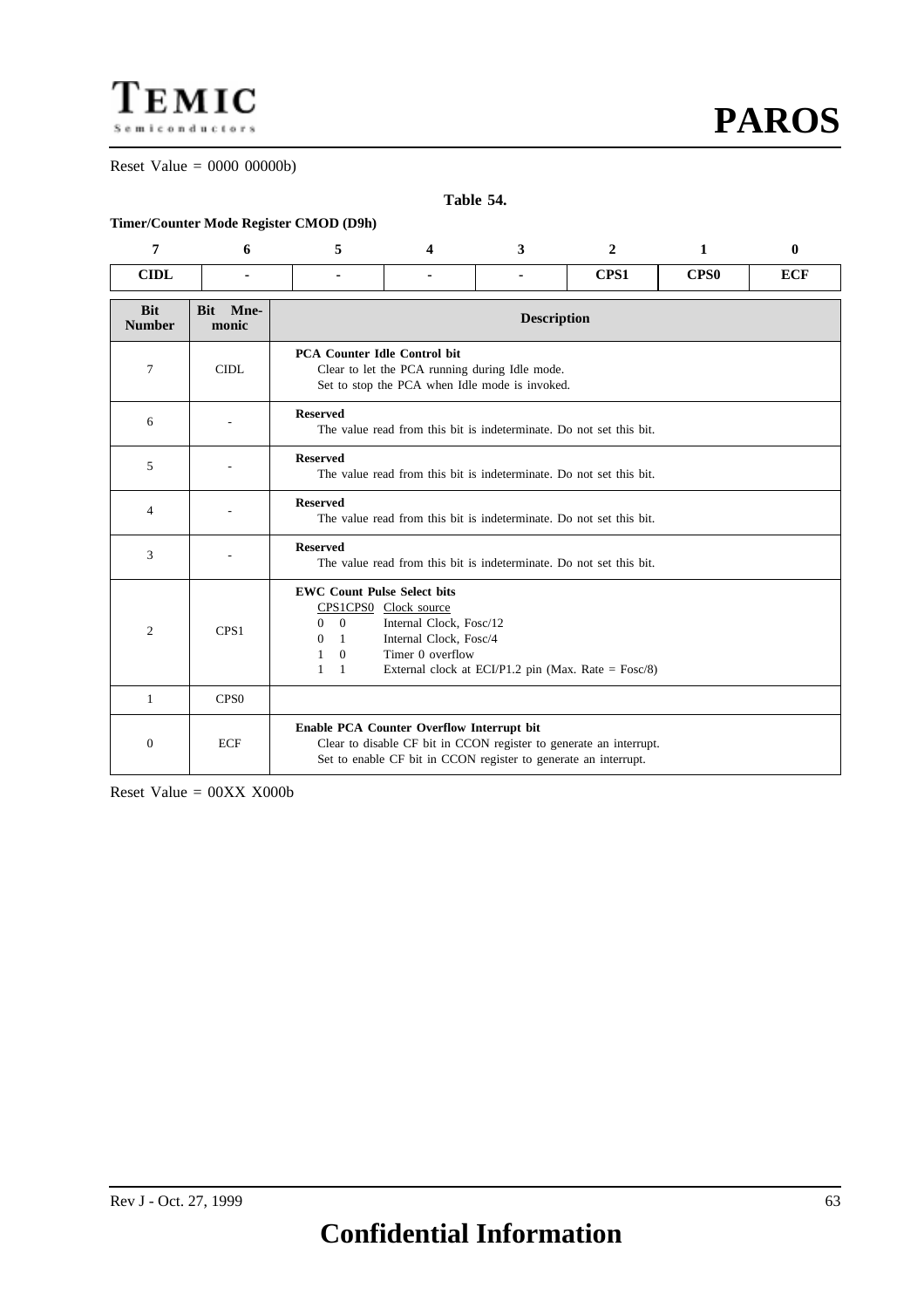## **18. Inter-Integrated Circuit Interface (I2C) Introduction**

The Synchronous Serial Link Controller (SSLC) provides the selection of one synchronous serial interface among the three most popular ones:

- Inter-Integrated Circuit  $(I<sup>2</sup>C)$  interface.
- Serial Peripheral Interface

When an interface is selected, the others are no longer available, their usage is exclusive.

This section describes the I<sup>2</sup>C. In the rest of the section SSLC means I<sup>2</sup>C. The I<sup>2</sup>C bus is a bi-directional twowire serial communication standard. It is designed primarily for simple but efficient integrated circuit (IC) control. The system is comprised of two lines, SCL (Serial Clock) and SDA (Serial Data) that carry information between the ICs connected to them. The serial data transfer is limited to 100Kbit/s in standard mode. Various communication configuration can be designed using this bus. Figure 25 shows a typical  $I<sup>2</sup>C$  bus configuration. All the devices connected to the bus can be master and slave.



**Figure 25.**  $I^2C$  bus configuration

### **18.1 Pin Description**

OSC : clock of oscillator. NRESET : reset active on low level. NRD : read active on low level. NWR : write active on low level. ALE : address latch enable active on high level. DATA IN : bus of datas. SDA IN : value of  $I^2C$  line after Wire And. SCL. IN : value of  $I^2C$  clock after Wire And. ENADATA : direction of the bidirectional buffers for datas. SERIAL IT : IT active on high level.

DATA\_OUT : bus of datas. SDA\_OUT : value of  $I^2C$  line before Wire And. SCL OUT : value of  $I^2C$  clock before Wire And.

# **Confidential Information**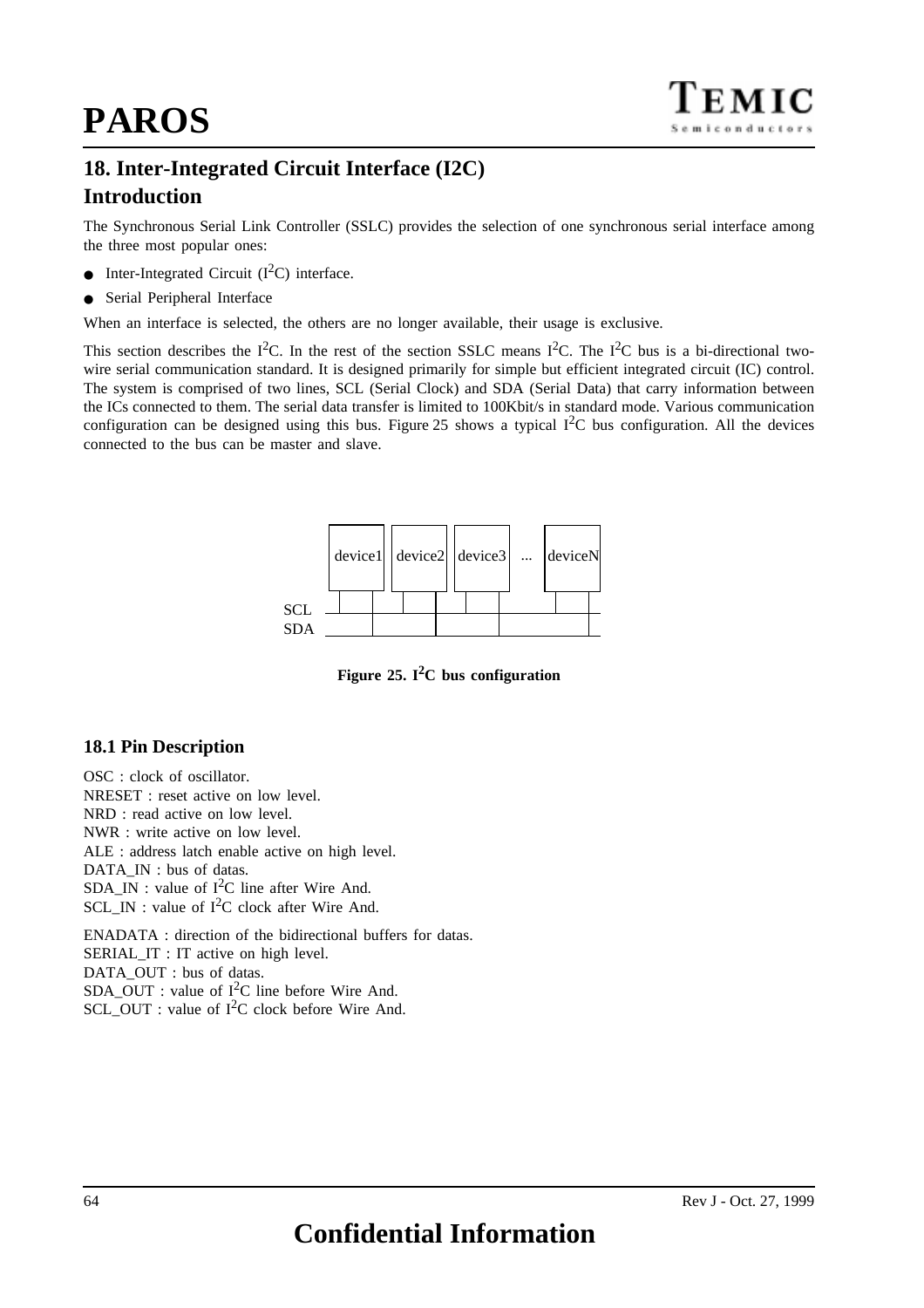

## **18.2 Block Diagram**

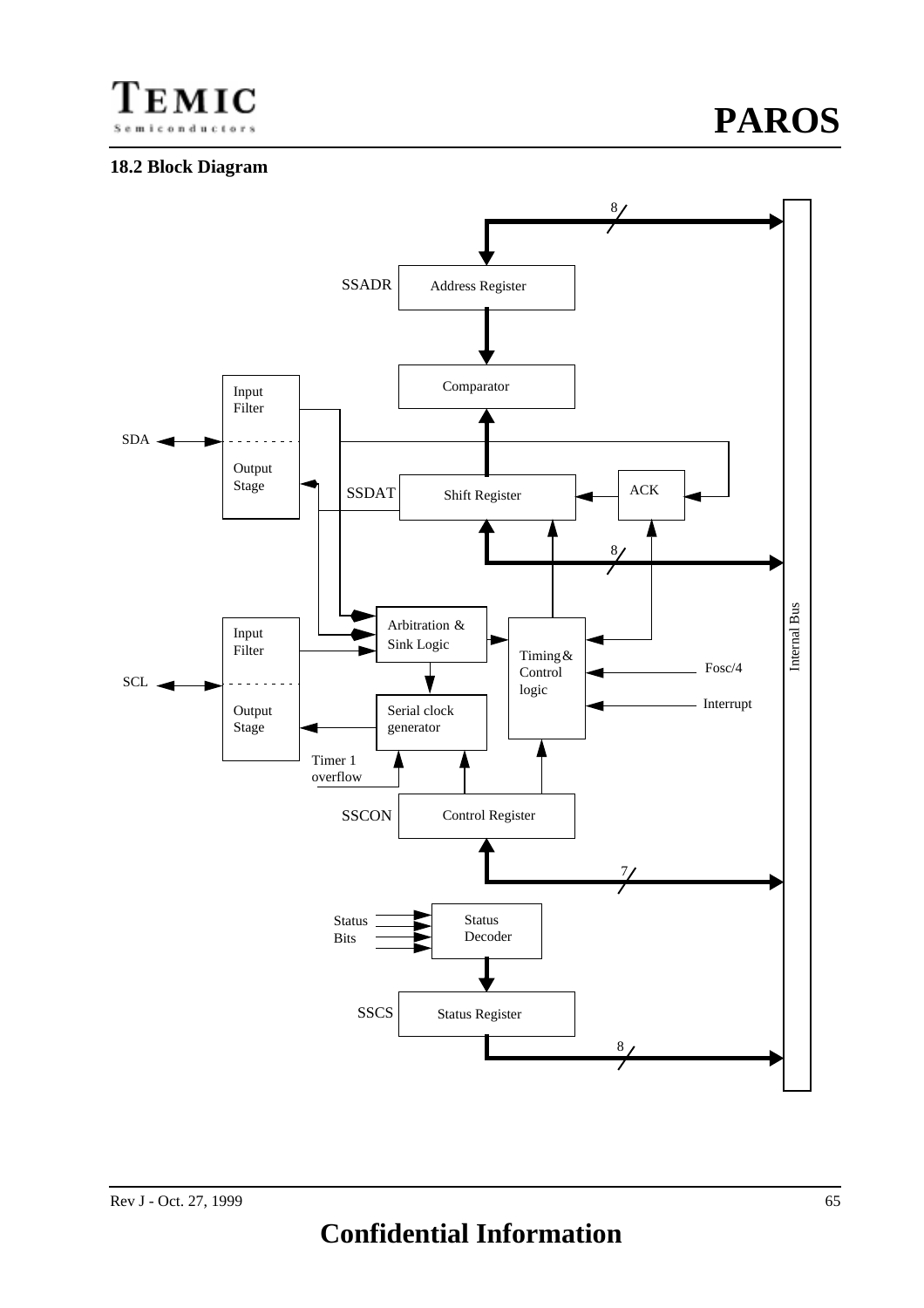## **18.3 Description**

The CPU interfaces to the  $I^2C$  logic via the following four 8-bit special function registers: the Synchronous Serial Control register (SSCON see [Table 63](#page-78-0) and [Table 64\)](#page-78-0), the Synchronous Serial Data register (SSDAT see [Table 65](#page-78-0) and [Table 66](#page-78-0)), the Synchronous Serial Control and Status register (SSCS see Table 70 and [Table 68\)](#page-79-0) and the Synchronous Serial Address register (SSADR see T[able 69 an](#page-79-0)d T[able 70\).](#page-79-0)

SSCON is used to enable SSLC, to program the bit rate (see Table 55), to enable slave modes, to acknowledge or not a received data, to send a START or a STOP condition on the  $I<sup>2</sup>C$  bus, and to acknowledge a serial interrupt. An hardware reset disables SSLC.

In write mode, SSCS is used to select the  $I^2C$  interface and to select the bit rate source. In read mode, SSCS contains a status code which reflects the status of the  $I^2C$  logic and the  $I^2C$  bus. The three least significant bits are always zero. The five most significant bits contains the status code. There are 26 possible status codes. When SSCS contains F8h, no relevant state information is available and no serial interrupt is requested. A valid status code is available in SSCS one machine cycle after SI is set by hardware and is still present one machine cycle after SI has been reset by software. [Table 58](#page-69-0) to [Table 62](#page-77-0) give the status for the master modes and miscellaneous states.

SSDAT contains a byte of serial data to be transmitted or a byte which has just been received. It is addressable while it is not in process of shifting a byte. This occurs when  $I<sup>2</sup>C$  logic is in a defined state and the serial interrupt flag is set. Data in SSDAT remains stable as long as SI is set. While data is being shifted out, data on the bus is simultaneously shifted in; SSDAT always contains the last byte present on the bus.

SSADR may be loaded with the 7-bit slave address (7 most significant bits) to which SSLC will respond when programmed as a slave transmitter or receiver. The LSB is used to enable general call address (00h) recognition.

Figure 26 shows how a data transfer is accomplished on the  $I^2C$  bus.





The four operating modes are:

- **Master Transmitter**
- **Master Receiver**
- Slave transmitter
- Slave receiver

Data transfer in each mode of operation are shown i[n Figure 27](#page-70-0) to [Figure 30](#page-77-0). These figures contain the following abbreviations:

- S : START condition
- R: Read bit (high level at SDA)
- W : Write bit (low level at SDA)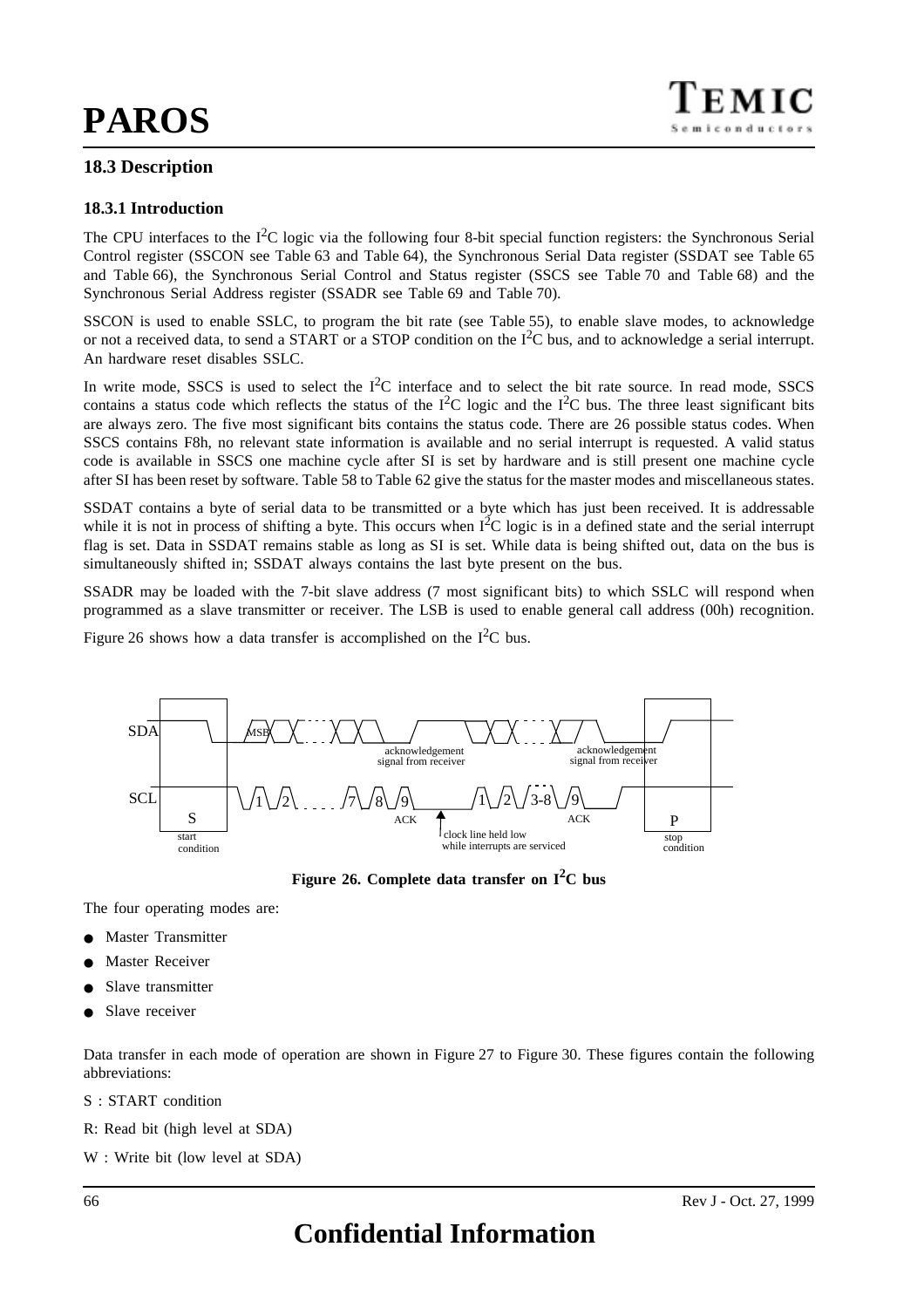A : Acknowledge bit (low level at SDA)

 $\overline{A}$  : Not acknowledge bit (high level at SDA)

Data : 8-bit data byte

P : STOP condition

In [Figure 27](#page-70-0) to [Figure 30,](#page-77-0) circles are used to indicate when the serial interrupt flag is set. The numbers in the circles show the status code held in SSCS. At these points, a service routine must be executed to continue or complete the serial transfer. These service routines are not critical since the serial transfer is suspended until the serial interrupt flag is cleared by software.

When the serial interrupt routine is entered, the status code in SSCS is used to branch to the appropriate service routine. For each status code, the required software action and details of the following serial transfer are given in [Table 58](#page-69-0) to [Table 61.](#page-76-0)

#### **18.3.2 Master transmitter mode**

In the master transmitter mode, a number of data bytes are transmitted to a slave receiver (see [Figure 27\)](#page-70-0). Before the master transmitter mode can be entered, SSCON must be initialised as follows:

|  |  |  |  | Table 55. SSCON initialization |
|--|--|--|--|--------------------------------|
|--|--|--|--|--------------------------------|

| CR <sub>2</sub> | <b>SSIE</b> | <b>STA</b> | <b>STO</b> | SI | AA | CR <sub>1</sub> | CR <sub>0</sub> |
|-----------------|-------------|------------|------------|----|----|-----------------|-----------------|
| bit rate        |             |            |            |    | л  | bit<br>rate     | bit<br>rate     |

CR0, CR1 and CR2 define the internal serial bit rate if external bit rate generator is not used. SSIE must be set to enable SSLC. STA, STO and SI must be cleared.

The master transmitter mode may now be entered by setting the STA bit. The  $I^2C$  logic will now test the  $I^2C$  bus and generate a START condition as soon as the bus becomes free. When a START condition is transmitted, the serial interrupt flag (SI bit in SSCON) is set, and the status code in SSCS will be 08h. This status must be used to vector to an interrupt routine that loads SSDAT with the slave address and the data direction bit (SLA+W). The must then be reset before the serial transfer can continue.

When the slave address and the direction bit have been transmitted and an acknowledgement bit has been received, SI is set again and a number of status code in SSCS are possible. There are 18h, 20h or 38h for the master mode and also 68h, 78h or B0h if the slave mode was enabled (AA=logic 1). The appropriate action to be taken for each of these status code is detailed in . This scheme is repeated until a STOP condition is transmitted.

SSIE, CR2, CR1 and CR0 are not affected by the serial transfer and are not referred to in [Table 58](#page-69-0). After a repeated START condition (state 10h) SSLC may switch to the master receiver mode by loading SSDAT with SLA+R.

#### **18.3.3 Master receiver mode**

In the master receiver mode, a number of data bytes are received from a slave transmitter (see [Figure 28\)](#page-72-0). The transfer is initialised as in the master transmitter mode. When the START condition has been transmitted, the interrupt routine must load SSDAT with the 7-bit slave address and the data direction bit (SLA+R). The serial interrupt flag must then be cleared before the serial transfer can continue.

When the slave address and the direction bit have been transmitted and an acknowledgement bit has been received, the serial interrupt flag is set again and a number of status code in SSCS are possible. There are 40h, 48h or 38h for the master mode and also 68h, 78h or B0h if the slave mode was enabled (AA=logic 1). The appropriate action to be taken for each of these status code is detailed in [Table 59.](#page-71-0) This scheme is repeated until a STOP condition is transmitted.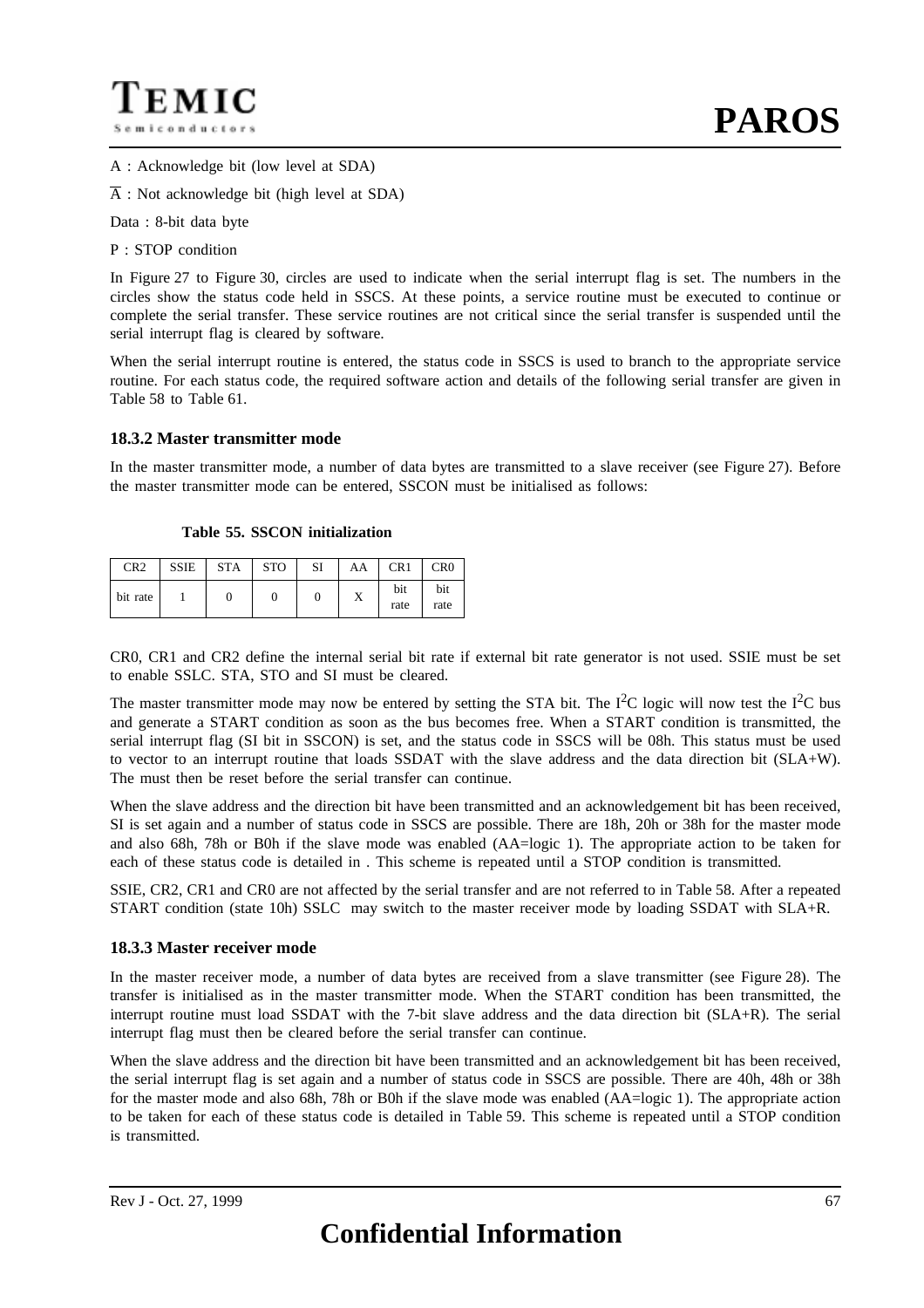SSIE, CR2, CR1 and CR0 are not affected by the serial transfer and are not referred to in [Table 59](#page-71-0). After a repeated START condition (state 10h) SSLC may switch to the master transmitter mode by loading SSDAT with SLA+W.

#### **18.3.4 Slave receiver mode**

In the slave receiver mode, a number of data bytes are received from a master transmitter (see [Figure 29](#page-75-0)). To initiate the slave receiver mode, SSADR and SSCON must be loaded as follows :

#### **Table 56. SSADR : slave receiver mode initialization**

| AU |                   |  |  |  |  |  |  |  |
|----|-------------------|--|--|--|--|--|--|--|
|    | own slave address |  |  |  |  |  |  |  |

The upper 7 bits are the address to which SSLC will respond when addressed by a master. If the LSB (GC) is set SSLC will respond to the general call address (00h); otherwise it ignores the general call address :

**Table 57. SSCON : slave receiver mode initialization**

| CR <sub>2</sub> | <b>SSIE</b> | <b>STA</b> | <b>STO</b> | SI | AA | CR <sub>1</sub> | CR <sub>0</sub> |
|-----------------|-------------|------------|------------|----|----|-----------------|-----------------|
| bit rate        |             |            |            |    |    | bit<br>rate     | bit<br>rate     |

CR0, CR1 and CR2 have no effect in the slave mode (see [Table 60](#page-73-0)). SSIE must be set to enable SSLC. The AA bit must be set to enable the own slave address or the general call address acknowledgement. STA, STO and SI must be cleared.

When SSADR and SSCON have been initialised, SSLC waits until it is addressed by its own slave address followed by the data direction bit which must be logic 0 (W) for SSLC to operate in the slave receiver mode. After its own slave address and the W bit have been received, the serial interrupt flag is set and a valid status code can be read from SSCS. This status code is used to vector to an interrupt service routine, and the appropriate action to be taken for each of these status code is detailed in . The slave receiver mode may also be entered if arbitration is lost while SSLC is in the master mode (see states 68h and 78h).

If the AA bit is reset during a transfer, SSLC will return a not acknowledge (logic 1) to SDA after the next received data byte. While AA is reset, SSLC does not respond to its own slave address. However, the  $I<sup>2</sup>C$  bus is still monitored and address recognition may be resume at any time by setting AA. This means that the AA bit may be used to temporarily isolate SSLC from the  $I<sup>2</sup>C$  bus.

#### **18.3.5 Slave transmitter mode**

In the slave transmitter mode, a number of data bytes are transmitted to a master receiver (see [Figure 30](#page-77-0)). Data transfer is initialised as in the slave receiver mode. When SSADR and SSCON have been initialised, SSLC waits until it is addressed by its own slave address followed by the data direction bit which must be logic 1 (R) for SSLC to operate in the slave transmitter mode. After its own slave address and the R bit have been received, the serial interrupt flag is set and a valid status code can be read from SSCS. This status code is used to vector to an interrupt service routine, and the appropriate action to be taken for each of these status code is detailed in [Table 61](#page-76-0). The slave transmitter mode may also be entered if arbitration is lost while SSLC is in the master mode (see state B0h).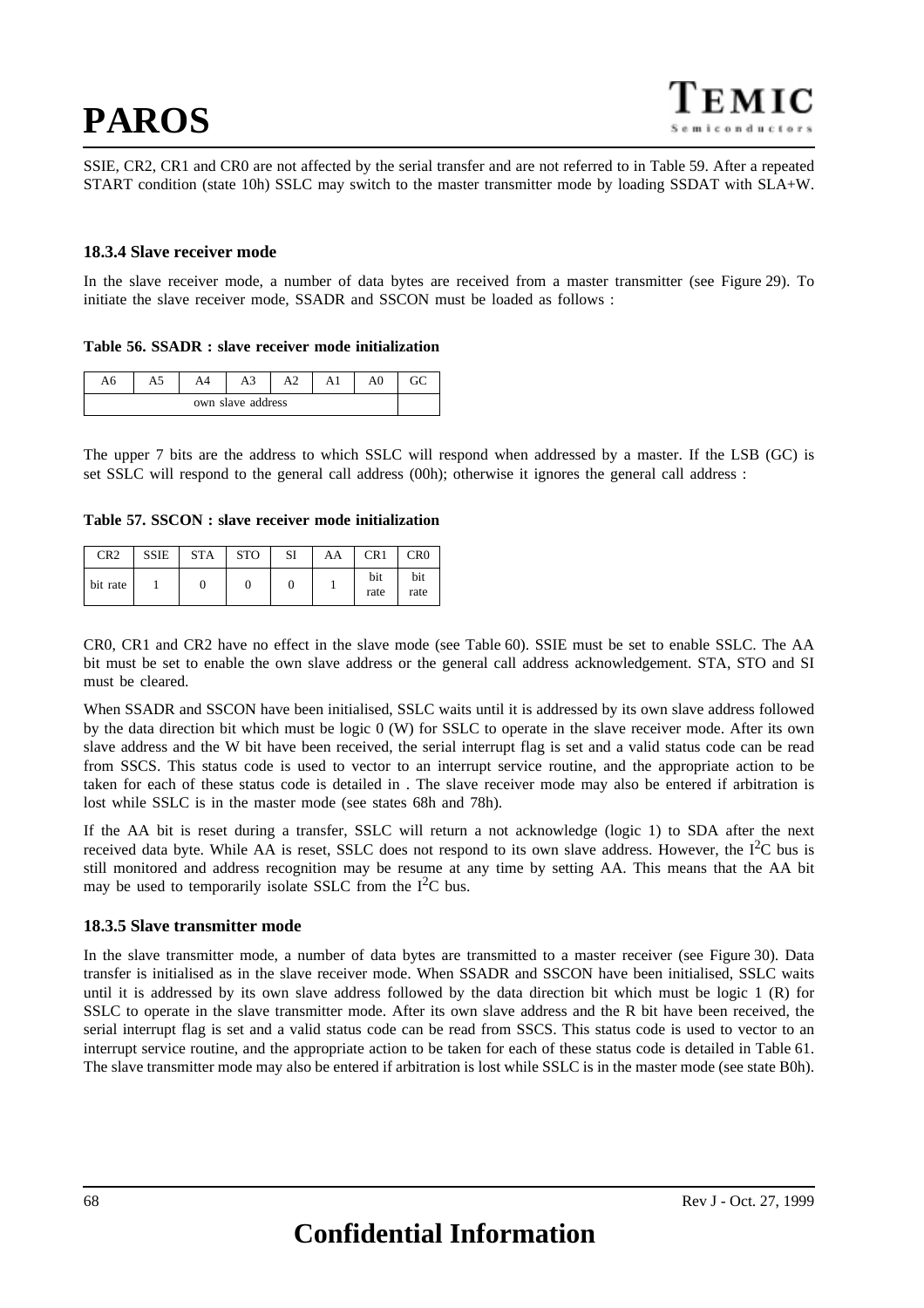If the AA bit is reset during a transfer, SSLC will transmit the last byte of the transfer and enter state C0h or C8h. SSLC is switched to the not addressed slave mode and will ignore the master receiver if it continues the transfer. Thus the master receiver receives all 1's as serial data. While AA is reset, SSLC does not respond to its own slave address. However, the  $I^2C$  bus is still monitored and address recognition may be resume at any time by setting AA. This means that the AA bit may be used to temporarily isolate SSLC from the  $I<sup>2</sup>C$  bus.

#### **18.3.6 Miscellaneous States**

There are two SSCS codes that do not correspond to a define SSLC hardware state (see [Table 62\)](#page-77-0). These are discuss hereafter.

Status F8h indicates that no relevant information is available because the serial interrupt flag is not yet set. This occurs between other states and when SSLC is not involved in a serial transfer.

Status 00h indicates that a bus error has occurred during an SSLC serial transfer. A bus error is caused when a START or a STOP condition occurs at an illegal position in the format frame. Examples of such illegal positions are during the serial transfer of an address byte, a data byte, or an acknowledge bit. When a bus error occurs, SI is set. To recover from a bus error, the STO flag must be set and SI must be cleared. This causes SSLC to enter the not addressed slave mode and to clear the STO flag (no other bits in SSCON are affected). The SDA and SCL lines are released and no STOP condition is transmitted.

### **18.4 Notes**

SSLC interfaces to the external  $I^2C$  bus via two port pins: SCL (serial clock line) and SDA (serial data line). To avoid low level asserting on these lines when SSLC is enabled, the output latches of SDA and SLC must be set to logic 1.

|              |              |                       |                           | Bit Frequency (KHz)                |                                                                                                |  |
|--------------|--------------|-----------------------|---------------------------|------------------------------------|------------------------------------------------------------------------------------------------|--|
| CR<br>2      | CR<br>1      | <b>CR</b><br>$\Omega$ | $Fosc = 12$<br><b>MHz</b> | $Fosc = 16$<br><b>MHz</b>          | F <sub>OSC</sub> divided<br>by                                                                 |  |
| $\mathbf{0}$ | $\Omega$     | 0                     | 47                        | 62.5                               | 256                                                                                            |  |
| $\Omega$     | $\Omega$     | 1                     | 53.5                      | 71.5                               | 224                                                                                            |  |
| $\Omega$     | 1            | $\Omega$              | 62.5                      | 83                                 | 192                                                                                            |  |
| $\mathbf{0}$ | 1            | 1                     | 75                        | 100                                | 160                                                                                            |  |
| 1            | $\mathbf{0}$ | $\mathbf{0}$          | 12.5                      | 16.5                               | 960                                                                                            |  |
| 1            | $\mathbf{0}$ | 1                     | 100                       |                                    | 120                                                                                            |  |
| 1            | 1            | 0                     |                           |                                    | 60                                                                                             |  |
| 1            | 1            | 1                     |                           | $0.5 < . < 62.5$   $0.67 < . < 83$ | $96 \cdot (256 -$<br>reload value<br>Timer 1)<br>(reload value<br>range: $0-254$ in<br>mode 2) |  |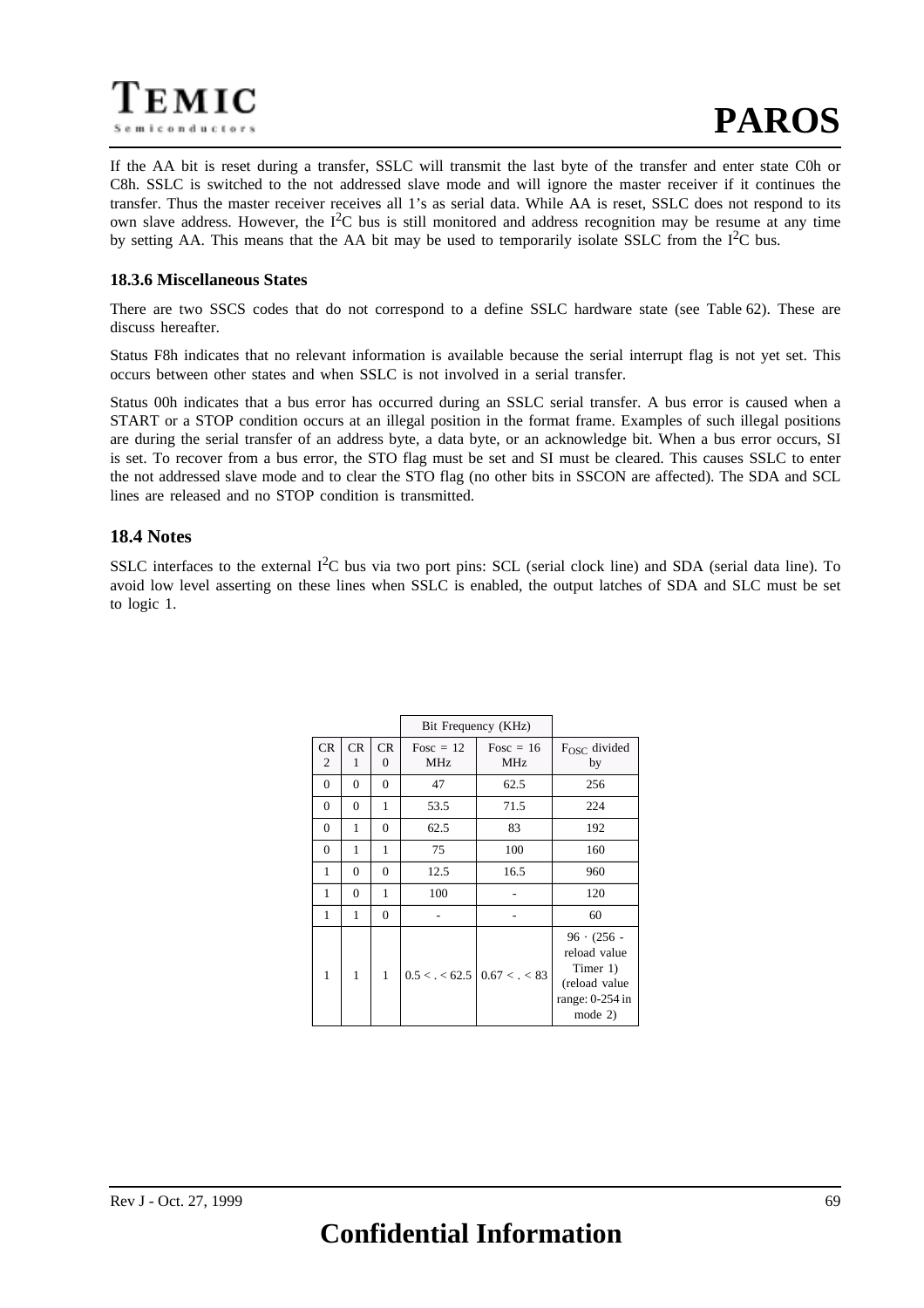| Table 58. Status for master transmitter mode |  |  |  |
|----------------------------------------------|--|--|--|
|----------------------------------------------|--|--|--|

<span id="page-69-0"></span>

|                       |                                                      |                                          | Application software response |                              |                          |        |                                                                                                                                              |
|-----------------------|------------------------------------------------------|------------------------------------------|-------------------------------|------------------------------|--------------------------|--------|----------------------------------------------------------------------------------------------------------------------------------------------|
| status code<br>(SSCS) | Status of the $I^2C$ bus and $I^2C$<br>hardware      |                                          |                               | To SSCON                     |                          |        | Next action taken by $I^2C$ software                                                                                                         |
|                       |                                                      | To/from SSDAT                            | <b>STA</b>                    | <b>STO</b>                   | <b>SI</b>                | AA     |                                                                                                                                              |
| 08h                   | A START condition has been<br>transmitted            | Load SLA+W                               | X                             | $\Omega$                     | $\overline{0}$           | X      | SLA+W will be transmitted;<br>ACK will be transmitted                                                                                        |
| 10 <sub>h</sub>       | A repeated START condition<br>has been transmitted   | Load SLA+W or<br>Load SLA+R              | X<br>X                        | $\overline{0}$<br>$\Omega$   | $\Omega$<br>$\Omega$     | X<br>X | SLA+W will be transmitted;<br>ACK will be transmitted<br>SLA+R will be transmitted                                                           |
|                       |                                                      | Load data byte or                        | $\overline{0}$                | $\Omega$                     | $\overline{0}$           | X      | Logic will switched to master receiver mode<br>Data byte will be transmitted and ACK will be<br>received                                     |
| 18 <sub>h</sub>       | SLA+W has been transmitted:<br>ACK has been received | No SSDAT action or<br>No SSDAT action or | 1<br>$\Omega$                 | $\Omega$<br>$\mathbf{1}$     | $\mathbf{0}$<br>$\Omega$ | X<br>X | Repeated START will be transmitted<br>STOP condition will be transmitted and<br>STO flag will be reset<br>STOP condition followed by a START |
|                       |                                                      | No SSDAT action                          | $\mathbf{1}$                  | 1                            | $\mathbf{0}$             | X      | condition will be transmitted and STO flag will<br>be reset.                                                                                 |
|                       |                                                      | Load data byte or                        | $\overline{0}$                | $\mathbf{0}$                 | $\overline{0}$           | X      | Data byte will be transmitted and ACK will be<br>received<br>Repeated START will be transmitted                                              |
| 20 <sub>h</sub>       | SLA+W has been transmitted;                          | No SSDAT action or                       | 1<br>$\overline{0}$           | $\mathbf{0}$                 | $\mathbf{0}$<br>$\Omega$ | X      | STOP condition will be transmitted and                                                                                                       |
|                       | NOT ACK has been received                            | No SSDAT action or<br>No SSDAT action    | $\mathbf{1}$                  | $\mathbf{1}$<br>$\mathbf{1}$ | $\overline{0}$           | X<br>X | STO flag will be reset<br>STOP condition followed by a START<br>condition will be transmitted and STO flag will<br>be reset                  |
|                       |                                                      |                                          |                               |                              |                          |        | Data byte will be transmitted and ACK will be                                                                                                |
|                       |                                                      | Load data byte or                        | $\Omega$                      | $\Omega$                     | $\Omega$                 | X      | received<br>Repeated START will be transmitted                                                                                               |
| 28 <sub>h</sub>       | Data byte has been<br>transmitted; ACK has been      | No SSDAT action or                       | 1                             | $\overline{0}$               | $\overline{0}$           | X      | STOP condition will be transmitted and                                                                                                       |
|                       | received                                             | No SSDAT action or                       | $\Omega$                      | $\mathbf{1}$                 | $\overline{0}$           | X      | STO flag will be reset<br>STOP condition followed by a START                                                                                 |
|                       |                                                      | No SSDAT action                          | $\mathbf{1}$                  | $\mathbf{1}$                 | $\overline{0}$           | X      | condition will be transmitted and STO flag will<br>be reset                                                                                  |
|                       |                                                      | Load data byte or                        | $\Omega$                      | $\Omega$                     | $\theta$                 | X      | Data byte will be transmitted and ACK will be<br>received<br>Repeated START will be transmitted                                              |
| 30 <sub>h</sub>       | Data byte has been<br>transmitted; NOT ACK has       | No SSDAT action or                       | 1                             | $\mathbf{0}$                 | $\overline{0}$           | X      | STOP condition will be transmitted and                                                                                                       |
|                       | been received                                        | No SSDAT action or                       | $\overline{0}$                | 1                            | $\mathbf{0}$             | X      | STO flag will be reset                                                                                                                       |
|                       |                                                      | No SSDAT action                          | $\mathbf{1}$                  | $\mathbf{1}$                 | $\mathbf{0}$             | X      | STOP condition followed by a START<br>condition will be transmitted and STO flag will<br>be reset                                            |
| 38h                   | Arbitration lost in SLA+W or                         | No SSDAT action or                       | $\Omega$                      | $\theta$                     | $\mathbf{0}$             | X      | $I2C$ bus will be released and not addressed slave<br>mode will be entered                                                                   |
|                       | data bytes                                           | No SSDAT action                          | $\mathbf{1}$                  | $\Omega$                     | $\Omega$                 | X      | A START condition will be transmitted when<br>the bus becomes free                                                                           |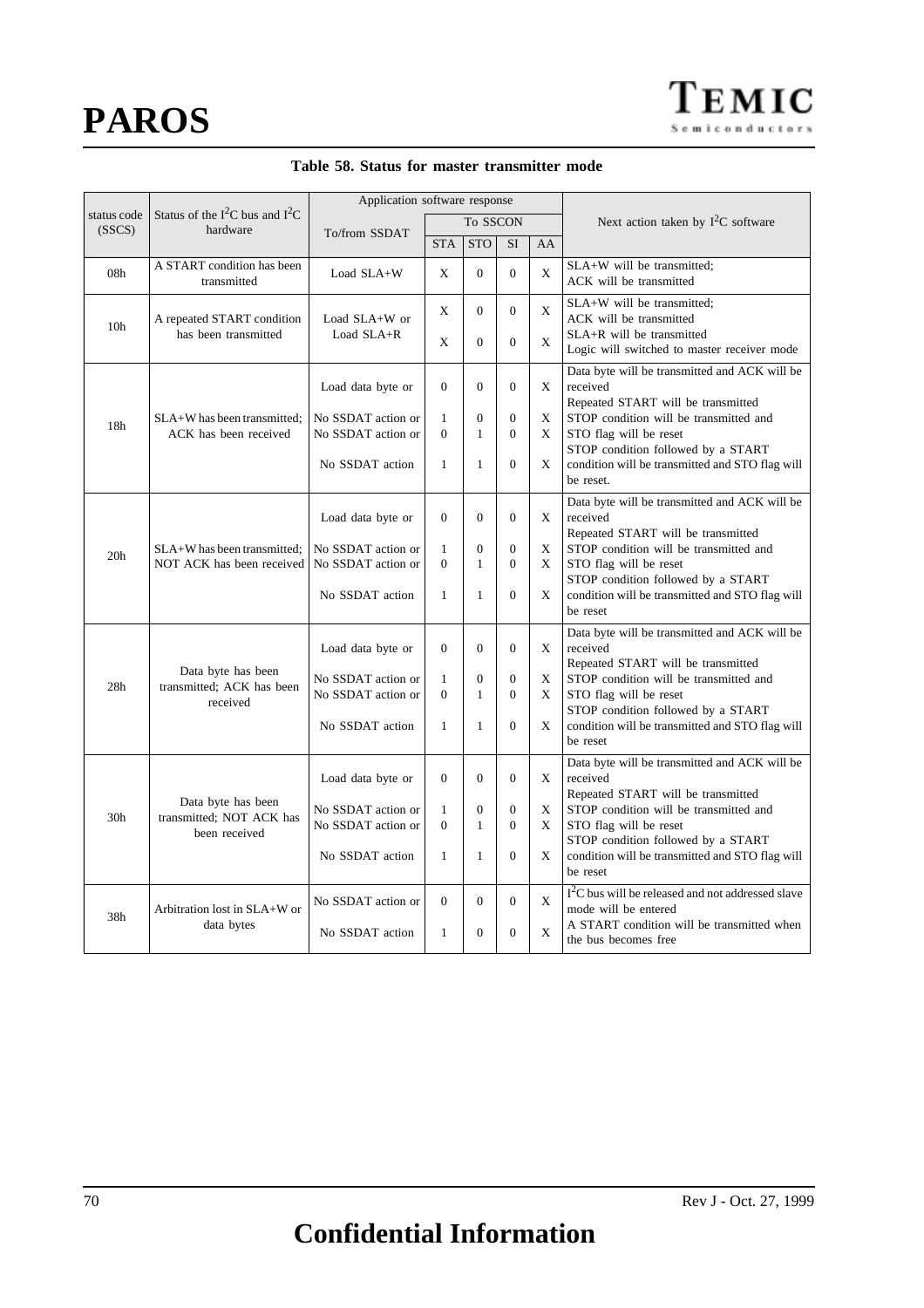<span id="page-70-0"></span>

**Figure 27. Format and state in the master transmitter mode**

# **Confidential Information**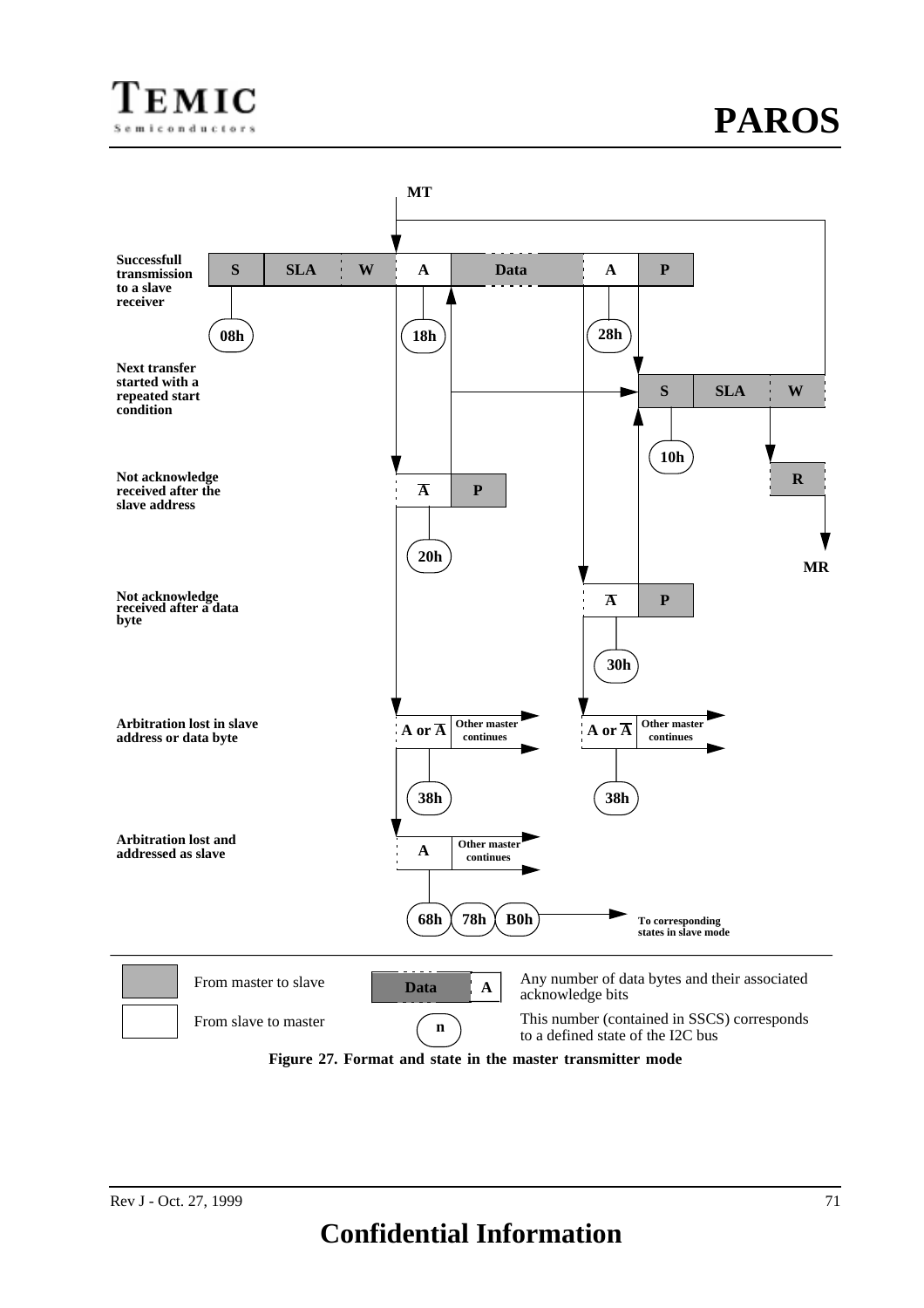| Table 59. Status for master receiver mode |
|-------------------------------------------|
|-------------------------------------------|

<span id="page-71-0"></span>

|                       |                                                          | Application software response          |               |              |                          |                                                                    |                                                                                  |
|-----------------------|----------------------------------------------------------|----------------------------------------|---------------|--------------|--------------------------|--------------------------------------------------------------------|----------------------------------------------------------------------------------|
| status code<br>(SSCS) | Status of the $I^2C$ bus and $I^2C$<br>hardware          |                                        |               | To SSCON     |                          |                                                                    | Next action taken by $I2C$ software                                              |
|                       |                                                          | To/from SSDAT                          | <b>STA</b>    | <b>STO</b>   | <b>SI</b>                | AA                                                                 |                                                                                  |
| 08h                   | A START condition has been<br>transmitted                | Load SLA+R                             | X             | $\Omega$     | $\Omega$                 | X                                                                  | SLA+W will be transmitted;<br>ACK will be transmitted                            |
| 10 <sub>h</sub>       | A repeated START condition                               | Load $SLA+R$ or                        | X             | $\Omega$     | $\mathbf{0}$             | X                                                                  | SLA+W will be transmitted;<br>ACK will be transmitted                            |
|                       | has been transmitted                                     | Load SLA+W                             | X             | $\Omega$     | $\Omega$                 | X                                                                  | $SLA+W$ will be transmitted<br>Logic will switched to master transmitter mode    |
| 38h                   | Arbitration lost in SLA+R or                             | No SSDAT action or                     | $\Omega$      | $\Omega$     | $\Omega$                 | $\mathbf{x}$                                                       | $I2C$ bus will be released and not addressed slave<br>mode will be entered       |
| NOT ACK bit           | No SSDAT action                                          | $\mathbf{1}$                           | $\Omega$      | $\mathbf{0}$ | X                        | A START condition will be transmitted when<br>the bus becomes free |                                                                                  |
| 40h                   | $SLA+R$ has been transmitted:                            | No SSDAT action or                     | $\Omega$      | $\Omega$     | $\Omega$                 | $\Omega$                                                           | Data byte will be received and NOT ACK will<br>be returned                       |
| ACK has been received |                                                          | No SSDAT action                        | $\Omega$      | $\Omega$     | $\Omega$                 | $\mathbf{1}$                                                       | Data byte will be received and ACK will be<br>returned                           |
|                       |                                                          | No SSDAT action or                     | 1<br>$\Omega$ | $\Omega$     | $\mathbf{0}$             | X                                                                  | Repeated START will be transmitted<br>STOP condition will be transmitted and STO |
| 48h                   | SLA+R has been transmitted;<br>NOT ACK has been received | No SSDAT action or                     |               | 1            | $\theta$                 | X                                                                  | flag will be reset<br>STOP condition followed by a START                         |
|                       |                                                          | No SSDAT action                        | 1             | 1            | $\Omega$                 | X                                                                  | condition will be transmitted and STO flag will<br>be reset                      |
| 50h                   | Data byte has been received;                             | Read data byte or                      | $\Omega$      | $\Omega$     | $\Omega$                 | $\Omega$                                                           | Data byte will be received and NOT ACK will<br>be returned                       |
|                       | ACK has been returned                                    | read data byte                         | $\Omega$      | $\Omega$     | $\Omega$                 | $\mathbf{1}$                                                       | Data byte will be received and ACK will be<br>returned                           |
|                       |                                                          |                                        | 1             | $\Omega$     |                          | X                                                                  | Repeated START will be transmitted<br>STOP condition will be transmitted and STO |
|                       | Data byte has been received;                             | Read data byte or<br>Read data byte or | $\Omega$      | $\mathbf{1}$ | $\mathbf{0}$<br>$\Omega$ | X                                                                  | flag will be reset                                                               |
| 58h                   | NOT ACK has been returned                                |                                        |               |              |                          |                                                                    | STOP condition followed by a START                                               |
|                       |                                                          | Read data byte                         | 1             | 1            | $\Omega$                 | X                                                                  | condition will be transmitted and STO flag will<br>be reset                      |
|                       |                                                          |                                        |               |              |                          |                                                                    |                                                                                  |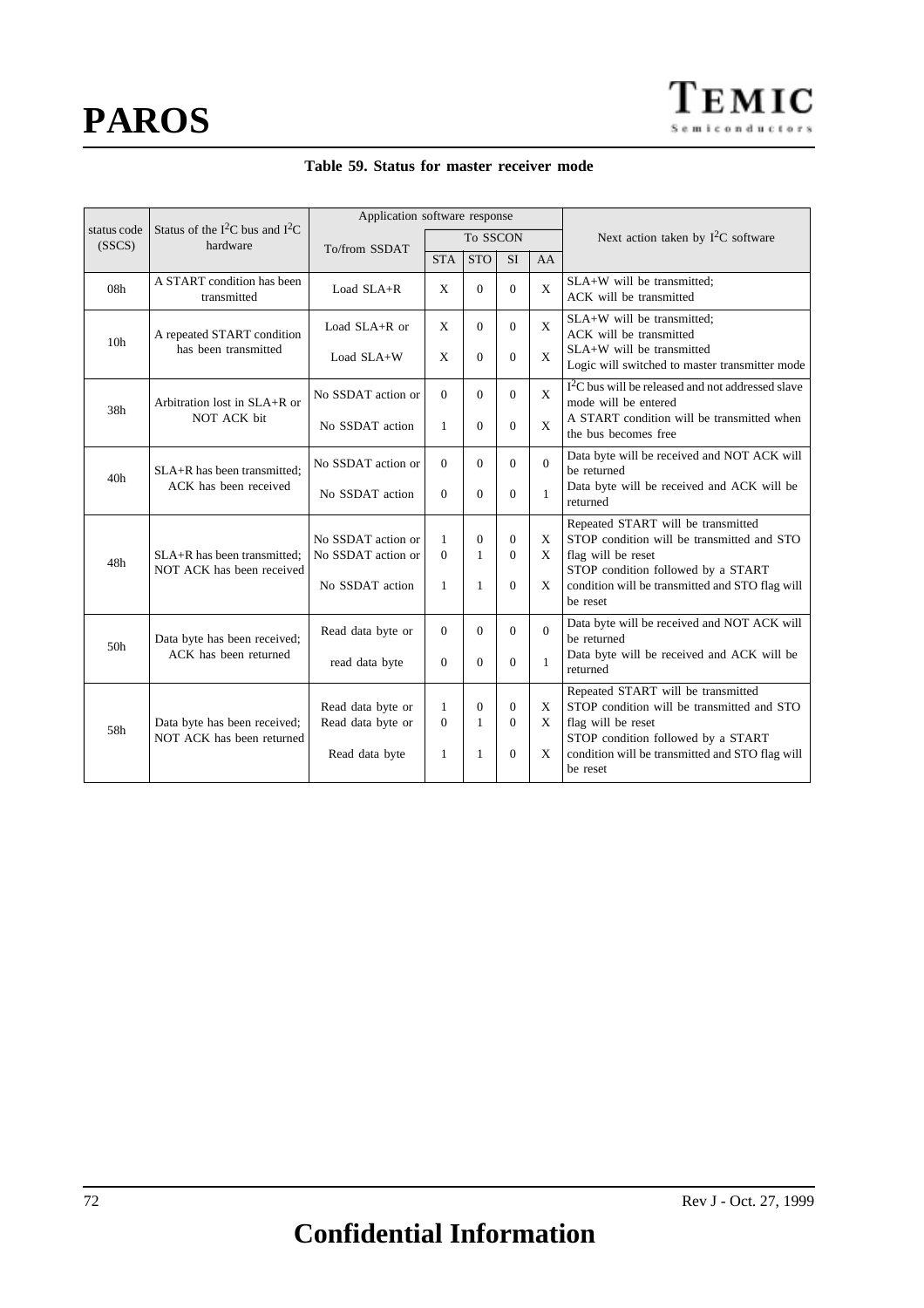



**Figure 28. Format and state in the master receiver mode**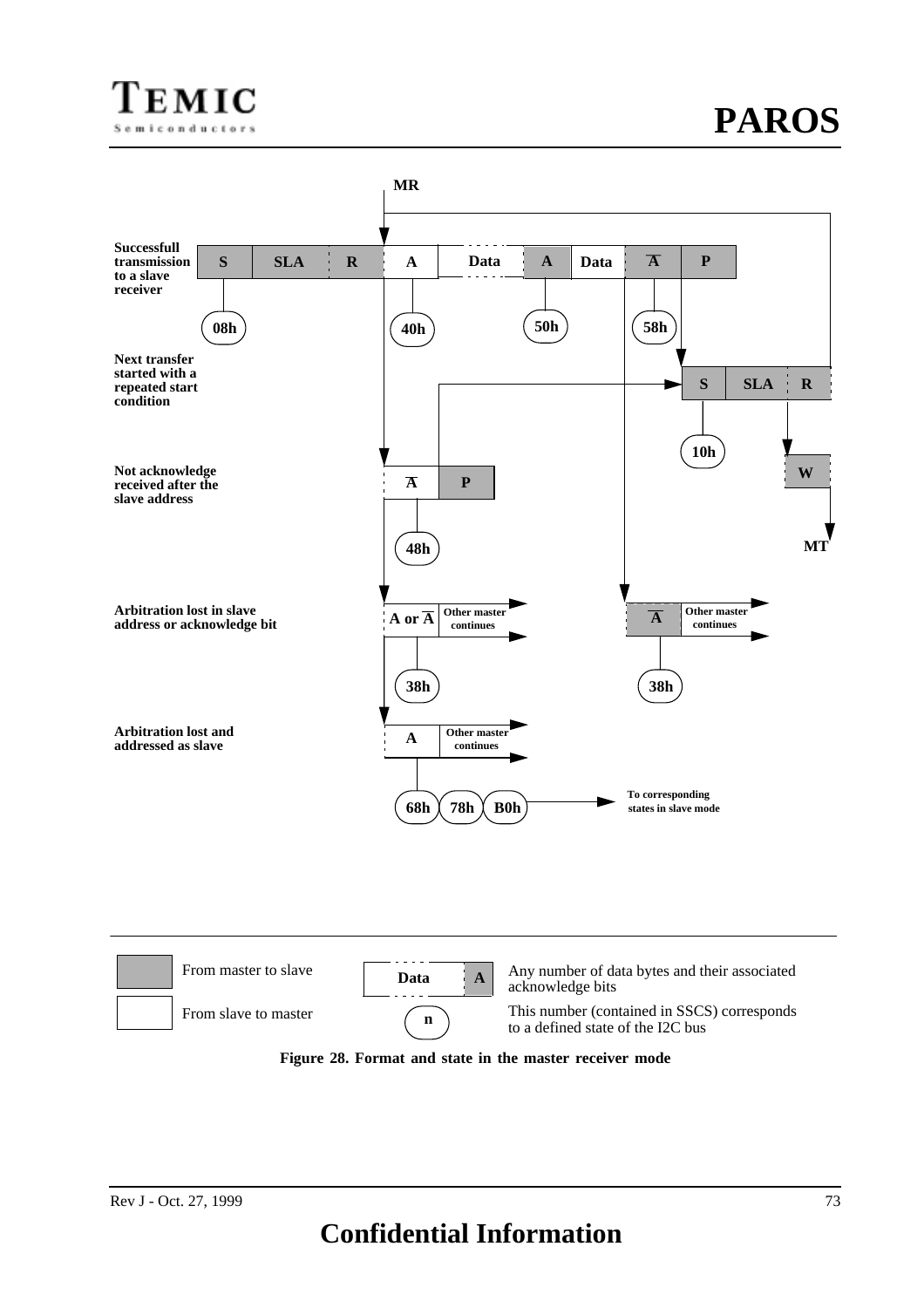|  |  |  |  | Table 60. Status for slave receiver mode |  |
|--|--|--|--|------------------------------------------|--|
|--|--|--|--|------------------------------------------|--|

|                       |                                                                    | Application software response |                  |                  |                  |              |                                                                                                                                                                                      |
|-----------------------|--------------------------------------------------------------------|-------------------------------|------------------|------------------|------------------|--------------|--------------------------------------------------------------------------------------------------------------------------------------------------------------------------------------|
| status code<br>(SSCS) | Status of the $I^2C$ bus and $I^2C$<br>hardware                    | To/from SSDAT                 |                  | To SSCON         |                  |              | Next action taken by $I2C$ software                                                                                                                                                  |
|                       |                                                                    |                               | <b>STA</b>       | <b>STO</b>       | SI               | AA           |                                                                                                                                                                                      |
| 60h                   | Own $SLA+W$ has been<br>received; ACK has been                     | No SSDAT action or            | X                | $\overline{0}$   | $\mathbf{0}$     | $\Omega$     | Data byte will be received and NOT ACK will<br>be returned                                                                                                                           |
|                       | returned                                                           | No SSDAT action               | X                | $\mathbf{0}$     | $\boldsymbol{0}$ | 1            | Data byte will be received and ACK will be<br>returned                                                                                                                               |
| 68h                   | Arbitration lost in SLA+R/W<br>as master; own SLA+W has            | No SSDAT action or            | X                | $\overline{0}$   | $\mathbf{0}$     | $\Omega$     | Data byte will be received and NOT ACK will<br>be returned                                                                                                                           |
|                       | been received; ACK has been<br>returned                            | No SSDAT action               | X                | $\overline{0}$   | $\mathbf{0}$     | $\mathbf{1}$ | Data byte will be received and ACK will be<br>returned                                                                                                                               |
| 70h                   | General call address has been<br>received; ACK has been            | No SSDAT action or            | X                | $\overline{0}$   | $\mathbf{0}$     | $\Omega$     | Data byte will be received and NOT ACK will<br>be returned                                                                                                                           |
|                       | returned                                                           | No SSDAT action               | X                | $\mathbf{0}$     | $\mathbf{0}$     | $\mathbf{1}$ | Data byte will be received and ACK will be<br>returned                                                                                                                               |
| 78h                   | Arbitration lost in SLA+R/W<br>as master; general call address     | No SSDAT action or            | X                | $\overline{0}$   | $\Omega$         | $\Omega$     | Data byte will be received and NOT ACK will<br>be returned                                                                                                                           |
|                       | has been received; ACK has<br>been returned                        | No SSDAT action               | X                | $\mathbf{0}$     | $\mathbf{0}$     | 1            | Data byte will be received and ACK will be<br>returned                                                                                                                               |
| 80 <sub>h</sub>       | Previously addressed with<br>own SLA+W; data has been              | No SSDAT action or            | X                | $\overline{0}$   | $\mathbf{0}$     | $\Omega$     | Data byte will be received and NOT ACK will<br>be returned                                                                                                                           |
|                       | received; ACK has been<br>returned                                 | No SSDAT action               | X                | $\overline{0}$   | $\mathbf{0}$     | $\mathbf{1}$ | Data byte will be received and ACK will be<br>returned                                                                                                                               |
|                       |                                                                    | Read data byte or             | $\overline{0}$   | $\overline{0}$   | $\overline{0}$   | $\Omega$     | Switched to the not addressed slave mode; no<br>recognition of own SLA or GCA<br>Switched to the not addressed slave mode; own                                                       |
|                       | Previously addressed with                                          | Read data byte or             | $\overline{0}$   | $\mathbf{0}$     | $\mathbf{0}$     | $\mathbf{1}$ | SLA will be recognised; GCA will be<br>recognised if GC=logic 1<br>Switched to the not addressed slave mode; no                                                                      |
| 88h                   | own SLA+W; data has been<br>received; NOT ACK has been<br>returned | Read data byte or             | $\mathbf{1}$     | $\overline{0}$   | $\overline{0}$   | $\Omega$     | recognition of own SLA or GCA. A START<br>condition will be transmitted when the bus<br>becomes free                                                                                 |
|                       |                                                                    | Read data byte                | $\mathbf{1}$     | $\mathbf{0}$     | $\boldsymbol{0}$ | $\mathbf{1}$ | Switched to the not addressed slave mode; own<br>SLA will be recognised; GCA will be<br>recognised if GC=logic 1. A START condition<br>will be transmitted when the bus becomes free |
| 90 <sub>h</sub>       | Previously addressed with<br>general call; data has been           | Read data byte or             | X                | $\mathbf{0}$     | $\mathbf{0}$     | $\Omega$     | Data byte will be received and NOT ACK will<br>be returned                                                                                                                           |
|                       | received; ACK has been<br>returned                                 | Read data byte                | X                | $\overline{0}$   | $\boldsymbol{0}$ | 1            | Data byte will be received and ACK will be<br>returned                                                                                                                               |
|                       |                                                                    | Read data byte or             | $\overline{0}$   | $\boldsymbol{0}$ | $\boldsymbol{0}$ | $\theta$     | Switched to the not addressed slave mode; no<br>recognition of own SLA or GCA                                                                                                        |
|                       |                                                                    | Read data byte or             | $\boldsymbol{0}$ | $\overline{0}$   | $\boldsymbol{0}$ | 1            | Switched to the not addressed slave mode; own<br>SLA will be recognised; GCA will be                                                                                                 |
|                       | Previously addressed with<br>general call; data has been           |                               |                  |                  |                  |              | recognised if GC=logic 1<br>Switched to the not addressed slave mode; no                                                                                                             |
| 98h                   | received; NOT ACK has been<br>returned                             | Read data byte or             | $\mathbf{1}$     | $\theta$         | $\boldsymbol{0}$ | $\mathbf{0}$ | recognition of own SLA or GCA. A START<br>condition will be transmitted when the bus<br>becomes free                                                                                 |
|                       |                                                                    | Read data byte                | 1                | $\mathbf{0}$     | $\boldsymbol{0}$ | 1            | Switched to the not addressed slave mode; own<br>SLA will be recognised; GCA will be<br>recognised if GC=logic 1. A START condition<br>will be transmitted when the bus becomes free |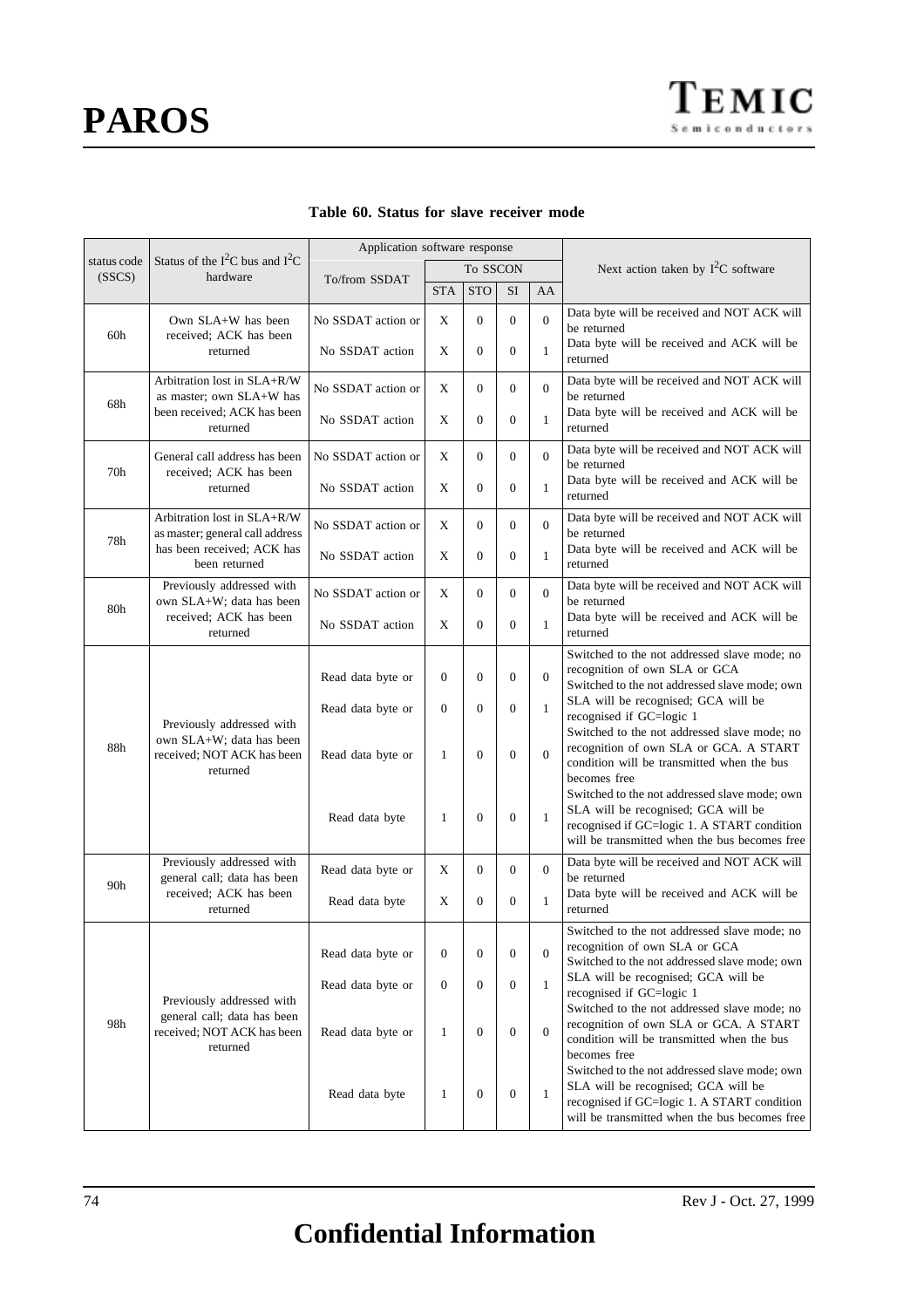

|                                                    |                                                            | Application software response |            |                               |          |          |                                                                                                                                                                                      |  |
|----------------------------------------------------|------------------------------------------------------------|-------------------------------|------------|-------------------------------|----------|----------|--------------------------------------------------------------------------------------------------------------------------------------------------------------------------------------|--|
| status code<br>(SSCS)                              | Status of the $I^2C$ bus and $I^2C$<br>hardware            | To/from SSDAT                 |            | To SSCON                      |          |          | Next action taken by $I^2C$ software                                                                                                                                                 |  |
|                                                    |                                                            |                               | <b>STA</b> | <b>SI</b><br>AA<br><b>STO</b> |          |          |                                                                                                                                                                                      |  |
|                                                    |                                                            | No SSDAT action or            |            | $\Omega$                      | $\Omega$ | $\Omega$ | Switched to the not addressed slave mode; no<br>recognition of own SLA or GCA<br>Switched to the not addressed slave mode; own                                                       |  |
|                                                    |                                                            | No SSDAT action or            | $\Omega$   | $\Omega$                      | $\Omega$ |          | SLA will be recognised; GCA will be<br>recognised if GC=logic 1                                                                                                                      |  |
| A STOP condition or repeated<br>$A0$ h<br>as slave | START condition has been<br>received while still addressed | No SSDAT action or            |            | $\Omega$                      | $\theta$ | $\Omega$ | Switched to the not addressed slave mode; no<br>recognition of own SLA or GCA. A START<br>condition will be transmitted when the bus<br>becomes free                                 |  |
|                                                    |                                                            | No SSDAT action               |            | $\Omega$                      | $\Omega$ |          | Switched to the not addressed slave mode; own<br>SLA will be recognised; GCA will be<br>recognised if GC=logic 1. A START condition<br>will be transmitted when the bus becomes free |  |

#### **Table 60. Status for slave receiver mode**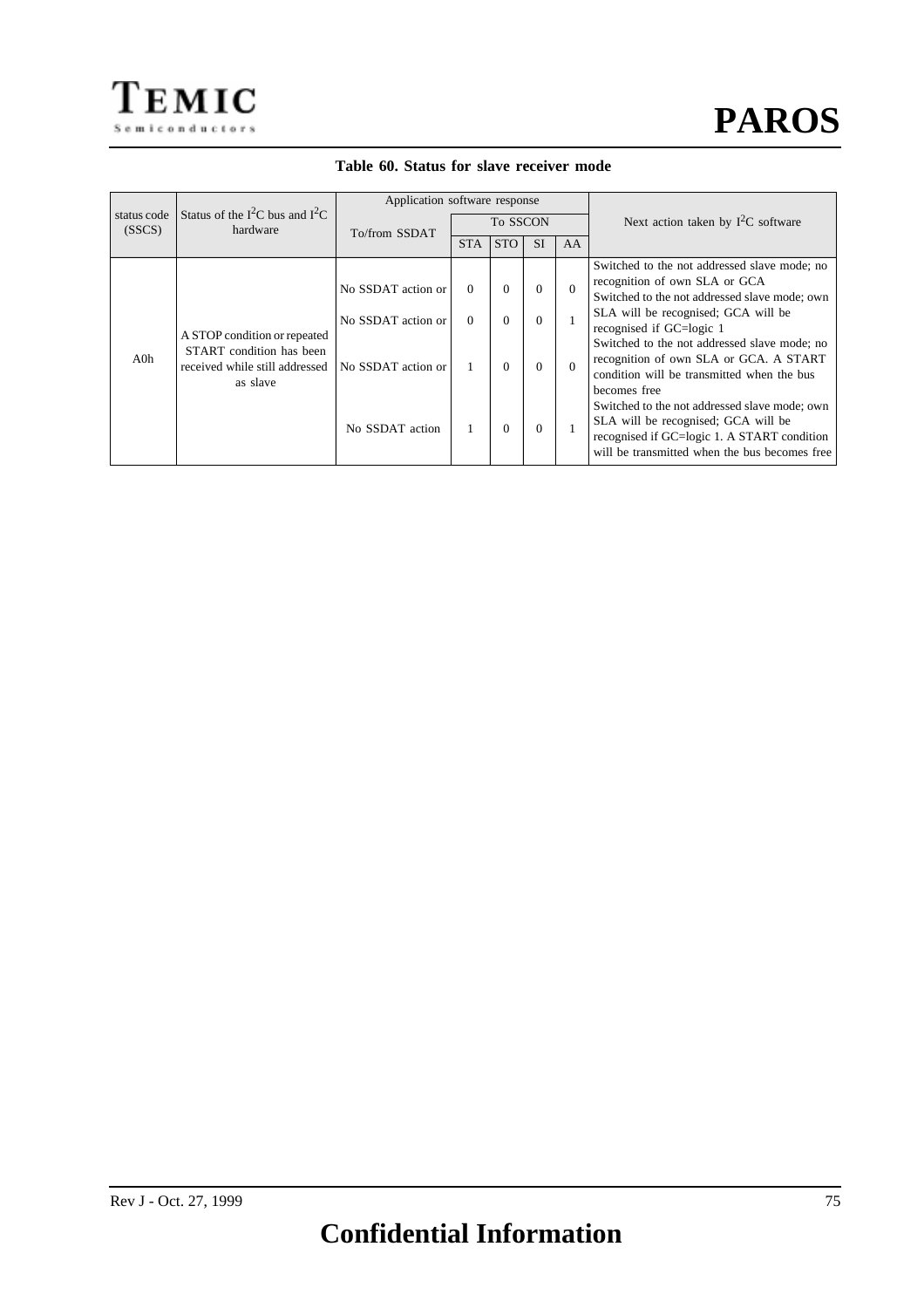# **PAROS**

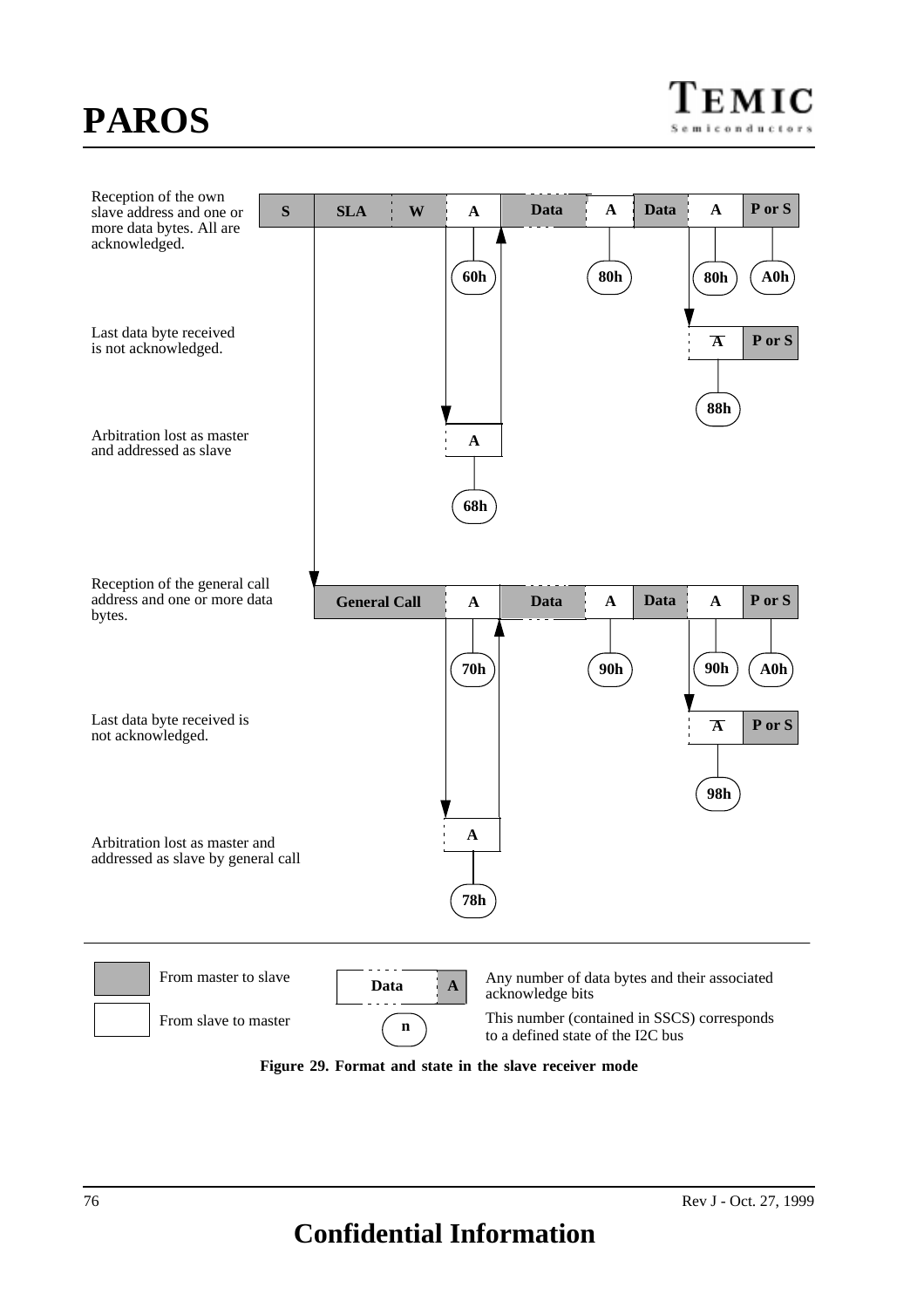|                       |                                                                                  | Application software response |              |                |                |              |                                                                                                                                                                                      |
|-----------------------|----------------------------------------------------------------------------------|-------------------------------|--------------|----------------|----------------|--------------|--------------------------------------------------------------------------------------------------------------------------------------------------------------------------------------|
| status code<br>(SSCS) | Status of the $I^2C$ bus and $I^2C$<br>hardware                                  | To/from SSDAT                 |              | To SSCON       |                |              | Next action taken by $I^2C$ software                                                                                                                                                 |
|                       |                                                                                  |                               | <b>STA</b>   | <b>STO</b>     | <b>SI</b>      | AA           |                                                                                                                                                                                      |
| A8h                   | Own SLA+R has been<br>received; ACK has been                                     | Load data byte or             | X            | $\overline{0}$ | $\overline{0}$ | $\theta$     | Last data byte will be transmitted and NOT<br>ACK will be received                                                                                                                   |
|                       | returned                                                                         | Load data byte                | X            | $\overline{0}$ | $\Omega$       | $\mathbf{1}$ | Data byte will be transmitted and ACK will be<br>received                                                                                                                            |
| B <sub>Oh</sub>       | Arbitration lost in SLA+R/W<br>as master; own SLA+R has                          | Load data byte or             | X            | $\overline{0}$ | $\Omega$       | $\Omega$     | Last data byte will be transmitted and NOT<br>ACK will be received                                                                                                                   |
|                       | been received; ACK has been<br>returned                                          | Load data byte                | X            | $\overline{0}$ | $\overline{0}$ | $\mathbf{1}$ | Data byte will be transmitted and ACK will be<br>received                                                                                                                            |
| B8h                   | Data byte in SSDAT has been<br>transmitted; NOT ACK has                          | Load data byte or             | X            | $\Omega$       | $\Omega$       | $\Omega$     | Last data byte will be transmitted and NOT<br>ACK will be received                                                                                                                   |
|                       | been received                                                                    | Load data byte                | X            | $\Omega$       | $\Omega$       | $\mathbf{1}$ | Data byte will be transmitted and ACK will be<br>received                                                                                                                            |
|                       |                                                                                  | No SSDAT action or            | $\mathbf{0}$ | $\overline{0}$ | $\Omega$       | $\Omega$     | Switched to the not addressed slave mode; no<br>recognition of own SLA or GCA<br>Switched to the not addressed slave mode; own                                                       |
|                       | Data byte in SSDAT has been                                                      | No SSDAT action or            | $\Omega$     | $\overline{0}$ | $\Omega$       | $\mathbf{1}$ | SLA will be recognised; GCA will be<br>recognised if GC=logic 1<br>Switched to the not addressed slave mode; no                                                                      |
| C <sub>0</sub>        | transmitted; NOT ACK has<br>been received                                        | No SSDAT action or            | $\mathbf{1}$ | $\overline{0}$ | $\Omega$       | $\theta$     | recognition of own SLA or GCA. A START<br>condition will be transmitted when the bus<br>becomes free                                                                                 |
|                       |                                                                                  | No SSDAT action               | $\mathbf{1}$ | $\theta$       | $\Omega$       | $\mathbf{1}$ | Switched to the not addressed slave mode; own<br>SLA will be recognised; GCA will be<br>recognised if GC=logic 1. A START condition<br>will be transmitted when the bus becomes free |
|                       |                                                                                  | No SSDAT action or            | $\mathbf{0}$ | $\overline{0}$ | $\Omega$       | $\Omega$     | Switched to the not addressed slave mode; no<br>recognition of own SLA or GCA<br>Switched to the not addressed slave mode; own                                                       |
|                       |                                                                                  | No SSDAT action or            | $\Omega$     | $\overline{0}$ | $\Omega$       | $\mathbf{1}$ | SLA will be recognised; GCA will be<br>recognised if GC=logic 1                                                                                                                      |
| C8h                   | Last data byte in SSDAT has<br>been transmitted (AA=0);<br>ACK has been received | No SSDAT action or            | $\mathbf{1}$ | $\theta$       | $\Omega$       | $\Omega$     | Switched to the not addressed slave mode: no<br>recognition of own SLA or GCA. A START<br>condition will be transmitted when the bus<br>becomes free                                 |
|                       |                                                                                  | No SSDAT action               | $\mathbf{1}$ | $\Omega$       | $\mathbf{0}$   | $\mathbf{1}$ | Switched to the not addressed slave mode; own<br>SLA will be recognised; GCA will be<br>recognised if GC=logic 1. A START condition<br>will be transmitted when the bus becomes free |

## **Table 61. Status for slave transmitter mode**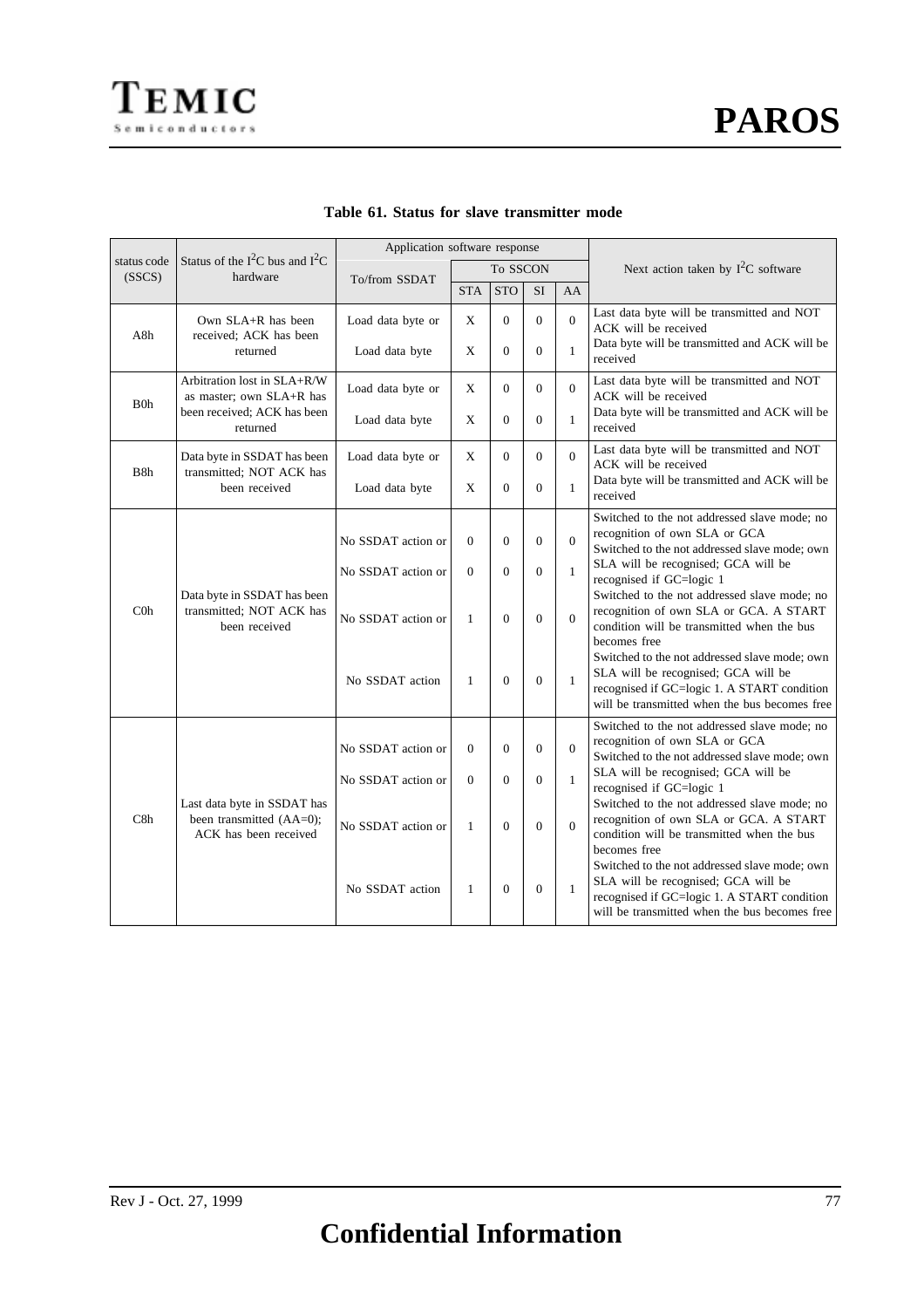<span id="page-77-0"></span>



| Figure 30. Format & state in the slave transmitter mode |  |  |  |  |
|---------------------------------------------------------|--|--|--|--|
|---------------------------------------------------------|--|--|--|--|

| Status of the $I^2C$ bus and $I^2C$<br>status code |                                                        | Application software response |                 |            |           |                                  |                                                                                                                                        |
|----------------------------------------------------|--------------------------------------------------------|-------------------------------|-----------------|------------|-----------|----------------------------------|----------------------------------------------------------------------------------------------------------------------------------------|
| (SSCS)                                             | hardware                                               | To/from SSDAT                 | To SSCON        |            |           |                                  | Next action taken by $I^2C$ software                                                                                                   |
|                                                    |                                                        |                               | <b>STA</b>      | <b>STO</b> | <b>SI</b> | AA                               |                                                                                                                                        |
| F8h                                                | No relevant state information<br>available; $SI = 0$   | No SSDAT action               | No SSCON action |            |           | Wait or proceed current transfer |                                                                                                                                        |
| 00h                                                | Bus error due to an illegal<br>START or STOP condition | No SSDAT action               |                 |            | $\Omega$  | $\boldsymbol{\mathrm{X}}$        | Only the internal hardware is affected, no STOP<br>condition is sent on the bus. In all cases, the<br>bus is released and STO is reset |

**Table 62. Status for miscellaneous states**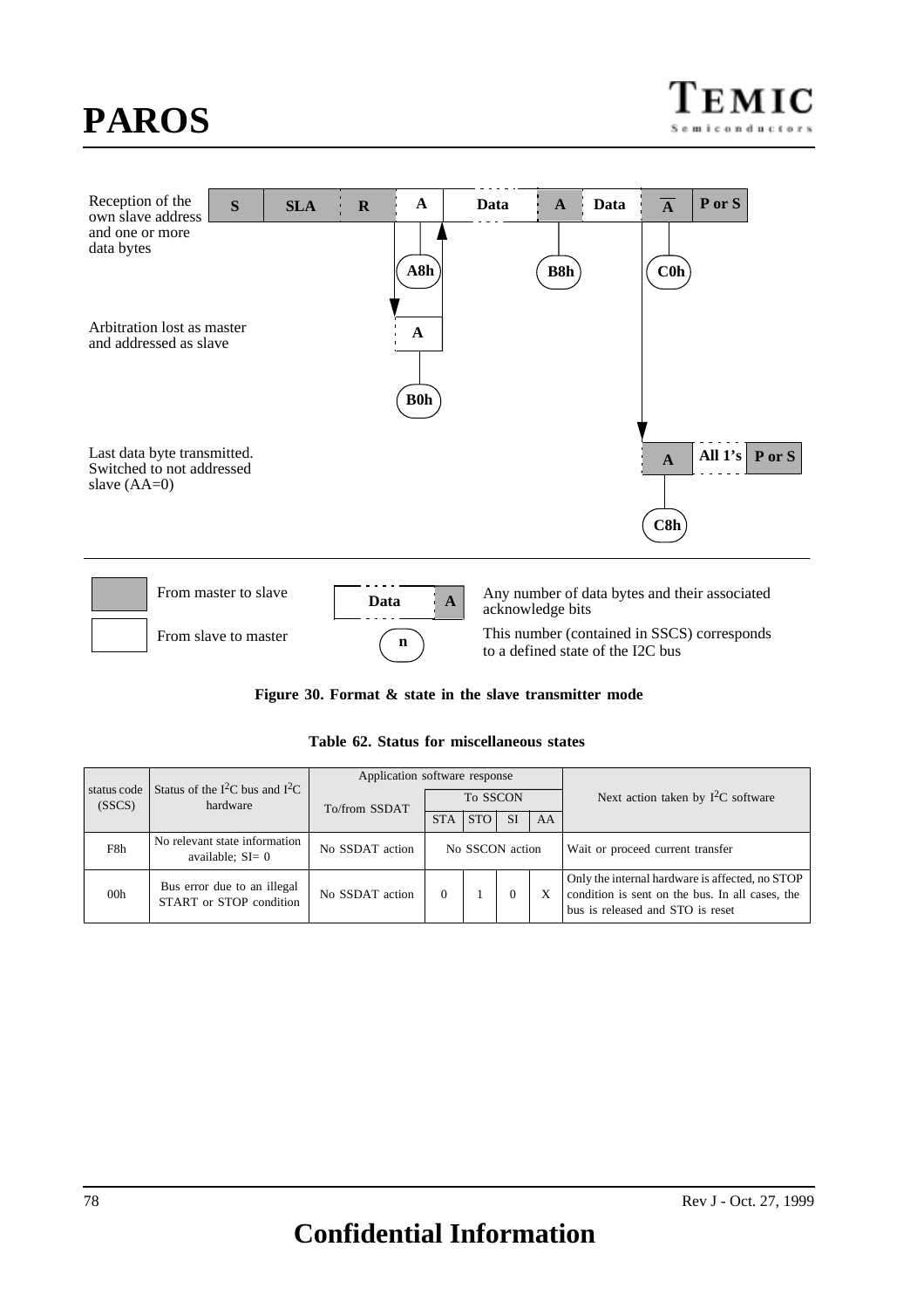## **18.5 Registers**

#### **Table 63. SSCON (093h) - Synchronous Serial Control register (read/write)**

| CR <sub>2</sub> | SSIE | $\sim$<br>$- - -$ | CDO<br>010 | $\sim$ $\sim$<br>υı | AД | $\cap$<br>$\sim$ | CR <sub>0</sub> |
|-----------------|------|-------------------|------------|---------------------|----|------------------|-----------------|
|                 |      |                   |            |                     |    |                  |                 |

#### **Table 64. SSCON register - Reset value = 0000 0000b**

| <b>Bit Number</b> | <b>Bit</b><br><b>Mnemonic</b> | <b>Description</b>                                                                                                                                                                                                                                                                                                                                                                                                     |
|-------------------|-------------------------------|------------------------------------------------------------------------------------------------------------------------------------------------------------------------------------------------------------------------------------------------------------------------------------------------------------------------------------------------------------------------------------------------------------------------|
| 7                 | CR2                           | <b>Control Rate bit 2</b><br>See Table 55.                                                                                                                                                                                                                                                                                                                                                                             |
| 6                 | <b>SSIE</b>                   | <b>Synchronous Serial Interface Enable bit</b><br>Clear to disable SSLC.<br>Set to enable SSLC.                                                                                                                                                                                                                                                                                                                        |
| 5                 | <b>STA</b>                    | <b>Start flag</b><br>Set to send a START condition on the bus.                                                                                                                                                                                                                                                                                                                                                         |
| $\overline{4}$    | <b>STO</b>                    | Stop flag<br>Set to send a STOP condition on the bus.                                                                                                                                                                                                                                                                                                                                                                  |
| 3                 | <b>SI</b>                     | <b>Synchronous Serial Interrupt flag</b><br>Set by hardware when a serial interrupt is requested.<br>Must be cleared by software to acknowledge interrupt.                                                                                                                                                                                                                                                             |
| 2                 | AA                            | <b>Assert Acknowledge flag</b><br>Clear in master and slave receiver modes, to force a not acknowledge (high level on SDA).<br>Clear to disable SLA or GCA recognition.<br>Set to recognise SLA or GCA (if GC set) for entering slave receiver or transmitter modes.<br>Set in master and slave receiver modes, to force an acknowledge (low level on SDA).<br>This bit has no effect when in master transmitter mode. |
| 1                 | CR <sub>1</sub>               | <b>Control Rate bit 1</b><br>See Table 55                                                                                                                                                                                                                                                                                                                                                                              |
| 0                 | CR <sub>0</sub>               | Control Rate bit 0<br>See Table 55                                                                                                                                                                                                                                                                                                                                                                                     |

#### **Table 65. SSDAT (095h) - Synchronous Serial Data register (read/write)**

| SD7 | SD <sub>6</sub> | C <sub>D</sub><br>ر برن | SD <sub>4</sub> | SD <sub>3</sub> | CD <sub>2</sub><br>∠ىرد | $\alpha$<br>ו עט | SD <sub>0</sub> |
|-----|-----------------|-------------------------|-----------------|-----------------|-------------------------|------------------|-----------------|
|     |                 |                         |                 |                 |                         |                  |                 |

#### **Table 66. SSDAT register - Reset value = FFh**

| <b>Bit Number</b> | <b>Bit</b><br><b>Mnemonic</b> | <b>Description</b>                   |
|-------------------|-------------------------------|--------------------------------------|
| 7                 | SD <sub>7</sub>               | Address bit 7 or Data bit 7.         |
| 6                 | SD <sub>6</sub>               | Address bit 6 or Data bit 6.         |
| 5                 | SD5                           | Address bit 5 or Data bit 5.         |
| $\overline{4}$    | SD4                           | Address bit 4 or Data bit 4.         |
| 3                 | SD3                           | Address bit 3 or Data bit 3.         |
| $\overline{2}$    | SD2                           | Address bit 2 or Data bit 2.         |
|                   | SD1                           | Address bit 1 or Data bit 1.         |
| $\theta$          | SD <sub>0</sub>               | Address bit $0$ (R/W) or Data bit 0. |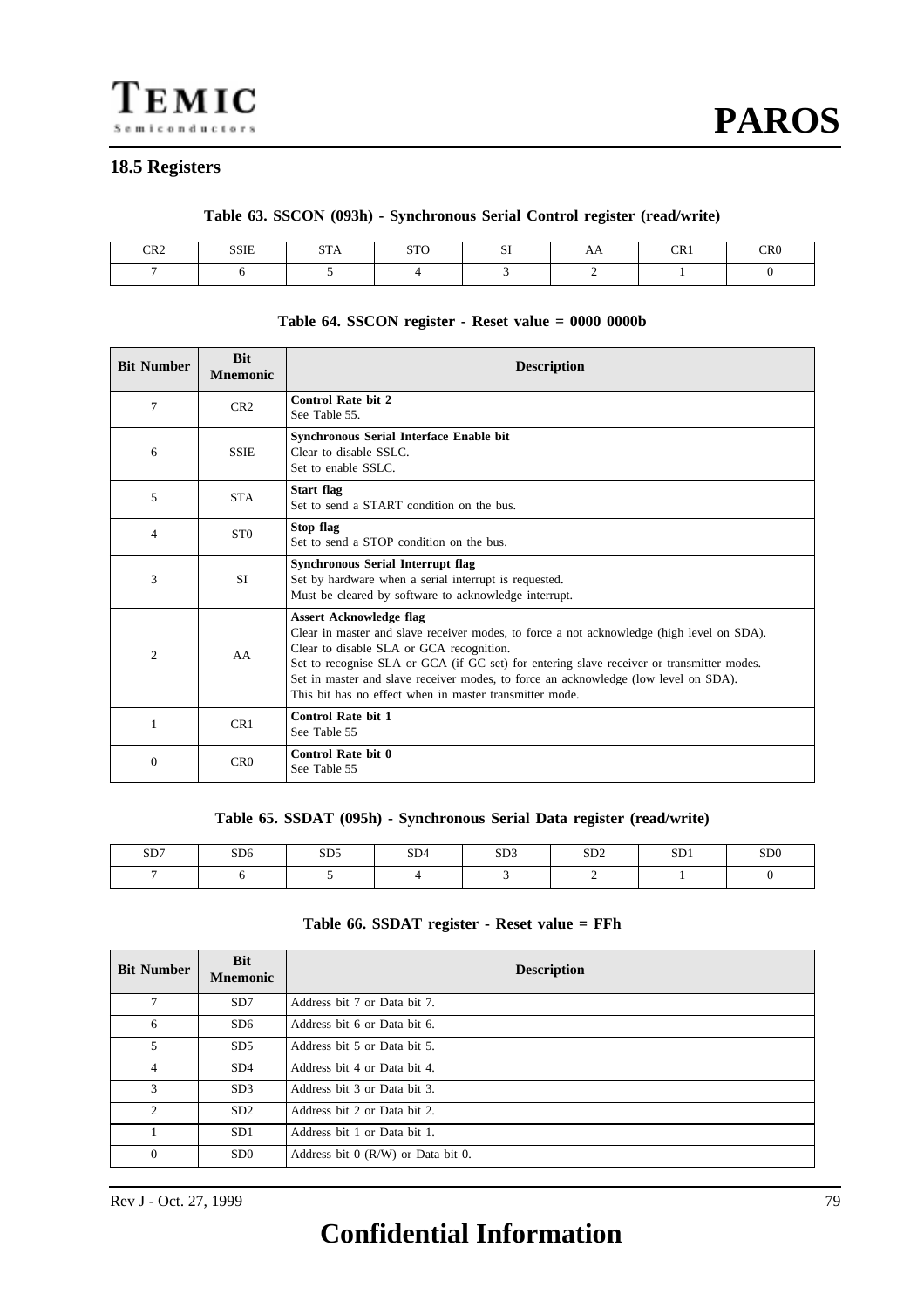#### **Table 67. SSCS (094h) read - Synchronous Serial Control and Status register**

| $\sim$ $\sim$ $\sim$<br>N.<br>$ -$ | 000<br>su | 000<br>∠بα | $\sim$ $\sim$ $\sim$<br>2C1 | SC <sub>0</sub> |  |  |
|------------------------------------|-----------|------------|-----------------------------|-----------------|--|--|
|                                    |           |            |                             |                 |  |  |

#### **Table 68. SSCS register : read mode - reset value = F8h**

| <b>Bit Number</b> | <b>Bit</b><br><b>Mnemonic</b> | <b>Description</b>                                   |
|-------------------|-------------------------------|------------------------------------------------------|
| $\mathbf{0}$      | $\Omega$                      | Always zero                                          |
| $\mathbf{1}$      | $\theta$                      | Always zero                                          |
| 2                 | $\Omega$                      | Always zero                                          |
| 3                 | SC <sub>0</sub>               | <b>Status Code bit 0</b><br>See Table 58 to Table 62 |
| $\overline{4}$    | SC1                           | Status Code bit 1<br>See Table 58 to Table 62        |
| 5                 | SC <sub>2</sub>               | <b>Status Code bit 2</b><br>See Table 58 to Table 62 |
| 6                 | SC <sub>3</sub>               | <b>Status Code bit 3</b><br>See Table 58 to Table 62 |
| 7                 | SC <sub>4</sub>               | <b>Status Code bit 4</b><br>See Table 58 to Table 62 |

#### **Table 69. SSADR (096h) - Synchronous Serial Address register (read/write)**

| гν<br>$\sim$ | .<br>$\sim$ |  | . | AO<br>$\sim$ |
|--------------|-------------|--|---|--------------|
|              |             |  |   |              |

#### **Table 70. SSADR register - Reset value = FEh**

| <b>Bit Number</b> | <b>Bit</b><br><b>Mnemonic</b> | <b>Description</b>                                                                                                                |
|-------------------|-------------------------------|-----------------------------------------------------------------------------------------------------------------------------------|
| 7                 | A7                            | Slave address bit 7.                                                                                                              |
| 6                 | A6                            | Slave address bit 6.                                                                                                              |
| 5                 | A5                            | Slave address bit 5.                                                                                                              |
| $\overline{4}$    | A4                            | Slave address bit 4.                                                                                                              |
| 3                 | A <sub>3</sub>                | Slave address bit 3.                                                                                                              |
| 2                 | A2                            | Slave address bit 2.                                                                                                              |
|                   | A1                            | Slave address bit 1.                                                                                                              |
| $\overline{0}$    | GC.                           | General call bit<br>Clear to disable the general call address recognition.<br>Set to enable the general call address recognition. |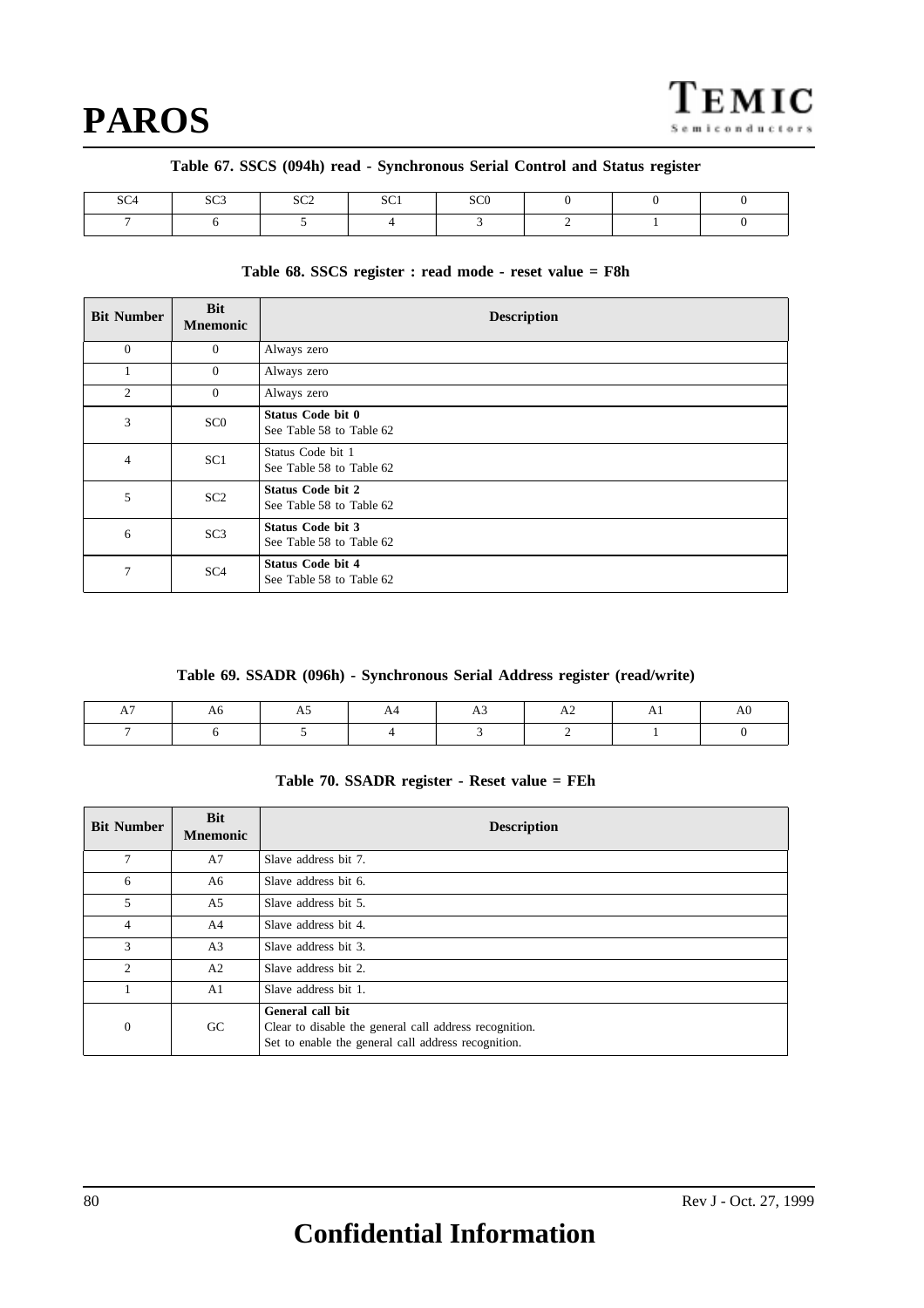## **19. Serial Port Interface (SPI)**

## **19.1 SPI overview**

This serial peripheral interface SPI is a high-speed synchronous serial I/O system. It may be used for simple I/O expansion using external devices like shift registers, display drivers, converters, or in a multimaster configuration in which a controller may act as a master or a slave.

The SPI protocol handles a serial bit stream of eight bits to be shifted in and out at a programmed bit transfer rate (internally or externally).

Clock phase and polarity are software programmable to allow direct compatibility with a large number of peripheral devices.

Four basic signals are associated with this controller.

The data lines (master-out-slave-in or MOSI and master-in-slave-out or MISO) conduct data.

The SCK carries the serial clock information while the  $\overline{SS}$  line asserts the Slave Selection.



**Figure 31. : SPI Master/Slaves connection**

## **19.2 Features**

- Full-duplex, three-wire synchronous transfers
- Master or Slave operation
- 4 programmable master bit rates
- Programmable clock polarity and phase
- Write collision flag protection
- Master-Master mode fault protection capabilty

## **19.3 Signal description**

## **19.3.1 Serial Clock (SCK)**

For Serial communications, one controller, the master, initiates data transfer by sending SCK signal. Data is enabled out of both attendee on one edge of the clock, and latched into on the opposite clock edge. Master and slave send and receive data at the same time (full duplex transmission).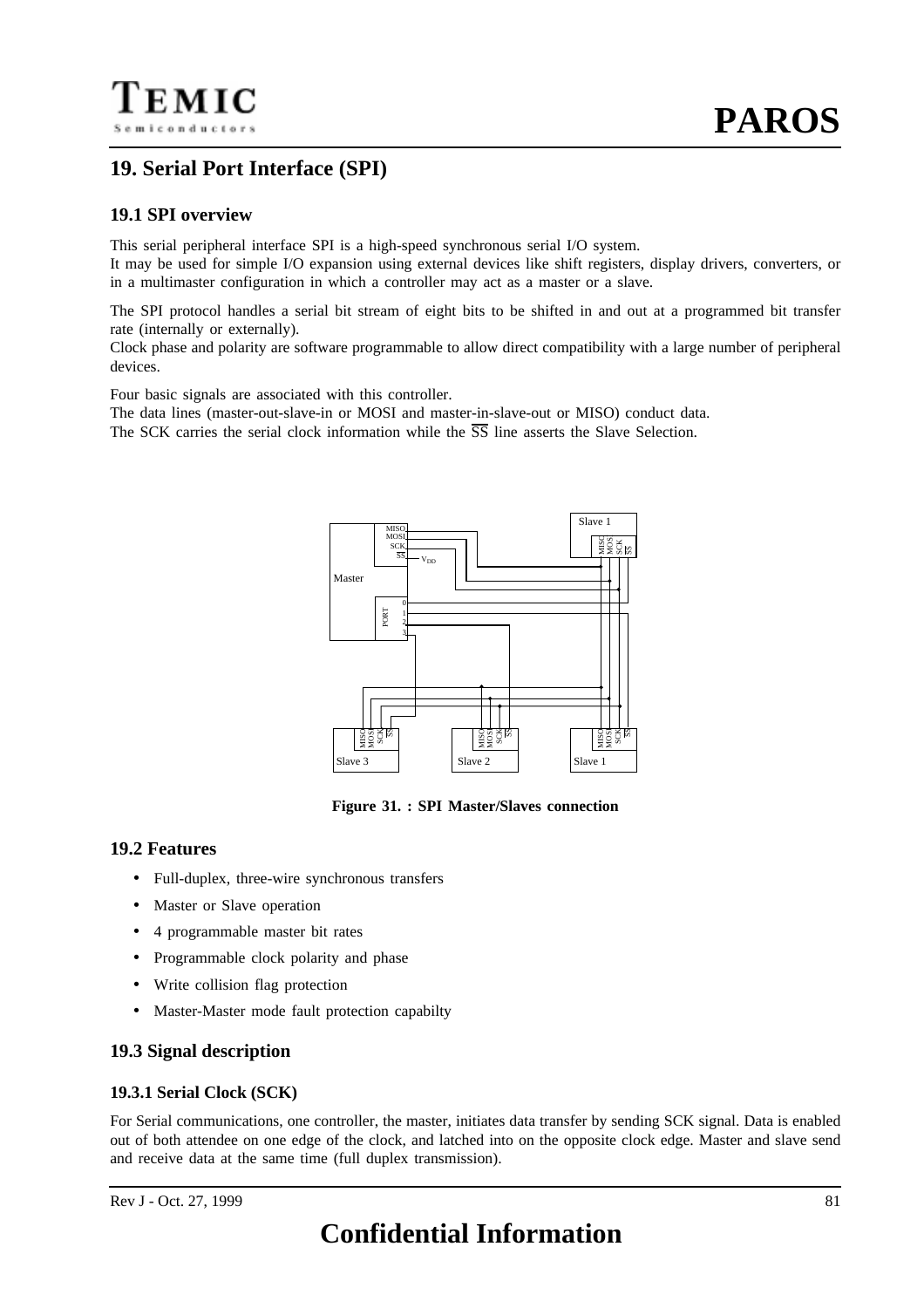## **19.3.2 Slave Select (SS)**

The  $\overline{SS}$  line selects master/slave mode. It must stay low for any message for a slave. It's obvious that only one master  $(\overline{SS}$  high level) can drive the network.

When the  $\overline{SS}$  line is detected low while the controller is configured as a Master (in SPI mode), the control bits MSTR and SPE are cleared, which causes the SPI to be disabled (MOSI is released) and to reset the current transfer cycle. The MODF flag bit in the SPSR is also set to indicate to the master device that another device is attempting to become a master. In addition, an interruption is generated if the bit SPIE is set.

Two devices attempting to be masters are normally the result of a software error; however, a system could be configured which would contain a default master which would automatically "take-over" and restart the system.

#### **19.3.3 Master In Slave Out (MISO) / Master Out Slave In (MOSI)**

The MISO (resp. MOSI) is data input (resp. output) for a master, while the opposite for a slave. A word is transmitted most significant bit first, least significant bit last. When not selected  $(\overline{SS} \text{ high})$ , the MISO pin of a slave device is high-impedance driven.

The SCK line is used to synchronize the exchange of data through the device's MISO and MOSI pins. Since it's driven by the master, it's an input for all slaves.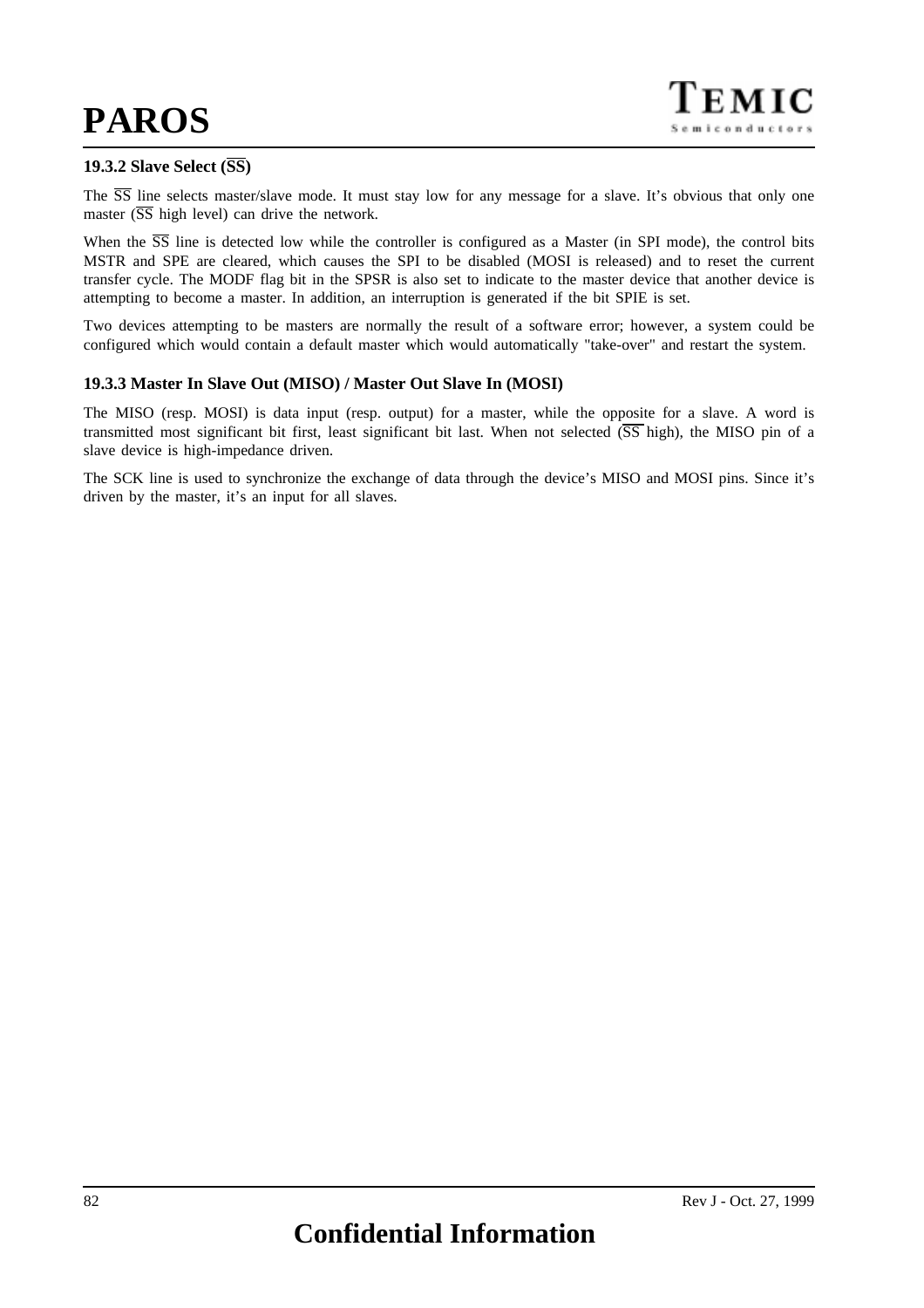## **19.4 Special Function Registers (SFR)**

There are three registers in the module that provide control, status and data storage functions. These registers are described in the following paragraphs

| <b>Bit</b><br><b>Number</b> | <b>Mnemonic</b>  | <b>Description</b>                                                                                                                                                                                                                                                            |
|-----------------------------|------------------|-------------------------------------------------------------------------------------------------------------------------------------------------------------------------------------------------------------------------------------------------------------------------------|
| 7                           | <b>SPIE</b>      | Serial Peripheral Interrupt Enable<br>$1 =$ Generate an interruption if SPIF=1 or MODF=1<br>$0 =$ Interrupts disabled                                                                                                                                                         |
| 6                           | <b>SPE</b>       | Serial Peripheral System Enable<br>$1 = SPI$ system on (pull-up transistors at SPSCK, MOSI and MISO)<br>$0 = SPI$ system off                                                                                                                                                  |
| 5                           | <b>DWOM</b>      | SPI Wire-Or Mode :<br>This R/W bit disables the pull-up devices on pins SPSCK, MOSI and MISO, so<br>that those pins become open-drain outputs<br>1 = Open drain for wired-or of SPSCK, MOSI and MISO<br>$0 =$ Normal push pull SPCK, MOSI and MISO<br>Cleared by Reset signal |
| $\overline{4}$              | <b>MSTR</b>      | Master Mode Select<br>$1 =$ Master Mode (defaut after reset)<br>$0 =$ Slave Mode                                                                                                                                                                                              |
| 3                           | CPOL.            | Clock Polarity<br>$1 =$ SCK line idles high<br>$0 = \text{SCK}$ line idles low                                                                                                                                                                                                |
| $\overline{2}$              | <b>CPHA</b>      | Clock Phase (set by defaut after reset)<br>This bit selects one of two clock protocol                                                                                                                                                                                         |
| 1                           | SPR <sub>1</sub> | SPI Clock Rate Select (See Note)<br>0 0 : internal clock divided by 2                                                                                                                                                                                                         |
| 0                           | SPR <sub>0</sub> | 0 1: internal clock divided by 4<br>1 0 : internal clock divided by 16<br>1 1: internal clock divided by 32                                                                                                                                                                   |

## **19.4.1 Serial Peripheral Control Register (SPCR)**

**Table 71. : SPCR SPI Control Register**

● SFR address : C3H

● Reset value : 00010100b

**Note** :

$$
International clock = \frac{F_{XTAL}}{2 \times (256 - PS)}
$$

PS : oscillator prescaler value between 0 and 255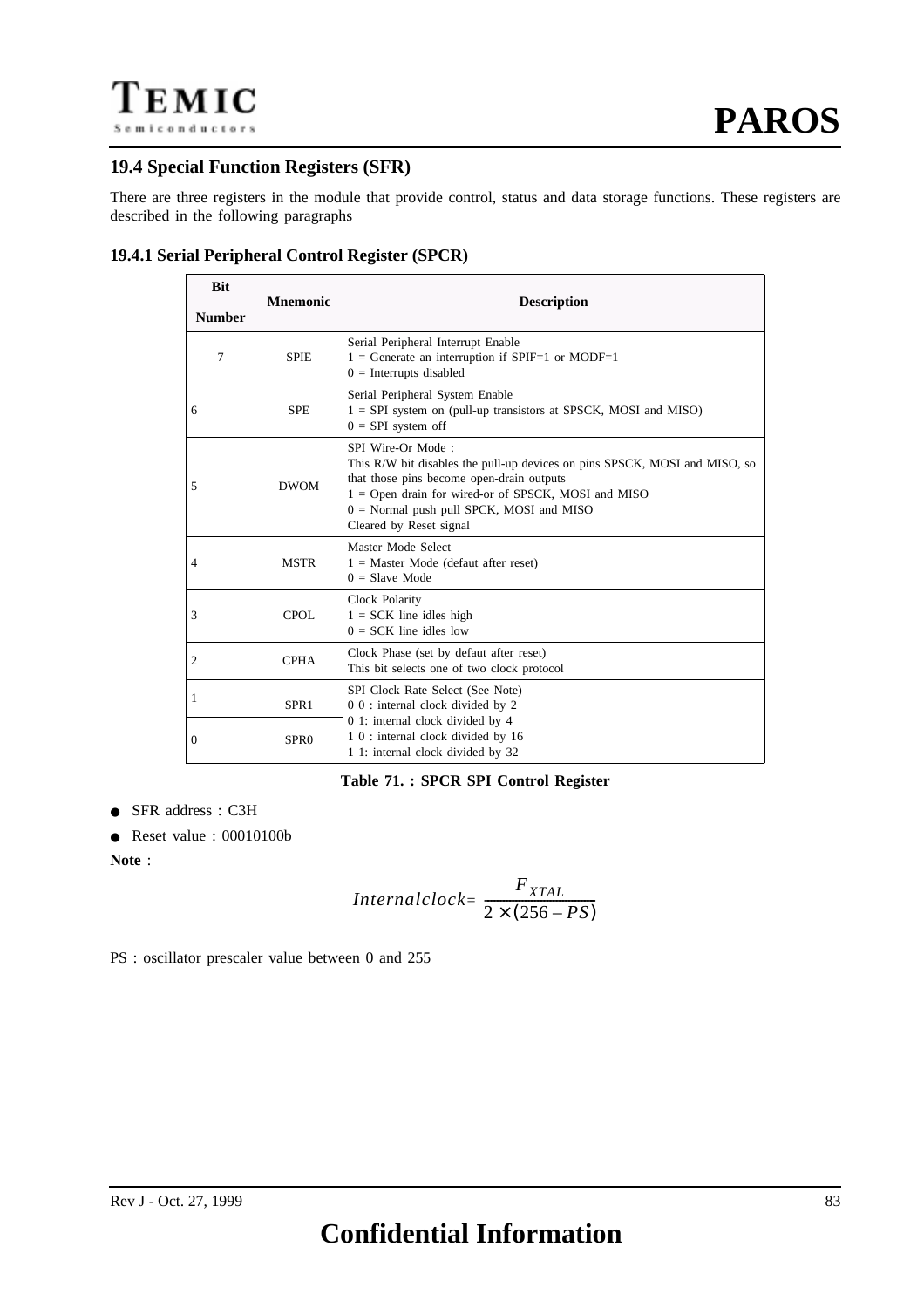## **19.4.2 Serial Peripheral Status Register (SPSCR)**

| <b>Bit</b>       |                 |                                                                                                                                                                                                                                                                                                                                                                                                                                                                                                                                                                                                                                    |
|------------------|-----------------|------------------------------------------------------------------------------------------------------------------------------------------------------------------------------------------------------------------------------------------------------------------------------------------------------------------------------------------------------------------------------------------------------------------------------------------------------------------------------------------------------------------------------------------------------------------------------------------------------------------------------------|
| <b>Number</b>    | <b>Mnemonic</b> | <b>Description</b>                                                                                                                                                                                                                                                                                                                                                                                                                                                                                                                                                                                                                 |
| 7                | <b>SPIF</b>     | SPI Transfer Complete Flag<br>$1 =$ Automatically set when data transfer is complete between processor<br>and external device. An interruption is generated if the bit SPIE is set.<br>$0 =$ Cleared by a read of SPSR (with SPIF=1), followed by an access<br>(read or write) of the SPDR.                                                                                                                                                                                                                                                                                                                                        |
| 6                | WCOL.           | Write Collision<br>If CPHA=0, transfer begins when SS goes low and ends when SS goes<br>high after eight clock cycles on SCK. If CPHA=1, transfer begins the<br>first time SCK becomes active while SS is low and ends when the<br>SPIF flag gets set.<br>$1 =$ Automatically set when an attempt is made to write to the SPI<br>data register while data is being transferred.<br>$0 =$ Cleared by a read of SPSR (with WCOL=1), followed by an access<br>(read or write) of the SPDR                                                                                                                                             |
| 5                |                 |                                                                                                                                                                                                                                                                                                                                                                                                                                                                                                                                                                                                                                    |
| 4                | <b>MODF</b>     | Mode Fault<br>This bit indicates the possibility of a multi-master conflict for system<br>control and therefore allows a proper exit from system operation to a<br>reset or a default system state.<br>$1 =$ Automatically set when a master device has its SS pin pulled low.<br>$0 =$ Cleared by a read of SPSR (with MODF=1), followed by a write<br>to the SPCR.<br>Setting the MODF bit affects the internal serial peripheral in the<br>following ways:<br>An SPI interrupt is generated if SPIE=1,<br>The SPE bit is cleared. It disables the SPI,<br>The MSTR bit is cleared, thus forcing the device into the slave mode. |
| 3                |                 |                                                                                                                                                                                                                                                                                                                                                                                                                                                                                                                                                                                                                                    |
| $\overline{c}$   |                 |                                                                                                                                                                                                                                                                                                                                                                                                                                                                                                                                                                                                                                    |
| 1                |                 |                                                                                                                                                                                                                                                                                                                                                                                                                                                                                                                                                                                                                                    |
| $\boldsymbol{0}$ |                 |                                                                                                                                                                                                                                                                                                                                                                                                                                                                                                                                                                                                                                    |

- SFR address : C4H
- Reset value : 00000000b
- Remark : SPSCR is accessible in Read mode only , so Read-Modify-Write instructions should not be used on SPSCR register .

## **19.4.3 Serial Peripheral Data Register (SPDR)**

| Read  | R7:0 | Receive Data Register  |
|-------|------|------------------------|
| Write | T7:0 | Transmit Data register |

- SFR address : C5H
- Reset value : XXXXXXXXb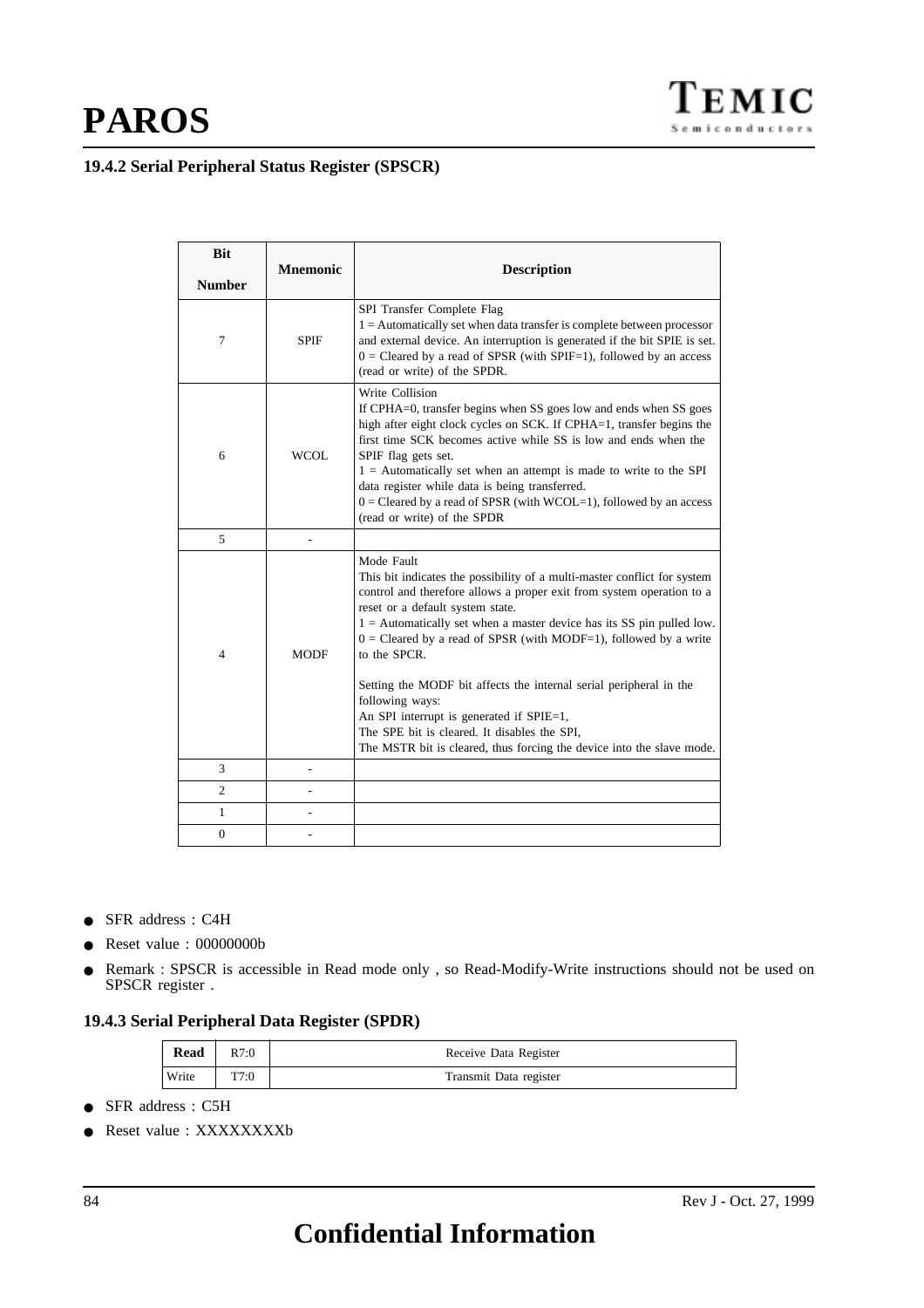Remark : Read-Modify-Write instructions should not be used on SPDR register, since the buffer read is not the same as the buffer written .

The Serial Peripheral Data Register is used for transmit or receive data on the serial bus . In a Master device, only a write to this register will initiate a transmission . In a Slave device, a write to this register does not initiate a transmission .

At the completion of transmitting a byte of data, the SPIF status bit is set both in the Master and the Slave devices . During the clock cycle that the SPIF is being set, a copy of the received data byte is moved in a buffer . When reading the SPDR register, it is actually the buffer which is read .

When writing a data into the SPDR, the data is not buffered, and directly loaded into the shift register for transmission.

The ability to acces the serial data register is limited when a transmission is taking place . See "Error conditions" section for details .

## **19.5 Operating modes**

#### **19.5.1 Master-slave operation :**

The SPI module allows full-duplex, synchronous, serial communication between the MCU and peripheral devices, including other MCUs .



**Figure 32. : Full-duplex master-slave connection**

#### **19.5.2 Master mode :**

The SPI operates in Master mode when the SPI Master bit MSTR is set .

In Master mode, the SPSCK pin is the output of the serial clock for the Slave MCU .

Only one Master SPI module can initiate transmissions. Software begins the transmission from a master SPI module by writing to the SPI data Register .

The byte begins shifting out on the MOSI pin, under the control of the serial clock SPCLK .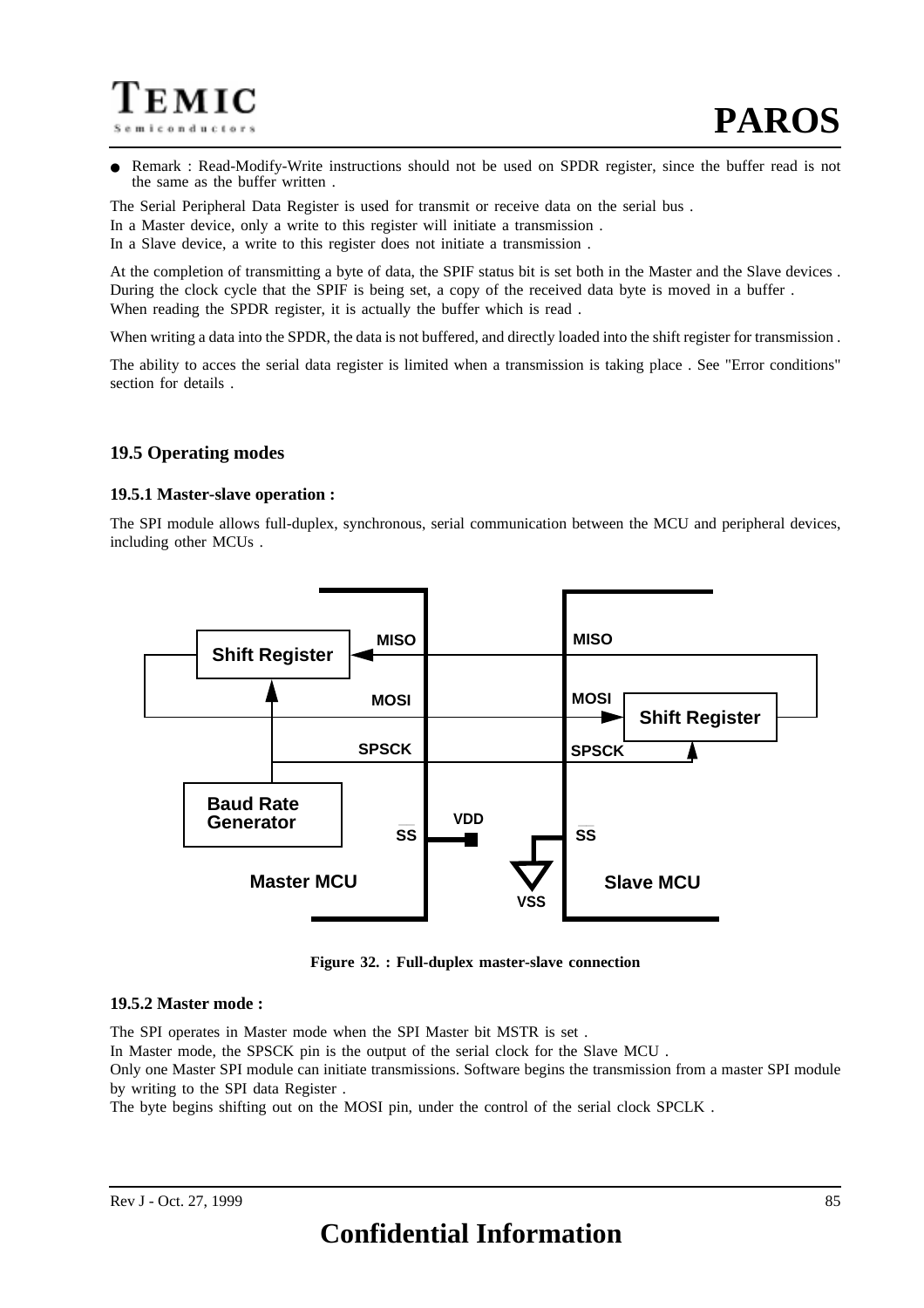Simultanously, another byte shifts in from the slave on the MISO pin.

The transmission ends when SPIF flag becomes set, this operation transfering the received byte into the SPI Data Register SPDR .

#### **19.5.3 Slave mode :**

The SPI operates in Slave mode when the SPI Master bit MSTR is clear .

In Slave mode, the SPSCK pin is the input for the serial clock from the Master MCU .

Before a data transmission occurs, the  $\overline{SS}$  pin of the slave MCU must be at '0', and must be remain low until the transmission is complete .

In a salve SPI module, data enters the shift register under the control of the serial clock from the master SPI module .

A slave SPI must complete the write to the data register at least one bus cycle before the master SPI starts a transmission .

When the clock phase bit CPHA is high, the first edge of SPSCK starts a transmission. When CPHA is low, the falling edge of  $\overline{SS}$  starts a transmission.

## **19.6 Transmission format :**

## **19.6.1 Principle :**

During SPI transmission, data is simultaneously shifted out serially, and shifted in serially . The serial clock SCK from master SPI synchronizes both shifting and sampling on the two lines MOSI and MISO . Software can select four transmission formats using two bits CPOL and CPHA from SPCR register .

The couple CPOL/CPHA must be identical for the master SPI and the communicating slave SPI , but master can change phase and polarity to communicate with peripheral slaves having different requirements .

## **19.6.2 Clock polarity :**

Clock polarity is specified by the CPOL control bit, and selects that serial clock SCK is active high (CPOL =  $0$ ) or low  $(CPOL = 1)$ 

CPOL has no effect on the transmission format.

## **19.6.3 Phase control :**

When CPHA  $= 0$ , the first SCK edge is the MSB sample strobe.

In this case, the slave must begin to drive its MISO pin before this first SCK edge, so the falling edge of  $\overline{SS}$  is used for start the transmission.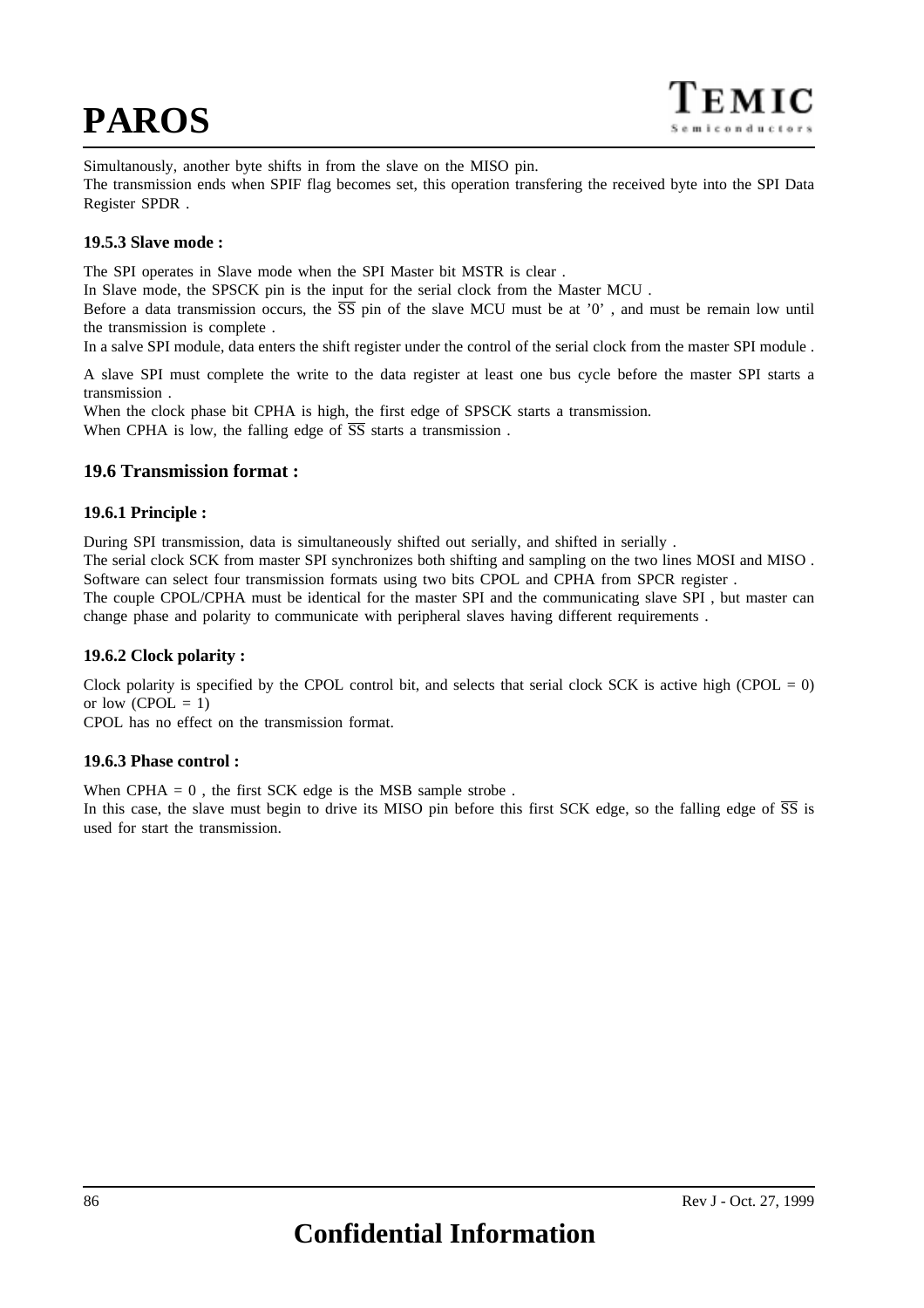

**Figure 33. Transmission format with CPHA = 0**

The slave must toggle the  $\overline{SS}$  pin of the communicating slave between each byte transmitted, otherwise a write collision occurs (see "Error Conditions" section) :



**Figure 34.**  $\overline{\text{SS}}$  Timing with CPHA = 0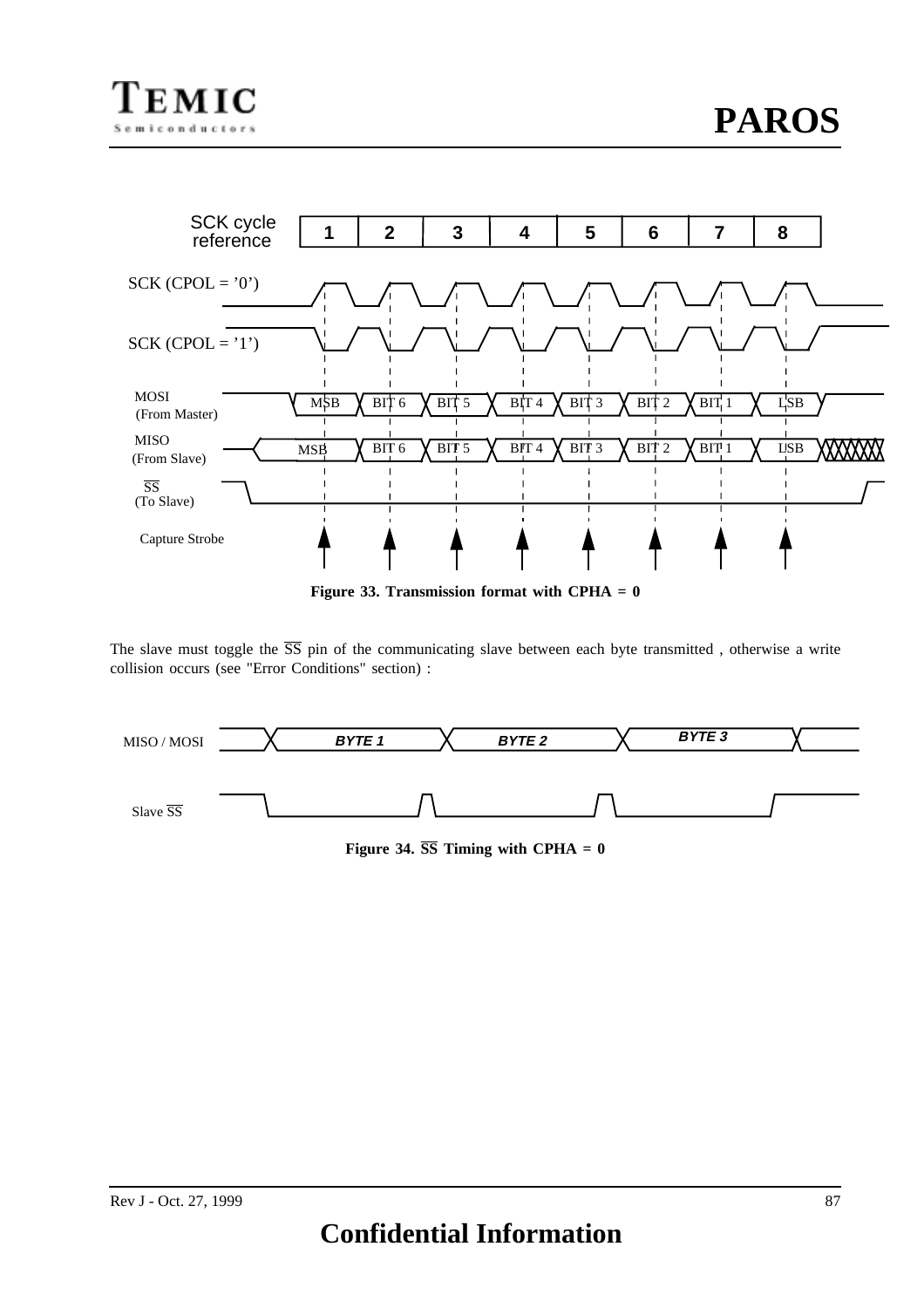

When CPHA  $= 1$ , the master begins driving the MOSI pin on the first SCK edge. So the slave uses this first SCK edge as a start transmission signal.



**Figure 35. Transmission format with CPHA = 1**

The  $\overline{SS}$  pin of the slave can remain low between transmissions :



**Figure 36.**  $\overline{SS}$  Timing with CPHA = 1

## **19.7 Power saving modes :**

## **19.7.1 Idle mode :**

Idle mode is achieved by using any instruction that writes into PCON.0 sfr

In this mode, CPU clock (Ck) is stopped, but peripherals like SPI continue to run as CkIdle clock remains active .

## **19.7.2 Power down mode :**

Power down mode is achieved by using any instruction that writes into PCON.1 sfr

In this mode, all internal clock are stopped, so the SPI cannot transmit nor receive any data .

If a transmission was active during instruction that writes into PCON.1, the transmission stops irreparably .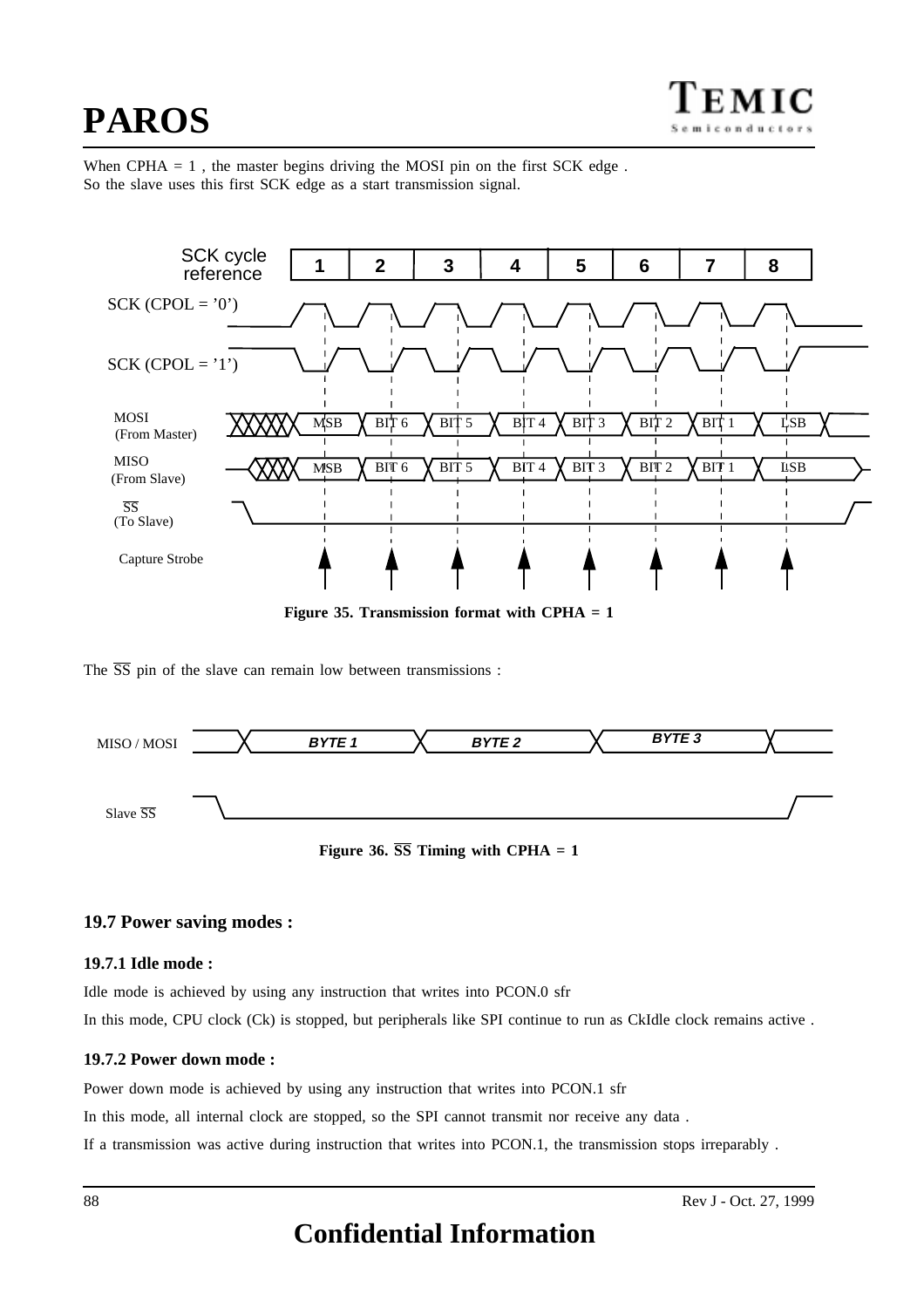## **19.8 Error conditions:**

## **19.8.1 Mode fault :**

The mode fault error indicates that the level on the Slave Select pin  $\overline{SS}$  is inconsistant with the mode of the SPI.

- In a Master SPI, the MODF is set if the  $\overline{SS}$  becomes '0'.
	- SPE is cleared (SPI disabled)
	- MSTR is cleared

Clearing the MODF flag is accomplished by a software sequence of reading the status SPSCR ,followed by a write of the SPCR control register .

#### **19.8.2 Write collision :**

When a write into the serial data register occurs while a data transfers was taking place, the write collision status bit (WCOL) becomes set .

WCOL bit does not cause an interruption, and the transfer continues uninterrupted.

- A collision in a Master device is defined as a write of the serial data register while the internal clock SCK is in progress .
- A collision in a Slave device is defined in two separate modes :
	- When CPHA = '0', the collision occurs when it attempts to write the serial data register after its  $\overline{SS}$  has been pulled low by the Master device . When low,  $\overline{SS}$  signal freezes the data of its serial data register, and does not allow it to be altered if CPHA = '0'. So, when CPHA = '0', the Master device must raise the  $\overline{SS}$  pin of the slave devices between each byte it transfers .
	- When CPHA = '1', a collision occurs if the Slave device attempts to write its serial data register after the first clock edge of SCK .

Clearing the WCOL flag is accomplished by a software sequence of accessing the status register SPSCR, followed by an acces (read or write) to the serial data register SPDR .

## **19.8.3 Overrun :**

When a Master device sends several bytes, if the Slave has not responded to its first SPIF, the next received bytes are lost .

When reading the SPDR register, the first byte received is returned .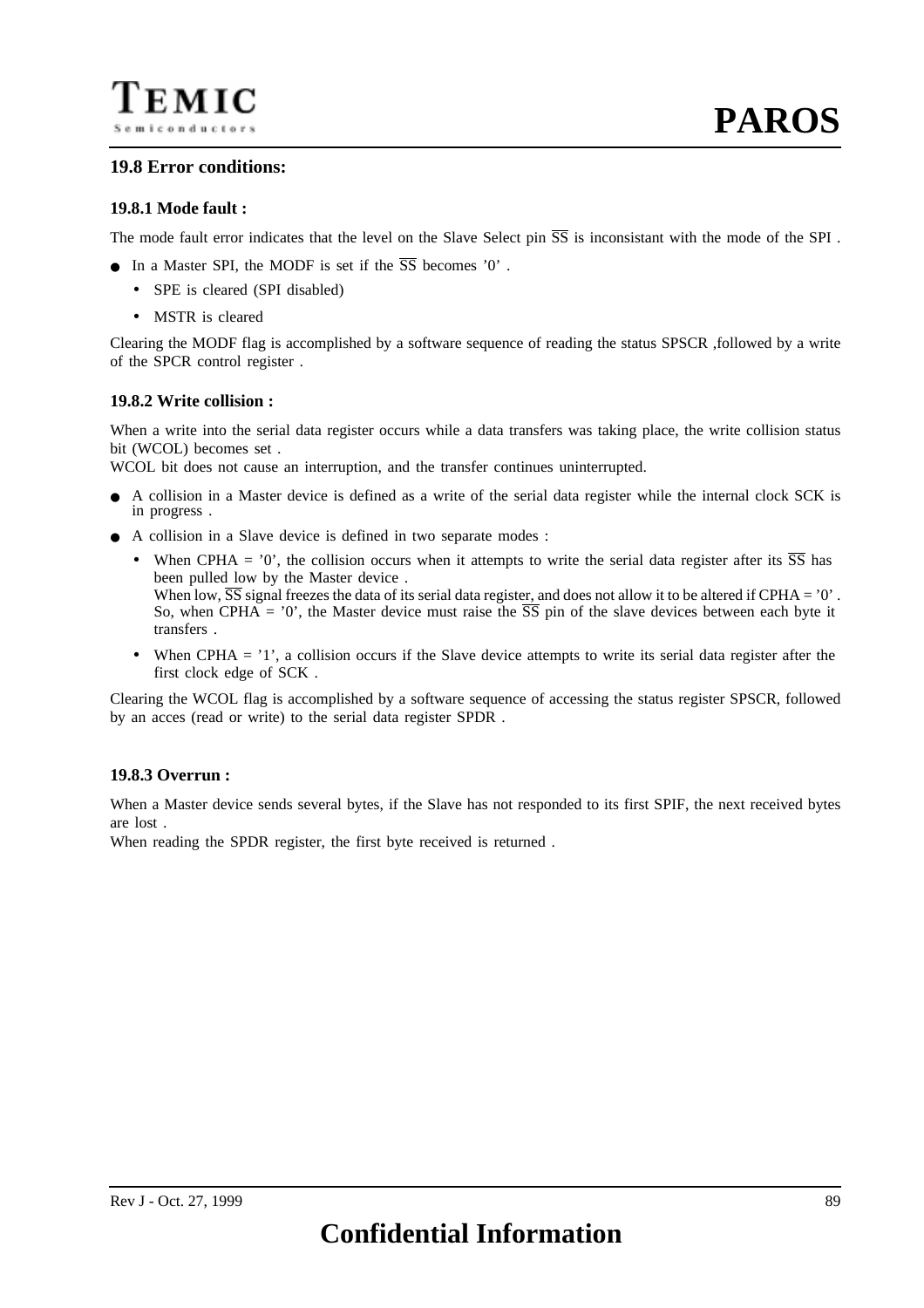## **19.9 Interruptions :**

## **19.9.1 Interrupt requests :**

Two SPI interrupt requests can be generated, and share the same CPU interrupt vector, depending on the following conditions :

| <b>FLAG</b>                                                | <b>Conditions</b>        | <b>Request</b>                       | <b>SPI</b> Vector<br><b>Address</b> |
|------------------------------------------------------------|--------------------------|--------------------------------------|-------------------------------------|
| <b>SPIF</b><br>(SPSCR.7)<br><b>Transfer Completed Flag</b> | $SPIE = 1$<br>(see Note) | SPI Transmitter Interrupt request    | 4BH                                 |
| <b>MODF</b><br>(SPSCR.4)<br>Mode Fault                     | $SPIE = 1$<br>(See Note) | SPI Receiver/Error Interrupt request |                                     |

Note : Interrupt register IE1 must also be programmed to enable the SPI interrupt

## **19.10 Resetting the SPI :**

An hardware Reset completly resets the SPI by driving low RESETB signal .

The SPI registers are left in the following states :

- SPCR =  $00010100B$  => only MSTR and CPHA are set
- $\bullet$  SPSCR = 00000000B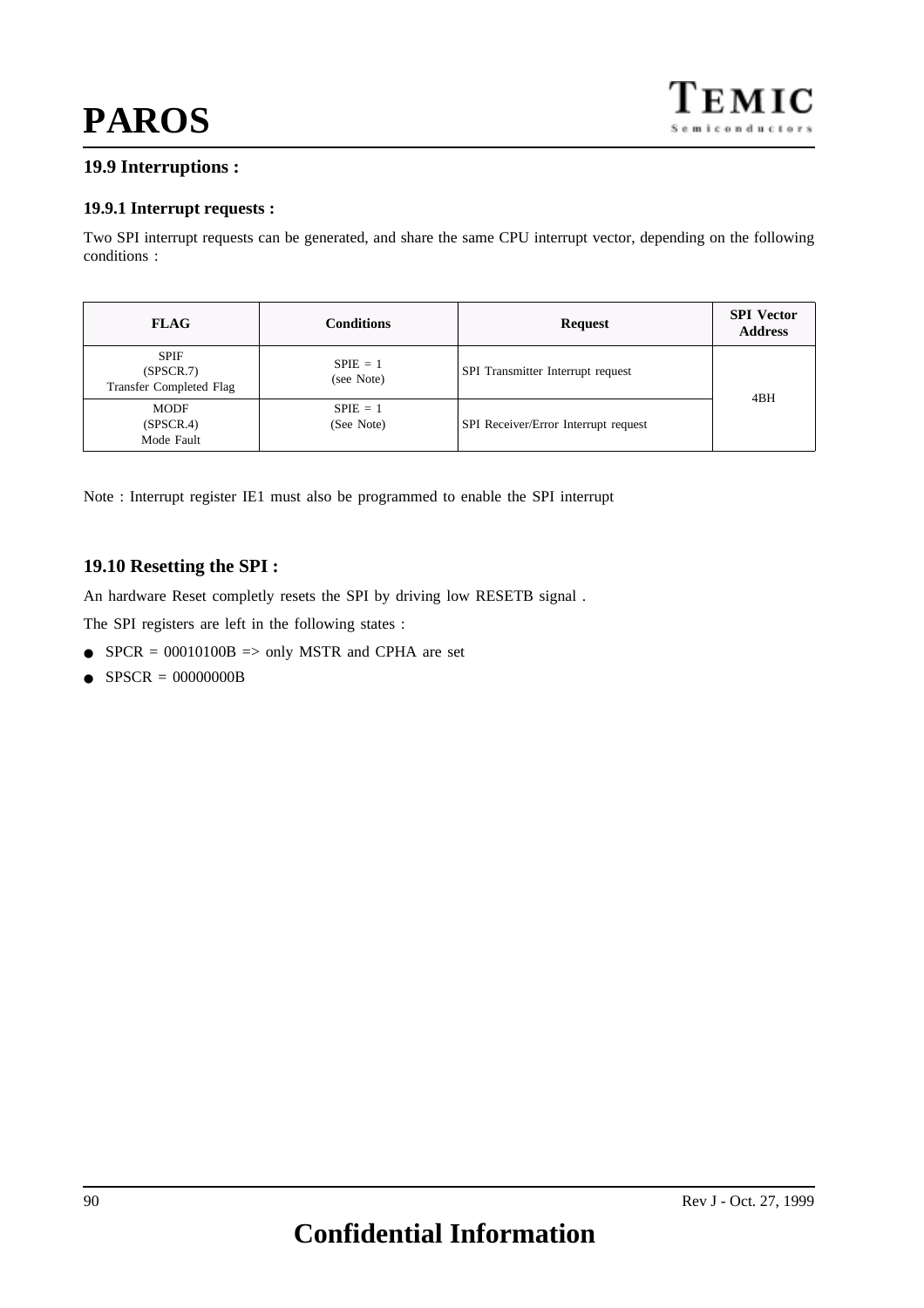## **20. On-Chip LCD Controller**

PAROS includes a low power CMOS LCD controller and driver designed to drive a split screen dot matrix LCD display of 1 or 2 lines by 24 characters or 2 or 4 lines by 12 characters with 5x8 dot format and a maximun of 60 icons. The chip contains a character generator and displays alphanumeric and kana characters. The LCD controller is controlled through registers located into the SFR area.

The different blocks which compose the LCD controller are described below.

## **20.1 Address Counter**

The Address Counter assigns addresses to the DDRAM, CGRAM and SEGRAM for reading and writing and is set by writing in the LCDAC register.

## **20.2 Display data RAM (DDRAM)**

The display data RAM stores up to 80 characters of display data represented by 8-bit character codes. RAM locations not used for storing display data can be used as general purpose RAM. The basic DDRAM-to-display mapping scheme is shown hereafter.

The DDRAM addresses that can display characters are 00h to 4Fh, the DDRAM addresses that can display icons are 50h to 5Bh, the last addresses (5Ch to FFh) can be used by the user.

The address range for 1-line display is 00 to 4Fh. for a 2-line display from 00 to 27h (line 1) and 28 to 4Fh (line 2). For a 4-line display from 00 to 13h, 14h to 27h, 28h to 3Bh and 3Ch to 4Fh for respectively lines 1, 2, 3 and 4. When the display is shifted all the lines are shifted.

When data is written into the DDRAM wrap around occurs from 4Fh to 00 for the displayed DDRAM, from 5Bh to 50h for the SegRAM and from FFh to 5Ch for the user RAM.

Care has to be taken on the fact that the the DDRAM has a greater address range than standard Displays have digits. If one line of DDRAM is written completely, the next line will be addressed by the DDRAM.

## **20.3 Character Generator ROM (CGROM)**

The character generator ROM generates 240 character patterns in 5x8 dot format from 8-bit character codes.

## **20.4 Character Generator RAM (CGRAM)**

Up to 16 characters may be stored in the character generator RAM. the and CGRAM use a common address space of which the first column is reserved for CGRAM (see Tab[le 73. and](#page-97-0) Figu[re 40.\).](#page-97-0)

## **20.5 Segment Icon RAM (SEGRAM)**

The segment icon RAM is located in the DDRAM at addresses 50h to 5Bh. During 1-line display mode, C0 and C17 makes the data of SEGRAM enable to display icons. When used in 2/4 line display mode C0 and C33 does that. Its higher 2-bits are blinking control data and the lower 5-bits are pattern data (see [Table 74.](#page-98-0) and [Table 75.](#page-99-0)).

## **20.6 Cursor control Circuit**

The cursor control circuit generates the cursor (underline and/or character blink) at the DDRAM address contained in the address counter. When the address counter contains the CGRAM address, the cursor will be inhibited.

## **20.7 Oscillators B and C and Timing generator**

The LCD controller time base can be either the external oscillator B, or the internal RC oscillator C (default after a reset).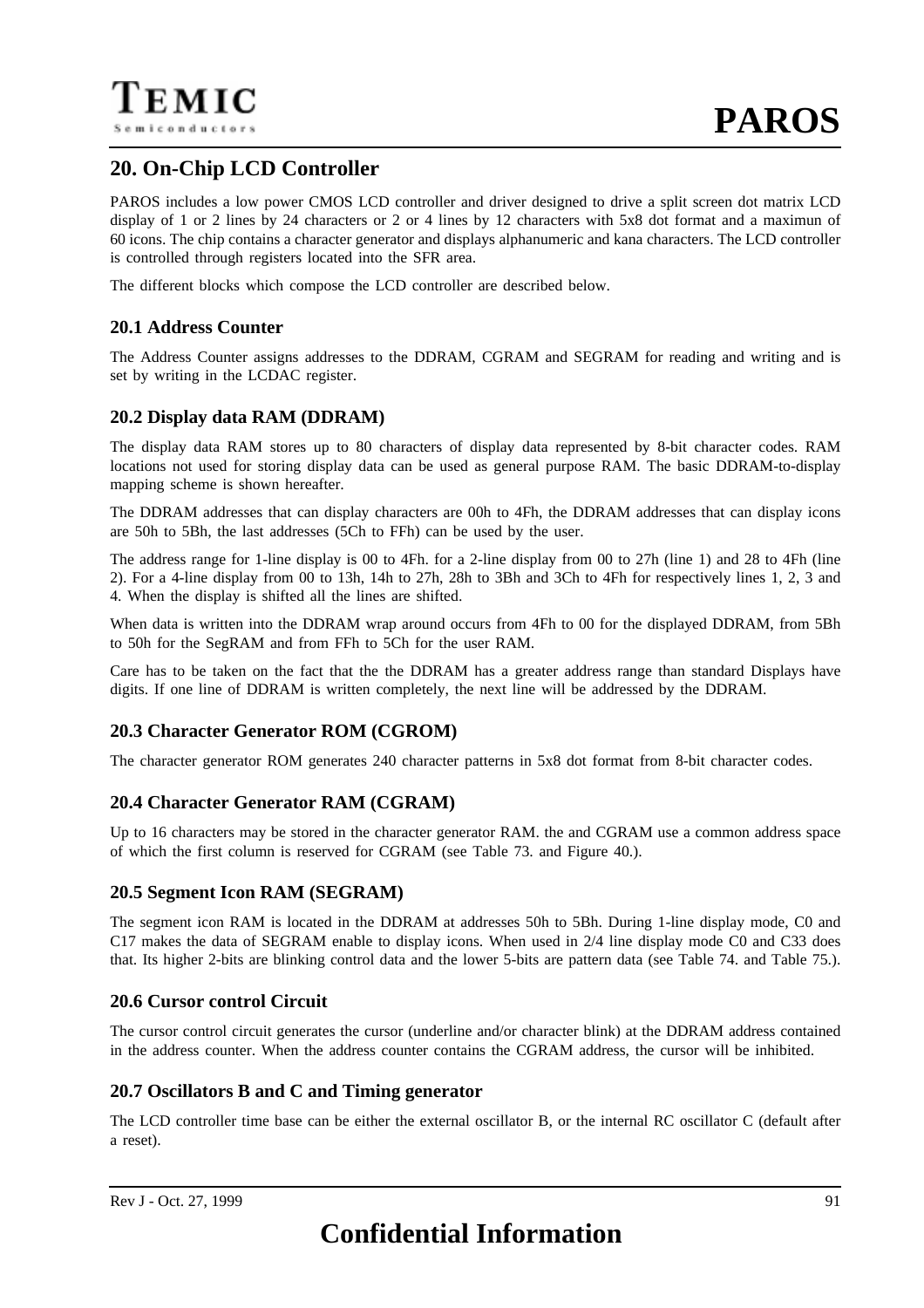## **20.8 LCD Driver Circuit**

LCD Driver circuit has 34 commons and 60 segments for LCD driving. Data from SEGRAM/CGRAM/CGROM is transfered to 60 bit segment latch serially, and then it is stored to 60 bit shift latch. When each com is selected by 34-bit common register, segment data also output through segment driver from 60-bit segment latch.

In case of 1-line display mode, COM0-COM17 have 1/17 duty, and in 2-line or 4-line mode, COM0-COM33 have 1/33 duty ratio.

Unused output should be left unconnected.

## **20.9 Programming the LCD controller**

The LCD controller is managed through the Instruction register (LCDIR), the Control Register (LCDCON)and the data register (LCDDR). BUSYF bit located into the LCDCON register, is set to one by the LCD controller during the treatment of the instruction posted into the LCDIR or LCDDR register. The CGRAM/DDRAM/SEGRAM are read or written though the Data register (LCDDR). The instruction register stores instruction code from MCU such as 'Display Clear' and address information for the DDRAM, CGRAM and SEGRAM. The instruction register can't be read by the MCU. The Data register temporally stores data to be read in the DDRAM, the CGRAM or the SEGRAM.The address counter register (LCDAC) is directly accessible by the MCU core.

The BUSYF bit indicates the free/busy status of the internal state machine of the LCD controller. If BUSYF is set to one by the LCD Controller, it indicates that no more instructions will be accepted. When a write is performed into LCDIR during BUSYF set to one, the write is not taken into account by the LCD controller. BUSYF is located into LCDCON register.

## **20.10 Voltage regulator**

One of the PCA channel is used as voltage regulator through an integrator connected to V1 input (see typical application diagram). Knowing that each PCA channel located into PAROS has an independent time base, one can be used in PWM mode though a thermic resistor to adjust the LCD voltage for a perfect contrast.

Three bits located in LCDCON (VCP2.VCP1 and VCP0) allow to program the voltage converter in off,  $V_{CC}$  and 5V until 9V in 1 volt steps. The needed voltage steps are fixed by a resistor chain connected to V1:V5.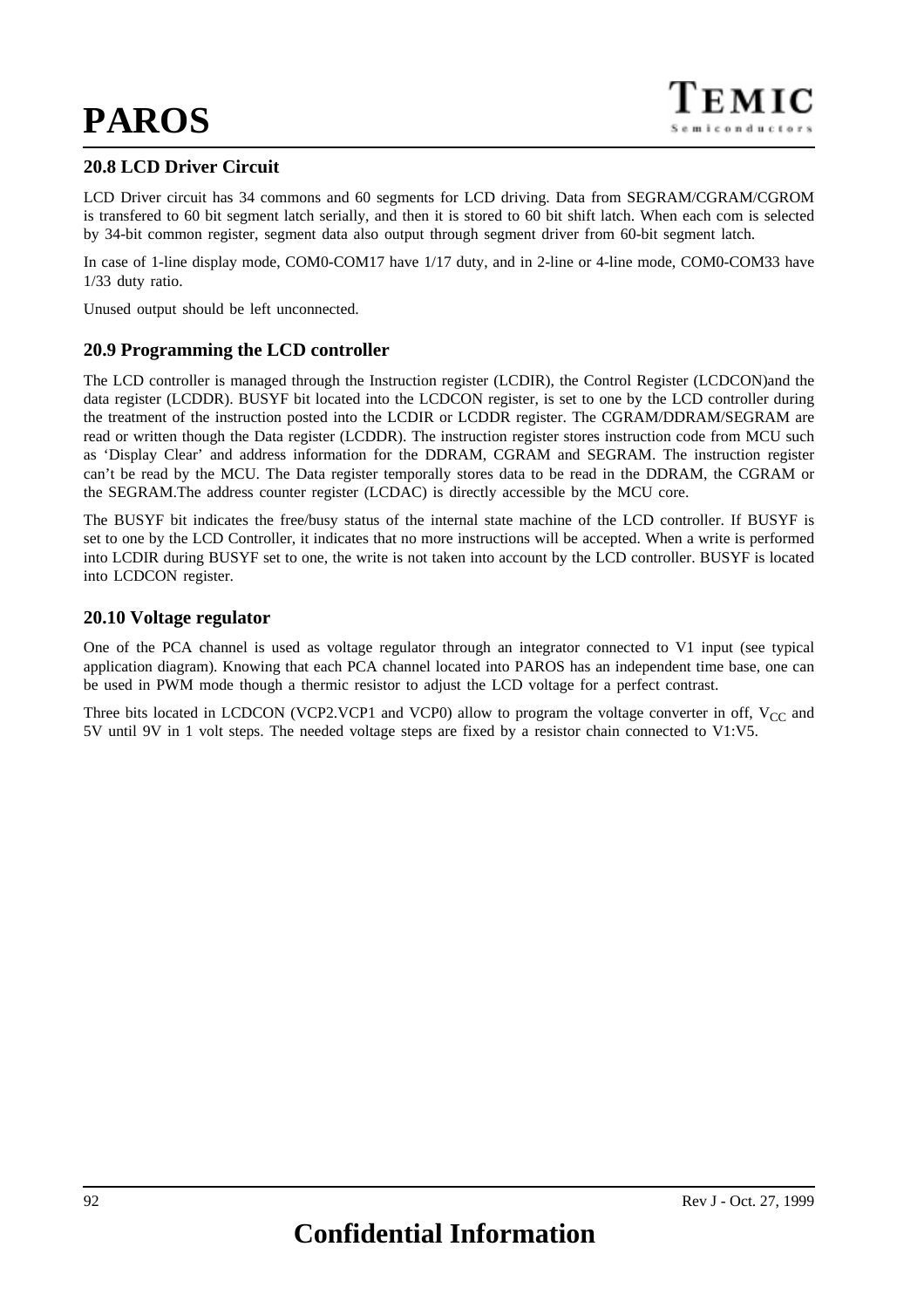## **20.11 LCD Controller Register**

## **20.11.1 LCDCON Register**

This register allows to know if the controller is writting or reading the common resources (DDRAM, ... ).It allows also to setup the voltage converter and the selection of the oscillator A, B and C.

#### **Table 72. LCDCON Register**

#### **LCDCON - LCD Control register (E3h)**

| 7                           | 6                             | 5                                           |                                                                                                                                                                                                                                                                            |                                                                                       | 3                                                                            | $\mathbf{2}$                                                                                | 1                | $\mathbf{0}$                                                                                         |  |  |  |  |  |
|-----------------------------|-------------------------------|---------------------------------------------|----------------------------------------------------------------------------------------------------------------------------------------------------------------------------------------------------------------------------------------------------------------------------|---------------------------------------------------------------------------------------|------------------------------------------------------------------------------|---------------------------------------------------------------------------------------------|------------------|------------------------------------------------------------------------------------------------------|--|--|--|--|--|
| <b>BUSYF</b>                | VCP <sub>2</sub>              | <b>KEYBONB</b>                              | <b>LCDRST</b><br>M<br>N                                                                                                                                                                                                                                                    |                                                                                       |                                                                              | VCP1                                                                                        | VCP <sub>0</sub> |                                                                                                      |  |  |  |  |  |
| <b>Bit</b><br><b>Number</b> | <b>Bit</b><br><b>Mnemonic</b> |                                             | <b>Description</b>                                                                                                                                                                                                                                                         |                                                                                       |                                                                              |                                                                                             |                  |                                                                                                      |  |  |  |  |  |
| 7                           | <b>BUSYF</b>                  | <b>Busy Flag</b>                            |                                                                                                                                                                                                                                                                            |                                                                                       |                                                                              | Set to one by the LCD controller to signal that the LCD controller is busy.                 |                  | Clear by the LCD controlled to signal that the LCD controller is ready to accept another instruction |  |  |  |  |  |
| 6                           | VCP <sub>2</sub>              |                                             | Voltage Converter Programming bit 2                                                                                                                                                                                                                                        |                                                                                       |                                                                              |                                                                                             |                  |                                                                                                      |  |  |  |  |  |
| 5                           | <b>KEYBONB</b>                | Keyboard on/off                             | When set to one, the keyboard trame on S0 to S15 is off<br>When cleared, the keyboard trame on S0 to S15 is on                                                                                                                                                             |                                                                                       |                                                                              |                                                                                             |                  |                                                                                                      |  |  |  |  |  |
| 4                           | <b>LCDRST</b>                 |                                             | Display controller reset<br>When clear, the display logic controller is reseted. No operation can be done.<br>When set, the display logic controller is running.<br>It is mandatory that this bit is cleared when the display controller clock is switched (OSCB or OSCC). |                                                                                       |                                                                              |                                                                                             |                  |                                                                                                      |  |  |  |  |  |
| 3                           | M                             |                                             | <b>Display configuration</b>                                                                                                                                                                                                                                               |                                                                                       |                                                                              |                                                                                             |                  |                                                                                                      |  |  |  |  |  |
| 2                           | N                             | М<br>$\overline{0}$<br>$\Omega$             | Comments<br>$\overline{\mathbf{N}}$<br>$\mathbf{0}$<br>reserved<br>1.<br>0<br>1                                                                                                                                                                                            | 1 line x 24, MUX 1:17<br>2 lines x 24, MUX 1:33<br>4 lines x 12 MUX 1:33              |                                                                              |                                                                                             |                  |                                                                                                      |  |  |  |  |  |
| $\mathbf{1}$                | VCP1                          | Voltage Converter Programming bit1 and bit0 |                                                                                                                                                                                                                                                                            |                                                                                       |                                                                              |                                                                                             |                  |                                                                                                      |  |  |  |  |  |
| $\boldsymbol{0}$            | VCP <sub>0</sub>              | VCP2<br>$\overline{0}$<br>0<br>0<br>0       | VCP1<br>$\mathbf{0}$<br>$\overline{0}$<br>$\Omega$<br>$\theta$                                                                                                                                                                                                             | VCP <sub>0</sub><br>$\boldsymbol{0}$<br>$\boldsymbol{0}$<br>$^{(1)}$<br>$\theta$<br>1 | Comments<br>Reserved<br>Voltage 6V<br>Voltage 7V<br>Voltage 8V<br>Voltage 9V | Voltage converter off<br>Voltage $V_{CC}$ (5V or 3V)<br>Voltage 5V (only if $V_{CC} = 3V$ ) |                  |                                                                                                      |  |  |  |  |  |

Reset Value  $= 0X00 0000$ 

#### **20.11.2 LCDIR Register**

This register contains the opcode of the instruction to execute by the LCD controller.

#### **LCDIR - Instruction register for LCD (E6h)**



Reset Value  $= 0000 0000$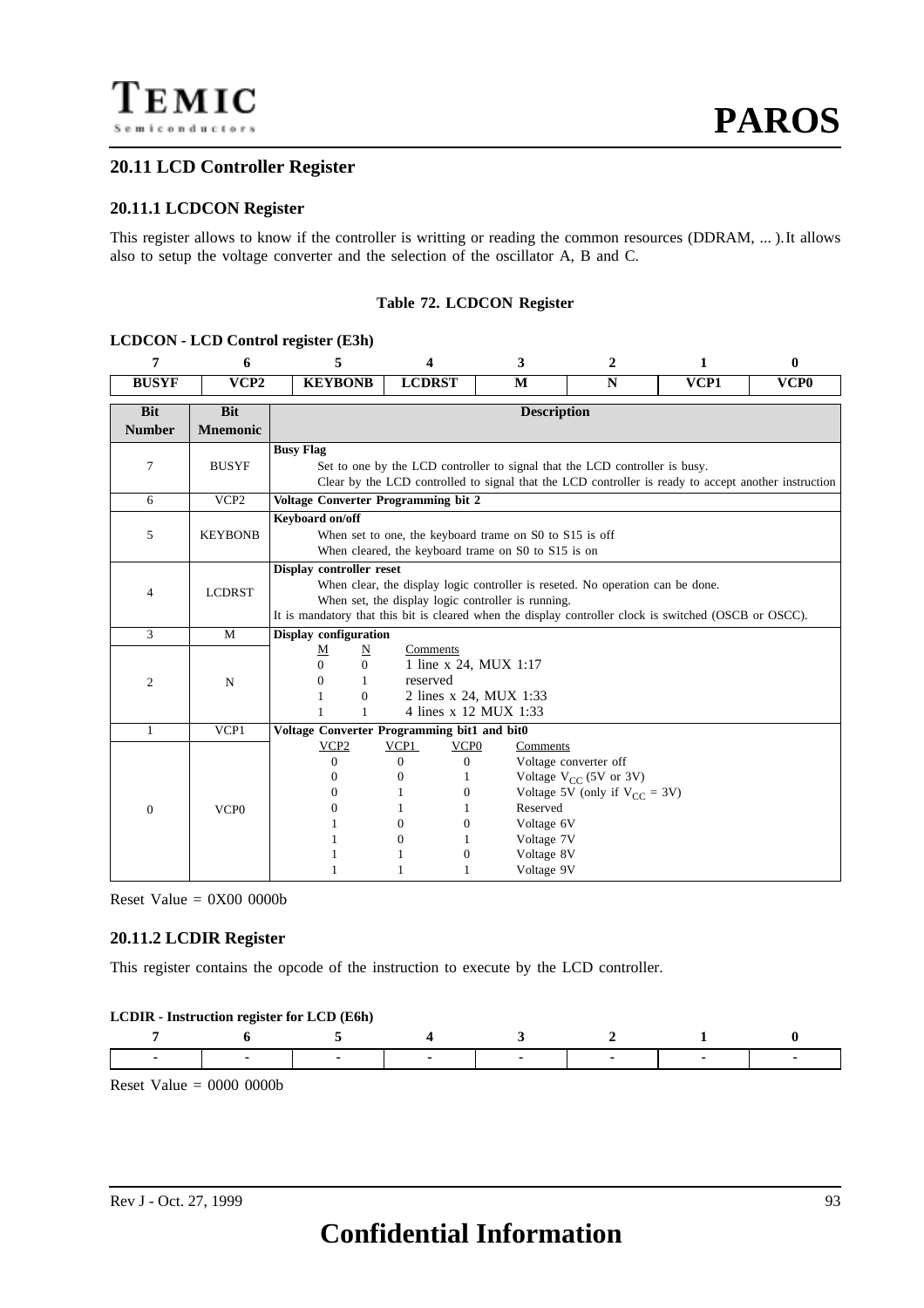**PAROS**

## **20.11.3 LCDDR Register**

This register contains the data to write or to read to/from the LCD controller. Before writting or reading to this register, the R/W bit in the LCDIR register has to be setup for the read or write operation.

#### **LCDDR - Data register for LCD (E7h)**

|                                                                                                                                                                                                                                |  | $\sim$ 3 $\sim$ 2 |  |
|--------------------------------------------------------------------------------------------------------------------------------------------------------------------------------------------------------------------------------|--|-------------------|--|
| the second contract of the second contract of the second contract of the second contract of the second contract of the second contract of the second contract of the second contract of the second contract of the second cont |  |                   |  |
|                                                                                                                                                                                                                                |  |                   |  |

Reset Value  $= 0000 0000$ 

## **20.11.4 LCDAC Register**

This register contains the address to access to the DDRAM, CGRAM or SEGRAM. The selection of the RAM is done by setting the AS0 bit in the LCDIR register.

#### **LCDAC - Address Counter register for LCD (E5h)**

|  | the contract of the contract of the contract of |  |  |
|--|-------------------------------------------------|--|--|

Reset Value  $= 0000 0000$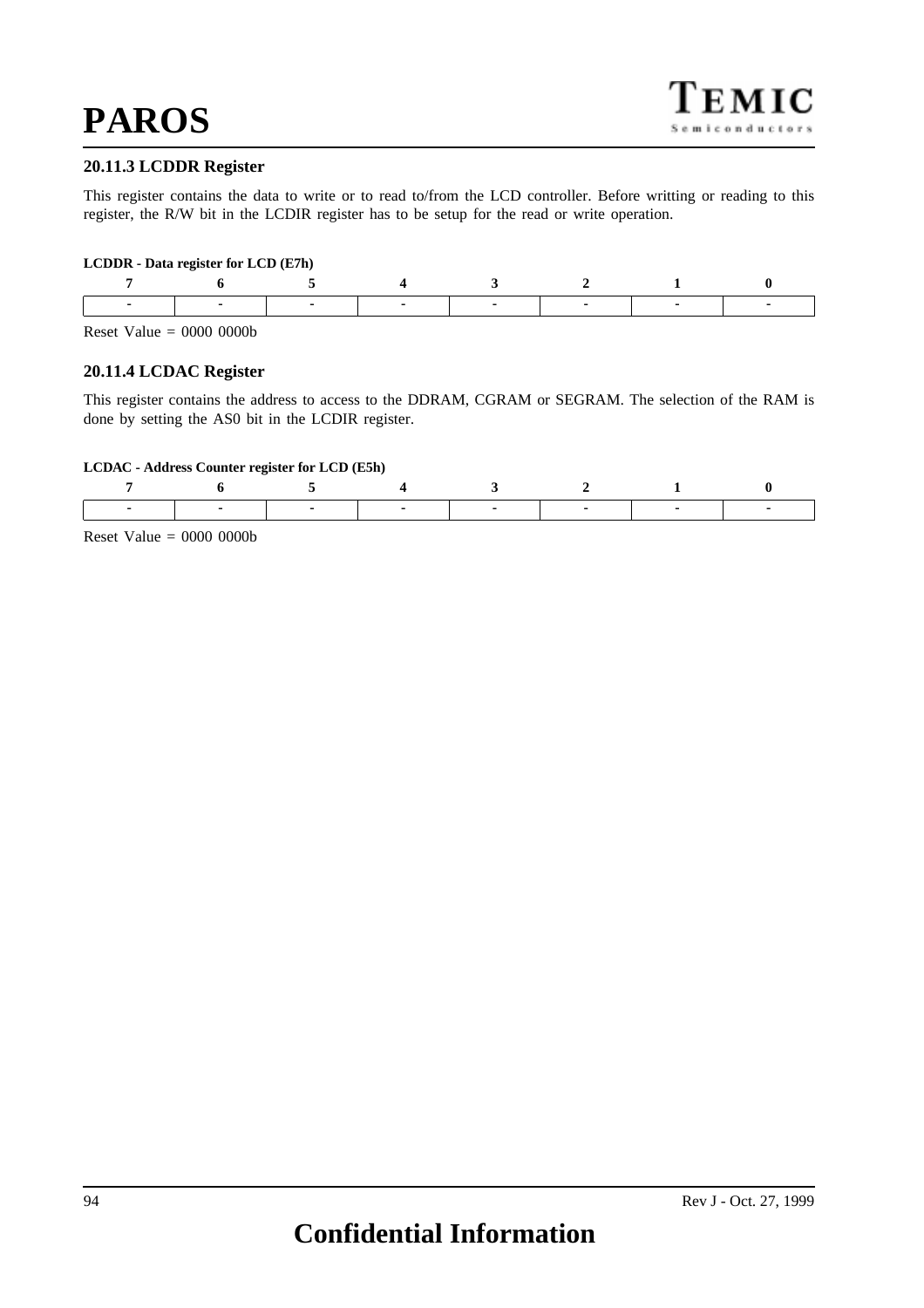

## **20.11.5 DDRAM - to Display Mappings**



**Figure 37. DDRAM-to-display mapping; no shift.**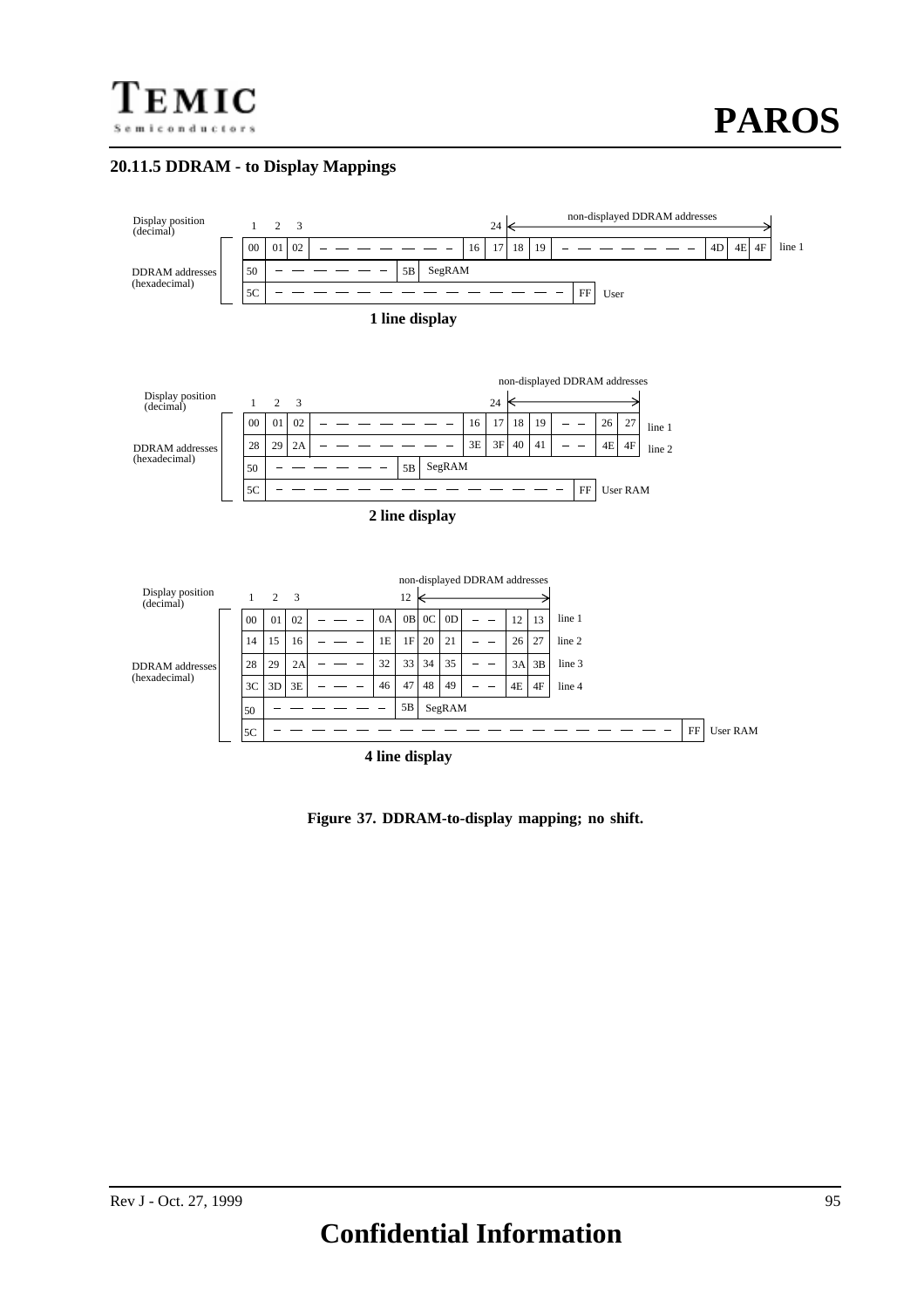# **PAROS**



**Figure 38. DDRAM-to-display mapping; right shift.**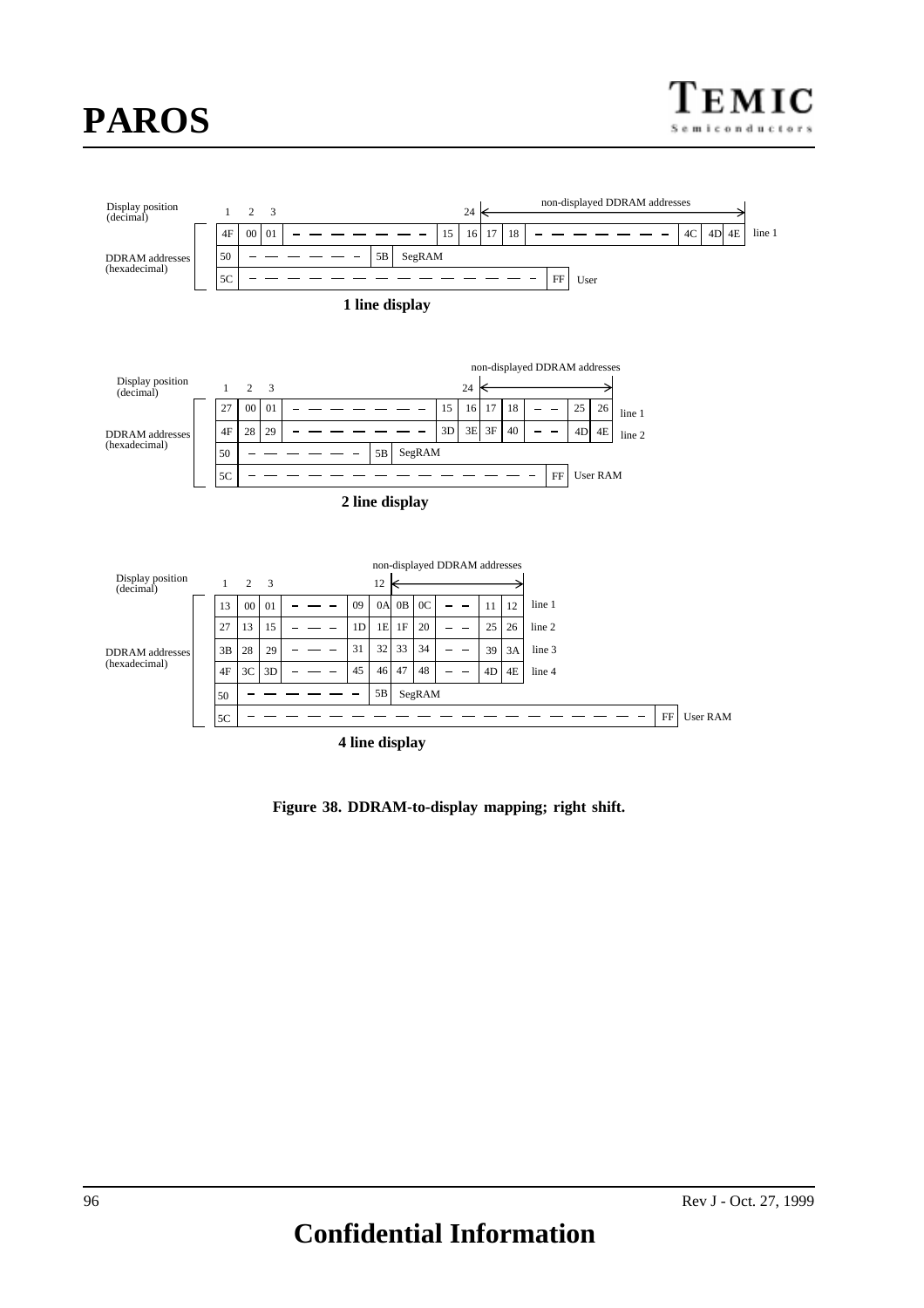



**Figure 39. DDRAM-to-display mapping; left shift.**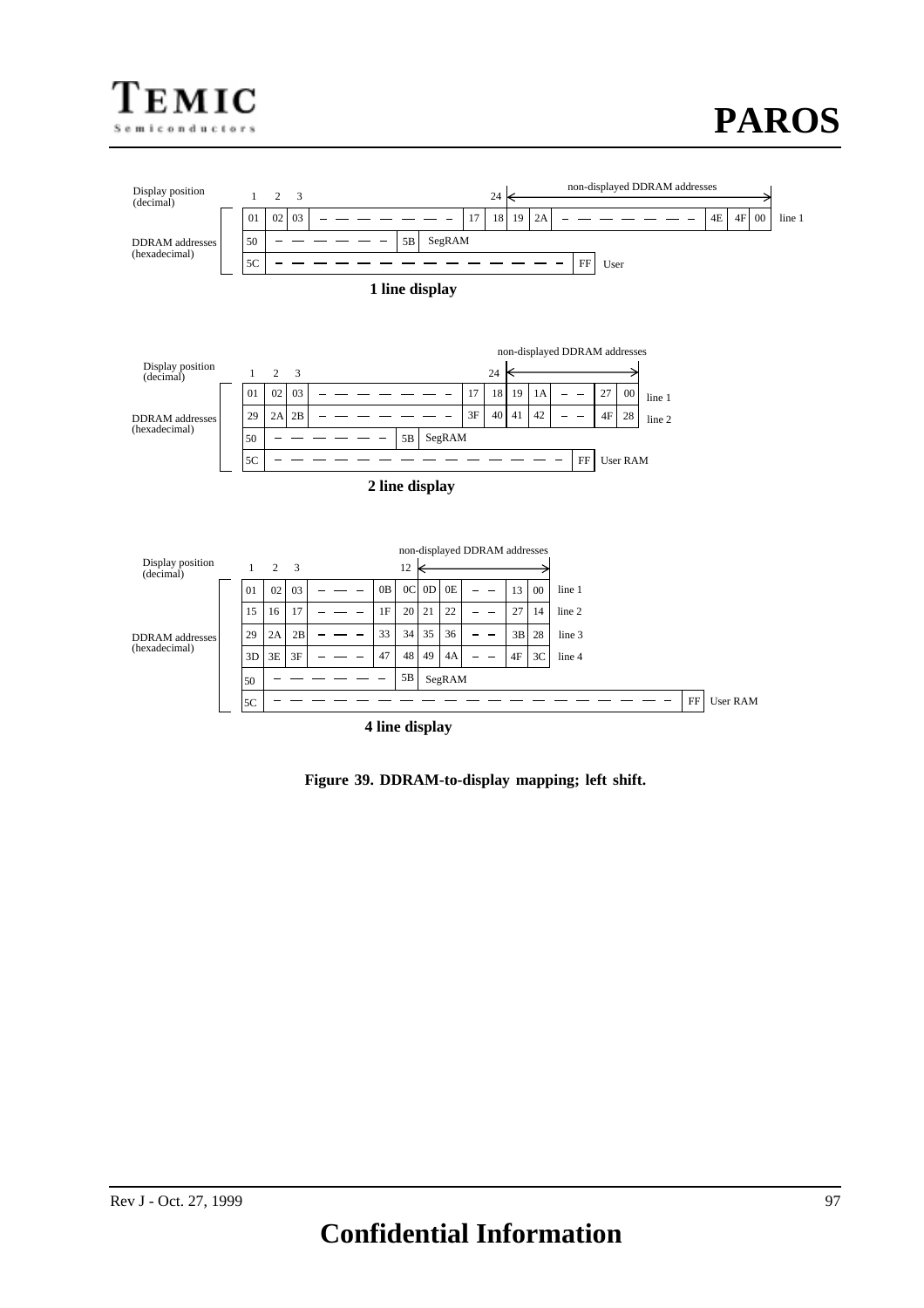<span id="page-97-0"></span>**PAROS**

## **Table 73. Relationship between Character Code (DDRAM) and Character Pattern (CGRAM)**

|          | <b>Character Code (DDRAM data)</b> |          |                      |                |               |          |               |                |          | <b>CGRAM</b> address            |          |                |                |                 |              |                |                |                |              | <b>Pattern</b>       |
|----------|------------------------------------|----------|----------------------|----------------|---------------|----------|---------------|----------------|----------|---------------------------------|----------|----------------|----------------|-----------------|--------------|----------------|----------------|----------------|--------------|----------------------|
|          |                                    |          |                      |                |               |          |               |                |          | (upper 4 bits $= 0000$ )        |          |                |                |                 |              |                |                |                |              | number               |
| D7       | D6                                 | D5       | D4                   | D3             | $\mathbf{D2}$ | D1       | $\mathbf{D0}$ | A6             | A5       | A4                              | A3       | A2             | A1             | $\overline{A0}$ | <b>P4</b>    | <b>P3</b>      | P <sub>2</sub> | P1             | $_{\rm P0}$  | pattern 1            |
| $\Omega$ | $\Omega$                           | $\theta$ | $\theta$             | $\Omega$       | $\Omega$      | $\theta$ | $\Omega$      | $\Omega$       | $\theta$ | $\Omega$                        | $\theta$ | $\Omega$       | $\theta$       | $\theta$        | $\Omega$     | $\mathbf{1}$   | $\mathbf{1}$   | $\mathbf{1}$   | $\Omega$     |                      |
|          |                                    |          | $\bullet$<br>٠       |                |               |          |               |                |          | ٠<br>$\blacksquare$             |          | $\Omega$       | $\theta$       | 1               | $\mathbf{1}$ | $\theta$       | $\Omega$       | $\theta$       | $\mathbf{1}$ |                      |
|          |                                    |          | $\ddot{\phantom{a}}$ |                |               |          |               |                |          | ٠<br>$\ddot{\phantom{a}}$       |          | $\Omega$       | 1              | $\Omega$        | $\mathbf{1}$ | $\theta$       | $\Omega$       | $\Omega$       | $\mathbf{1}$ |                      |
|          |                                    |          | $\ddot{\cdot}$       |                |               |          |               |                |          | $\cdot$<br>$\blacksquare$       |          | $\Omega$       | 1              | 1               | 1            | 1              | 1              | 1              | 1            |                      |
|          |                                    |          | $\bullet$            |                |               |          |               |                |          | ٠                               |          | 1              | $\Omega$       | $\theta$        | $\mathbf{1}$ | $\Omega$       | $\Omega$       | $\theta$       | 1            |                      |
|          |                                    |          | $\ddot{\phantom{a}}$ |                |               |          |               |                |          | ٠<br>$\ddot{\phantom{a}}$       |          |                | $\Omega$       | $\mathbf{1}$    | $\mathbf{1}$ | $\Omega$       | $\Omega$       | $\theta$       | $\mathbf{1}$ |                      |
|          |                                    |          | $\ddot{\phantom{a}}$ |                |               |          |               |                |          | ٠<br>$\blacksquare$             |          |                | 1              | $\Omega$        | $\mathbf{1}$ | $\Omega$       | $\Omega$       | $\Omega$       | $\mathbf{1}$ |                      |
|          |                                    |          | ÷                    |                |               |          |               |                |          | ٠                               |          |                |                | 1               | $\Omega$     | $\Omega$       | $\Omega$       | $\Omega$       | $\Omega$     |                      |
|          |                                    |          |                      | $\bullet$<br>÷ |               |          |               | $\ddot{\cdot}$ |          | ٠<br>$\ddot{\phantom{a}}$       |          |                | $\bullet$      |                 |              |                |                |                |              | $\ddot{\phantom{a}}$ |
| $\theta$ | 0                                  | $\Omega$ | $\theta$             |                |               |          |               |                |          |                                 |          | $\overline{0}$ | $\overline{0}$ | $\overline{0}$  | 1            | $\overline{0}$ | $\overline{0}$ | $\overline{0}$ | $\perp$      | pattern 16           |
|          |                                    |          | $\ddot{\cdot}$       |                |               |          |               |                |          | $\cdot$<br>$\blacksquare$       |          | $\Omega$       | $\theta$       | 1               | 1            | $\Omega$       | $\Omega$       | $\theta$       | 1            |                      |
|          |                                    |          | $\bullet$<br>٠       |                |               |          |               |                |          | ٠                               |          | $\Omega$       | 1              | $\Omega$        | $\mathbf{1}$ | $\Omega$       | $\Omega$       | $\Omega$       | $\mathbf{1}$ |                      |
|          |                                    |          | $\ddot{\phantom{a}}$ |                |               |          |               |                |          | ٠<br>ä,                         |          | $\Omega$       | 1              | 1               | $\mathbf{1}$ | 1              |                |                | 1            |                      |
|          |                                    |          | $\bullet$<br>$\cdot$ |                |               |          |               |                |          | ٠<br>٠                          |          |                | $\Omega$       | $\theta$        | $\mathbf{1}$ | $\Omega$       | $\Omega$       | $\theta$       | $\mathbf{1}$ |                      |
|          |                                    |          | $\bullet$<br>$\cdot$ |                |               |          |               |                |          | ٠<br>٠                          |          |                | $\Omega$       | 1               | $\mathbf{1}$ | $\Omega$       | $\Omega$       | $\Omega$       | $\mathbf{1}$ |                      |
|          |                                    |          | $\ddot{\phantom{a}}$ |                |               |          |               |                |          | $\cdot$<br>$\ddot{\phantom{a}}$ |          |                | 1              | $\theta$        | $\mathbf{1}$ | $\Omega$       | $\Omega$       | $\Omega$       | $\mathbf{1}$ |                      |
|          |                                    |          | $\bullet$<br>$\cdot$ |                |               |          |               |                |          |                                 |          |                |                |                 | $\Omega$     | $\Omega$       | $\Omega$       | $\Omega$       | $\Omega$     |                      |

(5x8 dot Character pattern example)



**Figure 40. Cursor and blink display examples**

EMIC

Semi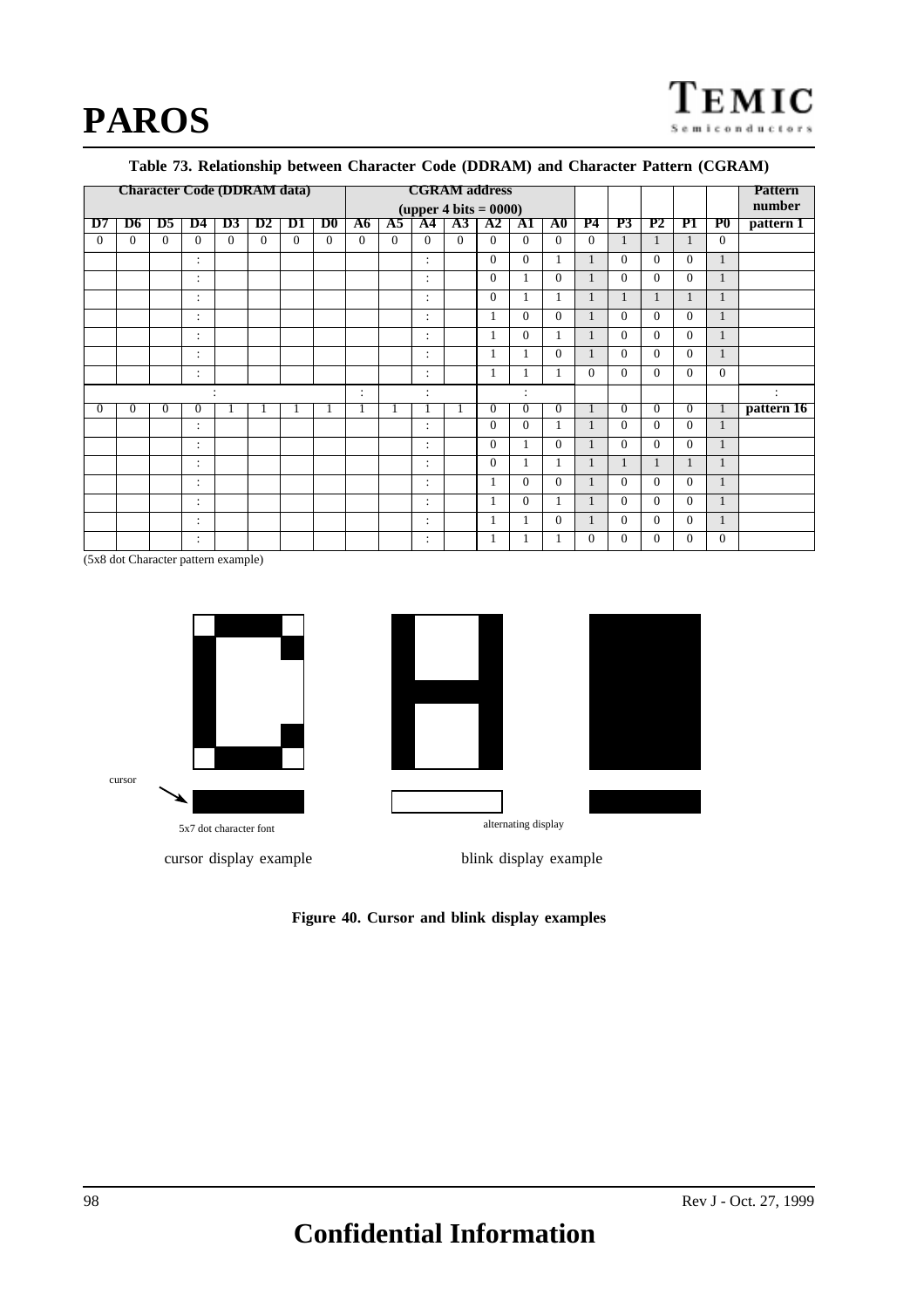<span id="page-98-0"></span>**TEMIC** Semiconductors

|                |                | <b>SEGRAM</b> address |                |    |                | <b>SEGRAM</b> data display pattern |                 |                      |                 |                  |                 |  |  |
|----------------|----------------|-----------------------|----------------|----|----------------|------------------------------------|-----------------|----------------------|-----------------|------------------|-----------------|--|--|
| A <sub>3</sub> | A2             | A1                    | A <sub>0</sub> | D7 | D <sub>6</sub> | D <sub>5</sub>                     | D <sub>4</sub>  | D <sub>3</sub>       | D2              | D1               | D <sub>0</sub>  |  |  |
| $\mathbf{0}$   | $\overline{0}$ | $\mathbf{0}$          | $\mathbf{0}$   | B1 | B <sub>0</sub> | $\mathbf X$                        | S <sub>0</sub>  | S <sub>1</sub>       | S <sub>2</sub>  | S <sub>3</sub>   | S <sub>4</sub>  |  |  |
| $\mathbf{0}$   | $\Omega$       | $\Omega$              | $\mathbf{1}$   | B1 | B <sub>0</sub> | $\mathbf X$                        | S <sub>5</sub>  | S <sub>6</sub>       | S7              | S8               | <b>S9</b>       |  |  |
| $\mathbf{0}$   | $\overline{0}$ | $\mathbf{1}$          | $\mathbf{0}$   | B1 | B <sub>0</sub> | $\mathbf{x}$                       | S <sub>10</sub> | S <sub>11</sub>      | S <sub>12</sub> | S <sub>13</sub>  | S14             |  |  |
| $\mathbf{0}$   | $\overline{0}$ | $\mathbf{1}$          | $\mathbf{1}$   | B1 | B <sub>0</sub> | X                                  | S <sub>15</sub> | S <sub>16</sub>      | S <sub>17</sub> | S18              | S <sub>19</sub> |  |  |
| $\mathbf{0}$   | $\mathbf{1}$   | $\overline{0}$        | $\mathbf{0}$   | B1 | B <sub>0</sub> | X                                  | S <sub>20</sub> | S <sub>21</sub>      | S22             | S <sub>2</sub> 3 | S <sub>24</sub> |  |  |
| $\mathbf{0}$   | 1              | $\overline{0}$        | $\mathbf{1}$   | B1 | B <sub>0</sub> | $\mathbf X$                        | S <sub>25</sub> | S <sub>26</sub>      | S27             | S <sub>28</sub>  | S <sub>29</sub> |  |  |
| $\Omega$       | $\mathbf{1}$   | $\mathbf{1}$          | $\Omega$       | B1 | B <sub>0</sub> | X                                  | S30             | S31                  | S32             | S33              | S34             |  |  |
| $\mathbf{0}$   | $\mathbf{1}$   | $\mathbf{1}$          | $\mathbf{1}$   | B1 | B <sub>0</sub> | X                                  | S35             | S36                  | S37             | S38              | S39             |  |  |
| 1              | $\overline{0}$ | $\overline{0}$        | $\mathbf{0}$   | B1 | B <sub>0</sub> | X                                  | S <sub>40</sub> | S41                  | S42             | S43              | S44             |  |  |
| 1              | $\overline{0}$ | $\overline{0}$        | 1              | B1 | B <sub>0</sub> | $\mathbf X$                        | S45             | S46                  | S <sub>47</sub> | S48              | S49             |  |  |
| $\mathbf{1}$   | $\overline{0}$ | $\mathbf{1}$          | $\mathbf{0}$   | B1 | B <sub>0</sub> | $\mathbf X$                        | S50             | S51                  | S52             | S53              | S54             |  |  |
| $\mathbf{1}$   | $\overline{0}$ | $\mathbf{1}$          | $\mathbf{1}$   | B1 | B <sub>0</sub> | $\mathbf X$                        | S <sub>55</sub> | S <sub>56</sub>      | S <sub>57</sub> | S58              | S59             |  |  |
|                |                | <b>Control Bit</b>    |                |    |                |                                    |                 | <b>Blinking Port</b> |                 |                  |                 |  |  |
| $\rm BE$       | B1             | B <sub>0</sub>        |                |    |                |                                    |                 |                      |                 |                  |                 |  |  |
| $\overline{0}$ | $\mathbf X$    | $\mathbf x$           |                |    |                |                                    |                 | No blink             |                 |                  |                 |  |  |
| $\mathbf{1}$   | $\theta$       | $\boldsymbol{0}$      |                |    |                |                                    |                 | No blink             |                 |                  |                 |  |  |
| 1              | $\theta$       | $\mathbf{1}$          |                |    |                |                                    |                 | D <sub>4</sub>       |                 |                  |                 |  |  |
| $\mathbf{1}$   | $\mathbf{1}$   | $\mathbf X$           |                |    |                |                                    |                 | $D4\neg D0$          |                 |                  |                 |  |  |

#### **Table 74. Relationship between SEGRAM address and display pattern**

*1. B0, B1: Blinking control bit*

*2. S0~S59: Icon pattern ON/OFF*

*3. "X": Don't care*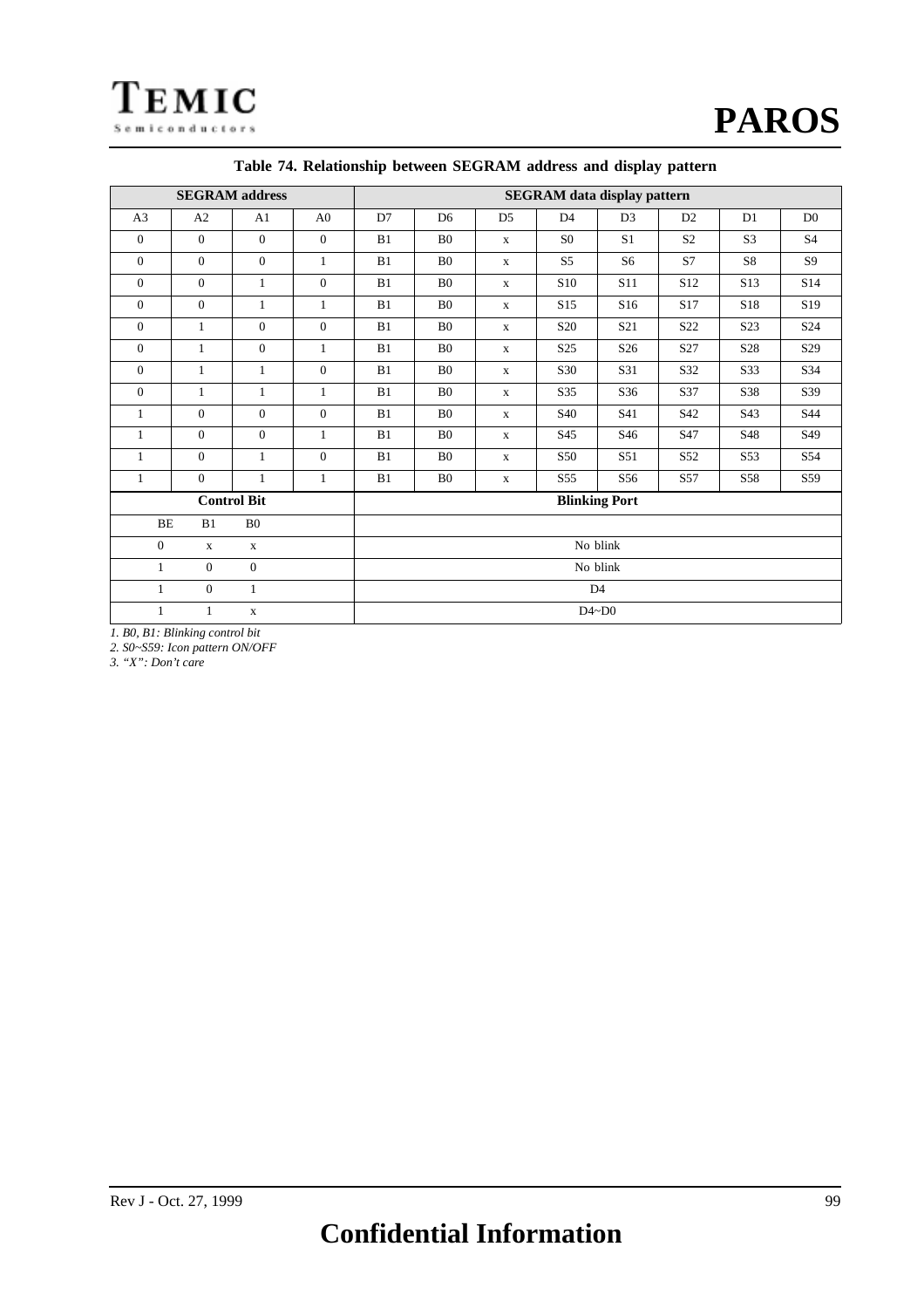|  | Table 75. CGROM Character Code Table |  |
|--|--------------------------------------|--|
|  |                                      |  |

<span id="page-99-0"></span>

| lower<br>6 bits | upper<br>4 bits    | 0000 | 0001               | 0010                | 0011                           | 0100                          | 0101                  | 0110                                                         | 0111                        | 1000                        | 1001                       | 1010                         | 1011      | 1100                                         | 1101             | 1110                                   | 1111              |
|-----------------|--------------------|------|--------------------|---------------------|--------------------------------|-------------------------------|-----------------------|--------------------------------------------------------------|-----------------------------|-----------------------------|----------------------------|------------------------------|-----------|----------------------------------------------|------------------|----------------------------------------|-------------------|
| <b>XXXX</b>     | 0000               | 1    | <br>п<br>г<br>п    |                     |                                | <br>٠<br>Î<br>:               | ₩<br>i'''<br>!        | $\overline{\mathbf{r}}_i$                                    | <br>$\blacksquare$<br><br>п | m                           | n.                         |                              |           | п.                                           |                  |                                        |                   |
| XXXX            | 0001               | 2    |                    | i<br>$\blacksquare$ |                                | <br>٠                         |                       |                                                              |                             | п                           | п                          | ш                            | <br><br>٠ | г                                            |                  |                                        |                   |
| <b>XXXX</b>     | 0010               | З    |                    | H<br>į<br>٠         |                                |                               |                       |                                                              |                             |                             |                            | <br>Ξ                        |           | I                                            |                  |                                        |                   |
| <b>XXXX</b>     | 0011               | 4    | ٠<br>. .<br>       | p<br>               |                                | ×                             |                       |                                                              |                             | л                           |                            | ı                            |           | <br>٠<br>п                                   |                  |                                        |                   |
| <b>XXXX</b>     | 0100               | 5    |                    |                     |                                | $\bullet$                     | .<br>п                |                                                              | п                           |                             | ۵                          |                              |           |                                              |                  |                                        |                   |
| XXXX            | 0101               | 6    |                    |                     |                                |                               | Ξ<br>٠<br>::::<br>i   |                                                              | i                           |                             |                            | н.<br>                       |           |                                              | в                |                                        | п                 |
| XXXX            | 0110               | 7    |                    |                     |                                |                               | i                     |                                                              | E,<br>$\blacksquare$        | m m                         | п<br>u a                   |                              |           |                                              |                  |                                        | .<br>.            |
| XXXX            | 0111               | 8    | ٠<br>i<br>8 U      | ш<br>ж              | .                              | <br>ì                         | i                     |                                                              | I<br>š                      |                             | ٠,                         |                              |           |                                              | .                |                                        |                   |
| <b>XXXX</b>     | 1000               | 9    |                    | ш<br>٠              |                                | Ì<br>٠                        |                       | Ξ                                                            |                             |                             | ٠                          | Ξ                            |           |                                              | ۲                | я                                      |                   |
| <b>XXXX</b>     | 1001               | 10   | <br>г<br>٠         | ■                   | <br>                           | <br>٠<br>.:.                  | ---                   | в<br>6 H<br>Ľ<br>J.                                          | п.                          | $\blacksquare$              | . .                        |                              |           |                                              | H<br>i<br>i<br>÷ | <br>٠                                  | в                 |
| <b>XXXX</b>     | 1010               | 11   | ×                  |                     | . .<br><br>.,<br>              | .                             | .                     | <b>N W</b><br>п                                              | .                           |                             | ۰                          |                              | Ξ<br>ь    |                                              | i                | H                                      | Η                 |
| <b>XXXX</b>     | 1011               | 12   | ,,,,,<br>I         | Ξ                   | ∺<br>.,<br>в<br>$\blacksquare$ | ■<br>i                        |                       | ٠<br>٠                                                       |                             | $\blacksquare$<br><br>٠<br> | H                          | ׃                            |           |                                              | H                |                                        | . .<br>ï          |
| <b>XXXX</b>     | 1100               | 13   | <br>$\blacksquare$ |                     | ۰                              | ÷                             | sī s<br>H             | <br>п<br>.:.                                                 | ÷<br>ē<br>H                 | . .<br>日長<br>               |                            | Ξ                            | m         |                                              | F<br>$\ddot{ }$  | <br>÷<br>٠<br>÷                        | ::<br>٠<br>÷<br>н |
| xxx 1101        |                    | 14   | ٠<br>I             |                     |                                | Ĩ<br>H<br>Ī<br>$\blacksquare$ | .<br>в<br>            | <br>İ<br>η<br>۰                                              | ٠                           | в.<br>H<br>                 |                            | "¦<br>                       |           |                                              |                  |                                        | ٠                 |
|                 | $\sim$<br>xxx 1110 | 15   |                    | ×                   |                                | I<br>i.<br>ă<br>ī             |                       | H<br>п<br>$\blacksquare$<br>$\blacksquare$<br>$\blacksquare$ |                             | ٠<br>$\blacksquare$         | :"<br>ш<br>٠<br><b>MM1</b> | ,,,,<br>п.<br><br>           |           | <br>i<br>п<br>٠                              | п                | <br>m.<br>i<br>ш<br>■                  |                   |
| xxx 1111        |                    | 16   | . .<br>Ë           |                     | m                              | 86 B<br>i<br>                 | $\blacksquare$<br>--- |                                                              |                             | <br>H<br>H                  | <br>有害                     | $\frac{\pi}{\pi}$<br>٠<br>変更 |           | $\frac{1}{2}$<br>$\blacksquare$<br>$\bullet$ | ₩                | ٠<br>п<br>ī<br>$\blacksquare$<br>π<br> | m<br>"            |

*Characters 1 to 16 (when the upper 4 bits are zero) will be mapped in the CGRAM*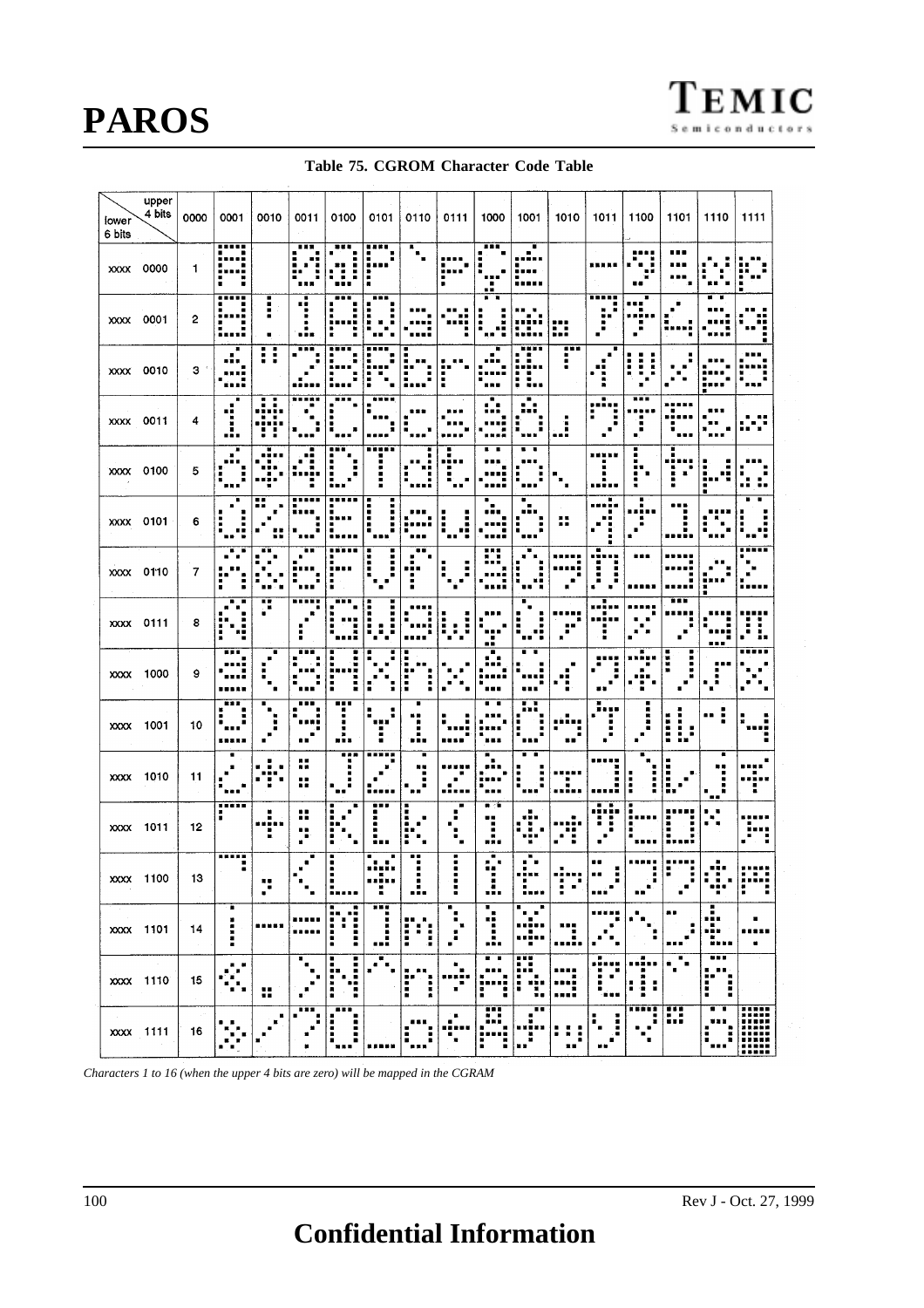## **20.12 Instructions**

The instruction is written into the LCDIR register. The table 1 shows the instruction set supported by the LCD controller. Only two PAROS registers, the instruction Register (IR) and the Data Register (DR) can be directly controlled by the microcontroller. Before internal operation, control information is stored temporarily in these registers to allow interface to various types of microcontrollers which operate at different speeds or to allow interface to peripheral control ICs.

The PAROS operation is controlled by the instructions shown in Table 59. together with their execution time. Details are explained in subsequent sections.

Instructions are of 4 categories, those that:

- 1- Designate PAROS functions such as display format, data length, etc...
- 2 -Set internal RAM addresses
- 3- Perform data transfer with internal RAM
- 4- Others.

In normal use, category 3 instructions are used most frequently. However, automatic incrementing by 1 (or decrementing by 1) of internal RAM addresses after each data write lessens the microcontroller program load. The display shift in particular can be performed concurrently with display write, enabling the designer to develop systems in minimum time with maximum programming efficiency.

During internal operation, no instruction other than "Read busy flag and address" will be executed. Because the Busy Flag is set to logic 1 while an instruction is being executed, check to make sure it is on logic 0 before sending the next instruction execution time. An instruction sent while Busy Flag (BF) is HIGH will not be executed.

| <b>Instruction</b>         |                |                 |                 |                |                 |                |              |              | <b>Description</b>                                         |  |  |  |
|----------------------------|----------------|-----------------|-----------------|----------------|-----------------|----------------|--------------|--------------|------------------------------------------------------------|--|--|--|
|                            | DB7            | DB <sub>6</sub> | D <sub>B5</sub> | DB4            | DB <sub>3</sub> | DB2            | DB1          | DB0          |                                                            |  |  |  |
| Clear Display              | $\overline{0}$ | $\overline{0}$  | $\Omega$        | $\overline{0}$ | $\overline{0}$  | $\overline{0}$ | $\mathbf{0}$ | $\mathbf{1}$ | Write "20H" to DDRAM and set DDRAM address to              |  |  |  |
|                            |                |                 |                 |                |                 |                |              |              | "00H" from AC                                              |  |  |  |
|                            |                |                 |                 |                |                 |                |              |              | Set DDRAM address to "00H" from AC and return cursor       |  |  |  |
| Return Home                | $\Omega$       | $\Omega$        | $\Omega$        | $\Omega$       | $\Omega$        | $\Omega$       | $\mathbf{1}$ | $\mathbf x$  | to its original position if shifted. The contents of DDRAM |  |  |  |
|                            |                |                 |                 |                |                 |                |              |              | are not changed                                            |  |  |  |
|                            |                |                 |                 |                |                 |                |              |              | Assign cursor moving direction                             |  |  |  |
|                            |                |                 |                 |                |                 |                |              |              | $I/D = "1"$ : increment.                                   |  |  |  |
| Entry Mode Set             | $\mathbf{0}$   | $\theta$        | $\Omega$        | $\Omega$       | $\mathbf{0}$    | 1              | I/D          | S            | $I/D = "0"$ : decrement and display shift enable bit.      |  |  |  |
|                            |                |                 |                 |                |                 |                |              |              | $S = "1"$ : make display shift of the enabled lines by the |  |  |  |
|                            |                |                 |                 |                |                 |                |              |              | DS4 - DS1 bits in the Shift Enable instruction             |  |  |  |
|                            |                |                 |                 |                |                 |                |              |              | $S = "0"$ : display shift disable                          |  |  |  |
|                            |                |                 |                 |                |                 |                |              |              | Set display/cursor/blink on/off                            |  |  |  |
|                            |                |                 |                 |                |                 |                |              |              | $D = "1"$ : display on                                     |  |  |  |
| Display ON/OFF             |                |                 |                 |                |                 |                |              |              | $D = "0"$ : display off                                    |  |  |  |
| Control                    | $\mathbf{0}$   | $\mathbf{0}$    | $\Omega$        | $\Omega$       | $\mathbf{1}$    | D              | $\mathsf{C}$ | B            | $C = "1" : cursor on$                                      |  |  |  |
|                            |                |                 |                 |                |                 |                |              |              | $C = "0"$ : cursor off                                     |  |  |  |
|                            |                |                 |                 |                |                 |                |              |              | $B = "1" : blink$ on                                       |  |  |  |
|                            |                |                 |                 |                |                 |                |              |              | $B = "0"$ : blink off                                      |  |  |  |
|                            |                |                 |                 |                |                 |                |              |              | Cursor or display shift                                    |  |  |  |
| Cursor or Display          |                |                 |                 |                |                 |                |              |              | $S/C = "1"$ : display shift                                |  |  |  |
| <b>Shift</b>               | $\Omega$       | $\overline{0}$  | $\Omega$        | 1              | S/C             | R/L            | X            | X            | $S/C = "0"$ : cursor shift                                 |  |  |  |
|                            |                |                 |                 |                |                 |                |              |              | $R/L = "1"$ : shift to right                               |  |  |  |
|                            |                |                 |                 |                |                 |                |              |              | $R/L = "0"$ : shift to left<br>Icon Blink Enable:          |  |  |  |
| <b>Icon Blink selector</b> | $\mathbf{0}$   | $\Omega$        | 1               |                | $\mathbf x$     |                |              | <b>BE</b>    | $BE = 0$ , Icon Blink Enable                               |  |  |  |
|                            |                |                 |                 | X              |                 | X              | X            |              | $BE = 1$ , Icon Blink Disable                              |  |  |  |
|                            |                |                 |                 |                |                 |                |              |              | Read/Write operation:                                      |  |  |  |
|                            |                |                 |                 |                |                 |                |              |              | $R/W = 1$ : read                                           |  |  |  |
|                            |                |                 |                 |                |                 |                |              |              | $R/W = 0$ : write                                          |  |  |  |
| Set RAM selector           | $\Omega$       | 1               | $\mathbf{x}$    | X              | X               | R/W            | X            | AS           | Address pointer selection:                                 |  |  |  |
|                            |                |                 |                 |                |                 |                |              |              | $AS = 0$ , DDRAM/SEGRAM                                    |  |  |  |
|                            |                |                 |                 |                |                 |                |              |              | $AS = 1$ , CGRAM                                           |  |  |  |
|                            |                |                 |                 |                |                 |                |              |              |                                                            |  |  |  |

|  |  |  | <b>Table 76. Instruction Description</b> |
|--|--|--|------------------------------------------|
|--|--|--|------------------------------------------|

*\*"X" : don't care*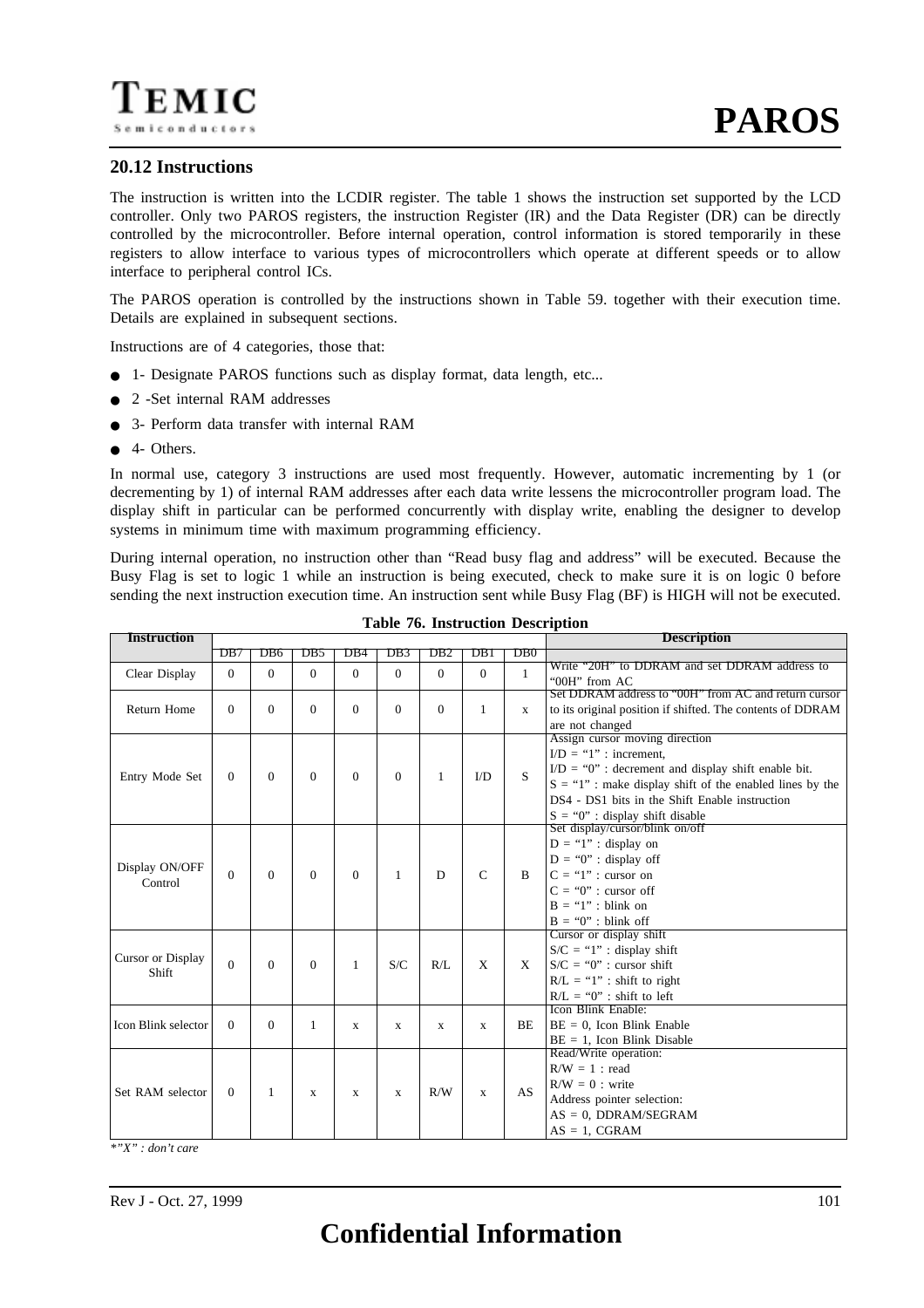## **20.13 Display Clear**

| R/W | D <sub>B7</sub> | DB6 | DB5 | DB4 | DB <sub>3</sub> | DB <sub>2</sub> | DB1 | D <sub>B</sub> 0 |
|-----|-----------------|-----|-----|-----|-----------------|-----------------|-----|------------------|
|     |                 |     |     |     |                 |                 |     |                  |

Clear all the display data by writing "20H" (space code) to all DDRAM address, and set DDRAM address to "00H" into AC (address counter). Return cursor to the original status, bring the cursor to the left edge on first line of the display. Make entry mode increment  $(I/D = "1"')$ .

## **20.14 Return Home**

| R/W | D <sub>B7</sub> | DB6 | D <sub>B5</sub> | DB4 | DB <sub>3</sub> | D <sub>B2</sub> | DB1 | D <sub>B</sub> 0 |
|-----|-----------------|-----|-----------------|-----|-----------------|-----------------|-----|------------------|
|     |                 |     |                 |     |                 |                 |     | . .              |

Return Home is cursor return home instruction.

Set DDRAM address to "00H" into the address counter. Return cursor to its original site and return display to its original status, if shifted.

Contents of DDRAM does not change.

## **20.15 Entry Mode Set**

| R/W | DB7 | DB6 | D <sub>B5</sub> | DB4 | DB <sub>3</sub> | DB <sub>2</sub> | DB1         | D <sub>B</sub> 0 |
|-----|-----|-----|-----------------|-----|-----------------|-----------------|-------------|------------------|
|     |     |     |                 |     |                 |                 | T/T<br>IJIJ |                  |

Set the moving direction of cursor and display.

I/D : Increment / decrement of DDRAM address (cursor or blink)

When  $ID = "High"$ , cursor/blink moves to right and DDRAM address is increased by 1.

When  $ID = "Low", cursor/blink moves to left and DDRAM address is decreased by 1.$ 

When  $S =$  "High", after DDRAM write or read, the display is shifted to the right (I/D = "0") or to the left (I/D = "1"). But it will seem as if the cursor does not move.

When  $S = "Low"$ , after DDRAM write or read, the cusor/blink is shifted to the right (I/D = "0") or to the left (I/  $D = "1"$ ).

During CGRAM/SEGRAM read/write operation, shift of display/cursor is not performed.

## **20.16 Display ON/OFF Control**

| R/W | DB7<br>-- | DB <sub>6</sub> | DB5 | DB <sub>4</sub> | DB <sub>3</sub> | D <sub>B2</sub><br>--- | DB1 | D <sub>B</sub> 0 |
|-----|-----------|-----------------|-----|-----------------|-----------------|------------------------|-----|------------------|
|     |           |                 |     |                 |                 |                        |     | ш,               |

Control display/cursor/blink ON/OFF 1 bit register.

D : Display ON/OFF control bit.

When  $D =$  "High", entire display is turned on.

When  $D = "Low",$  display is turned off, but display data is remained in DDRAM.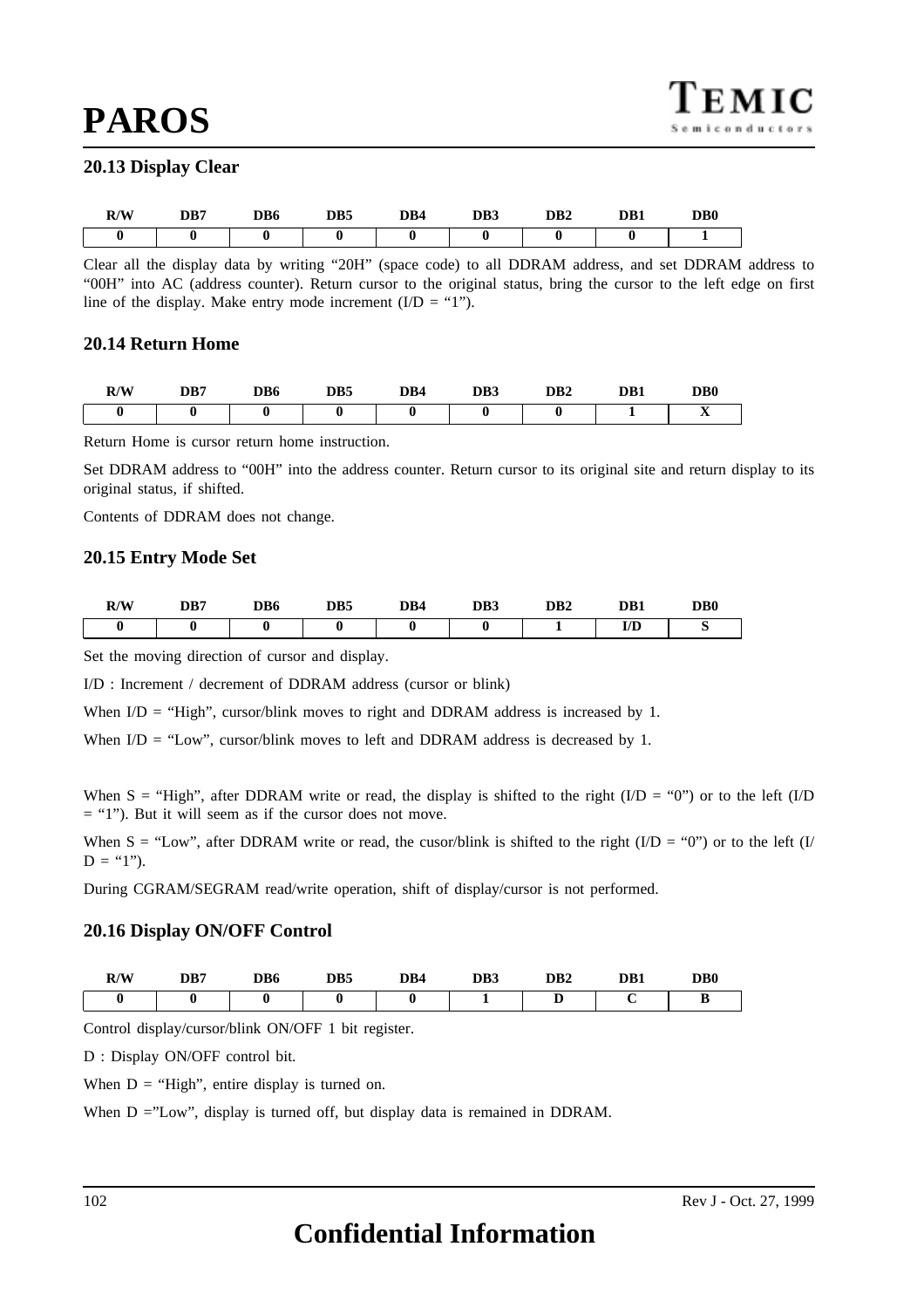C : Cursor ON/OFF control bit.

When  $C =$  "High", cursor is turned on.

When  $C = "Low"$ , cursor is disappeared in current display, but I/D register remains its data.

B : Cursor Blink ON/OFF control bit.

When B = "High", cursor blink is on, that performs alternate between all the high data and display character at the cursor position.

When  $B = "Low",$  blink is off.

## **20.17 Cursor or Display Shift**

| R/W | DD7 | nne | DB4 | DB3                | DB2 | DB1 | $\neg$ D $\alpha$ |
|-----|-----|-----|-----|--------------------|-----|-----|-------------------|
|     |     |     |     | $\mathbf{C}$<br>on | R/L |     |                   |

Without writing or reading of display data, shift right/left cursor position or display.

This instruction is used to correct or search display data.

During 2-line mode display, cursor moves to the 2nd line after 40th digit of 1st line.

When 4-line mode, cursor moves to the next line, only after every 20th digit of the current line.

Note that display shift is performed simultaneously in all the line.

When display shift is perfomed, the contents of address counter are not changed.

During low power consumption mode, display shift may not be performed normally.

#### **Table 77. Shift patterns according to S/C and R/L bits**

| S/C | R/L | <b>Operation</b>                                                          |
|-----|-----|---------------------------------------------------------------------------|
|     |     | Shift cursor to the left, ADDRESS COUNTER is decreased by 1               |
|     |     | Shift cursor to the right, ADDRESS COUNTER is increased by 1              |
|     |     | Shift all the display to the left, cursor moves according to the display  |
|     |     | Shift all the display to the right, cursor moves according to the display |

## **20.18 Set Icon Blink selector**

| Table 78. Blink Icon selector according to BE bit |  |  |  |  |  |  |  |
|---------------------------------------------------|--|--|--|--|--|--|--|
|---------------------------------------------------|--|--|--|--|--|--|--|

| BЕ | <b>Operation</b>      |
|----|-----------------------|
|    | Icon Blink is Enable  |
|    | Icon Blink is Disable |

When  $BE = "High",$  icon blink is on

When  $BE = "Low",$  icon blink is off

#### **20.19 Set read or write operation and set RAM selector**



 $R/W$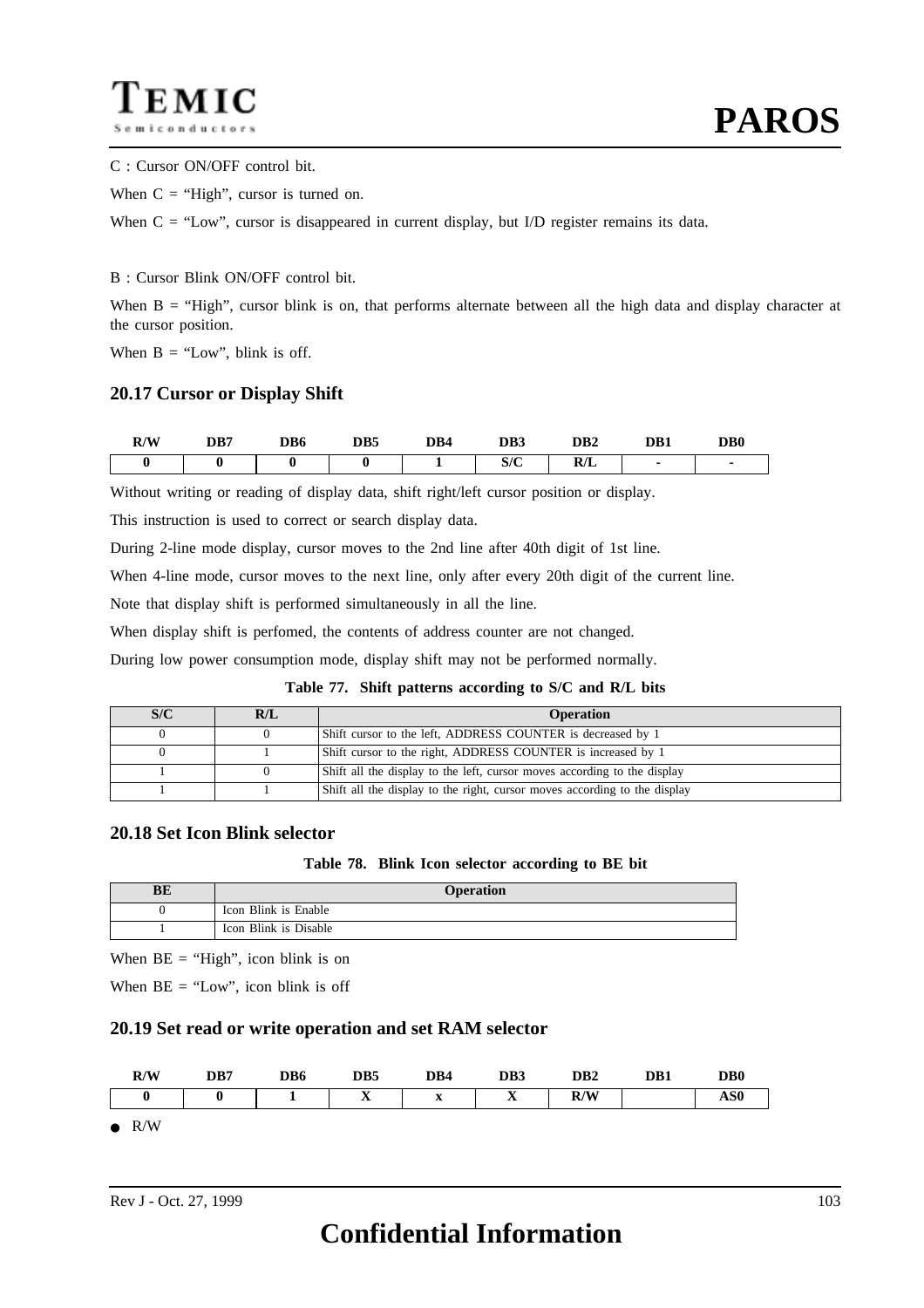

Writing and reading RAM is done by writing or reading the LCDDR register. The LCD controller need to be advised when a reading operation is necessary (in order to load the LCDDR register with the contents of the selected RAM).

Then the R/W bit must be set to one before any reading of the LCDDR register, and it must be clear before any write in this register.

If LCDDR is read while R/W is 0, the value will be unsignificant and if LCDDR isi wrote while R/W is 1, this operation won't affect LCDDR.

#### ● AS

Writing and reading RAM affect the last selected RAM. AS bit selects the RAM that will be affected by the next write or read operation:

| AS | <b>Selected RAM</b> |
|----|---------------------|
|    | DDRAM/SEGRAM        |
|    | CGRAM               |

## **20.20 Read Busy Flag**

Before any following instruction, writing in LCDIR, LCDDR or LCDAC or reading LCDDR, the busy flag must be check to ensure the LCD controller is not busy.

#### **20.21 Write data to RAM (R/W = 0)**

Writing a data in a RAM is done when the R/W bit is low and by writing a data in the LCDDR register by using the C51 instruction set. It is not recommanded to use read-modify-write instructions.

The selection of RAM from DDRAM, CGRAM or SEGRAM, is set by the set RAM selector instruction.

After write operation, the address is automatically increased/decreased by 1, according to the entry mode.

## **20.22 Read data from RAM (R/W = 1)**

Reading the RAM is done when the R/W bit is high and by reading the LCDDR register with the C51 instruction set. It is not recommanded to use read-modify-write instructions.

The selection of RAM from DDRAM, CGRAM or SEGRAM, is set by the set RAM selector instruction.

After read operation, the address is automatically increased/decreased by 1, according to the entry mode.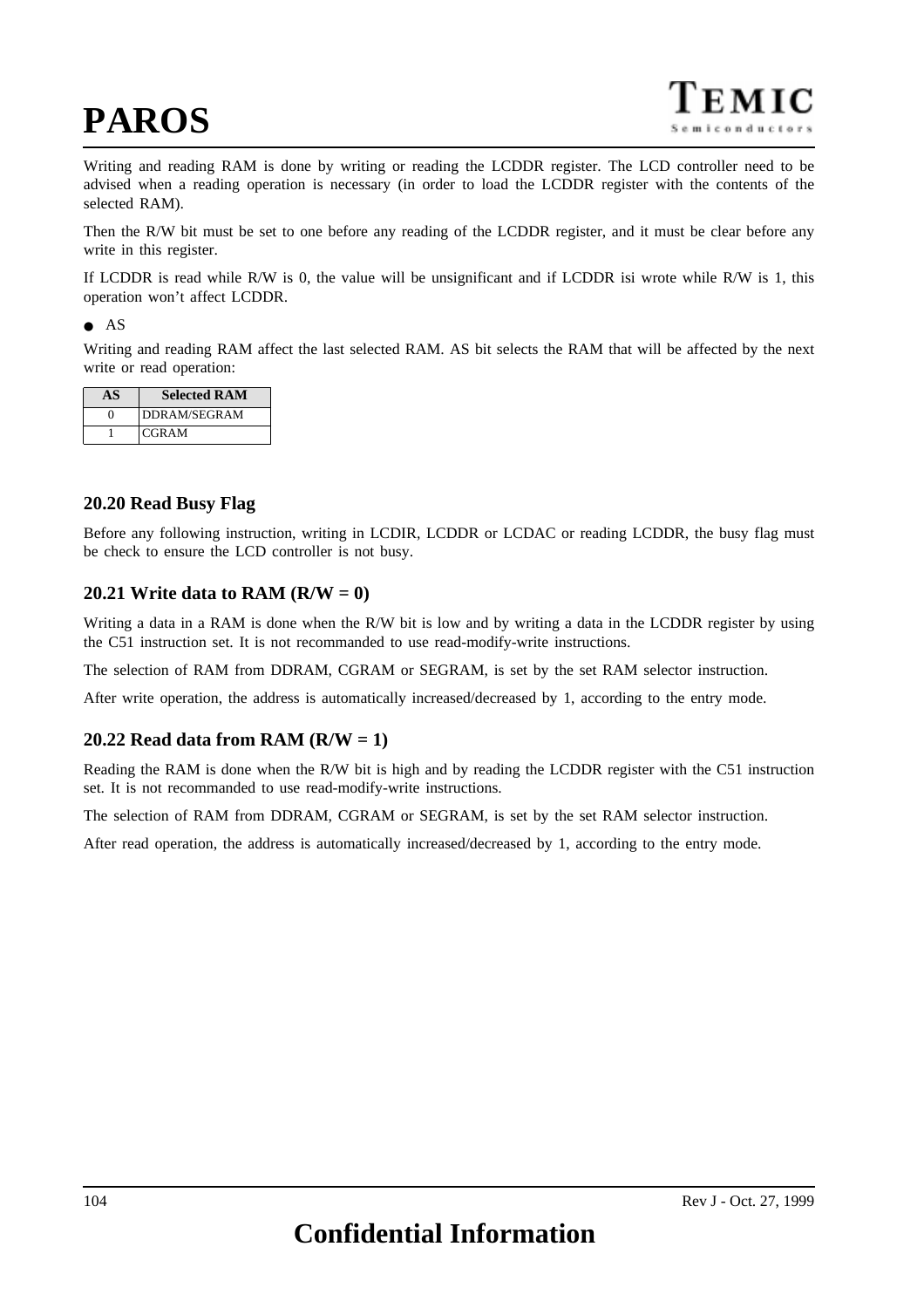



**Figure 41. Typical LCD waveforms; 1-line mode.**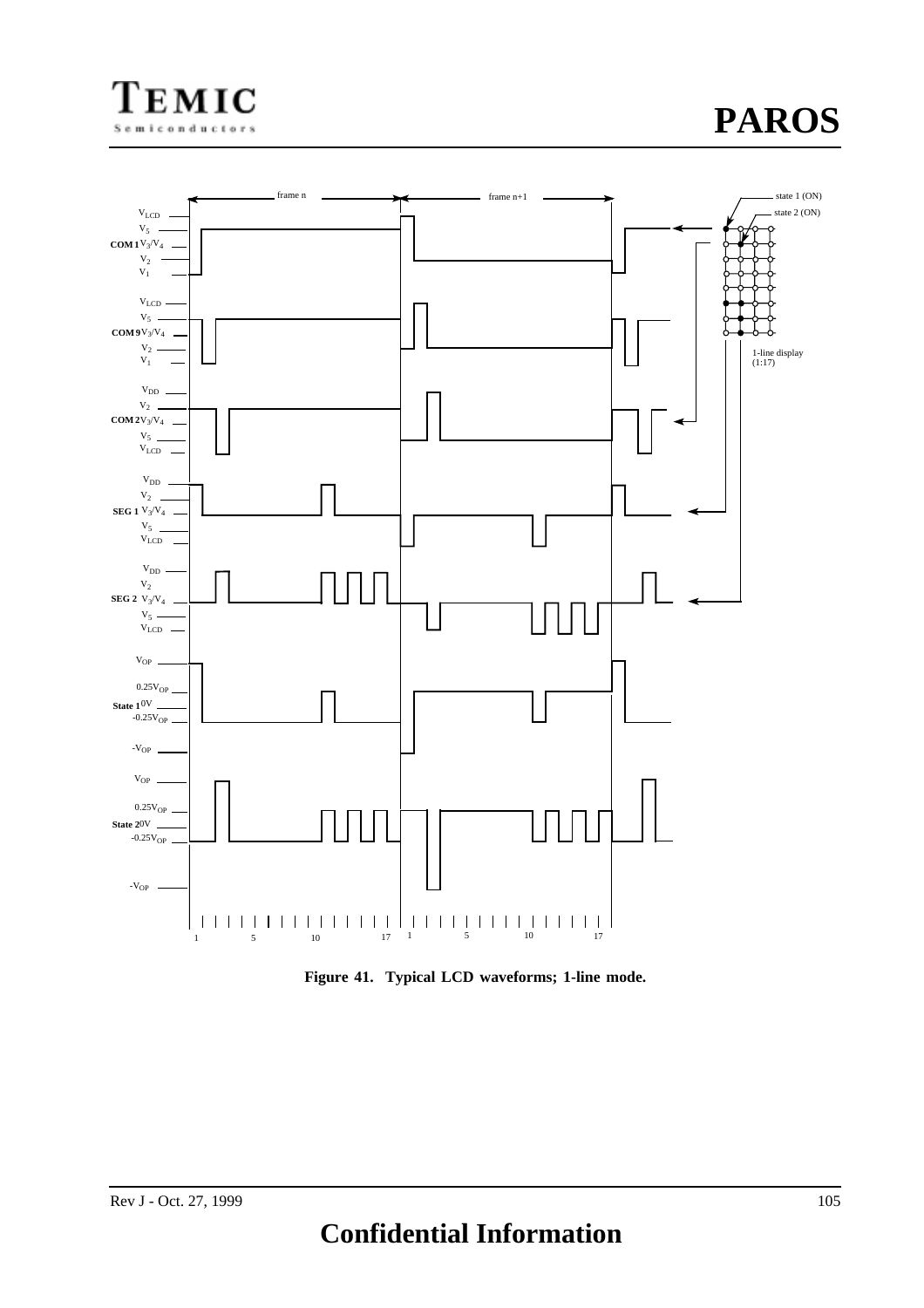# **PAROS**

7 S e  $\mathbf{m}$ 



**Figure 42. Typical LCD waveforms; 2-line mode.**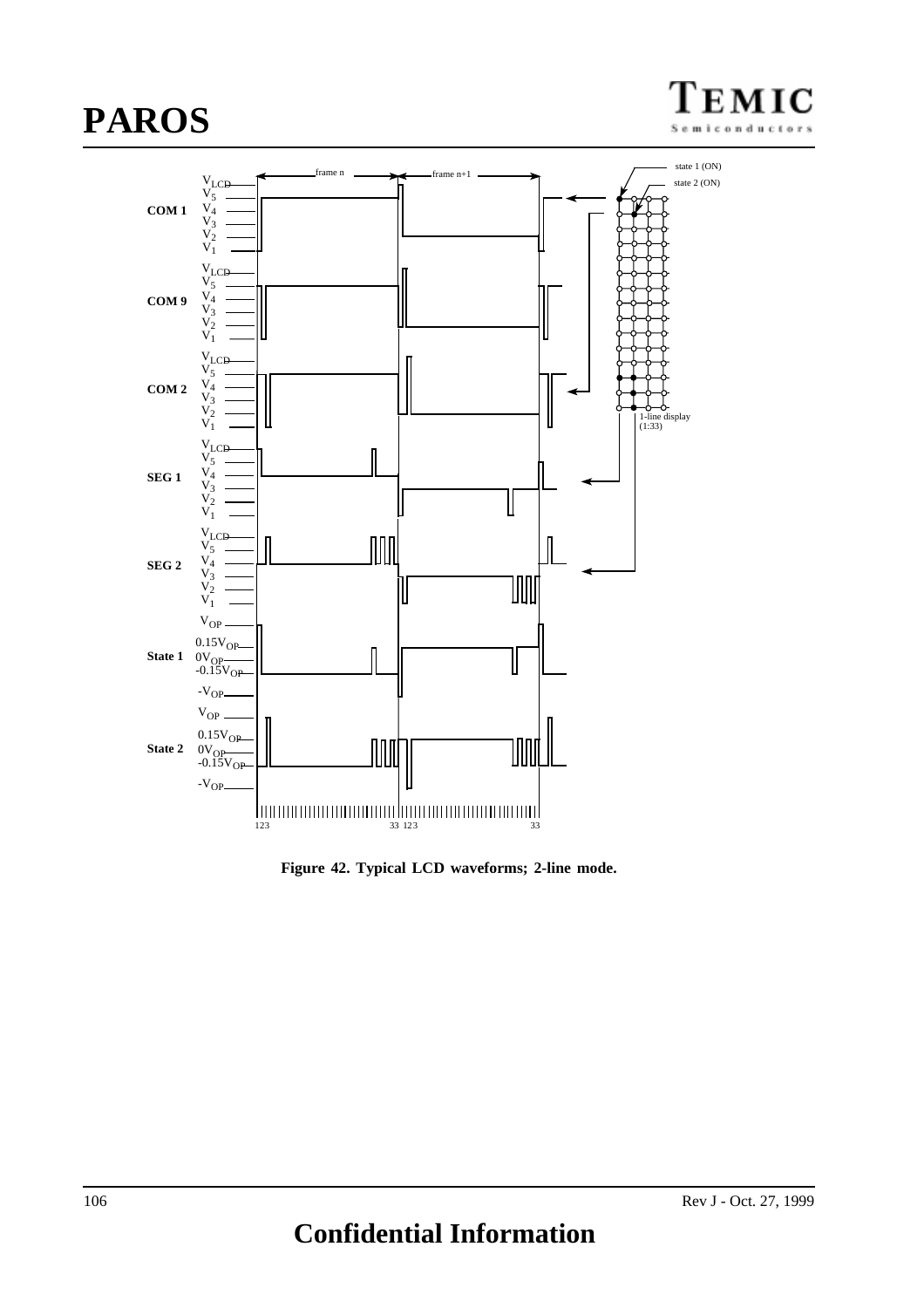

**Figure 43. LCD Panel: 24 character x 1 line format (5-dot font, 1/17 duty)**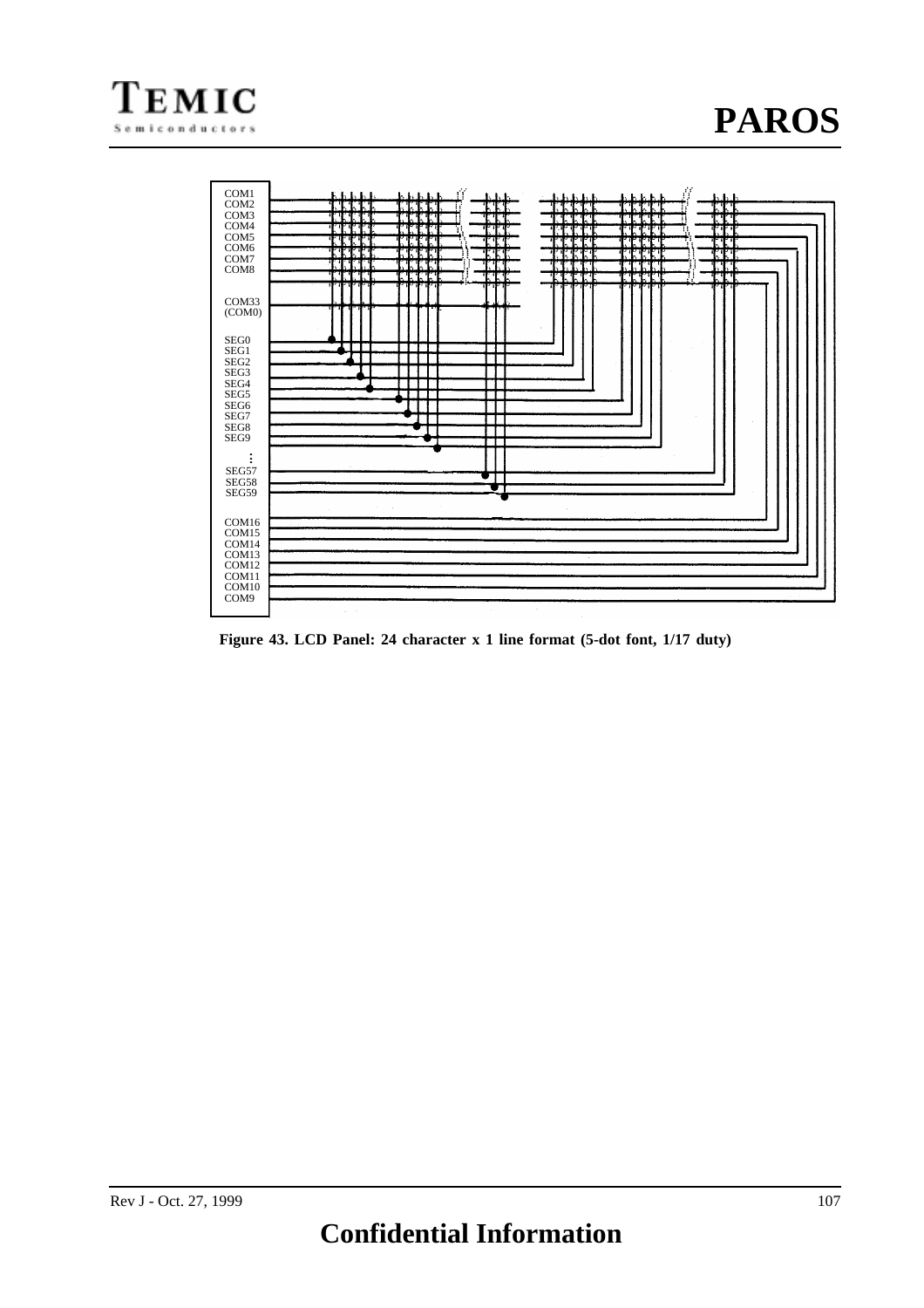

**Figure 44. LCD Panel: 24 character x 2 line format (5-dot font, 1/33 duty)**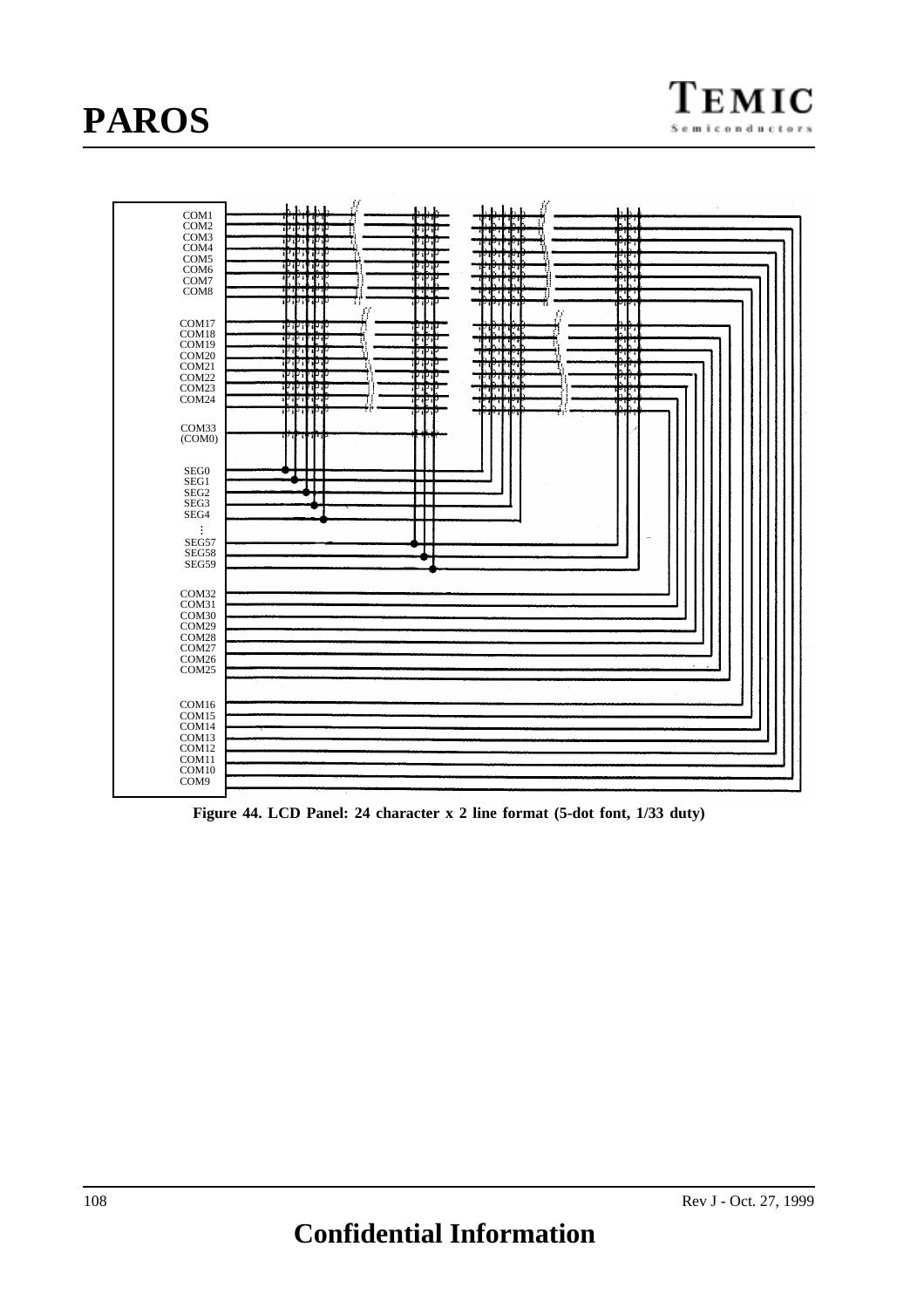

**Figure 45. LCD Panel: 12 character x 4 line format (5-dot font, 1/33 duty)**

TEMIC Semiconductors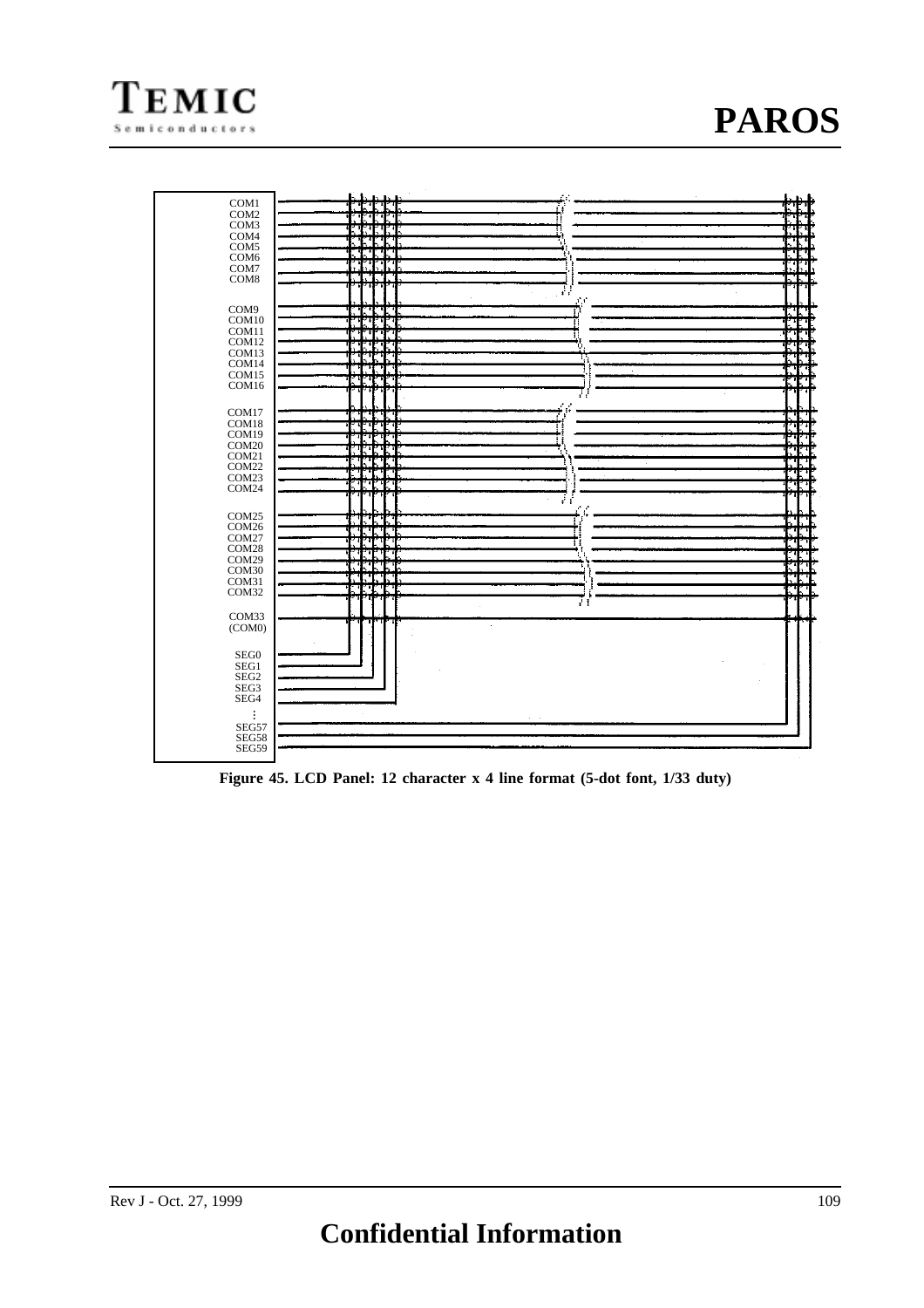### **21. EPROM Test Modes**

The EPROM test modes are used to program data into the Code array memory, to program data into the Encryption array memory, to program Security bits but also to verify EPROM content, to verify Security bits status and to read Signatures bytes (electric identifiers). The EPROM test modes described in this document are compatible with

### **21.2 Description**

INTEL FX core test modes.

The EPROM is divided in three different arrays:

- the code array (up to 64k bytes)
- the encryption array (64 bytes)
- the bits array divided in two arrays
- $\bullet$  the security bits array (3 bits)
- the general purpose bit array (5 bits)

In addition a fourth non programmable array is implemented:

● the signature bytes array

#### **21.2.1 Operation**

The Programming test modes of operation are invoked by driving certain pins of the microcontroller under reset condition (see Table 1). This is the similar way the test modes are enabled on the 8051 family.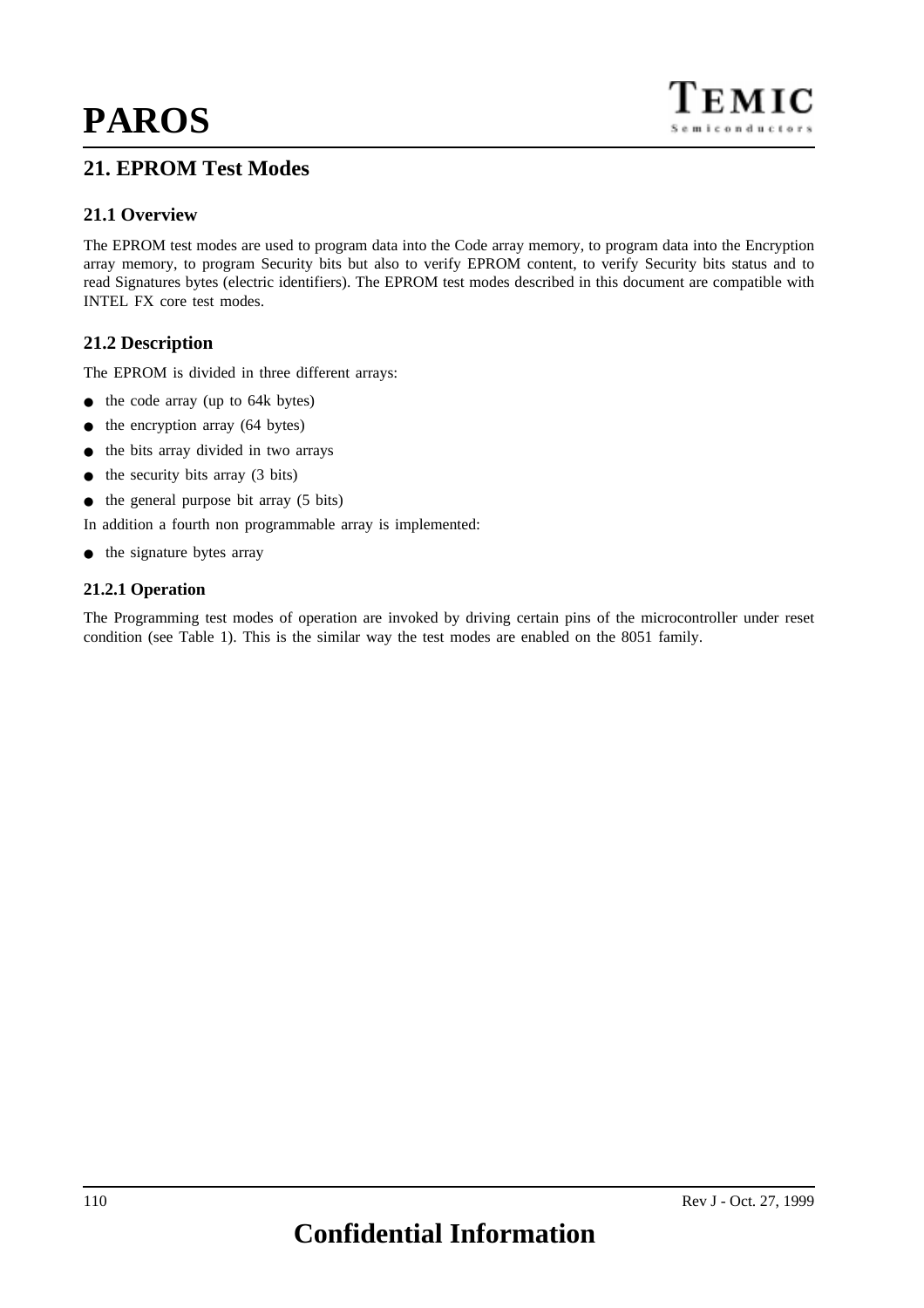| <b>Mode</b>                               | <b>RST</b>   | <b>PSEN</b>      | <b>ALE/PROG</b> | $E A/V_{PP}$ | P <sub>2.6</sub> | P <sub>2.7</sub> | P3.3             | P3.6             | P3.7           |
|-------------------------------------------|--------------|------------------|-----------------|--------------|------------------|------------------|------------------|------------------|----------------|
| Program Code Array                        | $\mathbf{1}$ | $\mathbf{0}$     | ЪЛ              | 12.75V       | $\mathbf{0}$     | $\mathbf{1}$     | $\mathbf{1}$     | $\mathbf{1}$     | $\mathbf{1}$   |
| Program Encryption Array<br>Address 0-3Fh | $\mathbf{1}$ | $\mathbf{0}$     | UТ              | 12.75V       | $\mathbf{0}$     | $\mathbf{1}$     | $\mathbf{1}$     | $\mathbf{0}$     | $\mathbf{1}$   |
| Program Security Bit 1                    | $\mathbf{1}$ | $\mathbf{0}$     | ЪЛ              | 12.75V       | $\mathbf{1}$     | $\mathbf{1}$     | $\mathbf{1}$     | $\mathbf{1}$     | $\mathbf{1}$   |
| Program Security Bit 2                    | $\mathbf{1}$ | $\mathbf{0}$     | ЪЛ              | 12.75V       | $\mathbf{1}$     | $\mathbf{1}$     | $\mathbf{1}$     | $\mathbf{0}$     | $\overline{0}$ |
| Program Security Bit 3                    | $\mathbf{1}$ | $\boldsymbol{0}$ | ЪЛ              | 12.75V       | $\mathbf{1}$     | $\mathbf{0}$     | $\mathbf{1}$     | $\mathbf{1}$     | $\mathbf{0}$   |
| Program Bit Array                         | $\mathbf{1}$ | $\mathbf{0}$     | UТ              | 12.75V       | $\mathbf{1}$     | $\overline{0}$   | $\mathbf{1}$     | $\overline{0}$   | $\mathbf{0}$   |
| Mode 3 Volt *                             | $\mathbf{1}$ | $\boldsymbol{0}$ | <b>TLT</b>      | 12.75V       | $\mathbf{1}$     | $\overline{0}$   | $\mathbf{1}$     | $\boldsymbol{0}$ | $\mathbf{0}$   |
| Verify Code Array                         | $\mathbf{1}$ | $\mathbf{0}$     | $\mathbf{1}$    | $\mathbf{1}$ | $\mathbf{0}$     | $\sqcup$         | $\mathbf{0}$     | $\mathbf{1}$     | $\mathbf{1}$   |
| Read Signature Bytes                      | $\mathbf{1}$ | $\mathbf{0}$     | $\mathbf{1}$    | $\mathbf{1}$ | $\mathbf{0}$     | $\sqcup$         | $\mathbf{0}$     | $\overline{0}$   | $\overline{0}$ |
| Verify Bits Array                         | $\mathbf{1}$ | $\mathbf{0}$     | $\mathbf{1}$    | $\mathbf{1}$ | $\mathbf{0}$     | $\Box$           | $\boldsymbol{0}$ | $\mathbf{0}$     | $\mathbf{1}$   |

**Table 79. EPROM Test modes**

*\* If 3 Volt power supply is chosen, mode 3V has to be programmed for proper VLCD generation. On port 0 "FEh" has to be entered during mode 3 Volt programming.*

### **21.3 Specification**

#### **21.3.1 Code array programming**

To program data in the code array, code array programming test mode must be entered as referred to Table 1. Microcontroller pins must be held to levels indicated in Figure 1 according to the timings showed in Figure 8. Depending on the EPROM size, some address bits are unused (see Table 2).

Erasing the EPROM erases the code array, leaving all cells to FFh.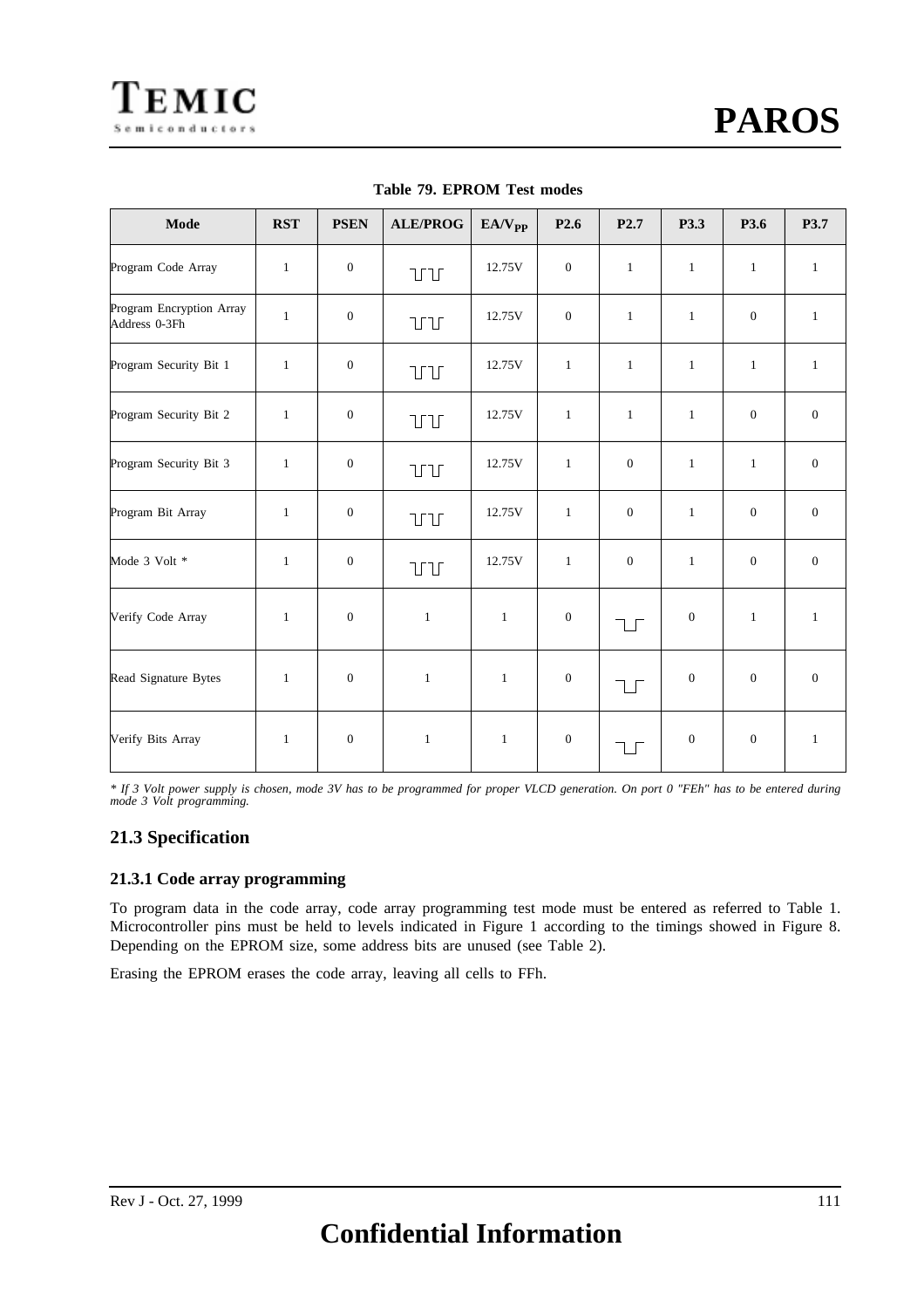| <b>ROM</b> size | $A0-A7$       | $A8-A11$    | A12  | A13              | A14                      | A15  |
|-----------------|---------------|-------------|------|------------------|--------------------------|------|
| 4k              | $P1.0 - P1.7$ | $P2.0-P2.3$ | ۰.   | ٠.               | $\overline{\phantom{a}}$ |      |
| 8k              | $P1.0 - P1.7$ | $P2.0-P2.3$ | P2.4 |                  |                          |      |
| 16k             | $P1.0 - P1.7$ | $P2.0-P2.3$ | P2.4 | P <sub>2.5</sub> |                          |      |
| 32k             | $P1.0 - P1.7$ | $P2.0-P2.3$ | P2.4 | P <sub>2.5</sub> | P3.4                     |      |
| 64k             | P1.0-P1.7     | $P2.0-P2.3$ | P2.4 | P <sub>2.5</sub> | P3.4                     | P3.5 |

**Table 80. Address bits location**



**Figure 46. Code array programming configuration**

#### **21.3.2 Code array verifying**

To verify the code array, code array verifying test mode must be entered as referred in Table 1. Microcontroller pins must be held to levels indicated in Figure 2 according to the timings showed in Figure 9. P2.7 is used as output enable signal. As for programming, depending on the EPROM size, some address bits are unused (see Table 2).

Verifying code array with non blank encryption array will return encrypted data.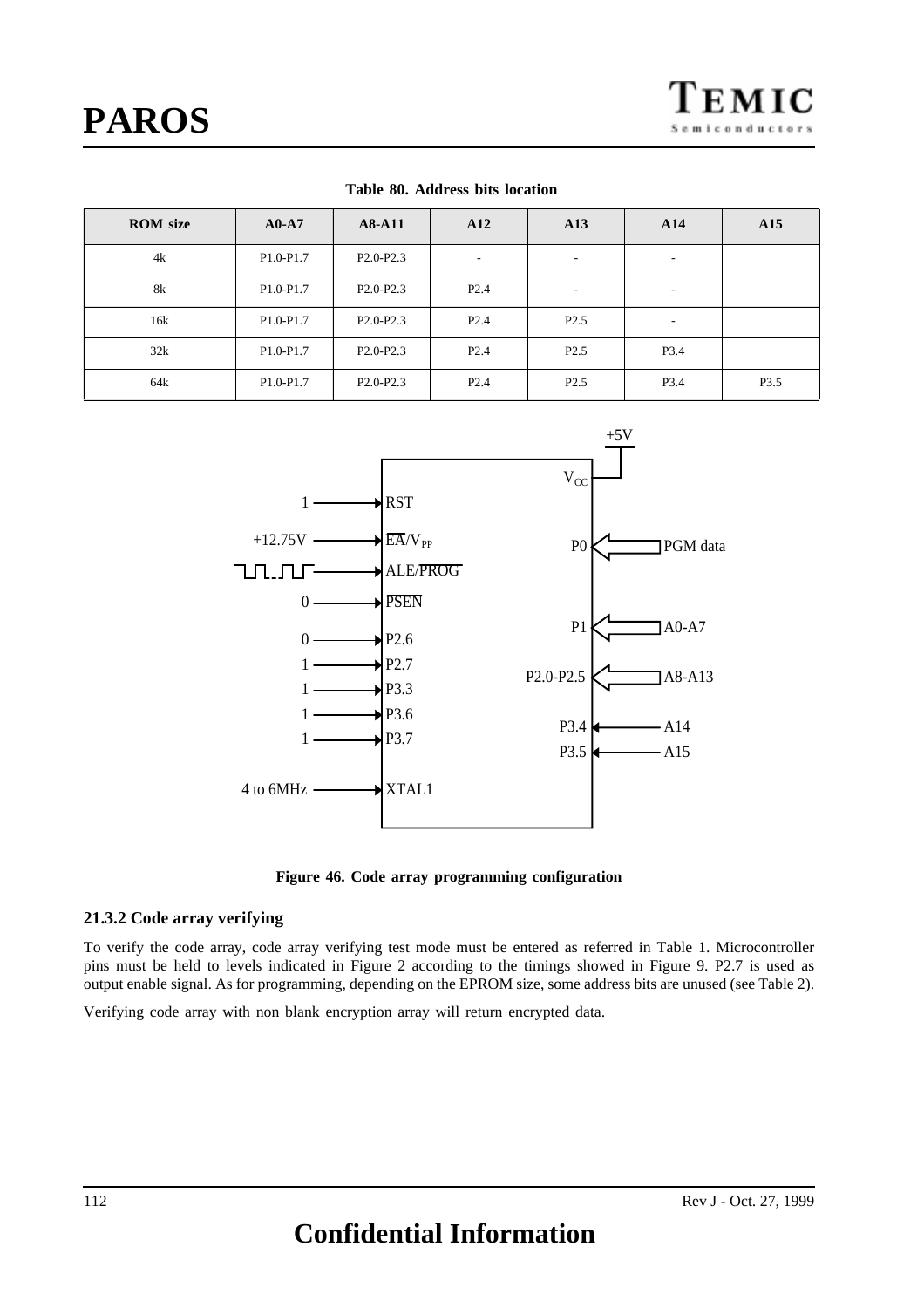

**Figure 47. Code array verifying configuration**

#### **21.3.3 Encryption array programming**

Within the EPROM array are 64 bytes of encryption array. Every time a byte is addressed during a verify, the 6 low order address lines are used to select a byte of the encryption array. This byte is then exclusive-NOR'ed (XNOR) with the code byte, creating an encryption verify byte. Thus an encryption byte is used every 64 bytes of code. Code verify, with the array in the unprogrammed state (all 1's), will return the code in its original, unmodified form.

To program data in the encryption array, encryption array programming test mode must be entered as referred to Table 1. Microcontroller pins must be held to levels indicated in Figure 3 according to the timings showed in Figure 8. As encryption array size is 64 bytes, only 6 address bits are used.

Erasing the EPROM erases the encryption array, leaving all cells to FFh.



**Figure 48. Encryption array programming configuration**

# **Confidential Information**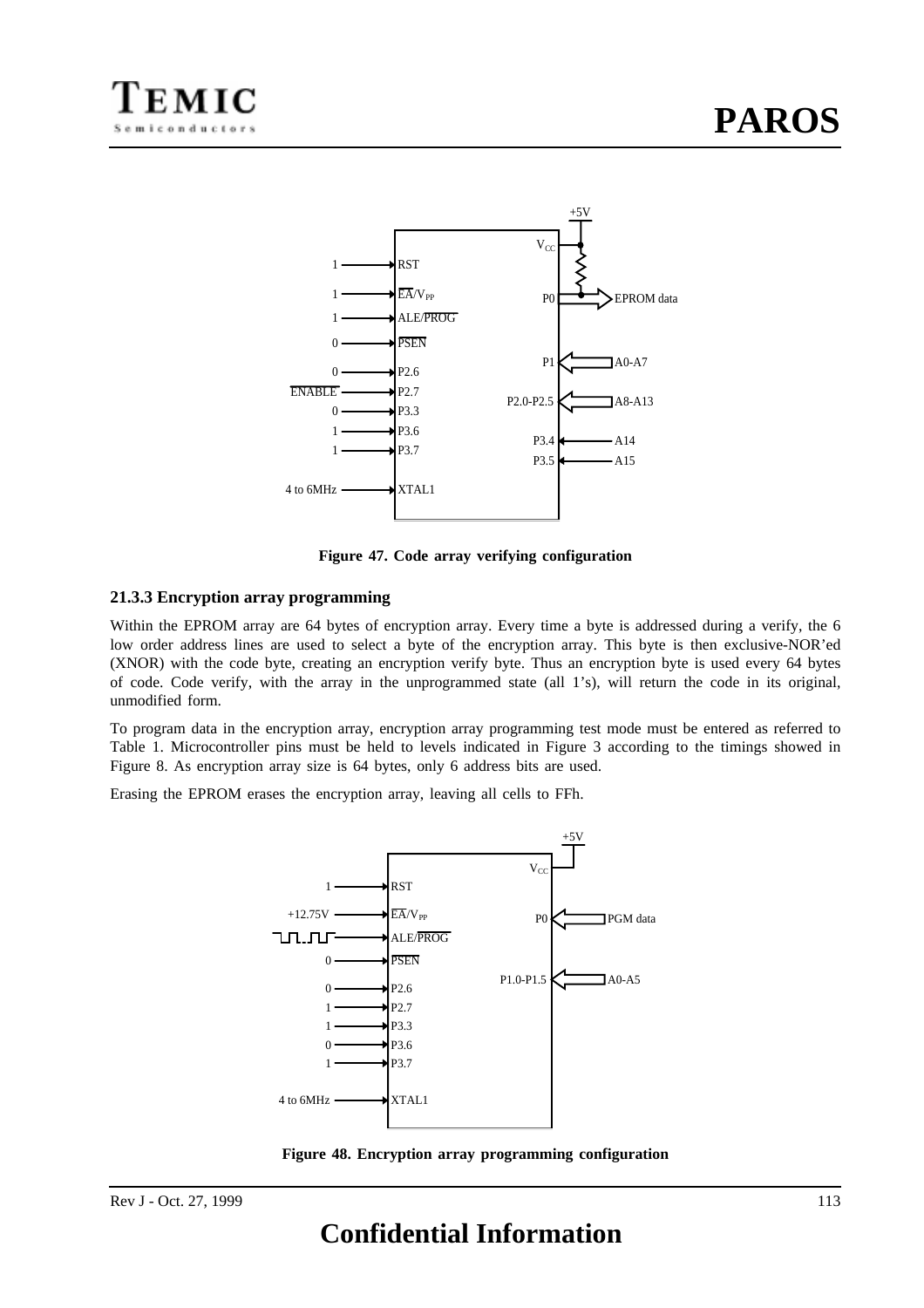#### **21.3.4 Bit array programming**

Within the bits array composed of eight bits are three security bits. To keep a compatibility with Intel programming mode, two different ways are available to program security bits these ways are explained in the sections hereafter.

Table 3. Security bits Table 3 shows the position of the security bits in the eight bits array.

#### **21.3.4.1 Eight bits programming**

To program the entire bits array, bits array programming test mode must be entered as referred to Table 1. Microcontroller pins must be held to levels indicated in Figure 4 according to the timings showed in Figure 8.

Erasing the EPROM erases the bits array, leaving all bits unprogrammed.



**Figure 49. Bits array programming configuration**

|  |  | Table 81. Security bits position |  |  |
|--|--|----------------------------------|--|--|
|--|--|----------------------------------|--|--|

| S <sub>1</sub> | S <sub>2</sub> | S <sub>3</sub> | <b>B4</b> | B3 | B2 | B1 | B <sub>0</sub> |
|----------------|----------------|----------------|-----------|----|----|----|----------------|
|                |                |                |           |    |    |    |                |

| <b>Bit</b><br><b>Number</b> | <b>Bit</b><br><b>Mnemonic</b> | <b>Description</b>    |
|-----------------------------|-------------------------------|-----------------------|
| $7 - 5$                     | $S1-S3$                       | Security bits.        |
| $4-0$                       | $B4-B0$                       | General purpose bits. |

#### **21.3.4.2 Security bits programming**

To program the three security bits array, security bits array programming test mode (one for each security bits) must be entered as referred to Table 1. Microcontroller pins must be held to levels indicated in Figure 5 according to the timings showed in Figure 8.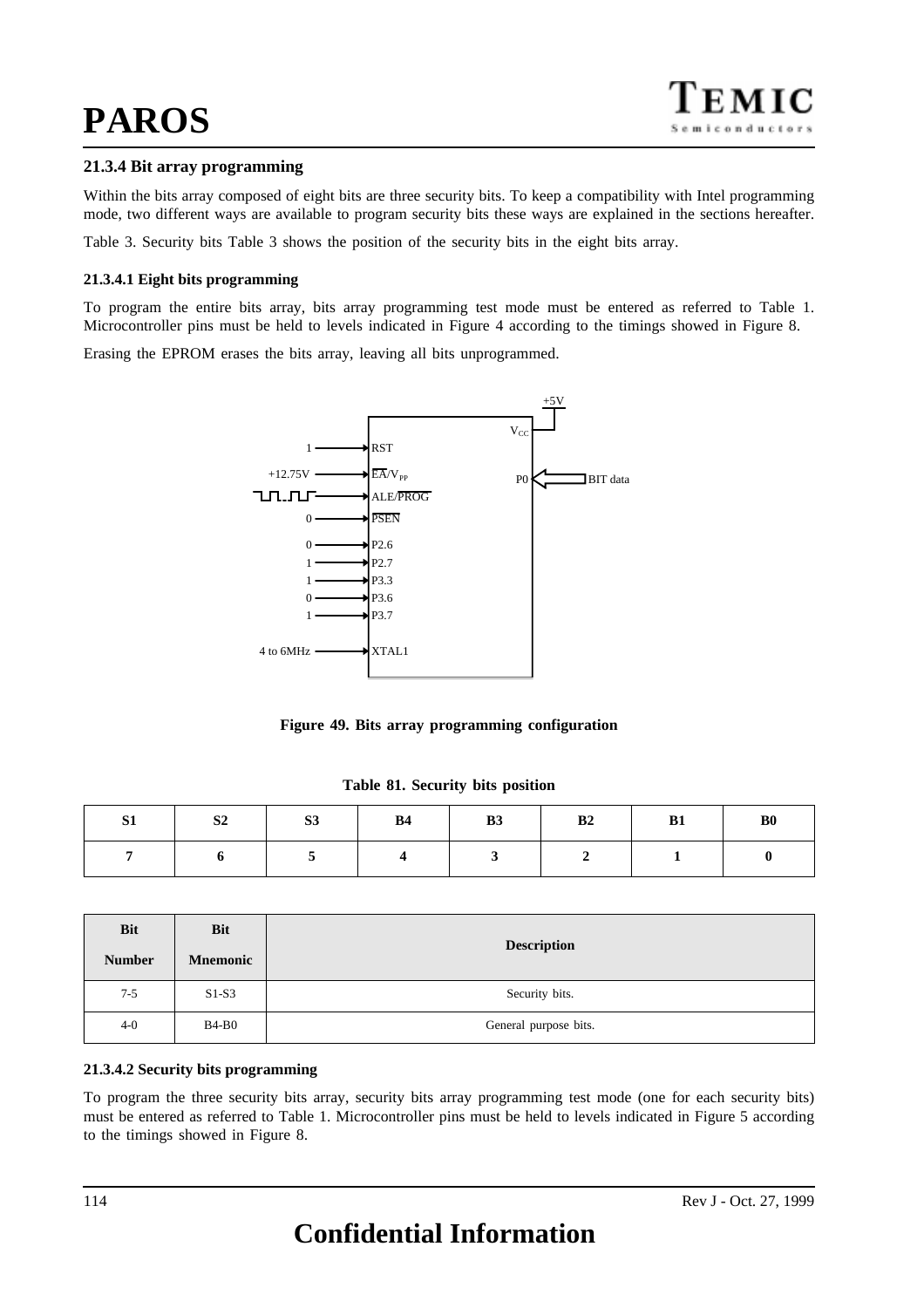These three security bits when programmed will provide different levels of protection for the on-chip code and data. These protections are described in Table 4.

Erasing the EPROM erases the security bits array, leaving all security bits unprogrammed.

|                                                                            | <b>Program Security Bits</b> |   |              |                                                                                                                                                                                                                                                                                      |  |  |  |  |  |  |  |
|----------------------------------------------------------------------------|------------------------------|---|--------------|--------------------------------------------------------------------------------------------------------------------------------------------------------------------------------------------------------------------------------------------------------------------------------------|--|--|--|--|--|--|--|
| SB <sub>1</sub><br>SB2<br>SB <sub>3</sub><br><b>Protection description</b> |                              |   |              |                                                                                                                                                                                                                                                                                      |  |  |  |  |  |  |  |
|                                                                            |                              | U |              | No program security features enabled. (Code verify will still be encrypted by the Encryption Array if<br>programmed).                                                                                                                                                                |  |  |  |  |  |  |  |
| $\mathfrak{D}$                                                             | P                            | U | $\mathbf{U}$ | MOVC instructions executed from external program memory are disabled from fetching code bytes from<br>internal memory, EA is sampled and latched on Reset, and further programming of the EPROM is disabled.<br>Code verify will be encrypted by the Encryption Array if programmed. |  |  |  |  |  |  |  |
| 3                                                                          | X                            | P | U            | Same as 2, also verify is disabled.                                                                                                                                                                                                                                                  |  |  |  |  |  |  |  |
| 4                                                                          | X                            | X | P            | Same as 3, also external execution is disabled.                                                                                                                                                                                                                                      |  |  |  |  |  |  |  |

#### **Table 82. Program Security bits description**

*U: unprogrammed, P: programmed, X: undefined.*



**Figure 50. Security bits programming configuration**

#### **21.3.5 Bits array verifying**

To read the eight bits status, bits array verifying test mode must be entered as referred in Table 1. Microcontroller pins must be held to levels indicated in Figure 6 according to the timings showed in Figure 9. P2.7 is used as output enable signal.

The content of the status byte is explained in Table 5. Reading bits status after EPROM erasing returns 1111 1111b.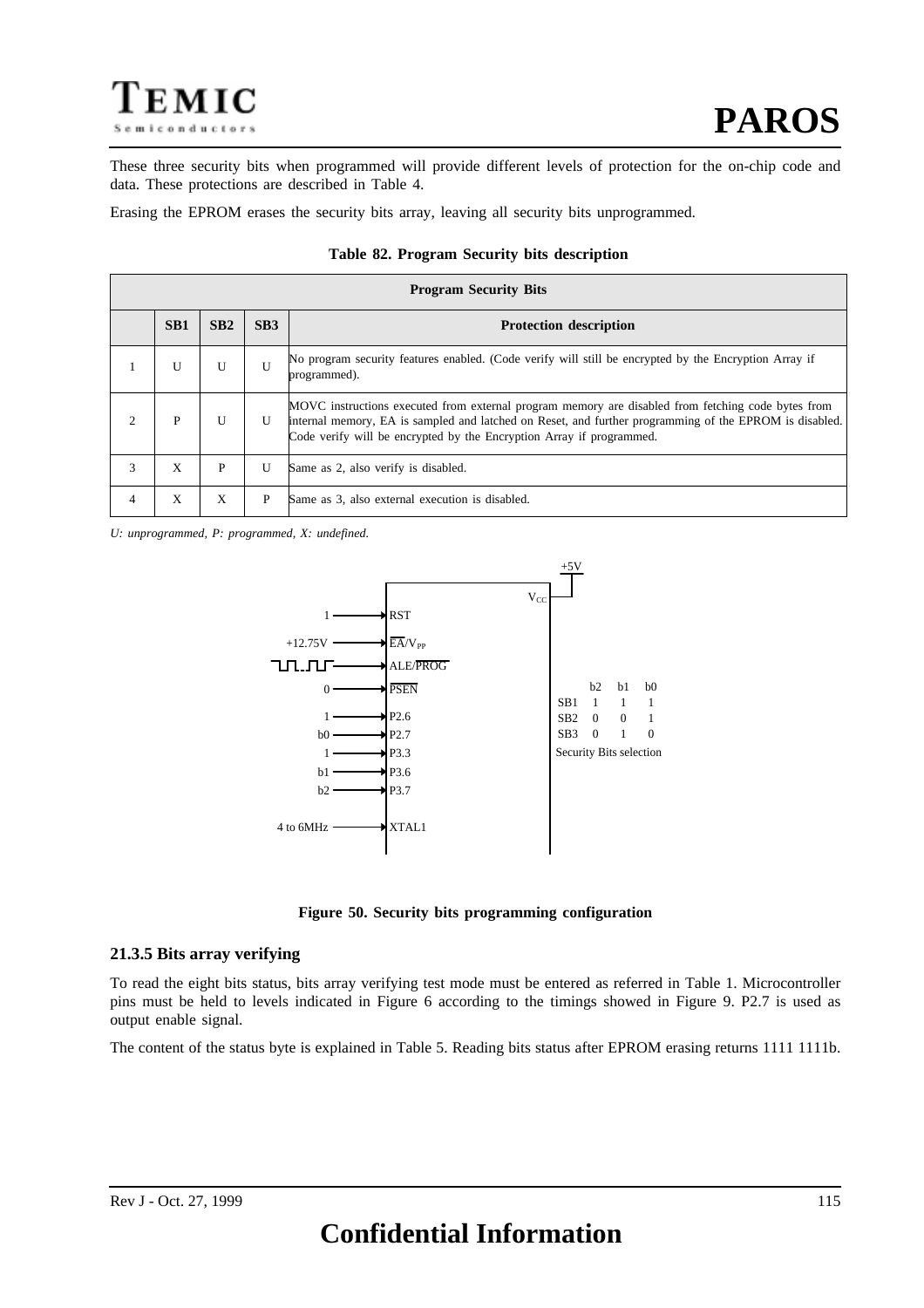#### **Table 83. Bits Array Status Byte**

| S1 | c٦<br>OZ. | $\sim$<br>53 | <b>B4</b> | <b>B3</b> | B2 | B1 | <b>B</b> <sub>0</sub> |
|----|-----------|--------------|-----------|-----------|----|----|-----------------------|
|    |           |              |           |           |    |    |                       |

| <b>Bit</b>     | <b>Bit</b>      |                                                                                                                 |
|----------------|-----------------|-----------------------------------------------------------------------------------------------------------------|
| <b>Number</b>  | <b>Mnemonic</b> | <b>Description</b>                                                                                              |
| $\overline{7}$ | S <sub>1</sub>  | Security bit 1 status<br>Cleared when security bit 1 is programmed.<br>Set when security bit 1 is unprogrammed. |
| 6              | S <sub>2</sub>  | Security bit 2 status<br>Cleared when security bit 2 is programmed.<br>Set when security bit 2 is unprogrammed. |
| 5              | S <sub>3</sub>  | Security bit 3 status<br>Cleared when security bit 3 is programmed.<br>Set when security bit 3 is unprogrammed. |
| $4-0$          | $B4-B0$         | General purpose bits status<br>Cleared when bit is programmed.<br>Set when bit is unprogrammed.                 |



**Figure 51. Bits array verifying configuration**

# **Confidential Information**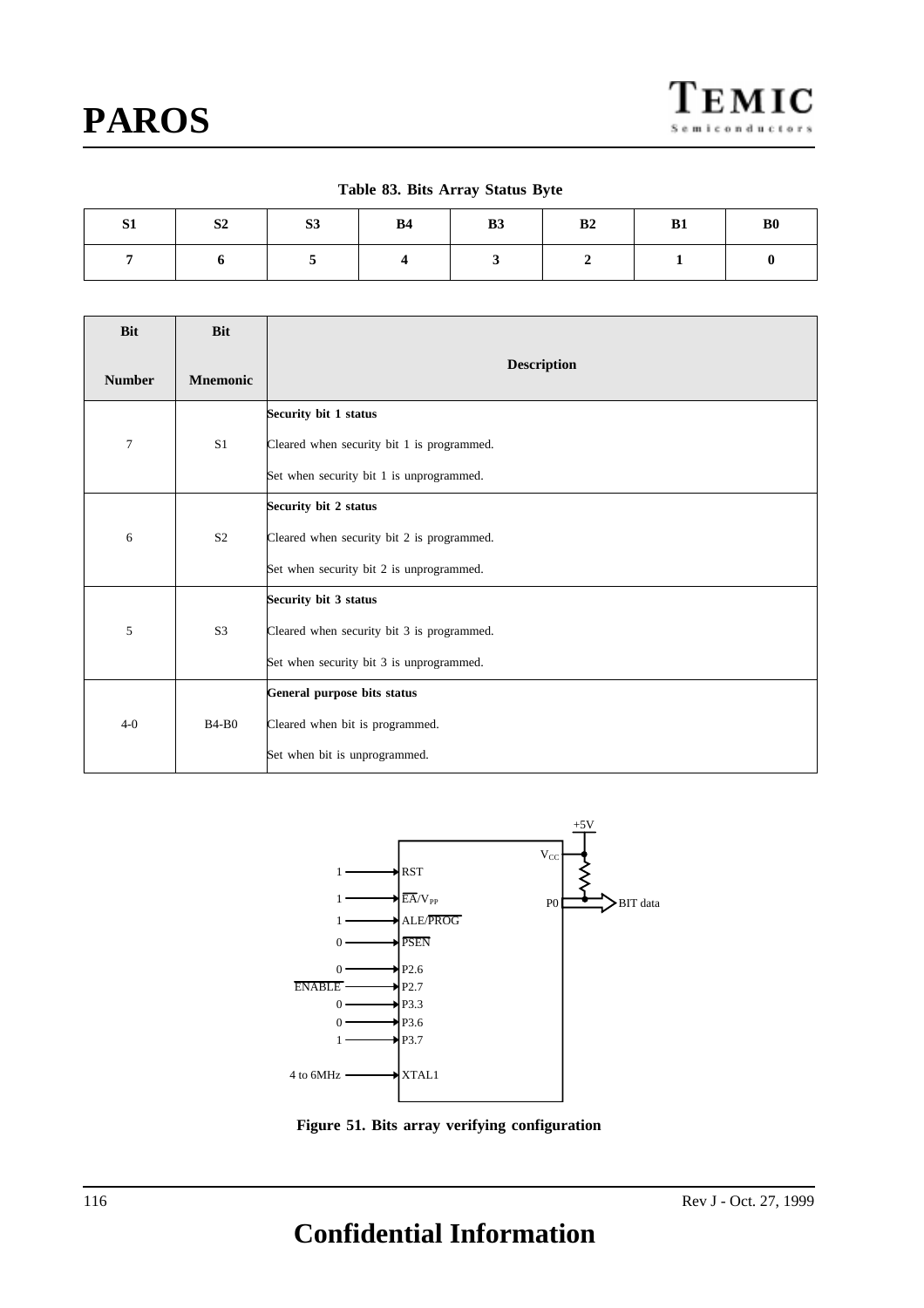#### **21.3.6 Signature byte reading**

To read the signature byte array, signature byte reading test mode must be entered as referred in Table 1. Microcontroller pins must be held to levels indicated in Figure 7 according to the timings showed in Figure 9. P2.7 is used as output enable signal.

The content of the signature bytes depends on the product, and are detailed in Table 6. Beta2 values are in bold type.

| Location | <b>Device</b> |                | <b>Contents</b> | <b>Comment</b>                 |
|----------|---------------|----------------|-----------------|--------------------------------|
| 30h      |               | All            | 58h             | Customer selection byte: TEMIC |
| 31h      |               | All            | 57h             | Family selection byte: C51 X2  |
|          |               |                | 58h             | Family selection byte: C51     |
| 60h      | 4k EPROM      | 128 RAM        | 1001 1110b      | e.g. 87C51= 9Eh                |
|          |               | 256 RAM        | 1010 1110b      |                                |
|          |               | 512 RAM        | 1011 1110b      |                                |
|          | 8k EPROM      | 128 RAM        | 1001 1101b      |                                |
|          |               | 256 RAM        | 1010 1101b      | e.g. 87C52= ADh                |
|          |               | 512 RAM        | 1011 1101b      |                                |
|          | 16k EPROM     | 128 RAM        | 1001 1011b      |                                |
|          |               | 256 RAM        | 1010 1011b      | e.g. 87C154= ABh               |
|          |               | 512 RAM        | 1011 1011b      |                                |
|          | 24k EPROM     | <b>128 RAM</b> | 1001 1001b      |                                |
|          |               | 256 RAM        | 1010 1001b      |                                |
|          |               | 512 RAM        | 1011 1001b      | e.g. 87C51A11= B9h             |
|          | 32k EPROM     | 128 RAM        | 1001 0111b      |                                |
|          |               | 256 RAM        | 1010 0111b      | e.g. 87C154D= A7h              |
|          |               | 512 RAM        | 1011 0111b      |                                |
|          | 48k EPROM     | 128 RAM        | 1001 0011b      |                                |
|          |               | 256 RAM        | 1010 0011b      |                                |
|          |               | 512 RAM        | 1011 0011b      |                                |
|          | 64k EPROM     | 128 RAM        | 1001 1100b      |                                |
|          |               | 256 RAM        | 1010 1100b      |                                |
|          |               | 512 RAM        | 1011 1100b      |                                |
| 61h      |               | All            | XXh start FFh   | Product revision number        |

**Table 84. Signature Bytes Content**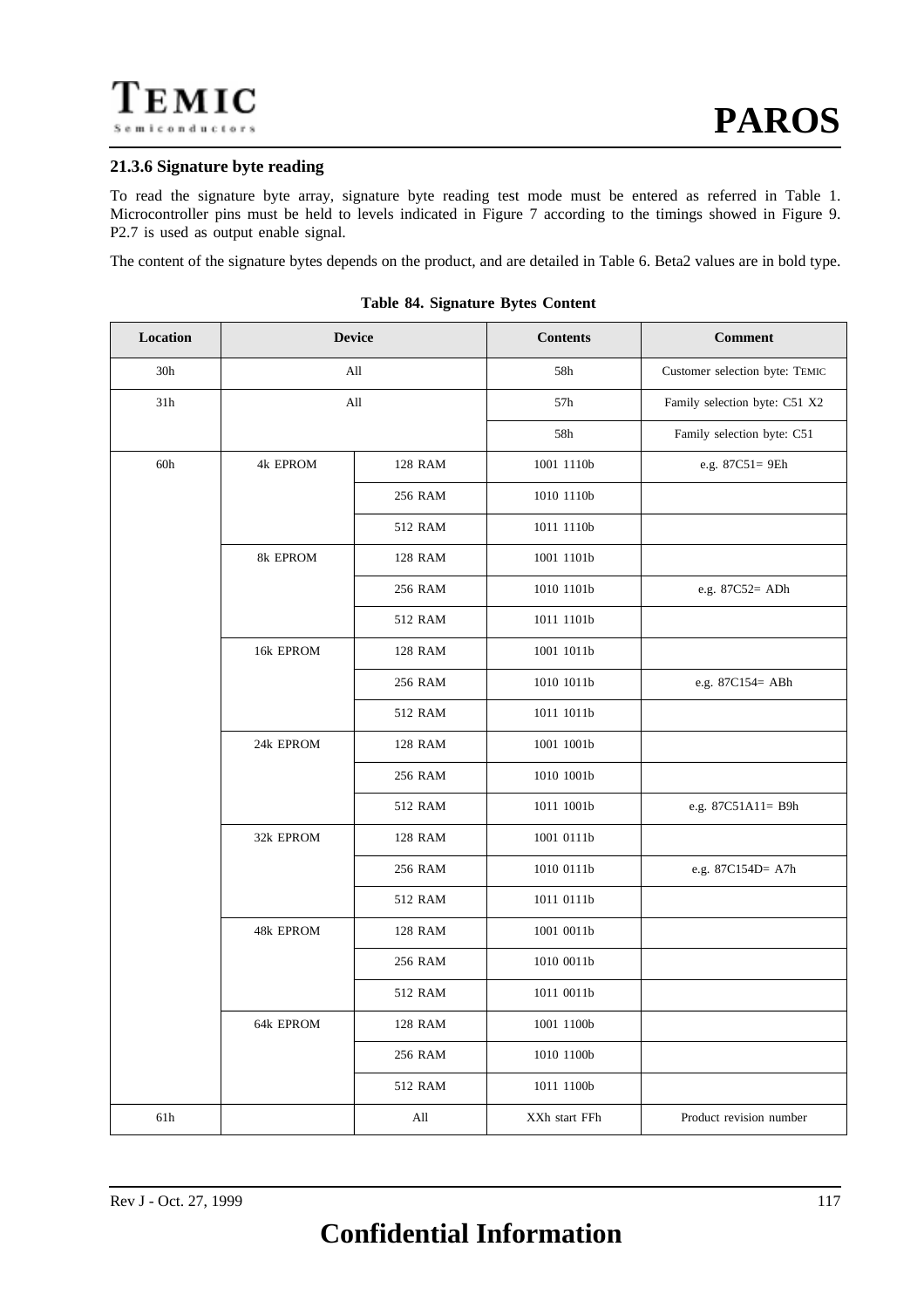

**Figure 52. Signature bytes reading configuration**

#### **21.3.7 Erasure Characteristics**

The recommended erasure procedure is exposure to ultraviolet light (at 2537 Å) to an integrated dose at least 15 W-sec/cm<sup>2</sup>. Exposing the EPROM to an ultraviolet lamp of 12000 W/cm<sup>2</sup> rating for 30 minutes, at a distance of about 1 inch, should be sufficient. Erasure leaves all the EPROM cells in a 1's state.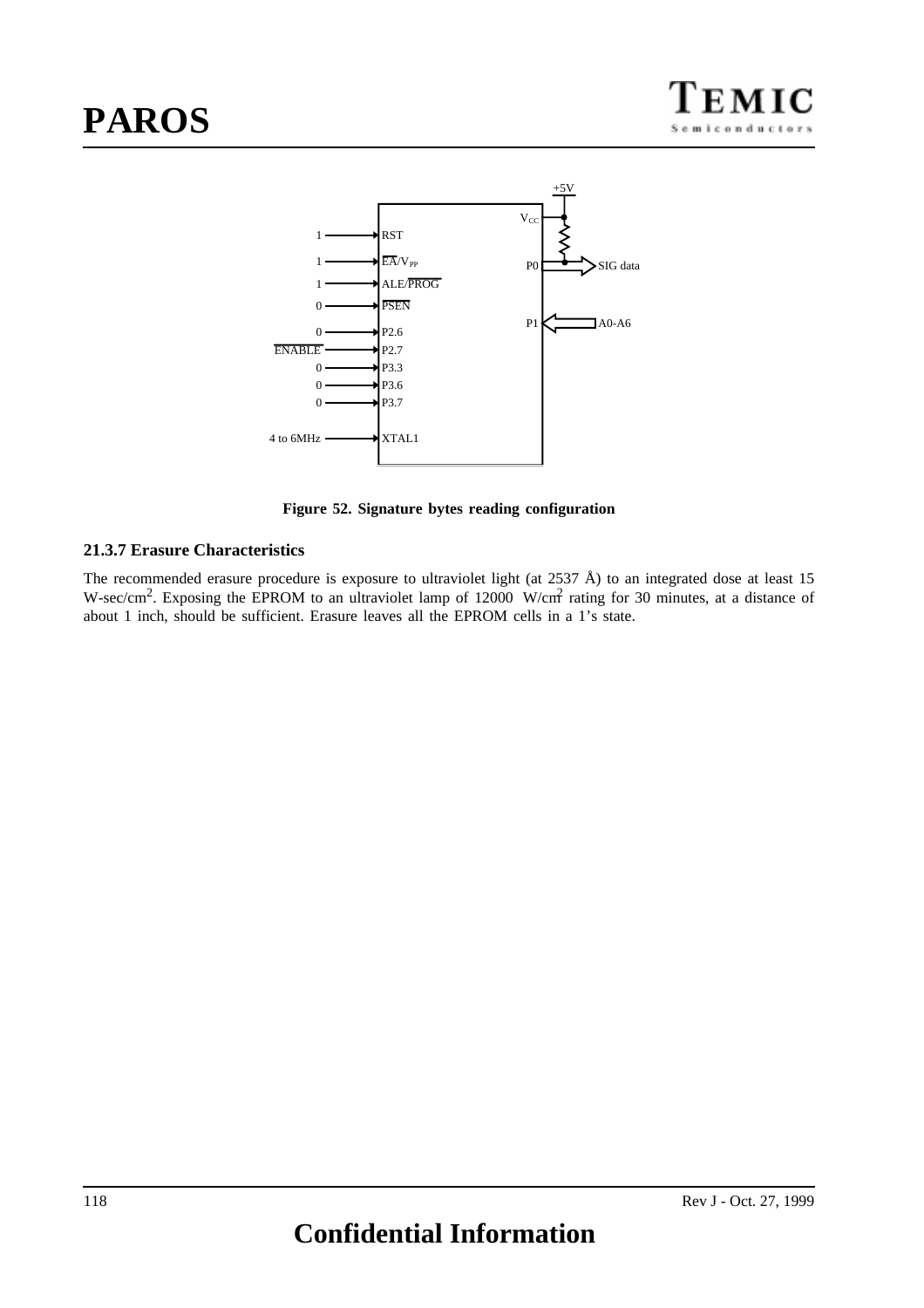

### **21.4 Characteristics**

#### **Table 85. EPROM Characteristics**

| <b>Symbol</b> | Parameter                          | Min             | <b>Max</b> | Unit         |
|---------------|------------------------------------|-----------------|------------|--------------|
| $\rm T_A$     | Temperature                        | $+21$           | $+27$      | $^{\circ}C$  |
| $\rm V_{cc}$  | Supply Voltage                     | 4.5             | 5.5        | $\mathbf{V}$ |
| $V_{PP}$      | Programming Supply Voltage         | 12.5            | 13.0       | $\mathbf{V}$ |
| $I_{\rm PP}$  | Programming Supply Current         |                 | 75         | mA           |
| 1/TCLCL       | Oscillator frequency               | $\overline{4}$  | 6          | <b>MHz</b>   |
| <b>TAVGL</b>  | Address set-up to PROG low         | 48 TCLCL        |            |              |
| <b>TGHAX</b>  | Address hold after PROG            | <b>48 TCLCL</b> |            |              |
| <b>TDVGL</b>  | Data set-up to PROG low            | <b>48 TCLCL</b> |            |              |
| <b>TGHDX</b>  | Data hold after PROG               | <b>48 TCLCL</b> |            |              |
| <b>TEHSH</b>  | (Enable) high to V <sub>PP</sub>   | <b>48 TCLCL</b> |            |              |
| <b>TSHGL</b>  | V <sub>PP</sub> set-up to PROG low | 10              |            | ${\bf S}$    |
| <b>TGHSL</b>  | V <sub>PP</sub> hold after PROG    | 10              |            | ${\bf S}$    |
| <b>TGLGH</b>  | PROG width                         | 90              | 110        | ${\bf S}$    |
| <b>TSHGL</b>  | PROG high to PROG low              | 10              |            | ${\bf S}$    |
| <b>TAVQV</b>  | Address to data valid              |                 | 48 TCLCL   |              |
| <b>TELQV</b>  | ENABLE low to data valid           |                 | 48 TCLCL   |              |
| <b>TEHQZ</b>  | Data float after ENABLE            |                 | 48 TCLCL   |              |



**Figure 53. Programming timing**

# **Confidential Information**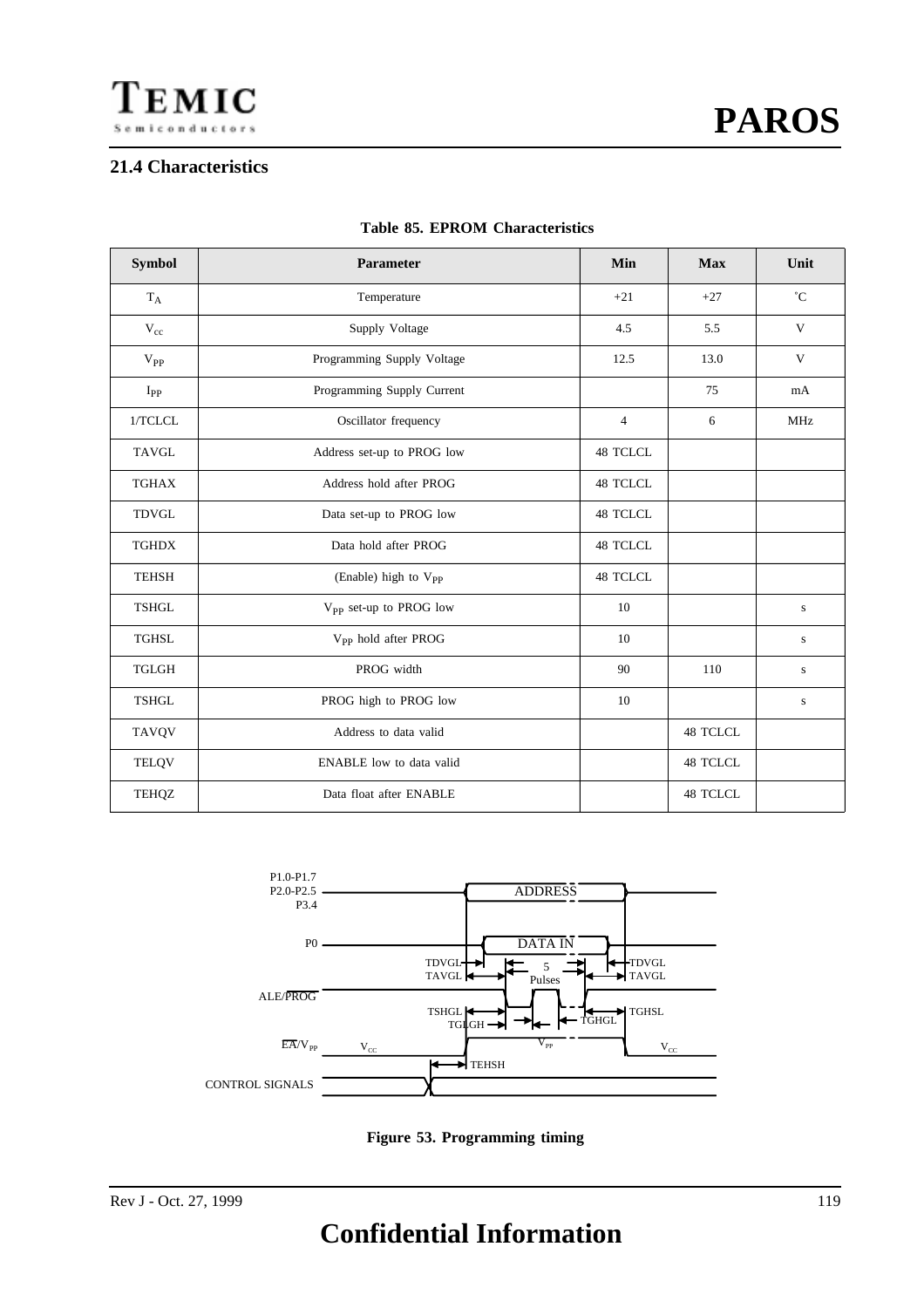

**Figure 54. Reading timing**

### **22. Application**

### **22.1 Encrypted parts**

When using the encryption, one important factor needs to be considered. If a code byte has the value FFh, verifying the byte will produce the encryption byte value. If a large block (> 64 bytes) of code is left unprogrammed, a verification routine will display the contents of the encryption array. For this reason all unused code bytes should be programmed with some values other than FFh, and not all of them the same value. This will ensure maximum program protection.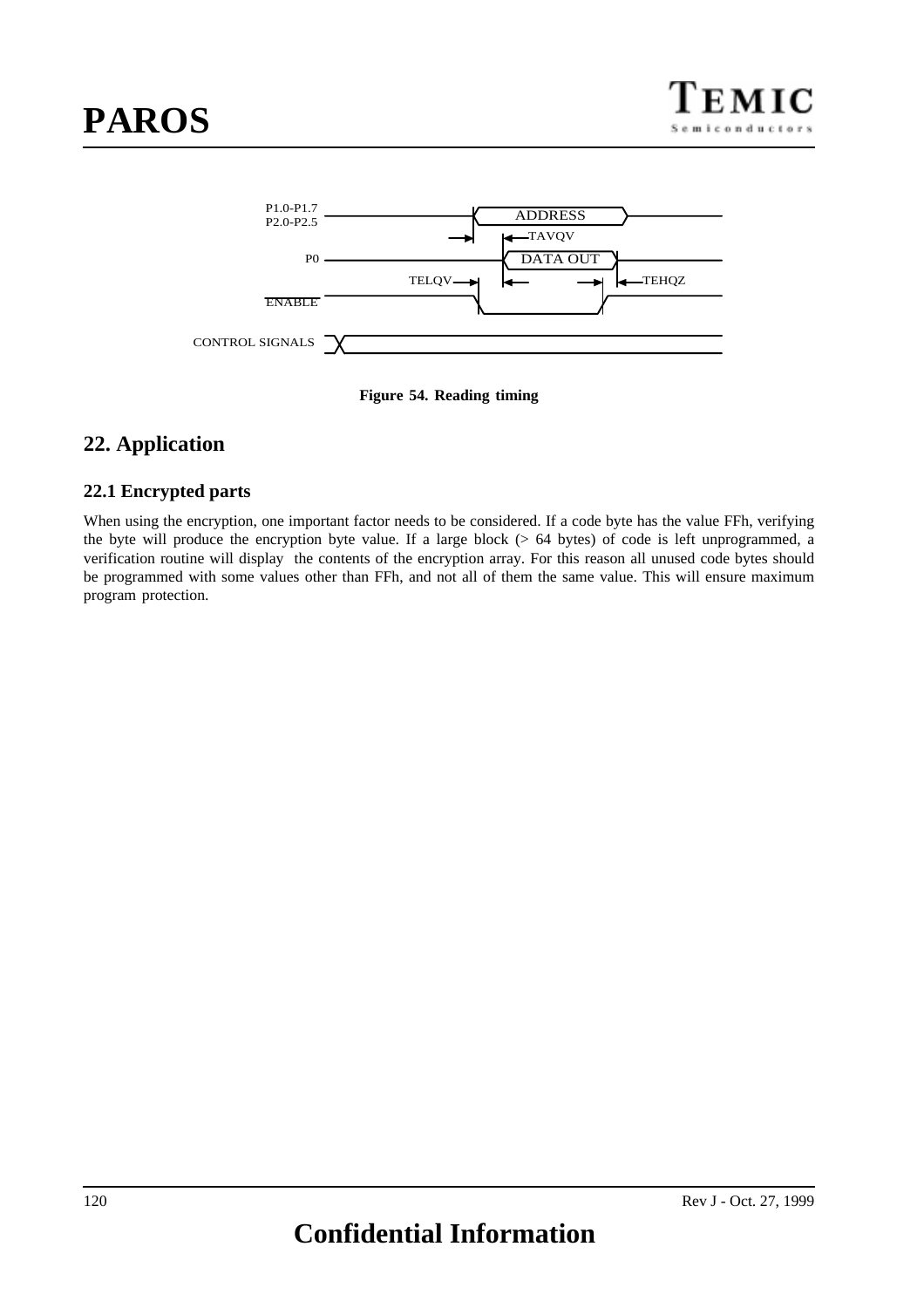### **23. Special Function Registers**

The Special Function Registers (SFRs) of the PAROS belongs to the following categories:

- C51 core registers: ACC, B, DPH, DPL, PSW, SP
- I/O port registers: P0, P1, P2, P3,
- Specific Ports P4, KB0, KB1
- Timer registers: T2CON, T2MOD, TCON, TH0, TH1, TH2, TMOD, TL0, TL1, TL2, RCAP2L, RCAP2H
- Serial I/O port registers: SADDR, SADEN, SBUF, SCON, BRL, BDRCON
- Power and clock control registers: CKSEL, OSCCON, PCON, CKRL
- Interrupt system registers: IE, IE1, IP0, IPL0, IPL1, IPH0, IPH1, P4F, P4IE
- WatchDog Timer: WDTRST, WDTPRG
- LCD Controller: LCDCON, LCDAC, LCDIR, LCDDR, LCDPS
- I2C: SSCON, SSCS, SSDAT, SSADR
- SPI: SPCR, SPSCR, SPDR
- PCA: CCAPnL, CCAPnH, CCAPMn, CL, CH, CMOD, CCON
- Others: AUXR, AUXR1, COMCON

#### **Table 86. ACC Register**

| <b>ACC</b> - Accumulator (E0h) |  |  |  |  |  |  |  |  |  |  |
|--------------------------------|--|--|--|--|--|--|--|--|--|--|
|                                |  |  |  |  |  |  |  |  |  |  |
|                                |  |  |  |  |  |  |  |  |  |  |

Reset Value  $= 0000 0000$ Bit addressable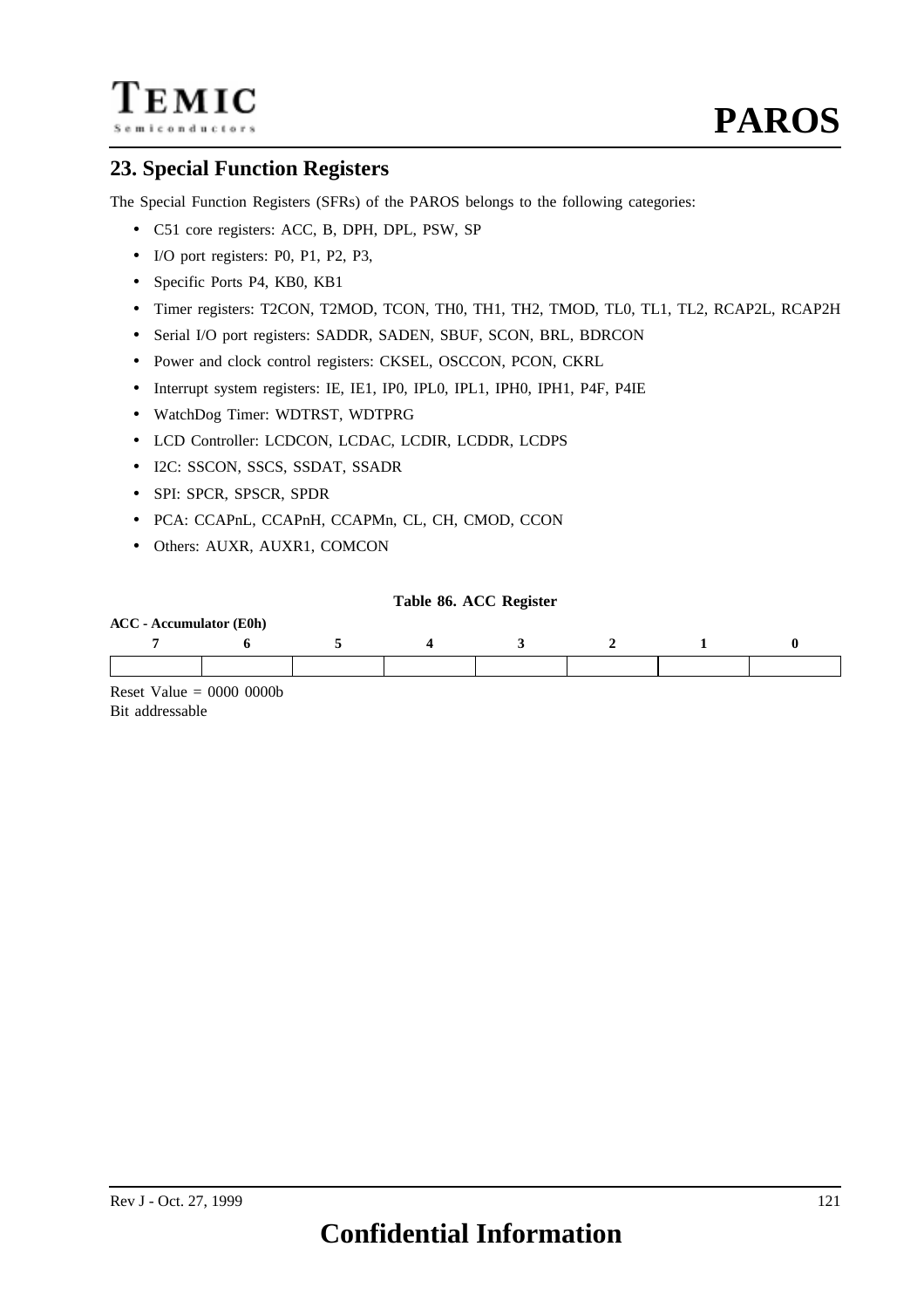#### **Table 87. AUXR Register**

#### **AUXR - Auxiliary Register (8Eh)**

| 7                           | 6                             | 5                     | 4 | 3                                                                                                                |   |   | 0  |
|-----------------------------|-------------------------------|-----------------------|---|------------------------------------------------------------------------------------------------------------------|---|---|----|
|                             | ۰                             |                       | ۰ |                                                                                                                  | ۰ | ٠ | AO |
| <b>Bit</b><br><b>Number</b> | <b>Bit</b><br><b>Mnemonic</b> |                       |   | <b>Description</b>                                                                                               |   |   |    |
| 7                           |                               | <b>Reserved</b>       |   | The value read from this bit is indeterminate. Do not set this bit.                                              |   |   |    |
| 6                           |                               | <b>Reserved</b>       |   | The value read from this bit is indeterminate. Do not set this bit.                                              |   |   |    |
| 5                           |                               | <b>Reserved</b>       |   | The value read from this bit is indeterminate. Do not set this bit.                                              |   |   |    |
| 4                           |                               | <b>Reserved</b>       |   | The value read from this bit is indeterminate. Do not set this bit.                                              |   |   |    |
| 3                           |                               | <b>Reserved</b>       |   | The value read from this bit is indeterminate. Do not set this bit.                                              |   |   |    |
| $\overline{2}$              |                               | <b>Reserved</b>       |   | The value read from this bit is indeterminate. Do not set this bit.                                              |   |   |    |
|                             |                               | <b>Reserved</b>       |   | The value read from this bit is indeterminate. Do not set this bit.                                              |   |   |    |
| $\mathbf{0}$                | AO.                           | <b>ALE</b> Output bit |   | Clear to restore ALE operation during internal fetches.<br>Set to disable ALE operation during internal fetches. |   |   |    |

Reset Value = XXXX XXX0b Not bit addressable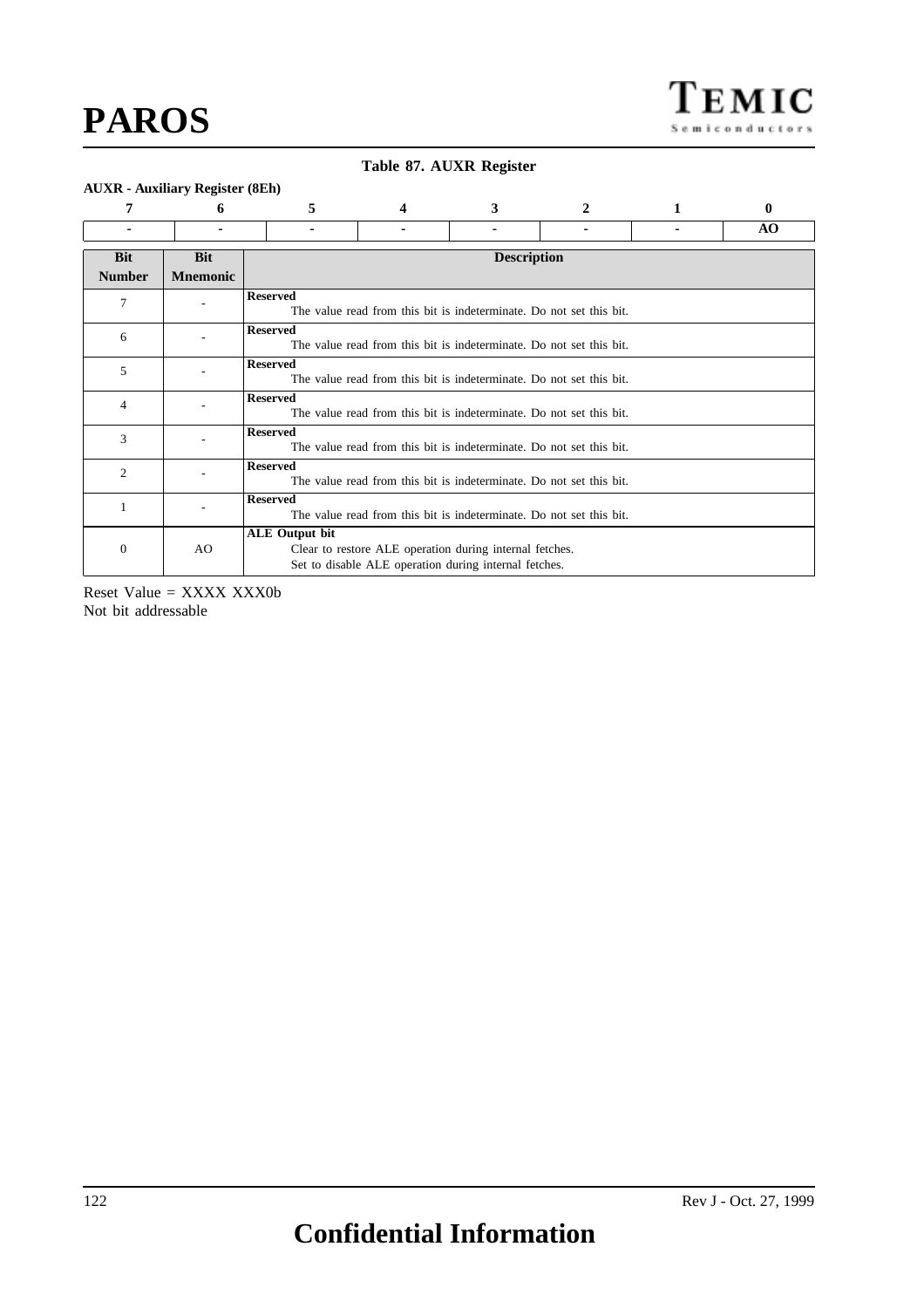#### **Table 88. AUXR1 Register**

#### **AUXR1 - Dual Pointer Selection Register (A2h)**

| 7                           | 6                             | 5               | 4                                                                             | 3                                                                   |   | 1 | 0          |  |  |  |  |
|-----------------------------|-------------------------------|-----------------|-------------------------------------------------------------------------------|---------------------------------------------------------------------|---|---|------------|--|--|--|--|
| ۰                           |                               | ۰               | ٠                                                                             | ۰.                                                                  | ۰ | ۰ | <b>DPS</b> |  |  |  |  |
| <b>Bit</b><br><b>Number</b> | <b>Bit</b><br><b>Mnemonic</b> |                 | <b>Description</b>                                                            |                                                                     |   |   |            |  |  |  |  |
| 7                           |                               | <b>Reserved</b> |                                                                               | The value read from this bit is indeterminate. Do not set this bit. |   |   |            |  |  |  |  |
| 6                           |                               | <b>Reserved</b> | The value read from this bit is indeterminate. Do not set this bit.           |                                                                     |   |   |            |  |  |  |  |
| 5                           |                               | <b>Reserved</b> | The value read from this bit is indeterminate. Do not set this bit.           |                                                                     |   |   |            |  |  |  |  |
| 4                           |                               | <b>Reserved</b> | The value read from this bit is indeterminate. Do not set this bit.           |                                                                     |   |   |            |  |  |  |  |
| 3                           |                               | <b>Reserved</b> |                                                                               | The value read from this bit is indeterminate. Do not set this bit. |   |   |            |  |  |  |  |
| $\overline{c}$              |                               | <b>Reserved</b> |                                                                               | The value read from this bit is indeterminate. Do not set this bit. |   |   |            |  |  |  |  |
|                             |                               | <b>Reserved</b> |                                                                               | The value read from this bit is indeterminate. Do not set this bit. |   |   |            |  |  |  |  |
| 0                           | <b>DPS</b>                    | Data Pointer 1  | Clear to select DPTR as Data Pointer.<br>Set to select DPTR1 as Data Pointer. |                                                                     |   |   |            |  |  |  |  |

Reset Value = XXXX X0X0b Not bit addressable

#### **Table 89. B Register**

| <b>B</b> - Register (F0h) |  |  |  |
|---------------------------|--|--|--|
|                           |  |  |  |
|                           |  |  |  |
|                           |  |  |  |

Reset Value  $= 0000 0000$ Bit addressable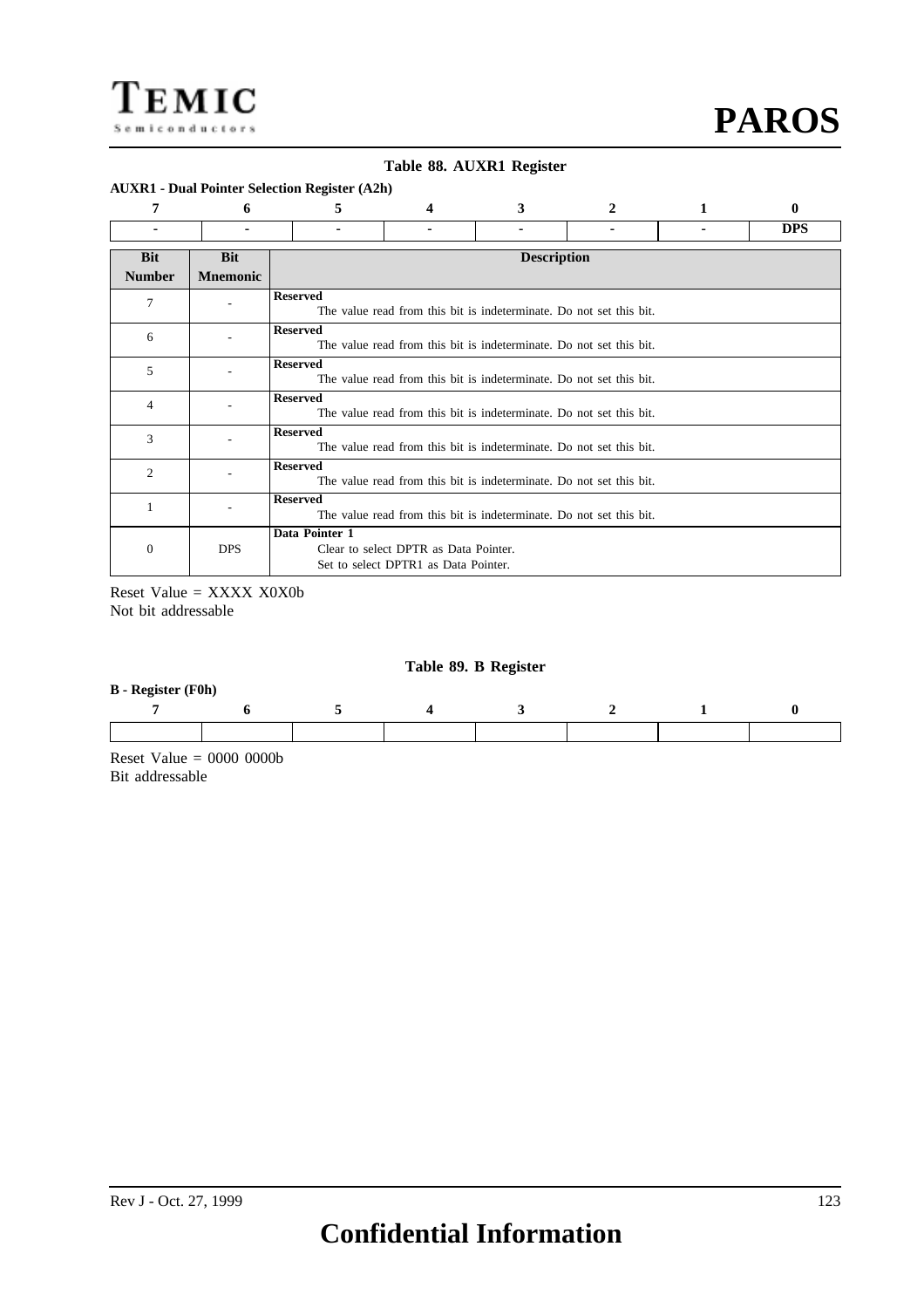#### **Table 90. BDRCON Register**

#### **BDRCON - Baud Rate Control Register (9Bh)**

| 7                           | 6                             | 5                                                                    |                                                                                                                                                                                     | 3                                                                                                                     |             | 1          | 0          |  |  |  |  |
|-----------------------------|-------------------------------|----------------------------------------------------------------------|-------------------------------------------------------------------------------------------------------------------------------------------------------------------------------------|-----------------------------------------------------------------------------------------------------------------------|-------------|------------|------------|--|--|--|--|
|                             |                               |                                                                      | <b>BRR</b>                                                                                                                                                                          | <b>TBCK</b>                                                                                                           | <b>RBCK</b> | <b>SPD</b> | <b>SRC</b> |  |  |  |  |
| <b>Bit</b><br><b>Number</b> | <b>Bit</b><br><b>Mnemonic</b> |                                                                      | <b>Description</b>                                                                                                                                                                  |                                                                                                                       |             |            |            |  |  |  |  |
| 7                           |                               | <b>Reserved</b>                                                      | The value read from this bit is indeterminate. Do not set this bit                                                                                                                  |                                                                                                                       |             |            |            |  |  |  |  |
| 6                           |                               | <b>Reserved</b>                                                      | The value read from this bit is indeterminate. Do not set this bit                                                                                                                  |                                                                                                                       |             |            |            |  |  |  |  |
| 5                           |                               | <b>Reserved</b>                                                      | The value read from this bit is indeterminate. Do not set this bit.                                                                                                                 |                                                                                                                       |             |            |            |  |  |  |  |
| 4                           | <b>BRR</b>                    |                                                                      | <b>Baud Rate Run Control bit</b><br>Clear to stop the Baud Rate.<br>Set to start the Baud Rate.                                                                                     |                                                                                                                       |             |            |            |  |  |  |  |
| 3                           | <b>TBCK</b>                   | <b>Transmission Baud rate Generator Selection bit for first UART</b> | Set to select internal Baud Rate Generator.                                                                                                                                         | Clear to select Timer 1 or Timer 2 for the Baud Rate Generator.                                                       |             |            |            |  |  |  |  |
| 2                           | <b>RBCK</b>                   |                                                                      | <b>Reception Baud Rate Generator Selection bit for first UART</b><br>Clear to select Timer 1 or Timer 2 for the Baud Rate Generator.<br>Set to select internal Baud Rate Generator. |                                                                                                                       |             |            |            |  |  |  |  |
|                             | <b>SPD</b>                    | Baud Rate Speed Control bit for both first UART                      |                                                                                                                                                                                     | Clear to select the SLOW Baud Rate Generator when $SRC=1$ .<br>Set to select the FAST Baud Rate Generator when SRC=1. |             |            |            |  |  |  |  |
| $\Omega$                    | <b>SRC</b>                    | Baud Rate Source select bit in Mode 0 for first UART                 | Set to select the internal Baud Rate Generator.                                                                                                                                     | Clear to select $F_{OSC}/12$ as the Baud Rate Generator.                                                              |             |            |            |  |  |  |  |

Reset Value  $=$  XXXX 0000b Not bit addressable

#### **Table 91. BRL Register**

#### **BRL - Baud Rate Reload Register for UART (9Ah)**

Reset Value  $= 0000 0000$ Not bit addressable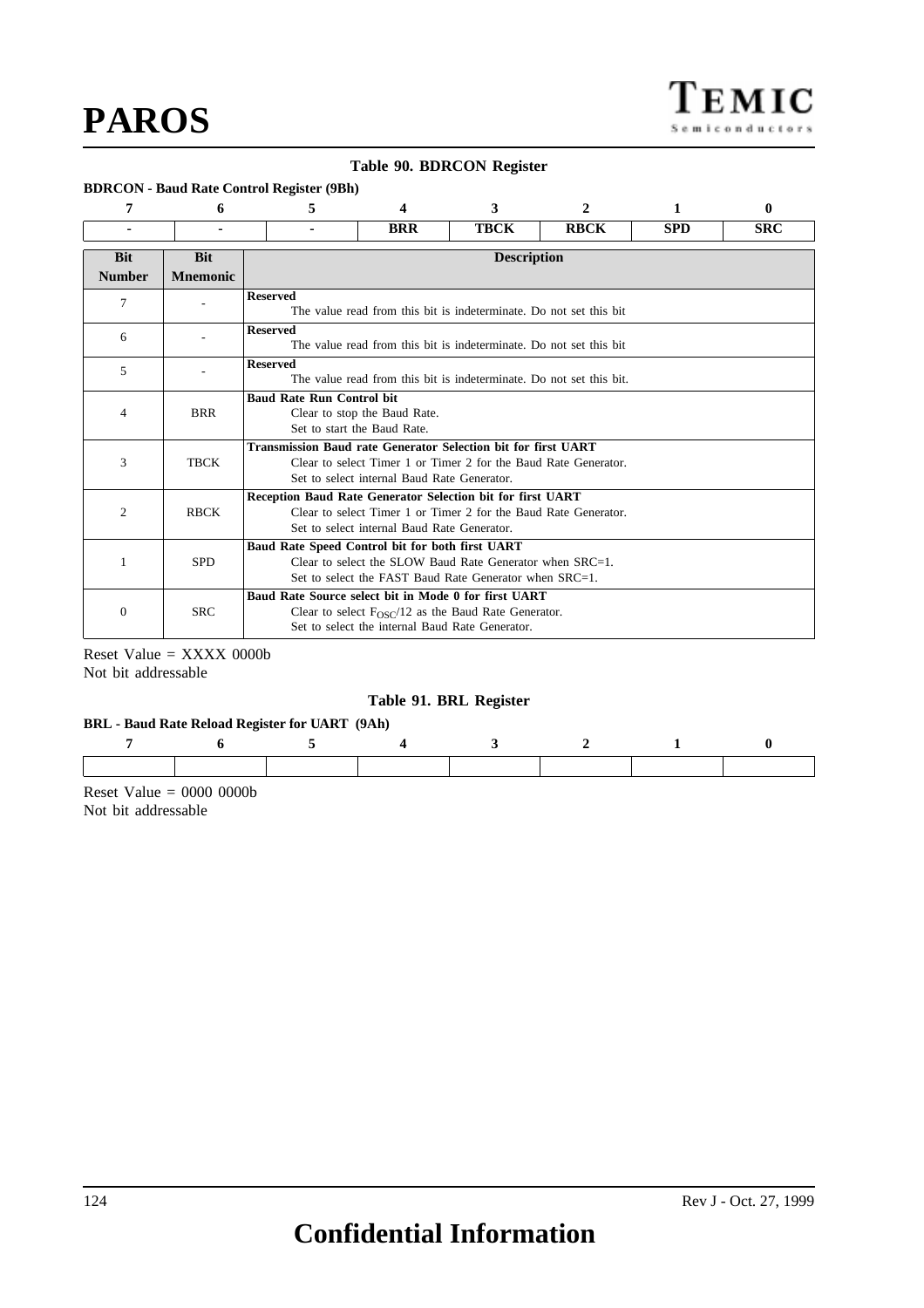#### **Table 92.**

#### **PCA High Byte Compare/Capture Module n Registers (n = 0, 1) CCAP0H (FAh) CCAP1H (FBh)**

#### High Byte Compare/Capture Module n

|               | <b>High Byte of Compare/Capture Values</b> |                                                              |  |  |  |  |  |  |  |  |
|---------------|--------------------------------------------|--------------------------------------------------------------|--|--|--|--|--|--|--|--|
| <b>Bit</b>    | Bit<br><b>Description</b>                  |                                                              |  |  |  |  |  |  |  |  |
| <b>Number</b> | <b>Mnemonic</b>                            |                                                              |  |  |  |  |  |  |  |  |
| 7:0           |                                            | CCAPnH 7:0 High byte of EWC-PCA comparison or capture values |  |  |  |  |  |  |  |  |

Reset Value = 0000 0000b

#### **Table 93.**

#### **PCA Low Byte Compare/Capture Module n Registers (n = 0, 1) CCAP0L (EAh) CCAP1L (EBh)**

Low Byte Compare/Capture Module n

|               | <b>Low Byte of Compare/Capture Values</b> |  |  |  |  |  |  |  |  |  |  |
|---------------|-------------------------------------------|--|--|--|--|--|--|--|--|--|--|
| <b>Bit</b>    | <b>Description</b><br><b>Bit</b>          |  |  |  |  |  |  |  |  |  |  |
| <b>Number</b> | <b>Mnemonic</b>                           |  |  |  |  |  |  |  |  |  |  |
|               |                                           |  |  |  |  |  |  |  |  |  |  |

Reset Value  $= 0000 0000$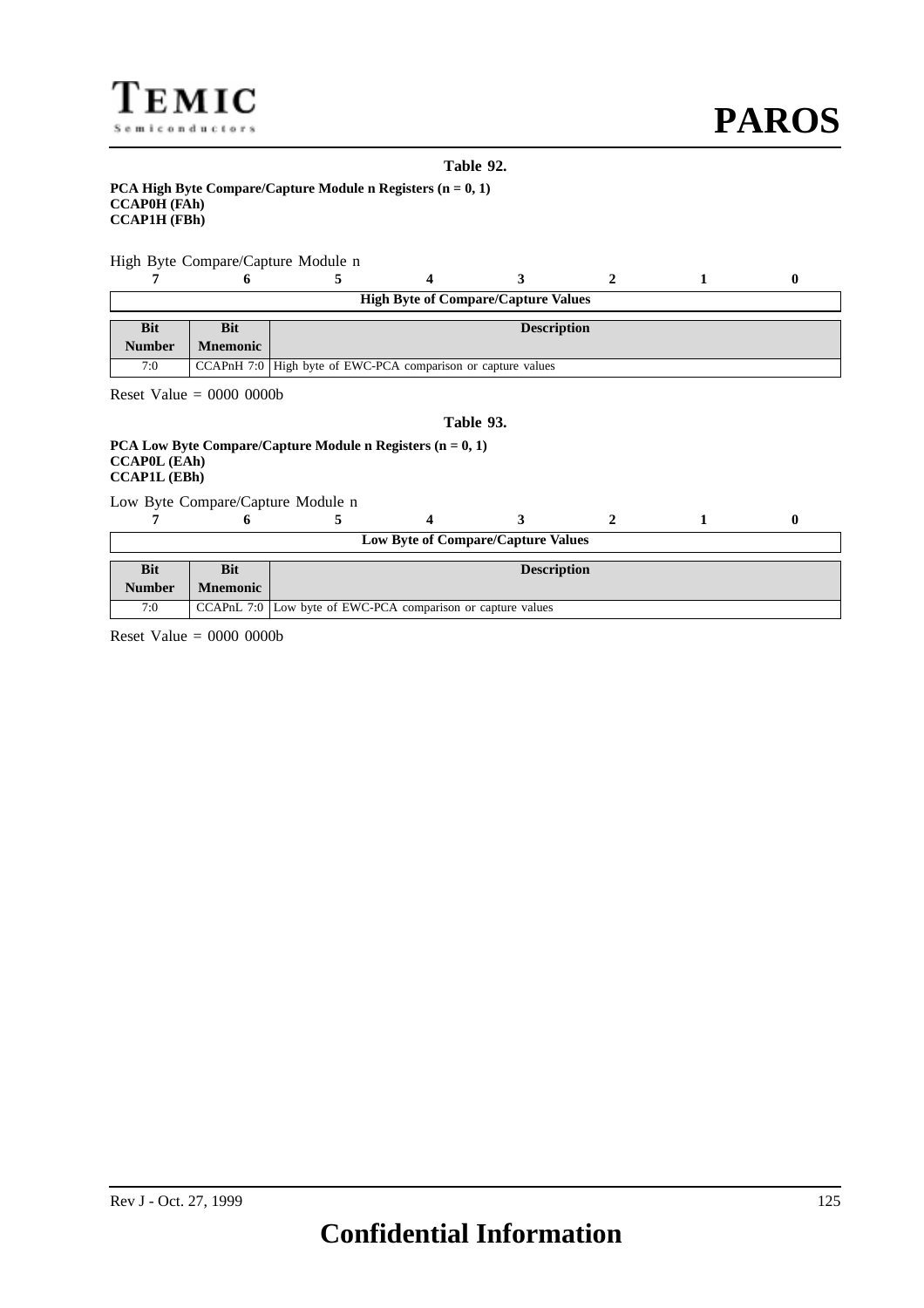**Table 94.**

|                     | PCA Compare/Capture Module n Mode registers $(n = 0, 1)$ |
|---------------------|----------------------------------------------------------|
| <b>CCAPM0</b> (DAh) |                                                          |
| <b>CCAPM1</b> (DBh) |                                                          |

| 7                           | 6                             | 5                                                                                                                                                                                      | $\boldsymbol{\Delta}$                                                                                                                                                                                                                                                 | 3           | 2           | 1           | $\bf{0}$     |  |  |  |  |
|-----------------------------|-------------------------------|----------------------------------------------------------------------------------------------------------------------------------------------------------------------------------------|-----------------------------------------------------------------------------------------------------------------------------------------------------------------------------------------------------------------------------------------------------------------------|-------------|-------------|-------------|--------------|--|--|--|--|
|                             | <b>ECOMn</b>                  | <b>CAPPn</b>                                                                                                                                                                           | <b>CAPNn</b>                                                                                                                                                                                                                                                          | <b>MATn</b> | <b>TOGn</b> | <b>PWMn</b> | <b>ECCFn</b> |  |  |  |  |
| <b>Bit</b><br><b>Number</b> | <b>Bit</b><br><b>Mnemonic</b> |                                                                                                                                                                                        | <b>Description</b>                                                                                                                                                                                                                                                    |             |             |             |              |  |  |  |  |
| $\tau$                      |                               | <b>Reserved</b><br>The Value read from this bit is indeterminate. Do not set this bit.                                                                                                 |                                                                                                                                                                                                                                                                       |             |             |             |              |  |  |  |  |
| 6                           | ECOMn                         |                                                                                                                                                                                        | Enable Compare Mode Module x bit<br>Clear to disable the Compare function.<br>Set to enable the Compare function<br>The Compare function is used to implement the software Timer, the high-speed output, the Pulse Width<br>Modulator (PWM) and Watchdog Timer (WDT). |             |             |             |              |  |  |  |  |
| 5                           | CAPPn                         |                                                                                                                                                                                        | Capture Mode (Positive) Module x bit<br>Clear to disable the Capture function triggered by a positive edge on CEX <sub>x</sub> pin.<br>Set to enable the Capture function triggered by a positive edge on CEX <sub>x</sub> pin                                        |             |             |             |              |  |  |  |  |
| 4                           | CAPNn                         |                                                                                                                                                                                        | Capture Mode (Negative) Module x bit<br>Clear to disable the Capture function triggered by a negative edge on CEX <sub>x</sub> pin.<br>Set to enable the Capture function triggered by a negative edge on CEX <sub>x</sub> pin.                                       |             |             |             |              |  |  |  |  |
| 3                           | MATn                          | Match Module x bit<br>Set when a match of the PCA Counter with the Compare/Capture register sets CCFx bit in CCON register,<br>flagging an interrupt.<br>Must be cleared by software.  |                                                                                                                                                                                                                                                                       |             |             |             |              |  |  |  |  |
| 2                           | TOGn                          |                                                                                                                                                                                        | Toggle Module x bit<br>The toggle mode is configured by setting ECOM <sub>x</sub> , MAT <sub>x</sub> and TOG <sub>x</sub> bits.<br>Set when a match of the PCA Counter with the Compare/Capture register toggles the CEXx pin.<br>Must be cleared by software.        |             |             |             |              |  |  |  |  |
| 1                           | PWMn                          | <b>Pulse Width Modulation Module x Mode bit</b><br>Set to configure the module x as an 8-bit Pulse Width Modulator with output waveform on CEXx pin.<br>Must be cleared by software.   |                                                                                                                                                                                                                                                                       |             |             |             |              |  |  |  |  |
| $\mathbf{0}$                | <b>ECCFn</b>                  | Enable CCFx Interrupt bit<br>Clear to disable CCFx bit in CCON register to generate an interrupt request.<br>Set to enable CCFx bit in CCON register to generate an interrupt request. |                                                                                                                                                                                                                                                                       |             |             |             |              |  |  |  |  |

Reset Value = X000 0000b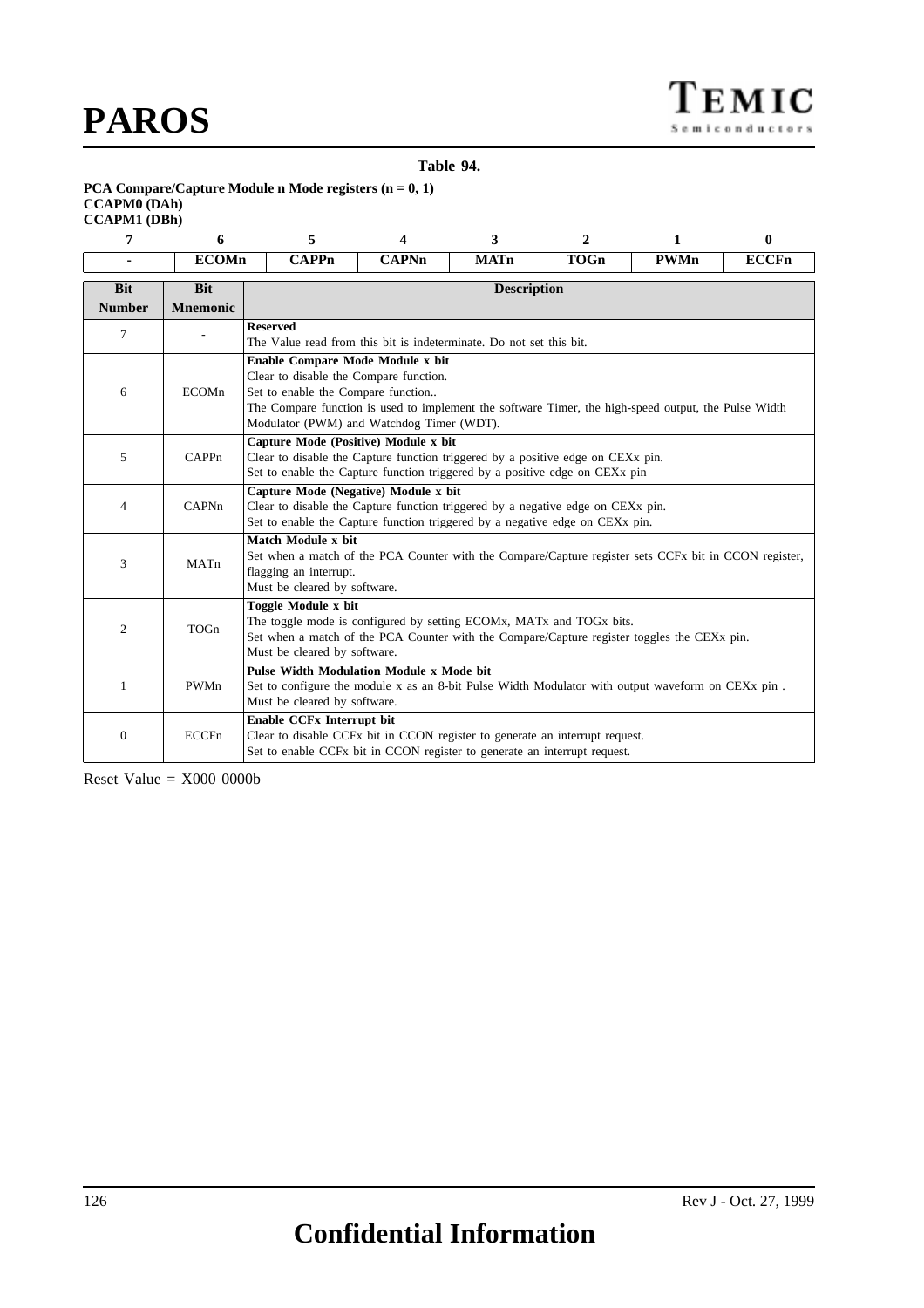

**Table 95.**

#### **Timer/Counter Control Register CCON (D8h)**

| 7                           | 6                             | 5                                                                                                                                                                                                            | Δ                                                                                                                                                                                                                  | 3 | 2 | 1    | 0           |  |  |  |  |  |
|-----------------------------|-------------------------------|--------------------------------------------------------------------------------------------------------------------------------------------------------------------------------------------------------------|--------------------------------------------------------------------------------------------------------------------------------------------------------------------------------------------------------------------|---|---|------|-------------|--|--|--|--|--|
| CF                          | CR                            |                                                                                                                                                                                                              |                                                                                                                                                                                                                    |   |   | CCF1 | <b>CCF0</b> |  |  |  |  |  |
| <b>Bit</b><br><b>Number</b> | <b>Bit</b><br><b>Mnemonic</b> |                                                                                                                                                                                                              | <b>Description</b>                                                                                                                                                                                                 |   |   |      |             |  |  |  |  |  |
| 7                           | CF                            |                                                                                                                                                                                                              | <b>PCA Timer/Counter Overflow flag</b><br>Set by hardware when the PCA Timer/Counter rolls over. This generates a PCA interrupt request if the ECF<br>bit in CMOD register is set.<br>Must be cleared by software. |   |   |      |             |  |  |  |  |  |
| 6                           | CR                            |                                                                                                                                                                                                              | <b>PCA Timer/Counter Run Control bit</b><br>Clear to turn the PCA Timer/Counter off.<br>Set to turn the PCA Timer/Counter on.                                                                                      |   |   |      |             |  |  |  |  |  |
| 5                           |                               | <b>Reserved</b>                                                                                                                                                                                              | The value read from this bit is indeterminate. Do not set this bit.                                                                                                                                                |   |   |      |             |  |  |  |  |  |
| 4                           |                               | <b>Reserved</b><br>The value read from this bit is indeterminate. Do not set this bit.                                                                                                                       |                                                                                                                                                                                                                    |   |   |      |             |  |  |  |  |  |
| 3                           |                               | <b>Reserved</b><br>The value read from this bit is indeterminate. Do not set this bit.                                                                                                                       |                                                                                                                                                                                                                    |   |   |      |             |  |  |  |  |  |
| 2                           |                               | <b>Reserved</b><br>The value read from this bit is indeterminate. Do not set this bit.                                                                                                                       |                                                                                                                                                                                                                    |   |   |      |             |  |  |  |  |  |
| 1                           | CCF1                          |                                                                                                                                                                                                              | PCA Module 1 Compare/Capture flag<br>Set by hardware when a match or capture occurs. This generates a PCA interrupt request if the ECCF 1 bit<br>in CCAPM 1 register is set.<br>Must be cleared by software.       |   |   |      |             |  |  |  |  |  |
| $\overline{0}$              | CCF <sub>0</sub>              | PCA Module 0 Compare/Capture flag<br>Set by hardware when a match or capture occurs. This generates a PCA interrupt request if the ECCF 0 bit<br>in CCAPM 0 register is set.<br>Must be cleared by software. |                                                                                                                                                                                                                    |   |   |      |             |  |  |  |  |  |

Reset Value = 00XX XX00b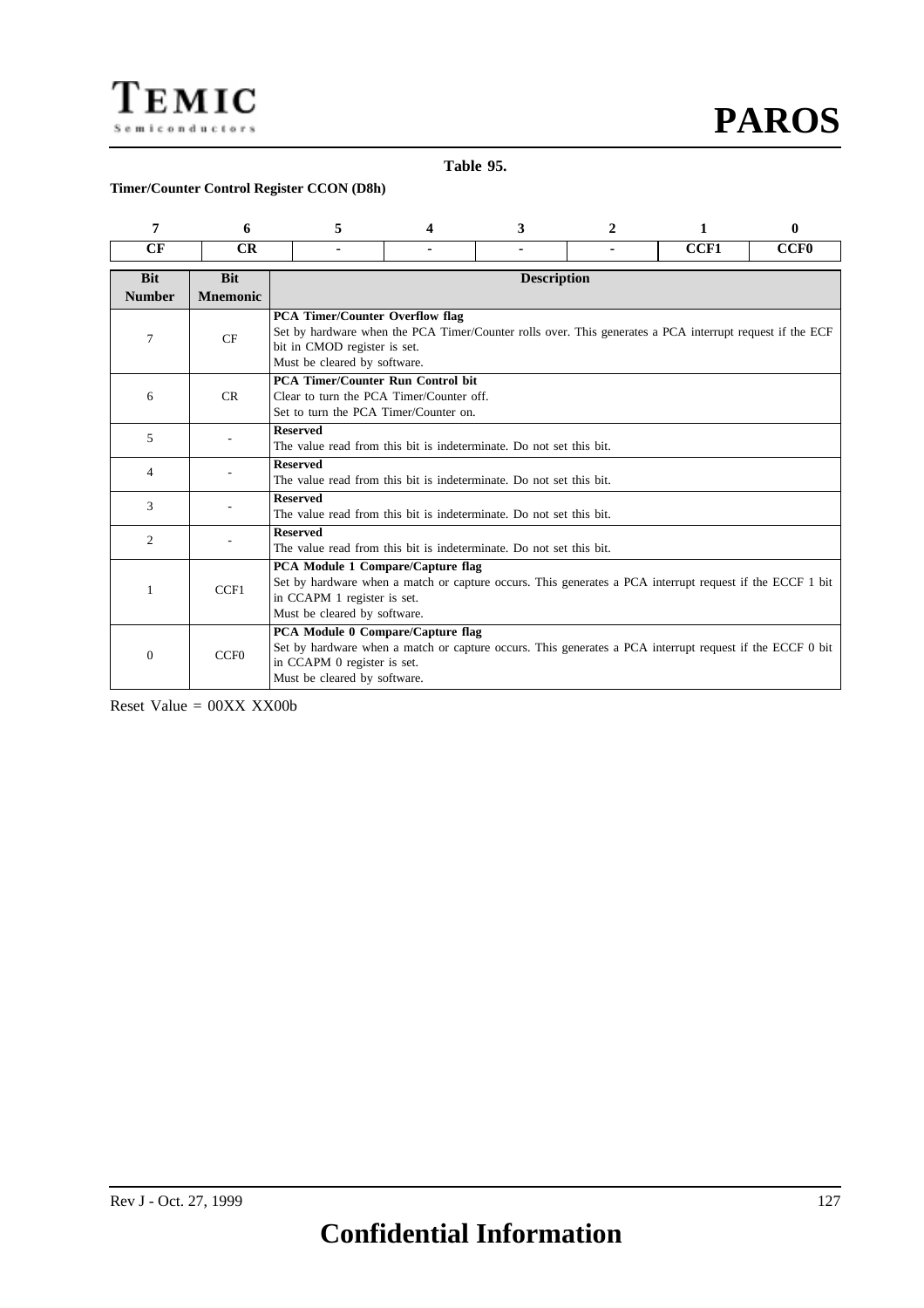**PAROS**

#### **Table 96.**

#### **Timer/Counter Registers High value CH (F9h)**

|                                                | <b>High Byte of Compare/Capture Values</b> |                            |  |  |  |  |  |  |  |  |
|------------------------------------------------|--------------------------------------------|----------------------------|--|--|--|--|--|--|--|--|
| <b>Bit</b><br><b>Bit</b><br><b>Description</b> |                                            |                            |  |  |  |  |  |  |  |  |
| <b>Number</b>                                  | <b>Mnemonic</b>                            |                            |  |  |  |  |  |  |  |  |
| 7:0                                            | CH 7:0                                     | High byte of Timer/Counter |  |  |  |  |  |  |  |  |

Reset Value = 0000 00000b

**Table 97.**

#### **Timer/Counter Registers Low value CL (E9h)**

Low Byte of Timer/Counter Register

|               | Low Byte of Compare/Capture Values |                           |  |                    |  |  |  |  |  |  |  |
|---------------|------------------------------------|---------------------------|--|--------------------|--|--|--|--|--|--|--|
|               |                                    |                           |  |                    |  |  |  |  |  |  |  |
| <b>Bit</b>    | <b>Bit</b>                         |                           |  | <b>Description</b> |  |  |  |  |  |  |  |
| <b>Number</b> | <b>Mnemonic</b>                    |                           |  |                    |  |  |  |  |  |  |  |
| 7:0           | CL 7:0                             | Low byte of Timer/Counter |  |                    |  |  |  |  |  |  |  |

Reset Value = 0000 00000b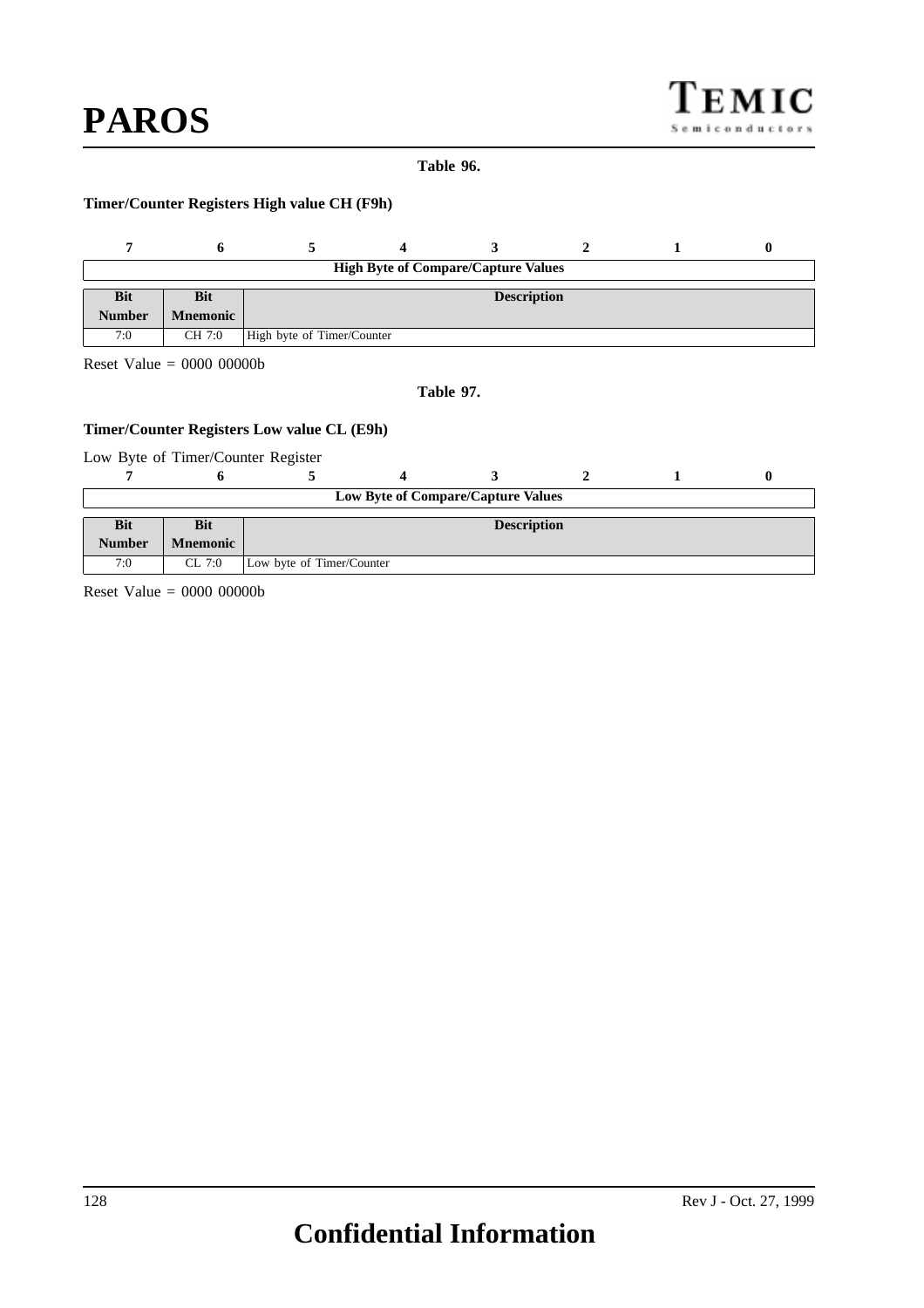

#### **Table 98. CMOD Register**

### **Timer/Counter Mode Register CMOD (D9h)**

| 7                           | 6                             | 5                                                                                                                                                                                                                                                 | Δ                                                                                                                                                                                  | 3 | $\mathbf{2}$ | 1           | 0          |  |  |  |  |
|-----------------------------|-------------------------------|---------------------------------------------------------------------------------------------------------------------------------------------------------------------------------------------------------------------------------------------------|------------------------------------------------------------------------------------------------------------------------------------------------------------------------------------|---|--------------|-------------|------------|--|--|--|--|
| <b>CIDL</b>                 |                               | ۰                                                                                                                                                                                                                                                 |                                                                                                                                                                                    |   | CPS1         | <b>CPS0</b> | <b>ECF</b> |  |  |  |  |
| <b>Bit</b><br><b>Number</b> | <b>Bit</b><br><b>Mnemonic</b> |                                                                                                                                                                                                                                                   | <b>Description</b>                                                                                                                                                                 |   |              |             |            |  |  |  |  |
| 7                           | CIDL.                         |                                                                                                                                                                                                                                                   | <b>PCA Counter Idle Control bit</b><br>Clear to let the PCA running during Idle mode.<br>Set to stop the PCA when Idle mode is invoked.                                            |   |              |             |            |  |  |  |  |
| 6                           |                               | <b>Reserved</b>                                                                                                                                                                                                                                   | The value read from this bit is indeterminate. Do not set this bit.                                                                                                                |   |              |             |            |  |  |  |  |
| 5                           |                               | <b>Reserved</b>                                                                                                                                                                                                                                   | The value read from this bit is indeterminate. Do not set this bit.                                                                                                                |   |              |             |            |  |  |  |  |
| 4                           |                               | <b>Reserved</b>                                                                                                                                                                                                                                   | The value read from this bit is indeterminate. Do not set this bit.                                                                                                                |   |              |             |            |  |  |  |  |
| 3                           |                               | <b>Reserved</b><br>The value read from this bit is indeterminate. Do not set this bit.                                                                                                                                                            |                                                                                                                                                                                    |   |              |             |            |  |  |  |  |
| $\overline{c}$              | CPS1                          | <b>EWC Count Pulse Select bits</b><br>CPS <sub>0</sub><br>CPS <sub>1</sub><br>Clock source<br>Internal Clock, Fosc/12<br>0<br>0<br>Internal Clock, Fosc/4<br>0<br>Timer 0 overflow<br>0<br>External clock at ECI/P1.2 pin (Max. Rate = $Fosc/8$ ) |                                                                                                                                                                                    |   |              |             |            |  |  |  |  |
| 1                           | CPS <sub>0</sub>              |                                                                                                                                                                                                                                                   |                                                                                                                                                                                    |   |              |             |            |  |  |  |  |
| $\theta$                    | <b>ECF</b>                    |                                                                                                                                                                                                                                                   | Enable PCA Counter Overflow Interrupt bit<br>Clear to disable CF bit in CCON register to generate an interrupt.<br>Set to enable CF bit in CCON register to generate an interrupt. |   |              |             |            |  |  |  |  |

Reset Value = 0XXX X000b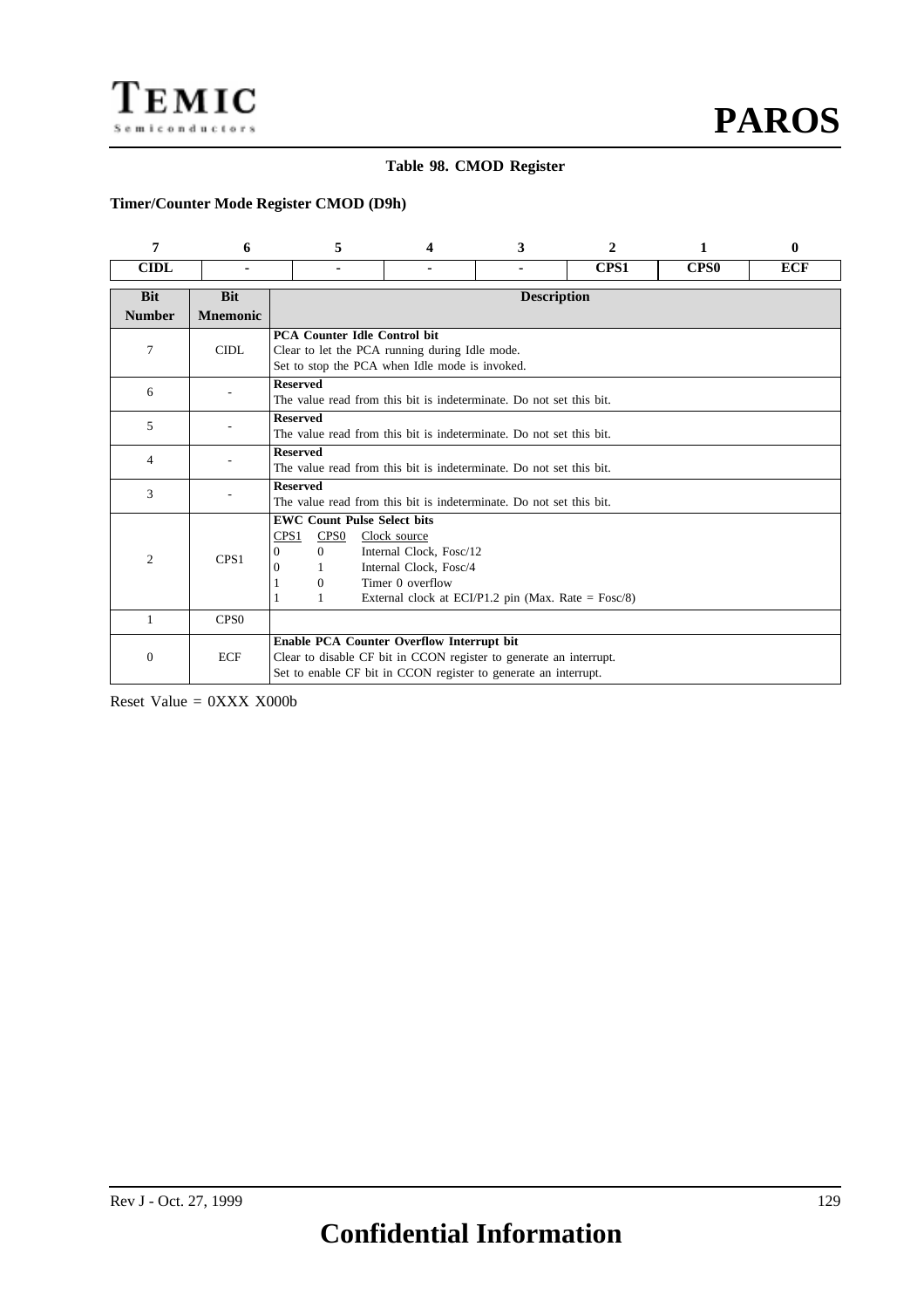#### **Table 99. COMCON Register**

#### **COMCON - (A3h)**

| 7                           | 6                             | 5                          | 4                                                                                                                                                                          | 3                                                                              | $\mathbf{2}$ | 1 | $\mathbf{0}$                  |  |  |  |  |  |
|-----------------------------|-------------------------------|----------------------------|----------------------------------------------------------------------------------------------------------------------------------------------------------------------------|--------------------------------------------------------------------------------|--------------|---|-------------------------------|--|--|--|--|--|
| AF1                         | AS1                           | <b>V1R1</b>                | <b>V1R0</b><br>AF0<br>AS0                                                                                                                                                  |                                                                                |              |   | V <sub>0</sub> R <sub>0</sub> |  |  |  |  |  |
| <b>Bit</b><br><b>Number</b> | <b>Bit</b><br><b>Mnemonic</b> |                            | <b>Description</b>                                                                                                                                                         |                                                                                |              |   |                               |  |  |  |  |  |
| 7/3                         | AF1/AF0                       |                            | $= 0$ , the input is less than the reference level.                                                                                                                        | $= 1$ , indicates the input level (P4.5/P4.4) has matched the reference level. |              |   |                               |  |  |  |  |  |
| 6/2                         | AS1/AS0                       |                            | $= 1$ , start the voltage comparison process<br>$= 0$ , stop the voltage comparaison process                                                                               |                                                                                |              |   |                               |  |  |  |  |  |
| 5/1                         | V1R1/V0R1                     | 0<br>0                     | Disconnect the voltage reference or select one of three reference value<br><b>V1R1/V0R1</b><br>Voltage reference<br>$63\%$ x VDD<br>50% x VDD<br>20% x VDD<br>Disconnected |                                                                                |              |   |                               |  |  |  |  |  |
| 4/0                         | V1R0/V0R0                     | <b>V1R0/V0R0</b><br>0<br>0 | Voltage reference<br>$63\%$ x VDD<br>50% x VDD<br>$20\%$ x VDD<br>Disconnected                                                                                             | Disconnect the voltage reference or select one of three reference value        |              |   |                               |  |  |  |  |  |

Reset Value = 0100 0100b

AF1,  $AF0 = 1$ , indicates the input level has matched the reference level.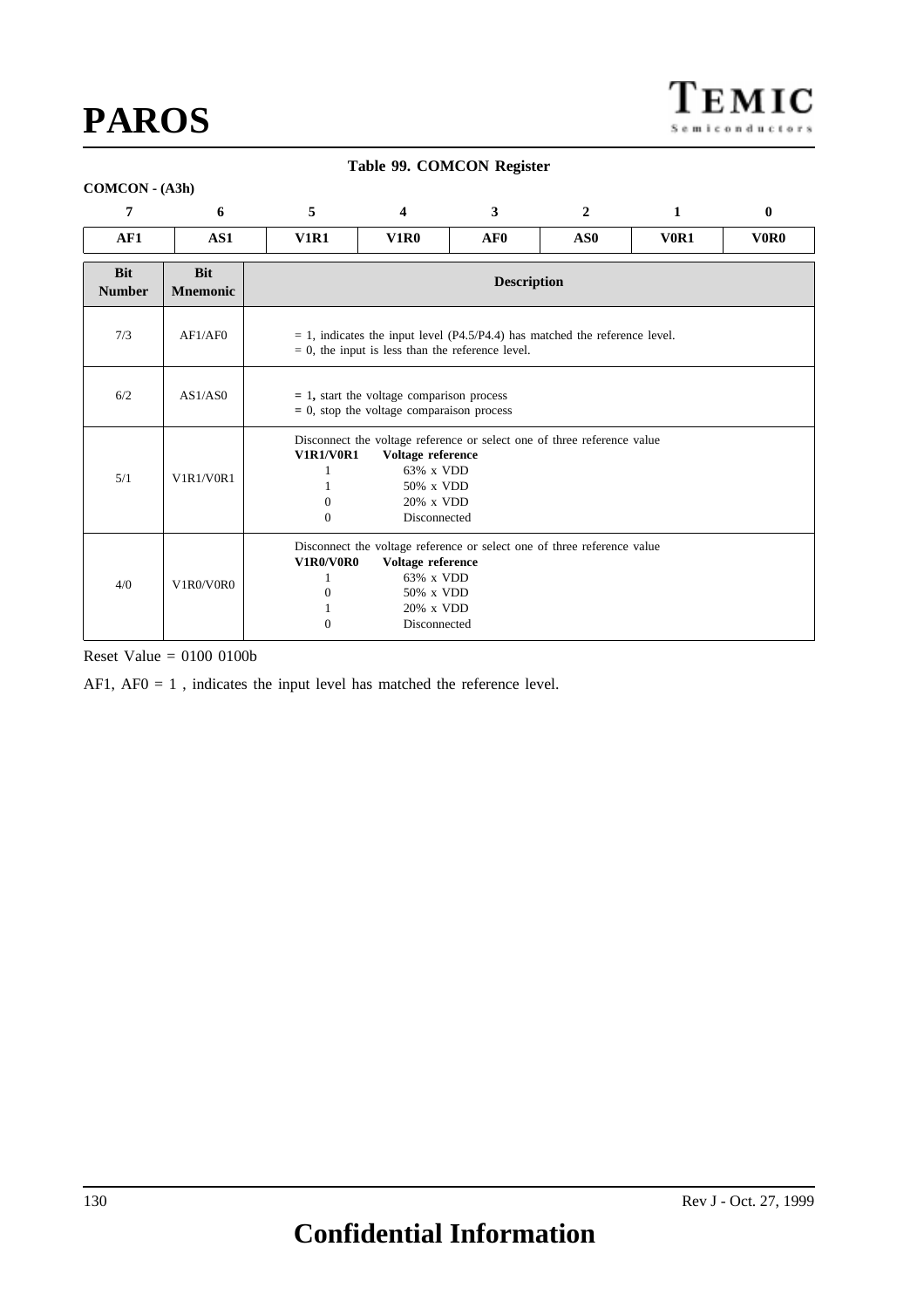# TEMIC Semiconductors

**PAROS**

|                     |                                       |                                            |                                                                                           | Table 100. DPH Register |                                                                                                         |                 |                 |
|---------------------|---------------------------------------|--------------------------------------------|-------------------------------------------------------------------------------------------|-------------------------|---------------------------------------------------------------------------------------------------------|-----------------|-----------------|
|                     |                                       | DPH - Data Pointer High Register (83h)     |                                                                                           |                         |                                                                                                         |                 |                 |
| 7                   | 6                                     | 5                                          | 4                                                                                         | 3                       | 2                                                                                                       | 1               | $\bf{0}$        |
|                     | ä,                                    |                                            | ä,                                                                                        | ä,                      | ä,                                                                                                      |                 | ÷.              |
|                     | Reset Value = $0000 0000$             |                                            |                                                                                           |                         |                                                                                                         |                 |                 |
| Not bit addressable |                                       |                                            |                                                                                           |                         |                                                                                                         |                 |                 |
|                     |                                       |                                            |                                                                                           | Table 101. DPL Register |                                                                                                         |                 |                 |
|                     | DPL - Data Pointer Low Register (82h) |                                            |                                                                                           |                         |                                                                                                         |                 |                 |
| 7                   | 6                                     | 5                                          | 4                                                                                         | 3                       | 2                                                                                                       | 1               | 0               |
| ٠                   | ٠                                     | ٠                                          | $\blacksquare$                                                                            | $\blacksquare$          | ٠                                                                                                       | $\blacksquare$  | $\blacksquare$  |
|                     | Reset Value = $0000 0000$             |                                            |                                                                                           |                         |                                                                                                         |                 |                 |
| Not bit addressable |                                       |                                            |                                                                                           |                         |                                                                                                         |                 |                 |
|                     |                                       |                                            |                                                                                           |                         |                                                                                                         |                 |                 |
|                     |                                       |                                            |                                                                                           | Table 102. IE Register  |                                                                                                         |                 |                 |
|                     | IE - Interrupt Enable Register (A8h)  |                                            |                                                                                           |                         |                                                                                                         |                 |                 |
| 7                   | 6                                     | 5<br>ET2                                   | 4                                                                                         | $\mathbf{3}$            | $\mathbf{2}$                                                                                            | 1               | 0               |
| EA                  | EC                                    |                                            | <b>ES</b>                                                                                 | ET1                     | EX1                                                                                                     | ET <sub>0</sub> | EX <sub>0</sub> |
| <b>Bit</b>          | <b>Bit</b>                            |                                            |                                                                                           | <b>Description</b>      |                                                                                                         |                 |                 |
| <b>Number</b>       | <b>Mnemonic</b>                       |                                            |                                                                                           |                         |                                                                                                         |                 |                 |
|                     |                                       | Enable All interrupt bit                   | Clear to disable all interrupts.                                                          |                         |                                                                                                         |                 |                 |
| 7                   | EA                                    |                                            | Set to enable all interrupts.                                                             |                         |                                                                                                         |                 |                 |
|                     |                                       |                                            |                                                                                           |                         | If EA=1, each interrupt source is individually enabled or disabled by setting or clearing its interrupt |                 |                 |
|                     |                                       | enable bit.<br><b>PCA</b> Interrupt Enable |                                                                                           |                         |                                                                                                         |                 |                 |
| 6                   | EC                                    |                                            | Clear to disable the the PCA interrupt.                                                   |                         |                                                                                                         |                 |                 |
|                     |                                       |                                            | Set to enable the the PCA interrupt.                                                      |                         |                                                                                                         |                 |                 |
|                     |                                       | Timer 2 overflow interrupt Enable bit      |                                                                                           |                         |                                                                                                         |                 |                 |
| 5                   | ET <sub>2</sub>                       |                                            | Clear to disable timer 2 overflow interrupt.<br>Set to enable timer 2 overflow interrupt. |                         |                                                                                                         |                 |                 |
|                     |                                       | Serial port Enable bit                     |                                                                                           |                         |                                                                                                         |                 |                 |
| 4                   | ES                                    |                                            | Clear to disable serial port interrupt.                                                   |                         |                                                                                                         |                 |                 |
|                     |                                       |                                            | Set to enable serial port interrupt.                                                      |                         |                                                                                                         |                 |                 |
| 3                   | ET1                                   | Timer 1 overflow interrupt Enable bit      | Clear to disable timer 1 overflow interrupt.                                              |                         |                                                                                                         |                 |                 |
|                     |                                       |                                            | Set to enable timer 1 overflow interrupt.                                                 |                         |                                                                                                         |                 |                 |
|                     |                                       | External interrupt 1 Enable bit            |                                                                                           |                         |                                                                                                         |                 |                 |
| $\boldsymbol{2}$    | EX1                                   |                                            | Clear to disable external interrupt 1.<br>Set to enable external interrupt 1.             |                         |                                                                                                         |                 |                 |
|                     |                                       | Timer 0 overflow interrupt Enable bit      |                                                                                           |                         |                                                                                                         |                 |                 |
| $\mathbf{1}$        | ET <sub>0</sub>                       |                                            | Clear to disable timer 0 overflow interrupt.                                              |                         |                                                                                                         |                 |                 |
|                     |                                       |                                            | Set to enable timer 0 overflow interrupt.                                                 |                         |                                                                                                         |                 |                 |
|                     |                                       | External interrupt 0 Enable bit            |                                                                                           |                         |                                                                                                         |                 |                 |
| $\boldsymbol{0}$    | EX <sub>0</sub>                       |                                            | Clear to disable external interrupt 0.<br>Set to enable external interrupt 0.             |                         |                                                                                                         |                 |                 |
|                     |                                       |                                            |                                                                                           |                         |                                                                                                         |                 |                 |

Reset Value = 0000 0000b Not Bit addressable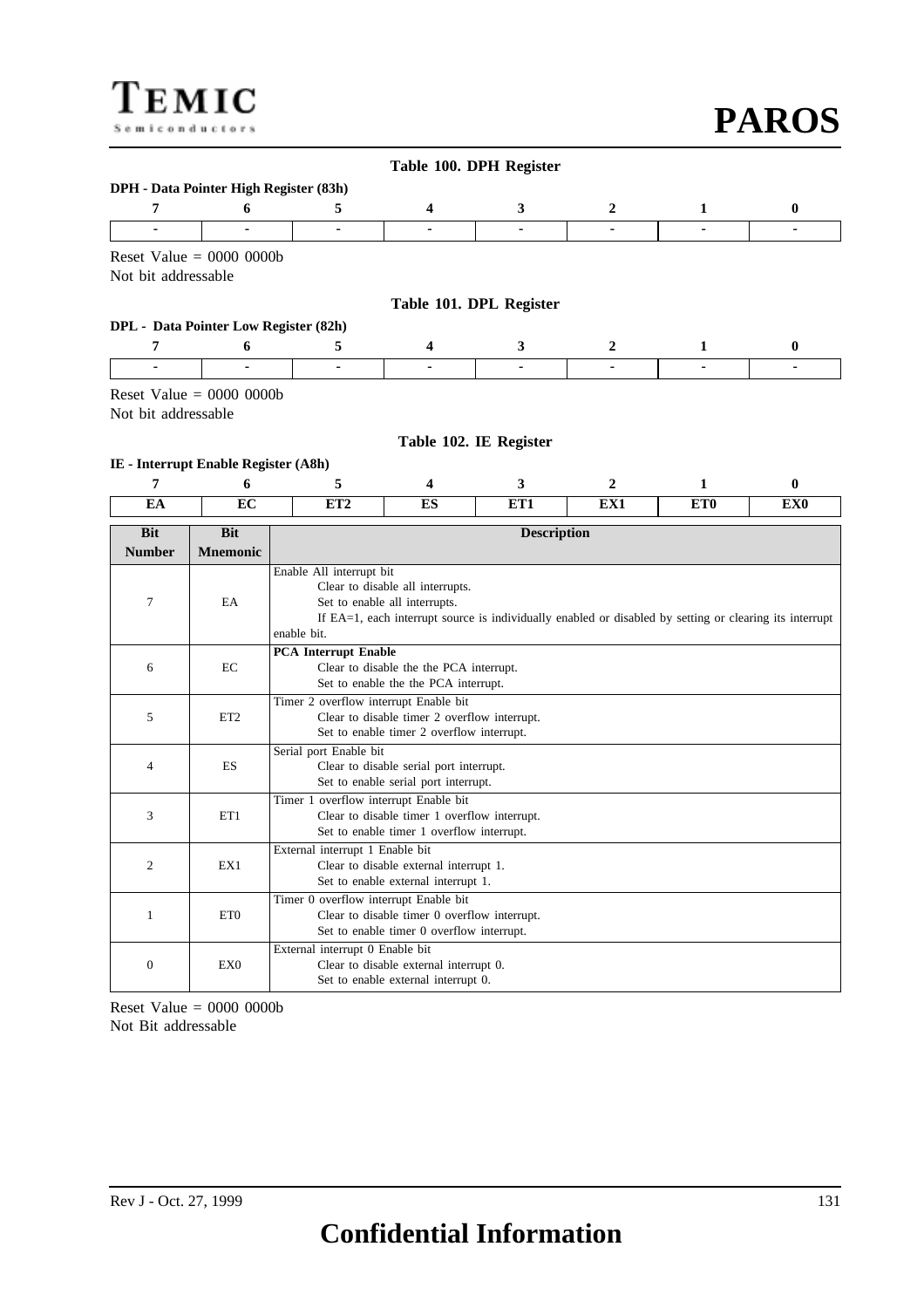#### **Table 103. IE1 Register**

#### **IE1 Interrupt Enable Register (C0h)**

| 7                           | 6                             | 5                                                                                                                  | Δ                                                                                                                      | 3   | $\mathbf{2}$ | 1 | $\mathbf{0}$ |  |  |  |  |  |
|-----------------------------|-------------------------------|--------------------------------------------------------------------------------------------------------------------|------------------------------------------------------------------------------------------------------------------------|-----|--------------|---|--------------|--|--|--|--|--|
| ۰                           |                               | ۰                                                                                                                  |                                                                                                                        | 12C | <b>KBIE</b>  |   |              |  |  |  |  |  |
| <b>Bit</b><br><b>Number</b> | <b>Bit</b><br><b>Mnemonic</b> |                                                                                                                    | <b>Description</b>                                                                                                     |     |              |   |              |  |  |  |  |  |
| 7                           |                               | <b>Reserved</b>                                                                                                    | The value read from this bit is indeterminate. Do not set this bit.                                                    |     |              |   |              |  |  |  |  |  |
| 6                           |                               | <b>Reserved</b>                                                                                                    | The value read from this bit is indeterminate. Do not set this bit.                                                    |     |              |   |              |  |  |  |  |  |
| 5                           |                               | <b>Reserved</b>                                                                                                    | The value read from this bit is indeterminate. Do not set this bit.                                                    |     |              |   |              |  |  |  |  |  |
| $\overline{4}$              |                               | <b>Reserved</b>                                                                                                    | The value read from this bit is indeterminate. Do not set this bit.                                                    |     |              |   |              |  |  |  |  |  |
| 3                           | IAD                           |                                                                                                                    | Comparator interrupt Enable bit<br>Clear to disable the comparator interrupt<br>Set to enable the comparator interrupt |     |              |   |              |  |  |  |  |  |
| $\overline{2}$              | <b>SPI</b>                    |                                                                                                                    | <b>SPI</b> Interrupt Enable bit<br>Clear to disable the SPI interrupt.<br>Set to enable the SPI interrupt.             |     |              |   |              |  |  |  |  |  |
| 1                           | I2C                           | <b>I2C</b> Interrupt Enable bit<br>Clear to disable the I2C interrupt.<br>Set to enable the I2C interrupt.         |                                                                                                                        |     |              |   |              |  |  |  |  |  |
| $\mathbf{0}$                | <b>KBIE</b>                   | Keyboard Interrupt Enable bit<br>Clear to disable the Keyboard interrupt.<br>Set to enable the Keyboard interrupt. |                                                                                                                        |     |              |   |              |  |  |  |  |  |

Reset Value = XXXX X000b No Bit addressable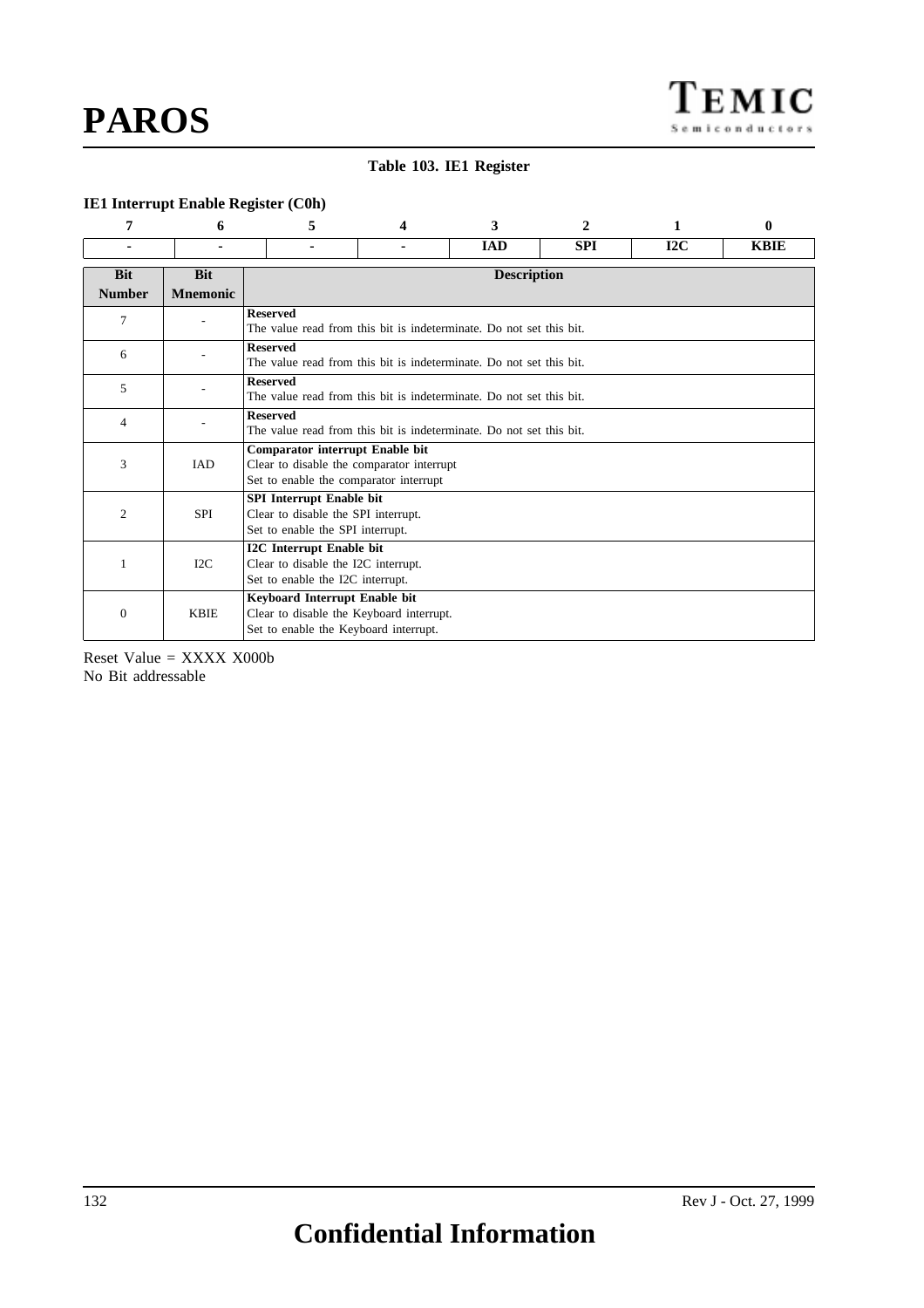# **TEMIC** Semiconductors

#### **Table 104. IPL0 Register**

#### **IPL0 - Interrupt Priority Register (B8h)**

| $\overline{7}$              | 6                             | 5                                       |                                                                               | 3   | $\mathcal{D}_{\mathcal{A}}$ |                 | 0               |  |  |  |  |  |
|-----------------------------|-------------------------------|-----------------------------------------|-------------------------------------------------------------------------------|-----|-----------------------------|-----------------|-----------------|--|--|--|--|--|
| ۰                           | <b>PPC</b>                    | PT <sub>2</sub>                         | <b>PS</b>                                                                     | PT1 | PX1                         | PT <sub>0</sub> | PX <sub>0</sub> |  |  |  |  |  |
| <b>Bit</b><br><b>Number</b> | <b>Bit</b><br><b>Mnemonic</b> |                                         | <b>Description</b>                                                            |     |                             |                 |                 |  |  |  |  |  |
| 7                           |                               | <b>Reserved</b>                         | The value read from this bit is indeterminate. Do not set this bit.           |     |                             |                 |                 |  |  |  |  |  |
| 6                           | <b>PPC</b>                    |                                         | <b>EWC Counter Interrupt Priority bit</b><br>Refer to PPCH for priority level |     |                             |                 |                 |  |  |  |  |  |
| 5                           | PT <sub>2</sub>               |                                         | Timer 2 overflow interrupt Priority bit<br>Refer to PT2H for priority level.  |     |                             |                 |                 |  |  |  |  |  |
| $\overline{4}$              | <b>PS</b>                     | Serial port Priority bit                | Refer to PSH for priority level.                                              |     |                             |                 |                 |  |  |  |  |  |
| 3                           | PT1                           | Timer 1 overflow interrupt Priority bit | Refer to PT1H for priority level.                                             |     |                             |                 |                 |  |  |  |  |  |
| $\overline{c}$              | PX1                           | External interrupt 1 Priority bit       | Refer to PX1H for priority level.                                             |     |                             |                 |                 |  |  |  |  |  |
|                             | PT <sub>0</sub>               | Timer 0 overflow interrupt Priority bit | Refer to PT0H for priority level.                                             |     |                             |                 |                 |  |  |  |  |  |
| $\theta$                    | PX0                           | External interrupt 0 Priority bit       | Refer to PX0H for priority level.                                             |     |                             |                 |                 |  |  |  |  |  |

Reset Value = X000 0000b Bit addressable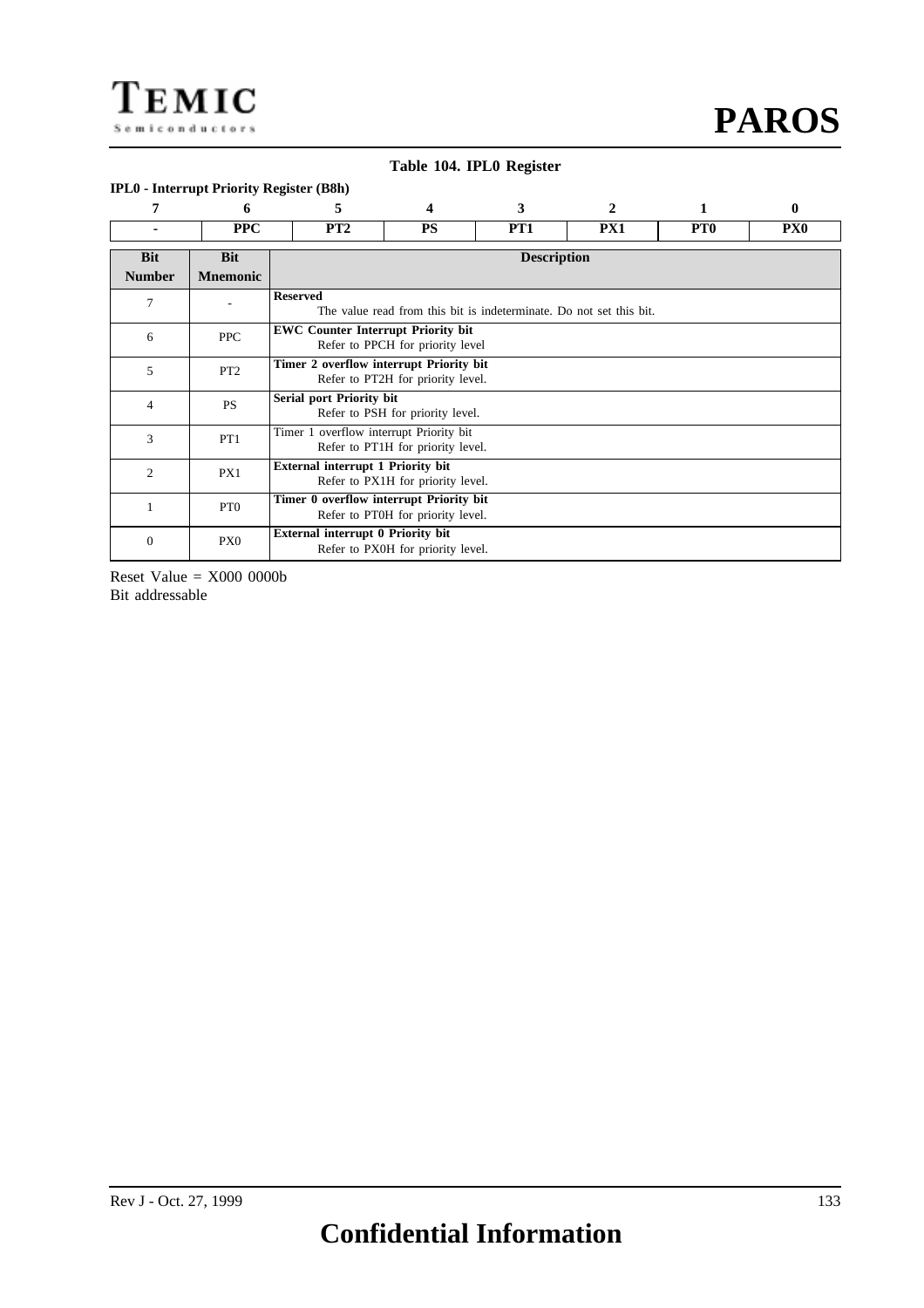#### **Table 105. IPL1 Register**

#### **IPL1 - Interrupt Priority Low Register 1 (B2h)**

| 7             | 6                        | 5                                                                                            |                                                                     | 3 |  |  | 0 |  |  |  |  |  |
|---------------|--------------------------|----------------------------------------------------------------------------------------------|---------------------------------------------------------------------|---|--|--|---|--|--|--|--|--|
|               |                          |                                                                                              |                                                                     |   |  |  |   |  |  |  |  |  |
| <b>Bit</b>    | <b>Bit</b>               |                                                                                              | <b>Description</b>                                                  |   |  |  |   |  |  |  |  |  |
| <b>Number</b> | <b>Mnemonic</b>          |                                                                                              |                                                                     |   |  |  |   |  |  |  |  |  |
| 7             | $\overline{\phantom{a}}$ | <b>Reserved</b>                                                                              | The value read from this bit is indeterminate. Do not set this bit. |   |  |  |   |  |  |  |  |  |
| 6             |                          | <b>Reserved</b>                                                                              | The value read from this bit is indeterminate. Do not set this bit. |   |  |  |   |  |  |  |  |  |
| 5             |                          | <b>Reserved</b>                                                                              | The value read from this bit is indeterminate. Do not set this bit. |   |  |  |   |  |  |  |  |  |
| 4             |                          | <b>Reserved</b>                                                                              | The value read from this bit is indeterminate. Do not set this bit. |   |  |  |   |  |  |  |  |  |
| 3             |                          | <b>Reserved</b><br>The value read from this bit is indeterminate. Do not set this bit.       |                                                                     |   |  |  |   |  |  |  |  |  |
| 2             |                          | <b>Reserved</b><br>The value read from this bit is indeterminate. Do not set this bit.       |                                                                     |   |  |  |   |  |  |  |  |  |
| 1             |                          | <b>Reserved</b><br>The value read from this bit is indeterminate. Do not set this bit.       |                                                                     |   |  |  |   |  |  |  |  |  |
| $\Omega$      | <b>PKB</b>               | Keyboard Interrupt Priority level less significant bit.<br>Refer to PKBH for priority level. |                                                                     |   |  |  |   |  |  |  |  |  |

Reset Value = XXXX XXX0b Not Bit addressable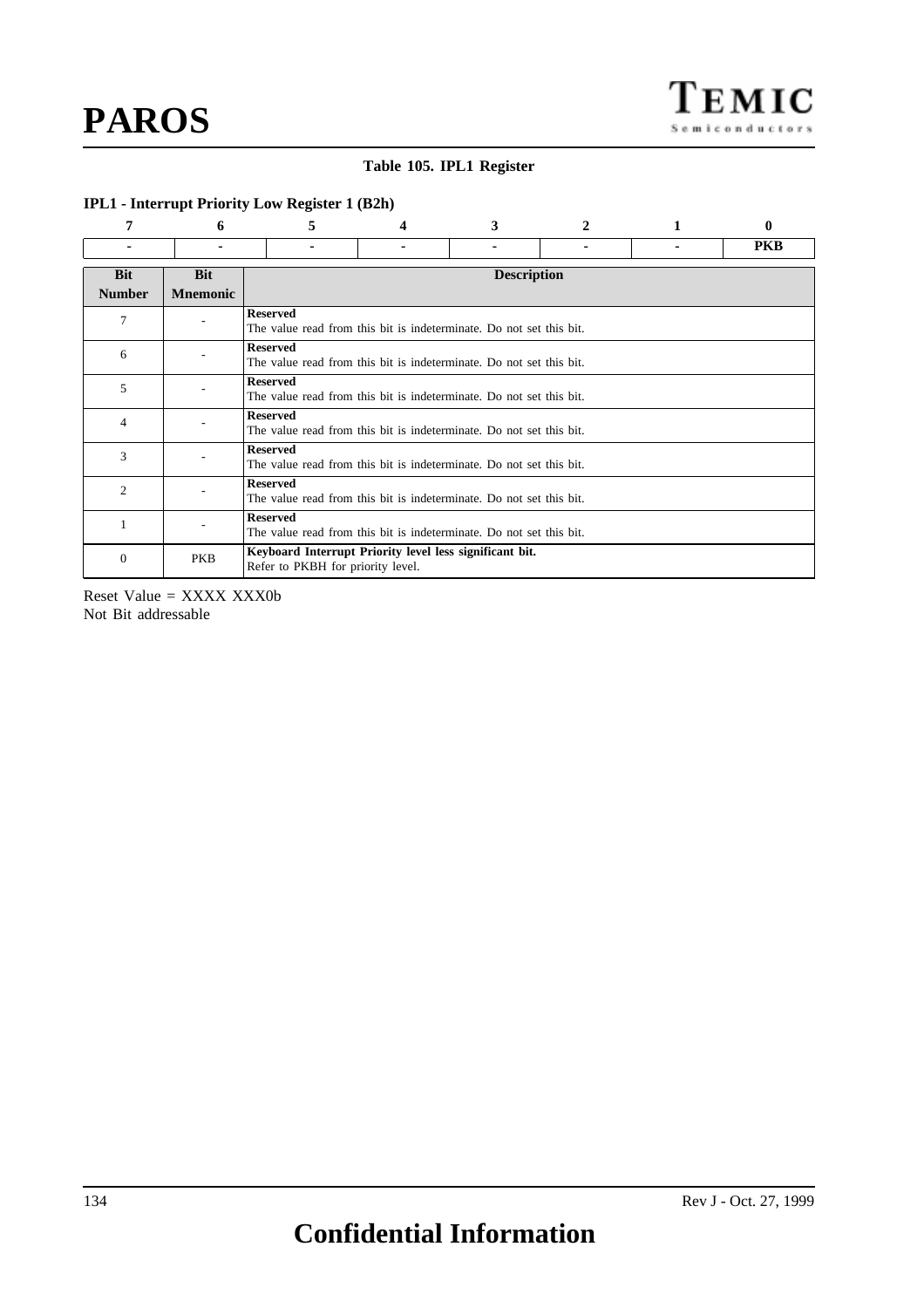

#### **Table 106. IPH0 Register**

#### **IPH0 - Interrupt Priority High Register (B7h)**

| 7              | 6               | 5                                            |                                  | $\overline{\mathbf{4}}$ | $\mathbf{3}$                                                         | $\mathbf 2$ | $\mathbf 1$ | $\pmb{0}$   |
|----------------|-----------------|----------------------------------------------|----------------------------------|-------------------------|----------------------------------------------------------------------|-------------|-------------|-------------|
|                | <b>PPCH</b>     | PT2H                                         |                                  | <b>PSH</b>              | PT1H                                                                 | <b>PX1H</b> | PTOH        | <b>PX0H</b> |
| <b>Bit</b>     | <b>Bit</b>      |                                              |                                  |                         | <b>Description</b>                                                   |             |             |             |
| <b>Number</b>  | <b>Mnemonic</b> |                                              |                                  |                         |                                                                      |             |             |             |
|                |                 | <b>Reserved</b>                              |                                  |                         |                                                                      |             |             |             |
| $\tau$         |                 |                                              |                                  |                         | The value read from this bit is indeterminate. Do not set this bit.  |             |             |             |
|                |                 |                                              |                                  |                         | <b>EWC-PCA Counter Interrupt Priority level most significant bit</b> |             |             |             |
|                |                 | PPCH PPC                                     |                                  | Priority level          |                                                                      |             |             |             |
| 6              | <b>PPCH</b>     | $\boldsymbol{0}$                             | $\boldsymbol{0}$                 | Lowest                  |                                                                      |             |             |             |
|                |                 | $\overline{0}$<br>$\mathbf{1}$               | $\mathbf{1}$<br>$\boldsymbol{0}$ |                         |                                                                      |             |             |             |
|                |                 | $\mathbf{1}$                                 | $\mathbf{1}$                     | Highest priority        |                                                                      |             |             |             |
|                |                 | Timer 2 overflow interrupt Priority High bit |                                  |                         |                                                                      |             |             |             |
|                |                 | PT2H                                         | PT <sub>2</sub>                  | <b>Priority Level</b>   |                                                                      |             |             |             |
|                |                 | $\boldsymbol{0}$                             | $\boldsymbol{0}$                 | Lowest                  |                                                                      |             |             |             |
| 5              | PT2H            | $\boldsymbol{0}$                             | $\mathbf{1}$                     |                         |                                                                      |             |             |             |
|                |                 | $\mathbf{1}$                                 | $\overline{0}$                   |                         |                                                                      |             |             |             |
|                |                 | $\mathbf{1}$                                 | $\mathbf{1}$                     | Highest                 |                                                                      |             |             |             |
|                |                 | Serial port Priority High bit                |                                  |                         |                                                                      |             |             |             |
|                |                 | PSH                                          | PS                               | <b>Priority Level</b>   |                                                                      |             |             |             |
| $\overline{4}$ | <b>PSH</b>      | $\overline{0}$                               | $\boldsymbol{0}$                 | Lowest                  |                                                                      |             |             |             |
|                |                 | $\overline{0}$                               | $\mathbf{1}$                     |                         |                                                                      |             |             |             |
|                |                 | $\mathbf{1}$                                 | $\boldsymbol{0}$                 |                         |                                                                      |             |             |             |
|                |                 | $\mathbf{1}$                                 | $\mathbf{1}$                     | Highest                 |                                                                      |             |             |             |
|                |                 | Timer 1 overflow interrupt Priority High bit |                                  |                         |                                                                      |             |             |             |
|                |                 | PT1H                                         | PT1                              | Priority Level          |                                                                      |             |             |             |
| $\mathfrak{Z}$ | PT1H            | $\overline{0}$                               | $\overline{0}$                   | Lowest                  |                                                                      |             |             |             |
|                |                 | $\boldsymbol{0}$<br>$\mathbf{1}$             | $\mathbf{1}$<br>$\boldsymbol{0}$ |                         |                                                                      |             |             |             |
|                |                 | $\mathbf{1}$                                 | $\mathbf{1}$                     | Highest                 |                                                                      |             |             |             |
|                |                 | External interrupt 1 Priority High bit       |                                  |                         |                                                                      |             |             |             |
|                |                 | PX1H PX1                                     |                                  | <b>Priority Level</b>   |                                                                      |             |             |             |
|                |                 | $\overline{0}$                               | $\boldsymbol{0}$                 | Lowest                  |                                                                      |             |             |             |
| $\mathfrak{2}$ | PX1H            | $\boldsymbol{0}$                             | $\mathbf{1}$                     |                         |                                                                      |             |             |             |
|                |                 | 1                                            | $\overline{0}$                   |                         |                                                                      |             |             |             |
|                |                 | $\mathbf{1}$                                 | $\mathbf{1}$                     | Highest                 |                                                                      |             |             |             |
|                |                 | Timer 0 overflow interrupt Priority High bit |                                  |                         |                                                                      |             |             |             |
|                |                 | <b>PTOH</b>                                  | PT0                              | <b>Priority Level</b>   |                                                                      |             |             |             |
| $\mathbf{1}$   | <b>PTOH</b>     | $\boldsymbol{0}$                             | $\boldsymbol{0}$                 | Lowest                  |                                                                      |             |             |             |
|                |                 | $\boldsymbol{0}$                             |                                  | $\mathbf{1}$            |                                                                      |             |             |             |
|                |                 | $\mathbf{1}$                                 |                                  | $\boldsymbol{0}$        |                                                                      |             |             |             |
|                |                 | $\mathbf{1}$                                 | $\mathbf{1}$                     | Highest                 |                                                                      |             |             |             |
|                |                 | External interrupt 0 Priority High bit       |                                  |                         |                                                                      |             |             |             |
|                |                 | PX0H PX0                                     |                                  | Priority Level          |                                                                      |             |             |             |
| $\mathbf{0}$   | <b>PX0H</b>     | $\overline{0}$                               | $\boldsymbol{0}$                 | Lowest                  |                                                                      |             |             |             |
|                |                 | $\boldsymbol{0}$                             | $\mathbf{1}$                     |                         |                                                                      |             |             |             |
|                |                 | $\mathbf{1}$<br>$\mathbf{1}$                 | $\boldsymbol{0}$<br>$\mathbf{1}$ |                         |                                                                      |             |             |             |
|                |                 |                                              |                                  | Highest                 |                                                                      |             |             |             |

Reset Value  $=$  XX00 0000b Not bit addressable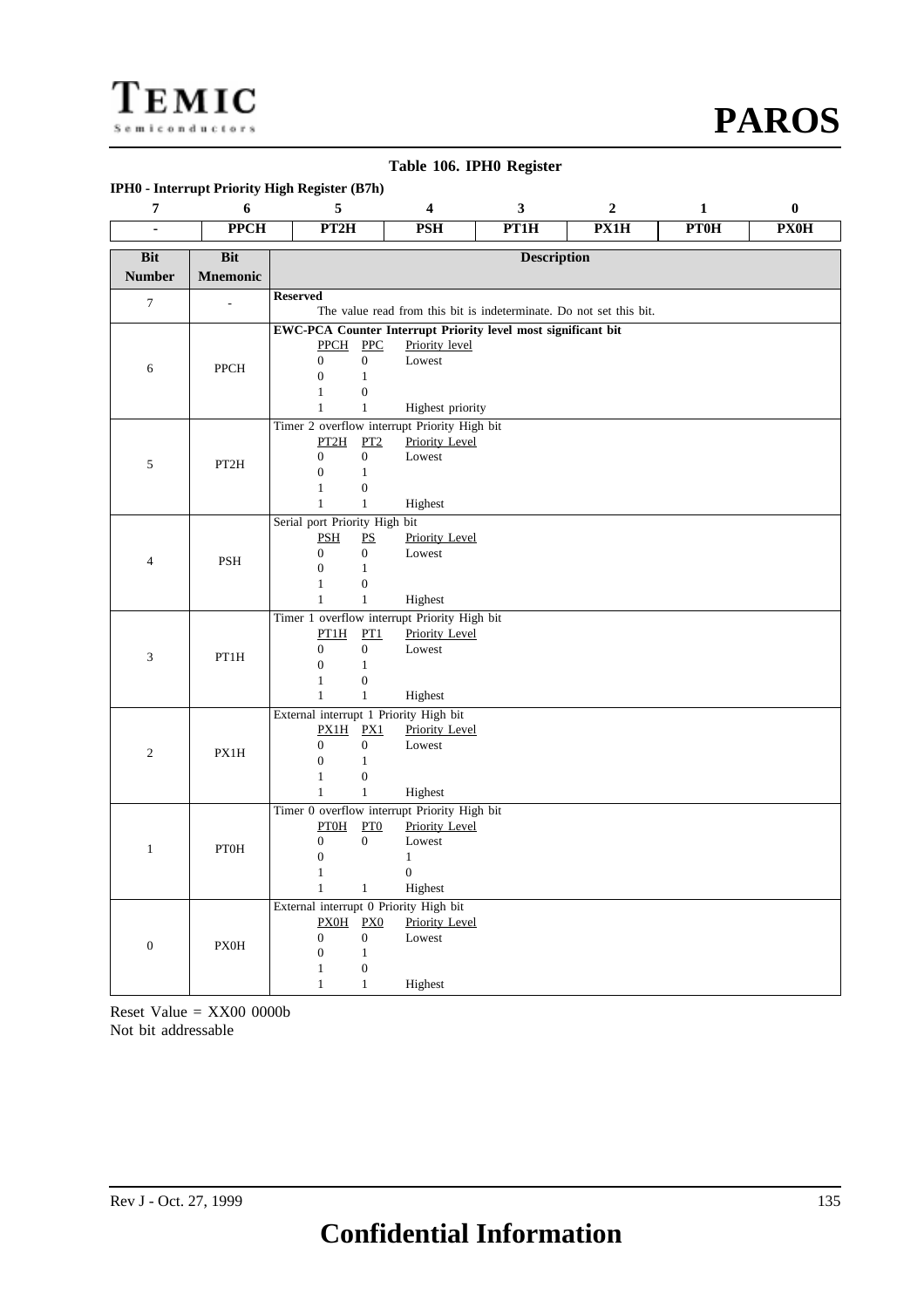#### **Table 107. IPH1 Register**

#### **IPH1 - Interrupt Priority High Register 1 (B3h)**

| 7                           | 6                             | 5                                                                                                              | 4                                                                   | 3 | 2 | 1 | $\bf{0}$    |  |  |  |  |
|-----------------------------|-------------------------------|----------------------------------------------------------------------------------------------------------------|---------------------------------------------------------------------|---|---|---|-------------|--|--|--|--|
|                             |                               |                                                                                                                |                                                                     |   |   | ۰ | <b>PKBH</b> |  |  |  |  |
| <b>Bit</b><br><b>Number</b> | <b>Bit</b><br><b>Mnemonic</b> |                                                                                                                | <b>Description</b>                                                  |   |   |   |             |  |  |  |  |
| 7                           |                               | <b>Reserved</b>                                                                                                | The value read from this bit is indeterminate. Do not set this bit. |   |   |   |             |  |  |  |  |
| 6                           |                               | <b>Reserved</b>                                                                                                | The value read from this bit is indeterminate. Do not set this bit. |   |   |   |             |  |  |  |  |
| 5                           |                               | <b>Reserved</b>                                                                                                | The value read from this bit is indeterminate. Do not set this bit. |   |   |   |             |  |  |  |  |
| 4                           |                               | <b>Reserved</b>                                                                                                | The value read from this bit is indeterminate. Do not set this bit. |   |   |   |             |  |  |  |  |
| 3                           |                               | <b>Reserved</b>                                                                                                | The value read from this bit is indeterminate. Do not set this bit. |   |   |   |             |  |  |  |  |
| 2                           |                               | <b>Reserved</b><br>The value read from this bit is indeterminate. Do not set this bit.                         |                                                                     |   |   |   |             |  |  |  |  |
| 1                           |                               | <b>Reserved</b><br>The value read from this bit is indeterminate. Do not set this bit.                         |                                                                     |   |   |   |             |  |  |  |  |
| $\mathbf{0}$                | <b>PKBH</b>                   | Keyboard Interrupt Priority level most significant bit<br>PKBH PKB<br>Lowest<br>$\Omega$<br>$\Omega$<br>0<br>0 | Priority level<br>Highest                                           |   |   |   |             |  |  |  |  |

Reset Value = XXXX XXX0b Not bit addressable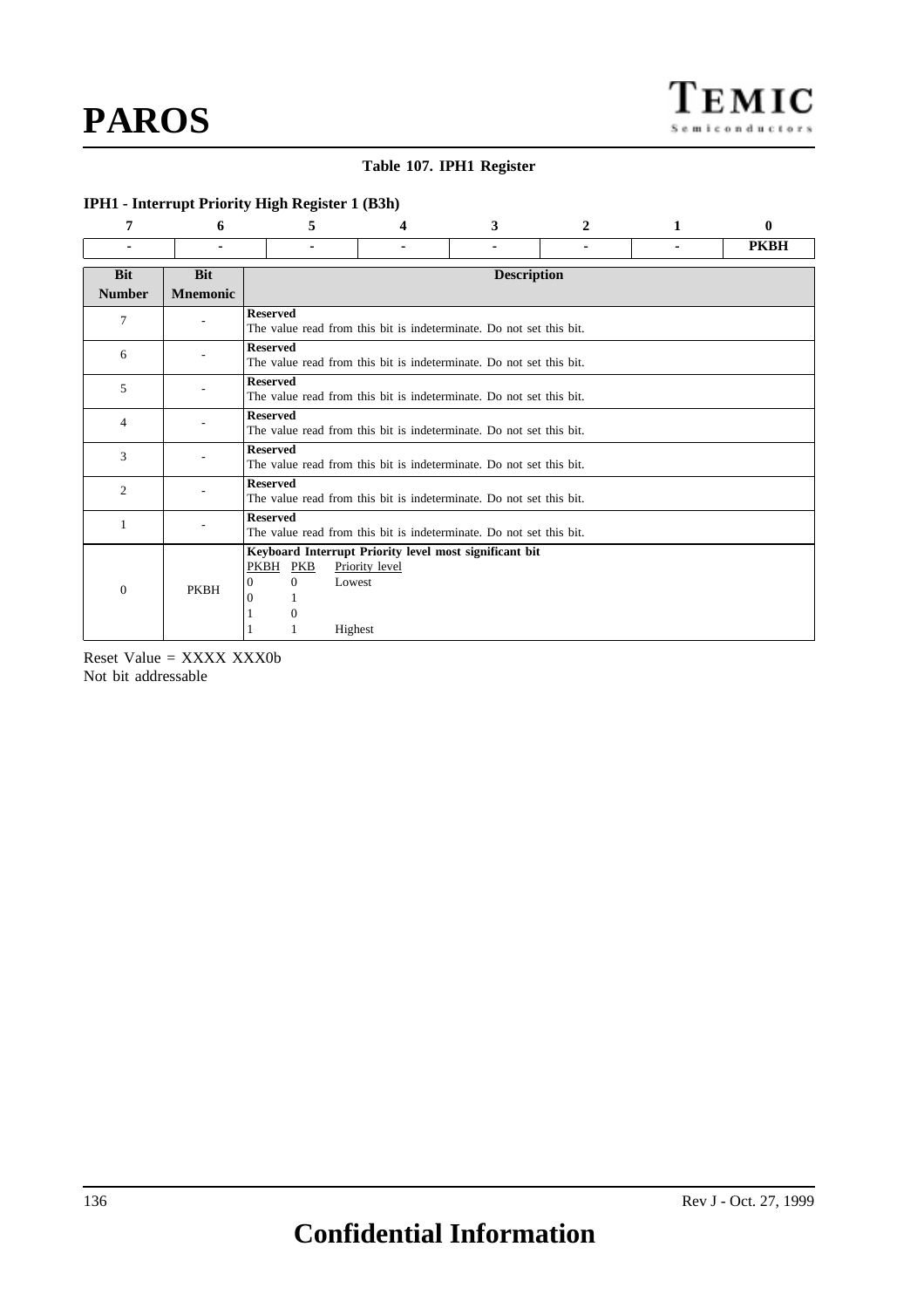# TEMIC Semiconductors

# **PAROS**

#### **Table 108. LCDPS Register**

**LCDPS - Prescaler register for LCD (E4h)**

|  |  | $\mathbf{A}$ |  |  |
|--|--|--------------|--|--|
|  |  |              |  |  |
|  |  |              |  |  |

Reset Value  $= 0000 0000$ 

#### **Table 109. LCDCON Register**

#### **LCDCON - LCD Control register (E3h)**

| 7             | 6                | 5                                                      |                                                                                                                                                                                                                                                                            | 4                                                                                  | 3                                                                                                              | 2                                                                                           | 1                                                                                                    | 0                |  |  |
|---------------|------------------|--------------------------------------------------------|----------------------------------------------------------------------------------------------------------------------------------------------------------------------------------------------------------------------------------------------------------------------------|------------------------------------------------------------------------------------|----------------------------------------------------------------------------------------------------------------|---------------------------------------------------------------------------------------------|------------------------------------------------------------------------------------------------------|------------------|--|--|
| <b>BUSYF</b>  | VCP <sub>2</sub> | <b>KEYBONB</b>                                         |                                                                                                                                                                                                                                                                            | <b>LCDRST</b>                                                                      | М                                                                                                              | N                                                                                           | VCP1                                                                                                 | VCP <sub>0</sub> |  |  |
| <b>Bit</b>    | <b>Bit</b>       |                                                        |                                                                                                                                                                                                                                                                            |                                                                                    | <b>Description</b>                                                                                             |                                                                                             |                                                                                                      |                  |  |  |
| <b>Number</b> | <b>Mnemonic</b>  |                                                        |                                                                                                                                                                                                                                                                            |                                                                                    |                                                                                                                |                                                                                             |                                                                                                      |                  |  |  |
| 7             | <b>BUSYF</b>     | <b>Busy Flag</b>                                       |                                                                                                                                                                                                                                                                            |                                                                                    |                                                                                                                | Set to one by the LCD controller to signal that the LCD controller is busy.                 | Clear by the LCD controlled to signal that the LCD controller is ready to accept another instruction |                  |  |  |
| 6             | VCP2             | Voltage Converter Programming bit 2                    |                                                                                                                                                                                                                                                                            |                                                                                    |                                                                                                                |                                                                                             |                                                                                                      |                  |  |  |
| 5             | <b>KEYBONB</b>   | Keyboard on/off                                        |                                                                                                                                                                                                                                                                            |                                                                                    | When set to one, the keyboard trame on S0 to S15 is off<br>When cleared, the keyboard trame on S0 to S15 is on |                                                                                             |                                                                                                      |                  |  |  |
| 4             | <b>LCDRST</b>    |                                                        | Display controller reset<br>When clear, the display logic controller is reseted. No operation can be done.<br>When set, the display logic controller is running.<br>It is mandatory that this bit is cleared when the display controller clock is switched (OSCB or OSCC). |                                                                                    |                                                                                                                |                                                                                             |                                                                                                      |                  |  |  |
| 3             | M                | <b>Display configuration</b>                           |                                                                                                                                                                                                                                                                            |                                                                                    |                                                                                                                |                                                                                             |                                                                                                      |                  |  |  |
| 2             | $\mathbf N$      | М<br>$\Omega$<br>$\Omega$<br>1                         | $\overline{\mathbf{N}}$<br>0<br>1<br>$\mathbf{0}$<br>1                                                                                                                                                                                                                     | Comments<br>reserved                                                               | 1 line x 24, MUX 1:17<br>2 lines x 24, MUX 1:33<br>4 lines x 12 MUX 1:33                                       |                                                                                             |                                                                                                      |                  |  |  |
| $\mathbf{1}$  | VCP1             | Voltage Converter Programming bit1 and bit0            |                                                                                                                                                                                                                                                                            |                                                                                    |                                                                                                                |                                                                                             |                                                                                                      |                  |  |  |
| $\mathbf{0}$  | VCP <sub>0</sub> | VCP <sub>2</sub><br>$\mathbf{0}$<br>$\Omega$<br>0<br>0 | VCP1<br>$\mathbf{0}$<br>$\mathbf{0}$<br>1<br>1<br>$\Omega$<br>$\Omega$                                                                                                                                                                                                     | VCP <sub>0</sub><br>$\boldsymbol{0}$<br>$\theta$<br>1<br>$\Omega$<br>$\theta$<br>1 | Comments<br>Reserved<br>Voltage 6V<br>Voltage 7V<br>Voltage 8V<br>Voltage 9V                                   | Voltage converter off<br>Voltage $V_{CC}$ (5V or 3V)<br>Voltage 5V (only if $V_{CC} = 3V$ ) |                                                                                                      |                  |  |  |

Reset Value  $= 0X00 0000b$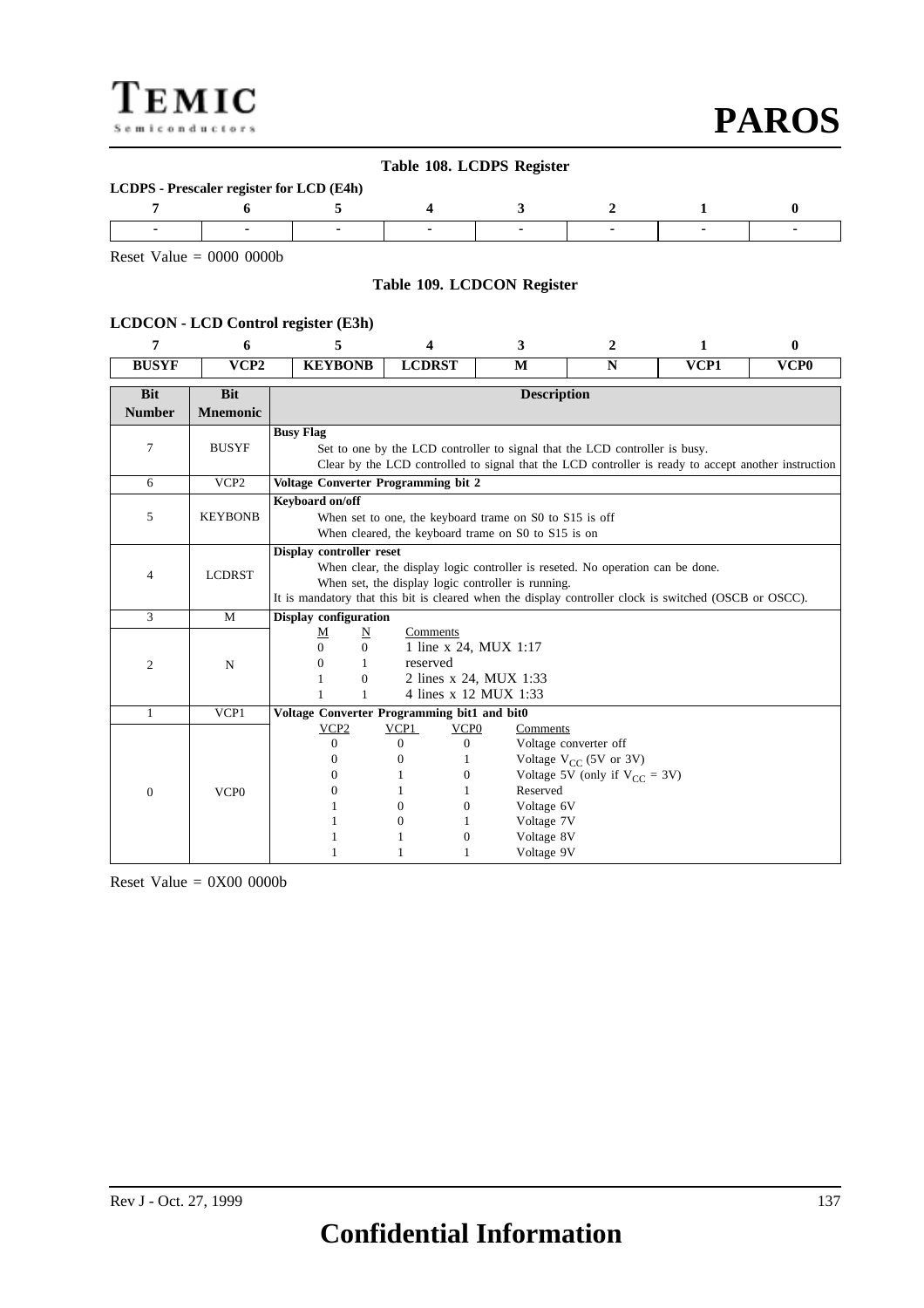**PAROS**

#### **Table 110. LCDIR Register**

| 6<br>5<br>7<br>$\overline{\mathbf{4}}$<br>3<br>$\boldsymbol{2}$<br>$\blacksquare$<br>$\blacksquare$<br>$\blacksquare$<br>ä,<br>ä,<br>Reset Value = $0000 0000$<br>Table 111. LCDDR Register<br>LCDDR - Data register for LCD (E7h)<br>7<br>6<br>5<br>$\overline{\mathbf{4}}$<br>$\mathbf{3}$<br>$\boldsymbol{2}$<br>$\blacksquare$<br>$\blacksquare$<br>$\blacksquare$<br>$\blacksquare$<br>ä,<br>Reset Value $= 0000 0000$<br>Table 112. LCDAC Register<br>LCDAC - Address Counter register for LCD (E5h)<br>7<br>$\sqrt{5}$<br>6<br>$\overline{\mathbf{4}}$<br>3<br>2<br>$\blacksquare$<br>$\blacksquare$<br>ä,<br>$\blacksquare$<br>$\blacksquare$<br>Reset Value = $0000 0000$<br>Table 113. P0 Register | $\mathbf{1}$<br>$\blacksquare$<br>$\mathbf{1}$<br>٠<br>1<br>$\blacksquare$ | $\bf{0}$<br>$\blacksquare$<br>$\bf{0}$<br>$\blacksquare$ |
|--------------------------------------------------------------------------------------------------------------------------------------------------------------------------------------------------------------------------------------------------------------------------------------------------------------------------------------------------------------------------------------------------------------------------------------------------------------------------------------------------------------------------------------------------------------------------------------------------------------------------------------------------------------------------------------------------------------|----------------------------------------------------------------------------|----------------------------------------------------------|
|                                                                                                                                                                                                                                                                                                                                                                                                                                                                                                                                                                                                                                                                                                              |                                                                            |                                                          |
|                                                                                                                                                                                                                                                                                                                                                                                                                                                                                                                                                                                                                                                                                                              |                                                                            |                                                          |
|                                                                                                                                                                                                                                                                                                                                                                                                                                                                                                                                                                                                                                                                                                              |                                                                            |                                                          |
|                                                                                                                                                                                                                                                                                                                                                                                                                                                                                                                                                                                                                                                                                                              |                                                                            |                                                          |
|                                                                                                                                                                                                                                                                                                                                                                                                                                                                                                                                                                                                                                                                                                              |                                                                            |                                                          |
|                                                                                                                                                                                                                                                                                                                                                                                                                                                                                                                                                                                                                                                                                                              |                                                                            |                                                          |
|                                                                                                                                                                                                                                                                                                                                                                                                                                                                                                                                                                                                                                                                                                              |                                                                            |                                                          |
|                                                                                                                                                                                                                                                                                                                                                                                                                                                                                                                                                                                                                                                                                                              |                                                                            |                                                          |
|                                                                                                                                                                                                                                                                                                                                                                                                                                                                                                                                                                                                                                                                                                              |                                                                            |                                                          |
|                                                                                                                                                                                                                                                                                                                                                                                                                                                                                                                                                                                                                                                                                                              |                                                                            |                                                          |
|                                                                                                                                                                                                                                                                                                                                                                                                                                                                                                                                                                                                                                                                                                              |                                                                            |                                                          |
|                                                                                                                                                                                                                                                                                                                                                                                                                                                                                                                                                                                                                                                                                                              |                                                                            | $\bf{0}$                                                 |
|                                                                                                                                                                                                                                                                                                                                                                                                                                                                                                                                                                                                                                                                                                              |                                                                            | $\blacksquare$                                           |
|                                                                                                                                                                                                                                                                                                                                                                                                                                                                                                                                                                                                                                                                                                              |                                                                            |                                                          |
|                                                                                                                                                                                                                                                                                                                                                                                                                                                                                                                                                                                                                                                                                                              |                                                                            |                                                          |
|                                                                                                                                                                                                                                                                                                                                                                                                                                                                                                                                                                                                                                                                                                              |                                                                            |                                                          |
| P0 - Port 0 Register (80h)                                                                                                                                                                                                                                                                                                                                                                                                                                                                                                                                                                                                                                                                                   |                                                                            |                                                          |
| 5<br>7<br>6<br>$\overline{\mathbf{4}}$<br>$\mathbf{3}$<br>$\overline{2}$                                                                                                                                                                                                                                                                                                                                                                                                                                                                                                                                                                                                                                     | $\mathbf{1}$                                                               | $\bf{0}$                                                 |
|                                                                                                                                                                                                                                                                                                                                                                                                                                                                                                                                                                                                                                                                                                              |                                                                            |                                                          |
| Reset Value = $1111$ 1111b<br>Bit addressable                                                                                                                                                                                                                                                                                                                                                                                                                                                                                                                                                                                                                                                                |                                                                            |                                                          |
| Table 114. P1 Register                                                                                                                                                                                                                                                                                                                                                                                                                                                                                                                                                                                                                                                                                       |                                                                            |                                                          |
| P1 - Port 1 Register (90h)                                                                                                                                                                                                                                                                                                                                                                                                                                                                                                                                                                                                                                                                                   |                                                                            |                                                          |
| 7<br>6<br>5<br>4<br>3<br>$\boldsymbol{2}$                                                                                                                                                                                                                                                                                                                                                                                                                                                                                                                                                                                                                                                                    | $\mathbf{1}$                                                               | $\bf{0}$                                                 |
|                                                                                                                                                                                                                                                                                                                                                                                                                                                                                                                                                                                                                                                                                                              |                                                                            |                                                          |
| Reset Value = $1111$ 1111b                                                                                                                                                                                                                                                                                                                                                                                                                                                                                                                                                                                                                                                                                   |                                                                            |                                                          |
| Bit addressable                                                                                                                                                                                                                                                                                                                                                                                                                                                                                                                                                                                                                                                                                              |                                                                            |                                                          |
|                                                                                                                                                                                                                                                                                                                                                                                                                                                                                                                                                                                                                                                                                                              |                                                                            |                                                          |
| Table 115. P2 Register                                                                                                                                                                                                                                                                                                                                                                                                                                                                                                                                                                                                                                                                                       |                                                                            |                                                          |
| P2 - Port 2 Register (A0h)                                                                                                                                                                                                                                                                                                                                                                                                                                                                                                                                                                                                                                                                                   |                                                                            |                                                          |
| $\boldsymbol{6}$<br>7<br>$\sqrt{5}$<br>$\mathbf{3}$<br>$\overline{\mathbf{4}}$<br>$\boldsymbol{2}$                                                                                                                                                                                                                                                                                                                                                                                                                                                                                                                                                                                                           | $\mathbf{1}$                                                               | $\pmb{0}$                                                |
|                                                                                                                                                                                                                                                                                                                                                                                                                                                                                                                                                                                                                                                                                                              |                                                                            |                                                          |
| Reset Value = $1111$ 1111b                                                                                                                                                                                                                                                                                                                                                                                                                                                                                                                                                                                                                                                                                   |                                                                            |                                                          |
| Bit addressable                                                                                                                                                                                                                                                                                                                                                                                                                                                                                                                                                                                                                                                                                              |                                                                            |                                                          |



# **Confidential Information**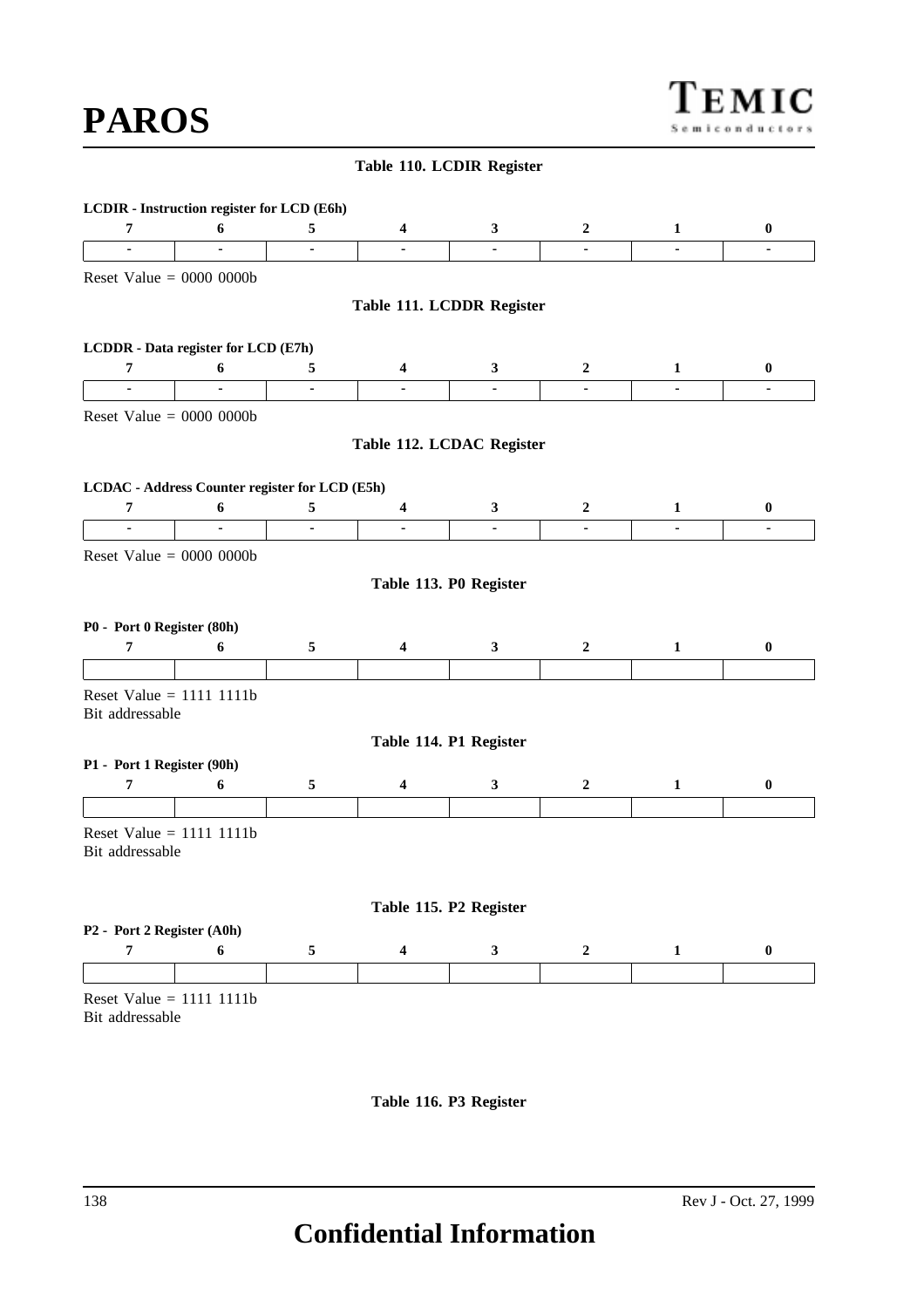# TEMIC Semiconductors

**PAROS**

| P3 - Port 3 Register (B0h) |                                                       |   |                         |                         |                |              |          |
|----------------------------|-------------------------------------------------------|---|-------------------------|-------------------------|----------------|--------------|----------|
| 7                          | 6                                                     | 5 | $\overline{\mathbf{4}}$ | $\mathbf{3}$            | $\overline{2}$ | 1            | $\bf{0}$ |
|                            |                                                       |   |                         |                         |                |              |          |
|                            | Reset Value = $1111$ 1111b                            |   |                         |                         |                |              |          |
| Bit addressable            |                                                       |   |                         |                         |                |              |          |
|                            |                                                       |   |                         | Table 117. P4 Register  |                |              |          |
| P4 - Port 4 Register (B1h) |                                                       |   |                         |                         |                |              |          |
| 7                          | 6                                                     | 5 | $\overline{\mathbf{4}}$ | $\mathbf{3}$            | $\overline{2}$ | $\mathbf{1}$ | $\bf{0}$ |
|                            |                                                       |   |                         |                         |                |              |          |
|                            | Reset Value = $1111$ 1111b                            |   |                         |                         |                |              |          |
| Bit addressable            |                                                       |   |                         |                         |                |              |          |
|                            |                                                       |   |                         |                         |                |              |          |
|                            |                                                       |   |                         |                         |                |              |          |
|                            |                                                       |   |                         | Table 118. KB0 Register |                |              |          |
|                            | KB0 - Keyboard Output Register 0 (E8h) or Specific P5 |   |                         |                         |                |              |          |
| 7                          | 6                                                     | 5 | 4                       | 3                       | $\overline{2}$ | 1            | $\bf{0}$ |
|                            |                                                       |   |                         |                         |                |              |          |
|                            | Reset Value = $1111$ 1111b                            |   |                         |                         |                |              |          |
| Bit addressable            |                                                       |   |                         |                         |                |              |          |
|                            |                                                       |   |                         | Table 119. KB1 Register |                |              |          |
|                            | KB1 - Keyboard Output Register 1 (F8h) or Specific P6 |   |                         |                         |                |              |          |
| 7                          | 6                                                     | 5 | 4                       | $\mathbf{3}$            | $\overline{2}$ | 1            | $\bf{0}$ |
|                            |                                                       |   |                         |                         |                |              |          |
|                            |                                                       |   |                         |                         |                |              |          |
|                            | Reset Value = $1111$ 1111b                            |   |                         |                         |                |              |          |
| Bit addressable            |                                                       |   |                         |                         |                |              |          |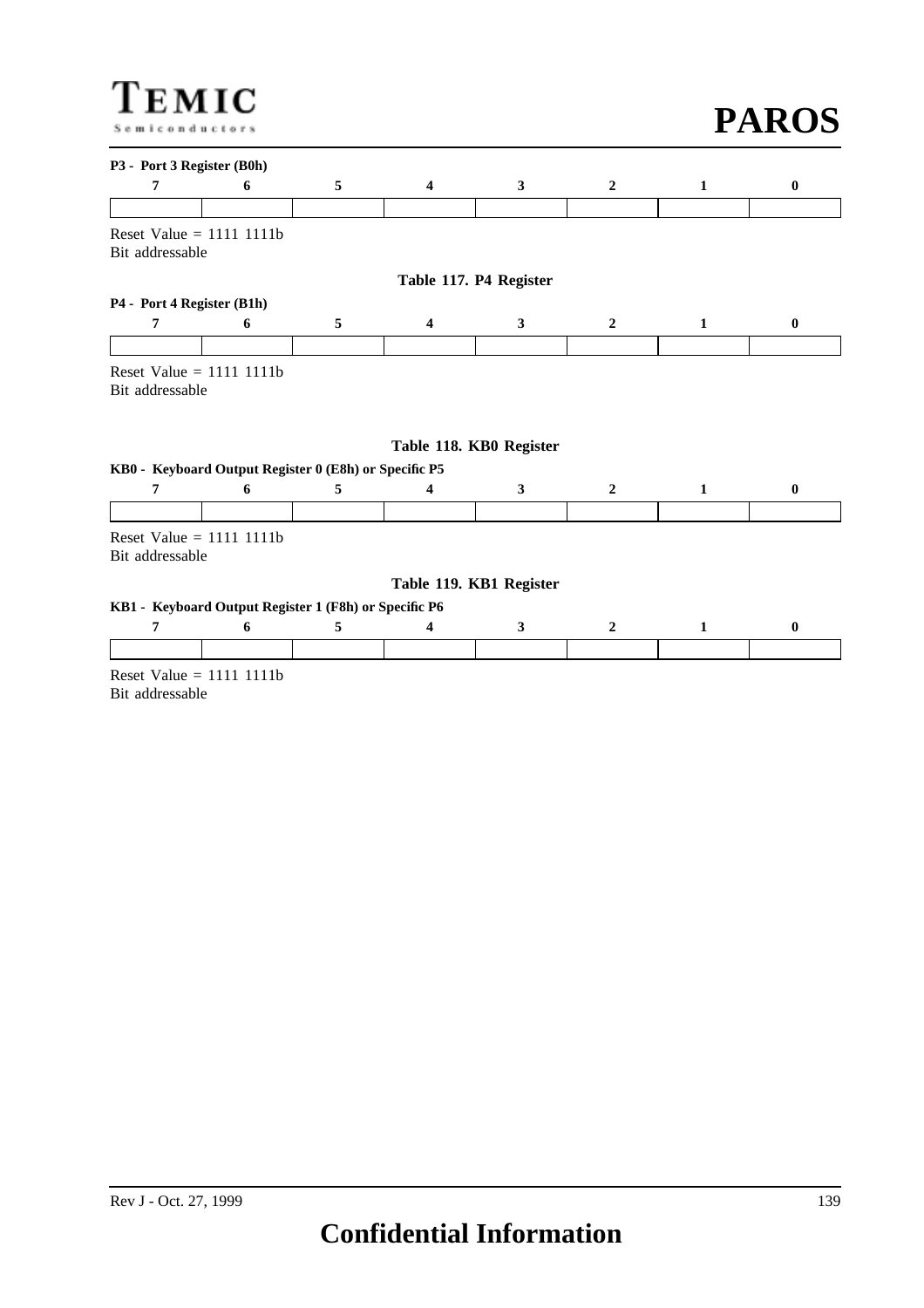#### **Table 120. IE Register**

#### **P4IE - Port 4 Interrupt Enable Register (S:9Dh)**

| 7                           | 6                             | 5                                                                                                                                                                                               | 4                                                                                                                                                                                               | 3                  | $\mathcal{D}_{\mathcal{L}}$ | 1             | $\mathbf{0}$  |  |  |  |  |
|-----------------------------|-------------------------------|-------------------------------------------------------------------------------------------------------------------------------------------------------------------------------------------------|-------------------------------------------------------------------------------------------------------------------------------------------------------------------------------------------------|--------------------|-----------------------------|---------------|---------------|--|--|--|--|
|                             |                               |                                                                                                                                                                                                 |                                                                                                                                                                                                 | <b>P4IE.3</b>      | <b>P4IE.2</b>               | <b>P4IE.1</b> | <b>P4IE.0</b> |  |  |  |  |
| <b>Bit</b><br><b>Number</b> | <b>Bit</b><br><b>Mnemonic</b> |                                                                                                                                                                                                 |                                                                                                                                                                                                 | <b>Description</b> |                             |               |               |  |  |  |  |
| 7                           |                               | <b>Reserved</b>                                                                                                                                                                                 | The value read from this bit is indeterminate. Do not set this bit.                                                                                                                             |                    |                             |               |               |  |  |  |  |
| 6                           |                               | <b>Reserved</b>                                                                                                                                                                                 | The value read from this bit is indeterminate. Do not set this bit.                                                                                                                             |                    |                             |               |               |  |  |  |  |
| 5                           |                               | <b>Reserved</b>                                                                                                                                                                                 | The value read from this bit is indeterminate. Do not set this bit.                                                                                                                             |                    |                             |               |               |  |  |  |  |
| $\overline{4}$              |                               | <b>Reserved</b>                                                                                                                                                                                 | The value read from this bit is indeterminate. Do not set this bit.                                                                                                                             |                    |                             |               |               |  |  |  |  |
| 3                           | <b>P4IE.3</b>                 |                                                                                                                                                                                                 | Port 4 line 3 Interrupt Enable bit<br>Clear to disable P4F.3 bit in P4F register to generate an interrupt request.<br>Set to enable P4F.3 bit in P4F register to generate an interrupt request. |                    |                             |               |               |  |  |  |  |
| $\overline{c}$              | <b>P4IE.2</b>                 | Port 4 line 2 Interrupt Enable bit<br>Clear to disable P4F.2 bit in P4F register to generate an interrupt request.<br>Set to enable P4F.2 bit in P4F register to generate an interrupt request. |                                                                                                                                                                                                 |                    |                             |               |               |  |  |  |  |
|                             | <b>P4IE.1</b>                 | Port 4 line 1 Interrupt Enable bit<br>Clear to disable P4F.1 bit in P4F register to generate an interrupt request.<br>Set to enable P4F.1 bit in P4F register to generate an interrupt request. |                                                                                                                                                                                                 |                    |                             |               |               |  |  |  |  |
| $\mathbf{0}$                | P4IE.0                        | Port 4 line 0 Interrupt Enable bit<br>Clear to disable P4F.0 bit in P4F register to generate an interrupt request.<br>Set to enable P4F.0 bit in P4F register to generate an interrupt request. |                                                                                                                                                                                                 |                    |                             |               |               |  |  |  |  |

Reset Value = 0000 0000b Not Bit addressable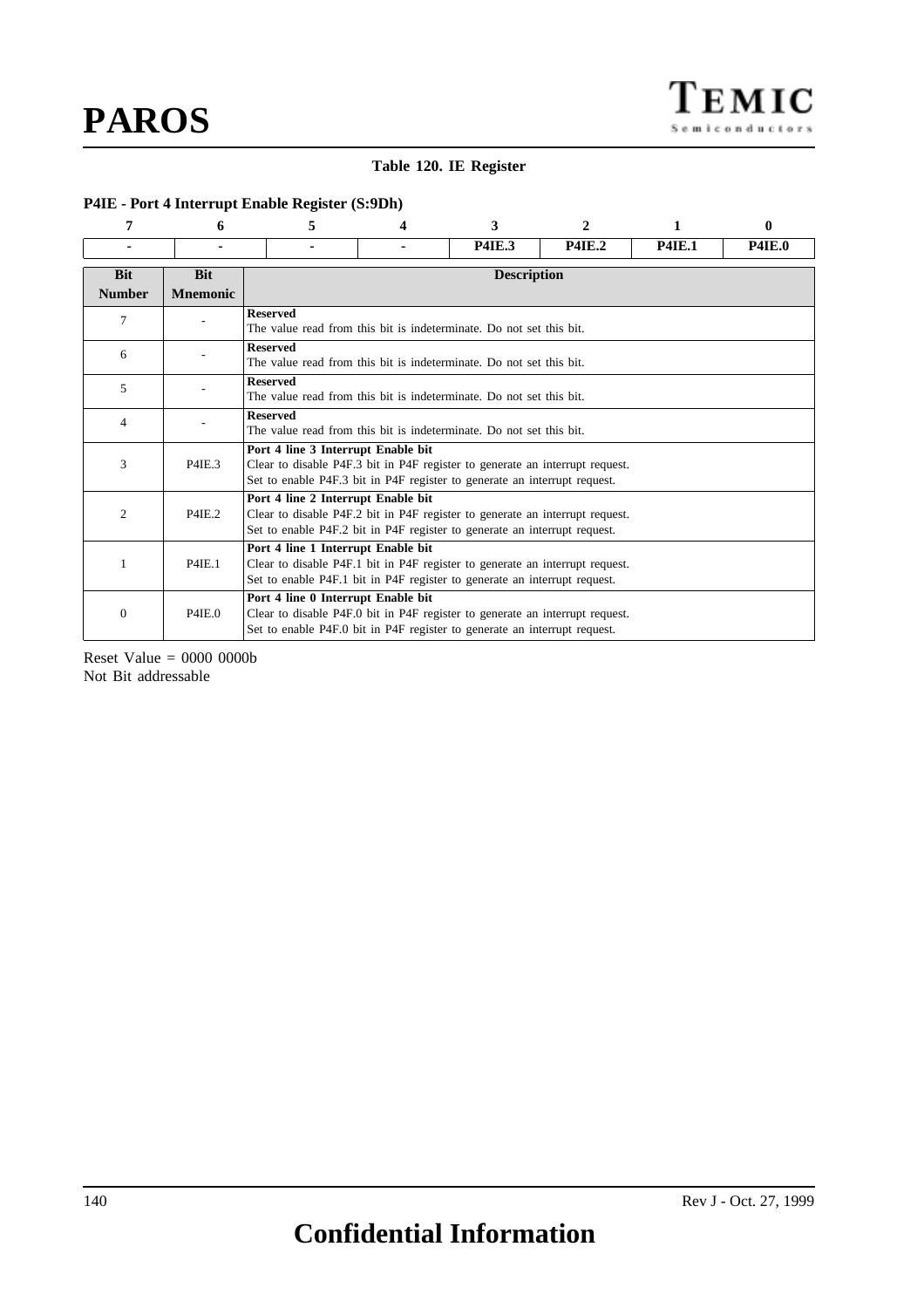#### **Table 121. P4F Register**

#### **P4F - Port 4 Flag Register (9Eh)**

| 7                           | 6                             | 5                                                                                                                                                                                                              | Δ                                                                   | 3            | $\mathfrak{p}$ | 1            | 0            |  |  |
|-----------------------------|-------------------------------|----------------------------------------------------------------------------------------------------------------------------------------------------------------------------------------------------------------|---------------------------------------------------------------------|--------------|----------------|--------------|--------------|--|--|
|                             |                               |                                                                                                                                                                                                                |                                                                     | <b>P4F.3</b> | <b>P4F.2</b>   | <b>P4F.1</b> | <b>P4F.0</b> |  |  |
| <b>Bit</b><br><b>Number</b> | <b>Bit</b><br><b>Mnemonic</b> | <b>Description</b>                                                                                                                                                                                             |                                                                     |              |                |              |              |  |  |
| 7                           |                               | <b>Reserved</b><br>The value read from this bit is indeterminate. Do not set this bit.                                                                                                                         |                                                                     |              |                |              |              |  |  |
| 6                           |                               | <b>Reserved</b>                                                                                                                                                                                                | The value read from this bit is indeterminate. Do not set this bit. |              |                |              |              |  |  |
| 5                           |                               | <b>Reserved</b>                                                                                                                                                                                                | The value read from this bit is indeterminate. Do not set this bit. |              |                |              |              |  |  |
| 4                           |                               | <b>Reserved</b>                                                                                                                                                                                                | The value read from this bit is indeterminate. Do not set this bit. |              |                |              |              |  |  |
| 3                           | P <sub>4F.3</sub>             | Port 4 line 3 flag<br>Set by hardware when the Port line 3 detects a programmed level. It generates a Keyboard interrupt request<br>if the P4IE.3 bit in P4IE register is set.<br>Must be cleared by software. |                                                                     |              |                |              |              |  |  |
| 2                           | P4F.2                         | Port 4 line 2 flag<br>Set by hardware when the Port line 2 detects a programmed level. It generates a Keyboard interrupt request<br>if the P4IE.2 bit in P4IE register is set.<br>Must be cleared by software. |                                                                     |              |                |              |              |  |  |
| 1                           | P <sub>4F.1</sub>             | Port 4 line 1 flag<br>Set by hardware when the Port line 1 detects a programmed level. It generates a Keyboard interrupt request<br>if the P4IE.1 bit in P4IE register is set.<br>Must be cleared by software. |                                                                     |              |                |              |              |  |  |
| $\theta$                    | P4F.0                         | Port 4 line 0 flag<br>Set by hardware when the Port line 0 detects a programmed level. It generates a Keyboard interrupt request<br>if the P4IE.0 bit in P4IE register is set.<br>Must be cleared by software. |                                                                     |              |                |              |              |  |  |

Reset Value = 0000 0000b Not bit addressable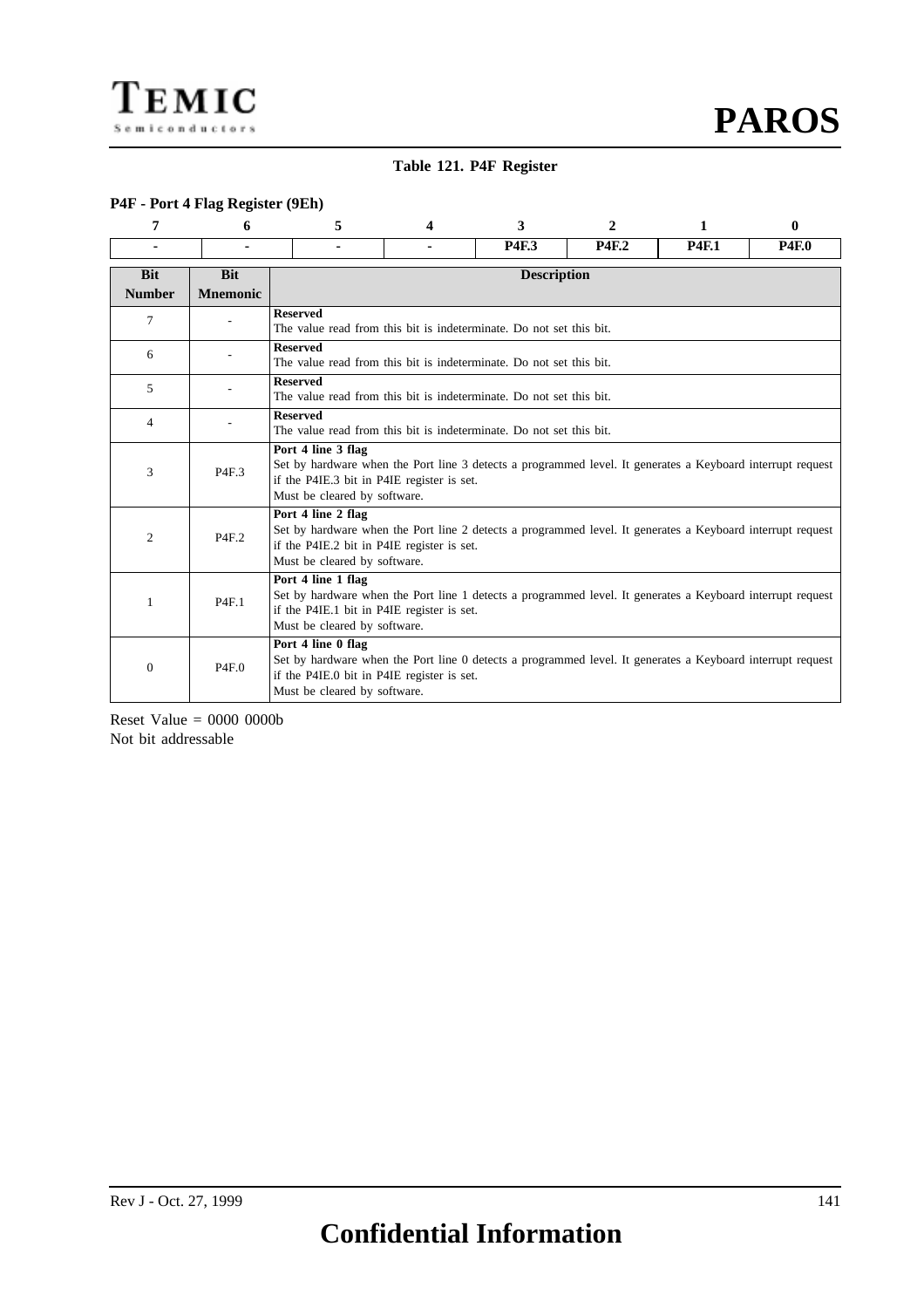#### **Table 122. PCON Register**

**PCON - Power Control Register (87h)**

| 7                           | 6                             | 5                                                                                                    | Δ                                                                                                                                 | 3   | $\mathbf{2}$    | 1         | $\bf{0}$   |  |  |  |
|-----------------------------|-------------------------------|------------------------------------------------------------------------------------------------------|-----------------------------------------------------------------------------------------------------------------------------------|-----|-----------------|-----------|------------|--|--|--|
| SMOD1                       | SMOD0                         |                                                                                                      | POF                                                                                                                               | GF1 | GF <sub>0</sub> | <b>PD</b> | <b>IDL</b> |  |  |  |
| <b>Bit</b><br><b>Number</b> | <b>Bit</b><br><b>Mnemonic</b> | <b>Description</b>                                                                                   |                                                                                                                                   |     |                 |           |            |  |  |  |
| 7                           | SMOD1                         |                                                                                                      | Serial port Mode bit 1<br>Set to select double baud rate in mode 1, 2 or 3.                                                       |     |                 |           |            |  |  |  |
| 6                           | SMOD0                         |                                                                                                      | Serial port Mode bit 0<br>Clear to select SM0 bit in SCON register.<br>Set to to select FE bit in SCON register.                  |     |                 |           |            |  |  |  |
| 5                           |                               | <b>Reserved</b>                                                                                      | The value read from this bit is indeterminate. Do not set this bit.                                                               |     |                 |           |            |  |  |  |
| 4                           | POF                           | <b>Power-Off Flag</b>                                                                                | Clear to recognize next reset type.<br>Set by hardware when VCC rises from 0 to its nominal voltage. Can also be set by software. |     |                 |           |            |  |  |  |
| 3                           | GF1                           |                                                                                                      | <b>General purpose Flag</b><br>Cleared by user for general purpose usage.<br>Set by user for general purpose usage.               |     |                 |           |            |  |  |  |
| $\overline{2}$              | GF <sub>0</sub>               |                                                                                                      | <b>General purpose Flag</b><br>Cleared by user for general purpose usage.<br>Set by user for general purpose usage.               |     |                 |           |            |  |  |  |
| 1                           | <b>PD</b>                     | Power-Down mode bit<br>Cleared by hardware when reset occurs.<br>Set to enter power-down mode.       |                                                                                                                                   |     |                 |           |            |  |  |  |
| $\mathbf{0}$                | IDL                           | <b>Idle mode bit</b><br>Clear by hardware when interrupt or reset occurs.<br>Set to enter idle mode. |                                                                                                                                   |     |                 |           |            |  |  |  |

**Reset Value = 00X1 0000b Not bit addressable**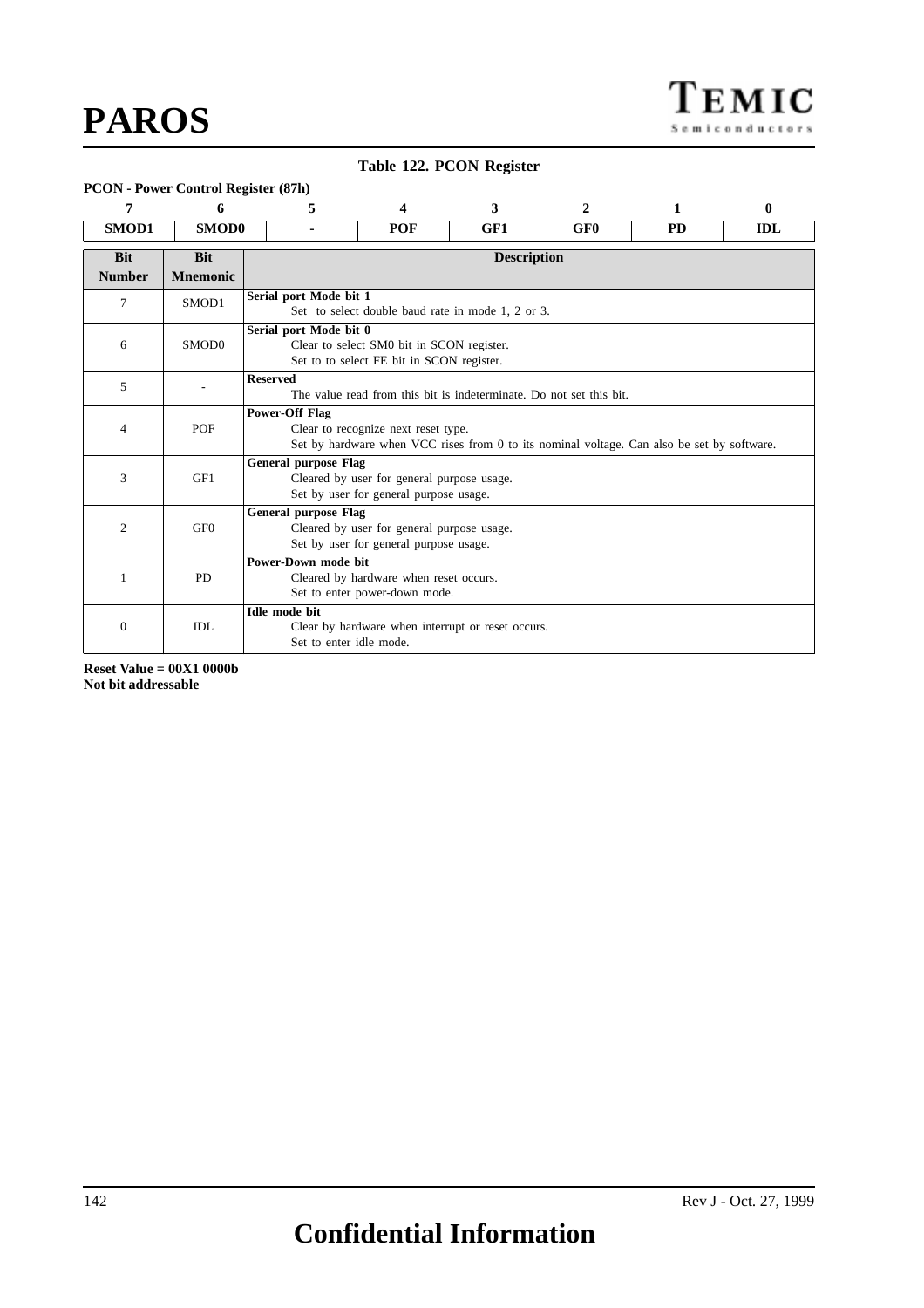#### **Table 123. CKSEL Register**

#### **CKSEl - Clock Select Register (85h)**

| 7                           | 6                             | 5                                                                                                                                                                                                     | 4                                                                   | 3 | $\mathbf{2}$ | 1    | $\mathbf{0}$     |  |  |
|-----------------------------|-------------------------------|-------------------------------------------------------------------------------------------------------------------------------------------------------------------------------------------------------|---------------------------------------------------------------------|---|--------------|------|------------------|--|--|
|                             |                               |                                                                                                                                                                                                       | $\overline{\phantom{a}}$                                            |   | <b>RSTD</b>  | CKS1 | CKS <sub>0</sub> |  |  |
| <b>Bit</b><br><b>Number</b> | <b>Bit</b><br><b>Mnemonic</b> | <b>Description</b>                                                                                                                                                                                    |                                                                     |   |              |      |                  |  |  |
| 7                           |                               | <b>Reserved</b>                                                                                                                                                                                       | The value read from this bit is indeterminate. Do not set this bit. |   |              |      |                  |  |  |
| 6                           |                               | <b>Reserved</b>                                                                                                                                                                                       | The value read from this bit is indeterminate. Do not set this bit. |   |              |      |                  |  |  |
| 5                           |                               | <b>Reserved</b>                                                                                                                                                                                       | The value read from this bit is indeterminate. Do not set this bit. |   |              |      |                  |  |  |
| $\overline{4}$              |                               | <b>Reserved</b><br>The value read from this bit is indeterminate. Do not set this bit.                                                                                                                |                                                                     |   |              |      |                  |  |  |
| 3                           |                               | <b>Reserved</b><br>The value read from this bit is indeterminate. Do not set this bit.                                                                                                                |                                                                     |   |              |      |                  |  |  |
| 2                           | <b>RSTD</b>                   | Reset Detector Disable Bit                                                                                                                                                                            |                                                                     |   |              |      |                  |  |  |
|                             | CKS1                          | Cpu Ocillator Select Bit<br>When cleared, Cpu and peripherals connected to OSCA<br>When set, Cpu and peripherals connected to OSCB<br>Cleared by hardware after a Power-up (OSCA selected by default) |                                                                     |   |              |      |                  |  |  |
| $\theta$                    | CKS <sub>0</sub>              | Lcd Ocillator Select Bit<br>When cleared, Lcd connected to OSCC<br>When set, Lcd connected to OSCB<br>Set by hardware after a Power-up (OSCC selected by default)                                     |                                                                     |   |              |      |                  |  |  |

Reset Value = XXXXX000b Not bit addressable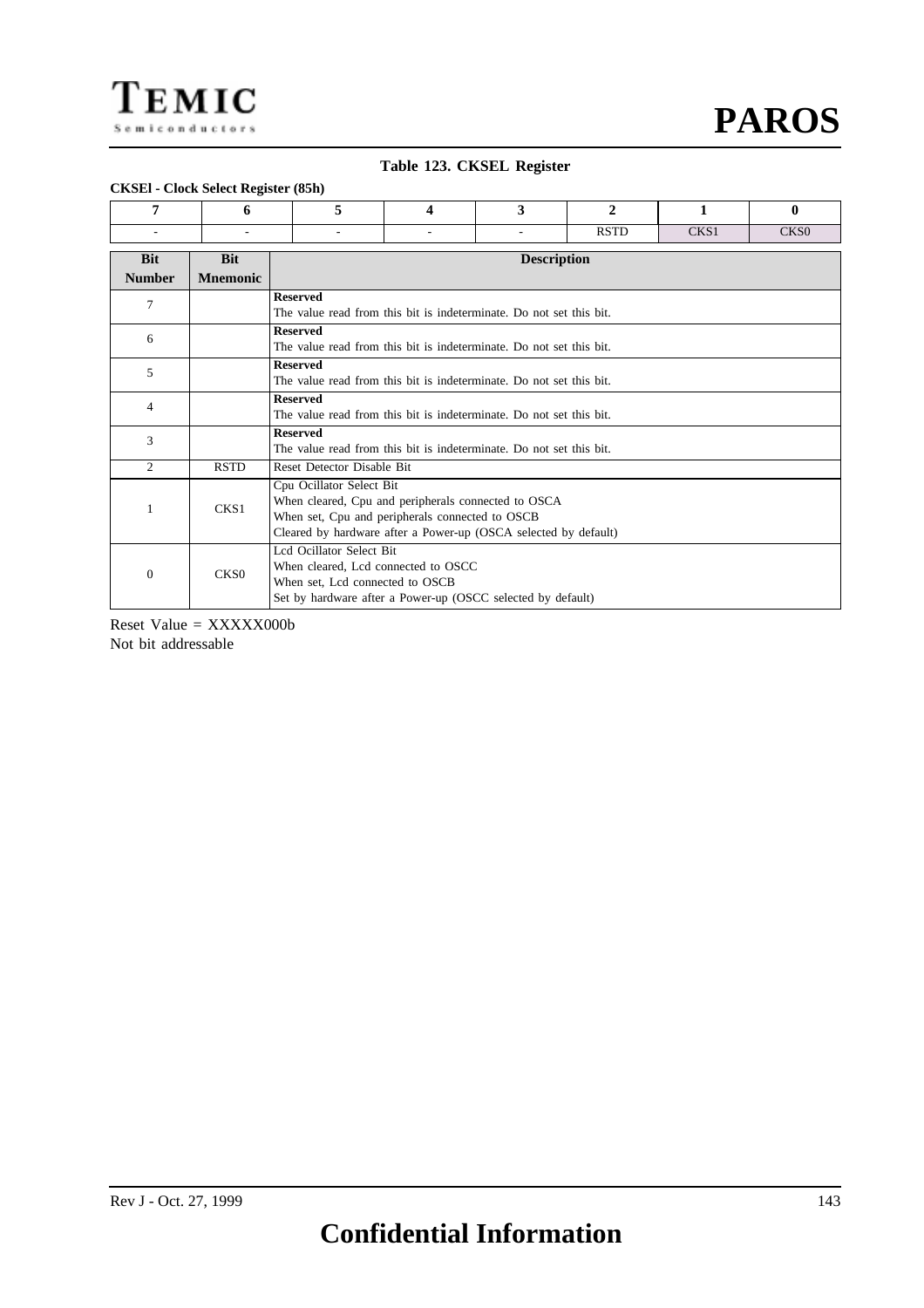#### **Table 124. OSCCON Register**

#### **OSCCON - Oscillator Control Register (86h)**

| 7              | 6               | 5                                                                                                                          | 4                                                                   | 3 | $\mathbf{2}$ | 1      | $\mathbf{0}$ |  |  |
|----------------|-----------------|----------------------------------------------------------------------------------------------------------------------------|---------------------------------------------------------------------|---|--------------|--------|--------------|--|--|
|                |                 |                                                                                                                            |                                                                     | ٠ | OscCEn       | OscBEn | OscAEn       |  |  |
| <b>Bit</b>     | <b>Bit</b>      | <b>Description</b>                                                                                                         |                                                                     |   |              |        |              |  |  |
| <b>Number</b>  | <b>Mnemonic</b> |                                                                                                                            |                                                                     |   |              |        |              |  |  |
| 7              |                 | <b>Reserved</b>                                                                                                            | The value read from this bit is indeterminate. Do not set this bit. |   |              |        |              |  |  |
| 6              |                 | <b>Reserved</b>                                                                                                            | The value read from this bit is indeterminate. Do not set this bit. |   |              |        |              |  |  |
| 5              |                 | <b>Reserved</b>                                                                                                            | The value read from this bit is indeterminate. Do not set this bit. |   |              |        |              |  |  |
| 4              |                 | <b>Reserved</b>                                                                                                            | The value read from this bit is indeterminate. Do not set this bit. |   |              |        |              |  |  |
| 3              |                 | <b>Reserved</b><br>The value read from this bit is indeterminate. Do not set this bit.                                     |                                                                     |   |              |        |              |  |  |
| $\overline{c}$ | OscCEn          | OscC enable bit<br>Set by software to run OscC<br>Cleared by software to stop OscC<br>Cleared by hardware after a Power-up |                                                                     |   |              |        |              |  |  |
| 1              | OscBEn          | OscB enable bit<br>Set by software to run OscB<br>Cleared by software to stop OscB<br>Cleared by hardware after a Power-up |                                                                     |   |              |        |              |  |  |
| $\mathbf{0}$   | OscAEn          | OscA enable bit<br>Set by software to run OscA<br>Cleared by software to stop OscA<br>Set by hardware after a Power-up     |                                                                     |   |              |        |              |  |  |

Reset Value = XXXXX001b Not bit addressable

#### **Table 125. CKRL Register**

#### **CKRL - Oscillator Prescalar Register (97h)**

|                             |                               | ٠.                                        | ٠.                 |  | $\overline{\phantom{a}}$ | $\overline{\phantom{a}}$ |  |  |  |
|-----------------------------|-------------------------------|-------------------------------------------|--------------------|--|--------------------------|--------------------------|--|--|--|
| <b>Bit</b><br><b>Number</b> | <b>Bit</b><br><b>Mnemonic</b> |                                           | <b>Description</b> |  |                          |                          |  |  |  |
| 7:0                         | <b>CKRL</b>                   | Clock Reload Register:<br>Prescaler value |                    |  |                          |                          |  |  |  |

Reset Value  $= 11111111b$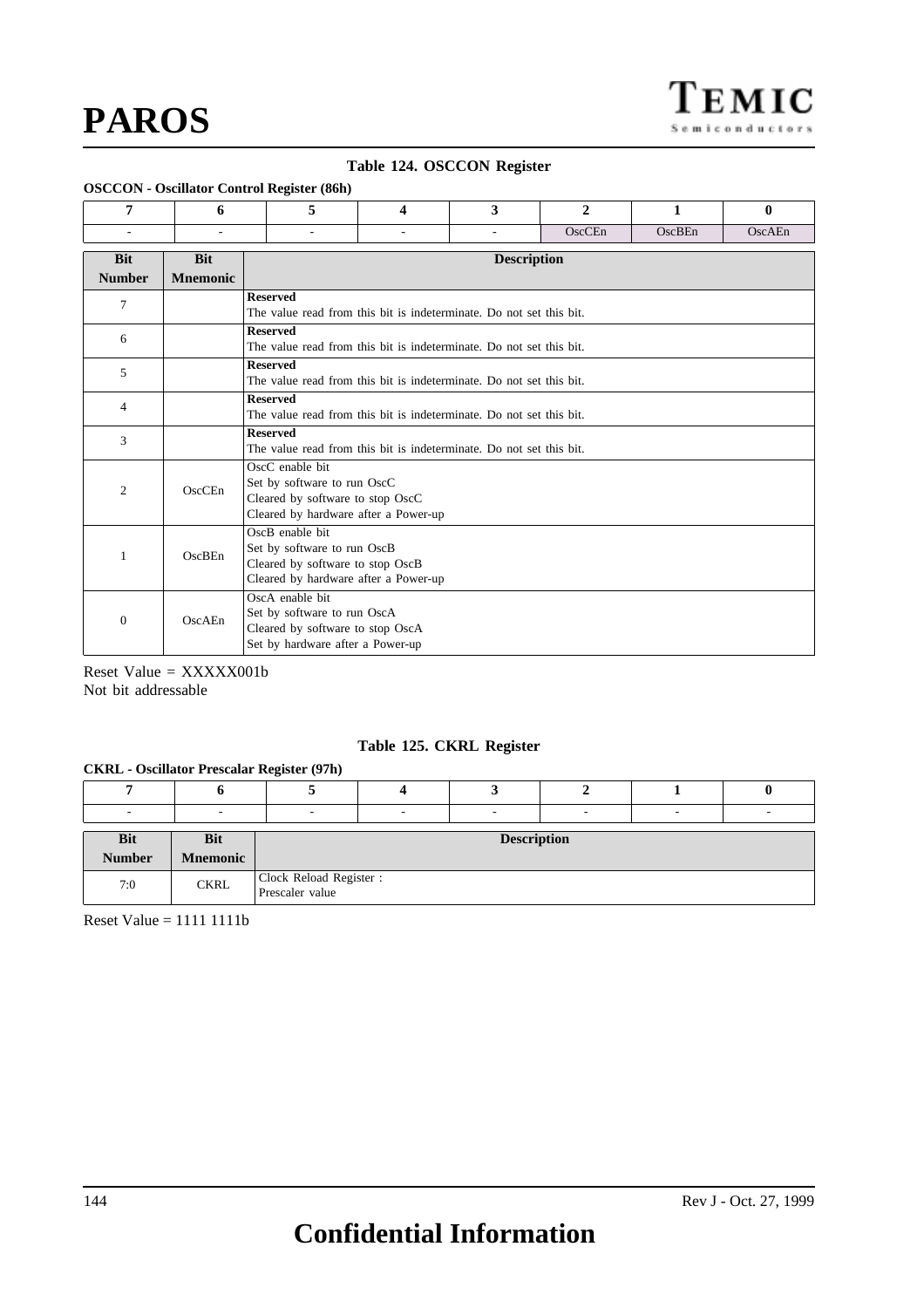#### **Table 126. SSCON Register**

#### **SSCON - Synchronous Serial Control register (93h)**

| 7                           | 6                             | 5                                                                                                                                                          | $\boldsymbol{4}$                                                                                                                                                                                                                                                                                                                                                                                                       | 3                  | $\mathbf{2}$ | $\mathbf{1}$ | $\mathbf{0}$    |  |  |  |
|-----------------------------|-------------------------------|------------------------------------------------------------------------------------------------------------------------------------------------------------|------------------------------------------------------------------------------------------------------------------------------------------------------------------------------------------------------------------------------------------------------------------------------------------------------------------------------------------------------------------------------------------------------------------------|--------------------|--------------|--------------|-----------------|--|--|--|
| CR <sub>2</sub>             | <b>SSIE</b>                   | <b>STA</b>                                                                                                                                                 | <b>STO</b>                                                                                                                                                                                                                                                                                                                                                                                                             | SI.                | AA           | CR1          | CR <sub>0</sub> |  |  |  |
| <b>Bit</b><br><b>Number</b> | <b>Bit</b><br><b>Mnemonic</b> |                                                                                                                                                            |                                                                                                                                                                                                                                                                                                                                                                                                                        | <b>Description</b> |              |              |                 |  |  |  |
| 7                           | CR2                           | <b>Control Rate bit 2</b><br>See Table 1.                                                                                                                  |                                                                                                                                                                                                                                                                                                                                                                                                                        |                    |              |              |                 |  |  |  |
| 6                           | <b>SSIE</b>                   | Set to enable SSLC.                                                                                                                                        | Synchronous Serial Interface Enable bit<br>Clear to disable SSLC.                                                                                                                                                                                                                                                                                                                                                      |                    |              |              |                 |  |  |  |
| 5                           | <b>STA</b>                    | Start flag                                                                                                                                                 | Set to send a START condition on the bus.                                                                                                                                                                                                                                                                                                                                                                              |                    |              |              |                 |  |  |  |
| 4                           | ST <sub>0</sub>               | Stop flag                                                                                                                                                  | Set to send a STOP condition on the bus.                                                                                                                                                                                                                                                                                                                                                                               |                    |              |              |                 |  |  |  |
| 3                           | <b>SI</b>                     | <b>Synchronous Serial Interrupt flag</b><br>Set by hardware when a serial interrupt is requested.<br>Must be cleared by software to acknowledge interrupt. |                                                                                                                                                                                                                                                                                                                                                                                                                        |                    |              |              |                 |  |  |  |
| 2                           | AA                            |                                                                                                                                                            | <b>Assert Acknowledge flag</b><br>Clear in master and slave receiver modes, to force a not acknowledge (high level on SDA).<br>Clear to disable SLA or GCA recognition.<br>Set to recognise SLA or GCA (if GC set) for entering slave receiver or transmitter modes.<br>Set in master and slave receiver modes, to force an acknowledge (low level on SDA).<br>This bit has no effect when in master transmitter mode. |                    |              |              |                 |  |  |  |
| 1                           | CR1                           | <b>Control Rate bit 1</b><br>See Table 1                                                                                                                   |                                                                                                                                                                                                                                                                                                                                                                                                                        |                    |              |              |                 |  |  |  |
| $\Omega$                    | CR <sub>0</sub>               | Control Rate bit 0<br>See Table 1                                                                                                                          |                                                                                                                                                                                                                                                                                                                                                                                                                        |                    |              |              |                 |  |  |  |

Reset Value = 0000 0000b Not bit addressable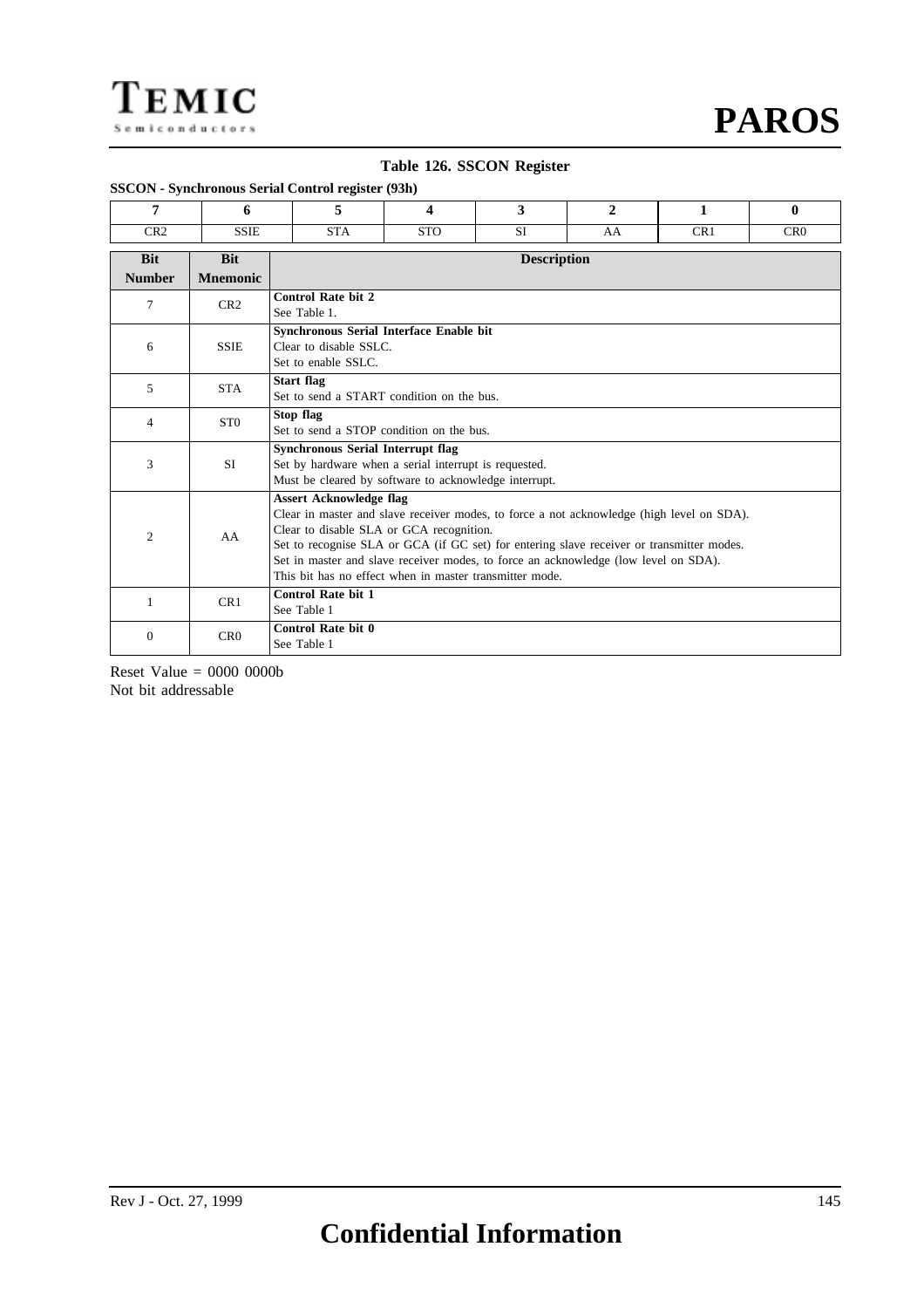#### **Table 127. SSCS Register**

**SSCS - Synchronous Serial Control and Status register (94h) WRITE mode**

| 7              | 6                        | 5                                                                    | 4                                                                                                                                                            | 3                        | 2                        | 1               | $\mathbf{0}$    |  |  |  |  |
|----------------|--------------------------|----------------------------------------------------------------------|--------------------------------------------------------------------------------------------------------------------------------------------------------------|--------------------------|--------------------------|-----------------|-----------------|--|--|--|--|
| <b>CSS</b>     |                          |                                                                      | $\overline{\phantom{a}}$                                                                                                                                     | $\overline{\phantom{a}}$ | $\overline{\phantom{a}}$ | IS <sub>1</sub> | IS <sub>0</sub> |  |  |  |  |
| <b>Bit</b>     | <b>Bit</b>               |                                                                      | <b>Description</b>                                                                                                                                           |                          |                          |                 |                 |  |  |  |  |
| <b>Number</b>  | <b>Mnemonic</b>          |                                                                      |                                                                                                                                                              |                          |                          |                 |                 |  |  |  |  |
| 7              | <b>CSS</b>               |                                                                      | <b>Clock Source Selection bit (see Table 1)</b><br>Clear to select internal bit rate controlled by CR0 to CR2.<br>Set to select external bit rate generator. |                          |                          |                 |                 |  |  |  |  |
| 6              |                          | Reserved                                                             |                                                                                                                                                              |                          |                          |                 |                 |  |  |  |  |
| 5              | -                        | Reserved                                                             |                                                                                                                                                              |                          |                          |                 |                 |  |  |  |  |
| 4              |                          | Reserved                                                             |                                                                                                                                                              |                          |                          |                 |                 |  |  |  |  |
| 3              |                          | Reserved                                                             |                                                                                                                                                              |                          |                          |                 |                 |  |  |  |  |
| $\mathfrak{D}$ | $\overline{\phantom{a}}$ | Reserved                                                             |                                                                                                                                                              |                          |                          |                 |                 |  |  |  |  |
|                | IS <sub>1</sub>          |                                                                      | <b>Interface Selection bit 1</b><br>Clear to select $I2C$ interface.                                                                                         |                          |                          |                 |                 |  |  |  |  |
| 0              | IS <sub>0</sub>          | <b>Interface Selection bit 0</b><br>Clear to select $I2C$ interface. |                                                                                                                                                              |                          |                          |                 |                 |  |  |  |  |

Reset Value = 0XXX XX00b Not bit addressable

#### **SSCS - Synchronous Serial Control and Status register (94h) READ mode**

| $\sim$ $\sim$ $\sim$<br>نتاليار |  |  | $ -$ | IS <sub>0</sub> |
|---------------------------------|--|--|------|-----------------|

| <b>Bit</b>    | <b>Bit</b>      | <b>Description</b>                                  |
|---------------|-----------------|-----------------------------------------------------|
| <b>Number</b> | <b>Mnemonic</b> |                                                     |
| $\theta$      | $\overline{0}$  | Always zero                                         |
| $\mathbf{1}$  | $\overline{0}$  | Always zero                                         |
| 2             | $\overline{0}$  | Always zero                                         |
| 3             | SC <sub>0</sub> | Status Code bit 0<br>See Table 6 to Table 10        |
| 4             | SC1             | Status Code bit 1<br>See Table 6 to Table 10        |
| 5             | SC2             | <b>Status Code bit 2</b><br>See Table 6 to Table 10 |
| 6             | SC3             | <b>Status Code bit 3</b><br>See Table 6 to Table 10 |
| 7             | SC <sub>4</sub> | <b>Status Code bit 4</b><br>See Table 6 to Table 10 |

Reset Value  $=$  F8b Not bit addressable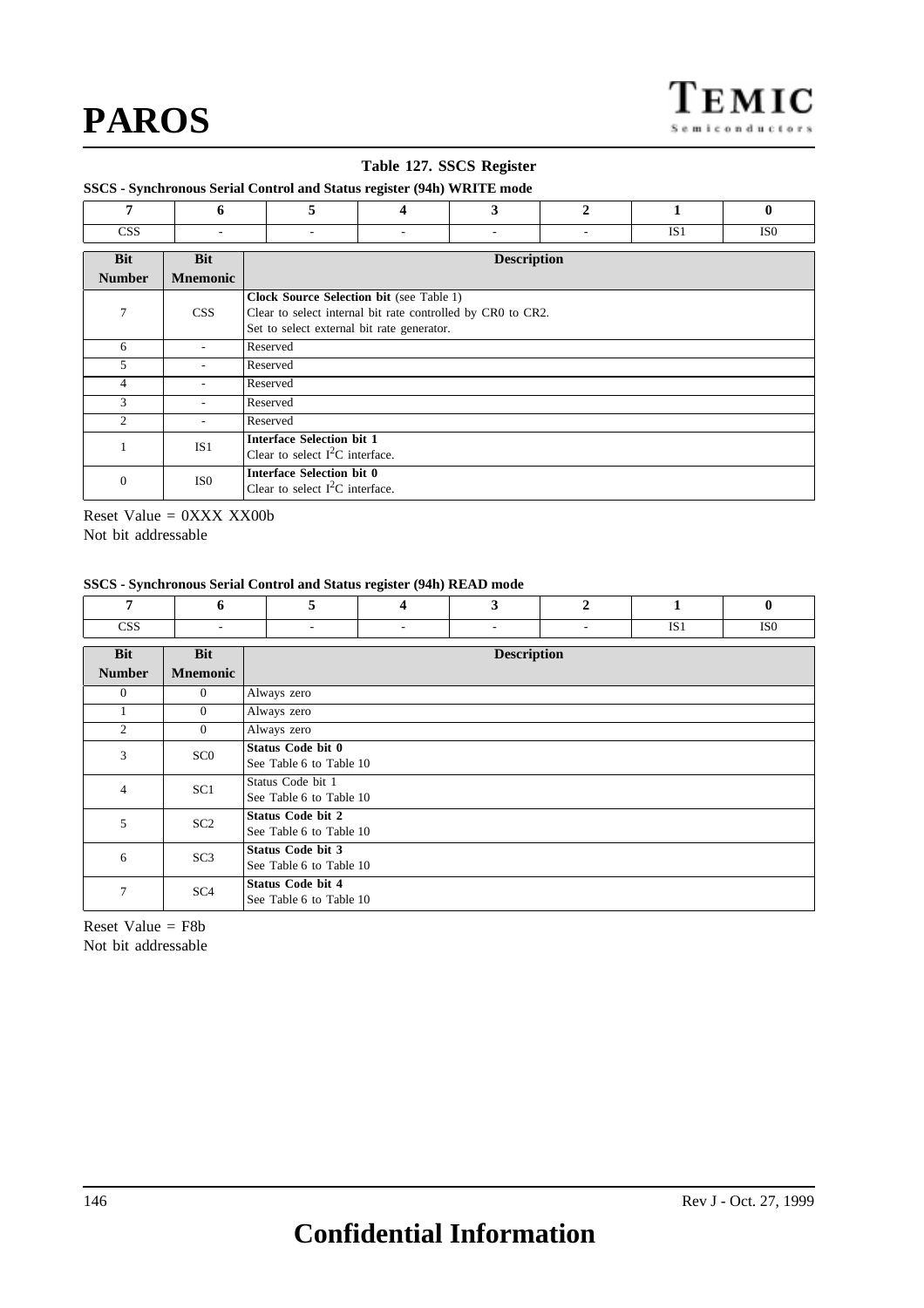#### **Table 128. SSDAT Register**

#### **SSDAT - Synchronous Serial Data register (read/write) (95h)**

| 7              | 6               | 5                                    | 3<br>4<br>$\mathbf{2}$        |  |  |     |                 |  |  |
|----------------|-----------------|--------------------------------------|-------------------------------|--|--|-----|-----------------|--|--|
| SD7            | SD <sub>6</sub> | SD5                                  | SD <sub>4</sub><br>SD3<br>SD2 |  |  | SD1 | SD <sub>0</sub> |  |  |
| <b>Bit</b>     | <b>Bit</b>      |                                      | <b>Description</b>            |  |  |     |                 |  |  |
| <b>Number</b>  | <b>Mnemonic</b> |                                      |                               |  |  |     |                 |  |  |
| 7              | SD7             |                                      | Address bit 7 or Data bit 7.  |  |  |     |                 |  |  |
| 6              | SD <sub>6</sub> |                                      | Address bit 6 or Data bit 6.  |  |  |     |                 |  |  |
| 5.             | SD5             |                                      | Address bit 5 or Data bit 5.  |  |  |     |                 |  |  |
| $\overline{4}$ | SD4             | Address bit 4 or Data bit 4.         |                               |  |  |     |                 |  |  |
| 3              | SD3             | Address bit 3 or Data bit 3.         |                               |  |  |     |                 |  |  |
| 2              | SD2             | Address bit 2 or Data bit 2.         |                               |  |  |     |                 |  |  |
|                | SD1             | Address bit 1 or Data bit 1.         |                               |  |  |     |                 |  |  |
| $\theta$       | SD <sub>0</sub> | Address bit $0$ (R/W) or Data bit 0. |                               |  |  |     |                 |  |  |

#### Reset Value = 1111 1111b

Not bit addressable

#### **Table 129. SSADR Register**

#### **SSADR - Synchronous Serial Address register (read/write) (96h)**

| 7             | 6               | 5                                                                                                                                 | 4  | 3  | 2  |                | $\bf{0}$       |  |  |  |
|---------------|-----------------|-----------------------------------------------------------------------------------------------------------------------------------|----|----|----|----------------|----------------|--|--|--|
| A7            | A6              | A5                                                                                                                                | A4 | A3 | A2 | A <sub>1</sub> | A <sub>0</sub> |  |  |  |
| <b>Bit</b>    | <b>Bit</b>      | <b>Description</b>                                                                                                                |    |    |    |                |                |  |  |  |
| <b>Number</b> | <b>Mnemonic</b> |                                                                                                                                   |    |    |    |                |                |  |  |  |
| 7             | A7              | Slave address bit 7.                                                                                                              |    |    |    |                |                |  |  |  |
| 6             | A6              | Slave address bit 6.                                                                                                              |    |    |    |                |                |  |  |  |
| 5             | A5              | Slave address bit 5.                                                                                                              |    |    |    |                |                |  |  |  |
| 4             | A4              | Slave address bit 4.                                                                                                              |    |    |    |                |                |  |  |  |
| 3             | A <sub>3</sub>  | Slave address bit 3.                                                                                                              |    |    |    |                |                |  |  |  |
| 2             | A2              | Slave address bit 2.                                                                                                              |    |    |    |                |                |  |  |  |
|               | A1              | Slave address bit 1.                                                                                                              |    |    |    |                |                |  |  |  |
| $\theta$      | GC              | General call bit<br>Clear to disable the general call address recognition.<br>Set to enable the general call address recognition. |    |    |    |                |                |  |  |  |

Reset Value  $= 1111 1110b$ Not bit addressable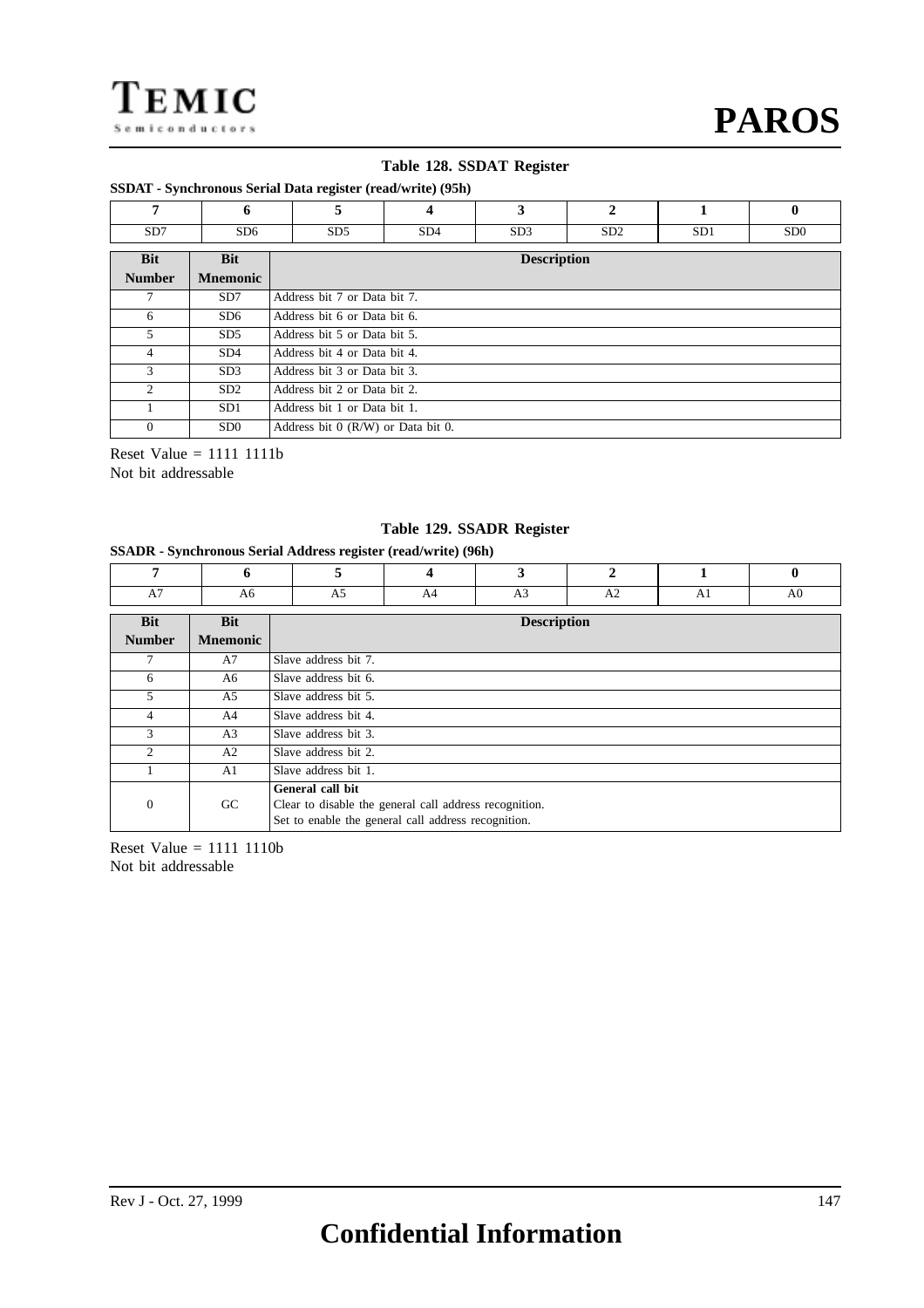#### **Table 130. SPCR Register**

#### **SPCR - Control and data register (C3h)**

| 7             | 6               | 5                                                                                                                                                                                                                                                          | 4                                                                                                                                                                                                 | 3                  | $\mathbf{2}$ | 1          | $\bf{0}$     |  |  |  |  |
|---------------|-----------------|------------------------------------------------------------------------------------------------------------------------------------------------------------------------------------------------------------------------------------------------------------|---------------------------------------------------------------------------------------------------------------------------------------------------------------------------------------------------|--------------------|--------------|------------|--------------|--|--|--|--|
| <b>SPRIE</b>  |                 | <b>SPMSTR</b>                                                                                                                                                                                                                                              | <b>CPOL</b>                                                                                                                                                                                       | <b>CPHA</b>        | <b>SPWOM</b> | <b>SPE</b> | <b>SPTIE</b> |  |  |  |  |
| <b>Bit</b>    | <b>Bit</b>      |                                                                                                                                                                                                                                                            |                                                                                                                                                                                                   | <b>Description</b> |              |            |              |  |  |  |  |
| <b>Number</b> | <b>Mnemonic</b> |                                                                                                                                                                                                                                                            |                                                                                                                                                                                                   |                    |              |            |              |  |  |  |  |
| 7             | <b>SPRIE</b>    | Spi Receiver Interrupt Enable ;<br>This R/W bit enables CPU interrupt requests or DMA service requests generated by the SPRF bit<br>Cleared by Reset signal                                                                                                |                                                                                                                                                                                                   |                    |              |            |              |  |  |  |  |
| 6             |                 | <b>RESERVED</b><br>Cleared by Reset signal<br>Do not set this bit                                                                                                                                                                                          |                                                                                                                                                                                                   |                    |              |            |              |  |  |  |  |
| 5             | <b>SPMSTR</b>   | Spi Master:<br>$1 =$ master mode<br>$0 =$ slave mode<br>Set by Reset signal                                                                                                                                                                                | This R/W bit selects master or slave mode operations                                                                                                                                              |                    |              |            |              |  |  |  |  |
| 4             | <b>CPOL</b>     | Clock Polarity:                                                                                                                                                                                                                                            | This R/W signal determines the logic state of the SPSCK pin between transmissions<br>To transmit datas between Spi modules, these modules must have the same polarity.<br>Cleared by Reset signal |                    |              |            |              |  |  |  |  |
| 3             | <b>CPHA</b>     | Clock Phase:<br>This R/W bit controls the timing relationship between the serial clock and SPI data.<br>To transmit datas between Spi modules, these modules must have the same phase<br>Set by Reset signal                                               |                                                                                                                                                                                                   |                    |              |            |              |  |  |  |  |
| 2             | <b>SPWOM</b>    | Spi Wire-Or Mode:<br>This R/W bit disables the pull-up devices on pins SPSCK, MOSI and MISO, so that those pins become open-<br>drain outputs<br>1 = Wired-or SPCK, MOSI and MISO<br>$0 =$ Normal push pull SPCK, MOSI and MISO<br>Cleared by Reset signal |                                                                                                                                                                                                   |                    |              |            |              |  |  |  |  |
| 1             | <b>SPE</b>      | Spi Enable :<br>This R/W bit enables the SPI module<br>Cleared by Reset signal                                                                                                                                                                             |                                                                                                                                                                                                   |                    |              |            |              |  |  |  |  |
| $\mathbf{0}$  | <b>SPTIE</b>    | Spi Transmit Interrupt Enable :<br>This R/W bit enables CPU interrupt request generated by the SPTE bit<br>Cleared by Reset signal                                                                                                                         |                                                                                                                                                                                                   |                    |              |            |              |  |  |  |  |

Reset Value = 0010 1000b Not bit addressable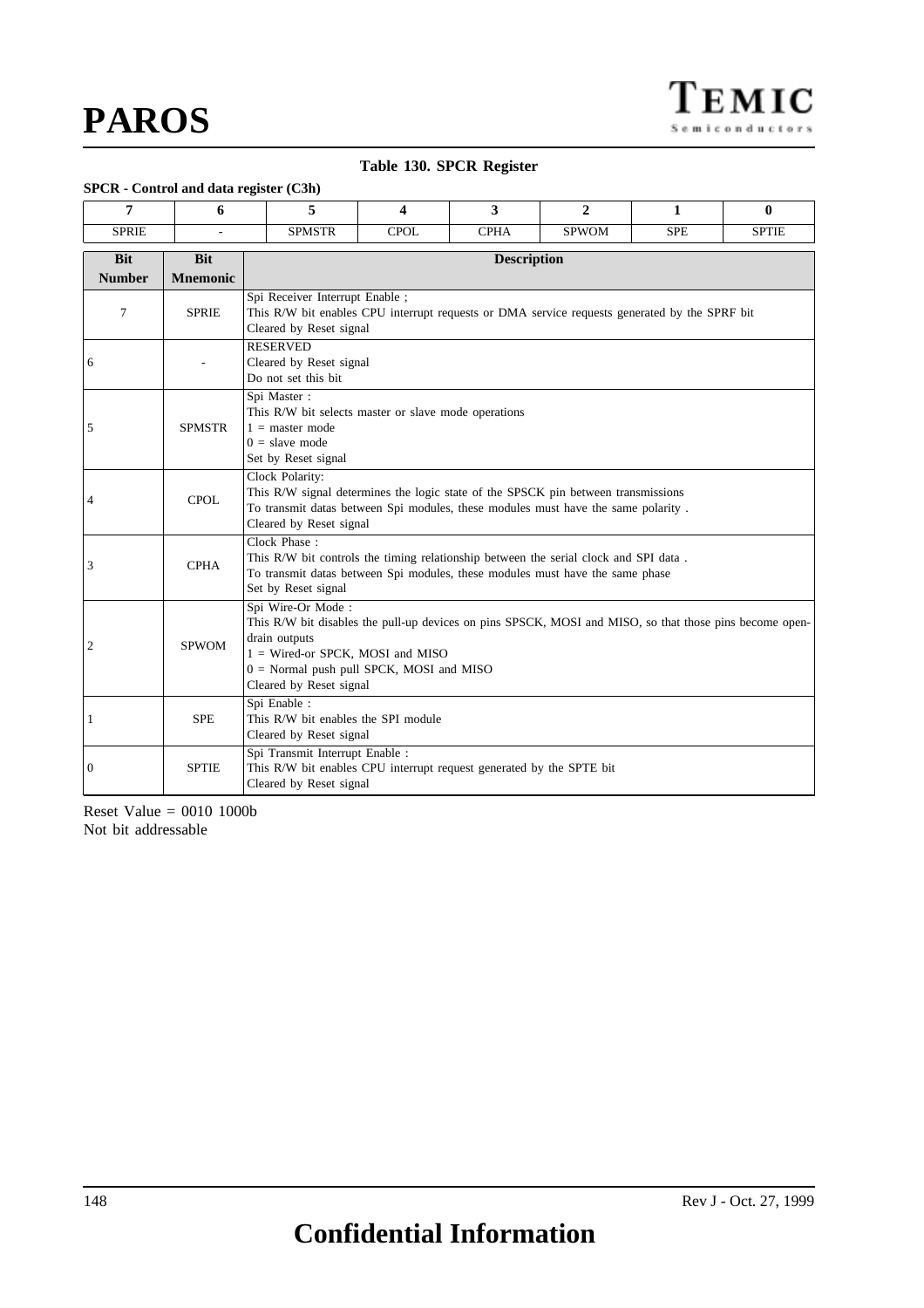#### **Table 131. SPSCR Register**

#### **SPSCR - SPI Status and Control Register (C4h)**

| 7             | 6                           | 5                | 4                                                                                                                                                                                                                                                                                                                                                                                          | 3                                              | $\mathbf 2$        | 1          | 0            |  |  |  |
|---------------|-----------------------------|------------------|--------------------------------------------------------------------------------------------------------------------------------------------------------------------------------------------------------------------------------------------------------------------------------------------------------------------------------------------------------------------------------------------|------------------------------------------------|--------------------|------------|--------------|--|--|--|
| <b>SPRIE</b>  | $\overline{\phantom{a}}$    | <b>SPMSTR</b>    | <b>CPOL</b>                                                                                                                                                                                                                                                                                                                                                                                | <b>CPHA</b>                                    | <b>SPWOM</b>       | <b>SPE</b> | <b>SPTIE</b> |  |  |  |
|               | <b>Bit</b><br><b>Number</b> | <b>Mnemonic</b>  |                                                                                                                                                                                                                                                                                                                                                                                            |                                                | <b>Description</b> |            |              |  |  |  |
| Read          | 7                           | <b>SPRF</b>      | Spi Receiver Full:<br>This Read only flag is set each time a byte transfers from the shift register to rhe receive register.<br>Cleared by hardware:<br>during an SPRF CPU interrupt : if the CPU reads the status and control register with<br>by Reset signal                                                                                                                            | $SPRF = 1$ , and then reads the data register. |                    |            |              |  |  |  |
| Write         |                             |                  |                                                                                                                                                                                                                                                                                                                                                                                            |                                                |                    |            |              |  |  |  |
| Read          |                             |                  | Error Interrupt Enable :                                                                                                                                                                                                                                                                                                                                                                   |                                                |                    |            |              |  |  |  |
| Write         | 6                           | <b>ERRIE</b>     | This R/W (?) bit enables the MODF and OVRF flags to generate CPU interrupt requests<br>Cleared by Reset signal.                                                                                                                                                                                                                                                                            |                                                |                    |            |              |  |  |  |
| Read          | 5                           | <b>OVRF</b>      | Overflow Flag:<br>This read-only flag is set if the software does not read the byte in the receive data register<br>before the next byte enters the shift register.<br>Cleared by hardware:<br>if the CPU reads the status and control register with<br>OVRF $=1$ , and then reads the data register.<br>by Reset signal                                                                   |                                                |                    |            |              |  |  |  |
| Write         |                             |                  |                                                                                                                                                                                                                                                                                                                                                                                            |                                                |                    |            |              |  |  |  |
| Read          | 4                           | <b>MODF</b>      | Mode Fault:<br>This read-only flag is set<br>in a slave SPI if the $\overline{SS}$ pin goes high during a transmission<br>■<br>$\blacksquare$ in a master SPI if the $\overline{SS}$ pin goes high at any time<br>Cleared by hardware:<br>if the CPU reads the status and control register with<br>$MODF = 1$ , and then writes the data register.<br>by Reset signal                      |                                                |                    |            |              |  |  |  |
| Write         |                             |                  |                                                                                                                                                                                                                                                                                                                                                                                            |                                                |                    |            |              |  |  |  |
| Read          | 3                           | <b>SPTE</b>      | Spi Transmitter Empty:<br>This read-only flag is set each time the transmit data register transfers a byte into the shift<br>register.<br>SPTE generates an SPTE CPU interrupt request if the bit SPTIE is also set.<br>Set by Reset signal.                                                                                                                                               |                                                |                    |            |              |  |  |  |
| Write         |                             |                  |                                                                                                                                                                                                                                                                                                                                                                                            |                                                |                    |            |              |  |  |  |
| Read<br>Write | 2                           | <b>MODFEN</b>    | Mode Fault Enable :<br>This R/W bit, when set, allows the MODF flag to be set.<br>In addition, this bit determines the availability of the $\overline{SS}$ pin:<br>if MODFEN = 0 and the SPI in master mode, then the $\overline{SS}$ pin is available as a general<br>■<br>purpose $I/O$ .<br>if MODFEN = 1, then the $\overline{SS}$ pin is not available as a general purpose I/O.<br>п |                                                |                    |            |              |  |  |  |
| Read          | 1                           | SPR1             | Spi Baud Rate Select:                                                                                                                                                                                                                                                                                                                                                                      |                                                |                    |            |              |  |  |  |
| Write         |                             |                  | SPR1:SPR0 : Baud rate divisor (BD)<br>Baud Rate = Internal clock / $(2xBD)$ (see note)                                                                                                                                                                                                                                                                                                     |                                                |                    |            |              |  |  |  |
| Read          |                             |                  | 00 BD = $2 \Rightarrow$ Baud Rate = Internal clock / 4                                                                                                                                                                                                                                                                                                                                     |                                                |                    |            |              |  |  |  |
| Write         | 0                           | SPR <sub>0</sub> | 11 BD = $8 \Rightarrow$ Baud Rate = Internal clock / 16<br>$10 BD = 32 \implies$ Baud Rate = Internal clock / 64<br>11 BD = $128$ => Baud Rate = Internal clock / 256                                                                                                                                                                                                                      |                                                |                    |            |              |  |  |  |

Reset Value  $= 0000 1000b$ Not bit addressable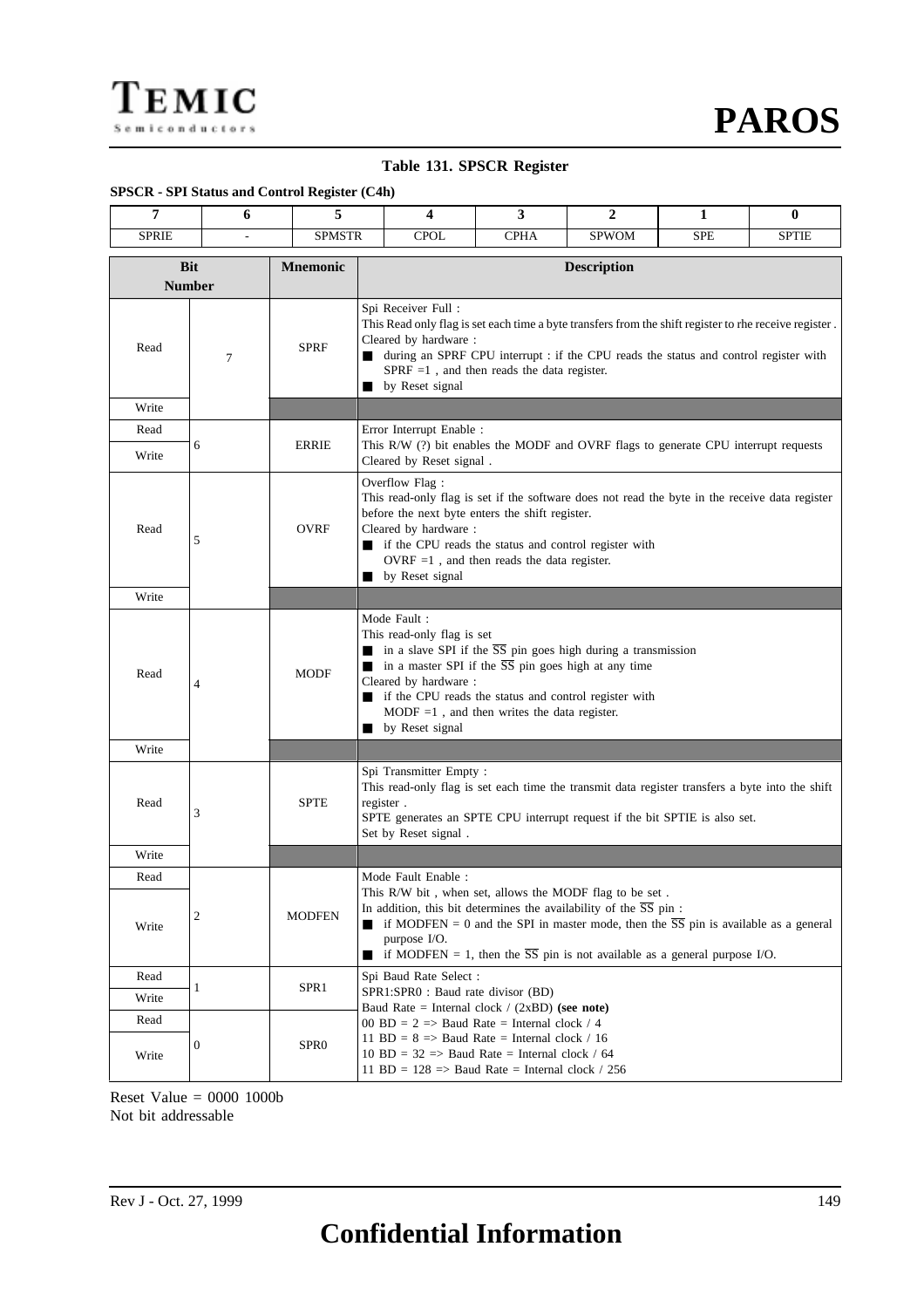

#### **Table 132. SPDR Register**

#### SPDR - SPI Data Register (C5h)

| <b>Read</b> | R7:0 | Receive Data Register  |
|-------------|------|------------------------|
| Vrite       | T7:0 | Transmit Data register |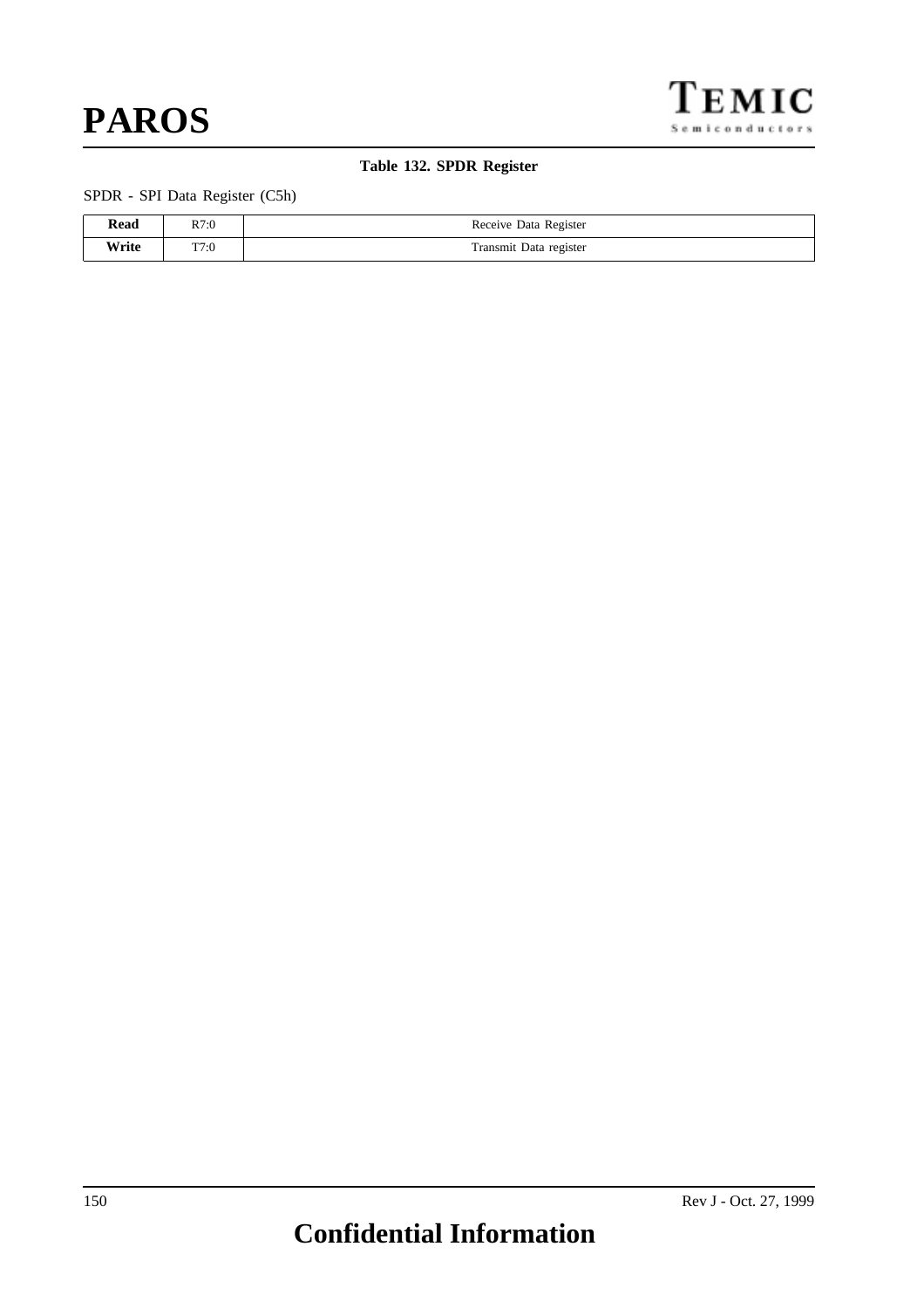#### **Table 133. PSW Register**

#### **PSW - Program Status Word Register (D0h)**

| 7                           | 6                             | 5                                           | 4                                                                                                                     | 3                                                                                                                 | $\mathbf{2}$           | 1  | 0 |  |  |  |
|-----------------------------|-------------------------------|---------------------------------------------|-----------------------------------------------------------------------------------------------------------------------|-------------------------------------------------------------------------------------------------------------------|------------------------|----|---|--|--|--|
| <b>CY</b>                   | AC                            | F <sub>0</sub>                              | RS1                                                                                                                   | R <sub>S0</sub>                                                                                                   | $\overline{\text{OV}}$ | F1 | P |  |  |  |
| <b>Bit</b><br><b>Number</b> | <b>Bit</b><br><b>Mnemonic</b> |                                             | <b>Description</b>                                                                                                    |                                                                                                                   |                        |    |   |  |  |  |
| 7                           | <b>CY</b>                     | Carry flag                                  | Receive carry out from bit 1 of ALU operands.                                                                         |                                                                                                                   |                        |    |   |  |  |  |
| 6                           | AC                            | Auxiliary Carry flag                        | Receive carry out from bit 1 of addition operands.                                                                    |                                                                                                                   |                        |    |   |  |  |  |
| 5                           | F <sub>0</sub>                | Flag 0                                      | Cleared by user for general purpose usage.<br>Set by user for general purpose usage.                                  |                                                                                                                   |                        |    |   |  |  |  |
| 4                           | RS1                           | RS1<br>R <sub>S</sub> O<br>0<br>0<br>0<br>0 | Register bank Selector bit 1<br>Register Bank<br>$0$ (00h - 07h)<br>$(08h - 0Fh)$<br>$2(10h - 17h)$<br>$3(18h - 1Fh)$ |                                                                                                                   |                        |    |   |  |  |  |
| 3                           | RS0                           | Register bank Selector bit 0                | Refer to RS1 for register bank selection.                                                                             |                                                                                                                   |                        |    |   |  |  |  |
| 2                           | OV                            | Overflow flag                               | Set when arithmetic operations overflow.                                                                              | Cleared when arithmetic operations do not overflow.                                                               |                        |    |   |  |  |  |
| 1                           | F1                            | Flag 1                                      | Cleared by user for general purpose usage.<br>Set by user for general purpose usage.                                  |                                                                                                                   |                        |    |   |  |  |  |
| $\theta$                    | $\mathbf{P}$                  | Parity flag                                 |                                                                                                                       | Cleared if the accumulator contains an even number of 1s.<br>Set if the accumulator contains an odd number of 1s. |                        |    |   |  |  |  |

Reset Value  $= 0000 0000$ Bit addressable

#### **Table 134. RCAP2H Register**

#### **RCAP2H - Timer 2 Reload/Capture High Register (CBh)**

Reset Value  $= 0000 0000$ 

Not bit addressable

#### **Table 135. RCAP2L Register**

#### **RCAP2L - Timer 2 Reload/Capture Low Register (CAh)**

Reset Value  $= 0000 0000$ Not bit addressable

#### **Table 136. SADEN Register**

#### **SADEN - Slave Address Mask Register (B9h)**

# **Confidential Information**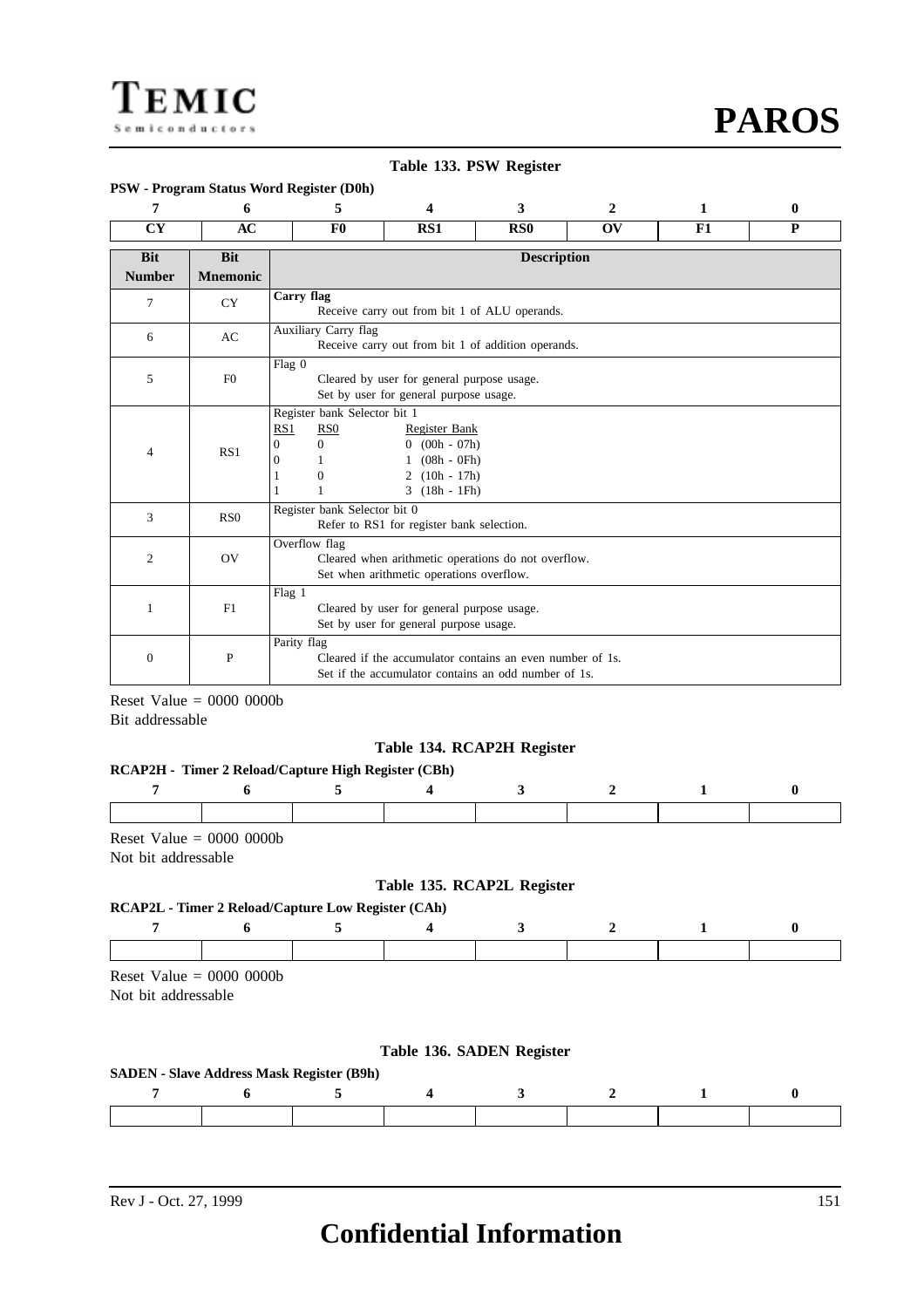**PAROS**

#### Reset Value = 0000 0000b Not bit addressable

|                                             |                                                 |   |                          | Table 137. SADDR Register |   |  |   |  |  |  |
|---------------------------------------------|-------------------------------------------------|---|--------------------------|---------------------------|---|--|---|--|--|--|
| <b>SADDR</b> - Slave Address Register (A9h) |                                                 |   |                          |                           |   |  |   |  |  |  |
|                                             | 6                                               | 5 | 4                        | 3                         | 2 |  | 0 |  |  |  |
|                                             |                                                 |   |                          |                           |   |  |   |  |  |  |
|                                             | Reset Value $= 0000 0000$                       |   |                          |                           |   |  |   |  |  |  |
| Not bit addressable                         |                                                 |   |                          |                           |   |  |   |  |  |  |
|                                             |                                                 |   | Table 138. SBUF Register |                           |   |  |   |  |  |  |
|                                             | <b>SBUF</b> - Serial Data Buffer (99h)          |   |                          |                           |   |  |   |  |  |  |
|                                             | 6                                               | 5 | 4                        | 3                         |   |  | 0 |  |  |  |
|                                             |                                                 |   |                          |                           |   |  |   |  |  |  |
|                                             | Reset Value = $\overline{XXX}$ $\overline{XXX}$ |   |                          |                           |   |  |   |  |  |  |
| Not bit addressable                         |                                                 |   |                          |                           |   |  |   |  |  |  |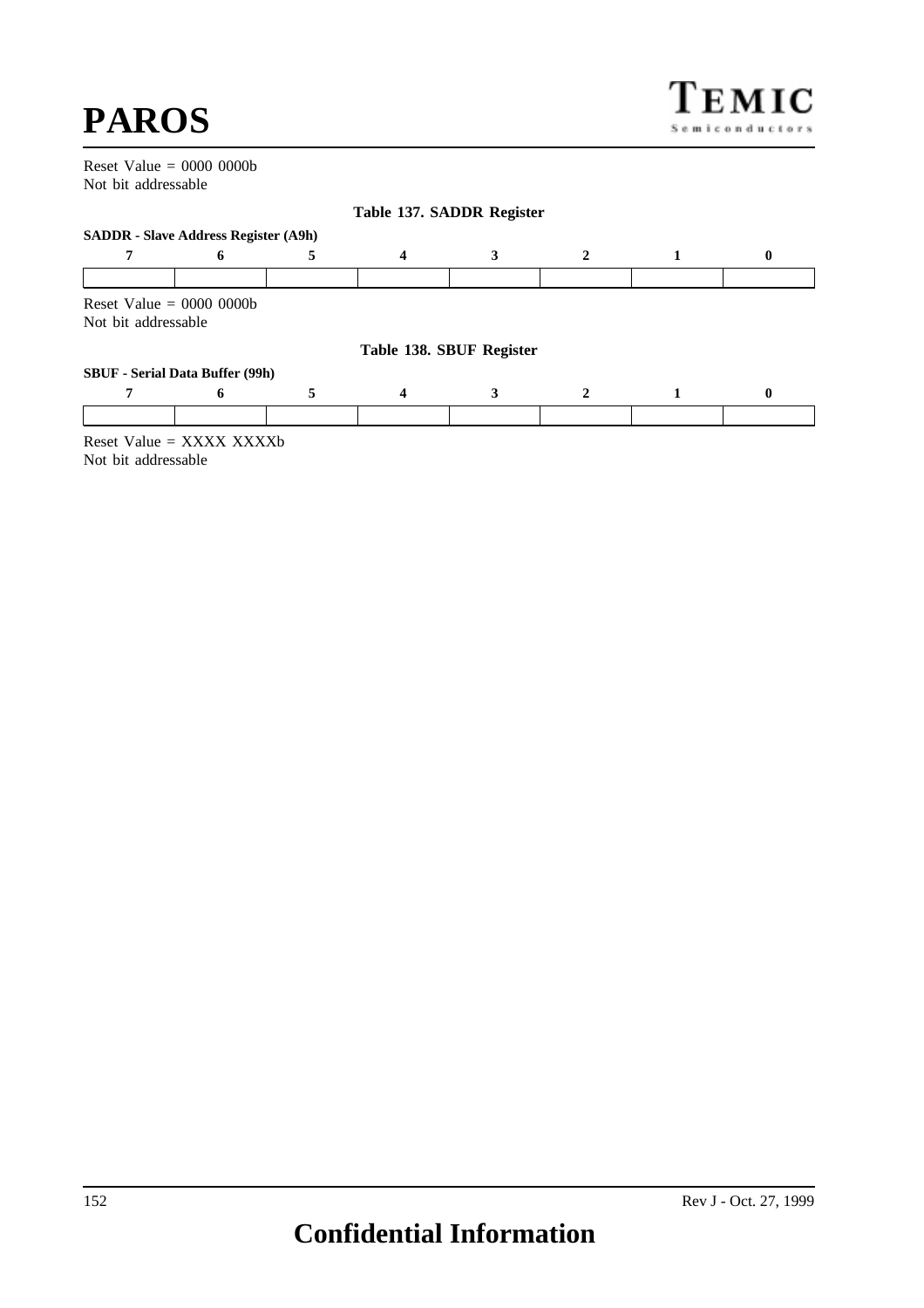#### **Table 139. SCON Register**

#### **SCON (S:98h)**

Serial Control Register

| 7                           | 6                             | 5                                                                                                                                                                                                                                                                                             | $\overline{\mathbf{4}}$                                                                                                                                                                                                                                                                                                                                                                 | 3   | $\boldsymbol{2}$ | 1  | $\bf{0}$ |  |  |  |
|-----------------------------|-------------------------------|-----------------------------------------------------------------------------------------------------------------------------------------------------------------------------------------------------------------------------------------------------------------------------------------------|-----------------------------------------------------------------------------------------------------------------------------------------------------------------------------------------------------------------------------------------------------------------------------------------------------------------------------------------------------------------------------------------|-----|------------------|----|----------|--|--|--|
| FE/SM0                      | SM <sub>1</sub>               | SM2                                                                                                                                                                                                                                                                                           | <b>REN</b>                                                                                                                                                                                                                                                                                                                                                                              | TB8 | R <sub>B</sub> 8 | TI | RI       |  |  |  |
| <b>Bit</b><br><b>Number</b> | <b>Bit</b><br><b>Mnemonic</b> | <b>Description</b>                                                                                                                                                                                                                                                                            |                                                                                                                                                                                                                                                                                                                                                                                         |     |                  |    |          |  |  |  |
| $\tau$                      | <b>FE</b>                     | Framing Error bit.<br>To select this function, set SMOD0 bit in PCON register.<br>Set by hardware to indicate an invalid stop bit.<br>Must be cleared by software.                                                                                                                            |                                                                                                                                                                                                                                                                                                                                                                                         |     |                  |    |          |  |  |  |
|                             | SM <sub>0</sub>               | Serial Port Mode bit 0.<br>To select this function, clear SMOD0 bit in PCON register.<br>Software writes to bits SM0 and SM1 to select the Serial Port operating mode.<br>Refer to SM1 bit for the mode selections.                                                                           |                                                                                                                                                                                                                                                                                                                                                                                         |     |                  |    |          |  |  |  |
| 6                           | SM1                           | SM <sub>0</sub><br><u>SM1</u><br>$\Omega$<br>0<br>$\mathbf{1}$<br>$\mathbf{0}$<br>$\mathbf{0}$<br>1<br>1<br>$\mathbf{1}$                                                                                                                                                                      | Serial Port Mode bit 1.<br>To select this function, set SMOD0 bit in PCON register.<br>Software writes to bits SM1 and SM0 to select the Serial Port operating mode.<br>DescriptionBaud Rate<br>Mode<br>0Shift Register $F_{OSC}/12$ or variable if SRC bit in BDRCON is set<br>18-bit UARTVariable<br>29-bit UARTF <sub>OSC</sub> $32$ or F <sub>OSC</sub> $64$<br>39-bit UARTVariable |     |                  |    |          |  |  |  |
| 5                           | SM <sub>2</sub>               | Serial Port Mode bit 2<br>Software writes to bit SM2 to enable and disable the multiprocessor communication and automatic address<br>recognition features.<br>This allows the Serial Port to differentiate between data and command frames and to recognize slave and<br>broadcast addresses. |                                                                                                                                                                                                                                                                                                                                                                                         |     |                  |    |          |  |  |  |
| $\overline{4}$              | REN                           | <b>Receiver Enable bit</b><br>Clear to disable reception in mode 1, 2 and 3, and to enable transmission in mode 0.<br>Set to enable reception in all modes.                                                                                                                                   |                                                                                                                                                                                                                                                                                                                                                                                         |     |                  |    |          |  |  |  |
| 3                           | TB8                           | <b>Transmit bit 8</b><br>Modes 0 and 1: Not used.<br>Modes 2 and 3: Software writes the ninth data bit to be transmitted to TB8.                                                                                                                                                              |                                                                                                                                                                                                                                                                                                                                                                                         |     |                  |    |          |  |  |  |
| 2                           | RB <sub>8</sub>               | Receiver bit 8<br>Mode 0: Not used.<br>Mode 1 (SM2 cleared): Set or cleared by hardware to reflect the stop bit received.<br>Modes 2 and 3 (SM2 set): Set or cleared by hardware to reflect the ninth bit received.                                                                           |                                                                                                                                                                                                                                                                                                                                                                                         |     |                  |    |          |  |  |  |
| 1                           | TI                            | <b>Transmit Interrupt flag</b><br>Set by the transmitter after the last data bit is transmitted.<br>Must be cleared by software.                                                                                                                                                              |                                                                                                                                                                                                                                                                                                                                                                                         |     |                  |    |          |  |  |  |
| $\boldsymbol{0}$            | RI                            | <b>Receive Interrupt flag</b><br>Set by the receiver after the stop bit of a frame has been received.<br>Must be cleared by software.                                                                                                                                                         |                                                                                                                                                                                                                                                                                                                                                                                         |     |                  |    |          |  |  |  |

Reset Value= 0000 0000b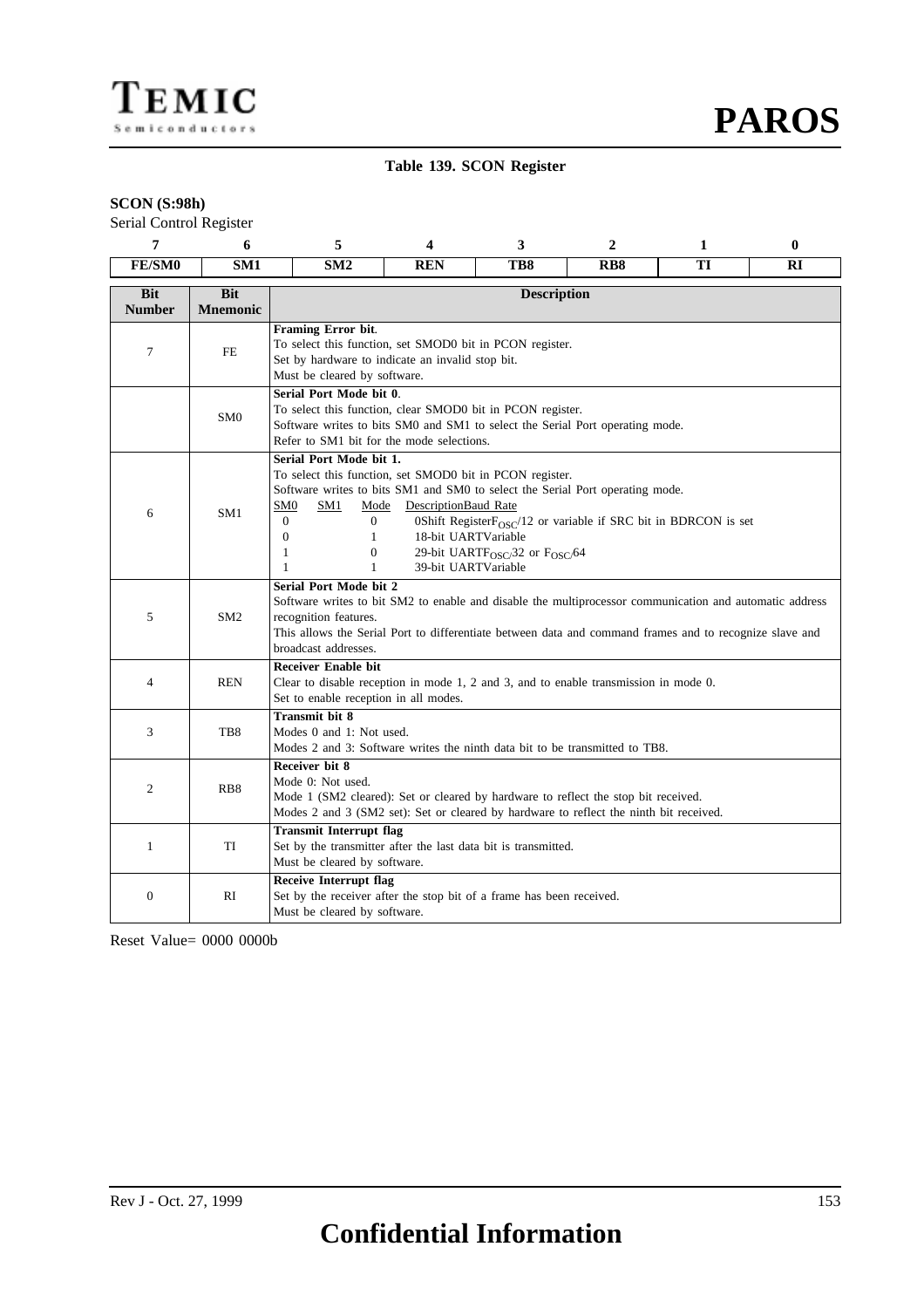

**Table 140.**

#### **SP - Stack pointer Register (81h)**

| 7                           | <b>Dinen political average</b><br>6                 | 5                                                                                                                                                                                                                                                    | $\boldsymbol{4}$                                                                                         | 3                                                                                                                                                                                                                                                                | $\mathbf{2}$ | 1            | $\bf{0}$     |  |  |  |
|-----------------------------|-----------------------------------------------------|------------------------------------------------------------------------------------------------------------------------------------------------------------------------------------------------------------------------------------------------------|----------------------------------------------------------------------------------------------------------|------------------------------------------------------------------------------------------------------------------------------------------------------------------------------------------------------------------------------------------------------------------|--------------|--------------|--------------|--|--|--|
|                             |                                                     |                                                                                                                                                                                                                                                      |                                                                                                          |                                                                                                                                                                                                                                                                  |              |              |              |  |  |  |
| Not bit addressable         | Reset Value = $0000 0111b$                          |                                                                                                                                                                                                                                                      |                                                                                                          |                                                                                                                                                                                                                                                                  |              |              |              |  |  |  |
|                             |                                                     |                                                                                                                                                                                                                                                      |                                                                                                          | Table 141. T2CON                                                                                                                                                                                                                                                 |              |              |              |  |  |  |
|                             |                                                     | T2CON - Timer 2 Control Register (C8h)                                                                                                                                                                                                               |                                                                                                          |                                                                                                                                                                                                                                                                  |              |              |              |  |  |  |
| 7                           | 6                                                   | 5                                                                                                                                                                                                                                                    |                                                                                                          | 3                                                                                                                                                                                                                                                                | $\mathbf{2}$ | $\mathbf{1}$ | $\mathbf{0}$ |  |  |  |
| TF <sub>2</sub>             | EXF <sub>2</sub>                                    | RCLK<br><b>TCLK</b><br>EXEN2<br>C/T2#<br>CP/RL2H<br>TR <sub>2</sub>                                                                                                                                                                                  |                                                                                                          |                                                                                                                                                                                                                                                                  |              |              |              |  |  |  |
| <b>Bit</b><br><b>Number</b> | <b>Bit</b><br><b>Description</b><br><b>Mnemonic</b> |                                                                                                                                                                                                                                                      |                                                                                                          |                                                                                                                                                                                                                                                                  |              |              |              |  |  |  |
| $\tau$                      | TF <sub>2</sub>                                     | <b>Timer 2 overflow Flag</b>                                                                                                                                                                                                                         | Cleared by hardware when processor vectors to interrupt routine.<br>Set by hardware on timer 2 overflow. |                                                                                                                                                                                                                                                                  |              |              |              |  |  |  |
| 6                           | EXF <sub>2</sub>                                    | Timer 2 External Flag<br>Set when a capture or a reload is caused by a negative transition on T2EX pin if EXEN2=1.<br>Set to cause the CPU to vector to timer 2 interrupt routine when timer 2 interrupt is enabled.<br>Must be cleared by software. |                                                                                                          |                                                                                                                                                                                                                                                                  |              |              |              |  |  |  |
| 5                           | <b>RCLK</b>                                         | Receive Clock bit                                                                                                                                                                                                                                    |                                                                                                          | Clear to use timer 1 overflow as receive clock for serial port in mode 1 or 3.<br>Set to use timer 2 overflow as receive clock for serial port in mode 1 or 3.                                                                                                   |              |              |              |  |  |  |
| $\overline{4}$              | <b>TCLK</b>                                         | Transmit Clock bit                                                                                                                                                                                                                                   |                                                                                                          | Clear to use timer 1 overflow as transmit clock for serial port in mode 1 or 3.<br>Set to use timer 2 overflow as transmit clock for serial port in mode 1 or 3.                                                                                                 |              |              |              |  |  |  |
| 3                           | EXEN2                                               | Timer 2 External Enable bit<br>clock the serial port.                                                                                                                                                                                                |                                                                                                          | Clear to ignore events on T2EX pin for timer 2 operation.<br>Set to cause a capture or reload when a negative transition on T2EX pin is detected, if timer 2 is not used to                                                                                      |              |              |              |  |  |  |
| 2                           | TR <sub>2</sub>                                     | Timer 2 Run control bit<br>Set to turn on timer 2.                                                                                                                                                                                                   | Clear to turn off timer 2.                                                                               |                                                                                                                                                                                                                                                                  |              |              |              |  |  |  |
| 1                           | C/T2#                                               | Timer/Counter 2 select bit                                                                                                                                                                                                                           |                                                                                                          | Clear for timer operation (input from internal clock system: $F_{\rm OSC}$ ).<br>Set for counter operation (input from T2 input pin).                                                                                                                            |              |              |              |  |  |  |
| $\mathbf{0}$                | CP/RI.2#                                            | Timer 2 Capture/Reload bit                                                                                                                                                                                                                           |                                                                                                          | If RCLK=1 or TCLK=1, $CP/RL2#$ is ignored and timer is forced to auto-reload on timer 2 overflow.<br>Clear to auto-reload on timer 2 overflows or negative transitions on T2EX pin if EXEN2=1.<br>Set to capture on negative transitions on T2EX pin if EXEN2=1. |              |              |              |  |  |  |

Reset Value  $= 0000 0000$ Bit addressable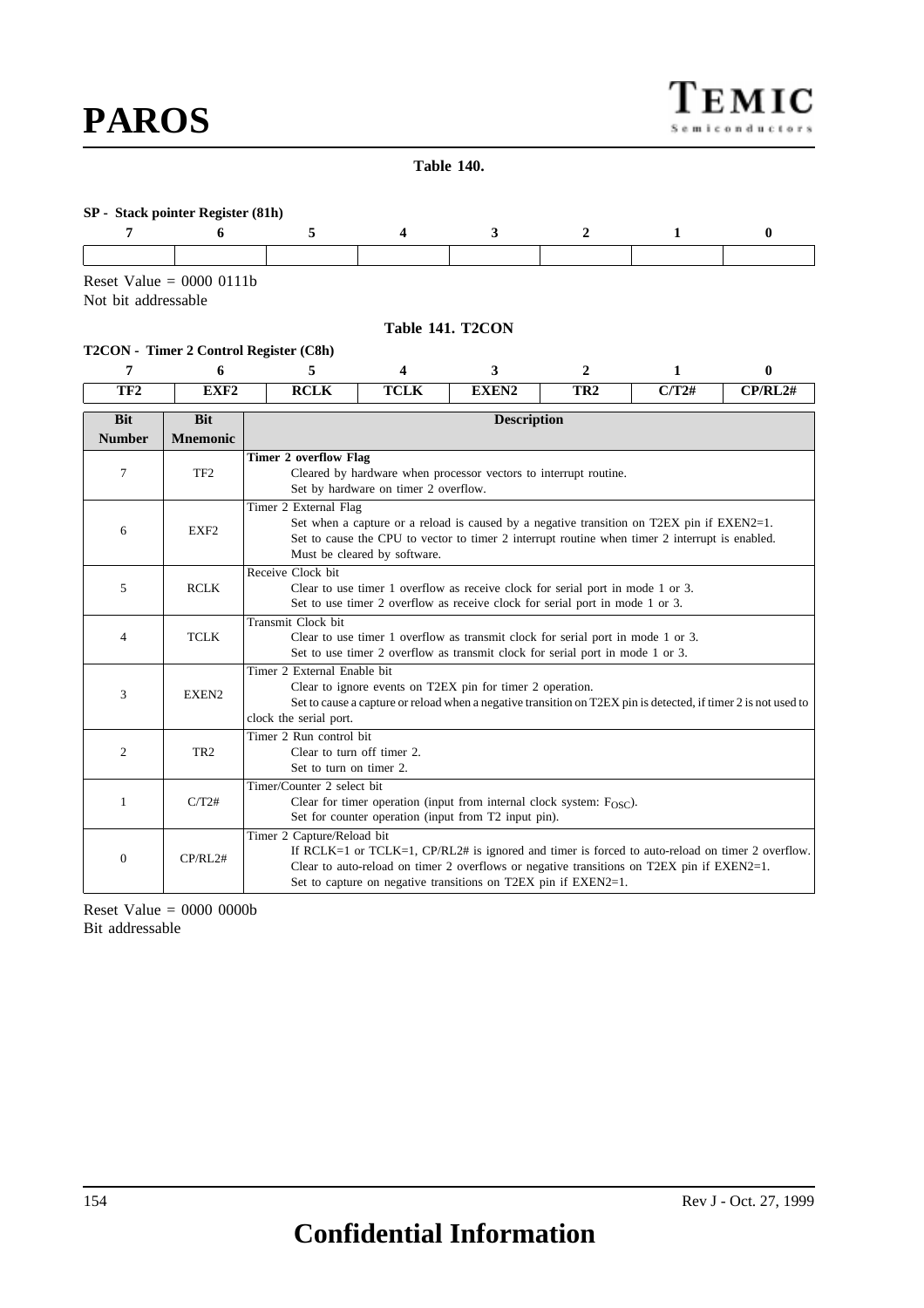#### **Table 142. T2MOD Register**

#### **T2MOD - Timer 2 Mode Control Register (C9h)**

| 7                           | 6                             | 5                           | 4                                                                                         | 3                                                                   |  |                   | 0           |  |  |
|-----------------------------|-------------------------------|-----------------------------|-------------------------------------------------------------------------------------------|---------------------------------------------------------------------|--|-------------------|-------------|--|--|
|                             |                               | ۰                           |                                                                                           |                                                                     |  | T <sub>2</sub> OE | <b>DCEN</b> |  |  |
| <b>Bit</b><br><b>Number</b> | <b>Bit</b><br><b>Mnemonic</b> | <b>Description</b>          |                                                                                           |                                                                     |  |                   |             |  |  |
| 7                           | ٠                             | <b>Reserved</b>             |                                                                                           | The value read from this bit is indeterminate. Do not set this bit. |  |                   |             |  |  |
| 6                           |                               | <b>Reserved</b>             |                                                                                           | The value read from this bit is indeterminate. Do not set this bit. |  |                   |             |  |  |
| 5                           |                               | <b>Reserved</b>             |                                                                                           | The value read from this bit is indeterminate. Do not set this bit. |  |                   |             |  |  |
| 4                           |                               | <b>Reserved</b>             |                                                                                           | The value read from this bit is indeterminate. Do not set this bit. |  |                   |             |  |  |
| 3                           |                               | <b>Reserved</b>             |                                                                                           | The value read from this bit is indeterminate. Do not set this bit. |  |                   |             |  |  |
| 2                           |                               | <b>Reserved</b>             |                                                                                           | The value read from this bit is indeterminate. Do not set this bit. |  |                   |             |  |  |
|                             | T <sub>2</sub> OE             | Timer 2 Output Enable bit   | Set to program P1.0/T2 as clock output.                                                   | Clear to program P1.0/T2 as clock input or I/O port.                |  |                   |             |  |  |
| $\theta$                    | <b>DCEN</b>                   | <b>Decrement Enable bit</b> | Clear to disable timer 2 as up/down counter.<br>Set to enable timer 2 as up/down counter. |                                                                     |  |                   |             |  |  |

Reset Value  $=$  XXXX XX00b Not bit addressable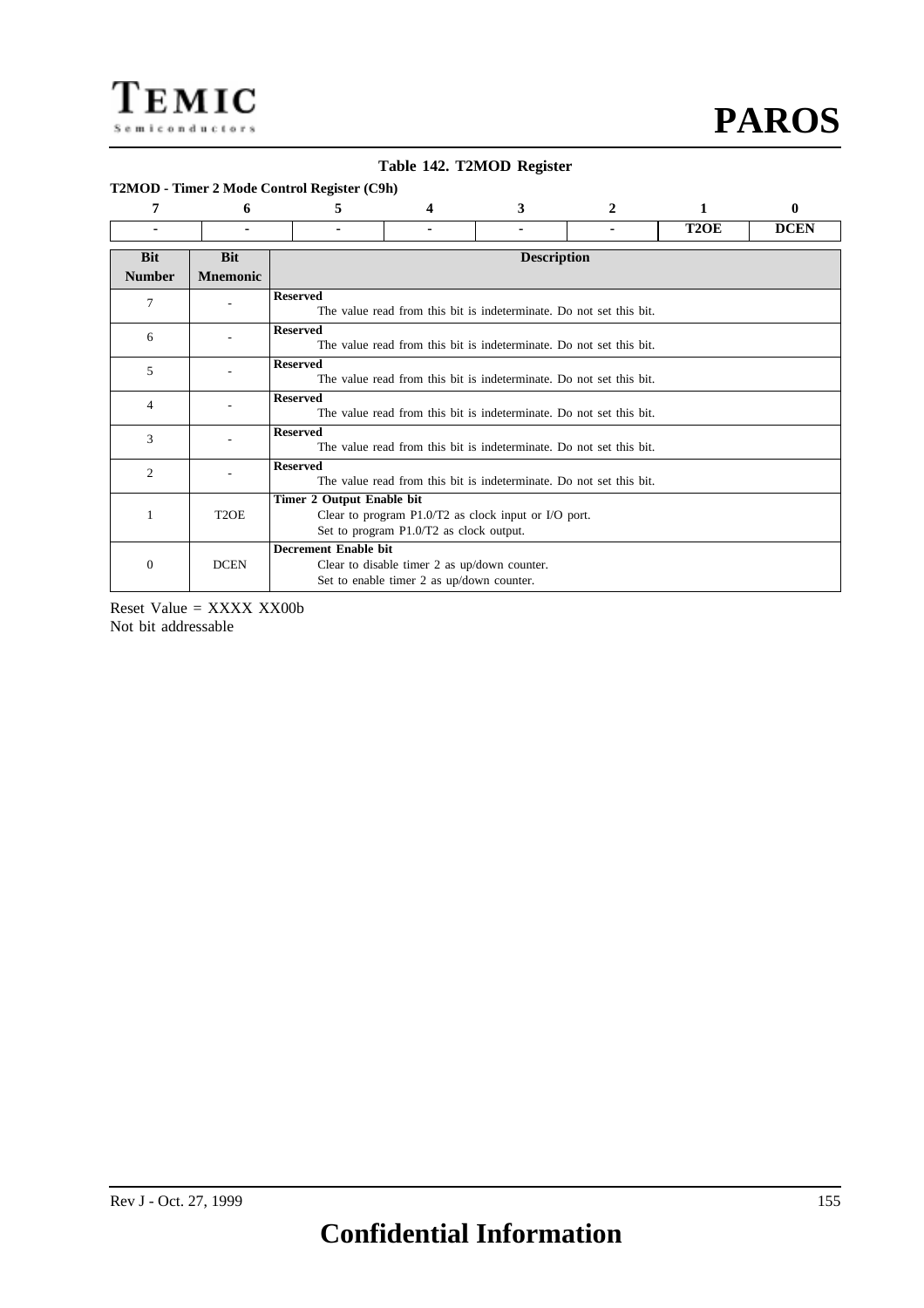#### **Table 143. TCON Register**

#### **TCON - Timer Control Register (88h)**

| 7                           | 6                             | 5                                                                                                                                 |                                                                                                                           | 3                  | $\mathbf{2}$                                                     | 1               | 0               |  |  |
|-----------------------------|-------------------------------|-----------------------------------------------------------------------------------------------------------------------------------|---------------------------------------------------------------------------------------------------------------------------|--------------------|------------------------------------------------------------------|-----------------|-----------------|--|--|
| TF1                         | TR <sub>1</sub>               | TF <sub>0</sub>                                                                                                                   | TR0                                                                                                                       | IE1                | IT <sub>1</sub>                                                  | IE <sub>0</sub> | IT <sub>0</sub> |  |  |
| <b>Bit</b><br><b>Number</b> | <b>Bit</b><br><b>Mnemonic</b> |                                                                                                                                   |                                                                                                                           | <b>Description</b> |                                                                  |                 |                 |  |  |
| 7                           | TF1                           | Timer 1 overflow Flag                                                                                                             | Set by hardware on timer 1 overflow.                                                                                      |                    | Cleared by hardware when processor vectors to interrupt routine. |                 |                 |  |  |
| 6                           | TR1                           |                                                                                                                                   | Timer 1 Run control bit<br>Clear to turn off timer 1.<br>Set to turn on timer 1.                                          |                    |                                                                  |                 |                 |  |  |
| 5                           | TF <sub>0</sub>               | Timer 0 overflow Flag<br>Cleared by hardware when processor vectors to interrupt routine.<br>Set by hardware on timer 0 overflow. |                                                                                                                           |                    |                                                                  |                 |                 |  |  |
| 4                           | TR <sub>0</sub>               | Timer 0 Run control bit<br>Set to turn on timer 0.                                                                                | Clear to turn off timer 0.                                                                                                |                    |                                                                  |                 |                 |  |  |
| 3                           | IE1                           | Interrupt 1 Edge flag                                                                                                             | Cleared when interrupt processed.<br>Set by hardware when external interrupt 1 edge detected.                             |                    |                                                                  |                 |                 |  |  |
| $\overline{c}$              | IT1                           | Interrupt 1 Type control bit                                                                                                      | Clear to specify low level triggered external interrupt 1.<br>Set to specify falling edge triggered external interrupt 1. |                    |                                                                  |                 |                 |  |  |
| 1                           | IE <sub>0</sub>               | Interrupt 0 Edge flag                                                                                                             | Cleared when interrupt processed.<br>Set by hardware when external interrupt 0 edge detected.                             |                    |                                                                  |                 |                 |  |  |
| $\mathbf{0}$                | IT <sub>0</sub>               | Interrupt 0 Type control bit                                                                                                      | Clear to specify low level triggered external interrupt 0.<br>Set to specify falling edge triggered external interrupt 0. |                    |                                                                  |                 |                 |  |  |

Reset Value  $= 0000 0000$ Bit addressable

#### **Table 144. TH0 Register**

| 5<br>6<br>Reset Value $= 0000 0000$ | $\overline{\mathbf{4}}$                                                                                       | 3                       | $\mathbf{2}$            | 1 | $\bf{0}$ |
|-------------------------------------|---------------------------------------------------------------------------------------------------------------|-------------------------|-------------------------|---|----------|
|                                     |                                                                                                               |                         |                         |   |          |
|                                     |                                                                                                               |                         |                         |   |          |
|                                     |                                                                                                               |                         |                         |   |          |
|                                     |                                                                                                               |                         |                         |   |          |
|                                     |                                                                                                               | Table 145. TH1 Register |                         |   |          |
|                                     |                                                                                                               |                         |                         |   |          |
| 5                                   | $\overline{4}$                                                                                                | 3                       | $\overline{2}$          | 1 | $\bf{0}$ |
|                                     |                                                                                                               |                         |                         |   |          |
|                                     |                                                                                                               |                         |                         |   |          |
|                                     |                                                                                                               |                         |                         |   |          |
|                                     |                                                                                                               |                         |                         |   |          |
|                                     |                                                                                                               |                         |                         |   |          |
| 5                                   | $\overline{\mathbf{4}}$                                                                                       | 3                       | $\mathbf{2}$            | 1 | $\bf{0}$ |
|                                     |                                                                                                               |                         |                         |   |          |
|                                     | TH1 - Timer 1 High Register (8Dh)<br>6<br>Reset Value $= 0000 0000$<br>TH2 - Timer 2 High Register (CDh)<br>6 |                         | Table 146. TH2 Register |   |          |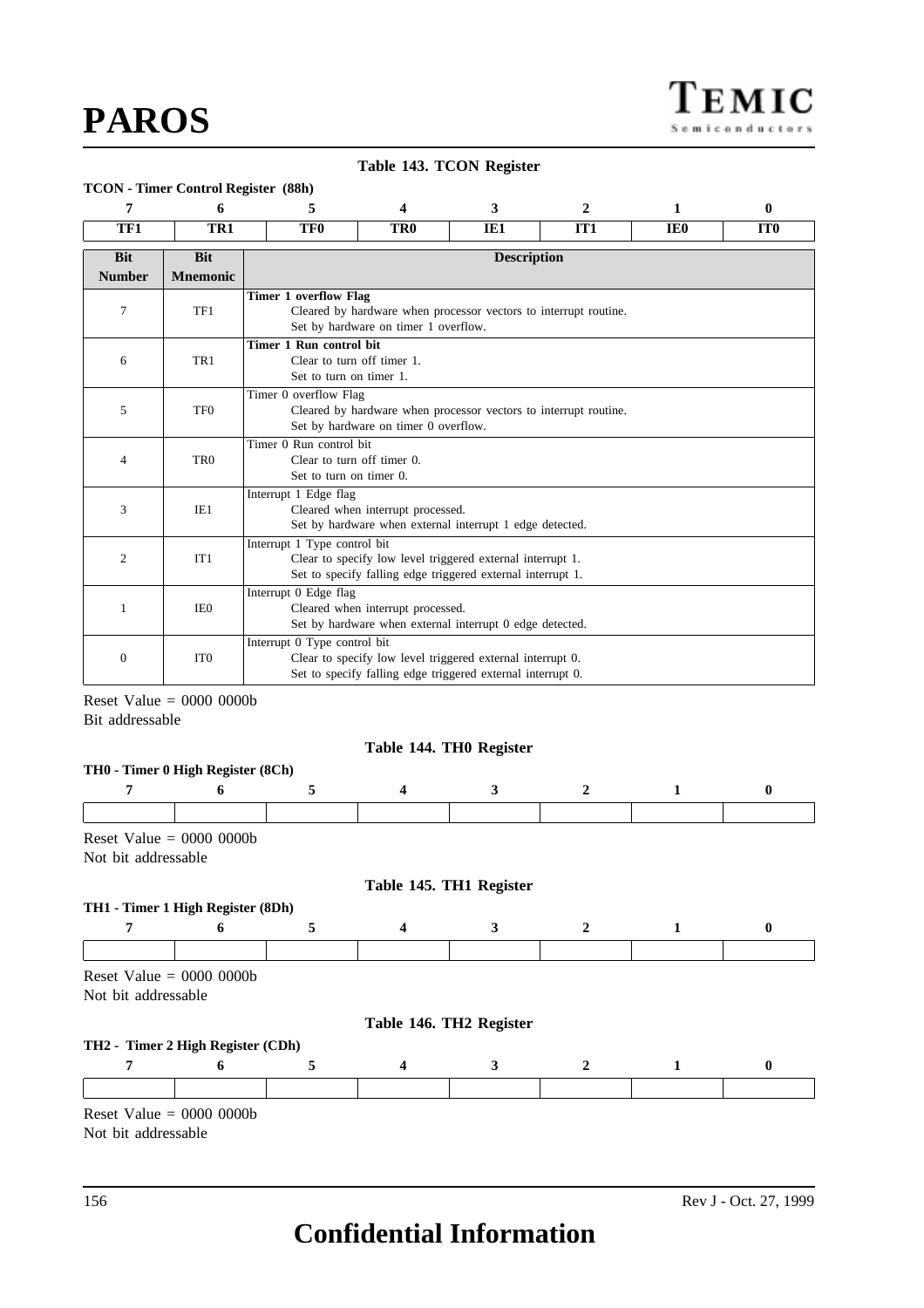#### **Table 147. TMOD**

#### **TMOD - Timer Mode Control (89h)**

| 7                           | 6                             |                                          | 5                                                                                                                                                                                                                                                                                                                                                                                                                                 | $\overline{\mathbf{4}}$ | 3                                                                                                                                                                                                                                                                                                                                                            | $\boldsymbol{2}$ | 1  | $\bf{0}$       |
|-----------------------------|-------------------------------|------------------------------------------|-----------------------------------------------------------------------------------------------------------------------------------------------------------------------------------------------------------------------------------------------------------------------------------------------------------------------------------------------------------------------------------------------------------------------------------|-------------------------|--------------------------------------------------------------------------------------------------------------------------------------------------------------------------------------------------------------------------------------------------------------------------------------------------------------------------------------------------------------|------------------|----|----------------|
| <b>GATE</b>                 | C/T#                          |                                          | M1                                                                                                                                                                                                                                                                                                                                                                                                                                | $\bf M0$                | <b>GATE</b>                                                                                                                                                                                                                                                                                                                                                  | C/T#             | M1 | M <sub>0</sub> |
|                             |                               | Timer 1                                  |                                                                                                                                                                                                                                                                                                                                                                                                                                   |                         |                                                                                                                                                                                                                                                                                                                                                              | Timer 0          |    |                |
| <b>Bit</b><br><b>Number</b> | <b>Bit</b><br><b>Mnemonic</b> |                                          |                                                                                                                                                                                                                                                                                                                                                                                                                                   |                         | <b>Description</b>                                                                                                                                                                                                                                                                                                                                           |                  |    |                |
| $\tau$                      | <b>GATE</b>                   |                                          | Timer 1 Gating control bit                                                                                                                                                                                                                                                                                                                                                                                                        |                         | Clear to enable timer 1 whenever TR1 bit is set.<br>Set to enable timer 1 only while INT1# pin is high and TR1 bit is set.                                                                                                                                                                                                                                   |                  |    |                |
| 6                           | C/T#                          |                                          | Timer/Counter 1 select bit                                                                                                                                                                                                                                                                                                                                                                                                        |                         | Clear for timer operation (input from internal clock system: F <sub>OSC</sub> ).<br>Set for counter operation (input from T1 input pin).                                                                                                                                                                                                                     |                  |    |                |
| 5                           | M1                            | M1<br>$\Omega$<br>$\mathbf{0}$<br>1<br>1 | Timer 1 Mode select bits<br>M <sub>0</sub><br>Description<br>Mode<br>TH1 is an 8-bit timer/counter with a 5-bit prescaler (TL1).<br>$\Omega$<br>$\overline{0}$<br>(TH1,TL1) is an 16-bit timer/counter.<br>$\mathbf{1}$<br>1<br>$\Omega$<br>2<br>TL1 is an 8-bit auto-reload timer/counter.<br>TH1 holds a value which is to be reloaded into TL1 at each overflow.<br>$\mathbf{1}$<br>3<br>Timer 1 is stopped and retains count. |                         |                                                                                                                                                                                                                                                                                                                                                              |                  |    |                |
| $\overline{4}$              | M <sub>0</sub>                |                                          |                                                                                                                                                                                                                                                                                                                                                                                                                                   |                         |                                                                                                                                                                                                                                                                                                                                                              |                  |    |                |
| 3                           | <b>GATE</b>                   |                                          | Timer 0 Gating control bit                                                                                                                                                                                                                                                                                                                                                                                                        |                         | Clear to enable timer 0 whenever TR0 bit is set.<br>Set to enable timer 0 only while INT0# pin is high and TR0 bit is set.                                                                                                                                                                                                                                   |                  |    |                |
| 2                           | C/T#                          |                                          | Timer/Counter 0 select bit                                                                                                                                                                                                                                                                                                                                                                                                        |                         | Clear for timer operation (input from internal clock system: $F_{OSC}$ ).<br>Set for counter operation (input from T0 input pin).                                                                                                                                                                                                                            |                  |    |                |
| $\mathbf{1}$                | M1                            | M1<br>$\Omega$<br>0<br>1<br>1            | Timer 0 Mode select bits<br>M <sub>0</sub><br>Mode<br>$\overline{0}$<br>$\boldsymbol{0}$<br>1<br>1<br>$\Omega$<br>2<br>3<br>$\mathbf{1}$                                                                                                                                                                                                                                                                                          | Description             | THO is an 8-bit timer/counter with a 5-bit prescaler (TLO).<br>(TH0,TL0) is an 16-bit timer/counter.<br>TL0 is an 8-bit auto-reload timer/counter.<br>THO holds a value which is to be reloaded into TL1 at each overflow.<br>TL0 is an 8-bit timer/counter controlled by TR0 and TF0 bits.<br>THO is an 8-bit timer/counter controlled by TR1 and TF1 bits. |                  |    |                |
| $\overline{0}$              | M <sub>0</sub>                |                                          |                                                                                                                                                                                                                                                                                                                                                                                                                                   |                         |                                                                                                                                                                                                                                                                                                                                                              |                  |    |                |

Reset Value = 0000 0000b Not bit addressable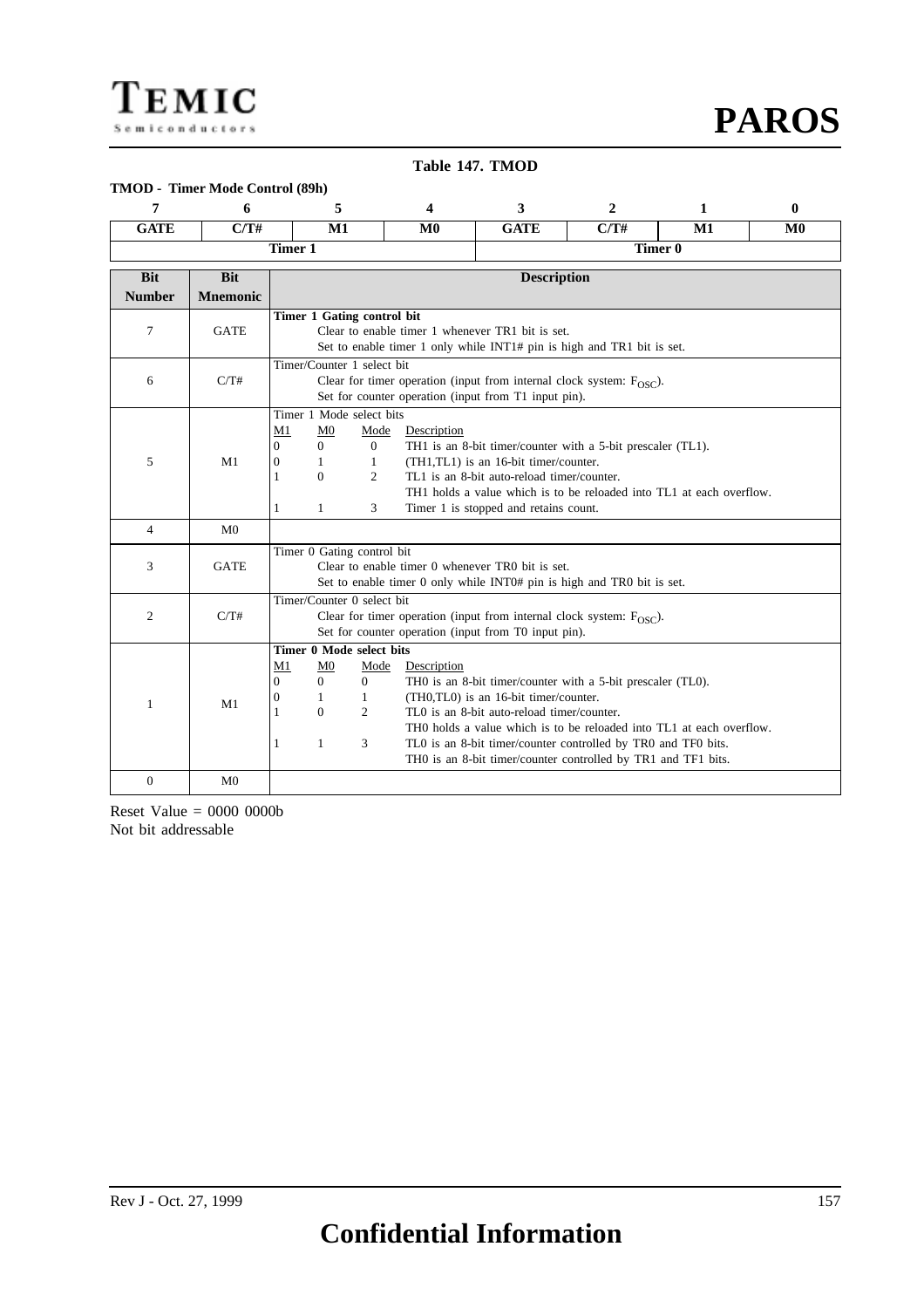# **PAROS**

|                           |                                  |   |                         | Table 148. TL0 Register |                |   |              |
|---------------------------|----------------------------------|---|-------------------------|-------------------------|----------------|---|--------------|
|                           | TLO - Timer 0 Low Register (8Ah) |   |                         |                         |                |   |              |
|                           | 6                                | 5 | $\overline{\mathbf{4}}$ | 3                       | $\overline{2}$ | 1 | $\mathbf{0}$ |
|                           |                                  |   |                         |                         |                |   |              |
|                           | Reset Value $= 0000 0000$        |   |                         |                         |                |   |              |
| Not bit addressable       |                                  |   |                         |                         |                |   |              |
|                           |                                  |   |                         | Table 149. TL1 Register |                |   |              |
|                           | TL1 - Timer 1 Low Register (8Bh) |   |                         |                         |                |   |              |
| 7                         | 6                                | 5 | $\overline{\mathbf{4}}$ | 3                       | $\mathbf{2}$   | 1 | $\bf{0}$     |
|                           |                                  |   |                         |                         |                |   |              |
| Reset Value $= 0000 0000$ |                                  |   |                         |                         |                |   |              |
| Not bit addressable       |                                  |   |                         |                         |                |   |              |
|                           |                                  |   |                         | Table 150. TL2 Register |                |   |              |
|                           | TL2 - Timer 2 Low Register (CCh) |   |                         |                         |                |   |              |
|                           |                                  |   | $\overline{\mathbf{4}}$ | 3                       | 2              | 1 | $\bf{0}$     |
| 7                         | 6                                | 5 |                         |                         |                |   |              |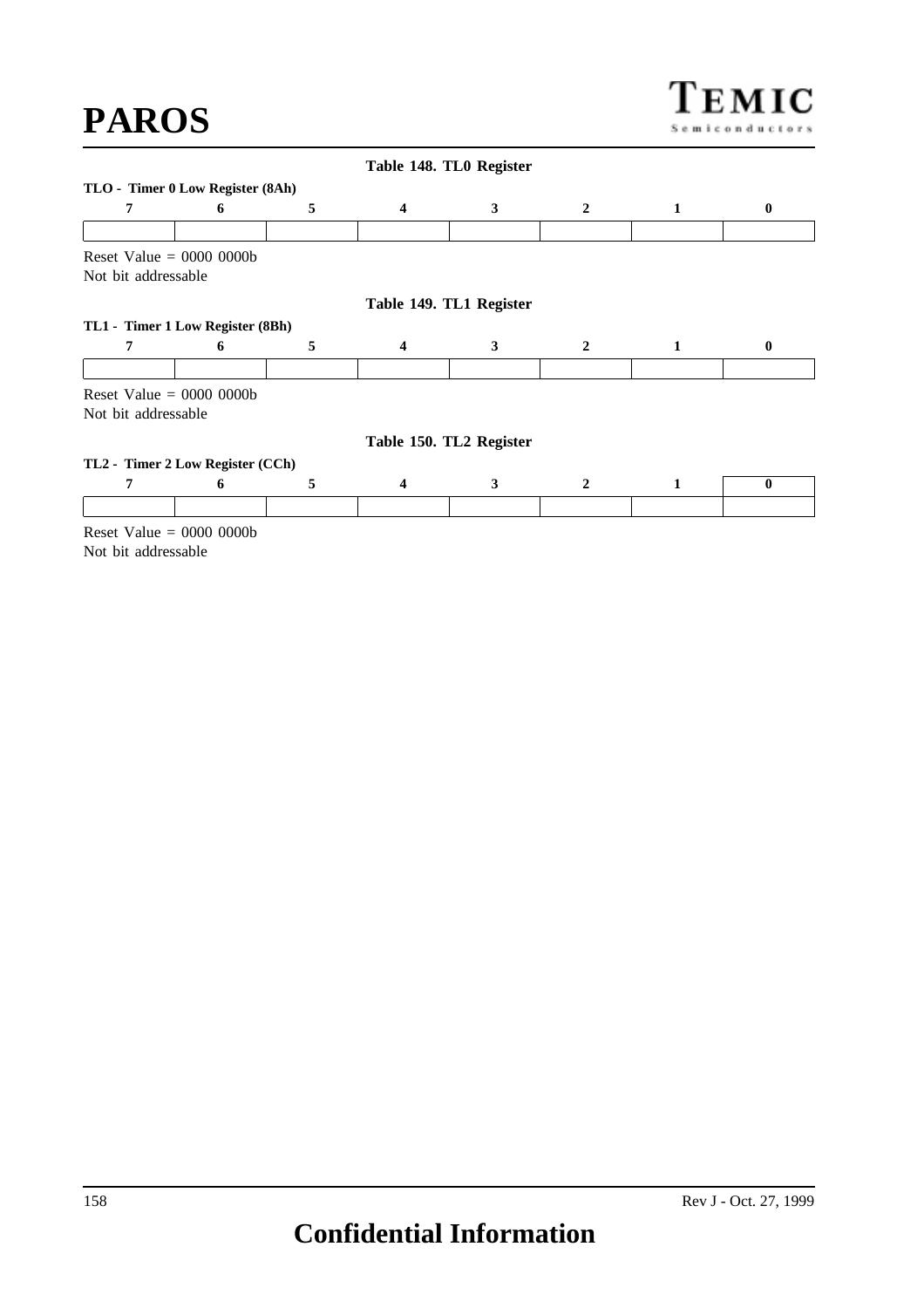#### **Table 151. WDTPRG Register**

**WDTPRG - WatchDog Timer Duration Programming Register (A7H)**

| 7              | 6               | 5                                                                                      | 4                                                                   | 3                                                                   |                | 1              | 0              |  |  |  |
|----------------|-----------------|----------------------------------------------------------------------------------------|---------------------------------------------------------------------|---------------------------------------------------------------------|----------------|----------------|----------------|--|--|--|
| ۰.             |                 | $\blacksquare$                                                                         | ٠                                                                   | ۰.                                                                  | S <sub>2</sub> | S <sub>1</sub> | S <sub>0</sub> |  |  |  |
| <b>Bit</b>     | <b>Bit</b>      |                                                                                        | <b>Description</b>                                                  |                                                                     |                |                |                |  |  |  |
| <b>Number</b>  | <b>Mnemonic</b> |                                                                                        |                                                                     |                                                                     |                |                |                |  |  |  |
| 7              |                 | <b>Reserved</b>                                                                        | The value read from this bit is indeterminate. Do not set this bit. |                                                                     |                |                |                |  |  |  |
| 6              |                 | <b>Reserved</b>                                                                        | The value read from this bit is indeterminate. Do not set this bit. |                                                                     |                |                |                |  |  |  |
| 5              |                 | <b>Reserved</b><br>The value read from this bit is indeterminate. Do not set this bit. |                                                                     |                                                                     |                |                |                |  |  |  |
| 4              |                 | <b>Reserved</b>                                                                        |                                                                     | The value read from this bit is indeterminate. Do not set this bit. |                |                |                |  |  |  |
| 3              |                 | <b>Reserved</b>                                                                        |                                                                     | The value read from this bit is indeterminate. Do not set this bit. |                |                |                |  |  |  |
| $\overline{c}$ | S <sub>2</sub>  | <b>WatchDog Timer Duration selection bit 2</b>                                         | Work in conjunction with bit 1 and bit 0.                           |                                                                     |                |                |                |  |  |  |
|                | S <sub>1</sub>  | <b>WatchDog Timer Duration selection bit 1</b>                                         | Work in conjunction with bit 2 and bit 0.                           |                                                                     |                |                |                |  |  |  |
| $\mathbf{0}$   | S <sub>0</sub>  | WatchDog Timer Duration selection bit 0                                                | Work in conjunction with bit 1 and bit 2.                           |                                                                     |                |                |                |  |  |  |

Reset Value = XXXX X000b Not bit addressable

#### **Table 152. WDTRST Register**

#### **WDTRST - WatchDog Timer Enable Register (Write Only) (A6H)**

Reset Value = XXXX XXXXb Not bit addressable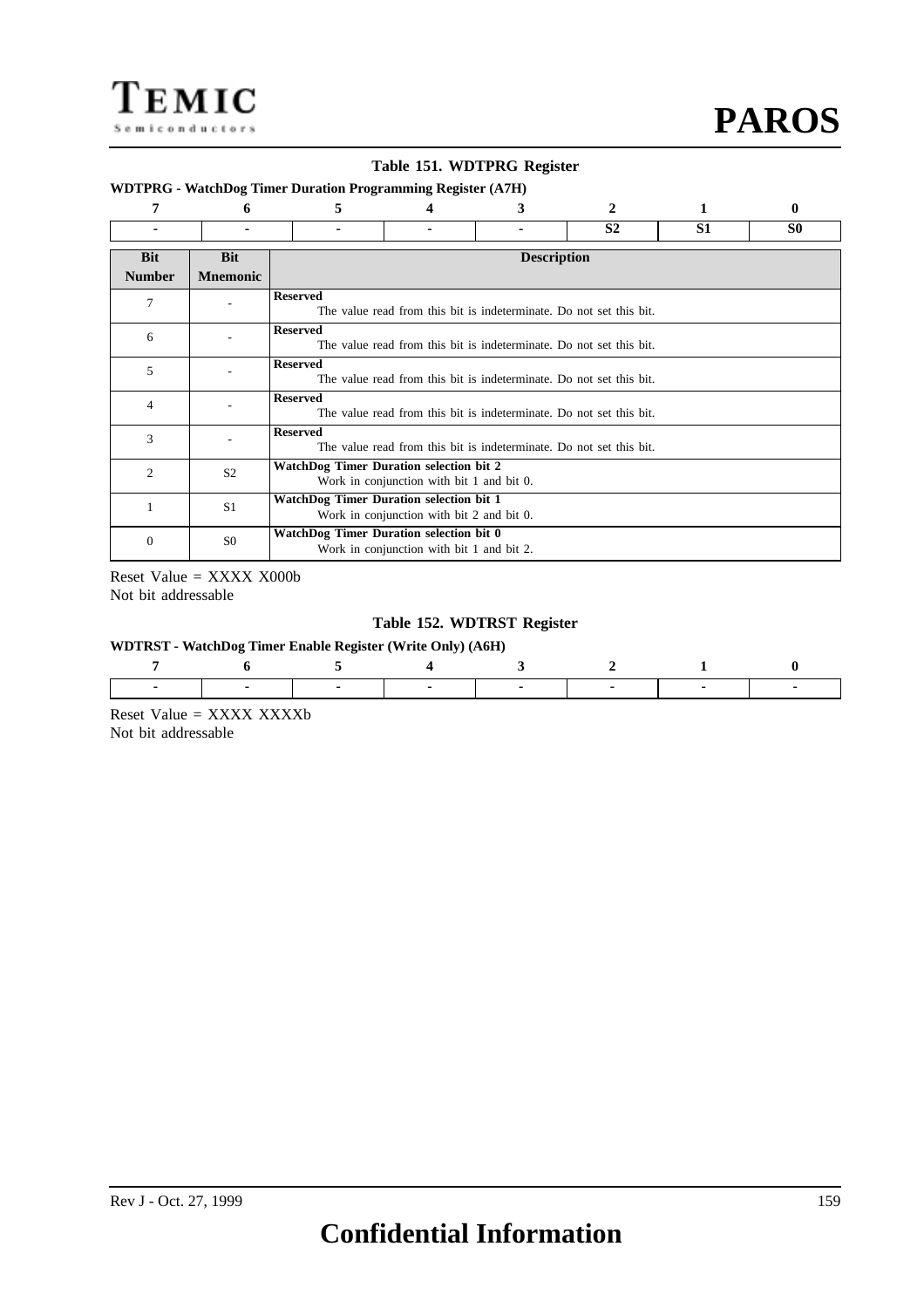### **24. Typical Application**



**Figure 55. Typical Application**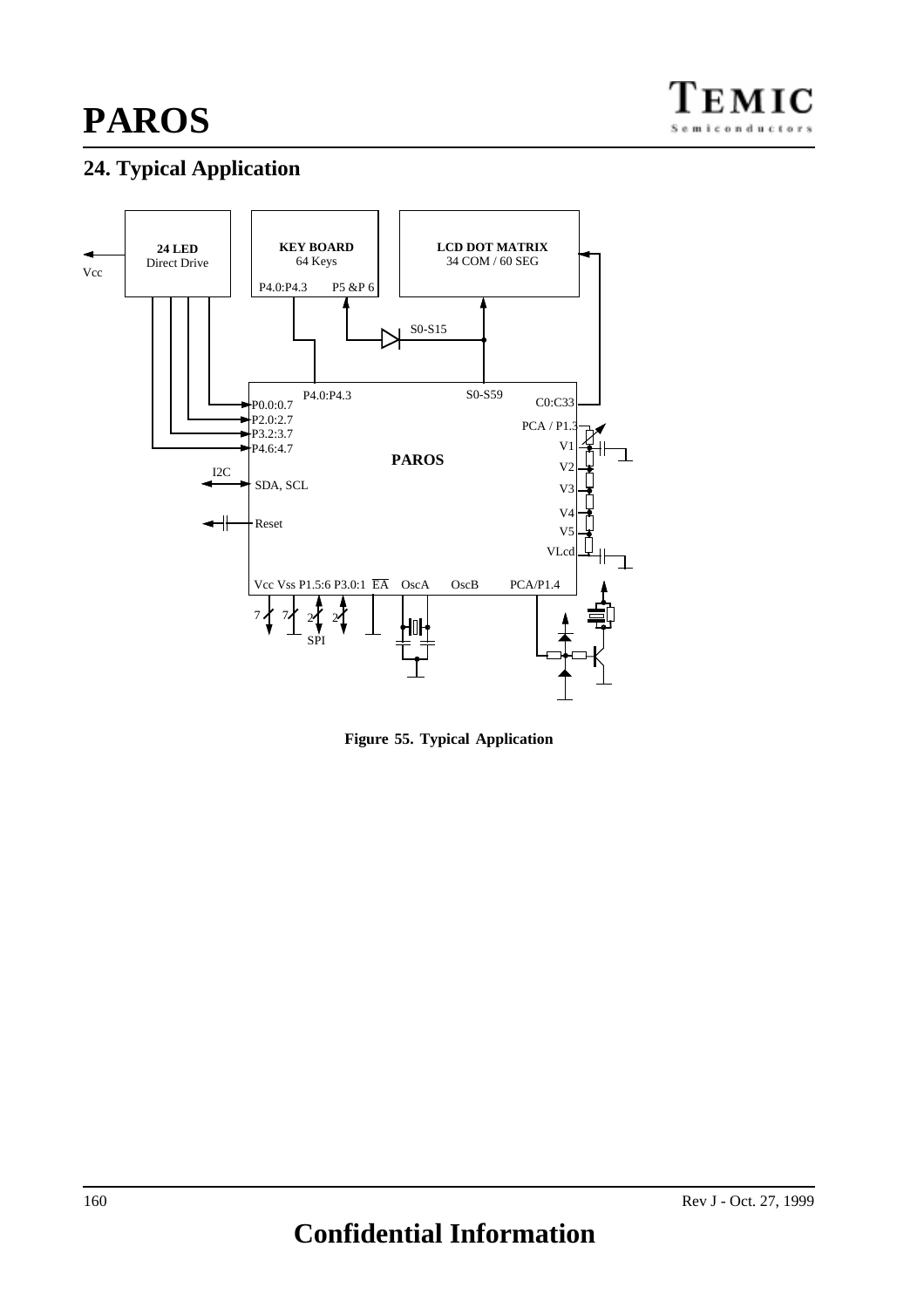

### **25. Extended Application**



**Figure 56. Extended Application**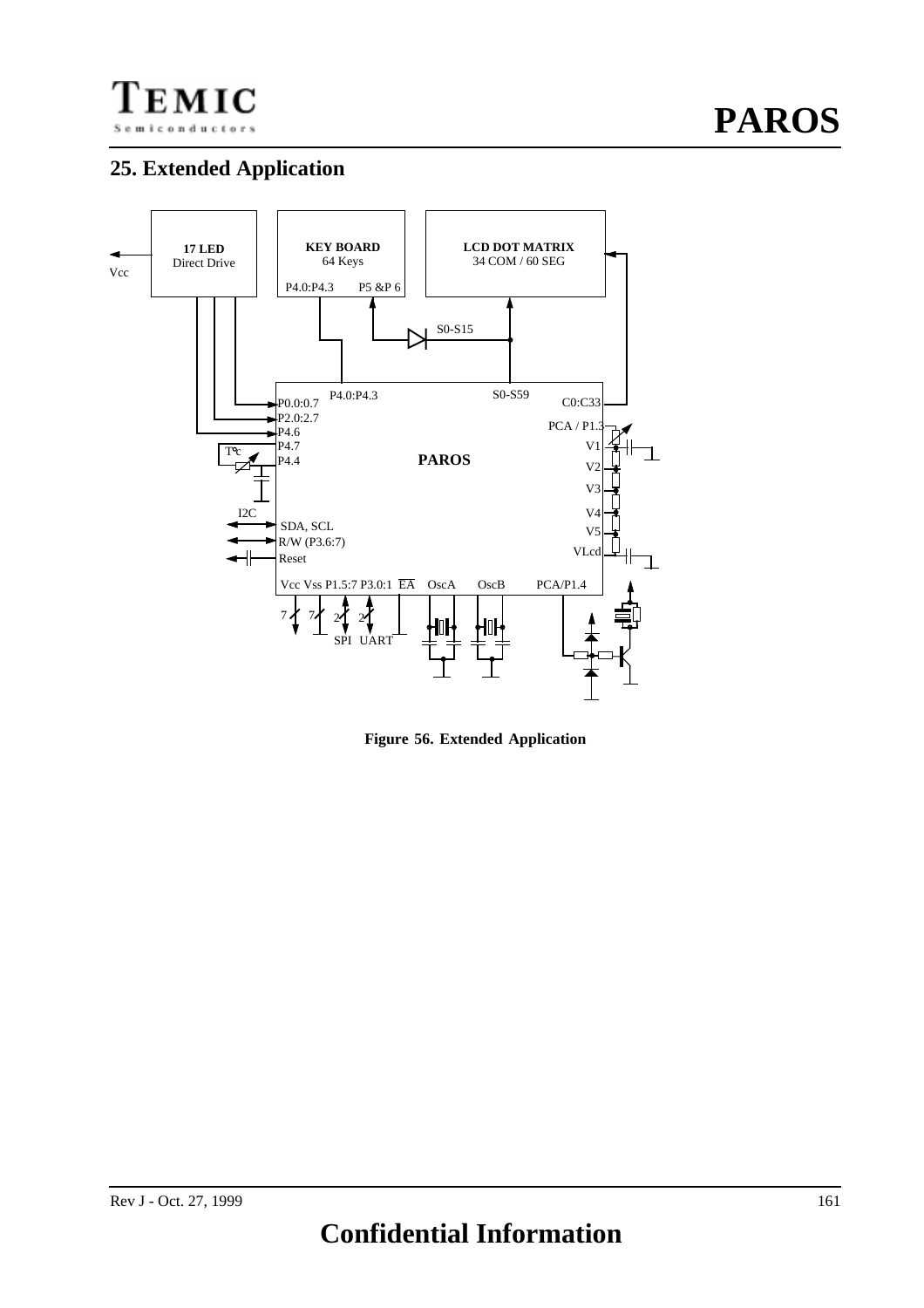### **26. TQFP176 Package**



|                | <b>MM</b> |          | <b>INCH</b>         |       |  |
|----------------|-----------|----------|---------------------|-------|--|
|                | Mi n      | Max      | Mi n                | Max   |  |
| A              | 1.40      | 1,60     | . 055               | . 063 |  |
| A1             | 1.35      | 1.45     | . 053               | . 057 |  |
| C              | 0.090     | 0.200    | . 004               | . 008 |  |
| D              | 25.90     | 26.10    | 1,020               | 1.028 |  |
| D <sub>1</sub> | 23.90     | 24.00    | . 941               | . 949 |  |
| Е              | 25, 90    | 26.10    | 1,020               | 1.028 |  |
| E1             | 23,90     | 24.10    | . 941               | . 949 |  |
| J              | 0.05      | 0.15     | . 002               | .006  |  |
|                | 0.45      | 0.75     | .018                | .030  |  |
| е              |           | 0.50 BSC | <b>BSC</b><br>, 020 |       |  |
| £              | 0.17      | 0.27     | .007                | .011  |  |

# **Confidential Information**